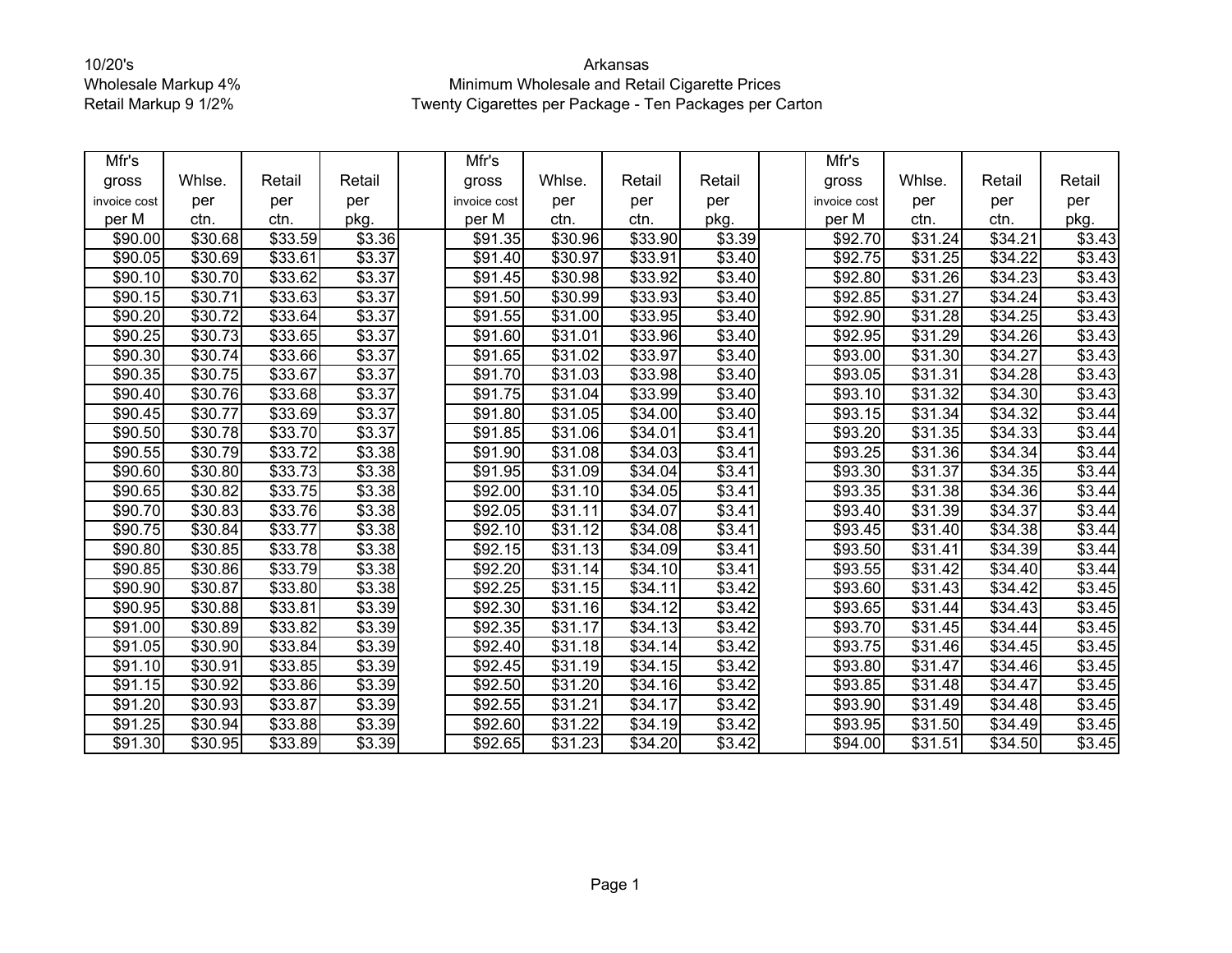| Mfr's        |                     |         |                    | Mfr's        |                     |                     |                    | Mfr's        |                     |                     |        |
|--------------|---------------------|---------|--------------------|--------------|---------------------|---------------------|--------------------|--------------|---------------------|---------------------|--------|
| gross        | Whlse.              | Retail  | Retail             | gross        | Whlse.              | Retail              | Retail             | gross        | Whlse.              | Retail              | Retail |
| invoice cost | per                 | per     | per                | invoice cost | per                 | per                 | per                | invoice cost | per                 | per                 | per    |
| per M        | ctn.                | ctn.    | pkg.               | per M        | ctn.                | ctn.                | pkg.               | per M        | ctn.                | ctn.                | pkg.   |
| \$94.05      | \$31.52             | \$34.51 | \$3.46             | \$95.40      | \$31.80             | \$34.82             | \$3.49             | \$96.75      | \$32.08             | \$35.13             | \$3.52 |
| \$94.10      | \$31.53             | \$34.53 | \$3.46             | \$95.45      | \$31.81             | \$34.83             | \$3.49             | \$96.80      | \$32.09             | \$35.14             | \$3.52 |
| \$94.15      | \$31.54             | \$34.54 | \$3.46             | \$95.50      | $\overline{$}31.82$ | $\overline{$34.84}$ | \$3.49             | \$96.85      | \$32.10             | $\overline{$}35.15$ | \$3.52 |
| \$94.20      | \$31.55             | \$34.55 | \$3.46             | \$95.55      | \$31.83             | \$34.85             | \$3.49             | \$96.90      | \$32.12             | \$35.17             | \$3.52 |
| \$94.25      | \$31.56             | \$34.56 | \$3.46             | \$95.60      | \$31.84             | $\overline{$34.86}$ | \$3.49             | \$96.95      | \$32.13             | \$35.18             | \$3.52 |
| \$94.30      | $\overline{$}31.57$ | \$34.57 | \$3.46             | \$95.65      | $\overline{$}31.86$ | \$34.89             | \$3.49             | \$97.00      | \$32.14             | \$35.19             | \$3.52 |
| \$94.35      | $\overline{$}31.58$ | \$34.58 | \$3.46             | \$95.70      | \$31.87             | \$34.90             | \$3.49             | \$97.05      | \$32.15             | \$35.20             | \$3.52 |
| \$94.40      | \$31.60             | \$34.60 | \$3.46             | \$95.75      | \$31.88             | \$34.91             | $\overline{$3.50}$ | \$97.10      | \$32.16             | \$35.22             | \$3.53 |
| \$94.45      | \$31.61             | \$34.61 | \$3.47             | \$95.80      | \$31.89             | \$34.92             | \$3.50             | \$97.15      | \$32.17             | \$35.23             | \$3.53 |
| \$94.50      | \$31.62             | \$34.62 | \$3.47             | \$95.85      | \$31.90             | $\overline{$34.93}$ | \$3.50             | \$97.20      | \$32.18             | \$35.24             | \$3.53 |
| \$94.55      | \$31.63             | \$34.63 | \$3.47             | \$95.90      | \$31.91             | \$34.94             | \$3.50             | \$97.25      | \$32.19             | \$35.25             | \$3.53 |
| \$94.60      | $\overline{$31.64}$ | \$34.65 | \$3.47             | \$95.95      | \$31.92             | $\overline{$34.95}$ | \$3.50             | \$97.30      | \$32.20             | \$35.26             | \$3.53 |
| \$94.65      | $\overline{$}31.65$ | \$34.66 | \$3.47             | \$96.00      | \$31.93             | \$34.96             | \$3.50             | \$97.35      | \$32.21             | $\overline{$35.27}$ | \$3.53 |
| \$94.70      | \$31.66             | \$34.67 | \$3.47             | \$96.05      | \$31.94             | \$34.97             | \$3.50             | \$97.40      | \$32.22             | \$35.28             | \$3.53 |
| \$94.75      | \$31.67             | \$34.68 | \$3.47             | \$96.10      | \$31.95             | \$34.99             | \$3.50             | \$97.45      | \$32.23             | \$35.29             | \$3.53 |
| \$94.80      | \$31.68             | \$34.69 | \$3.47             | \$96.15      | \$31.96             | $\overline{$}35.00$ | \$3.50             | \$97.50      | \$32.24             | \$35.30             | \$3.53 |
| \$94.85      | $\overline{$31.69}$ | \$34.70 | \$3.47             | \$96.20      | $\overline{$31.97}$ | \$35.01             | \$3.51             | \$97.55      | \$32.25             | \$35.31             | \$3.54 |
| \$94.90      | \$31.70             | \$34.71 | \$3.48             | \$96.25      | \$31.98             | \$35.02             | \$3.51             | \$97.60      | \$32.26             | \$35.32             | \$3.54 |
| \$94.95      | \$31.71             | \$34.72 | \$3.48             | \$96.30      | \$31.99             | \$35.03             | \$3.51             | \$97.65      | \$32.27             | \$35.34             | \$3.54 |
| \$95.00      | $\overline{$}31.72$ | 34.73   | \$3.48             | \$96.35      | \$32.00             | \$35.04             | \$3.51             | \$97.70      | \$32.28             | 35.35               | \$3.54 |
| \$95.05      | \$31.73             | \$34.74 | \$3.48             | \$96.40      | \$32.01             | \$35.05             | \$3.51             | \$97.75      | \$32.29             | \$35.36             | \$3.54 |
| \$95.10      | \$31.74             | \$34.76 | \$3.48             | \$96.45      | \$32.02             | \$35.06             | \$3.51             | \$97.80      | $\overline{$}32.30$ | \$35.37             | \$3.54 |
| \$95.15      | \$31.75             | \$34.77 | \$3.48             | \$96.50      | \$32.03             | \$35.07             | \$3.51             | \$97.85      | \$32.31             | \$35.38             | \$3.54 |
| \$95.20      | \$31.76             | \$34.78 | $\overline{$}3.48$ | \$96.55      | \$32.04             | \$35.08             | \$3.51             | \$97.90      | \$32.32             | \$35.39             | \$3.54 |
| \$95.25      | $\overline{$}31.77$ | \$34.79 | \$3.48             | \$96.60      | \$32.05             | \$35.09             | \$3.51             | \$97.95      | \$32.33             | \$35.40             | \$3.54 |
| \$95.30      | \$31.78             | \$34.80 | \$3.48             | \$96.65      | \$32.06             | \$35.11             | \$3.52             | \$98.00      | \$32.34             | \$35.41             | \$3.55 |
| \$95.35      | \$31.79             | \$34.81 | \$3.49             | \$96.70      | \$32.07             | $\overline{$35.12}$ | \$3.52             | \$98.05      | \$32.35             | \$35.42             | \$3.55 |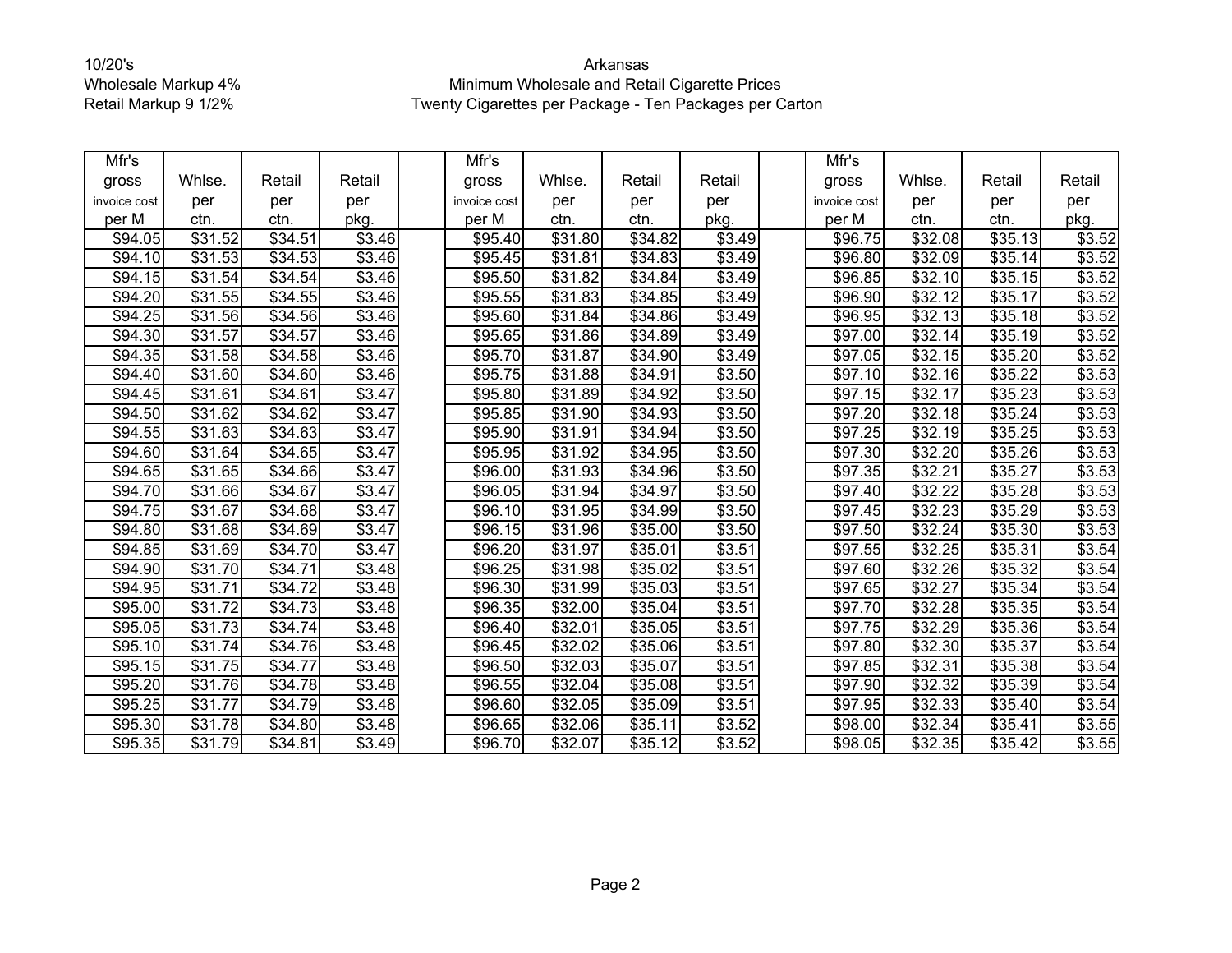| Mfr's        |                     |                     |                    | Mfr's        |                     |                     |        | Mfr's                |         |                     |        |
|--------------|---------------------|---------------------|--------------------|--------------|---------------------|---------------------|--------|----------------------|---------|---------------------|--------|
| gross        | Whlse.              | Retail              | Retail             | gross        | Whlse.              | Retail              | Retail | gross                | Whlse.  | Retail              | Retail |
| invoice cost | per                 | per                 | per                | invoice cost | per                 | per                 | per    | invoice cost         | per     | per                 | per    |
| per M        | ctn.                | ctn.                | pkg.               | per M        | ctn.                | ctn.                | pkg.   | per M                | ctn.    | ctn.                | pkg.   |
| \$98.10      | \$32.36             | \$35.43             | \$3.55             | \$99.45      | \$32.65             | \$35.75             | \$3.58 | \$100.80             | \$32.93 | \$36.06             | \$3.61 |
| \$98.15      | \$32.38             | $\overline{$}35.46$ | \$3.55             | \$99.50      | \$32.66             | \$35.76             | \$3.58 | \$100.85             | \$32.94 | \$36.07             | \$3.61 |
| \$98.20      | \$32.39             | \$35.47             | \$3.55             | \$99.55      | \$32.67             | \$35.77             | \$3.58 | $\sqrt{$100.90}$     | \$32.95 | 36.08               | \$3.61 |
| \$98.25      | $\overline{$}32.40$ | \$35.48             | \$3.55             | \$99.60      | \$32.68             | \$35.78             | \$3.58 | \$100.95             | \$32.96 | \$36.09             | \$3.61 |
| \$98.30      | \$32.41             | \$35.49             | \$3.55             | \$99.65      | \$32.69             | \$35.80             | \$3.58 | \$101.00             | \$32.97 | $\overline{$}36.10$ | \$3.61 |
| \$98.35      | \$32.42             | \$35.50             | \$3.55             | \$99.70      | \$32.70             | \$35.81             | \$3.59 | \$101.05             | \$32.98 | \$36.11             | \$3.62 |
| \$98.40      | \$32.43             | $\overline{$}35.51$ | \$3.56             | \$99.75      | \$32.71             | \$35.82             | \$3.59 | \$101.10             | \$32.99 | \$36.12             | \$3.62 |
| \$98.45      | $\sqrt{$32.44}$     | \$35.52             | \$3.56             | \$99.80      | \$32.72             | $\overline{$}35.83$ | \$3.59 | \$101.15             | \$33.00 | \$36.14             | \$3.62 |
| \$98.50      | \$32.45             | \$35.53             | \$3.56             | \$99.85      | \$32.73             | \$35.84             | \$3.59 | \$101.20             | \$33.01 | \$36.15             | \$3.62 |
| \$98.55      | \$32.46             | \$35.54             | \$3.56             | \$99.90      | \$32.74             | \$35.85             | \$3.59 | \$101.25             | \$33.02 | \$36.16             | \$3.62 |
| \$98.60      | \$32.47             | \$35.55             | \$3.56             | \$99.95      | \$32.75             | \$35.86             | \$3.59 | \$101.30             | \$33.03 | \$36.17             | \$3.62 |
| \$98.65      | \$32.48             | \$35.57             | \$3.56             | \$100.00     | $\overline{$32.76}$ | \$35.87             | \$3.59 | \$101.35             | \$33.04 | \$36.18             | \$3.62 |
| \$98.70      | \$32.49             | \$35.58             | \$3.56             | \$100.05     | \$32.77             | 35.88               | 3.59   | \$101.40             | \$33.05 | 36.19               | \$3.62 |
| \$98.75      | \$32.50             | \$35.59             | \$3.56             | \$100.10     | \$32.78             | \$35.89             | \$3.59 | \$101.45             | \$33.06 | \$36.20             | \$3.62 |
| \$98.80      | \$32.51             | \$35.60             | \$3.56             | \$100.15     | \$32.79             | \$35.91             | \$3.60 | \$101.50             | \$33.07 | \$36.21             | \$3.63 |
| \$98.85      | 32.52               | \$35.61             | \$3.57             | \$100.20     | $\overline{$32.80}$ | \$35.92             | \$3.60 | \$101.55             | \$33.08 | \$36.22             | \$3.63 |
| \$98.90      | \$32.53             | \$35.62             | \$3.57             | \$100.25     | \$32.81             | \$35.93             | \$3.60 | $\overline{$}101.60$ | \$33.09 | \$36.23             | \$3.63 |
| \$98.95      | \$32.54             | \$35.63             | $\overline{$3.57}$ | \$100.30     | \$32.82             | 35.94               | \$3.60 | \$101.65             | \$33.10 | \$36.24             | \$3.63 |
| \$99.00      | \$32.55             | \$35.64             | \$3.57             | \$100.35     | \$32.83             | \$35.95             | \$3.60 | \$101.70             | \$33.11 | \$36.26             | \$3.63 |
| \$99.05      | \$32.56             | \$35.65             | \$3.57             | \$100.40     | \$32.84             | \$35.96             | \$3.60 | \$101.75             | \$33.12 | \$36.27             | \$3.63 |
| \$99.10      | \$32.57             | \$35.66             | \$3.57             | \$100.45     | \$32.85             | \$35.97             | \$3.60 | \$101.80             | \$33.13 | \$36.28             | \$3.63 |
| \$99.15      | \$32.58             | \$35.68             | \$3.57             | \$100.50     | \$32.86             | \$35.98             | \$3.60 | \$101.85             | \$33.14 | \$36.29             | \$3.63 |
| \$99.20      | \$32.59             | \$35.69             | $\overline{$}3.57$ | \$100.55     | \$32.87             | \$35.99             | \$3.60 | \$101.90             | \$33.16 | \$36.31             | \$3.64 |
| \$99.25      | \$32.60             | \$35.70             | \$3.57             | \$100.60     | \$32.88             | \$36.00             | \$3.60 | \$101.95             | \$33.17 | \$36.32             | \$3.64 |
| \$99.30      | \$32.61             | \$35.71             | \$3.58             | \$100.65     | \$32.90             | \$36.03             | \$3.61 | \$102.00             | \$33.18 | \$36.33             | \$3.64 |
| \$99.35      | \$32.62             | \$35.72             | \$3.58             | \$100.70     | \$32.91             | \$36.04             | \$3.61 | \$102.05             | \$33.19 | \$36.34             | \$3.64 |
| \$99.40      | \$32.64             | \$35.74             | \$3.58             | \$100.75     | \$32.92             | \$36.05             | \$3.61 | \$102.10             | \$33.20 | \$36.35             | \$3.64 |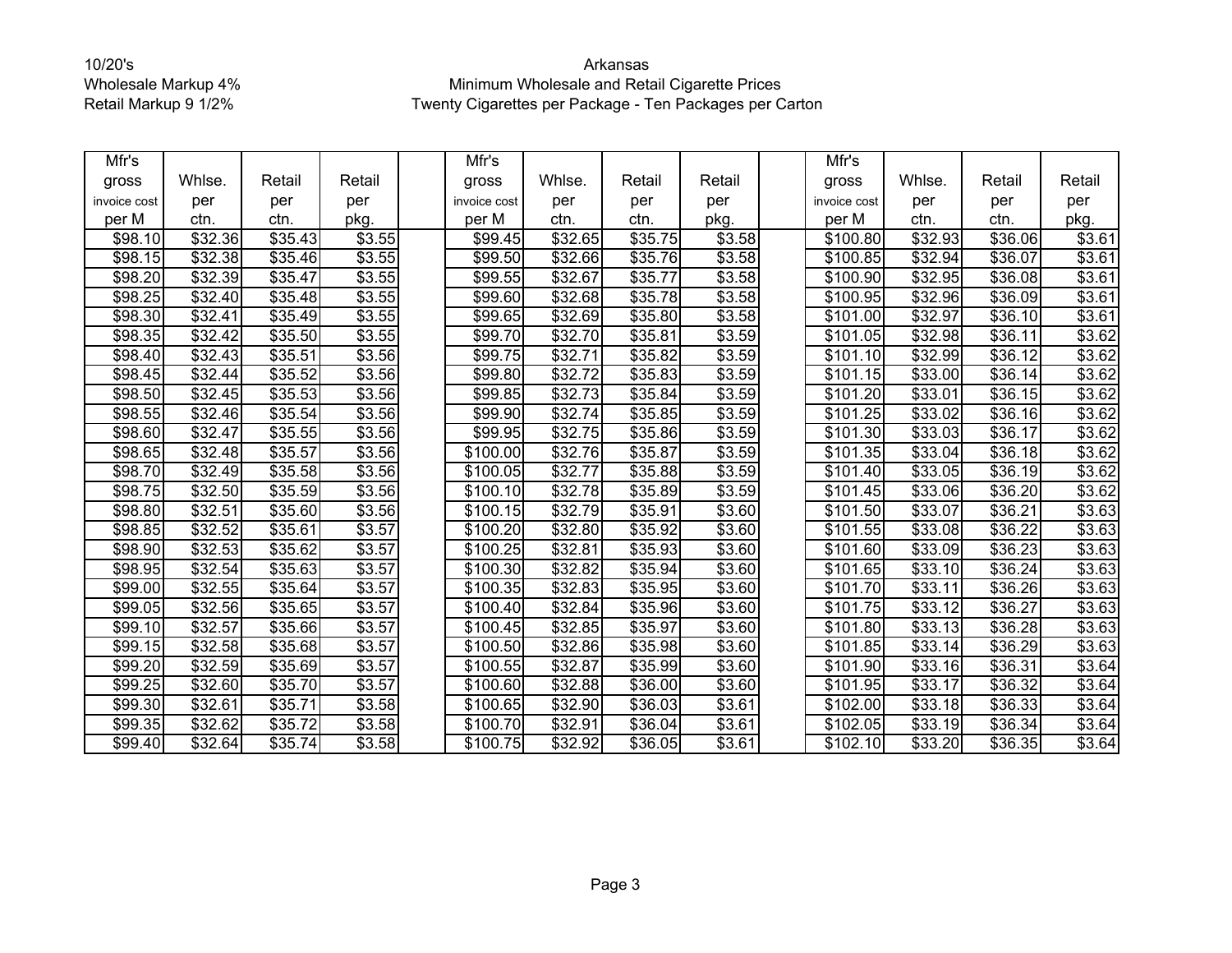| Mfr's        |                     |                     |                    | Mfr's                |                     |         |                    | Mfr's                |         |                     |                |
|--------------|---------------------|---------------------|--------------------|----------------------|---------------------|---------|--------------------|----------------------|---------|---------------------|----------------|
| gross        | Whlse.              | Retail              | Retail             | gross                | Whlse.              | Retail  | Retail             | gross                | Whlse.  | Retail              | Retail         |
| invoice cost | per                 | per                 | per                | invoice cost         | per                 | per     | per                | invoice cost         | per     | per                 | per            |
| per M        | ctn.                | ctn.                | pkg.               | per M                | ctn.                | ctn.    | pkg.               | per M                | ctn.    | ctn.                | pkg.           |
| \$102.15     | \$33.21             | \$36.36             | \$3.64             | \$103.50             | \$33.49             | \$36.67 | \$3.67             | \$104.85             | \$33.77 | \$36.98             | \$3.70         |
| \$102.20     | \$33.22             | \$36.38             | \$3.64             | \$103.55             | $\overline{$}33.50$ | \$36.68 | \$3.67             | \$104.90             | \$33.78 | \$36.99             | \$3.70         |
| \$102.25     | \$33.23             | \$36.39             | \$3.64             | \$103.60             | \$33.51             | \$36.69 | \$3.67             | $\overline{$}104.95$ | \$33.79 | \$37.00             | \$3.70         |
| \$102.30     | \$33.24             | \$36.40             | \$3.64             | \$103.65             | \$33.52             | \$36.70 | \$3.67             | \$105.00             | \$33.80 | \$37.01             | \$3.71         |
| \$102.35     | \$33.25             | \$36.41             | \$3.65             | \$103.70             | \$33.53             | \$36.72 | $\overline{$3.68}$ | \$105.05             | \$33.81 | \$37.02             | \$3.71         |
| \$102.40     | $\overline{$}33.26$ | \$36.42             | \$3.65             | \$103.75             | \$33.54             | \$36.73 | \$3.68             | \$105.10             | \$33.82 | \$37.03             | \$3.71         |
| \$102.45     | \$33.27             | \$36.43             | \$3.65             | \$103.80             | \$33.55             | \$36.74 | \$3.68             | \$105.15             | \$33.83 | \$37.04             | \$3.71         |
| \$102.50     | \$33.28             | \$36.44             | \$3.65             | \$103.85             | \$33.56             | \$36.75 | \$3.68             | \$105.20             | \$33.84 | \$37.05             | \$3.71         |
| \$102.55     | \$33.29             | \$36.45             | \$3.65             | \$103.90             | \$33.57             | \$36.76 | \$3.68             | \$105.25             | \$33.85 | \$37.07             | \$3.71         |
| \$102.60     | \$33.30             | \$36.46             | \$3.65             | \$103.95             | \$33.58             | \$36.77 | \$3.68             | \$105.30             | \$33.86 | \$37.08             | \$3.71         |
| \$102.65     | \$33.31             | \$36.47             | \$3.65             | \$104.00             | \$33.59             | \$36.78 | \$3.68             | \$105.35             | \$33.87 | \$37.09             | \$3.71         |
| \$102.70     | \$33.32             | \$36.49             | \$3.65             | \$104.05             | \$33.60             | \$36.79 | \$3.68             | \$105.40             | \$33.88 | \$37.10             | \$3.71         |
| \$102.75     | $\overline{$}33.33$ | \$36.50             | \$3.65             | \$104.10             | \$33.61             | \$36.80 | \$3.68             | \$105.45             | \$33.89 | \$37.11             | \$3.72         |
| \$102.80     | \$33.34             | \$36.51             | \$3.66             | \$104.15             | \$33.62             | \$36.81 | \$3.69             | \$105.50             | \$33.90 | \$37.12             | $\sqrt{$3.72}$ |
| \$102.85     | \$33.35             | \$36.52             | \$3.66             | \$104.20             | \$33.63             | \$36.82 | \$3.69             | \$105.55             | \$33.91 | $\overline{$37.13}$ | \$3.72         |
| \$102.90     | \$33.36             | \$36.53             | \$3.66             | \$104.25             | \$33.64             | \$36.84 | \$3.69             | \$105.60             | \$33.92 | \$37.14             | \$3.72         |
| \$102.95     | \$33.37             | \$36.54             | \$3.66             | \$104.30             | \$33.65             | \$36.85 | \$3.69             | \$105.65             | \$33.94 | 37.16               | \$3.72         |
| \$103.00     | \$33.38             | \$36.55             | \$3.66             | \$104.35             | \$33.66             | \$36.86 | \$3.69             | \$105.70             | \$33.95 | \$37.18             | \$3.72         |
| \$103.05     | \$33.39             | \$36.56             | \$3.66             | \$104.40             | \$33.68             | \$36.88 | \$3.69             | \$105.75             | \$33.96 | \$37.19             | \$3.72         |
| \$103.10     | \$33.40             | $\overline{$}36.57$ | \$3.66             | $\overline{$}104.45$ | \$33.69             | \$36.89 | \$3.69             | \$105.80             | \$33.97 | \$37.20             | \$3.72         |
| \$103.15     | \$33.42             | \$36.59             | \$3.66             | \$104.50             | \$33.70             | \$36.90 | \$3.69             | \$105.85             | \$33.98 | \$37.21             | \$3.73         |
| \$103.20     | \$33.43             | \$36.61             | \$3.67             | \$104.55             | \$33.71             | \$36.91 | \$3.70             | \$105.90             | \$33.99 | \$37.22             | \$3.73         |
| \$103.25     | $\overline{$}33.44$ | \$36.62             | \$3.67             | \$104.60             | \$33.72             | \$36.92 | \$3.70             | \$105.95             | \$34.00 | \$37.23             | \$3.73         |
| \$103.30     | \$33.45             | \$36.63             | \$3.67             | \$104.65             | \$33.73             | \$36.93 | \$3.70             | \$106.00             | \$34.01 | \$37.24             | \$3.73         |
| \$103.35     | \$33.46             | \$36.64             | $\overline{$}3.67$ | \$104.70             | \$33.74             | \$36.95 | \$3.70             | \$106.05             | \$34.02 | \$37.25             | \$3.73         |
| \$103.40     | \$33.47             | \$36.65             | \$3.67             | \$104.75             | \$33.75             | \$36.96 | \$3.70             | \$106.10             | \$34.03 | \$37.26             | \$3.73         |
| \$103.45     | \$33.48             | \$36.66             | \$3.67             | \$104.80             | \$33.76             | \$36.97 | \$3.70             | \$106.15             | \$34.04 | $\overline{$}37.27$ | \$3.73         |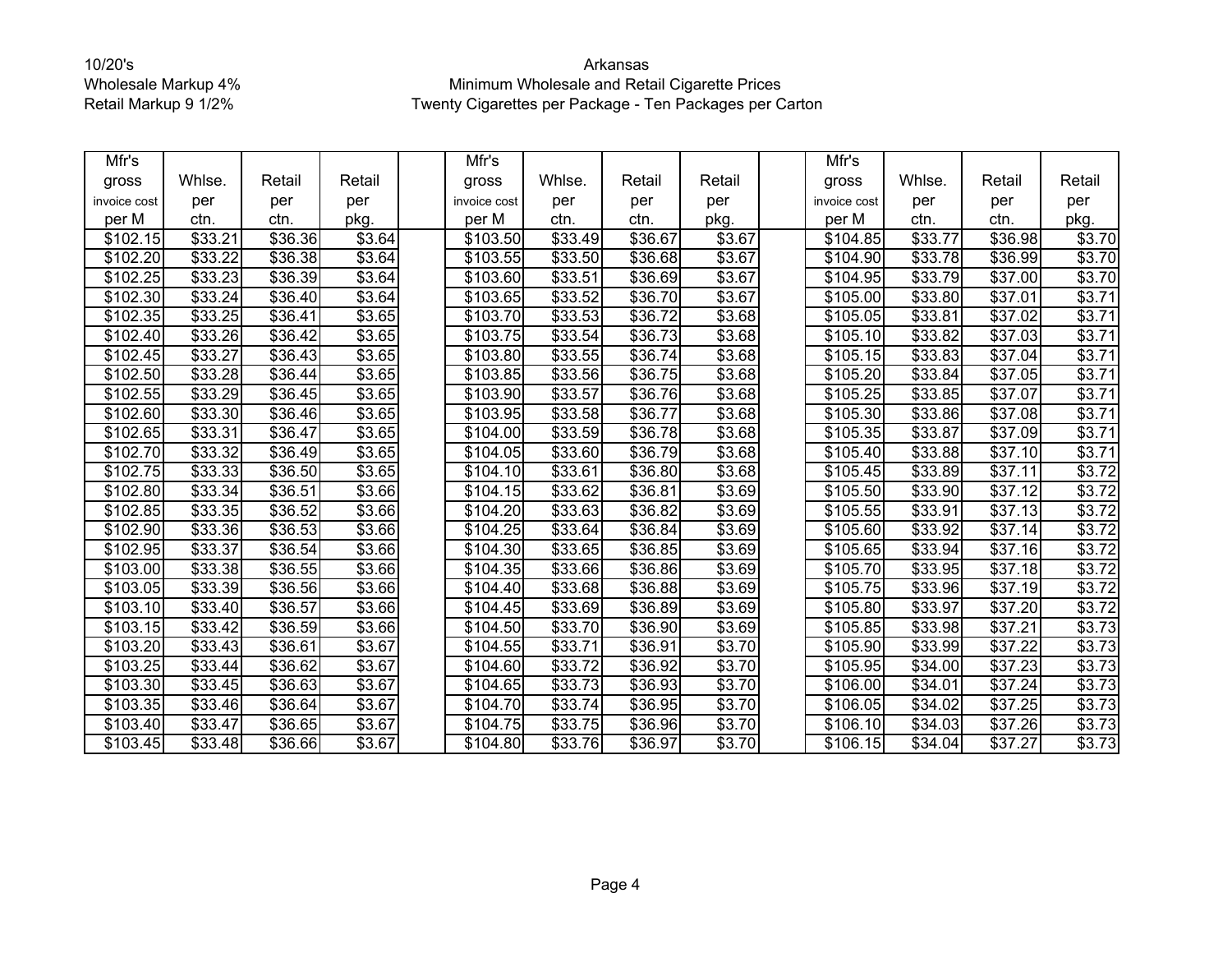| Mfr's        |                     |                     |                    | Mfr's                |         |                     |                    | Mfr's                |                 |                     |                    |
|--------------|---------------------|---------------------|--------------------|----------------------|---------|---------------------|--------------------|----------------------|-----------------|---------------------|--------------------|
| gross        | Whlse.              | Retail              | Retail             | gross                | Whlse.  | Retail              | Retail             | gross                | Whlse.          | Retail              | Retail             |
| invoice cost | per                 | per                 | per                | invoice cost         | per     | per                 | per                | invoice cost         | per             | per                 | per                |
| per M        | ctn.                | ctn.                | pkg.               | per M                | ctn.    | ctn.                | pkg.               | per M                | ctn.            | ctn.                | pkg.               |
| \$106.20     | \$34.05             | \$37.28             | \$3.73             | \$107.55             | \$34.33 | \$37.59             | \$3.76             | \$108.90             | \$34.61         | \$37.90             | \$3.79             |
| \$106.25     | \$34.06             | \$37.30             | \$3.73             | \$107.60             | \$34.34 | \$37.60             | \$3.76             | \$108.95             | \$34.62         | \$37.91             | \$3.80             |
| \$106.30     | \$34.07             | \$37.31             | \$3.74             | \$107.65             | \$34.35 | $\overline{$}37.61$ | \$3.77             | \$109.00             | \$34.63         | \$37.92             | \$3.80             |
| \$106.35     | \$34.08             | \$37.32             | \$3.74             | \$107.70             | \$34.36 | \$37.62             | \$3.77             | \$109.05             | \$34.64         | \$37.93             | \$3.80             |
| \$106.40     | \$34.09             | \$37.33             | \$3.74             | \$107.75             | \$34.37 | \$37.64             | \$3.77             | \$109.10             | \$34.65         | \$37.94             | \$3.80             |
| \$106.45     | \$34.10             | \$37.34             | \$3.74             | \$107.80             | \$34.38 | \$37.65             | \$3.77             | \$109.15             | \$34.66         | \$37.95             | \$3.80             |
| \$106.50     | \$34.11             | $\overline{$}37.35$ | \$3.74             | \$107.85             | \$34.39 | \$37.66             | \$3.77             | $\sqrt{$109.20}$     | \$34.67         | \$37.96             | \$3.80             |
| \$106.55     | \$34.12             | $\overline{$}37.36$ | \$3.74             | \$107.90             | \$34.40 | \$37.67             | \$3.77             | \$109.25             | \$34.68         | $\overline{$}37.97$ | \$3.80             |
| \$106.60     | \$34.13             | \$37.37             | \$3.74             | \$107.95             | \$34.41 | \$37.68             | \$3.77             | \$109.30             | \$34.69         | \$37.99             | \$3.80             |
| \$106.65     | \$34.14             | \$37.38             | \$3.74             | \$108.00             | \$34.42 | \$37.69             | \$3.77             | \$109.35             | \$34.70         | \$38.00             | \$3.80             |
| \$106.70     | \$34.15             | \$37.39             | \$3.74             | \$108.05             | \$34.43 | \$37.70             | \$3.77             | \$109.40             | \$34.72         | \$38.02             | \$3.81             |
| \$106.75     | \$34.16             | \$37.41             | \$3.75             | \$108.10             | \$34.44 | $\overline{$}37.71$ | \$3.78             | \$109.45             | \$34.73         | \$38.03             | \$3.81             |
| \$106.80     | \$34.17             | \$37.42             | \$3.75             | $\overline{$}108.15$ | \$34.46 | \$37.73             | \$3.78             | $\overline{$}109.50$ | \$34.74         | \$38.04             | \$3.81             |
| \$106.85     | \$34.18             | \$37.43             | \$3.75             | \$108.20             | \$34.47 | \$37.74             | \$3.78             | \$109.55             | \$34.75         | \$38.05             | \$3.81             |
| \$106.90     | \$34.20             | \$37.45             | \$3.75             | \$108.25             | \$34.48 | $\overline{$}37.76$ | \$3.78             | \$109.60             | \$34.76         | \$38.06             | \$3.81             |
| \$106.95     | \$34.21             | \$37.46             | \$3.75             | \$108.30             | \$34.49 | \$37.77             | \$3.78             | \$109.65             | \$34.77         | \$38.07             | \$3.81             |
| \$107.00     | \$34.22             | \$37.47             | \$3.75             | \$108.35             | \$34.50 | \$37.78             | \$3.78             | \$109.70             | \$34.78         | \$38.08             | \$3.81             |
| \$107.05     | $\overline{$}34.23$ | \$37.48             | $\overline{$}3.75$ | \$108.40             | \$34.51 | \$37.79             | $\overline{$}3.78$ | \$109.75             | \$34.79         | \$38.10             | \$3.81             |
| \$107.10     | \$34.24             | \$37.49             | \$3.75             | \$108.45             | \$34.52 | \$37.80             | \$3.78             | \$109.80             | \$34.80         | \$38.11             | \$3.82             |
| \$107.15     | \$34.25             | \$37.50             | \$3.75             | \$108.50             | \$34.53 | \$37.81             | \$3.79             | \$109.85             | \$34.81         | 38.12               | \$3.82             |
| \$107.20     | \$34.26             | \$37.51             | \$3.76             | \$108.55             | \$34.54 | $\overline{$}37.82$ | \$3.79             | \$109.90             | \$34.82         | \$38.13             | \$3.82             |
| \$107.25     | \$34.27             | \$37.53             | \$3.76             | \$108.60             | \$34.55 | \$37.83             | \$3.79             | \$109.95             | \$34.83         | \$38.14             | \$3.82             |
| \$107.30     | $\sqrt{$34.28}$     | \$37.54             | \$3.76             | \$108.65             | \$34.56 | \$37.84             | \$3.79             | \$110.00             | \$34.84         | \$38.15             | \$3.82             |
| \$107.35     | \$34.29             | \$37.55             | \$3.76             | \$108.70             | \$34.57 | \$37.85             | \$3.79             | \$110.05             | \$34.85         | \$38.16             | \$3.82             |
| \$107.40     | \$34.30             | $\overline{$37.56}$ | \$3.76             | $\overline{$}108.75$ | \$34.58 | \$37.87             | \$3.79             | $\overline{$}110.10$ | $\sqrt{$34.86}$ | \$38.17             | \$3.82             |
| \$107.45     | \$34.31             | \$37.57             | \$3.76             | \$108.80             | \$34.59 | \$37.88             | \$3.79             | \$110.15             | \$34.87         | \$38.18             | $\overline{$}3.82$ |
| \$107.50     | \$34.32             | $\overline{$}37.58$ | \$3.76             | \$108.85             | \$34.60 | $\overline{$37.89}$ | \$3.79             | \$110.20             | \$34.88         | \$38.19             | \$3.82             |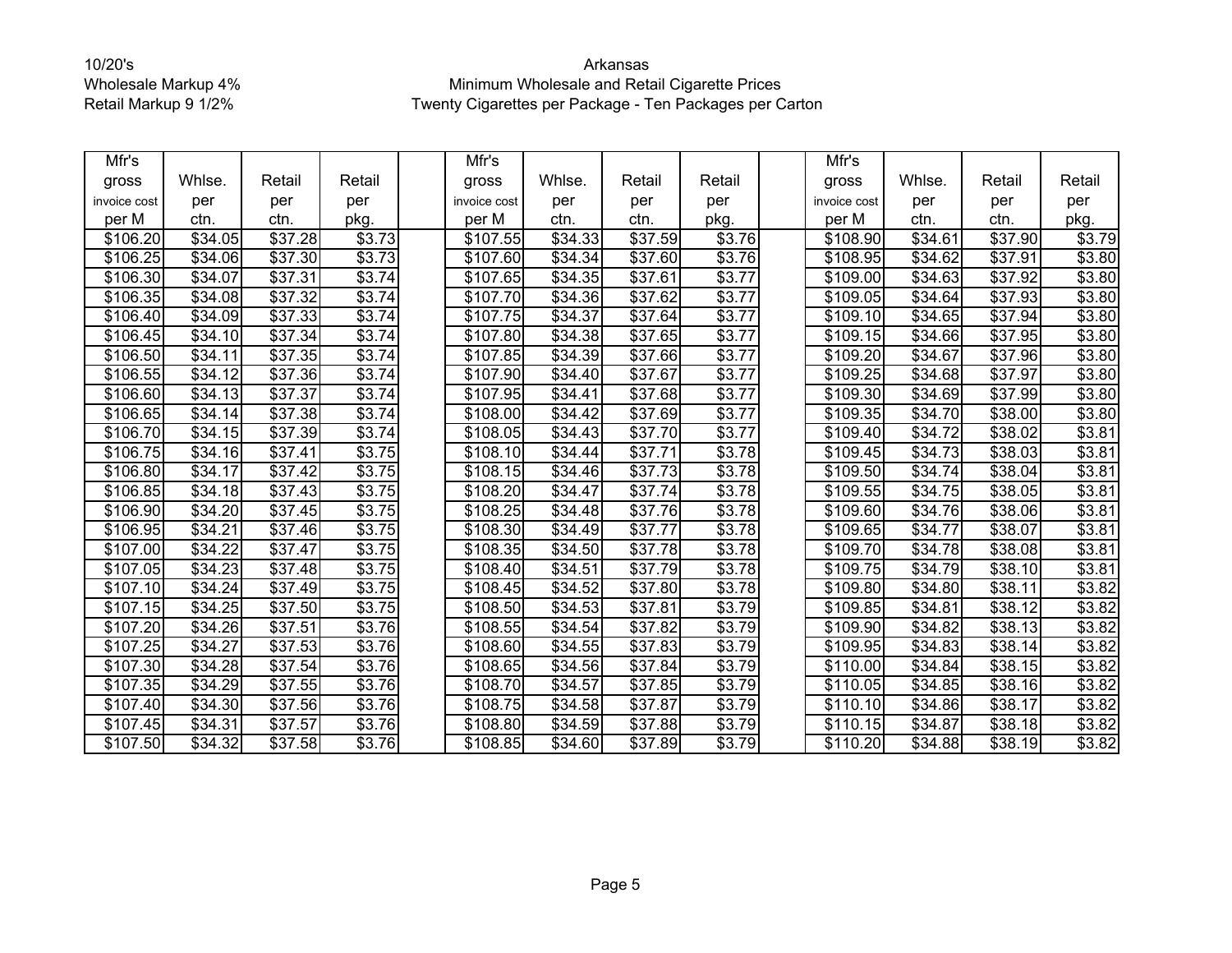| Mfr's        |                     |                     |                    | Mfr's                |         |                     |        | Mfr's                |         |                     |        |
|--------------|---------------------|---------------------|--------------------|----------------------|---------|---------------------|--------|----------------------|---------|---------------------|--------|
| gross        | Whlse.              | Retail              | Retail             | gross                | Whlse.  | Retail              | Retail | gross                | Whlse.  | Retail              | Retail |
| invoice cost | per                 | per                 | per                | invoice cost         | per     | per                 | per    | invoice cost         | per     | per                 | per    |
| per M        | ctn.                | ctn.                | pkg.               | per M                | ctn.    | ctn.                | pkg.   | per M                | ctn.    | ctn.                | pkg.   |
| \$110.25     | \$34.89             | \$38.20             | \$3.82             | \$111.60             | \$35.17 | \$38.51             | \$3.86 | \$112.95             | \$35.45 | \$38.82             | \$3.89 |
| \$110.30     | \$34.90             | \$38.22             | \$3.83             | $\overline{$}111.65$ | \$35.18 | \$38.52             | \$3.86 | \$113.00             | \$35.46 | \$38.83             | \$3.89 |
| \$110.35     | \$34.91             | \$38.23             | \$3.83             | \$111.70             | \$35.19 | \$38.53             | \$3.86 | \$113.05             | \$35.47 | \$38.84             | \$3.89 |
| \$110.40     | \$34.92             | \$38.24             | \$3.83             | \$111.75             | \$35.20 | \$38.54             | \$3.86 | \$113.10             | \$35.48 | \$38.85             | \$3.89 |
| \$110.45     | \$34.93             | \$38.25             | \$3.83             | \$111.80             | \$35.21 | \$38.55             | \$3.86 | \$113.15             | \$35.50 | \$38.87             | \$3.89 |
| \$110.50     | \$34.94             | \$38.26             | \$3.83             | \$111.85             | \$35.22 | \$38.57             | \$3.86 | \$113.20             | \$35.51 | \$38.88             | \$3.89 |
| \$110.55     | \$34.95             | \$38.27             | \$3.83             | \$111.90             | \$35.24 | \$38.59             | \$3.86 | \$113.25             | \$35.52 | \$38.89             | \$3.89 |
| \$110.60     | $\overline{$}34.96$ | \$38.28             | $\overline{$}3.83$ | \$111.95             | \$35.25 | \$38.60             | \$3.86 | \$113.30             | \$35.53 | \$38.91             | \$3.90 |
| \$110.65     | \$34.98             | \$38.30             | \$3.83             | \$112.00             | \$35.26 | \$38.61             | \$3.87 | \$113.35             | \$35.54 | \$38.92             | \$3.90 |
| \$110.70     | \$34.99             | \$38.31             | \$3.84             | \$112.05             | \$35.27 | \$38.62             | \$3.87 | \$113.40             | \$35.55 | \$38.93             | \$3.90 |
| \$110.75     | \$35.00             | \$38.33             | \$3.84             | \$112.10             | \$35.28 | \$38.63             | \$3.87 | \$113.45             | \$35.56 | \$38.94             | \$3.90 |
| \$110.80     | \$35.01             | \$38.34             | \$3.84             | \$112.15             | \$35.29 | \$38.64             | \$3.87 | \$113.50             | \$35.57 | \$38.95             | \$3.90 |
| \$110.85     | \$35.02             | $\overline{$}38.35$ | \$3.84             | $\overline{$}112.20$ | \$35.30 | $\overline{$}38.65$ | \$3.87 | \$113.55             | \$35.58 | \$38.96             | \$3.90 |
| \$110.90     | \$35.03             | \$38.36             | \$3.84             | \$112.25             | \$35.31 | \$38.66             | \$3.87 | \$113.60             | \$35.59 | \$38.97             | \$3.90 |
| \$110.95     | \$35.04             | \$38.37             | \$3.84             | \$112.30             | \$35.32 | \$38.68             | \$3.87 | $\overline{$113.65}$ | \$35.60 | \$38.98             | \$3.90 |
| \$111.00     | \$35.05             | \$38.38             | \$3.84             | \$112.35             | \$35.33 | \$38.69             | \$3.87 | \$113.70             | \$35.61 | \$38.99             | \$3.90 |
| \$11<br>1.05 | \$35.06             | \$38.39             | \$3.84             | \$112.40             | \$35.34 | \$38.70             | \$3.87 | \$113.75             | \$35.62 | \$39.00             | \$3.90 |
| \$111.10     | \$35.07             | \$38.40             | \$3.84             | \$112.45             | \$35.35 | \$38.71             | \$3.88 | \$113.80             | \$35.63 | \$39.01             | \$3.91 |
| \$111.15     | \$35.08             | \$38.41             | \$3.85             | \$112.50             | \$35.36 | \$38.72             | \$3.88 | \$113.85             | \$35.64 | \$39.03             | \$3.91 |
| \$11<br>1.20 | \$35.09             | \$38.42             | 3.85               | \$112.55             | \$35.37 | $\overline{$38.73}$ | \$3.88 | $\overline{$}113.90$ | \$35.65 | \$39.04             | \$3.91 |
| 1.25<br>\$11 | \$35.10             | \$38.43             | \$3.85             | \$112.60             | \$35.38 | \$38.74             | \$3.88 | \$113.95             | \$35.66 | \$39.05             | \$3.91 |
| \$11<br>1.30 | \$35.11             | \$38.45             | \$3.85             | \$112.65             | \$35.39 | \$38.75             | \$3.88 | $\overline{$}114.00$ | \$35.67 | \$39.06             | \$3.91 |
| 1.35<br>\$11 | \$35.12             | \$38.46             | \$3.85             | \$112.70             | \$35.40 | \$38.76             | \$3.88 | \$114.05             | \$35.68 | \$39.07             | \$3.91 |
| \$11<br>1.40 | \$35.13             | \$38.47             | \$3.85             | \$112.75             | \$35.41 | \$38.77             | \$3.88 | \$114.10             | \$35.69 | $\overline{$}39.08$ | \$3.91 |
| \$111.45     | \$35.14             | \$38.48             | 3.85               | \$112.80             | \$35.42 | \$38.78             | \$3.88 | $\overline{$114.15}$ | \$35.70 | \$39.09             | \$3.91 |
| \$111.50     | \$35.15             | \$38.49             | \$3.85             | \$112.85             | \$35.43 | \$38.80             | \$3.88 | \$114.20             | \$35.71 | \$39.10             | \$3.91 |
| \$111.55     | \$35.16             | \$38.50             | \$3.85             | \$112.90             | \$35.44 | \$38.81             | \$3.89 | \$114.25             | \$35.72 | \$39.11             | \$3.92 |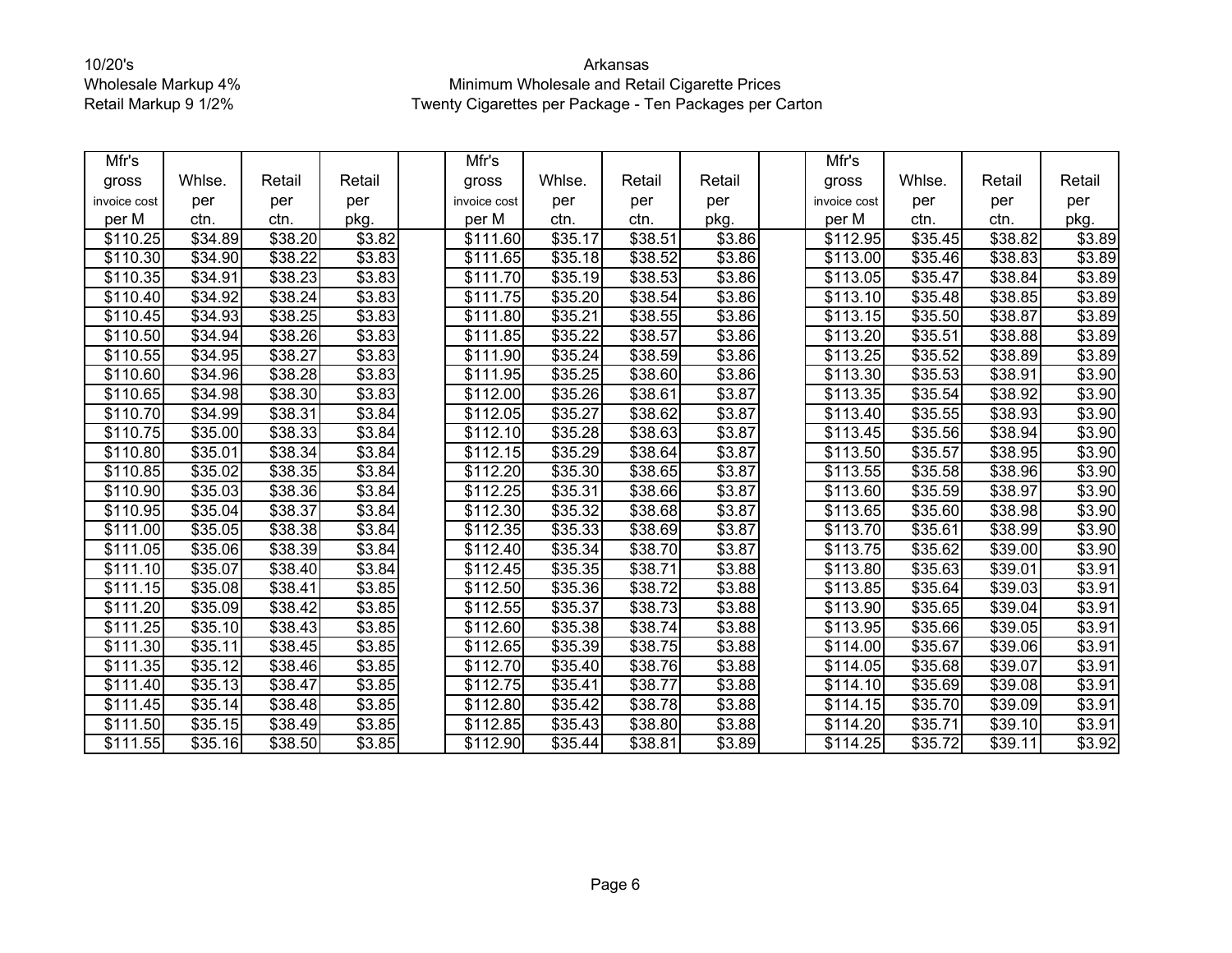| Mfr's        |                     |                     |        | Mfr's                |                     |                     |        | Mfr's                |         |         |        |
|--------------|---------------------|---------------------|--------|----------------------|---------------------|---------------------|--------|----------------------|---------|---------|--------|
| gross        | Whlse.              | Retail              | Retail | gross                | Whlse.              | Retail              | Retail | gross                | Whlse.  | Retail  | Retail |
| invoice cost | per                 | per                 | per    | invoice cost         | per                 | per                 | per    | invoice cost         | per     | per     | per    |
| per M        | ctn.                | ctn.                | pkg.   | per M                | ctn.                | ctn.                | pkg.   | per M                | ctn.    | ctn.    | pkg.   |
| \$114.30     | \$35.73             | \$39.12             | \$3.92 | \$115.65             | \$36.02             | \$39.44             | \$3.95 | \$117.00             | \$36.30 | \$39.75 | \$3.98 |
| \$114.35     | \$35.74             | \$39.14             | \$3.92 | \$115.70             | \$36.03             | \$39.45             | \$3.95 | \$117.05             | \$36.31 | \$39.76 | \$3.98 |
| \$114.40     | \$35.76             | \$39.16             | \$3.92 | \$115.75             | \$36.04             | \$39.46             | \$3.95 | \$117.10             | \$36.32 | \$39.77 | \$3.98 |
| \$114.45     | \$35.77             | \$39.17             | \$3.92 | \$115.80             | \$36.05             | $\overline{$}39.47$ | \$3.95 | $\overline{$}117.15$ | \$36.33 | \$39.78 | \$3.98 |
| \$114.50     | \$35.78             | \$39.18             | \$3.92 | \$115.85             | \$36.06             | \$39.49             | \$3.95 | \$117.20             | \$36.34 | 39.79   | \$3.98 |
| \$114.55     | \$35.79             | \$39.19             | \$3.92 | \$115.90             | \$36.07             | \$39.50             | \$3.95 | \$117.25             | \$36.35 | \$39.80 | \$3.98 |
| \$114.60     | \$35.80             | \$39.20             | \$3.92 | \$115.95             | \$36.08             | \$39.51             | \$3.96 | \$117.30             | \$36.36 | \$39.81 | \$3.99 |
| \$114.65     | \$35.81             | \$39.21             | \$3.93 | \$116.00             | \$36.09             | \$39.52             | \$3.96 | \$117.35             | \$36.37 | \$39.83 | \$3.99 |
| \$114.70     | $\overline{$}35.82$ | \$39.22             | \$3.93 | \$116.05             | \$36.10             | \$39.53             | \$3.96 | \$117.40             | \$36.38 | \$39.84 | \$3.99 |
| \$114.75     | \$35.83             | $\overline{$39.23}$ | \$3.93 | \$116.10             | \$36.11             | \$39.54             | \$3.96 | \$117.45             | \$36.39 | \$39.85 | \$3.99 |
| \$114.80     | \$35.84             | \$39.24             | \$3.93 | \$116.15             | \$36.12             | \$39.55             | \$3.96 | \$117.50             | \$36.40 | \$39.86 | \$3.99 |
| \$114.85     | \$35.85             | \$39.26             | \$3.93 | \$116.20             | $\overline{$36.13}$ | $\overline{$}39.56$ | \$3.96 | \$117.55             | \$36.41 | \$39.87 | \$3.99 |
| \$114.90     | \$35.86             | $\overline{$39.27}$ | \$3.93 | $\overline{$}116.25$ | $\overline{$36.14}$ | \$39.57             | \$3.96 | $\overline{$}117.60$ | \$36.42 | \$39.88 | \$3.99 |
| \$114.95     | \$35.87             | \$39.28             | \$3.93 | \$116.30             | \$36.15             | \$39.58             | \$3.96 | \$117.65             | \$36.43 | \$39.89 | \$3.99 |
| \$115.00     | \$35.88             | \$39.29             | \$3.93 | \$116.35             | \$36.16             | \$39.60             | \$3.96 | \$117.70             | \$36.44 | \$39.90 | \$3.99 |
| \$115.05     | \$35.89             | \$39.30             | \$3.93 | \$116.40             | \$36.17             | \$39.61             | \$3.97 | \$117.75             | \$36.45 | \$39.91 | \$4.00 |
| \$115.10     | \$35.90             | \$39.31             | \$3.94 | \$116.45             | \$36.18             | \$39.62             | \$3.97 | \$117.80             | \$36.46 | \$39.92 | \$4.00 |
| \$115.15     | \$35.91             | \$39.32             | \$3.94 | \$116.50             | \$36.19             | $\overline{$}39.63$ | \$3.97 | \$117.85             | \$36.47 | \$39.93 | \$4.00 |
| \$115.20     | \$35.92             | \$39.33             | \$3.94 | \$116.55             | \$36.20             | \$39.64             | \$3.97 | \$117.90             | \$36.48 | \$39.95 | \$4.00 |
| \$115.25     | \$35.93             | \$39.34             | \$3.94 | \$116.60             | \$36.21             | \$39.65             | \$3.97 | \$117.95             | \$36.49 | \$39.96 | \$4.00 |
| \$115.30     | \$35.94             | \$39.35             | \$3.94 | \$116.65             | \$36.22             | \$39.66             | \$3.97 | \$118.00             | \$36.50 | \$39.97 | \$4.00 |
| \$115.35     | \$35.95             | \$39.37             | \$3.94 | \$116.70             | \$36.23             | \$39.67             | \$3.97 | \$118.05             | \$36.51 | \$39.98 | \$4.00 |
| \$115.40     | \$35.96             | \$39.38             | \$3.94 | \$116.75             | \$36.24             | \$39.68             | \$3.97 | \$118.10             | \$36.52 | \$39.99 | \$4.00 |
| \$115.45     | $\overline{$}35.97$ | \$39.39             | \$3.94 | \$116.80             | \$36.25             | \$39.69             | \$3.97 | \$118.15             | \$36.54 | \$40.01 | \$4.01 |
| \$115.50     | \$35.98             | \$39.40             | \$3.94 | \$116.85             | \$36.26             | \$39.70             | \$3.97 | \$118.20             | \$36.55 | \$40.02 | \$4.01 |
| \$115.55     | \$35.99             | \$39.41             | \$3.95 | \$116.90             | \$36.28             | \$39.73             | \$3.98 | \$118.25             | \$36.56 | \$40.03 | \$4.01 |
| \$115.60     | \$36.00             | \$39.42             | \$3.95 | \$116.95             | \$36.29             | \$39.74             | \$3.98 | \$118.30             | \$36.57 | \$40.04 | \$4.01 |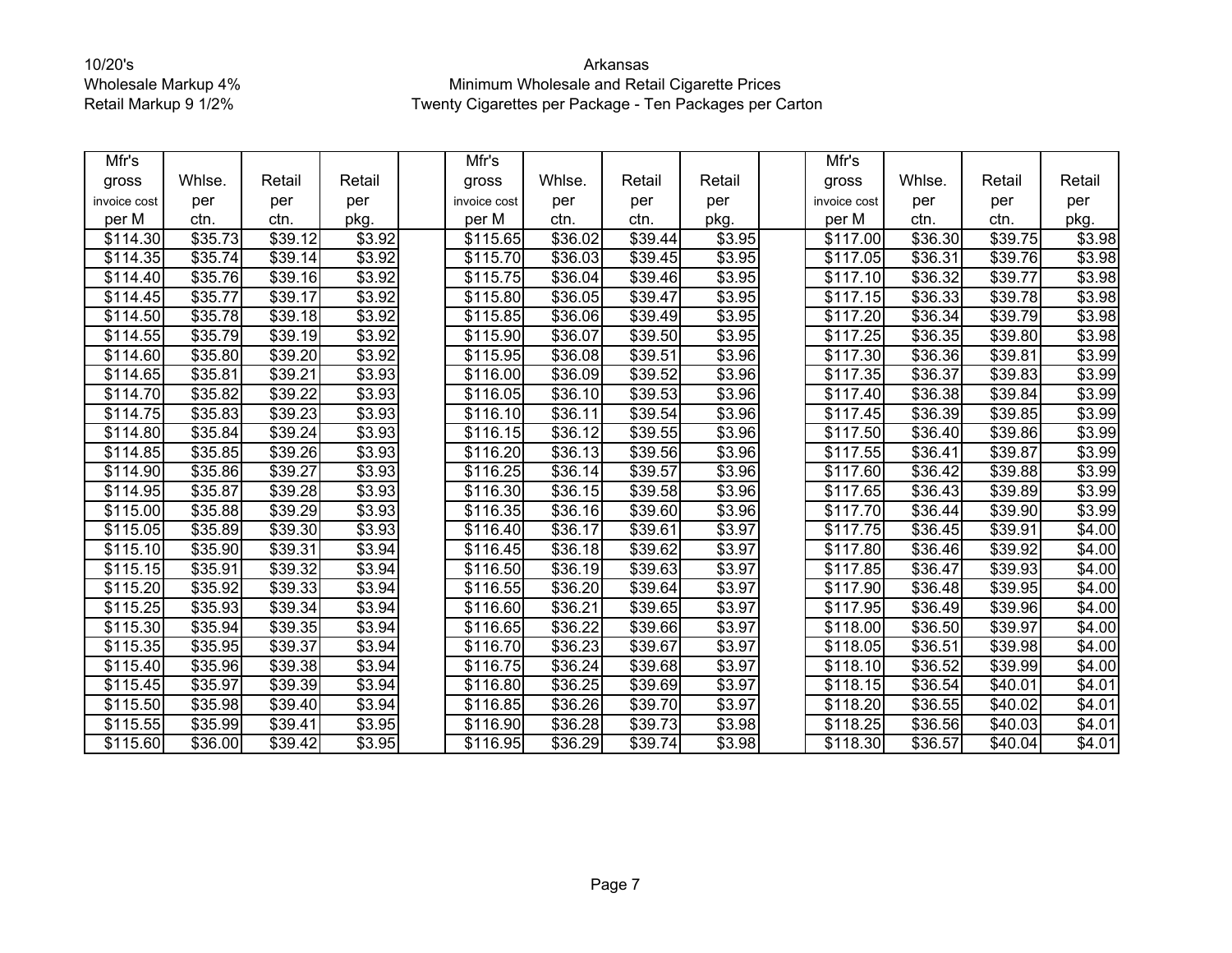| Mfr's        |                     |                     |        | Mfr's                |                     |                     |        | Mfr's                |                     |                 |        |
|--------------|---------------------|---------------------|--------|----------------------|---------------------|---------------------|--------|----------------------|---------------------|-----------------|--------|
| gross        | Whlse.              | Retail              | Retail | gross                | Whlse.              | Retail              | Retail | gross                | Whlse.              | Retail          | Retail |
| invoice cost | per                 | per                 | per    | invoice cost         | per                 | per                 | per    | invoice cost         | per                 | per             | per    |
| per M        | ctn.                | ctn.                | pkg.   | per M                | ctn.                | ctn.                | pkg.   | per M                | ctn.                | ctn.            | pkg.   |
| \$118.35     | \$36.58             | \$40.06             | \$4.01 | \$119.70             | \$36.86             | \$40.36             | \$4.04 | \$121.05             | \$37.14             | \$40.67         | \$4.07 |
| \$118.40     | \$36.59             | \$40.07             | \$4.01 | \$119.75             | \$36.87             | \$40.37             | \$4.04 | \$121.10             | \$37.15             | \$40.68         | \$4.07 |
| \$118.45     | \$36.60             | \$40.08             | \$4.01 | \$119.80             | \$36.88             | \$40.38             | \$4.04 | $\overline{$}121.15$ | \$37.16             | \$40.69         | \$4.07 |
| \$118.50     | \$36.61             | \$40.09             | \$4.01 | \$119.85             | \$36.89             | \$40.39             | \$4.04 | \$121.20             | \$37.17             | \$40.70         | \$4.07 |
| \$118.55     | \$36.62             | \$40.10             | \$4.01 | \$119.90             | \$36.90             | \$40.41             | \$4.05 | $\overline{$121.25}$ | \$37.18             | \$40.71         | \$4.08 |
| \$118.60     | \$36.63             | \$40.11             | \$4.02 | \$119.95             | \$36.91             | \$40.42             | \$4.05 | $\overline{$}121.30$ | \$37.19             | \$40.72         | \$4.08 |
| \$118.65     | $\overline{$}36.64$ | \$40.12             | \$4.02 | $\overline{$}120.00$ | \$36.92             | \$40.43             | \$4.05 | $\overline{$}121.35$ | \$37.20             | \$40.73         | \$4.08 |
| \$118.70     | \$36.65             | \$40.13             | \$4.02 | \$120.05             | \$36.93             | \$40.44             | \$4.05 | \$121.40             | \$37.21             | \$40.74         | \$4.08 |
| \$118.75     | \$36.66             | \$40.14             | \$4.02 | \$120.10             | \$36.94             | \$40.45             | \$4.05 | \$121.45             | \$37.22             | \$40.76         | \$4.08 |
| \$118.80     | \$36.67             | \$40.15             | \$4.02 | \$120.15             | \$36.95             | \$40.46             | \$4.05 | $\overline{$}121.50$ | \$37.23             | \$40.77         | \$4.08 |
| \$118.85     | \$36.68             | \$40.16             | \$4.02 | \$120.20             | \$36.96             | \$40.47             | \$4.05 | \$121.55             | \$37.24             | \$40.78         | \$4.08 |
| \$118.90     | \$36.69             | \$40.18             | \$4.02 | \$120.25             | \$36.97             | \$40.48             | \$4.05 | \$121.60             | $\overline{$}37.25$ | \$40.79         | \$4.08 |
| \$118.95     | \$36.70             | $\sqrt{$40.19}$     | \$4.02 | $\overline{$}120.30$ | \$36.98             | $\sqrt{$40.49}$     | \$4.05 | $\overline{$}121.65$ | \$37.26             | $\sqrt{$40.80}$ | \$4.08 |
| \$119.00     | \$36.71             | \$40.20             | \$4.02 | \$120.35             | \$36.99             | $\overline{$}40.50$ | \$4.05 | \$121.70             | \$37.27             | \$40.81         | \$4.09 |
| \$119.05     | \$36.72             | $\overline{$40.21}$ | \$4.03 | \$120.40             | \$37.00             | \$40.52             | \$4.06 | \$121.75             | \$37.28             | \$40.82         | \$4.09 |
| \$119.10     | \$36.73             | \$40.22             | \$4.03 | \$120.45             | \$37.01             | $\overline{$40.53}$ | \$4.06 | \$121.80             | \$37.29             | \$40.83         | \$4.09 |
| \$119.15     | \$36.74             | \$40.23             | \$4.03 | \$120.50             | \$37.02             | \$40.54             | \$4.06 | \$121.85             | \$37.30             | \$40.84         | \$4.09 |
| \$119.20     | \$36.75             | $\overline{$}40.24$ | \$4.03 | \$120.55             | \$37.03             | \$40.55             | \$4.06 | \$121.90             | \$37.32             | \$40.87         | \$4.09 |
| \$119.25     | \$36.76             | \$40.25             | \$4.03 | \$120.60             | \$37.04             | \$40.56             | \$4.06 | \$121.95             | \$37.33             | \$40.88         | \$4.09 |
| \$119.30     | \$36.77             | $\overline{$40.26}$ | \$4.03 | \$120.65             | \$37.06             | $\sqrt{$40.58}$     | \$4.06 | $\overline{$}122.00$ | \$37.34             | \$40.89         | \$4.09 |
| \$119.35     | \$36.78             | \$40.27             | \$4.03 | \$120.70             | \$37.07             | $\overline{$40.59}$ | \$4.06 | \$122.05             | \$37.35             | \$40.90         | \$4.09 |
| \$119.40     | \$36.80             | \$40.30             | \$4.03 | \$120.75             | \$37.08             | \$40.60             | \$4.06 | \$122.10             | \$37.36             | \$40.91         | \$4.10 |
| \$119.45     | \$36.81             | \$40.31             | \$4.04 | \$120.80             | \$37.09             | \$40.61             | \$4.07 | \$122.15             | \$37.37             | \$40.92         | \$4.10 |
| \$119.50     | \$36.82             | \$40.32             | \$4.04 | \$120.85             | \$37.10             | \$40.62             | \$4.07 | \$122.20             | \$37.38             | \$40.93         | \$4.10 |
| \$119.55     | \$36.83             | $\sqrt{$40.33}$     | \$4.04 | \$120.90             | \$37.11             | \$40.64             | \$4.07 | \$122.25             | \$37.39             | \$40.94         | \$4.10 |
| \$119.60     | \$36.84             | \$40.34             | \$4.04 | \$120.95             | \$37.12             | \$40.65             | \$4.07 | \$122.30             | \$37.40             | \$40.95         | \$4.10 |
| \$119.65     | \$36.85             | $\overline{$40.35}$ | \$4.04 | $\overline{$}121.00$ | $\overline{$}37.13$ | \$40.66             | \$4.07 | \$122.35             | \$37.41             | \$40.96         | \$4.10 |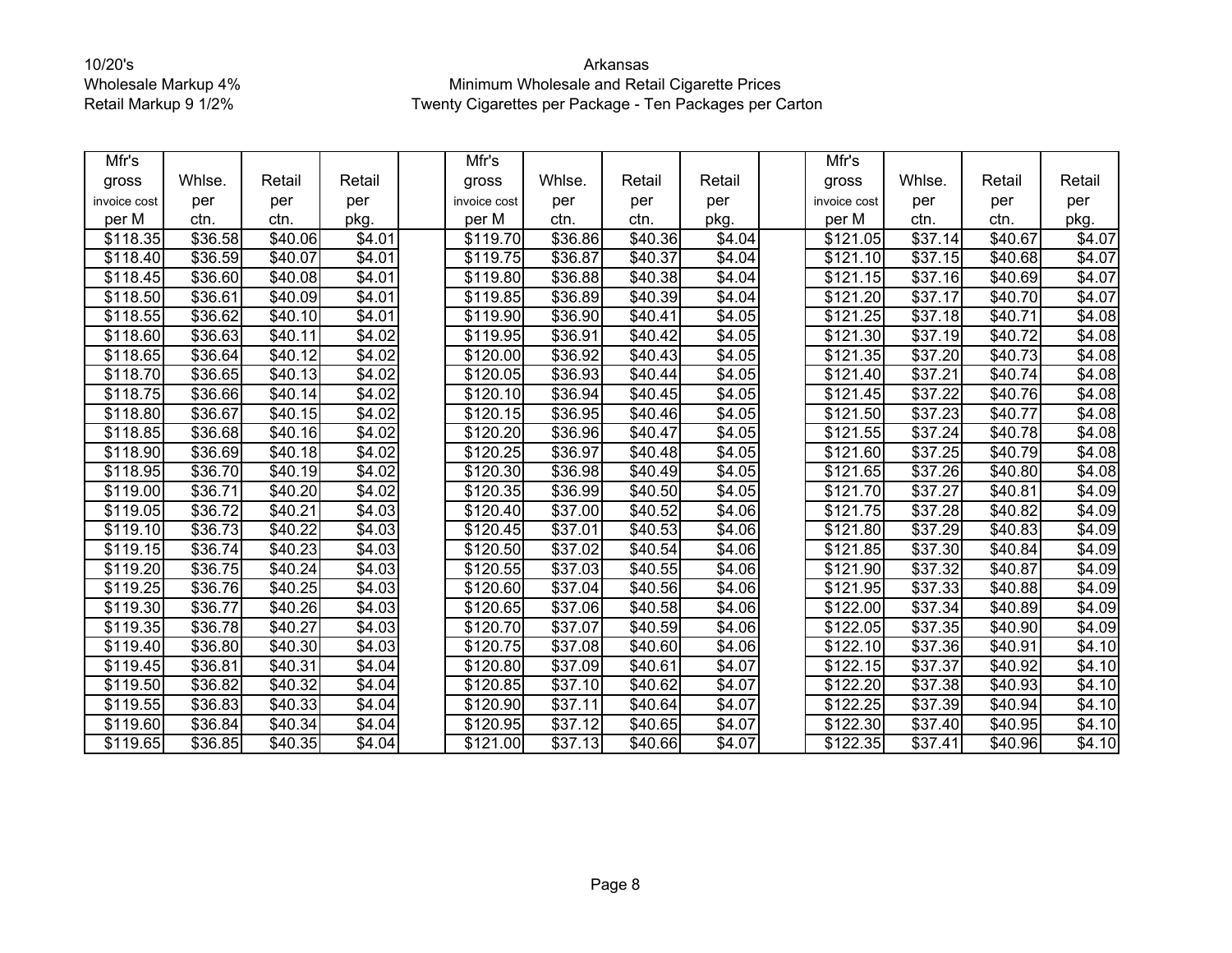| Mfr's        |                     |                     |                | Mfr's        |                     |                     |                     | Mfr's                |                     |                     |        |
|--------------|---------------------|---------------------|----------------|--------------|---------------------|---------------------|---------------------|----------------------|---------------------|---------------------|--------|
| gross        | Whlse.              | Retail              | Retail         | gross        | Whlse.              | Retail              | Retail              | gross                | Whlse.              | Retail              | Retail |
| invoice cost | per                 | per                 | per            | invoice cost | per                 | per                 | per                 | invoice cost         | per                 | per                 | per    |
| per M        | ctn.                | ctn.                | pkg.           | per M        | ctn.                | ctn.                | pkg.                | per M                | ctn.                | ctn.                | pkg.   |
| \$122.40     | \$37.42             | \$40.97             | \$4.10         | \$123.75     | \$37.70             | \$41.28             | \$4.13              | \$125.10             | \$37.98             | \$41.59             | \$4.16 |
| \$122.45     | \$37.43             | \$40.99             | \$4.10         | \$123.80     | \$37.71             | \$41.29             | \$4.13              | \$125.15             | \$37.99             | \$41.60             | \$4.16 |
| \$122.50     | \$37.44             | $\sqrt{$41.00}$     | \$4.10         | \$123.85     | \$37.72             | $\sqrt{$41.30}$     | \$4.13              | \$125.20             | \$38.00             | $\overline{$41.61}$ | \$4.17 |
| \$122.55     | \$37.45             | \$41.01             | \$4.11         | \$123.90     | \$37.73             | \$41.31             | \$4.14              | \$125.25             | \$38.01             | \$41.62             | \$4.17 |
| \$122.60     | \$37.46             | \$41.02             | \$4.11         | \$123.95     | \$37.74             | \$41.33             | \$4.14              | \$125.30             | \$38.02             | \$41.63             | \$4.17 |
| \$122.65     | \$37.47             | \$41.03             | \$4.11         | \$124.00     | \$37.75             | $\overline{$}41.34$ | \$4.14              | \$125.35             | \$38.03             | \$41.64             | \$4.17 |
| \$122.70     | \$37.48             | \$41.04             | \$4.11         | \$124.05     | \$37.76             | \$41.35             | \$4.14              | \$125.40             | \$38.04             | \$41.65             | \$4.17 |
| \$122.75     | \$37.49             | \$41.05             | \$4.11         | \$124.10     | \$37.77             | \$41.36             | \$4.14              | \$125.45             | \$38.05             | \$41.66             | \$4.17 |
| \$122.80     | \$37.50             | \$41.06             | \$4.11         | \$124.15     | \$37.78             | \$41.37             | \$4.14              | \$125.50             | \$38.06             | \$41.68             | \$4.17 |
| \$122.85     | \$37.51             | $\sqrt{$41.07}$     | \$4.11         | \$124.20     | \$37.79             | \$41.38             | \$4.14              | \$125.55             | \$38.07             | \$41.69             | \$4.17 |
| \$122.90     | \$37.52             | \$41.08             | \$4.11         | \$124.25     | \$37.80             | \$41.39             | \$4.14              | \$125.60             | \$38.08             | \$41.70             | \$4.17 |
| \$122.95     | \$37.53             | \$41.10             | \$4.11         | \$124.30     | \$37.81             | \$41.40             | \$4.14              | \$125.65             | \$38.10             | \$41.72             | \$4.18 |
| \$123.00     | \$37.54             | \$41.11             | \$4.12         | \$124.35     | $\overline{$}37.82$ | \$41.41             | \$4.15              | \$125.70             | \$38.11             | \$41.73             | \$4.18 |
| \$123.05     | $\overline{$}37.55$ | \$41.12             | \$4.12         | \$124.40     | \$37.84             | \$41.43             | $\overline{$4.15}$  | $\overline{$}125.75$ | \$38.12             | \$41.74             | \$4.18 |
| \$123.10     | \$37.56             | $\sqrt{$41.13}$     | \$4.12         | \$124.45     | \$37.85             | $\sqrt{$41.45}$     | \$4.15              | \$125.80             | \$38.13             | \$41.75             | \$4.18 |
| \$123.15     | \$37.58             | \$41.15             | \$4.12         | \$124.50     | \$37.86             | \$41.46             | \$4.15              | \$125.85             | \$38.14             | \$41.76             | \$4.18 |
| \$123.20     | \$37.59             | \$41.16             | \$4.12         | \$124.55     | $\overline{$37.87}$ | \$41.47             | \$4.15              | \$125.90             | \$38.15             | \$41.77             | \$4.18 |
| \$123.25     | \$37.60             | \$41.17             | \$4.12         | \$124.60     | \$37.88             | \$41.48             | \$4.15              | \$125.95             | \$38.16             | \$41.79             | \$4.18 |
| \$123.30     | \$37.61             | \$41.18             | \$4.12         | \$124.65     | \$37.89             | \$41.49             | \$4.15              | \$126.00             | \$38.17             | \$41.80             | \$4.18 |
| \$123.35     | \$37.62             | $\overline{$41.19}$ | \$4.12         | \$124.70     | \$37.90             | \$41.50             | \$4.15              | \$126.05             | \$38.18             | \$41.81             | \$4.19 |
| \$123.40     | \$37.63             | \$41.20             | \$4.12         | \$124.75     | \$37.91             | \$41.51             | \$4.16              | \$126.10             | \$38.19             | \$41.82             | \$4.19 |
| \$123.45     | \$37.64             | \$41.22             | \$4.13         | \$124.80     | $\overline{$}37.92$ | \$41.52             | \$4.16              | \$126.15             | \$38.20             | \$41.83             | \$4.19 |
| \$123.50     | \$37.65             | \$41.23             | \$4.13         | \$124.85     | \$37.93             | \$41.53             | \$4.16              | \$126.20             | \$38.21             | \$41.84             | \$4.19 |
| \$123.55     | \$37.66             | \$41.24             | \$4.13         | \$124.90     | \$37.94             | \$41.54             | \$4.16              | \$126.25             | \$38.22             | \$41.85             | \$4.19 |
| \$123.60     | \$37.67             | $\overline{$}41.25$ | \$4.13         | \$124.95     | \$37.95             | \$41.56             | $\overline{\$4.16}$ | \$126.30             | $\overline{$}38.23$ | \$41.86             | \$4.19 |
| \$123.65     | \$37.68             | \$41.26             | \$4.13         | \$125.00     | \$37.96             | \$41.57             | \$4.16              | \$126.35             | \$38.24             | \$41.87             | \$4.19 |
| \$123.70     | \$37.69             | $\overline{$}41.27$ | $\sqrt{$4.13}$ | \$125.05     | \$37.97             | $\overline{$}41.58$ | $\overline{$4.16}$  | \$126.40             | $\overline{$}38.25$ | $\overline{$41.88}$ | \$4.19 |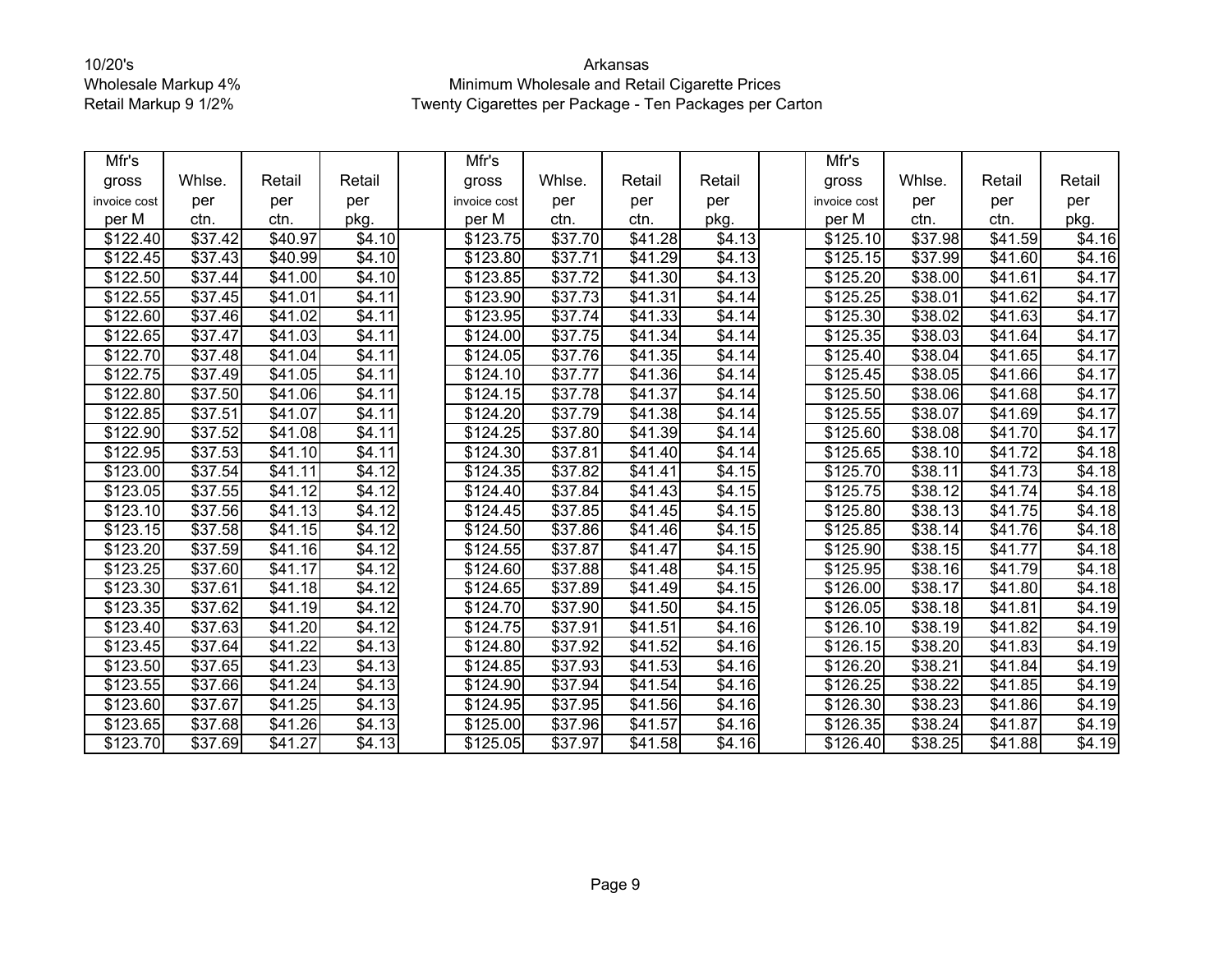| Mfr's        |                     |                 |                    | Mfr's                |         |         |        | Mfr's                |         |                 |        |
|--------------|---------------------|-----------------|--------------------|----------------------|---------|---------|--------|----------------------|---------|-----------------|--------|
| gross        | Whlse.              | Retail          | Retail             | gross                | Whlse.  | Retail  | Retail | gross                | Whlse.  | Retail          | Retail |
| invoice cost | per                 | per             | per                | invoice cost         | per     | per     | per    | invoice cost         | per     | per             | per    |
| per M        | ctn.                | ctn.            | pkg.               | per M                | ctn.    | ctn.    | pkg.   | per M                | ctn.    | ctn.            | pkg.   |
| \$126.45     | \$38.26             | \$41.89         | \$4.19             | \$127.80             | \$38.54 | \$42.20 | \$4.22 | \$129.15             | \$38.82 | \$42.51         | \$4.26 |
| \$126.50     | \$38.27             | \$41.91         | \$4.20             | \$127.85             | \$38.55 | \$42.21 | \$4.23 | \$129.20             | \$38.83 | \$42.52         | \$4.26 |
| \$126.55     | \$38.28             | $\sqrt{$41.92}$ | \$4.20             | \$127.90             | \$38.56 | \$42.22 | \$4.23 | $\overline{$}129.25$ | \$38.84 | \$42.53         | \$4.26 |
| \$126.60     | \$38.29             | \$41.93         | \$4.20             | \$127.95             | \$38.57 | \$42.23 | \$4.23 | \$129.30             | \$38.85 | \$42.54         | \$4.26 |
| \$126.65     | \$38.30             | \$41.94         | \$4.20             | \$128.00             | \$38.58 | \$42.25 | \$4.23 | \$129.35             | \$38.86 | \$42.55         | \$4.26 |
| \$126.70     | \$38.31             | \$41.95         | \$4.20             | \$128.05             | \$38.59 | \$42.26 | \$4.23 | \$129.40             | \$38.88 | \$42.57         | \$4.26 |
| \$126.75     | \$38.32             | \$41.96         | \$4.20             | \$128.10             | \$38.60 | \$42.27 | \$4.23 | \$129.45             | \$38.89 | \$42.58         | \$4.26 |
| \$126.80     | $\overline{$}38.33$ | \$41.97         | \$4.20             | \$128.15             | \$38.62 | \$42.29 | \$4.23 | \$129.50             | \$38.90 | \$42.60         | \$4.26 |
| \$126.85     | \$38.34             | \$41.98         | \$4.20             | \$128.20             | \$38.63 | \$42.30 | \$4.23 | \$129.55             | \$38.91 | \$42.61         | \$4.27 |
| \$126.90     | \$38.36             | \$42.00         | \$4.20             | \$128.25             | \$38.64 | \$42.31 | \$4.24 | \$129.60             | \$38.92 | \$42.62         | \$4.27 |
| \$126.95     | \$38.37             | \$42.02         | \$4.21             | \$128.30             | \$38.65 | \$42.32 | \$4.24 | \$129.65             | \$38.93 | \$42.63         | \$4.27 |
| \$127.00     | \$38.38             | \$42.03         | \$4.21             | \$128.35             | \$38.66 | \$42.33 | \$4.24 | \$129.70             | \$38.94 | \$42.64         | \$4.27 |
| \$127.05     | \$38.39             | \$42.04         | \$4.21             | \$128.40             | \$38.67 | \$42.34 | \$4.24 | \$129.75             | \$38.95 | \$42.65         | \$4.27 |
| \$127.10     | \$38.40             | \$42.05         | \$4.21             | \$128.45             | \$38.68 | \$42.35 | \$4.24 | \$129.80             | \$38.96 | \$42.66         | \$4.27 |
| \$127.15     | \$38.41             | \$42.06         | \$4.21             | \$128.50             | \$38.69 | \$42.37 | \$4.24 | \$129.85             | \$38.97 | \$42.67         | \$4.27 |
| \$127.20     | \$38.42             | \$42.07         | \$4.21             | \$128.55             | \$38.70 | \$42.38 | \$4.24 | \$129.90             | \$38.98 | \$42.68         | \$4.27 |
| \$127.25     | \$38.43             | \$42.08         | \$4.21             | \$128.60             | \$38.71 | \$42.39 | \$4.24 | \$129.95             | \$38.99 | \$42.69         | \$4.27 |
| \$127.30     | $\overline{$}38.44$ | \$42.09         | $\overline{$4.21}$ | \$128.65             | \$38.72 | \$42.40 | \$4.24 | \$130.00             | \$39.00 | \$42.71         | \$4.28 |
| \$127.35     | \$38.45             | \$42.10         | \$4.21             | \$128.70             | \$38.73 | \$42.41 | \$4.25 | \$130.05             | \$39.01 | \$42.72         | \$4.28 |
| \$127.40     | \$38.46             | \$42.11         | \$4.22             | \$128.75             | \$38.74 | \$42.42 | \$4.25 | $\overline{$}130.10$ | \$39.02 | $\sqrt{$42.73}$ | \$4.28 |
| \$127.45     | \$38.47             | \$42.12         | \$4.22             | \$128.80             | \$38.75 | \$42.43 | \$4.25 | \$130.15             | \$39.03 | \$42.74         | \$4.28 |
| \$127.50     | \$38.48             | \$42.14         | \$4.22             | $\overline{$}128.85$ | \$38.76 | \$42.44 | \$4.25 | $\overline{$}130.20$ | \$39.04 | \$42.75         | \$4.28 |
| \$127.55     | \$38.49             | \$42.15         | \$4.22             | \$128.90             | \$38.77 | \$42.45 | \$4.25 | \$130.25             | \$39.05 | \$42.76         | \$4.28 |
| \$127.60     | \$38.50             | \$42.16         | \$4.22             | \$128.95             | \$38.78 | \$42.46 | \$4.25 | \$130.30             | \$39.06 | \$42.77         | \$4.28 |
| \$127.65     | \$38.51             | \$42.17         | \$4.22             | \$129.00             | \$38.79 | \$42.48 | \$4.25 | $\overline{$}130.35$ | \$39.07 | $\sqrt{$42.78}$ | \$4.28 |
| \$127.70     | \$38.52             | \$42.18         | \$4.22             | \$129.05             | \$38.80 | \$42.49 | \$4.25 | \$130.40             | \$39.08 | \$42.79         | \$4.28 |
| \$127.75     | \$38.53             | \$42.19         | \$4.22             | $\overline{$}129.10$ | \$38.81 | \$42.50 | \$4.25 | \$130.45             | \$39.09 | \$42.80         | \$4.28 |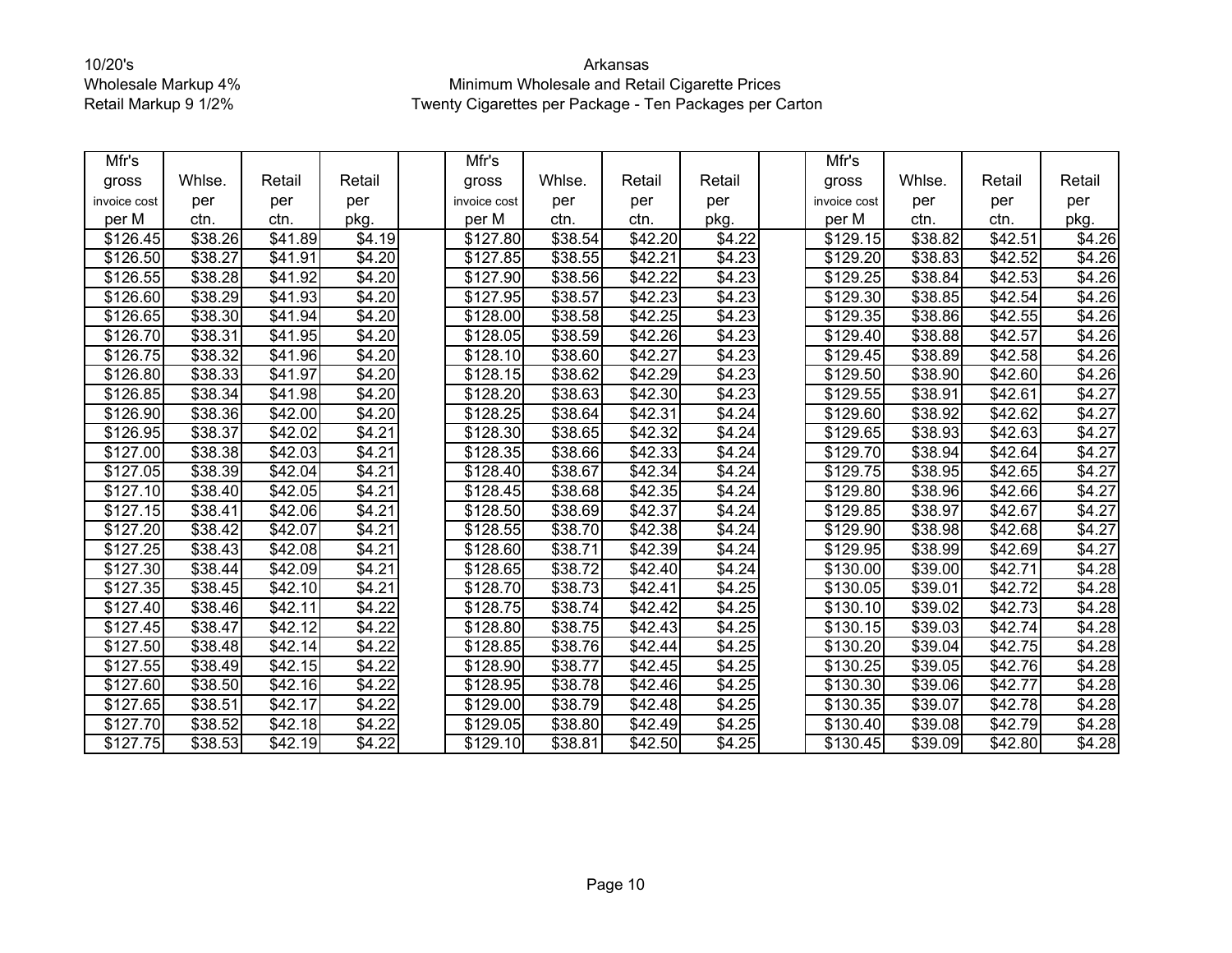| Mfr's        |                     |                     |                    | Mfr's                |                     |                 |        | Mfr's            |                     |                     |        |
|--------------|---------------------|---------------------|--------------------|----------------------|---------------------|-----------------|--------|------------------|---------------------|---------------------|--------|
| gross        | Whlse.              | Retail              | Retail             | gross                | Whlse.              | Retail          | Retail | gross            | Whlse.              | Retail              | Retail |
| invoice cost | per                 | per                 | per                | invoice cost         | per                 | per             | per    | invoice cost     | per                 | per                 | per    |
| per M        | ctn.                | ctn.                | pkg.               | per M                | ctn.                | ctn.            | pkg.   | per M            | ctn.                | ctn.                | pkg.   |
| \$130.50     | \$39.10             | \$42.81             | \$4.29             | \$131.85             | \$39.38             | \$43.12         | \$4.32 | \$133.20         | \$39.67             | \$43.44             | \$4.35 |
| \$130.55     | \$39.11             | \$42.83             | \$4.29             | \$131.90             | \$39.40             | \$43.14         | \$4.32 | \$133.25         | \$39.68             | \$43.45             | \$4.35 |
| \$130.60     | \$39.12             | \$42.84             | \$4.29             | $\overline{$}131.95$ | \$39.41             | \$43.15         | \$4.32 | \$133.30         | \$39.69             | \$43.46             | \$4.35 |
| \$130.65     | \$39.14             | \$42.86             | \$4.29             | \$132.00             | \$39.42             | \$43.16         | \$4.32 | \$133.35         | \$39.70             | \$43.47             | \$4.35 |
| \$130.70     | \$39.15             | \$42.87             | \$4.29             | \$132.05             | \$39.43             | \$43.18         | \$4.32 | \$133.40         | \$39.71             | \$43.48             | \$4.35 |
| \$130.75     | \$39.16             | \$42.88             | \$4.29             | \$132.10             | \$39.44             | \$43.19         | \$4.32 | \$133.45         | \$39.72             | \$43.49             | \$4.35 |
| \$130.80     | \$39.17             | \$42.89             | \$4.29             | \$132.15             | \$39.45             | \$43.20         | \$4.32 | \$133.50         | $\overline{$}39.73$ | \$43.50             | \$4.35 |
| \$130.85     | \$39.18             | \$42.90             | \$4.29             | \$132.20             | \$39.46             | \$43.21         | \$4.33 | \$133.55         | \$39.74             | \$43.52             | \$4.36 |
| \$130.90     | \$39.19             | \$42.91             | \$4.30             | \$132.25             | \$39.47             | \$43.22         | \$4.33 | \$133.60         | \$39.75             | \$43.53             | \$4.36 |
| \$130.95     | \$39.20             | \$42.92             | \$4.30             | \$132.30             | \$39.48             | \$43.23         | \$4.33 | \$133.65         | \$39.76             | \$43.54             | \$4.36 |
| \$131.00     | \$39.21             | \$42.93             | \$4.30             | \$132.35             | \$39.49             | \$43.24         | \$4.33 | \$133.70         | \$39.77             | \$43.55             | \$4.36 |
| \$131.05     | 39.22               | \$42.95             | \$4.30             | \$132.40             | \$39.50             | \$43.25         | \$4.33 | \$133.75         | \$39.78             | \$43.56             | \$4.36 |
| \$131.10     | \$39.23             | \$42.96             | $\sqrt{4.30}$      | \$132.45             | \$39.51             | $\sqrt{$43.26}$ | \$4.33 | \$133.80         | \$39.79             | $\overline{$}43.57$ | \$4.36 |
| \$131.15     | $\overline{$}39.24$ | \$42.97             | \$4.30             | \$132.50             | $\overline{$}39.52$ | \$43.27         | \$4.33 | \$133.85         | \$39.80             | \$43.58             | \$4.36 |
| \$131.20     | \$39.25             | \$42.98             | \$4.30             | \$132.55             | \$39.53             | \$43.29         | \$4.33 | \$133.90         | \$39.81             | \$43.59             | \$4.36 |
| \$131.25     | \$39.26             | \$42.99             | \$4.30             | \$132.60             | \$39.54             | \$43.30         | \$4.33 | \$133.95         | \$39.82             | \$43.60             | \$4.36 |
| \$131.30     | \$39.27             | \$43.00             | \$4.30             | \$132.65             | \$39.55             | \$43.31         | \$4.34 | \$134.00         | \$39.83             | \$43.61             | \$4.37 |
| \$131.35     | \$39.28             | \$43.01             | \$4.31             | \$132.70             | \$39.56             | \$43.32         | \$4.34 | \$134.05         | \$39.84             | \$43.62             | \$4.37 |
| \$131.40     | \$39.29             | \$43.02             | \$4.31             | \$132.75             | \$39.57             | \$43.33         | \$4.34 | \$134.10         | \$39.85             | \$43.64             | \$4.37 |
| \$131.45     | \$39.30             | \$43.03             | \$4.31             | \$132.80             | \$39.58             | \$43.34         | \$4.34 | \$134.15         | \$39.86             | $\overline{$43.65}$ | \$4.37 |
| \$131.50     | \$39.31             | $\overline{$}43.04$ | \$4.31             | \$132.85             | \$39.59             | \$43.35         | \$4.34 | \$134.20         | \$39.87             | \$43.66             | \$4.37 |
| \$131.55     | \$39.32             | \$43.06             | \$4.31             | \$132.90             | \$39.60             | \$43.36         | \$4.34 | \$134.25         | \$39.88             | \$43.67             | \$4.37 |
| \$131.60     | \$39.33             | \$43.07             | \$4.31             | \$132.95             | \$39.61             | \$43.37         | \$4.34 | \$134.30         | \$39.89             | \$43.68             | \$4.37 |
| \$131.65     | \$39.34             | \$43.08             | \$4.31             | \$133.00             | \$39.62             | \$43.38         | \$4.34 | \$134.35         | \$39.90             | \$43.69             | \$4.37 |
| \$131.70     | \$39.35             | \$43.09             | $\overline{$}4.31$ | \$133.05             | \$39.63             | \$43.39         | \$4.34 | \$134.40         | \$39.92             | \$43.71             | \$4.38 |
| \$131.75     | \$39.36             | \$43.10             | \$4.31             | \$133.10             | \$39.64             | \$43.41         | \$4.35 | \$134.45         | \$39.93             | \$43.72             | \$4.38 |
| \$131.80     | \$39.37             | $\overline{$}43.11$ | \$4.32             | $\overline{$}133.15$ | \$39.66             | \$43.43         | \$4.35 | $\sqrt{$}134.50$ | \$39.94             | \$43.73             | \$4.38 |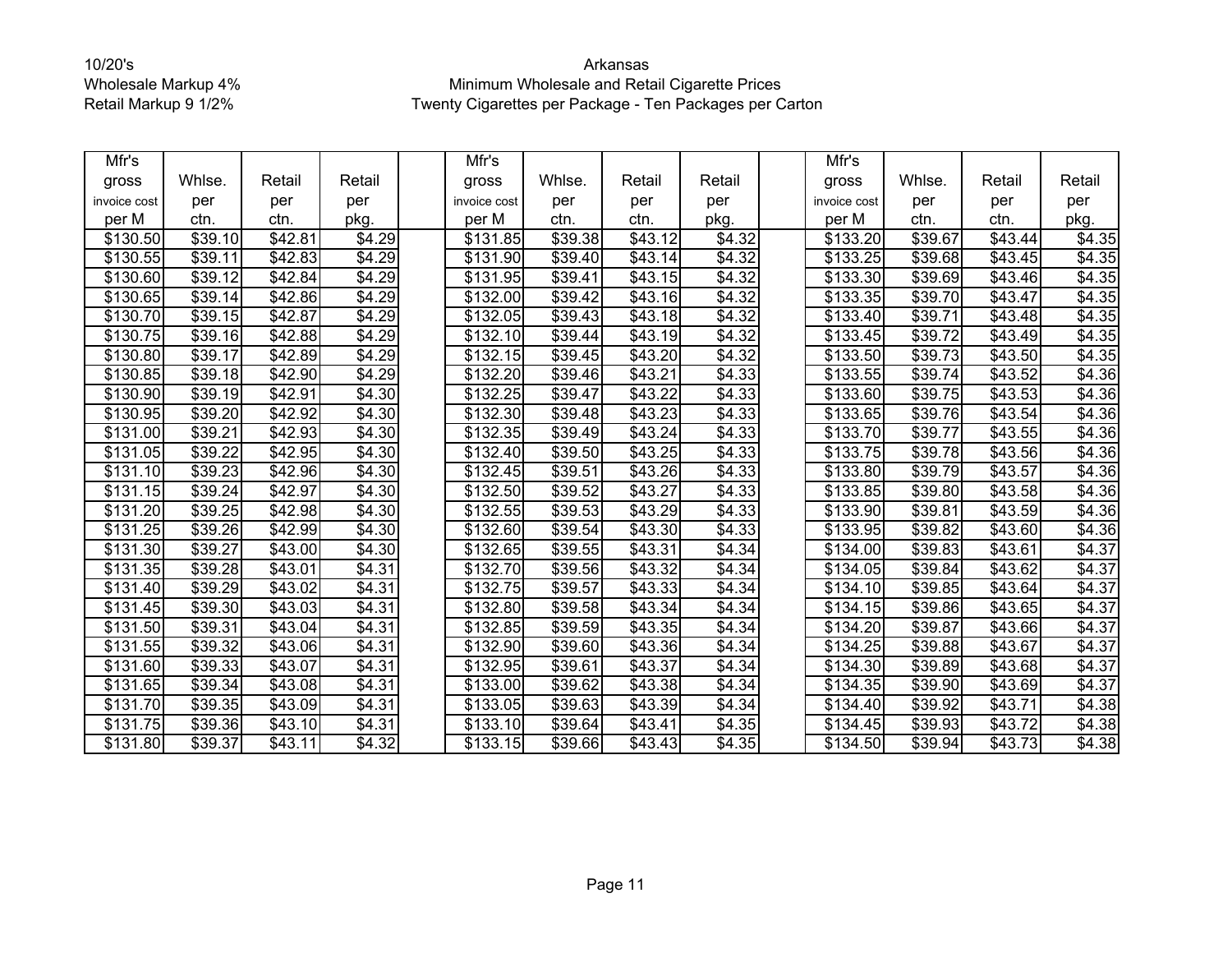| Mfr's        |         |         |                    | Mfr's            |                 |                     |                    | Mfr's                |                     |                     |        |
|--------------|---------|---------|--------------------|------------------|-----------------|---------------------|--------------------|----------------------|---------------------|---------------------|--------|
| gross        | Whlse.  | Retail  | Retail             | gross            | Whlse.          | Retail              | Retail             | gross                | Whlse.              | Retail              | Retail |
| invoice cost | per     | per     | per                | invoice cost     | per             | per                 | per                | invoice cost         | per                 | per                 | per    |
| per M        | ctn.    | ctn.    | pkg.               | per M            | ctn.            | ctn.                | pkg.               | per M                | ctn.                | ctn.                | pkg.   |
| \$134.55     | \$39.95 | \$43.75 | \$4.38             | \$135.90         | \$40.23         | \$44.05             | \$4.41             | \$137.25             | \$40.51             | \$44.36             | \$4.44 |
| \$134.60     | \$39.96 | \$43.76 | \$4.38             | \$135.95         | \$40.24         | \$44.06             | \$4.41             | \$137.30             | \$40.52             | \$44.37             | \$4.44 |
| \$134.65     | \$39.97 | \$43.77 | \$4.38             | \$136.00         | $\sqrt{$40.25}$ | \$44.07             | \$4.41             | \$137.35             | \$40.53             | $\sqrt{$44.38}$     | \$4.44 |
| \$134.70     | \$39.98 | \$43.78 | \$4.38             | \$136.05         | \$40.26         | \$44.08             | \$4.41             | \$137.40             | \$40.54             | \$44.39             | \$4.44 |
| \$134.75     | \$39.99 | \$43.79 | \$4.38             | \$136.10         | \$40.27         | \$44.10             | \$4.41             | \$137.45             | $\overline{$40.55}$ | \$44.40             | \$4.44 |
| \$134.80     | \$40.00 | \$43.80 | \$4.38             | \$136.15         | \$40.28         | \$44.11             | \$4.42             | \$137.50             | \$40.56             | \$44.41             | \$4.45 |
| \$134.85     | \$40.01 | \$43.81 | \$4.39             | \$136.20         | \$40.29         | \$44.12             | \$4.42             | \$137.55             | \$40.57             | \$44.42             | \$4.45 |
| \$134.90     | \$40.02 | \$43.82 | \$4.39             | \$136.25         | \$40.30         | \$44.13             | \$4.42             | \$137.60             | \$40.58             | \$44.44             | \$4.45 |
| \$134.95     | \$40.03 | \$43.83 | \$4.39             | \$136.30         | \$40.31         | \$44.14             | \$4.42             | \$137.65             | \$40.59             | \$44.45             | \$4.45 |
| \$135.00     | \$40.04 | \$43.84 | \$4.39             | \$136.35         | \$40.32         | $\overline{$}44.15$ | \$4.42             | \$137.70             | \$40.60             | $\overline{$}44.46$ | \$4.45 |
| \$135.05     | \$40.05 | \$43.85 | \$4.39             | \$136.40         | \$40.33         | \$44.16             | \$4.42             | \$137.75             | \$40.61             | \$44.47             | \$4.45 |
| \$135.10     | \$40.06 | \$43.87 | \$4.39             | \$136.45         | \$40.34         | \$44.17             | \$4.42             | \$137.80             | \$40.62             | \$44.48             | \$4.45 |
| \$135.15     | \$40.07 | \$43.88 | $\sqrt{3}4.39$     | \$136.50         | \$40.35         | $\overline{$}44.18$ | $\overline{$4.42}$ | \$137.85             | $\overline{$}40.63$ | $\overline{$}44.49$ | \$4.45 |
| \$135.20     | \$40.08 | \$43.89 | \$4.39             | \$136.55         | \$40.36         | \$44.19             | \$4.42             | \$137.90             | \$40.64             | \$44.50             | \$4.45 |
| \$135.25     | \$40.09 | \$43.90 | \$4.39             | \$136.60         | \$40.37         | \$44.21             | \$4.43             | \$137.95             | \$40.65             | \$44.51             | \$4.46 |
| \$135.30     | \$40.10 | \$43.91 | \$4.40             | \$136.65         | \$40.38         | \$44.22             | \$4.43             | \$138.00             | \$40.66             | \$44.52             | \$4.46 |
| \$135.35     | \$40.11 | \$43.92 | \$4.40             | \$136.70         | \$40.39         | \$44.23             | \$4.43             | \$138.05             | \$40.67             | \$44.53             | \$4.46 |
| \$135.40     | \$40.12 | \$43.93 | \$4.40             | \$136.75         | \$40.40         | \$44.24             | \$4.43             | \$138.10             | \$40.68             | \$44.54             | \$4.46 |
| \$135.45     | \$40.13 | \$43.94 | \$4.40             | \$136.80         | \$40.41         | \$44.25             | \$4.43             | \$138.15             | \$40.70             | \$44.57             | \$4.46 |
| \$135.50     | \$40.14 | \$43.95 | \$4.40             | \$136.85         | \$40.42         | \$44.26             | \$4.43             | $\overline{$}138.20$ | \$40.71             | \$44.58             | \$4.46 |
| \$135.55     | \$40.15 | \$43.96 | \$4.40             | \$136.90         | \$40.44         | \$44.28             | \$4.43             | \$138.25             | \$40.72             | \$44.59             | \$4.46 |
| \$135.60     | \$40.16 | \$43.98 | \$4.40             | \$136.95         | \$40.45         | \$44.29             | \$4.43             | \$138.30             | \$40.73             | \$44.60             | \$4.46 |
| \$135.65     | \$40.18 | \$44.00 | \$4.40             | \$137.00         | \$40.46         | \$44.30             | \$4.43             | \$138.35             | \$40.74             | \$44.61             | \$4.47 |
| \$135.70     | \$40.19 | \$44.01 | \$4.41             | \$137.05         | \$40.47         | \$44.31             | \$4.44             | \$138.40             | \$40.75             | \$44.62             | \$4.47 |
| \$135.75     | \$40.20 | \$44.02 | $\overline{$4.41}$ | $\sqrt{$}137.10$ | \$40.48         | \$44.33             | \$4.44             | \$138.45             | \$40.76             | $\sqrt{$44.63}$     | \$4.47 |
| \$135.80     | \$40.21 | \$44.03 | \$4.41             | \$137.15         | \$40.49         | \$44.34             | \$4.44             | \$138.50             | \$40.77             | \$44.64             | \$4.47 |
| \$135.85     | \$40.22 | \$44.04 | $\sqrt{34.41}$     | \$137.20         | \$40.50         | \$44.35             | \$4.44             | \$138.55             | \$40.78             | \$44.65             | \$4.47 |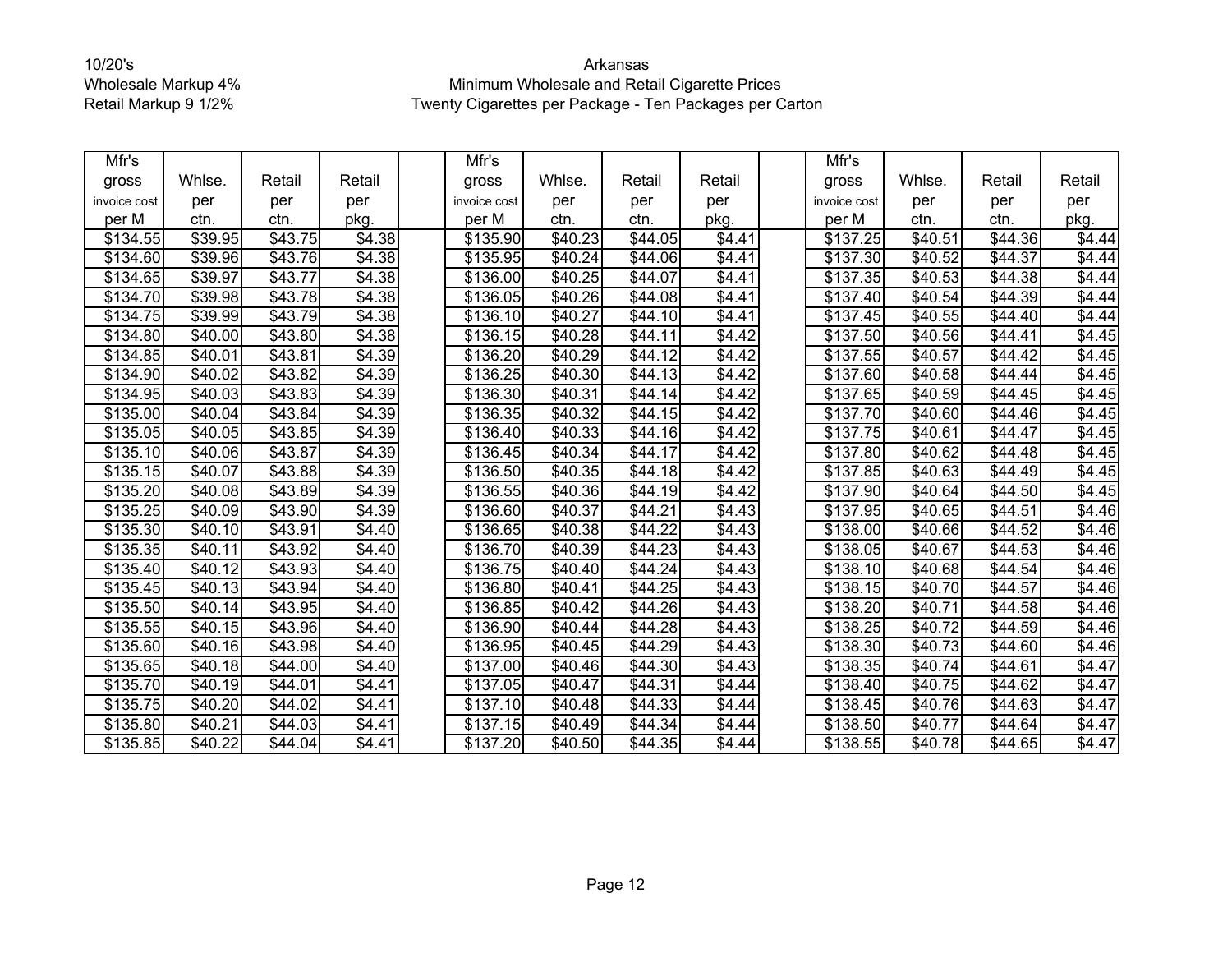| Mfr's        |                 |                     |                    | Mfr's        |         |                     |                    | Mfr's                |                     |                     |        |
|--------------|-----------------|---------------------|--------------------|--------------|---------|---------------------|--------------------|----------------------|---------------------|---------------------|--------|
| gross        | Whlse.          | Retail              | Retail             | gross        | Whlse.  | Retail              | Retail             | gross                | Whlse.              | Retail              | Retail |
| invoice cost | per             | per                 | per                | invoice cost | per     | per                 | per                | invoice cost         | per                 | per                 | per    |
| per M        | ctn.            | ctn.                | pkg.               | per M        | ctn.    | ctn.                | pkg.               | per M                | ctn.                | ctn.                | pkg.   |
| \$138.60     | \$40.79         | \$44.67             | \$4.47             | \$139.95     | \$41.07 | \$44.97             | \$4.50             | \$141.30             | \$41.35             | \$45.28             | \$4.53 |
| \$138.65     | \$40.80         | \$44.68             | \$4.47             | \$140.00     | \$41.08 | \$44.98             | \$4.50             | \$141.35             | \$41.36             | \$45.29             | \$4.53 |
| \$138.70     | \$40.81         | \$44.69             | \$4.47             | \$140.05     | \$41.09 | \$44.99             | \$4.50             | $\overline{$}141.40$ | \$41.37             | \$45.30             | \$4.53 |
| \$138.75     | \$40.82         | \$44.70             | \$4.47             | \$140.10     | \$41.10 | \$45.00             | \$4.50             | \$141.45             | \$41.38             | \$45.31             | \$4.54 |
| \$138.80     | \$40.83         | \$44.71             | \$4.48             | \$140.15     | \$41.11 | \$45.02             | \$4.51             | \$141.50             | \$41.39             | \$45.32             | \$4.54 |
| \$138.85     | \$40.84         | \$44.72             | \$4.48             | \$140.20     | \$41.12 | \$45.03             | \$4.51             | \$141.55             | \$41.40             | \$45.33             | \$4.54 |
| \$138.90     | \$40.85         | \$44.73             | \$4.48             | \$140.25     | \$41.13 | \$45.04             | \$4.51             | \$141.60             | \$41.41             | \$45.34             | \$4.54 |
| \$138.95     | \$40.86         | $\overline{$}44.74$ | \$4.48             | \$140.30     | \$41.14 | \$45.05             | \$4.51             | \$141.65             | \$41.42             | \$45.35             | \$4.54 |
| \$139.00     | \$40.87         | \$44.75             | \$4.48             | \$140.35     | \$41.15 | \$45.06             | \$4.51             | \$141.70             | \$41.43             | \$45.37             | \$4.54 |
| \$139.05     | \$40.88         | \$44.76             | \$4.48             | \$140.40     | \$41.16 | \$45.07             | \$4.51             | \$141.75             | \$41.44             | \$45.38             | \$4.54 |
| \$139.10     | \$40.89         | \$44.77             | \$4.48             | \$140.45     | \$41.17 | \$45.08             | \$4.51             | \$141.80             | \$41.45             | \$45.39             | \$4.54 |
| \$139.15     | \$40.90         | \$44.79             | \$4.48             | \$140.50     | \$41.18 | \$45.09             | \$4.51             | \$141.85             | \$41.46             | \$45.40             | \$4.54 |
| \$139.20     | \$40.91         | \$44.80             | \$4.48             | \$140.55     | \$41.19 | \$45.10             | \$4.51             | $\sqrt{$}141.90$     | $\sqrt{$41.48}$     | \$45.42             | \$4.55 |
| \$139.25     | \$40.92         | \$44.81             | \$4.49             | \$140.60     | \$41.20 | \$45.11             | \$4.52             | \$141.95             | \$41.49             | \$45.43             | \$4.55 |
| \$139.30     | \$40.93         | \$44.82             | \$4.49             | \$140.65     | \$41.22 | \$45.14             | \$4.52             | \$142.00             | \$41.50             | \$45.44             | \$4.55 |
| \$139.35     | \$40.94         | \$44.83             | \$4.49             | \$140.70     | \$41.23 | \$45.15             | \$4.52             | \$142.05             | \$41.51             | \$45.45             | \$4.55 |
| \$139.40     | \$40.96         | \$44.85             | \$4.49             | \$140.75     | \$41.24 | \$45.16             | \$4.52             | \$142.10             | \$41.52             | \$45.46             | \$4.55 |
| \$139.45     | \$40.97         | \$44.86             | \$4.49             | \$140.80     | \$41.25 | \$45.17             | \$4.52             | \$142.15             | $\overline{$41.53}$ | \$45.48             | \$4.55 |
| \$139.50     | \$40.98         | \$44.87             | \$4.49             | \$140.85     | \$41.26 | \$45.18             | \$4.52             | \$142.20             | \$41.54             | \$45.49             | \$4.55 |
| \$139.55     | \$40.99         | \$44.88             | \$4.49             | \$140.90     | \$41.27 | \$45.19             | \$4.52             | $\overline{$}142.25$ | \$41.55             | \$45.50             | \$4.55 |
| \$139.60     | \$41.00         | \$44.90             | \$4.49             | \$140.95     | \$41.28 | \$45.20             | \$4.52             | \$142.30             | \$41.56             | \$45.51             | \$4.56 |
| \$139.65     | \$41.01         | \$44.91             | \$4.50             | \$141.00     | \$41.29 | \$45.21             | \$4.53             | \$142.35             | \$41.57             | \$45.52             | \$4.56 |
| \$139.70     | \$41.02         | \$44.92             | $\overline{$4.50}$ | \$141.05     | \$41.30 | \$45.22             | \$4.53             | \$142.40             | \$41.58             | \$45.53             | \$4.56 |
| \$139.75     | \$41.03         | \$44.93             | \$4.50             | \$141.10     | \$41.31 | \$45.23             | \$4.53             | \$142.45             | \$41.59             | \$45.54             | \$4.56 |
| \$139.80     | $\sqrt{$41.04}$ | \$44.94             | \$4.50             | \$141.15     | \$41.32 | \$45.25             | $\overline{$4.53}$ | $\overline{$}142.50$ | \$41.60             | \$45.55             | \$4.56 |
| \$139.85     | \$41.05         | \$44.95             | \$4.50             | \$141.20     | \$41.33 | \$45.26             | \$4.53             | \$142.55             | \$41.61             | \$45.56             | \$4.56 |
| \$139.90     | \$41.06         | $\overline{$44.96}$ | \$4.50             | \$141.25     | \$41.34 | $\overline{$45.27}$ | \$4.53             | $\overline{$}142.60$ | \$41.62             | $\overline{$45.57}$ | \$4.56 |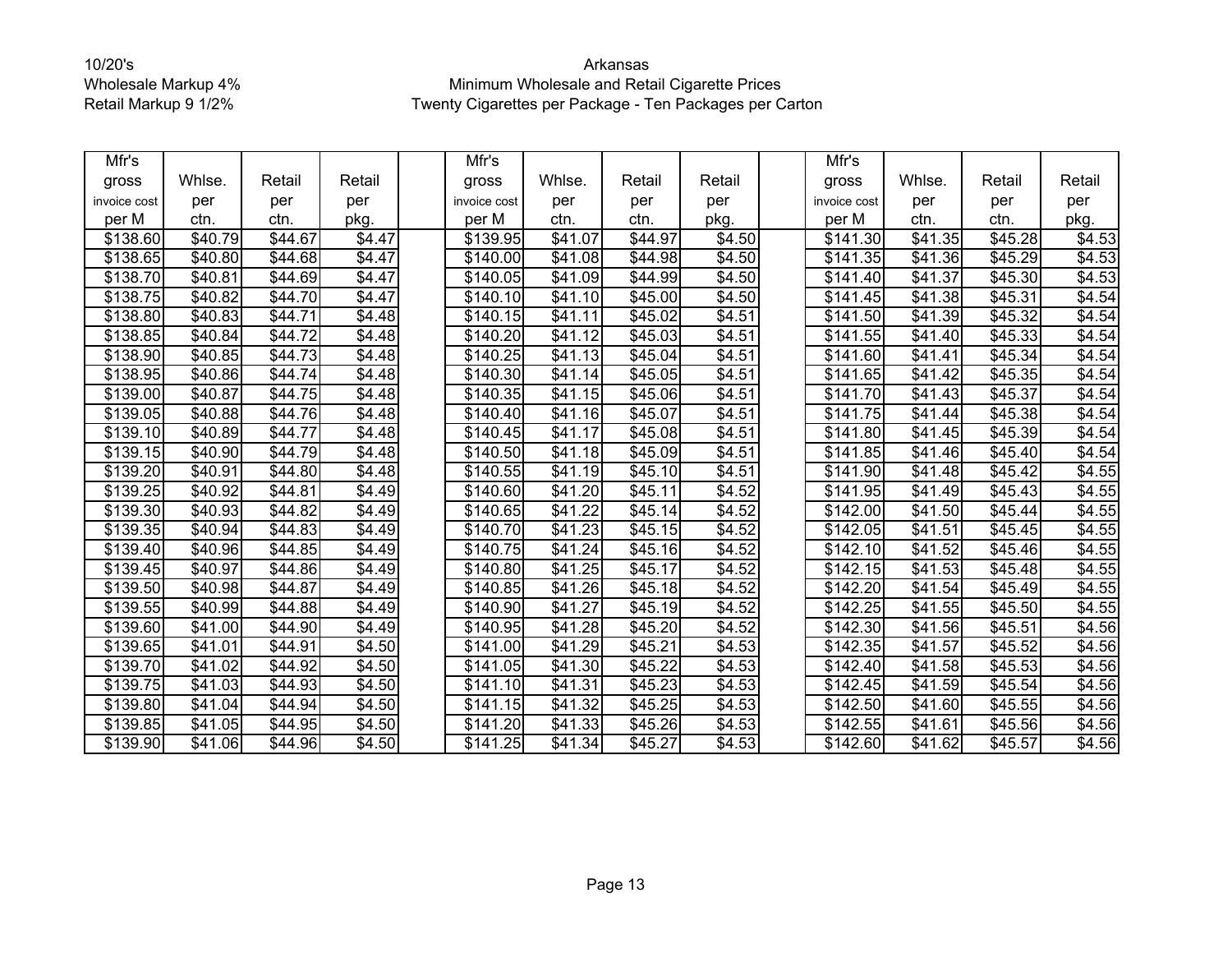| Mfr's        |         |                     |                    | Mfr's        |         |                     |                    | Mfr's                |                     |                     |        |
|--------------|---------|---------------------|--------------------|--------------|---------|---------------------|--------------------|----------------------|---------------------|---------------------|--------|
| gross        | Whlse.  | Retail              | Retail             | gross        | Whlse.  | Retail              | Retail             | gross                | Whlse.              | Retail              | Retail |
| invoice cost | per     | per                 | per                | invoice cost | per     | per                 | per                | invoice cost         | per                 | per                 | per    |
| per M        | ctn.    | ctn.                | pkg.               | per M        | ctn.    | ctn.                | pkg.               | per M                | ctn.                | ctn.                | pkg.   |
| \$142.65     | \$41.63 | \$45.58             | \$4.56             | \$144.00     | \$41.91 | \$45.89             | \$4.59             | \$145.35             | \$42.19             | \$46.20             | \$4.62 |
| \$142.70     | \$41.64 | \$45.60             | \$4.56             | \$144.05     | \$41.92 | \$45.90             | \$4.59             | \$145.40             | \$42.20             | \$46.21             | \$4.63 |
| \$142.75     | \$41.65 | \$45.61             | \$4.57             | \$144.10     | \$41.93 | \$45.91             | \$4.60             | \$145.45             | \$42.21             | $\sqrt{$46.22}$     | \$4.63 |
| \$142.80     | \$41.66 | \$45.62             | \$4.57             | \$144.15     | \$41.94 | \$45.92             | \$4.60             | \$145.50             | \$42.22             | \$46.23             | \$4.63 |
| \$142.85     | \$41.67 | \$45.63             | \$4.57             | \$144.20     | \$41.95 | \$45.94             | \$4.60             | \$145.55             | \$42.23             | $\overline{$}46.24$ | \$4.63 |
| \$142.90     | \$41.68 | \$45.64             | \$4.57             | \$144.25     | \$41.96 | \$45.95             | \$4.60             | \$145.60             | \$42.24             | \$46.25             | \$4.63 |
| \$142.95     | \$41.69 | \$45.65             | \$4.57             | \$144.30     | \$41.97 | \$45.96             | \$4.60             | \$145.65             | \$42.26             | \$46.27             | \$4.63 |
| \$143.00     | \$41.70 | \$45.66             | \$4.57             | \$144.35     | \$41.98 | \$45.97             | \$4.60             | \$145.70             | \$42.27             | \$46.29             | \$4.63 |
| \$143.05     | \$41.71 | \$45.67             | \$4.57             | \$144.40     | \$42.00 | \$45.99             | \$4.60             | \$145.75             | \$42.28             | \$46.30             | \$4.63 |
| \$143.10     | \$41.72 | \$45.68             | \$4.57             | \$144.45     | \$42.01 | \$46.00             | \$4.60             | $\sqrt{$}145.80$     | $\overline{$42.29}$ | \$46.31             | \$4.64 |
| \$143.15     | \$41.74 | \$45.71             | \$4.58             | \$144.50     | \$42.02 | \$46.01             | \$4.61             | \$145.85             | \$42.30             | \$46.32             | \$4.64 |
| \$143.20     | \$41.75 | \$45.72             | \$4.58             | \$144.55     | \$42.03 | \$46.02             | \$4.61             | \$145.90             | \$42.31             | \$46.33             | \$4.64 |
| \$143.25     | \$41.76 | $\overline{$45.73}$ | \$4.58             | \$144.60     | \$42.04 | \$46.03             | \$4.61             | \$145.95             | \$42.32             | \$46.34             | \$4.64 |
| \$143.30     | \$41.77 | \$45.74             | \$4.58             | \$144.65     | \$42.05 | \$46.04             | \$4.61             | \$146.00             | \$42.33             | \$46.35             | \$4.64 |
| \$143.35     | \$41.78 | \$45.75             | $\overline{$4.58}$ | \$144.70     | \$42.06 | \$46.06             | \$4.61             | $\overline{$}146.05$ | \$42.34             | \$46.36             | \$4.64 |
| \$143.40     | \$41.79 | \$45.76             | \$4.58             | \$144.75     | \$42.07 | \$46.07             | \$4.61             | \$146.10             | \$42.35             | \$46.37             | \$4.64 |
| \$143.45     | \$41.80 | \$45.77             | \$4.58             | \$144.80     | \$42.08 | \$46.08             | $\overline{$4.61}$ | $\overline{$}146.15$ | \$42.36             | \$46.38             | \$4.64 |
| \$143.50     | \$41.81 | \$45.78             | \$4.58             | \$144.85     | \$42.09 | \$46.09             | \$4.61             | \$146.20             | \$42.37             | \$46.40             | \$4.64 |
| \$143.55     | \$41.82 | \$45.79             | \$4.58             | \$144.90     | \$42.10 | \$46.10             | \$4.61             | \$146.25             | \$42.38             | \$46.41             | \$4.65 |
| \$143.60     | \$41.83 | \$45.80             | $\overline{$4.58}$ | \$144.95     | \$42.11 | \$46.11             | $\overline{$4.62}$ | \$146.30             | \$42.39             | \$46.42             | \$4.65 |
| \$143.65     | \$41.84 | $\overline{$45.81}$ | \$4.59             | \$145.00     | \$42.12 | \$46.12             | \$4.62             | \$146.35             | \$42.40             | \$46.43             | \$4.65 |
| \$143.70     | \$41.85 | \$45.83             | \$4.59             | \$145.05     | \$42.13 | \$46.13             | $\sqrt{$4.62}$     | \$146.40             | \$42.41             | \$46.44             | \$4.65 |
| \$143.75     | \$41.86 | \$45.84             | \$4.59             | \$145.10     | \$42.14 | \$46.14             | \$4.62             | \$146.45             | \$42.42             | \$46.45             | \$4.65 |
| \$143.80     | \$41.87 | \$45.85             | \$4.59             | \$145.15     | \$42.15 | \$46.15             | \$4.62             | \$146.50             | \$42.43             | \$46.46             | \$4.65 |
| \$143.85     | \$41.88 | \$45.86             | \$4.59             | \$145.20     | \$42.16 | \$46.17             | $\overline{$4.62}$ | \$146.55             | $\sqrt{$42.44}$     | \$46.47             | \$4.65 |
| \$143.90     | \$41.89 | \$45.87             | \$4.59             | \$145.25     | \$42.17 | \$46.18             | \$4.62             | \$146.60             | \$42.45             | \$46.48             | \$4.65 |
| \$143.95     | \$41.90 | $\overline{$45.88}$ | $\sqrt{4.59}$      | \$145.30     | \$42.18 | $\overline{$46.19}$ | \$4.62             | $\overline{$}146.65$ | $\overline{$}42.46$ | \$46.49             | \$4.65 |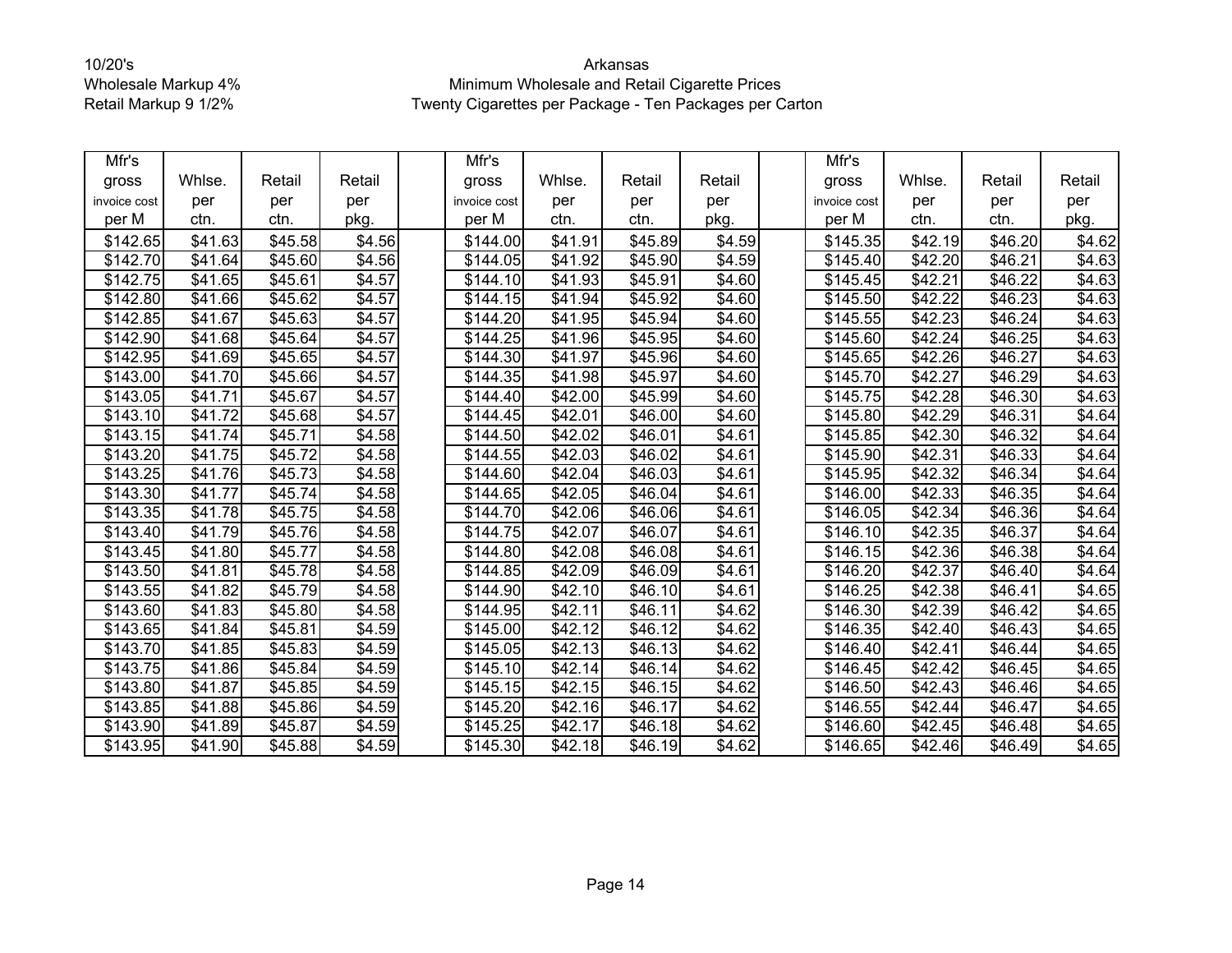| Mfr's        |                     |                     |                    | Mfr's                |                     |                     |                    | Mfr's                |         |                 |        |
|--------------|---------------------|---------------------|--------------------|----------------------|---------------------|---------------------|--------------------|----------------------|---------|-----------------|--------|
| gross        | Whlse.              | Retail              | Retail             | gross                | Whlse.              | Retail              | Retail             | gross                | Whlse.  | Retail          | Retail |
| invoice cost | per                 | per                 | per                | invoice cost         | per                 | per                 | per                | invoice cost         | per     | per             | per    |
| per M        | ctn.                | ctn.                | pkg.               | per M                | ctn.                | ctn.                | pkg.               | per M                | ctn.    | ctn.            | pkg.   |
| \$146.70     | \$42.47             | \$46.50             | \$4.65             | \$148.05             | \$42.75             | \$46.81             | \$4.69             | \$149.40             | \$43.04 | \$47.13         | \$4.72 |
| \$146.75     | \$42.48             | \$46.52             | \$4.66             | \$148.10             | \$42.76             | \$46.82             | \$4.69             | \$149.45             | \$43.05 | \$47.14         | \$4.72 |
| \$146.80     | $\sqrt{$42.49}$     | $\overline{$46.53}$ | \$4.66             | \$148.15             | \$42.78             | \$46.84             | \$4.69             | \$149.50             | \$43.06 | \$47.15         | \$4.72 |
| \$146.85     | \$42.50             | \$46.54             | \$4.66             | \$148.20             | \$42.79             | \$46.86             | \$4.69             | \$149.55             | \$43.07 | \$47.16         | \$4.72 |
| \$146.90     | \$42.52             | \$46.56             | \$4.66             | \$148.25             | \$42.80             | \$46.87             | \$4.69             | \$149.60             | \$43.08 | \$47.17         | \$4.72 |
| \$146.95     | \$42.53             | $\overline{$}46.57$ | \$4.66             | \$148.30             | \$42.81             | \$46.88             | \$4.69             | \$149.65             | \$43.09 | \$47.18         | \$4.72 |
| \$147.00     | \$42.54             | \$46.58             | $\overline{$4.66}$ | \$148.35             | \$42.82             | \$46.89             | \$4.69             | \$149.70             | \$43.10 | \$47.19         | \$4.72 |
| \$147.05     | \$42.55             | \$46.59             | \$4.66             | \$148.40             | \$42.83             | \$46.90             | \$4.69             | \$149.75             | \$43.11 | \$47.21         | \$4.73 |
| \$147.10     | \$42.56             | \$46.60             | \$4.66             | \$148.45             | \$42.84             | \$46.91             | \$4.70             | \$149.80             | \$43.12 | $\sqrt{$47.22}$ | \$4.73 |
| \$147.15     | \$42.57             | \$46.61             | \$4.67             | \$148.50             | \$42.85             | \$46.92             | \$4.70             | \$149.85             | \$43.13 | \$47.23         | \$4.73 |
| \$147.20     | \$42.58             | \$46.63             | \$4.67             | \$148.55             | \$42.86             | \$46.93             | \$4.70             | \$149.90             | \$43.14 | \$47.24         | \$4.73 |
| \$147.25     | \$42.59             | \$46.64             | \$4.67             | \$148.60             | \$42.87             | \$46.94             | \$4.70             | $\overline{$}149.95$ | \$43.15 | \$47.25         | \$4.73 |
| \$147.30     | \$42.60             | \$46.65             | $\sqrt{$4.67}$     | $\overline{$}148.65$ | \$42.88             | $\overline{$46.95}$ | \$4.70             | \$150.00             | \$43.16 | \$47.26         | \$4.73 |
| \$147.35     | \$42.61             | \$46.66             | \$4.67             | \$148.70             | \$42.89             | \$46.96             | \$4.70             | \$150.05             | \$43.17 | \$47.27         | \$4.73 |
| \$147.40     | \$42.62             | \$46.67             | \$4.67             | \$148.75             | \$42.90             | \$46.98             | \$4.70             | \$150.10             | \$43.18 | \$47.28         | \$4.73 |
| \$147.45     | \$42.63             | \$46.68             | \$4.67             | \$148.80             | \$42.91             | \$46.99             | \$4.70             | \$150.15             | \$43.19 | \$47.29         | \$4.73 |
| \$147.50     | \$42.64             | \$46.69             | \$4.67             | \$148.85             | \$42.92             | \$47.00             | \$4.70             | $\overline{$}150.20$ | \$43.20 | \$47.30         | \$4.73 |
| \$147.55     | \$42.65             | \$46.70             | $\overline{$4.67}$ | \$148.90             | \$42.93             | $\overline{$}47.01$ | $\overline{$4.71}$ | \$150.25             | \$43.21 | \$47.31         | \$4.74 |
| \$147.60     | \$42.66             | \$46.71             | \$4.68             | \$148.95             | \$42.94             | \$47.02             | \$4.71             | \$150.30             | \$43.22 | \$47.33         | \$4.74 |
| \$147.65     | \$42.67             | \$46.72             | \$4.68             | \$149.00             | \$42.95             | $\sqrt{$47.03}$     | \$4.71             | $\overline{$}150.35$ | \$43.23 | \$47.34         | \$4.74 |
| \$147.70     | $\overline{$42.68}$ | \$46.73             | \$4.68             | \$149.05             | $\overline{$42.96}$ | \$47.04             | \$4.71             | \$150.40             | \$43.24 | \$47.35         | \$4.74 |
| \$147.75     | \$42.69             | \$46.75             | \$4.68             | \$149.10             | \$42.97             | \$47.05             | \$4.71             | \$150.45             | \$43.25 | \$47.36         | \$4.74 |
| \$147.80     | \$42.70             | \$46.76             | \$4.68             | \$149.15             | $\sqrt{$42.98}$     | \$47.06             | \$4.71             | \$150.50             | \$43.26 | \$47.37         | \$4.74 |
| \$147.85     | \$42.71             | \$46.77             | \$4.68             | \$149.20             | \$42.99             | \$47.07             | \$4.71             | \$150.55             | \$43.27 | \$47.38         | \$4.74 |
| \$147.90     | \$42.72             | \$46.78             | $\overline{$4.68}$ | $\overline{$}149.25$ | \$43.00             | $\sqrt{$47.09}$     | $\sqrt{$4.71}$     | $\overline{$}150.60$ | \$43.28 | \$47.39         | \$4.74 |
| \$147.95     | \$42.73             | \$46.79             | \$4.68             | \$149.30             | \$43.01             | \$47.10             | \$4.71             | \$150.65             | \$43.30 | \$47.41         | \$4.75 |
| \$148.00     | \$42.74             | $\overline{$46.80}$ | \$4.68             | \$149.35             | \$43.02             | $\sqrt{$47.11}$     | \$4.72             | \$150.70             | \$43.31 | \$47.42         | \$4.75 |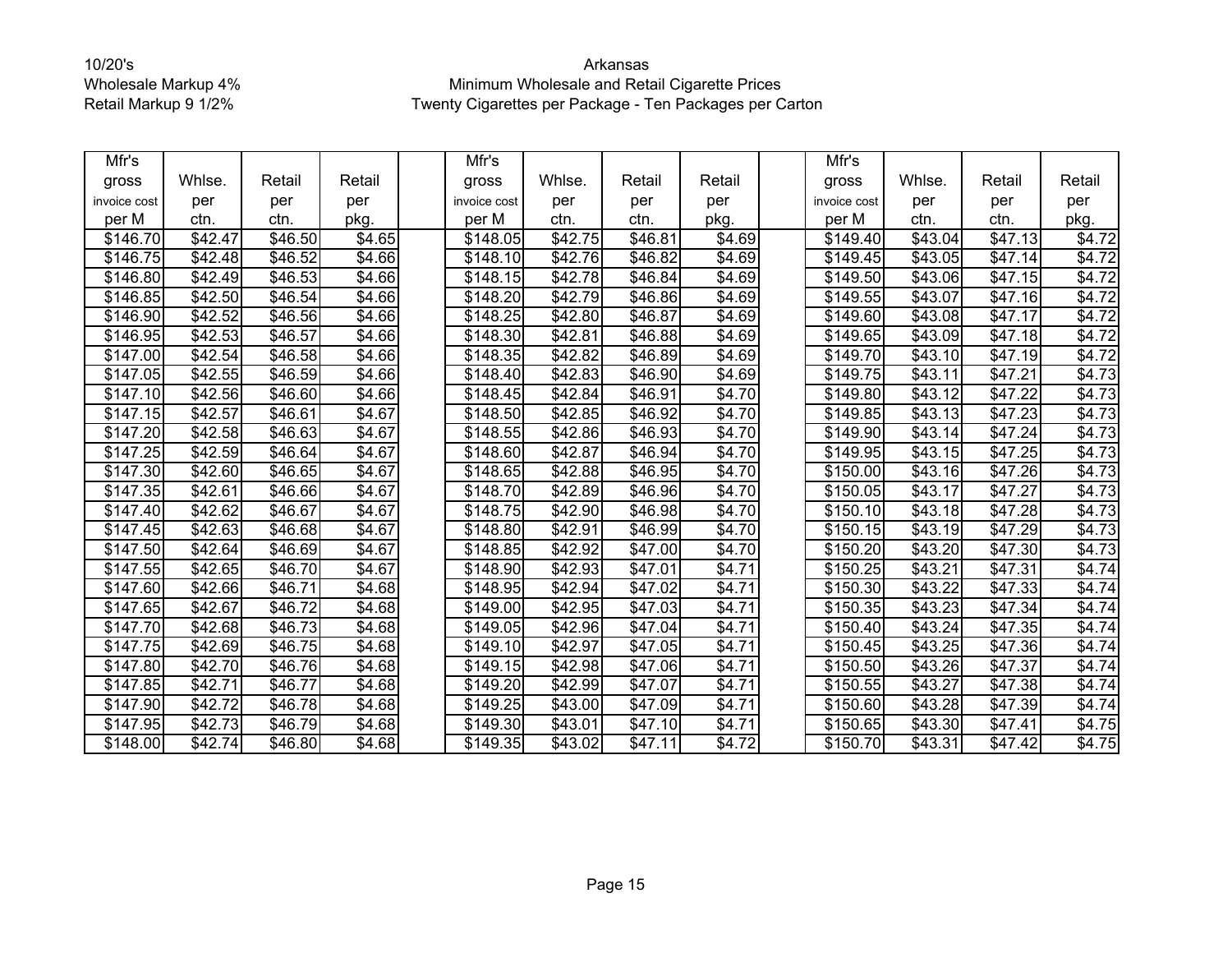| Mfr's        |                     |                     |                | Mfr's                |         |                     |                    | Mfr's                |                     |                     |        |
|--------------|---------------------|---------------------|----------------|----------------------|---------|---------------------|--------------------|----------------------|---------------------|---------------------|--------|
| gross        | Whlse.              | Retail              | Retail         | gross                | Whlse.  | Retail              | Retail             | gross                | Whlse.              | Retail              | Retail |
| invoice cost | per                 | per                 | per            | invoice cost         | per     | per                 | per                | invoice cost         | per                 | per                 | per    |
| per M        | ctn.                | ctn.                | pkg.           | per M                | ctn.    | ctn.                | pkg.               | per M                | ctn.                | ctn.                | pkg.   |
| \$150.75     | \$43.32             | \$47.44             | \$4.75         | \$152.10             | \$43.60 | \$47.74             | \$4.78             | \$153.45             | \$43.88             | \$48.05             | \$4.81 |
| \$150.80     | \$43.33             | \$47.45             | \$4.75         | \$152.15             | \$43.61 | \$47.75             | \$4.78             | \$153.50             | \$43.89             | \$48.06             | \$4.81 |
| \$150.85     | \$43.34             | $\sqrt{$47.46}$     | \$4.75         | $\overline{$}152.20$ | \$43.62 | $\sqrt{$47.76}$     | \$4.78             | $\overline{$}153.55$ | \$43.90             | \$48.07             | \$4.81 |
| \$150.90     | \$43.35             | \$47.47             | \$4.75         | \$152.25             | \$43.63 | \$47.77             | \$4.78             | \$153.60             | \$43.91             | \$48.08             | \$4.81 |
| \$150.95     | \$43.36             | \$47.48             | \$4.75         | \$152.30             | \$43.64 | \$47.79             | \$4.78             | \$153.65             | \$43.92             | \$48.09             | \$4.81 |
| \$151.00     | \$43.37             | \$47.49             | \$4.75         | \$152.35             | \$43.65 | \$47.80             | \$4.78             | \$153.70             | \$43.93             | \$48.10             | \$4.81 |
| \$151.05     | $\overline{$43.38}$ | \$47.50             | \$4.75         | \$152.40             | \$43.66 | \$47.81             | \$4.79             | \$153.75             | \$43.94             | \$48.11             | \$4.82 |
| \$151.10     | \$43.39             | \$47.51             | \$4.76         | \$152.45             | \$43.67 | \$47.82             | \$4.79             | \$153.80             | \$43.95             | \$48.13             | \$4.82 |
| \$151.15     | \$43.40             | \$47.52             | \$4.76         | \$152.50             | \$43.68 | \$47.83             | \$4.79             | \$153.85             | \$43.96             | \$48.14             | \$4.82 |
| \$151.20     | \$43.41             | $\overline{$47.53}$ | \$4.76         | \$152.55             | \$43.69 | \$47.84             | \$4.79             | \$153.90             | \$43.97             | $\overline{$}48.15$ | \$4.82 |
| \$151.25     | \$43.42             | \$47.54             | \$4.76         | \$152.60             | \$43.70 | \$47.85             | \$4.79             | \$153.95             | \$43.98             | \$48.16             | \$4.82 |
| \$151.30     | \$43.43             | \$47.56             | \$4.76         | \$152.65             | \$43.71 | \$47.86             | \$4.79             | \$154.00             | \$43.99             | \$48.17             | \$4.82 |
| \$151.35     | \$43.44             | \$47.57             | \$4.76         | \$152.70             | \$43.72 | \$47.87             | $\overline{$4.79}$ | \$154.05             | \$44.00             | \$48.18             | \$4.82 |
| \$151.40     | \$43.45             | \$47.58             | \$4.76         | \$152.75             | \$43.73 | \$47.88             | \$4.79             | \$154.10             | \$44.01             | \$48.19             | \$4.82 |
| \$151.45     | \$43.46             | $\sqrt{$47.59}$     | \$4.76         | \$152.80             | \$43.74 | $\sqrt{$47.90}$     | \$4.79             | \$154.15             | $\sqrt{$44.02}$     | $\sqrt{$48.20}$     | \$4.82 |
| \$151.50     | \$43.47             | \$47.60             | \$4.76         | \$152.85             | \$43.75 | \$47.91             | \$4.80             | \$154.20             | \$44.03             | \$48.21             | \$4.83 |
| \$151.55     | \$43.48             | \$47.61             | \$4.77         | \$152.90             | \$43.76 | \$47.92             | \$4.80             | $\overline{$154.25}$ | \$44.04             | \$48.22             | \$4.83 |
| \$151.60     | \$43.49             | \$47.62             | \$4.77         | \$152.95             | \$43.77 | \$47.93             | \$4.80             | \$154.30             | \$44.05             | \$48.23             | \$4.83 |
| \$151.65     | \$43.50             | \$47.63             | \$4.77         | \$153.00             | \$43.78 | \$47.94             | \$4.80             | \$154.35             | \$44.06             | \$48.25             | \$4.83 |
| \$151.70     | \$43.51             | \$47.64             | \$4.77         | \$153.05             | \$43.79 | \$47.95             | \$4.80             | $\sqrt{$154.40}$     | $\sqrt{$44.08}$     | \$48.27             | \$4.83 |
| \$151.75     | \$43.52             | \$47.65             | \$4.77         | \$153.10             | \$43.80 | \$47.96             | \$4.80             | \$154.45             | \$44.09             | \$48.28             | \$4.83 |
| \$151.80     | \$43.53             | \$47.67             | \$4.77         | \$153.15             | \$43.82 | \$47.98             | \$4.80             | \$154.50             | \$44.10             | \$48.29             | \$4.83 |
| \$151.85     | \$43.54             | \$47.68             | \$4.77         | \$153.20             | \$43.83 | \$47.99             | \$4.80             | \$154.55             | \$44.11             | \$48.30             | \$4.83 |
| \$151.90     | \$43.56             | \$47.70             | \$4.77         | \$153.25             | \$43.84 | \$48.00             | \$4.80             | \$154.60             | \$44.12             | \$48.31             | \$4.84 |
| \$151.95     | \$43.57             | \$47.71             | \$4.78         | \$153.30             | \$43.85 | \$48.02             | $\overline{$4.81}$ | \$154.65             | $\overline{$}44.13$ | \$48.32             | \$4.84 |
| \$152.00     | \$43.58             | \$47.72             | \$4.78         | \$153.35             | \$43.86 | \$48.03             | \$4.81             | \$154.70             | \$44.14             | \$48.33             | \$4.84 |
| \$152.05     | \$43.59             | $\overline{$47.73}$ | $\sqrt{$4.78}$ | \$153.40             | \$43.87 | $\overline{$}48.04$ | $\sqrt{$4.81}$     | \$154.75             | \$44.15             | $\overline{$}48.34$ | \$4.84 |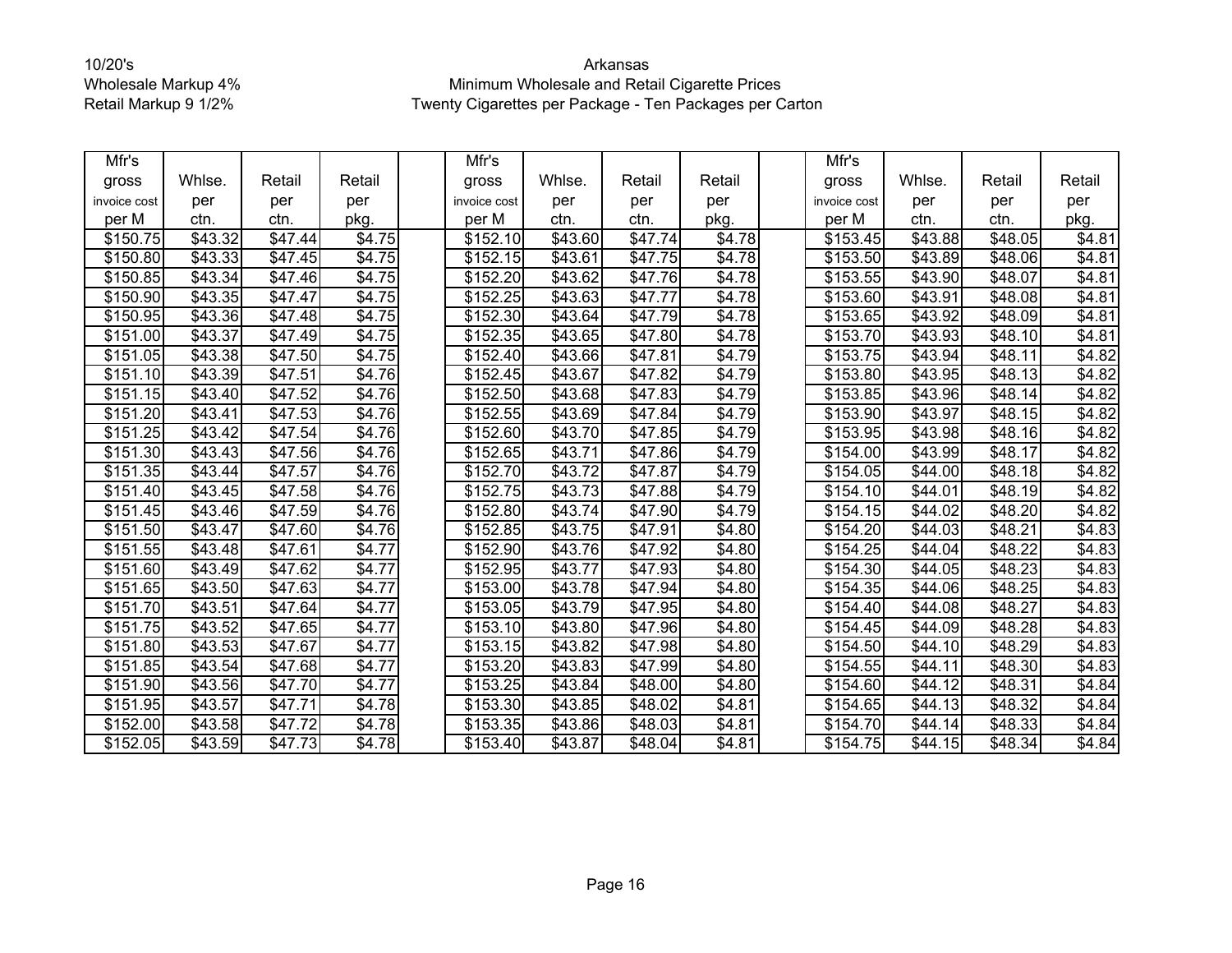| Mfr's        |         |                     |                    | Mfr's        |                 |                     |                    | Mfr's                |                 |                     |        |
|--------------|---------|---------------------|--------------------|--------------|-----------------|---------------------|--------------------|----------------------|-----------------|---------------------|--------|
| gross        | Whlse.  | Retail              | Retail             | gross        | Whlse.          | Retail              | Retail             | gross                | Whlse.          | Retail              | Retail |
| invoice cost | per     | per                 | per                | invoice cost | per             | per                 | per                | invoice cost         | per             | per                 | per    |
| per M        | ctn.    | ctn.                | pkg.               | per M        | ctn.            | ctn.                | pkg.               | per M                | ctn.            | ctn.                | pkg.   |
| \$154.80     | \$44.16 | \$48.36             | \$4.84             | \$156.15     | \$44.44         | \$48.66             | $\overline{$4.87}$ | \$157.50             | \$44.72         | \$48.97             | \$4.90 |
| \$154.85     | \$44.17 | \$48.37             | \$4.84             | \$156.20     | \$44.45         | \$48.67             | \$4.87             | \$157.55             | \$44.73         | \$48.98             | \$4.90 |
| \$154.90     | \$44.18 | \$48.38             | \$4.84             | \$156.25     | \$44.46         | \$48.68             | \$4.87             | $\overline{$}157.60$ | \$44.74         | \$48.99             | \$4.90 |
| \$154.95     | \$44.19 | \$48.39             | \$4.84             | \$156.30     | \$44.47         | \$48.69             | \$4.87             | \$157.65             | \$44.75         | \$49.00             | \$4.90 |
| \$155.00     | \$44.20 | \$48.40             | \$4.84             | \$156.35     | \$44.48         | \$48.71             | \$4.88             | \$157.70             | $\sqrt{$44.76}$ | \$49.01             | \$4.91 |
| \$155.05     | \$44.21 | $\sqrt{$48.41}$     | \$4.85             | \$156.40     | \$44.49         | \$48.72             | \$4.88             | \$157.75             | \$44.77         | \$49.02             | \$4.91 |
| \$155.10     | \$44.22 | \$48.42             | \$4.85             | \$156.45     | \$44.50         | \$48.73             | \$4.88             | \$157.80             | \$44.78         | \$49.03             | \$4.91 |
| \$155.15     | \$44.23 | \$48.43             | \$4.85             | \$156.50     | \$44.51         | \$48.74             | \$4.88             | \$157.85             | \$44.79         | \$49.05             | \$4.91 |
| \$155.20     | \$44.24 | \$48.44             | \$4.85             | \$156.55     | \$44.52         | \$48.75             | \$4.88             | \$157.90             | \$44.80         | \$49.06             | \$4.91 |
| \$155.25     | \$44.25 | \$48.45             | \$4.85             | \$156.60     | \$44.53         | \$48.76             | \$4.88             | \$157.95             | $\sqrt{$44.81}$ | \$49.07             | \$4.91 |
| \$155.30     | \$44.26 | \$48.46             | \$4.85             | \$156.65     | \$44.54         | \$48.77             | \$4.88             | \$158.00             | \$44.82         | \$49.08             | \$4.91 |
| \$155.35     | \$44.27 | \$48.48             | \$4.85             | \$156.70     | \$44.55         | \$48.78             | \$4.88             | $\overline{$}158.05$ | $\sqrt{$44.83}$ | \$49.09             | \$4.91 |
| \$155.40     | \$44.28 | \$48.49             | \$4.85             | \$156.75     | \$44.56         | $\sqrt{$48.79}$     | \$4.88             | \$158.10             | \$44.84         | \$49.10             | \$4.91 |
| \$155.45     | \$44.29 | \$48.50             | \$4.85             | \$156.80     | \$44.57         | \$48.80             | \$4.88             | $\overline{$}158.15$ | \$44.86         | \$49.12             | \$4.92 |
| \$155.50     | \$44.30 | \$48.51             | \$4.86             | \$156.85     | \$44.58         | \$48.82             | \$4.89             | \$158.20             | \$44.87         | $\overline{$}49.13$ | \$4.92 |
| \$155.55     | \$44.31 | \$48.52             | \$4.86             | \$156.90     | $\sqrt{$44.60}$ | \$48.84             | \$4.89             | \$158.25             | \$44.88         | \$49.14             | \$4.92 |
| \$155.60     | \$44.32 | \$48.53             | \$4.86             | \$156.95     | \$44.61         | \$48.85             | \$4.89             | \$158.30             | \$44.89         | \$49.15             | \$4.92 |
| \$155.65     | \$44.34 | \$48.55             | \$4.86             | \$157.00     | \$44.62         | \$48.86             | \$4.89             | \$158.35             | \$44.90         | \$49.17             | \$4.92 |
| \$155.70     | \$44.35 | \$48.56             | \$4.86             | \$157.05     | \$44.63         | \$48.87             | \$4.89             | \$158.40             | \$44.91         | \$49.18             | \$4.92 |
| \$155.75     | \$44.36 | \$48.57             | $\sqrt{$4.86}$     | \$157.10     | \$44.64         | $\overline{$48.88}$ | \$4.89             | $\overline{$}158.45$ | \$44.92         | $\overline{$49.19}$ | \$4.92 |
| \$155.80     | \$44.37 | \$48.59             | \$4.86             | \$157.15     | \$44.65         | \$48.89             | \$4.89             | \$158.50             | \$44.93         | \$49.20             | \$4.92 |
| \$155.85     | \$44.38 | \$48.60             | \$4.86             | \$157.20     | \$44.66         | \$48.90             | \$4.89             | \$158.55             | \$44.94         | \$49.21             | \$4.93 |
| \$155.90     | \$44.39 | \$48.61             | \$4.87             | \$157.25     | \$44.67         | \$48.91             | \$4.90             | \$158.60             | \$44.95         | \$49.22             | \$4.93 |
| \$155.95     | \$44.40 | \$48.62             | \$4.87             | \$157.30     | \$44.68         | \$48.92             | \$4.90             | \$158.65             | \$44.96         | \$49.23             | \$4.93 |
| \$156.00     | \$44.41 | \$48.63             | $\overline{$4.87}$ | \$157.35     | \$44.69         | \$48.94             | \$4.90             | \$158.70             | \$44.97         | \$49.24             | \$4.93 |
| \$156.05     | \$44.42 | \$48.64             | \$4.87             | \$157.40     | \$44.70         | \$48.95             | \$4.90             | \$158.75             | \$44.98         | \$49.25             | \$4.93 |
| \$156.10     | \$44.43 | $\overline{$48.65}$ | \$4.87             | \$157.45     | \$44.71         | \$48.96             | \$4.90             | \$158.80             | \$44.99         | $\overline{$}49.26$ | \$4.93 |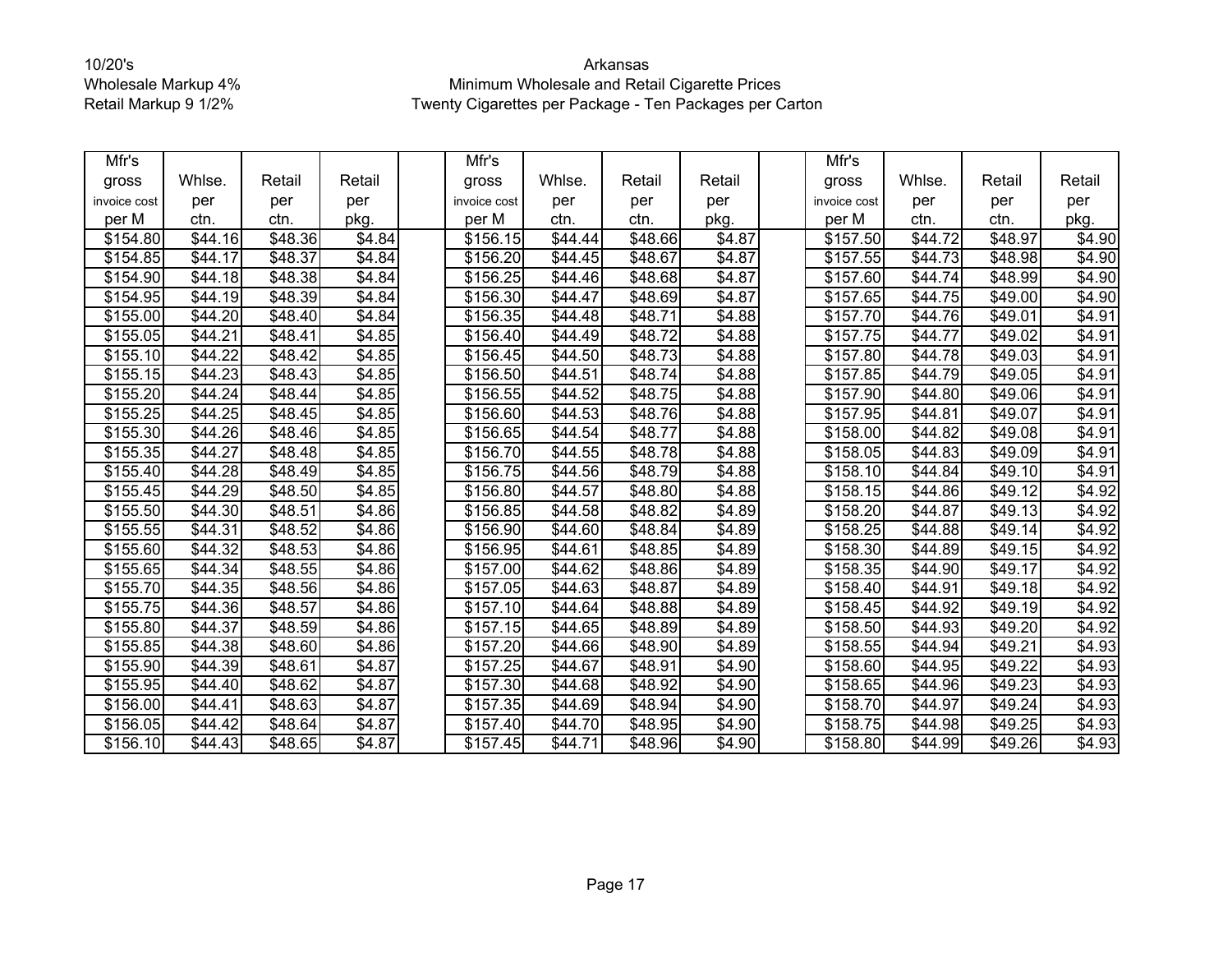| Mfr's        |                 |                 |                    | Mfr's        |                     |                     |                    | Mfr's                |                 |         |        |
|--------------|-----------------|-----------------|--------------------|--------------|---------------------|---------------------|--------------------|----------------------|-----------------|---------|--------|
| gross        | Whlse.          | Retail          | Retail             | gross        | Whlse.              | Retail              | Retail             | gross                | Whlse.          | Retail  | Retail |
| invoice cost | per             | per             | per                | invoice cost | per                 | per                 | per                | invoice cost         | per             | per     | per    |
| per M        | ctn.            | ctn.            | pkg.               | per M        | ctn.                | ctn.                | pkg.               | per M                | ctn.            | ctn.    | pkg.   |
| \$158.85     | \$45.00         | \$49.28         | \$4.93             | \$160.20     | \$45.28             | \$49.58             | \$4.96             | \$161.55             | \$45.56         | \$49.89 | \$4.99 |
| \$158.90     | \$45.01         | \$49.29         | \$4.93             | \$160.25     | \$45.29             | \$49.59             | \$4.96             | \$161.60             | \$45.57         | \$49.90 | \$4.99 |
| \$158.95     | \$45.02         | $\sqrt{$49.30}$ | \$4.93             | \$160.30     | \$45.30             | \$49.60             | \$4.96             | \$161.65             | \$45.58         | \$49.91 | \$5.00 |
| \$159.00     | \$45.03         | \$49.31         | \$4.94             | \$160.35     | \$45.31             | \$49.61             | \$4.97             | \$161.70             | \$45.59         | \$49.92 | \$5.00 |
| \$159.05     | \$45.04         | \$49.32         | \$4.94             | \$160.40     | \$45.32             | \$49.63             | \$4.97             | \$161.75             | $\sqrt{$45.60}$ | \$49.93 | \$5.00 |
| \$159.10     | \$45.05         | \$49.33         | \$4.94             | \$160.45     | \$45.33             | \$49.64             | \$4.97             | \$161.80             | \$45.61         | \$49.94 | \$5.00 |
| \$159.15     | $\sqrt{$45.06}$ | \$49.34         | \$4.94             | \$160.50     | $\overline{$45.34}$ | \$49.65             | \$4.97             | \$161.85             | \$45.62         | \$49.95 | \$5.00 |
| \$159.20     | \$45.07         | \$49.35         | \$4.94             | \$160.55     | \$45.35             | \$49.66             | \$4.97             | \$161.90             | \$45.64         | \$49.98 | \$5.00 |
| \$159.25     | \$45.08         | \$49.36         | \$4.94             | \$160.60     | \$45.36             | \$49.67             | \$4.97             | \$161.95             | \$45.65         | \$49.99 | \$5.00 |
| \$159.30     | \$45.09         | \$49.37         | \$4.94             | \$160.65     | \$45.38             | \$49.69             | \$4.97             | \$162.00             | \$45.66         | \$50.00 | \$5.00 |
| \$159.35     | \$45.10         | \$49.38         | \$4.94             | \$160.70     | \$45.39             | \$49.70             | \$4.97             | \$162.05             | \$45.67         | \$50.01 | \$5.01 |
| \$159.40     | \$45.12         | \$49.41         | \$4.95             | \$160.75     | \$45.40             | \$49.71             | \$4.98             | \$162.10             | \$45.68         | \$50.02 | \$5.01 |
| \$159.45     | \$45.13         | \$49.42         | $\overline{$4.95}$ | \$160.80     | \$45.41             | $\overline{$}49.72$ | $\overline{$4.98}$ | \$162.15             | \$45.69         | \$50.03 | \$5.01 |
| \$159.50     | \$45.14         | \$49.43         | \$4.95             | \$160.85     | \$45.42             | \$49.73             | \$4.98             | \$162.20             | \$45.70         | \$50.04 | \$5.01 |
| \$159.55     | \$45.15         | \$49.44         | \$4.95             | \$160.90     | \$45.43             | \$49.75             | \$4.98             | \$162.25             | \$45.71         | \$50.05 | \$5.01 |
| \$159.60     | \$45.16         | \$49.45         | \$4.95             | \$160.95     | \$45.44             | \$49.76             | \$4.98             | \$162.30             | \$45.72         | \$50.06 | \$5.01 |
| \$159.65     | \$45.17         | \$49.46         | \$4.95             | \$161.00     | $\overline{$45.45}$ | \$49.77             | \$4.98             | \$162.35             | \$45.73         | \$50.07 | \$5.01 |
| \$159.70     | \$45.18         | \$49.47         | \$4.95             | \$161.05     | \$45.46             | $\sqrt{$49.78}$     | \$4.98             | \$162.40             | \$45.74         | \$50.09 | \$5.01 |
| \$159.75     | \$45.19         | \$49.48         | \$4.95             | \$161.10     | \$45.47             | \$49.79             | \$4.98             | \$162.45             | \$45.75         | \$50.10 | \$5.01 |
| \$159.80     | \$45.20         | \$49.49         | $\overline{$4.95}$ | \$161.15     | \$45.48             | \$49.80             | \$4.98             | $\overline{$}162.50$ | \$45.76         | \$50.11 | \$5.02 |
| \$159.85     | \$45.21         | \$49.50         | \$4.95             | \$161.20     | \$45.49             | \$49.81             | \$4.99             | \$162.55             | \$45.77         | \$50.12 | \$5.02 |
| \$159.90     | \$45.22         | \$49.52         | \$4.96             | \$161.25     | \$45.50             | \$49.82             | \$4.99             | \$162.60             | \$45.78         | \$50.13 | \$5.02 |
| \$159.95     | \$45.23         | \$49.53         | \$4.96             | \$161.30     | \$45.51             | \$49.83             | \$4.99             | \$162.65             | \$45.79         | \$50.14 | \$5.02 |
| \$160.00     | $\sqrt{$45.24}$ | \$49.54         | \$4.96             | \$161.35     | \$45.52             | \$49.84             | \$4.99             | \$162.70             | \$45.80         | \$50.15 | \$5.02 |
| \$160.05     | \$45.25         | \$49.55         | \$4.96             | \$161.40     | \$45.53             | \$49.86             | \$4.99             | \$162.75             | \$45.81         | \$50.16 | \$5.02 |
| \$160.10     | \$45.26         | \$49.56         | \$4.96             | \$161.45     | \$45.54             | \$49.87             | \$4.99             | \$162.80             | \$45.82         | \$50.17 | \$5.02 |
| \$160.15     | \$45.27         | \$49.57         | $\sqrt{$4.96}$     | \$161.50     | \$45.55             | $\overline{$}49.88$ | \$4.99             | \$162.85             | \$45.83         | \$50.18 | \$5.02 |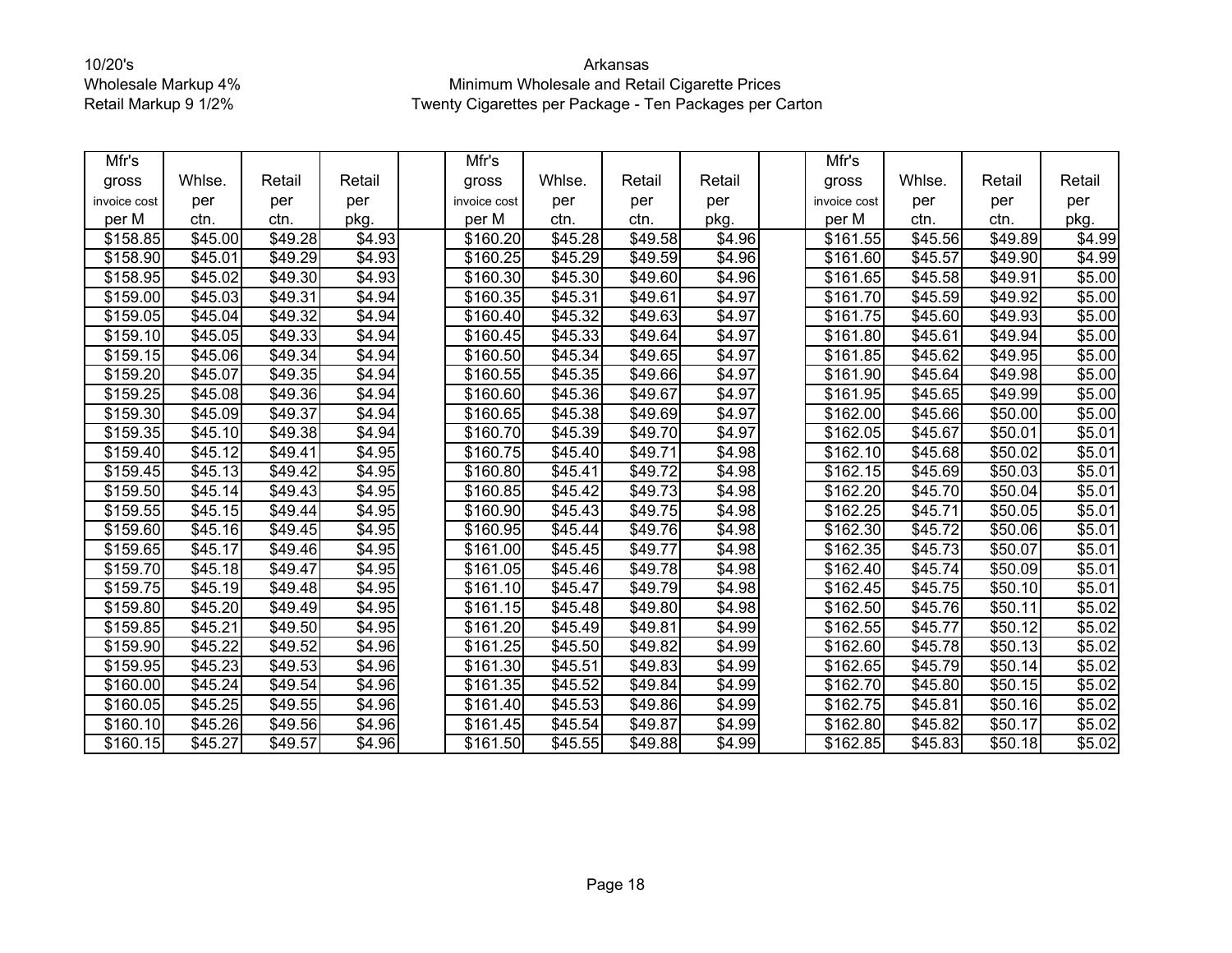| Mfr's        |         |         |                    | Mfr's                |                     |         |        | Mfr's                |         |         |        |
|--------------|---------|---------|--------------------|----------------------|---------------------|---------|--------|----------------------|---------|---------|--------|
| gross        | Whlse.  | Retail  | Retail             | gross                | Whlse.              | Retail  | Retail | gross                | Whlse.  | Retail  | Retail |
| invoice cost | per     | per     | per                | invoice cost         | per                 | per     | per    | invoice cost         | per     | per     | per    |
| per M        | ctn.    | ctn.    | pkg.               | per M                | ctn.                | ctn.    | pkg.   | per M                | ctn.    | ctn.    | pkg.   |
| \$162.90     | \$45.84 | \$50.19 | \$5.02             | \$164.25             | \$46.12             | \$50.50 | \$5.05 | \$165.60             | \$46.40 | \$50.81 | \$5.09 |
| \$162.95     | \$45.85 | \$50.21 | \$5.03             | \$164.30             | \$46.13             | \$50.51 | \$5.06 | \$165.65             | \$46.42 | \$50.83 | \$5.09 |
| \$163.00     | \$45.86 | \$50.22 | \$5.03             | $\overline{$}164.35$ | \$46.14             | \$50.52 | \$5.06 | \$165.70             | \$46.43 | \$50.84 | \$5.09 |
| \$163.05     | \$45.87 | \$50.23 | \$5.03             | \$164.40             | \$46.16             | \$50.55 | \$5.06 | \$165.75             | \$46.44 | \$50.85 | \$5.09 |
| \$163.10     | \$45.88 | \$50.24 | \$5.03             | \$164.45             | \$46.17             | \$50.56 | \$5.06 | \$165.80             | \$46.45 | \$50.86 | \$5.09 |
| \$163.15     | \$45.90 | \$50.26 | \$5.03             | \$164.50             | \$46.18             | \$50.57 | \$5.06 | \$165.85             | \$46.46 | \$50.87 | \$5.09 |
| \$163.20     | \$45.91 | \$50.27 | \$5.03             | \$164.55             | \$46.19             | \$50.58 | \$5.06 | \$165.90             | \$46.47 | \$50.88 | \$5.09 |
| \$163.25     | \$45.92 | \$50.28 | \$5.03             | \$164.60             | \$46.20             | \$50.59 | \$5.06 | \$165.95             | \$46.48 | \$50.90 | \$5.09 |
| \$163.30     | \$45.93 | \$50.29 | \$5.03             | \$164.65             | \$46.21             | \$50.60 | \$5.06 | \$166.00             | \$46.49 | \$50.91 | \$5.10 |
| \$163.35     | \$45.94 | \$50.30 | \$5.03             | \$164.70             | \$46.22             | \$50.61 | \$5.07 | \$166.05             | \$46.50 | \$50.92 | \$5.10 |
| \$163.40     | \$45.95 | \$50.32 | \$5.04             | \$164.75             | \$46.23             | \$50.62 | \$5.07 | \$166.10             | \$46.51 | \$50.93 | \$5.10 |
| \$163.45     | \$45.96 | \$50.33 | \$5.04             | \$164.80             | \$46.24             | \$50.63 | \$5.07 | \$166.15             | \$46.52 | \$50.94 | \$5.10 |
| \$163.50     | \$45.97 | \$50.34 | \$5.04             | \$164.85             | \$46.25             | \$50.64 | \$5.07 | \$166.20             | \$46.53 | \$50.95 | \$5.10 |
| \$163.55     | \$45.98 | \$50.35 | \$5.04             | \$164.90             | \$46.26             | \$50.65 | \$5.07 | \$166.25             | \$46.54 | \$50.96 | \$5.10 |
| \$163.60     | \$45.99 | \$50.36 | \$5.04             | \$164.95             | \$46.27             | \$50.67 | \$5.07 | $\overline{$}166.30$ | \$46.55 | \$50.97 | \$5.10 |
| \$163.65     | \$46.00 | \$50.37 | \$5.04             | \$165.00             | \$46.28             | \$50.68 | \$5.07 | \$166.35             | \$46.56 | \$50.98 | \$5.10 |
| \$163.70     | \$46.01 | \$50.38 | \$5.04             | \$165.05             | \$46.29             | \$50.69 | \$5.07 | \$166.40             | \$46.57 | \$50.99 | \$5.10 |
| \$163.75     | \$46.02 | \$50.39 | \$5.04             | \$165.10             | \$46.30             | \$50.70 | \$5.07 | \$166.45             | \$46.58 | \$51.01 | \$5.11 |
| \$163.80     | \$46.03 | \$50.40 | \$5.04             | \$165.15             | \$46.31             | \$50.71 | \$5.08 | \$166.50             | \$46.59 | \$51.02 | \$5.11 |
| \$163.85     | \$46.04 | \$50.41 | \$5.05             | $\overline{$}165.20$ | \$46.32             | \$50.72 | \$5.08 | $\overline{$}166.55$ | \$46.60 | \$51.03 | \$5.11 |
| \$163.90     | \$46.05 | \$50.42 | \$5.05             | \$165.25             | \$46.33             | \$50.73 | \$5.08 | \$166.60             | \$46.61 | \$51.04 | \$5.11 |
| \$163.95     | \$46.06 | \$50.44 | \$5.05             | \$165.30             | \$46.34             | \$50.74 | \$5.08 | \$166.65             | \$46.62 | \$51.05 | \$5.11 |
| \$164.00     | \$46.07 | \$50.45 | \$5.05             | \$165.35             | \$46.35             | \$50.75 | \$5.08 | \$166.70             | \$46.63 | \$51.06 | \$5.11 |
| \$164.05     | \$46.08 | \$50.46 | \$5.05             | \$165.40             | \$46.36             | \$50.76 | \$5.08 | \$166.75             | \$46.64 | \$51.07 | \$5.11 |
| \$164.10     | \$46.09 | \$50.47 | $\overline{$}5.05$ | \$165.45             | \$46.37             | \$50.78 | \$5.08 | \$166.80             | \$46.65 | \$51.08 | \$5.11 |
| \$164.15     | \$46.10 | \$50.48 | \$5.05             | \$165.50             | \$46.38             | \$50.79 | \$5.08 | \$166.85             | \$46.66 | \$51.09 | \$5.11 |
| \$164.20     | \$46.11 | \$50.49 | \$5.05             | \$165.55             | $\overline{$46.39}$ | \$50.80 | \$5.08 | $\overline{$}166.90$ | \$46.68 | \$51.11 | \$5.12 |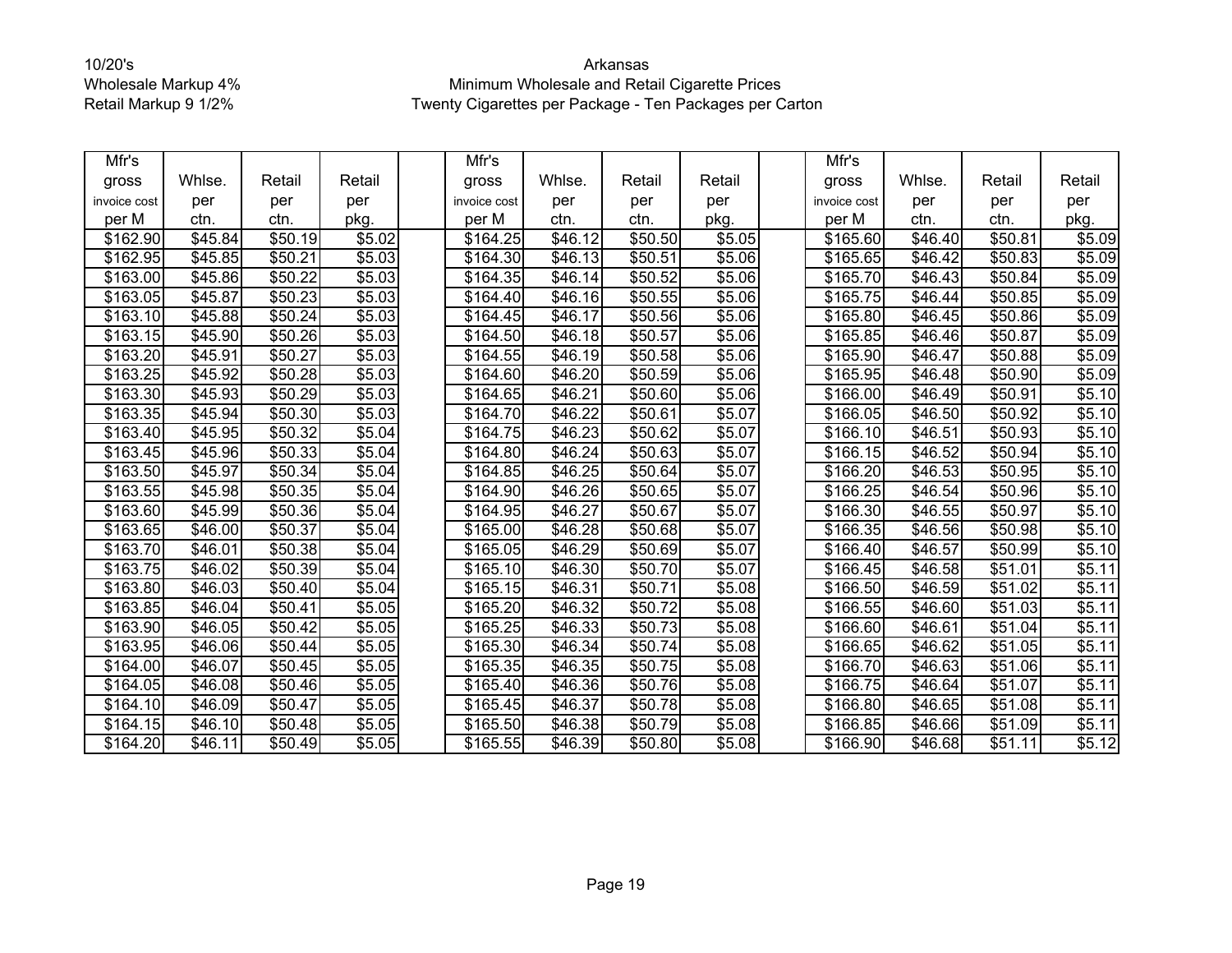| Mfr's        |                     |                     |        | Mfr's                |         |                     |                    | Mfr's                |                 |         |        |
|--------------|---------------------|---------------------|--------|----------------------|---------|---------------------|--------------------|----------------------|-----------------|---------|--------|
| gross        | Whlse.              | Retail              | Retail | gross                | Whlse.  | Retail              | Retail             | gross                | Whlse.          | Retail  | Retail |
| invoice cost | per                 | per                 | per    | invoice cost         | per     | per                 | per                | invoice cost         | per             | per     | per    |
| per M        | ctn.                | ctn.                | pkg.   | per M                | ctn.    | ctn.                | pkg.               | per M                | ctn.            | ctn.    | pkg.   |
| \$166.95     | \$46.69             | \$51.13             | \$5.12 | \$168.30             | \$46.97 | \$51.43             | \$5.15             | \$169.65             | \$47.25         | \$51.74 | \$5.18 |
| \$167.00     | \$46.70             | \$51.14             | \$5.12 | \$168.35             | \$46.98 | \$51.44             | \$5.15             | \$169.70             | \$47.26         | \$51.75 | \$5.18 |
| \$167.05     | \$46.71             | $\overline{$51.15}$ | \$5.12 | \$168.40             | \$46.99 | \$51.45             | \$5.15             | $\overline{$}169.75$ | $\sqrt{$47.27}$ | \$51.76 | \$5.18 |
| \$167.10     | \$46.72             | \$51.16             | \$5.12 | \$168.45             | \$47.00 | \$51.47             | \$5.15             | \$169.80             | \$47.28         | \$51.77 | \$5.18 |
| \$167.15     | \$46.73             | \$51.17             | \$5.12 | \$168.50             | \$47.01 | \$51.48             | \$5.15             | \$169.85             | \$47.29         | \$51.78 | \$5.18 |
| \$167.20     | \$46.74             | \$51.18             | \$5.12 | \$168.55             | \$47.02 | \$51.49             | \$5.15             | \$169.90             | \$47.30         | \$51.79 | \$5.18 |
| \$167.25     | $\overline{$46.75}$ | \$51.19             | \$5.12 | \$168.60             | \$47.03 | \$51.50             | \$5.15             | \$169.95             | \$47.31         | \$51.80 | \$5.18 |
| \$167.30     | \$46.76             | \$51.20             | \$5.12 | \$168.65             | \$47.04 | \$51.51             | \$5.16             | \$170.00             | \$47.32         | \$51.82 | \$5.19 |
| \$167.35     | \$46.77             | \$51.21             | \$5.13 | \$168.70             | \$47.05 | \$51.52             | \$5.16             | \$170.05             | \$47.33         | \$51.83 | \$5.19 |
| \$167.40     | \$46.78             | $\overline{$}51.22$ | \$5.13 | \$168.75             | \$47.06 | \$51.53             | \$5.16             | \$170.10             | \$47.34         | \$51.84 | \$5.19 |
| \$167.45     | \$46.79             | \$51.24             | \$5.13 | \$168.80             | \$47.07 | \$51.54             | \$5.16             | \$170.15             | \$47.35         | \$51.85 | \$5.19 |
| \$167.50     | \$46.80             | \$51.25             | \$5.13 | \$168.85             | \$47.08 | \$51.55             | \$5.16             | \$170.20             | \$47.36         | \$51.86 | \$5.19 |
| \$167.55     | \$46.81             | $\overline{$}51.26$ | \$5.13 | \$168.90             | \$47.09 | \$51.56             | \$5.16             | \$170.25             | $\sqrt{$47.37}$ | \$51.87 | \$5.19 |
| \$167.60     | \$46.82             | \$51.27             | \$5.13 | \$168.95             | \$47.10 | \$51.57             | \$5.16             | \$170.30             | \$47.38         | \$51.88 | \$5.19 |
| \$167.65     | \$46.83             | $\overline{$}51.28$ | \$5.13 | \$169.00             | \$47.11 | \$51.59             | \$5.16             | $\overline{$}170.35$ | \$47.39         | \$51.89 | \$5.19 |
| \$167.70     | \$46.84             | \$51.29             | \$5.13 | \$169.05             | \$47.12 | \$51.60             | \$5.16             | \$170.40             | \$47.40         | \$51.90 | \$5.19 |
| \$167.75     | \$46.85             | \$51.30             | \$5.13 | \$169.10             | \$47.13 | \$51.61             | \$5.17             | \$170.45             | \$47.41         | \$51.91 | \$5.20 |
| \$167.80     | \$46.86             | \$51.31             | \$5.14 | \$169.15             | \$47.14 | \$51.62             | \$5.17             | \$170.50             | \$47.42         | \$51.92 | \$5.20 |
| \$167.85     | \$46.87             | \$51.32             | \$5.14 | \$169.20             | \$47.15 | \$51.63             | \$5.17             | \$170.55             | \$47.43         | \$51.94 | \$5.20 |
| \$167.90     | \$46.88             | $\overline{$}51.33$ | \$5.14 | $\overline{$}169.25$ | \$47.16 | \$51.64             | \$5.17             | \$170.60             | \$47.44         | \$51.95 | \$5.20 |
| \$167.95     | \$46.89             | \$51.34             | \$5.14 | \$169.30             | \$47.17 | \$51.65             | \$5.17             | \$170.65             | \$47.46         | \$51.97 | \$5.20 |
| \$168.00     | \$46.90             | \$51.36             | \$5.14 | \$169.35             | \$47.18 | \$51.66             | \$5.17             | \$170.70             | \$47.47         | \$51.98 | \$5.20 |
| \$168.05     | \$46.91             | \$51.37             | \$5.14 | \$169.40             | \$47.20 | \$51.68             | \$5.17             | \$170.75             | \$47.48         | \$51.99 | \$5.20 |
| \$168.10     | \$46.92             | \$51.38             | \$5.14 | \$169.45             | \$47.21 | \$51.69             | \$5.17             | \$170.80             | \$47.49         | \$52.00 | \$5.20 |
| \$168.15     | \$46.94             | \$51.40             | \$5.14 | \$169.50             | \$47.22 | \$51.71             | $\overline{$}5.18$ | \$170.85             | \$47.50         | \$52.01 | \$5.21 |
| \$168.20     | \$46.95             | \$51.41             | \$5.15 | \$169.55             | \$47.23 | \$51.72             | \$5.18             | \$170.90             | \$47.51         | \$52.02 | \$5.21 |
| \$168.25     | $\overline{$46.96}$ | $\overline{$}51.42$ | \$5.15 | \$169.60             | \$47.24 | $\overline{$}51.73$ | $\overline{$5.18}$ | \$170.95             | \$47.52         | \$52.03 | \$5.21 |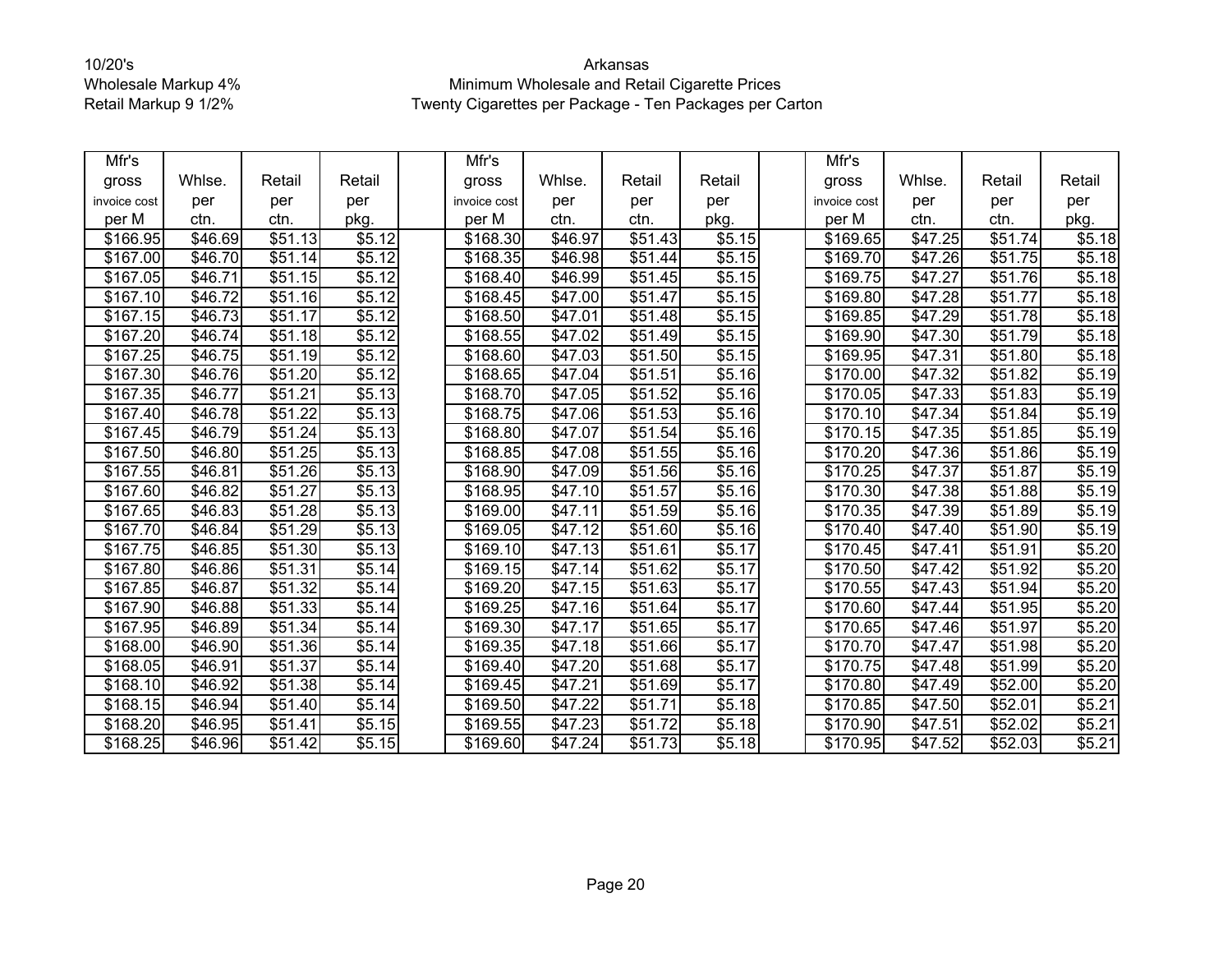| Mfr's        |                     |         |        | Mfr's        |         |         |        | Mfr's                |         |         |        |
|--------------|---------------------|---------|--------|--------------|---------|---------|--------|----------------------|---------|---------|--------|
| gross        | Whlse.              | Retail  | Retail | gross        | Whlse.  | Retail  | Retail | gross                | Whlse.  | Retail  | Retail |
| invoice cost | per                 | per     | per    | invoice cost | per     | per     | per    | invoice cost         | per     | per     | per    |
| per M        | ctn.                | ctn.    | pkg.   | per M        | ctn.    | ctn.    | pkg.   | per M                | ctn.    | ctn.    | pkg.   |
| \$171.00     | \$47.53             | \$52.05 | \$5.21 | \$172.35     | \$47.81 | \$52.35 | \$5.24 | \$173.70             | \$48.09 | \$52.66 | \$5.27 |
| \$171.05     | \$47.54             | \$52.06 | \$5.21 | \$172.40     | \$47.82 | \$52.36 | \$5.24 | \$173.75             | \$48.10 | \$52.67 | \$5.27 |
| \$171.10     | \$47.55             | \$52.07 | \$5.21 | \$172.45     | \$47.83 | \$52.37 | \$5.24 | $\overline{$}173.80$ | \$48.11 | \$52.68 | \$5.27 |
| \$171.15     | \$47.56             | \$52.08 | \$5.21 | \$172.50     | \$47.84 | \$52.38 | \$5.24 | \$173.85             | \$48.12 | \$52.69 | \$5.27 |
| \$171.20     | \$47.57             | \$52.09 | \$5.21 | \$172.55     | \$47.85 | \$52.40 | \$5.24 | \$173.90             | \$48.13 | \$52.70 | \$5.27 |
| \$171.25     | \$47.58             | \$52.10 | \$5.21 | \$172.60     | \$47.86 | \$52.41 | \$5.25 | \$173.95             | \$48.14 | \$52.71 | \$5.28 |
| \$171.30     | \$47.59             | \$52.11 | \$5.22 | \$172.65     | \$47.87 | \$52.42 | \$5.25 | \$174.00             | \$48.15 | \$52.72 | \$5.28 |
| \$171.35     | \$47.60             | \$52.12 | \$5.22 | \$172.70     | \$47.88 | \$52.43 | \$5.25 | \$174.05             | \$48.16 | \$52.74 | \$5.28 |
| \$171.40     | \$47.61             | \$52.13 | \$5.22 | \$172.75     | \$47.89 | \$52.44 | \$5.25 | \$174.10             | \$48.17 | \$52.75 | \$5.28 |
| \$171.45     | \$47.62             | \$52.14 | \$5.22 | \$172.80     | \$47.90 | \$52.45 | \$5.25 | \$174.15             | \$48.18 | \$52.76 | \$5.28 |
| \$171.50     | $\overline{$47.63}$ | \$52.15 | \$5.22 | \$172.85     | \$47.91 | \$52.46 | \$5.25 | \$174.20             | \$48.19 | \$52.77 | \$5.28 |
| \$171.55     | \$47.64             | \$52.17 | \$5.22 | \$172.90     | \$47.92 | \$52.47 | \$5.25 | \$174.25             | \$48.20 | \$52.78 | \$5.28 |
| \$171.60     | $\sqrt{$47.65}$     | \$52.18 | \$5.22 | \$172.95     | \$47.93 | \$52.48 | \$5.25 | $\sqrt{$174.30}$     | \$48.21 | \$52.79 | \$5.28 |
| \$171.65     | \$47.66             | \$52.19 | \$5.22 | \$173.00     | \$47.94 | \$52.49 | \$5.25 | \$174.35             | \$48.22 | \$52.80 | \$5.28 |
| \$171.70     | \$47.67             | \$52.20 | \$5.22 | \$173.05     | \$47.95 | \$52.51 | \$5.26 | \$174.40             | \$48.24 | \$52.82 | \$5.29 |
| \$171.75     | $\overline{$47.68}$ | \$52.21 | \$5.23 | \$173.10     | \$47.96 | \$52.52 | \$5.26 | \$174.45             | \$48.25 | \$52.83 | \$5.29 |
| \$171.80     | \$47.69             | \$52.22 | \$5.23 | \$173.15     | \$47.98 | \$52.54 | \$5.26 | \$174.50             | \$48.26 | \$52.84 | \$5.29 |
| \$171.85     | \$47.70             | \$52.23 | \$5.23 | \$173.20     | \$47.99 | \$52.55 | \$5.26 | \$174.55             | \$48.27 | \$52.86 | \$5.29 |
| \$171.90     | \$47.72             | \$52.25 | \$5.23 | \$173.25     | \$48.00 | \$52.56 | \$5.26 | \$174.60             | \$48.28 | \$52.87 | \$5.29 |
| \$171.95     | \$47.73             | \$52.26 | \$5.23 | \$173.30     | \$48.01 | \$52.57 | \$5.26 | \$174.65             | \$48.29 | \$52.88 | \$5.29 |
| \$172.00     | \$47.74             | \$52.28 | \$5.23 | \$173.35     | \$48.02 | \$52.58 | \$5.26 | \$174.70             | \$48.30 | \$52.89 | \$5.29 |
| \$172.05     | \$47.75             | \$52.29 | \$5.23 | \$173.40     | \$48.03 | \$52.59 | \$5.26 | \$174.75             | \$48.31 | \$52.90 | \$5.29 |
| \$172.10     | \$47.76             | \$52.30 | \$5.23 | \$173.45     | \$48.04 | \$52.60 | \$5.26 | \$174.80             | \$48.32 | \$52.91 | \$5.30 |
| \$172.15     | \$47.77             | \$52.31 | \$5.24 | \$173.50     | \$48.05 | \$52.61 | \$5.27 | \$174.85             | \$48.33 | \$52.92 | \$5.30 |
| \$172.20     | \$47.78             | \$52.32 | \$5.24 | \$173.55     | \$48.06 | \$52.63 | \$5.27 | $\sqrt{$174.90}$     | \$48.34 | \$52.93 | \$5.30 |
| \$172.25     | \$47.79             | \$52.33 | \$5.24 | \$173.60     | \$48.07 | \$52.64 | \$5.27 | \$174.95             | \$48.35 | \$52.94 | \$5.30 |
| \$172.30     | \$47.80             | \$52.34 | \$5.24 | \$173.65     | \$48.08 | \$52.65 | \$5.27 | \$175.00             | \$48.36 | \$52.95 | \$5.30 |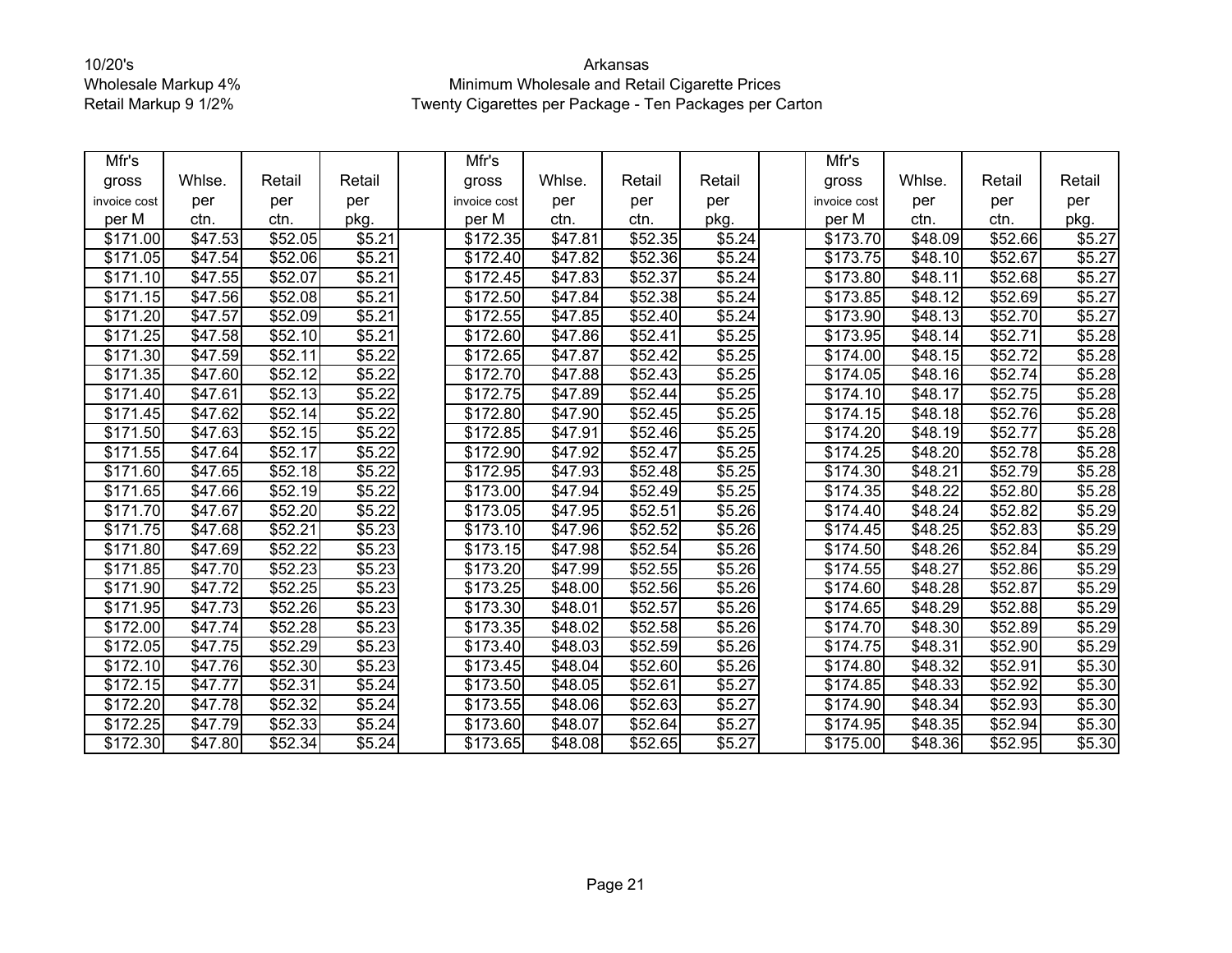| Mfr's        |                     |         |        | Mfr's                |         |                     |        | Mfr's                |                |         |        |
|--------------|---------------------|---------|--------|----------------------|---------|---------------------|--------|----------------------|----------------|---------|--------|
| gross        | Whlse.              | Retail  | Retail | gross                | Whlse.  | Retail              | Retail | gross                | Whlse.         | Retail  | Retail |
| invoice cost | per                 | per     | per    | invoice cost         | per     | per                 | per    | invoice cost         | per            | per     | per    |
| per M        | ctn.                | ctn.    | pkg.   | per M                | ctn.    | ctn.                | pkg.   | per M                | ctn.           | ctn.    | pkg.   |
| \$175.05     | \$48.37             | \$52.97 | \$5.30 | \$176.40             | \$48.65 | \$53.27             | \$5.33 | \$177.75             | \$48.93        | \$53.58 | \$5.36 |
| \$175.10     | $\overline{$}48.38$ | \$52.98 | \$5.30 | \$176.45             | \$48.66 | \$53.28             | \$5.33 | \$177.80             | \$48.94        | \$53.59 | \$5.36 |
| \$175.15     | \$48.39             | \$52.99 | \$5.30 | \$176.50             | \$48.67 | \$53.29             | \$5.33 | \$177.85             | \$48.95        | \$53.60 | \$5.36 |
| \$175.20     | \$48.40             | \$53.00 | \$5.30 | \$176.55             | \$48.68 | \$53.30             | \$5.33 | \$177.90             | \$48.96        | \$53.61 | \$5.37 |
| \$175.25     | \$48.41             | \$53.01 | \$5.31 | \$176.60             | \$48.69 | \$53.32             | \$5.34 | \$177.95             | \$48.97        | \$53.62 | \$5.37 |
| \$175.30     | $\sqrt{$48.42}$     | \$53.02 | \$5.31 | \$176.65             | \$48.70 | \$53.33             | \$5.34 | \$178.00             | \$48.98        | \$53.63 | \$5.37 |
| \$175.35     | $\sqrt{$48.43}$     | \$53.03 | \$5.31 | \$176.70             | \$48.71 | \$53.34             | \$5.34 | $\overline{$}178.05$ | \$48.99        | \$53.64 | \$5.37 |
| \$175.40     | $\sqrt{$48.44}$     | \$53.04 | \$5.31 | \$176.75             | \$48.72 | \$53.35             | \$5.34 | \$178.10             | \$49.00        | \$53.66 | \$5.37 |
| \$175.45     | \$48.45             | \$53.05 | \$5.31 | \$176.80             | \$48.73 | \$53.36             | \$5.34 | \$178.15             | \$49.02        | \$53.68 | \$5.37 |
| \$175.50     | \$48.46             | \$53.06 | \$5.31 | \$176.85             | \$48.74 | \$53.37             | \$5.34 | \$178.20             | \$49.03        | \$53.69 | \$5.37 |
| \$175.55     | \$48.47             | \$53.07 | \$5.31 | \$176.90             | \$48.76 | \$53.39             | \$5.34 | \$178.25             | \$49.04        | \$53.70 | \$5.37 |
| \$175.60     | $\sqrt{$48.48}$     | \$53.09 | \$5.31 | $\overline{$}176.95$ | \$48.77 | \$53.40             | \$5.34 | \$178.30             | \$49.05        | \$53.71 | \$5.38 |
| \$175.65     | \$48.50             | \$53.11 | \$5.32 | \$177.00             | \$48.78 | \$53.41             | \$5.35 | $\overline{$}178.35$ | \$49.06        | \$53.72 | \$5.38 |
| \$175.70     | \$48.51             | \$53.12 | \$5.32 | \$177.05             | \$48.79 | \$53.43             | \$5.35 | \$178.40             | \$49.07        | \$53.73 | \$5.38 |
| \$175.75     | \$48.52             | \$53.13 | \$5.32 | \$177.10             | \$48.80 | \$53.44             | \$5.35 | \$178.45             | \$49.08        | \$53.74 | \$5.38 |
| \$175.80     | \$48.53             | \$53.14 | \$5.32 | \$177.15             | \$48.81 | \$53.45             | \$5.35 | \$178.50             | \$49.09        | \$53.75 | \$5.38 |
| \$175.85     | \$48.54             | \$53.15 | \$5.32 | \$177.20             | \$48.82 | \$53.46             | \$5.35 | $\overline{$}178.55$ | \$49.10        | \$53.76 | \$5.38 |
| \$175.90     | \$48.55             | \$53.16 | \$5.32 | \$177.25             | \$48.83 | \$53.47             | \$5.35 | \$178.60             | \$49.11        | \$53.78 | \$5.38 |
| \$175.95     | \$48.56             | \$53.17 | \$5.32 | \$177.30             | \$48.84 | \$53.48             | \$5.35 | \$178.65             | \$49.12        | \$53.79 | \$5.38 |
| \$176.00     | \$48.57             | \$53.18 | \$5.32 | \$177.35             | \$48.85 | \$53.49             | \$5.35 | $\sqrt{$178.70}$     | \$49.13        | \$53.80 | \$5.38 |
| \$176.05     | $\overline{$48.58}$ | \$53.20 | \$5.32 | \$177.40             | \$48.86 | $\overline{$}53.50$ | \$5.35 | \$178.75             | \$49.14        | \$53.81 | \$5.39 |
| \$176.10     | \$48.59             | \$53.21 | \$5.33 | \$177.45             | \$48.87 | \$53.51             | \$5.36 | \$178.80             | \$49.15        | \$53.82 | \$5.39 |
| \$176.15     | \$48.60             | \$53.22 | \$5.33 | \$177.50             | \$48.88 | \$53.52             | \$5.36 | \$178.85             | \$49.16        | \$53.83 | \$5.39 |
| \$176.20     | \$48.61             | \$53.23 | \$5.33 | \$177.55             | \$48.89 | \$53.53             | \$5.36 | \$178.90             | \$49.17        | \$53.84 | \$5.39 |
| \$176.25     | \$48.62             | \$53.24 | \$5.33 | \$177.60             | \$48.90 | \$53.55             | \$5.36 | \$178.95             | \$49.18        | \$53.85 | \$5.39 |
| \$176.30     | \$48.63             | \$53.25 | \$5.33 | \$177.65             | \$48.91 | \$53.56             | \$5.36 | \$179.00             | \$49.19        | \$53.86 | \$5.39 |
| \$176.35     | \$48.64             | \$53.26 | \$5.33 | \$177.70             | \$48.92 | \$53.57             | \$5.36 | \$179.05             | $\sqrt{49.20}$ | \$53.87 | \$5.39 |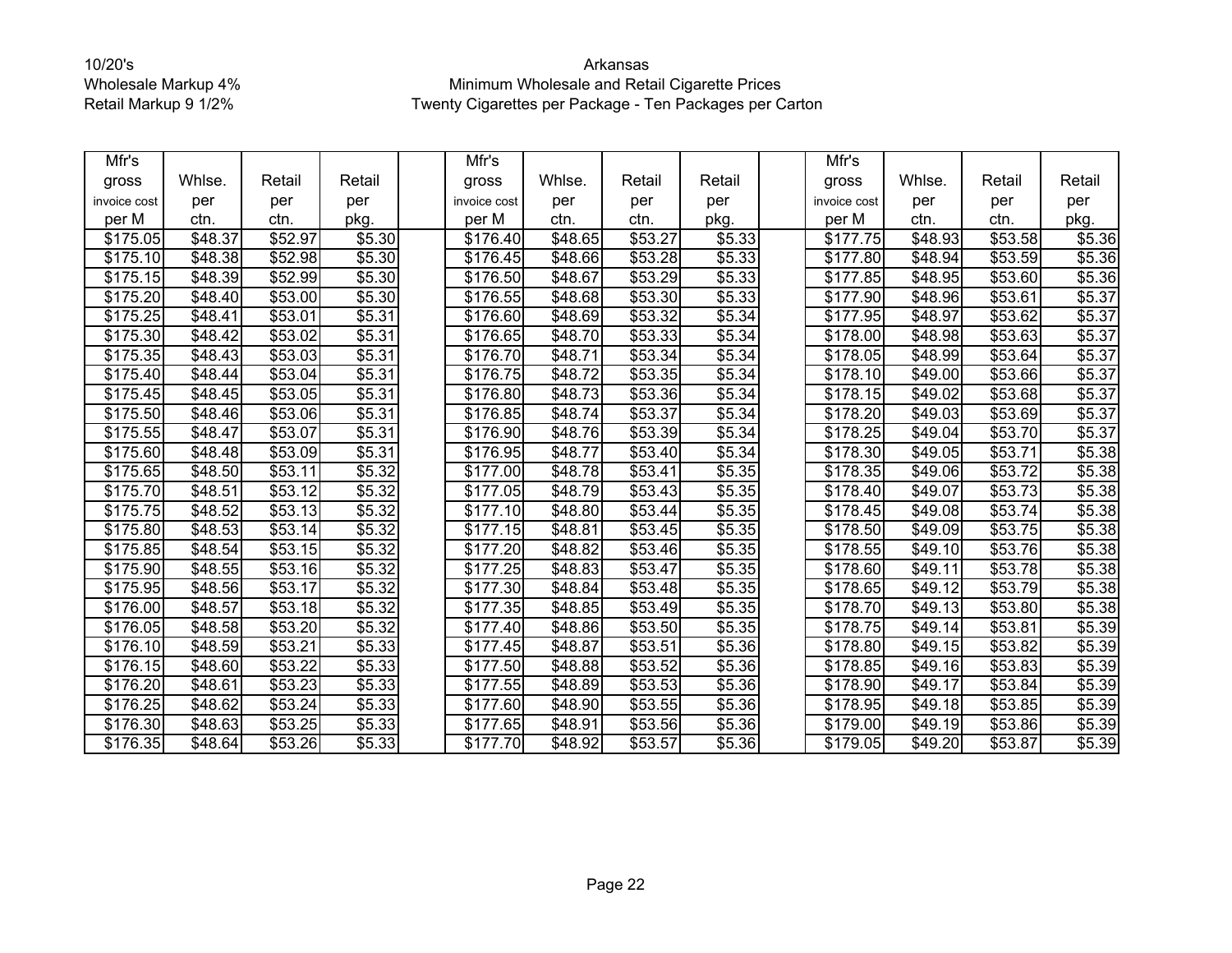| Mfr's        |                     |         |        | Mfr's        |                     |                     |                    | Mfr's                |         |         |        |
|--------------|---------------------|---------|--------|--------------|---------------------|---------------------|--------------------|----------------------|---------|---------|--------|
| gross        | Whlse.              | Retail  | Retail | gross        | Whlse.              | Retail              | Retail             | gross                | Whlse.  | Retail  | Retail |
| invoice cost | per                 | per     | per    | invoice cost | per                 | per                 | per                | invoice cost         | per     | per     | per    |
| per M        | ctn.                | ctn.    | pkg.   | per M        | ctn.                | ctn.                | pkg.               | per M                | ctn.    | ctn.    | pkg.   |
| \$179.10     | \$49.21             | \$53.88 | \$5.39 | \$180.45     | \$49.49             | \$54.19             | \$5.42             | \$181.80             | \$49.77 | \$54.50 | \$5.45 |
| \$179.15     | \$49.22             | \$53.90 | \$5.39 | \$180.50     | \$49.50             | \$54.20             | \$5.42             | \$181.85             | \$49.78 | \$54.51 | \$5.46 |
| \$179.20     | $\sqrt{$49.23}$     | \$53.91 | \$5.40 | \$180.55     | \$49.51             | \$54.21             | \$5.43             | \$181.90             | \$49.80 | \$54.53 | \$5.46 |
| \$179.25     | \$49.24             | \$53.92 | \$5.40 | \$180.60     | \$49.52             | \$54.22             | \$5.43             | \$181.95             | \$49.81 | \$54.54 | \$5.46 |
| \$179.30     | \$49.25             | \$53.93 | \$5.40 | \$180.65     | \$49.54             | \$54.25             | \$5.43             | \$182.00             | \$49.82 | \$54.55 | \$5.46 |
| \$179.35     | \$49.26             | \$53.94 | \$5.40 | \$180.70     | \$49.55             | \$54.26             | \$5.43             | \$182.05             | \$49.83 | \$54.56 | \$5.46 |
| \$179.40     | $\sqrt{$49.28}$     | \$53.96 | \$5.40 | \$180.75     | \$49.56             | \$54.27             | \$5.43             | \$182.10             | \$49.84 | \$54.57 | \$5.46 |
| \$179.45     | $\overline{$}49.29$ | \$53.97 | \$5.40 | \$180.80     | \$49.57             | \$54.28             | \$5.43             | \$182.15             | \$49.85 | \$54.59 | \$5.46 |
| \$179.50     | \$49.30             | \$53.98 | \$5.40 | \$180.85     | \$49.58             | \$54.29             | \$5.43             | \$182.20             | \$49.86 | \$54.60 | \$5.46 |
| \$179.55     | \$49.31             | \$53.99 | \$5.40 | \$180.90     | \$49.59             | \$54.30             | \$5.43             | \$182.25             | \$49.87 | \$54.61 | \$5.47 |
| \$179.60     | \$49.32             | \$54.01 | \$5.41 | \$180.95     | \$49.60             | \$54.31             | \$5.44             | \$182.30             | \$49.88 | \$54.62 | \$5.47 |
| \$179.65     | \$49.33             | \$54.02 | \$5.41 | \$181.00     | \$49.61             | \$54.32             | \$5.44             | \$182.35             | \$49.89 | \$54.63 | \$5.47 |
| \$179.70     | \$49.34             | \$54.03 | \$5.41 | \$181.05     | \$49.62             | $\overline{$}54.33$ | \$5.44             | \$182.40             | \$49.90 | \$54.64 | \$5.47 |
| \$179.75     | \$49.35             | \$54.04 | \$5.41 | \$181.10     | \$49.63             | \$54.34             | \$5.44             | \$182.45             | \$49.91 | \$54.65 | \$5.47 |
| \$179.80     | \$49.36             | \$54.05 | \$5.41 | \$181.15     | \$49.64             | \$54.36             | \$5.44             | \$182.50             | \$49.92 | \$54.66 | \$5.47 |
| \$179.85     | \$49.37             | \$54.06 | \$5.41 | \$181.20     | \$49.65             | \$54.37             | \$5.44             | \$182.55             | \$49.93 | \$54.67 | \$5.47 |
| \$179.90     | \$49.38             | \$54.07 | \$5.41 | \$181.25     | $\overline{$49.66}$ | \$54.38             | \$5.44             | \$182.60             | \$49.94 | \$54.68 | \$5.47 |
| \$179.95     | \$49.39             | \$54.08 | \$5.41 | \$181.30     | \$49.67             | \$54.39             | \$5.44             | \$182.65             | \$49.95 | \$54.70 | \$5.47 |
| \$180.00     | \$49.40             | \$54.09 | \$5.41 | \$181.35     | \$49.68             | \$54.40             | \$5.44             | \$182.70             | \$49.96 | \$54.71 | \$5.48 |
| \$180.05     | \$49.41             | \$54.10 | \$5.41 | \$181.40     | \$49.69             | \$54.41             | \$5.45             | $\overline{$}182.75$ | \$49.97 | \$54.72 | \$5.48 |
| \$180.10     | \$49.42             | \$54.11 | \$5.42 | \$181.45     | \$49.70             | \$54.42             | \$5.45             | \$182.80             | \$49.98 | \$54.73 | \$5.48 |
| \$180.15     | \$49.43             | \$54.13 | \$5.42 | \$181.50     | \$49.71             | \$54.43             | \$5.45             | \$182.85             | \$49.99 | \$54.74 | \$5.48 |
| \$180.20     | $\sqrt{49.44}$      | \$54.14 | \$5.42 | \$181.55     | \$49.72             | \$54.44             | \$5.45             | \$182.90             | \$50.00 | \$54.75 | \$5.48 |
| \$180.25     | \$49.45             | \$54.15 | \$5.42 | \$181.60     | \$49.73             | \$54.45             | \$5.45             | \$182.95             | \$50.01 | \$54.76 | \$5.48 |
| \$180.30     | \$49.46             | \$54.16 | \$5.42 | \$181.65     | \$49.74             | \$54.47             | $\overline{$}5.45$ | $\overline{$}183.00$ | \$50.02 | \$54.77 | \$5.48 |
| \$180.35     | \$49.47             | \$54.17 | \$5.42 | \$181.70     | \$49.75             | \$54.48             | \$5.45             | \$183.05             | \$50.03 | \$54.78 | \$5.48 |
| \$180.40     | \$49.48             | \$54.18 | \$5.42 | \$181.75     | \$49.76             | \$54.49             | \$5.45             | $\overline{$}183.10$ | \$50.04 | \$54.79 | \$5.48 |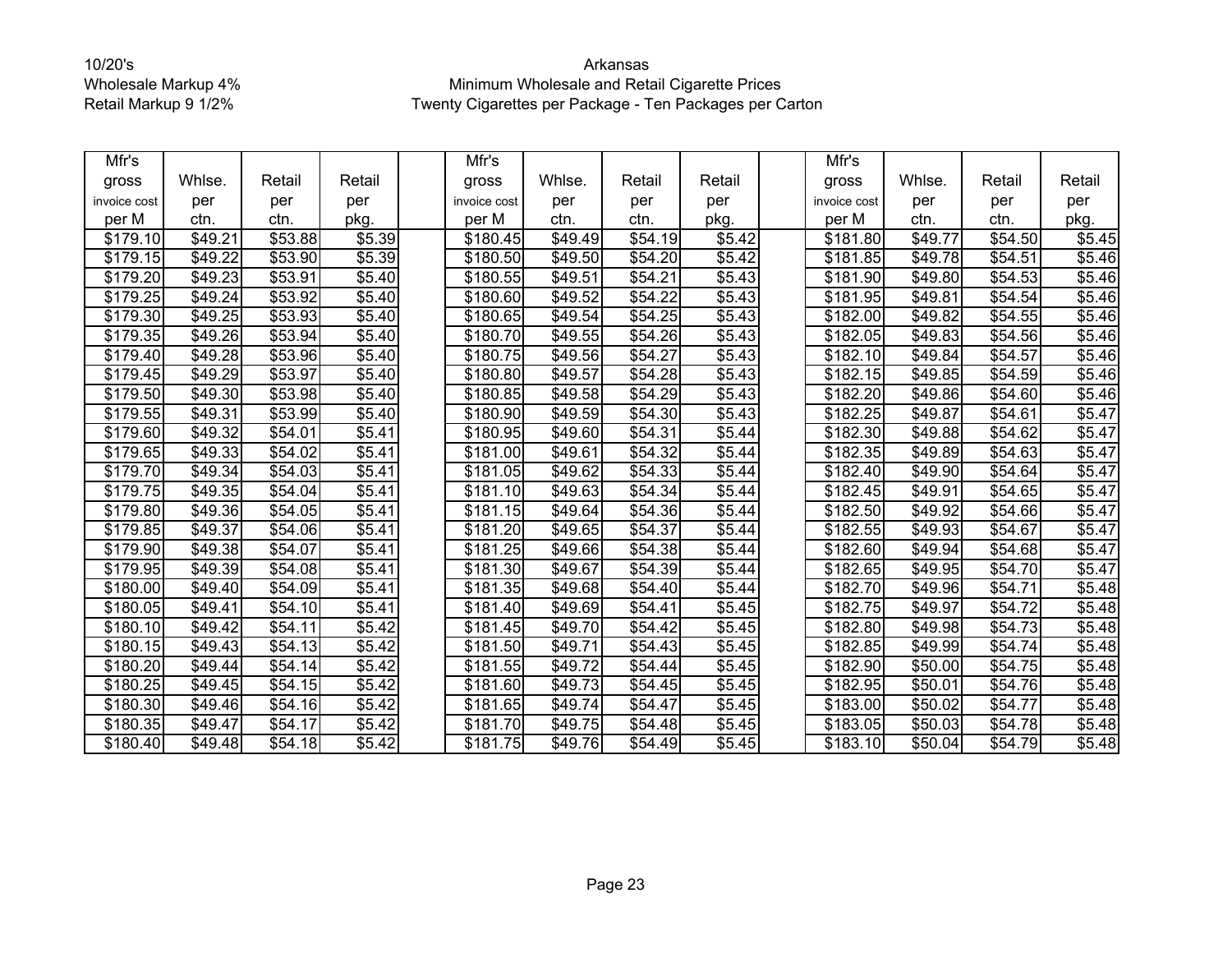| Mfr's        |         |         |        | Mfr's                |         |         |        | Mfr's                |         |         |        |
|--------------|---------|---------|--------|----------------------|---------|---------|--------|----------------------|---------|---------|--------|
| gross        | Whlse.  | Retail  | Retail | gross                | Whlse.  | Retail  | Retail | gross                | Whlse.  | Retail  | Retail |
| invoice cost | per     | per     | per    | invoice cost         | per     | per     | per    | invoice cost         | per     | per     | per    |
| per M        | ctn.    | ctn.    | pkg.   | per M                | ctn.    | ctn.    | pkg.   | per M                | ctn.    | ctn.    | pkg.   |
| \$183.15     | \$50.06 | \$54.82 | \$5.49 | \$184.50             | \$50.34 | \$55.12 | \$5.52 | \$185.85             | \$50.62 | \$55.43 | \$5.55 |
| \$183.20     | \$50.07 | \$54.83 | \$5.49 | \$184.55             | \$50.35 | \$55.13 | \$5.52 | \$185.90             | \$50.63 | \$55.44 | \$5.55 |
| \$183.25     | \$50.08 | \$54.84 | \$5.49 | \$184.60             | \$50.36 | \$55.14 | \$5.52 | \$185.95             | \$50.64 | \$55.45 | \$5.55 |
| \$183.30     | \$50.09 | \$54.85 | \$5.49 | \$184.65             | \$50.37 | \$55.16 | \$5.52 | \$186.00             | \$50.65 | \$55.46 | \$5.55 |
| \$183.35     | \$50.10 | \$54.86 | \$5.49 | \$184.70             | \$50.38 | \$55.17 | \$5.52 | \$186.05             | \$50.66 | \$55.47 | \$5.55 |
| \$183.40     | \$50.11 | \$54.87 | \$5.49 | \$184.75             | \$50.39 | \$55.18 | \$5.52 | \$186.10             | \$50.67 | \$55.48 | \$5.55 |
| \$183.45     | \$50.12 | \$54.88 | \$5.49 | \$184.80             | \$50.40 | \$55.19 | \$5.52 | \$186.15             | \$50.68 | \$55.49 | \$5.55 |
| \$183.50     | \$50.13 | \$54.89 | \$5.49 | \$184.85             | \$50.41 | \$55.20 | \$5.52 | \$186.20             | \$50.69 | \$55.51 | \$5.56 |
| \$183.55     | \$50.14 | \$54.90 | \$5.49 | \$184.90             | \$50.42 | \$55.21 | \$5.53 | \$186.25             | \$50.70 | \$55.52 | \$5.56 |
| \$183.60     | \$50.15 | \$54.91 | \$5.50 | \$184.95             | \$50.43 | \$55.22 | \$5.53 | \$186.30             | \$50.71 | \$55.53 | \$5.56 |
| \$183.65     | \$50.16 | \$54.93 | \$5.50 | \$185.00             | \$50.44 | \$55.23 | \$5.53 | \$186.35             | \$50.72 | \$55.54 | \$5.56 |
| \$183.70     | \$50.17 | \$54.94 | \$5.50 | \$185.05             | \$50.45 | \$55.24 | \$5.53 | \$186.40             | \$50.73 | \$55.55 | \$5.56 |
| \$183.75     | \$50.18 | \$54.95 | \$5.50 | $\overline{$}185.10$ | \$50.46 | \$55.25 | \$5.53 | $\overline{$}186.45$ | \$50.74 | \$55.56 | \$5.56 |
| \$183.80     | \$50.19 | \$54.96 | \$5.50 | \$185.15             | \$50.47 | \$55.26 | \$5.53 | \$186.50             | \$50.75 | \$55.57 | \$5.56 |
| \$183.85     | \$50.20 | \$54.97 | \$5.50 | \$185.20             | \$50.48 | \$55.28 | \$5.53 | \$186.55             | \$50.76 | \$55.58 | \$5.56 |
| \$183.90     | \$50.21 | \$54.98 | \$5.50 | \$185.25             | \$50.49 | \$55.29 | \$5.53 | \$186.60             | \$50.77 | \$55.59 | \$5.56 |
| \$183.95     | \$50.22 | \$54.99 | \$5.50 | \$185.30             | \$50.50 | \$55.30 | \$5.53 | \$186.65             | \$50.78 | \$55.60 | \$5.56 |
| \$184.00     | \$50.23 | \$55.00 | \$5.50 | \$185.35             | \$50.51 | \$55.31 | \$5.54 | \$186.70             | \$50.79 | \$55.62 | \$5.57 |
| \$184.05     | \$50.24 | \$55.01 | \$5.51 | \$185.40             | \$50.52 | \$55.32 | \$5.54 | \$186.75             | \$50.80 | \$55.63 | \$5.57 |
| \$184.10     | \$50.25 | \$55.02 | \$5.51 | \$185.45             | \$50.53 | \$55.33 | \$5.54 | \$186.80             | \$50.81 | \$55.64 | \$5.57 |
| \$184.15     | \$50.26 | \$55.03 | \$5.51 | \$185.50             | \$50.54 | \$55.34 | \$5.54 | \$186.85             | \$50.82 | \$55.65 | \$5.57 |
| \$184.20     | \$50.27 | \$55.05 | \$5.51 | \$185.55             | \$50.55 | \$55.35 | \$5.54 | \$186.90             | \$50.84 | \$55.67 | \$5.57 |
| \$184.25     | \$50.28 | \$55.06 | \$5.51 | \$185.60             | \$50.56 | \$55.36 | \$5.54 | \$186.95             | \$50.85 | \$55.68 | \$5.57 |
| \$184.30     | \$50.29 | \$55.07 | \$5.51 | \$185.65             | \$50.58 | \$55.39 | \$5.54 | \$187.00             | \$50.86 | \$55.69 | \$5.57 |
| \$184.35     | \$50.30 | \$55.08 | \$5.51 | \$185.70             | \$50.59 | \$55.40 | \$5.54 | \$187.05             | \$50.87 | \$55.70 | \$5.57 |
| \$184.40     | \$50.32 | \$55.10 | \$5.51 | \$185.75             | \$50.60 | \$55.41 | \$5.55 | \$187.10             | \$50.88 | \$55.71 | \$5.58 |
| \$184.45     | \$50.33 | \$55.11 | \$5.52 | \$185.80             | \$50.61 | \$55.42 | \$5.55 | \$187.15             | \$50.89 | \$55.72 | \$5.58 |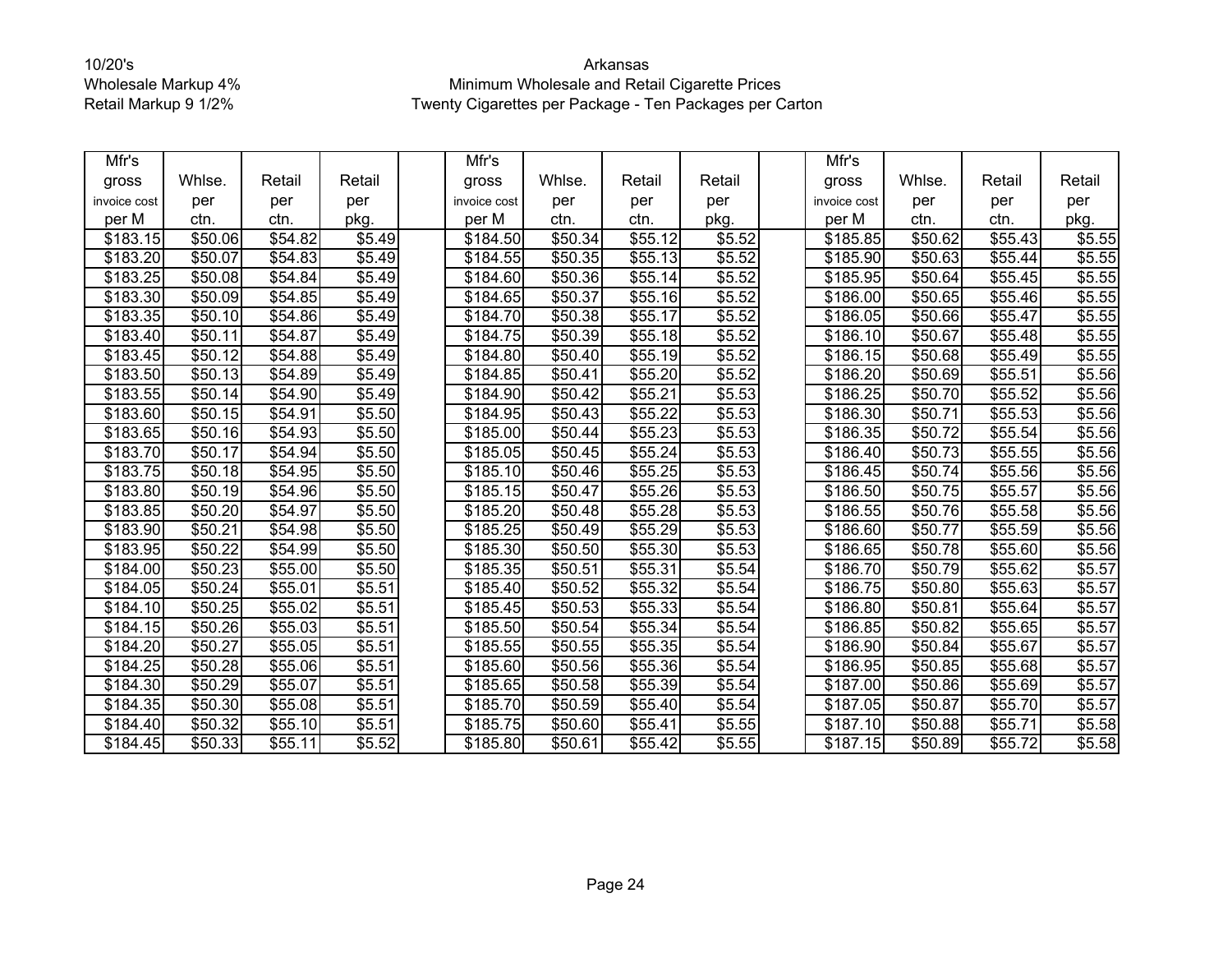| Mfr's        |                     |         |        | Mfr's                |                     |         |        | Mfr's                |         |         |        |
|--------------|---------------------|---------|--------|----------------------|---------------------|---------|--------|----------------------|---------|---------|--------|
| gross        | Whlse.              | Retail  | Retail | gross                | Whlse.              | Retail  | Retail | gross                | Whlse.  | Retail  | Retail |
| invoice cost | per                 | per     | per    | invoice cost         | per                 | per     | per    | invoice cost         | per     | per     | per    |
| per M        | ctn.                | ctn.    | pkg.   | per M                | ctn.                | ctn.    | pkg.   | per M                | ctn.    | ctn.    | pkg.   |
| \$187.20     | \$50.90             | \$55.74 | \$5.58 | \$188.55             | \$51.18             | \$56.04 | \$5.61 | \$189.90             | \$51.46 | \$56.35 | \$5.64 |
| \$187.25     | \$50.91             | \$55.75 | \$5.58 | \$188.60             | \$51.19             | \$56.05 | \$5.61 | $\overline{$}189.95$ | \$51.47 | \$56.36 | \$5.64 |
| \$187.30     | \$50.92             | \$55.76 | \$5.58 | \$188.65             | $\overline{$}51.20$ | \$56.06 | \$5.61 | $\sqrt{$190.00}$     | \$51.48 | \$56.37 | \$5.64 |
| \$187.35     | \$50.93             | \$55.77 | \$5.58 | \$188.70             | \$51.21             | \$56.07 | \$5.61 | \$190.05             | \$51.49 | \$56.38 | \$5.64 |
| \$187.40     | \$50.94             | \$55.78 | \$5.58 | \$188.75             | \$51.22             | \$56.09 | \$5.61 | \$190.10             | \$51.50 | \$56.39 | \$5.64 |
| \$187.45     | \$50.95             | \$55.79 | \$5.58 | \$188.80             | \$51.23             | \$56.10 | \$5.61 | \$190.15             | \$51.51 | \$56.40 | \$5.64 |
| \$187.50     | \$50.96             | \$55.80 | \$5.58 | \$188.85             | \$51.24             | \$56.11 | \$5.62 | \$190.20             | \$51.52 | \$56.41 | \$5.65 |
| \$187.55     | \$50.97             | \$55.81 | \$5.59 | \$188.90             | \$51.25             | \$56.12 | \$5.62 | \$190.25             | \$51.53 | \$56.43 | \$5.65 |
| \$187.60     | \$50.98             | \$55.82 | \$5.59 | \$188.95             | \$51.26             | \$56.13 | \$5.62 | \$190.30             | \$51.54 | \$56.44 | \$5.65 |
| \$187.65     | \$50.99             | \$55.83 | \$5.59 | \$189.00             | \$51.27             | \$56.14 | \$5.62 | \$190.35             | \$51.55 | \$56.45 | \$5.65 |
| \$187.70     | \$51.00             | \$55.85 | \$5.59 | \$189.05             | \$51.28             | \$56.15 | \$5.62 | \$190.40             | \$51.56 | \$56.46 | \$5.65 |
| \$187.75     | $\overline{$}51.01$ | \$55.86 | \$5.59 | \$189.10             | \$51.29             | \$56.16 | \$5.62 | \$190.45             | \$51.57 | \$56.47 | \$5.65 |
| \$187.80     | \$51.02             | \$55.87 | \$5.59 | $\overline{$}189.15$ | \$51.30             | \$56.17 | \$5.62 | $\overline{$}190.50$ | \$51.58 | \$56.48 | \$5.65 |
| \$187.85     | \$51.03             | \$55.88 | \$5.59 | \$189.20             | \$51.31             | \$56.18 | \$5.62 | \$190.55             | \$51.59 | \$56.49 | \$5.65 |
| \$187.90     | \$51.04             | \$55.89 | \$5.59 | \$189.25             | \$51.32             | \$56.20 | \$5.62 | \$190.60             | \$51.60 | \$56.50 | \$5.65 |
| \$187.95     | \$51.05             | \$55.90 | \$5.59 | \$189.30             | \$51.33             | \$56.21 | \$5.63 | \$190.65             | \$51.62 | \$56.52 | \$5.66 |
| \$188.00     | \$51.06             | \$55.91 | \$5.60 | \$189.35             | \$51.34             | \$56.22 | \$5.63 | \$190.70             | \$51.63 | \$56.53 | \$5.66 |
| \$188.05     | \$51.07             | \$55.92 | \$5.60 | \$189.40             | \$51.36             | \$56.24 | \$5.63 | \$190.75             | \$51.64 | \$56.55 | \$5.66 |
| \$188.10     | \$51.08             | \$55.93 | \$5.60 | \$189.45             | \$51.37             | \$56.25 | \$5.63 | \$190.80             | \$51.65 | \$56.56 | \$5.66 |
| \$188.15     | \$51.10             | \$55.95 | \$5.60 | \$189.50             | \$51.38             | \$56.26 | \$5.63 | \$190.85             | \$51.66 | \$56.57 | \$5.66 |
| \$188.20     | \$51.11             | \$55.97 | \$5.60 | \$189.55             | \$51.39             | \$56.27 | \$5.63 | \$190.90             | \$51.67 | \$56.58 | \$5.66 |
| \$188.25     | \$51.12             | \$55.98 | \$5.60 | \$189.60             | \$51.40             | \$56.28 | \$5.63 | \$190.95             | \$51.68 | \$56.59 | \$5.66 |
| \$188.30     | \$51.13             | \$55.99 | \$5.60 | \$189.65             | \$51.41             | \$56.29 | \$5.63 | \$191.00             | \$51.69 | \$56.60 | \$5.66 |
| \$188.35     | \$51.14             | \$56.00 | \$5.60 | \$189.70             | \$51.42             | \$56.30 | \$5.63 | \$191.05             | \$51.70 | \$56.61 | \$5.67 |
| \$188.40     | \$51.15             | \$56.01 | \$5.61 | \$189.75             | \$51.43             | \$56.32 | \$5.64 | \$191.10             | \$51.71 | \$56.62 | \$5.67 |
| \$188.45     | \$51.16             | \$56.02 | \$5.61 | \$189.80             | \$51.44             | \$56.33 | \$5.64 | \$191.15             | \$51.72 | \$56.63 | \$5.67 |
| \$188.50     | \$51.17             | \$56.03 | \$5.61 | \$189.85             | \$51.45             | \$56.34 | \$5.64 | \$191.20             | \$51.73 | \$56.64 | \$5.67 |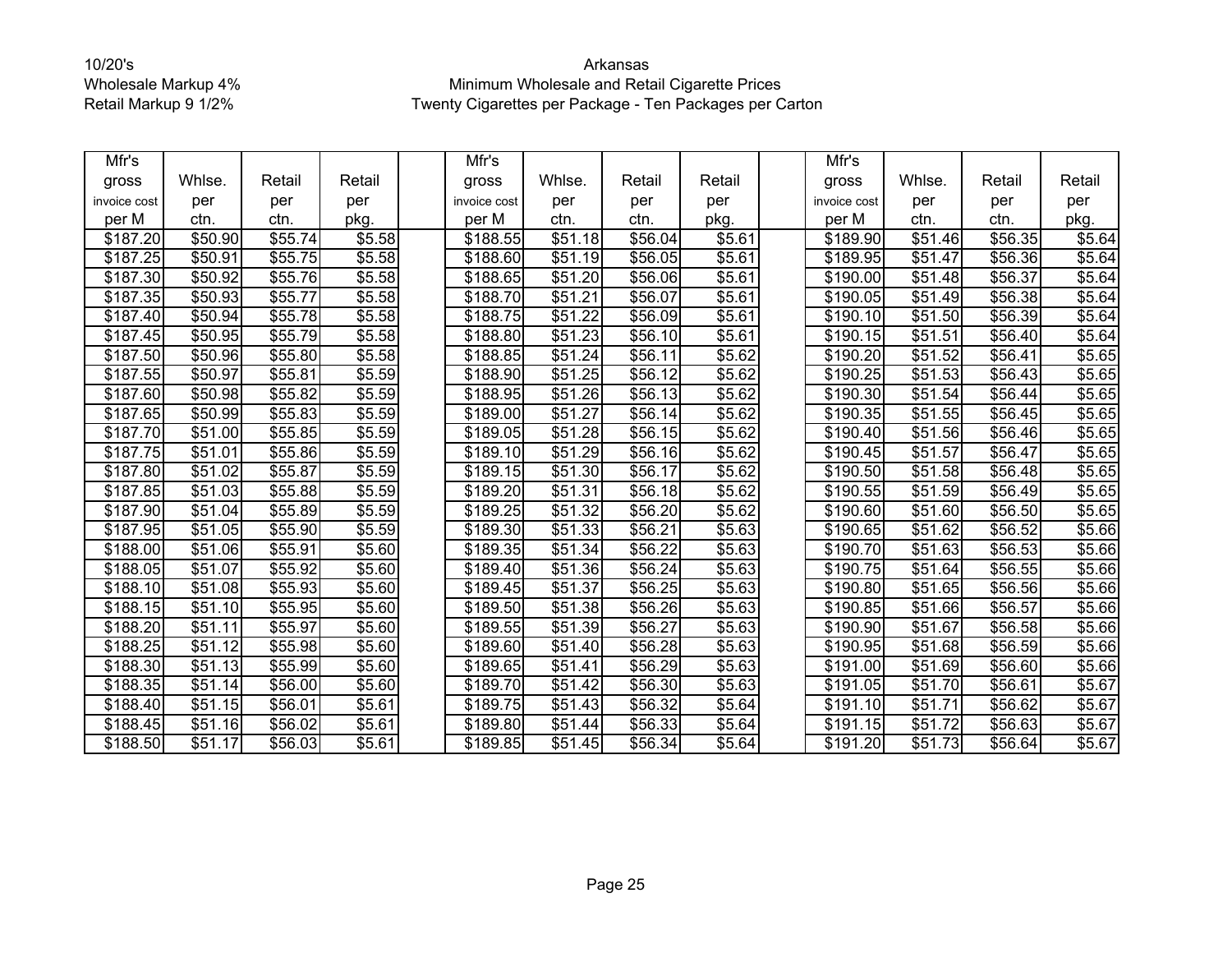| Mfr's        |                     |         |        | Mfr's                |                     |                     |        | Mfr's                |         |                     |                    |
|--------------|---------------------|---------|--------|----------------------|---------------------|---------------------|--------|----------------------|---------|---------------------|--------------------|
| gross        | Whlse.              | Retail  | Retail | gross                | Whlse.              | Retail              | Retail | gross                | Whlse.  | Retail              | Retail             |
| invoice cost | per                 | per     | per    | invoice cost         | per                 | per                 | per    | invoice cost         | per     | per                 | per                |
| per M        | ctn.                | ctn.    | pkg.   | per M                | ctn.                | ctn.                | pkg.   | per M                | ctn.    | ctn.                | pkg.               |
| \$191.25     | \$51.74             | \$56.66 | \$5.67 | \$192.60             | \$52.02             | \$56.96             | \$5.70 | \$193.95             | \$52.30 | \$57.27             | \$5.73             |
| \$191.30     | \$51.75             | \$56.67 | \$5.67 | \$192.65             | \$52.03             | \$56.97             | \$5.70 | $\overline{$}194.00$ | \$52.31 | \$57.28             | \$5.73             |
| \$191.35     | $\overline{$}51.76$ | \$56.68 | \$5.67 | \$192.70             | \$52.04             | \$56.98             | \$5.70 | $\overline{$}194.05$ | \$52.32 | \$57.29             | \$5.73             |
| \$191.40     | \$51.77             | \$56.69 | \$5.67 | \$192.75             | \$52.05             | \$56.99             | \$5.70 | \$194.10             | \$52.33 | \$57.30             | \$5.73             |
| \$191.45     | \$51.78             | \$56.70 | \$5.67 | \$192.80             | \$52.06             | \$57.01             | \$5.71 | \$194.15             | \$52.34 | \$57.31             | \$5.74             |
| \$191.50     | \$51.79             | \$56.71 | \$5.68 | \$192.85             | \$52.07             | \$57.02             | \$5.71 | \$194.20             | \$52.35 | \$57.32             | \$5.74             |
| \$191.55     | \$51.80             | \$56.72 | \$5.68 | \$192.90             | \$52.08             | \$57.03             | \$5.71 | \$194.25             | \$52.36 | \$57.33             | \$5.74             |
| \$191.60     | \$51.81             | \$56.73 | \$5.68 | \$192.95             | \$52.09             | \$57.04             | \$5.71 | \$194.30             | \$52.37 | \$57.35             | \$5.74             |
| \$191.65     | \$51.82             | \$56.74 | \$5.68 | \$193.00             | \$52.10             | \$57.05             | \$5.71 | \$194.35             | \$52.38 | \$57.36             | \$5.74             |
| \$191.70     | \$51.83             | \$56.75 | \$5.68 | \$193.05             | \$52.11             | \$57.06             | \$5.71 | \$194.40             | \$52.40 | \$57.38             | \$5.74             |
| \$191.75     | \$51.84             | \$56.76 | \$5.68 | \$193.10             | \$52.12             | \$57.07             | \$5.71 | \$194.45             | \$52.41 | \$57.39             | \$5.74             |
| \$191.80     | \$51.85             | \$56.78 | \$5.68 | \$193.15             | $\overline{$}52.14$ | $\overline{$}57.09$ | \$5.71 | \$194.50             | \$52.42 | \$57.40             | \$5.74             |
| \$191.85     | \$51.86             | \$56.79 | \$5.68 | $\overline{$}193.20$ | \$52.15             | $\overline{$}57.10$ | \$5.71 | $\overline{$}194.55$ | \$52.43 | \$57.41             | \$5.75             |
| \$191.90     | \$51.88             | \$56.81 | \$5.69 | \$193.25             | \$52.16             | \$57.12             | \$5.72 | \$194.60             | \$52.44 | \$57.42             | \$5.75             |
| \$191.95     | \$51.89             | \$56.82 | \$5.69 | \$193.30             | \$52.17             | $\overline{$}57.13$ | \$5.72 | \$194.65             | \$52.45 | \$57.43             | \$5.75             |
| \$192.00     | \$51.90             | \$56.83 | \$5.69 | \$193.35             | \$52.18             | \$57.14             | \$5.72 | \$194.70             | \$52.46 | \$57.44             | \$5.75             |
| \$192.05     | \$51.91             | \$56.84 | \$5.69 | \$193.40             | \$52.19             | \$57.15             | \$5.72 | \$194.75             | \$52.47 | \$57.45             | \$5.75             |
| \$192.10     | \$51.92             | \$56.85 | \$5.69 | \$193.45             | \$52.20             | \$57.16             | \$5.72 | \$194.80             | \$52.48 | $\sqrt{$57.47}$     | \$5.75             |
| \$192.15     | \$51.93             | \$56.86 | \$5.69 | \$193.50             | \$52.21             | \$57.17             | \$5.72 | \$194.85             | \$52.49 | \$57.48             | $\overline{$}5.75$ |
| \$192.20     | \$51.94             | \$56.87 | \$5.69 | \$193.55             | \$52.22             | $\overline{$}57.18$ | \$5.72 | \$194.90             | \$52.50 | \$57.49             | \$5.75             |
| \$192.25     | \$51.95             | \$56.89 | \$5.69 | \$193.60             | \$52.23             | \$57.19             | \$5.72 | \$194.95             | \$52.51 | \$57.50             | \$5.75             |
| \$192.30     | \$51.96             | \$56.90 | \$5.69 | \$193.65             | $\overline{$}52.24$ | $\overline{$}57.20$ | \$5.72 | \$195.00             | \$52.52 | $\overline{$}57.51$ | \$5.76             |
| \$192.35     | \$51.97             | \$56.91 | \$5.70 | \$193.70             | \$52.25             | $\overline{$}57.21$ | \$5.73 | \$195.05             | \$52.53 | \$57.52             | \$5.76             |
| \$192.40     | \$51.98             | \$56.92 | \$5.70 | \$193.75             | \$52.26             | \$57.22             | \$5.73 | \$195.10             | \$52.54 | \$57.53             | \$5.76             |
| \$192.45     | \$51.99             | \$56.93 | \$5.70 | \$193.80             | \$52.27             | \$57.24             | \$5.73 | \$195.15             | \$52.55 | \$57.54             | \$5.76             |
| \$192.50     | \$52.00             | \$56.94 | \$5.70 | \$193.85             | \$52.28             | \$57.25             | \$5.73 | \$195.20             | \$52.56 | \$57.55             | \$5.76             |
| \$192.55     | \$52.01             | \$56.95 | \$5.70 | \$193.90             | \$52.29             | \$57.26             | \$5.73 | \$195.25             | \$52.57 | \$57.56             | \$5.76             |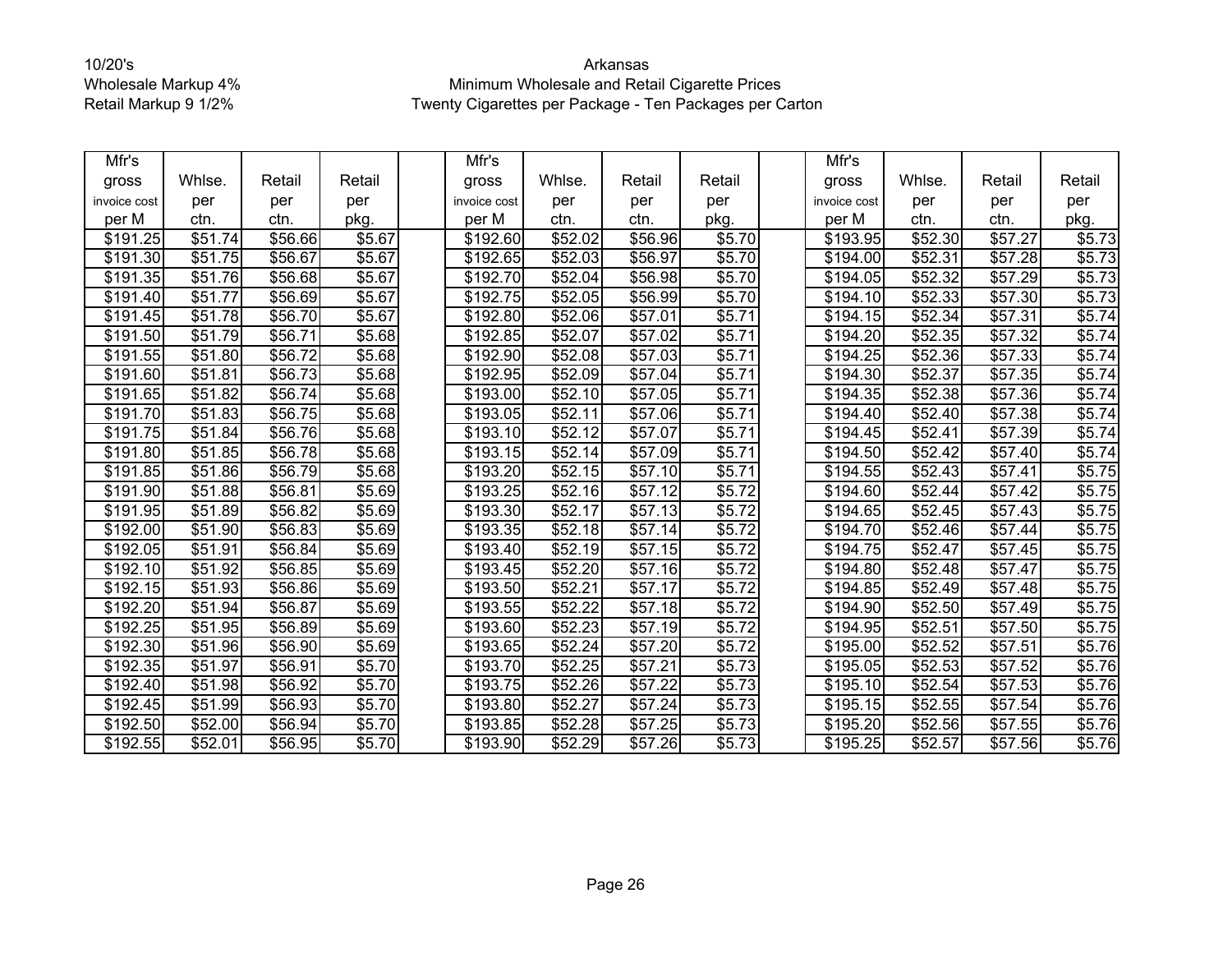| Mfr's        |                     |                     |        | Mfr's                |                     |                     |        | Mfr's                |         |         |        |
|--------------|---------------------|---------------------|--------|----------------------|---------------------|---------------------|--------|----------------------|---------|---------|--------|
| gross        | Whlse.              | Retail              | Retail | gross                | Whlse.              | Retail              | Retail | gross                | Whlse.  | Retail  | Retail |
| invoice cost | per                 | per                 | per    | invoice cost         | per                 | per                 | per    | invoice cost         | per     | per     | per    |
| per M        | ctn.                | ctn.                | pkg.   | per M                | ctn.                | ctn.                | pkg.   | per M                | ctn.    | ctn.    | pkg.   |
| \$195.30     | \$52.58             | \$57.58             | \$5.76 | \$196.65             | \$52.86             | \$57.88             | \$5.79 | \$198.00             | \$53.14 | \$58.19 | \$5.82 |
| \$195.35     | $\overline{$}52.59$ | \$57.59             | \$5.76 | \$196.70             | $\overline{$}52.87$ | \$57.89             | \$5.79 | \$198.05             | \$53.15 | \$58.20 | \$5.82 |
| \$195.40     | \$52.60             | \$57.60             | \$5.76 | \$196.75             | \$52.88             | \$57.90             | \$5.79 | \$198.10             | \$53.16 | \$58.21 | \$5.83 |
| \$195.45     | \$52.61             | \$57.61             | \$5.77 | \$196.80             | \$52.89             | \$57.91             | \$5.80 | \$198.15             | \$53.18 | \$58.23 | \$5.83 |
| \$195.50     | \$52.62             | \$57.62             | \$5.77 | \$196.85             | $\overline{$}52.90$ | \$57.93             | \$5.80 | \$198.20             | \$53.19 | \$58.24 | \$5.83 |
| \$195.55     | \$52.63             | \$57.63             | \$5.77 | \$196.90             | \$52.92             | \$57.95             | \$5.80 | \$198.25             | \$53.20 | \$58.25 | \$5.83 |
| \$195.60     | \$52.64             | $\overline{$}57.64$ | \$5.77 | \$196.95             | \$52.93             | \$57.96             | \$5.80 | \$198.30             | \$53.21 | \$58.26 | \$5.83 |
| \$195.65     | \$52.66             | \$57.66             | \$5.77 | \$197.00             | \$52.94             | $\overline{$}57.97$ | \$5.80 | \$198.35             | 553.22  | \$58.28 | \$5.83 |
| \$195.70     | \$52.67             | \$57.67             | \$5.77 | \$197.05             | \$52.95             | \$57.98             | \$5.80 | \$198.40             | \$53.23 | \$58.29 | \$5.83 |
| \$195.75     | \$52.68             | \$57.68             | \$5.77 | \$197.10             | \$52.96             | \$57.99             | \$5.80 | \$198.45             | \$53.24 | \$58.30 | \$5.83 |
| \$195.80     | \$52.69             | \$57.70             | \$5.77 | \$197.15             | \$52.97             | \$58.00             | \$5.80 | \$198.50             | \$53.25 | \$58.31 | \$5.84 |
| \$195.85     | \$52.70             | \$57.71             | \$5.78 | \$197.20             | $\overline{$}52.98$ | \$58.01             | \$5.81 | \$198.55             | \$53.26 | \$58.32 | \$5.84 |
| \$195.90     | \$52.71             | \$57.72             | \$5.78 | \$197.25             | \$52.99             | \$58.02             | \$5.81 | \$198.60             | \$53.27 | \$58.33 | \$5.84 |
| \$195.95     | $\overline{$}52.72$ | \$57.73             | \$5.78 | \$197.30             | \$53.00             | \$58.04             | \$5.81 | \$198.65             | \$53.28 | \$58.34 | \$5.84 |
| \$196.00     | \$52.73             | \$57.74             | \$5.78 | \$197.35             | \$53.01             | \$58.05             | \$5.81 | \$198.70             | \$53.29 | \$58.35 | \$5.84 |
| \$196.05     | \$52.74             | \$57.75             | \$5.78 | \$197.40             | \$53.02             | \$58.06             | \$5.81 | \$198.75             | \$53.30 | \$58.36 | \$5.84 |
| \$196.10     | \$52.75             | \$57.76             | \$5.78 | \$197.45             | \$53.03             | \$58.07             | \$5.81 | \$198.80             | \$53.31 | \$58.37 | \$5.84 |
| \$196.15     | \$52.76             | $\overline{$}57.77$ | \$5.78 | \$197.50             | \$53.04             | \$58.08             | \$5.81 | $\overline{$}198.85$ | \$53.32 | \$58.39 | \$5.84 |
| \$196.20     | \$52.77             | \$57.78             | \$5.78 | \$197.55             | \$53.05             | \$58.09             | \$5.81 | \$198.90             | \$53.33 | \$58.40 | \$5.84 |
| \$196.25     | \$52.78             | \$57.79             | \$5.78 | \$197.60             | \$53.06             | \$58.10             | \$5.81 | \$198.95             | \$53.34 | \$58.41 | \$5.85 |
| \$196.30     | \$52.79             | \$57.81             | \$5.79 | $\overline{$}197.65$ | \$53.07             | \$58.11             | \$5.82 | \$199.00             | \$53.35 | \$58.42 | \$5.85 |
| \$196.35     | \$52.80             | \$57.82             | \$5.79 | \$197.70             | \$53.08             | \$58.12             | \$5.82 | \$199.05             | \$53.36 | \$58.43 | \$5.85 |
| \$196.40     | \$52.81             | \$57.83             | \$5.79 | \$197.75             | \$53.09             | $\overline{$}58.13$ | \$5.82 | \$199.10             | \$53.37 | \$58.44 | \$5.85 |
| \$196.45     | \$52.82             | \$57.84             | \$5.79 | \$197.80             | \$53.10             | \$58.14             | \$5.82 | \$199.15             | \$53.38 | \$58.45 | \$5.85 |
| \$196.50     | \$52.83             | \$57.85             | \$5.79 | \$197.85             | \$53.11             | \$58.16             | \$5.82 | \$199.20             | \$53.39 | \$58.46 | \$5.85 |
| \$196.55     | \$52.84             | \$57.86             | \$5.79 | \$197.90             | \$53.12             | \$58.17             | \$5.82 | \$199.25             | \$53.40 | \$58.47 | \$5.85 |
| \$196.60     | \$52.85             | $\overline{$}57.87$ | \$5.79 | \$197.95             | \$53.13             | \$58.18             | \$5.82 | \$199.30             | \$53.41 | \$58.48 | \$5.85 |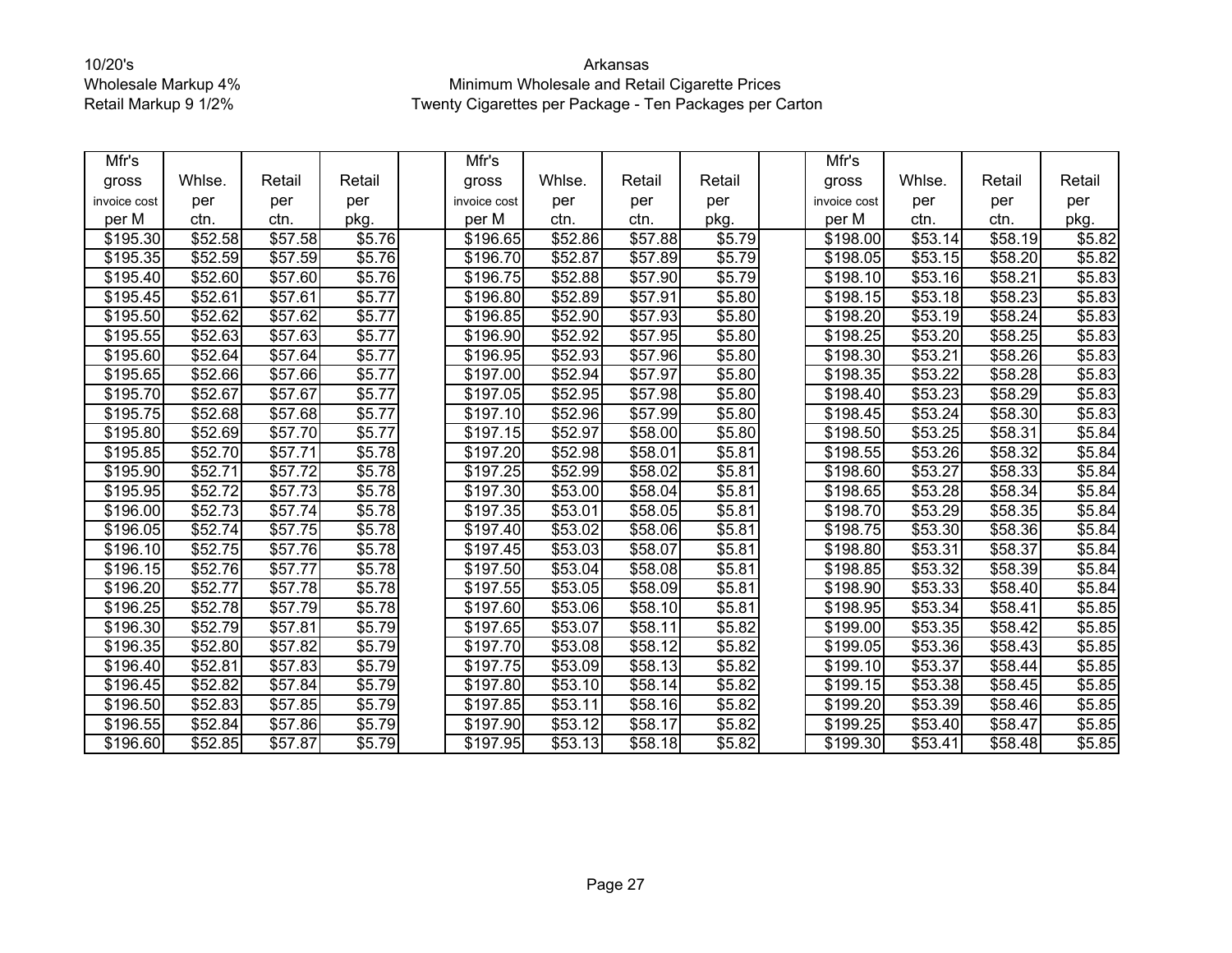| Mfr's        |                     |         |        | Mfr's                |         |                     |                    | Mfr's                |                     |         |        |
|--------------|---------------------|---------|--------|----------------------|---------|---------------------|--------------------|----------------------|---------------------|---------|--------|
| gross        | Whlse.              | Retail  | Retail | gross                | Whlse.  | Retail              | Retail             | gross                | Whlse.              | Retail  | Retail |
| invoice cost | per                 | per     | per    | invoice cost         | per     | per                 | per                | invoice cost         | per                 | per     | per    |
| per M        | ctn.                | ctn.    | pkg.   | per M                | ctn.    | ctn.                | pkg.               | per M                | ctn.                | ctn.    | pkg.   |
| \$199.35     | \$53.42             | \$58.49 | \$5.85 | \$200.70             | \$53.71 | \$58.81             | \$5.89             | \$202.05             | \$53.99             | \$59.12 | \$5.92 |
| \$199.40     | \$53.44             | \$58.52 | \$5.86 | \$200.75             | \$53.72 | \$58.82             | \$5.89             | \$202.10             | \$54.00             | \$59.13 | \$5.92 |
| \$199.45     | \$53.45             | \$58.53 | \$5.86 | \$200.80             | \$53.73 | \$58.83             | \$5.89             | $\sqrt{$202.15}$     | \$54.01             | \$59.14 | \$5.92 |
| \$199.50     | $\overline{$}53.46$ | \$58.54 | \$5.86 | \$200.85             | \$53.74 | \$58.85             | \$5.89             | $\overline{$}202.20$ | \$54.02             | \$59.15 | \$5.92 |
| \$199.55     | \$53.47             | \$58.55 | \$5.86 | \$200.90             | \$53.75 | \$58.86             | \$5.89             | \$202.25             | \$54.03             | \$59.16 | \$5.92 |
| \$199.60     | \$53.48             | \$58.56 | \$5.86 | \$200.95             | \$53.76 | \$58.87             | \$5.89             | \$202.30             | \$54.04             | \$59.17 | \$5.92 |
| \$199.65     | \$53.49             | \$58.57 | \$5.86 | \$201.00             | \$53.77 | \$58.88             | \$5.89             | \$202.35             | \$54.05             | \$59.18 | \$5.92 |
| \$199.70     | \$53.50             | \$58.58 | \$5.86 | \$201.05             | \$53.78 | \$58.89             | \$5.89             | \$202.40             | $\overline{$}54.06$ | \$59.20 | \$5.92 |
| \$199.75     | \$53.51             | \$58.59 | \$5.86 | \$201.10             | \$53.79 | \$58.90             | \$5.89             | \$202.45             | \$54.07             | \$59.21 | \$5.93 |
| \$199.80     | \$53.52             | \$58.60 | \$5.86 | \$201.15             | \$53.80 | \$58.91             | \$5.90             | \$202.50             | \$54.08             | \$59.22 | \$5.93 |
| \$199.85     | \$53.53             | \$58.62 | \$5.87 | \$201.20             | \$53.81 | \$58.92             | \$5.90             | \$202.55             | \$54.09             | \$59.23 | \$5.93 |
| \$199.90     | \$53.54             | \$58.63 | \$5.87 | \$201.25             | \$53.82 | \$58.93             | \$5.90             | \$202.60             | \$54.10             | \$59.24 | \$5.93 |
| \$199.95     | \$53.55             | \$58.64 | \$5.87 | $\overline{$}201.30$ | \$53.83 | \$58.94             | $\overline{$}5.90$ | $\overline{$}202.65$ | \$54.11             | \$59.25 | \$5.93 |
| \$200.00     | \$53.56             | \$58.65 | \$5.87 | \$201.35             | \$53.84 | \$58.95             | \$5.90             | \$202.70             | \$54.12             | \$59.26 | \$5.93 |
| \$200.05     | \$53.57             | \$58.66 | \$5.87 | \$201.40             | \$53.85 | \$58.97             | \$5.90             | \$202.75             | $\overline{$}54.13$ | \$59.27 | \$5.93 |
| \$200.10     | \$53.58             | \$58.67 | \$5.87 | \$201.45             | \$53.86 | \$58.98             | \$5.90             | \$202.80             | \$54.14             | \$59.28 | \$5.93 |
| \$200.15     | $\overline{$}53.59$ | \$58.68 | \$5.87 | \$201.50             | \$53.87 | \$58.99             | \$5.90             | \$202.85             | \$54.15             | \$59.29 | \$5.93 |
| \$200.20     | \$53.60             | \$58.69 | \$5.87 | $\overline{$}201.55$ | \$53.88 | \$59.00             | \$5.90             | $\sqrt{$202.90}$     | \$54.16             | \$59.31 | \$5.94 |
| \$200.25     | \$53.61             | \$58.70 | \$5.87 | \$201.60             | \$53.89 | \$59.01             | \$5.91             | \$202.95             | \$54.17             | \$59.32 | \$5.94 |
| \$200.30     | \$53.62             | \$58.71 | \$5.88 | $\overline{$}201.65$ | \$53.90 | \$59.02             | \$5.91             | \$203.00             | \$54.18             | \$59.33 | \$5.94 |
| \$200.35     | \$53.63             | \$58.72 | \$5.88 | \$201.70             | \$53.91 | \$59.03             | \$5.91             | \$203.05             | \$54.19             | \$59.34 | \$5.94 |
| \$200.40     | \$53.64             | \$58.74 | \$5.88 | \$201.75             | \$53.92 | \$59.04             | \$5.91             | \$203.10             | \$54.20             | \$59.35 | \$5.94 |
| \$200.45     | \$53.65             | \$58.75 | \$5.88 | \$201.80             | \$53.93 | \$59.05             | \$5.91             | \$203.15             | \$54.22             | \$59.37 | \$5.94 |
| \$200.50     | \$53.66             | \$58.76 | \$5.88 | \$201.85             | \$53.94 | \$59.06             | \$5.91             | \$203.20             | \$54.23             | \$59.38 | \$5.94 |
| \$200.55     | \$53.67             | \$58.77 | \$5.88 | \$201.90             | \$53.96 | $\overline{$}59.09$ | \$5.91             | \$203.25             | \$54.24             | \$59.39 | \$5.94 |
| \$200.60     | \$53.68             | \$58.78 | \$5.88 | \$201.95             | \$53.97 | \$59.10             | \$5.91             | \$203.30             | \$54.25             | \$59.40 | \$5.94 |
| \$200.65     | \$53.70             | \$58.80 | \$5.88 | \$202.00             | \$53.98 | \$59.11             | \$5.92             | \$203.35             | \$54.26             | \$59.41 | \$5.95 |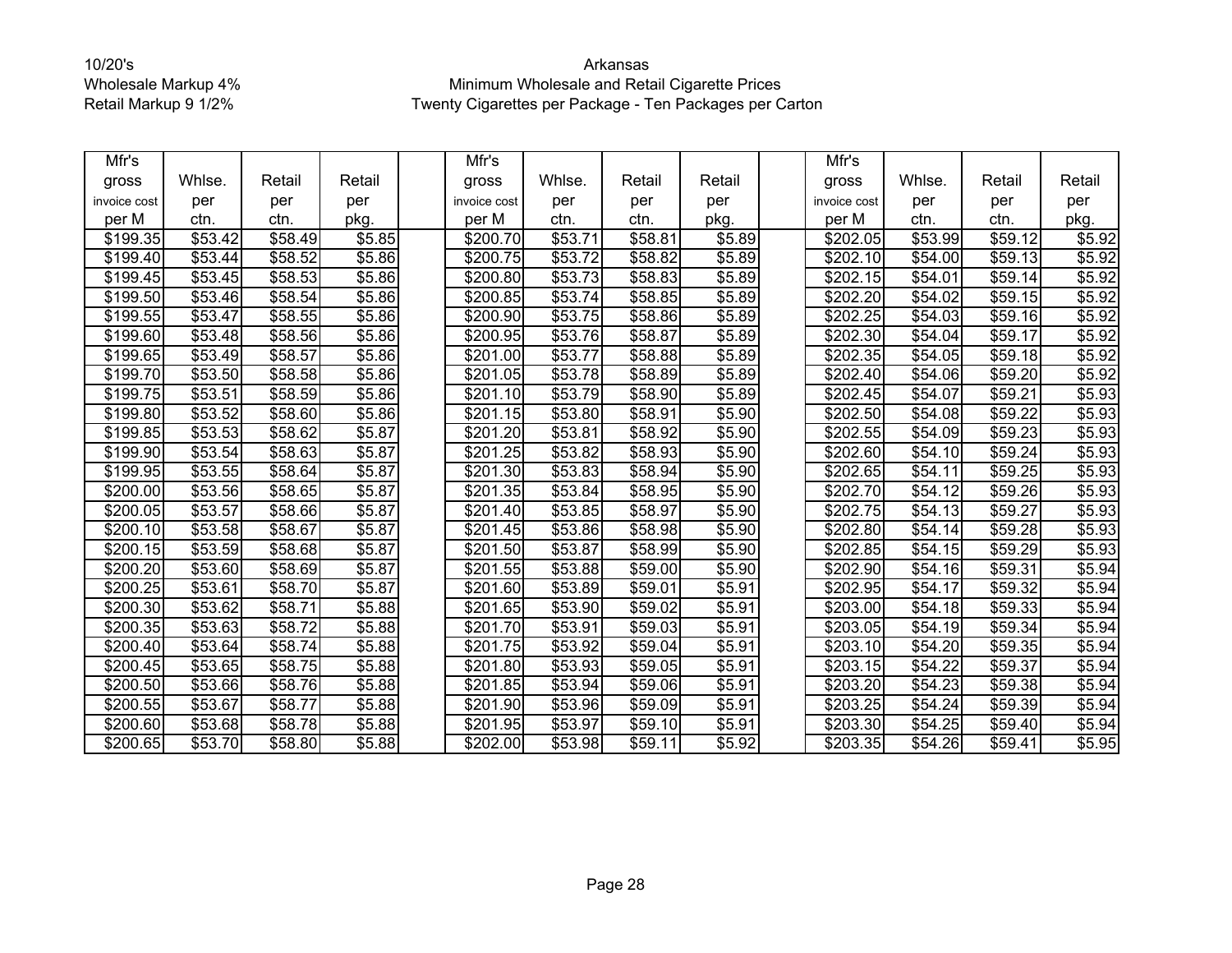| Mfr's        |         |         |                    | Mfr's                |                     |                     |        | Mfr's        |         |                     |                |
|--------------|---------|---------|--------------------|----------------------|---------------------|---------------------|--------|--------------|---------|---------------------|----------------|
| gross        | Whlse.  | Retail  | Retail             | gross                | Whlse.              | Retail              | Retail | gross        | Whlse.  | Retail              | Retail         |
| invoice cost | per     | per     | per                | invoice cost         | per                 | per                 | per    | invoice cost | per     | per                 | per            |
| per M        | ctn.    | ctn.    | pkg.               | per M                | ctn.                | ctn.                | pkg.   | per M        | ctn.    | ctn.                | pkg.           |
| \$203.40     | \$54.27 | \$59.43 | \$5.95             | \$204.75             | \$54.55             | \$59.73             | \$5.98 | \$206.10     | \$54.83 | \$60.04             | \$6.01         |
| \$203.45     | \$54.28 | \$59.44 | \$5.95             | \$204.80             | \$54.56             | \$59.74             | \$5.98 | \$206.15     | \$54.84 | \$60.05             | \$6.01         |
| \$203.50     | \$54.29 | \$59.45 | \$5.95             | $\overline{$}204.85$ | \$54.57             | \$59.75             | \$5.98 | \$206.20     | \$54.85 | \$60.06             | \$6.01         |
| \$203.55     | \$54.30 | \$59.46 | \$5.95             | \$204.90             | \$54.58             | \$59.77             | \$5.98 | \$206.25     | \$54.86 | \$60.07             | \$6.01         |
| \$203.60     | \$54.31 | \$59.47 | \$5.95             | \$204.95             | \$54.59             | \$59.78             | \$5.98 | \$206.30     | \$54.87 | \$60.08             | \$6.01         |
| \$203.65     | \$54.32 | \$59.48 | \$5.95             | \$205.00             | \$54.60             | \$59.79             | \$5.98 | \$206.35     | \$54.88 | \$60.09             | \$6.01         |
| \$203.70     | \$54.33 | \$59.49 | \$5.95             | \$205.05             | \$54.61             | \$59.80             | \$5.98 | \$206.40     | \$54.89 | \$60.10             | \$6.01         |
| \$203.75     | \$54.34 | \$59.50 | \$5.95             | \$205.10             | \$54.62             | \$59.81             | \$5.99 | \$206.45     | \$54.90 | \$60.12             | \$6.02         |
| \$203.80     | \$54.35 | \$59.51 | \$5.96             | \$205.15             | \$54.63             | \$59.82             | \$5.99 | \$206.50     | \$54.91 | \$60.13             | \$6.02         |
| \$203.85     | \$54.36 | \$59.52 | \$5.96             | \$205.20             | \$54.64             | \$59.83             | \$5.99 | \$206.55     | \$54.92 | \$60.14             | \$6.02         |
| \$203.90     | \$54.37 | \$59.54 | \$5.96             | \$205.25             | \$54.65             | $\overline{$}59.84$ | \$5.99 | \$206.60     | \$54.93 | \$60.15             | \$6.02         |
| \$203.95     | \$54.38 | \$59.55 | \$5.96             | \$205.30             | $\overline{$}54.66$ | \$59.85             | \$5.99 | \$206.65     | \$54.94 | \$60.16             | \$6.02         |
| \$204.00     | \$54.39 | \$59.56 | \$5.96             | $\overline{$}205.35$ | \$54.67             | \$59.86             | \$5.99 | \$206.70     | \$54.95 | \$60.17             | \$6.02         |
| \$204.05     | \$54.40 | \$59.57 | \$5.96             | \$205.40             | \$54.68             | \$59.87             | \$5.99 | \$206.75     | \$54.96 | \$60.18             | $\sqrt{$6.02}$ |
| \$204.10     | \$54.41 | \$59.58 | \$5.96             | \$205.45             | \$54.69             | \$59.89             | \$5.99 | \$206.80     | \$54.97 | \$60.19             | \$6.02         |
| \$204.15     | \$54.42 | \$59.59 | \$5.96             | \$205.50             | \$54.70             | \$59.90             | \$5.99 | \$206.85     | \$54.98 | \$60.20             | \$6.02         |
| \$204.20     | \$54.43 | \$59.60 | \$5.96             | \$205.55             | \$54.71             | \$59.91             | \$6.00 | \$206.90     | \$55.00 | \$60.23             | \$6.03         |
| \$204.25     | \$54.44 | \$59.61 | \$5.97             | \$205.60             | \$54.72             | \$59.92             | \$6.00 | \$206.95     | \$55.01 | \$60.24             | \$6.03         |
| \$204.30     | \$54.45 | \$59.62 | \$5.97             | \$205.65             | \$54.74             | \$59.94             | \$6.00 | \$207.00     | \$55.02 | \$60.25             | \$6.03         |
| \$204.35     | \$54.46 | \$59.63 | \$5.97             | \$205.70             | \$54.75             | \$59.95             | \$6.00 | \$207.05     | \$55.03 | \$60.26             | \$6.03         |
| \$204.40     | \$54.48 | \$59.66 | \$5.97             | \$205.75             | \$54.76             | \$59.96             | \$6.00 | \$207.10     | \$55.04 | \$60.27             | \$6.03         |
| \$204.45     | \$54.49 | \$59.67 | \$5.97             | \$205.80             | \$54.77             | \$59.97             | \$6.00 | \$207.15     | \$55.05 | \$60.28             | \$6.03         |
| \$204.50     | \$54.50 | \$59.68 | $\overline{$}5.97$ | \$205.85             | \$54.78             | \$59.98             | \$6.00 | \$207.20     | \$55.06 | \$60.29             | \$6.03         |
| \$204.55     | \$54.51 | \$59.69 | \$5.97             | \$205.90             | \$54.79             | \$60.00             | \$6.00 | \$207.25     | \$55.07 | \$60.30             | \$6.03         |
| \$204.60     | \$54.52 | \$59.70 | \$5.97             | \$205.95             | \$54.80             | \$60.01             | \$6.01 | \$207.30     | \$55.08 | $\overline{$}60.31$ | \$6.04         |
| \$204.65     | \$54.53 | \$59.71 | \$5.98             | \$206.00             | \$54.81             | \$60.02             | \$6.01 | \$207.35     | \$55.09 | \$60.32             | \$6.04         |
| \$204.70     | \$54.54 | \$59.72 | \$5.98             | \$206.05             | \$54.82             | \$60.03             | \$6.01 | \$207.40     | \$55.10 | \$60.33             | \$6.04         |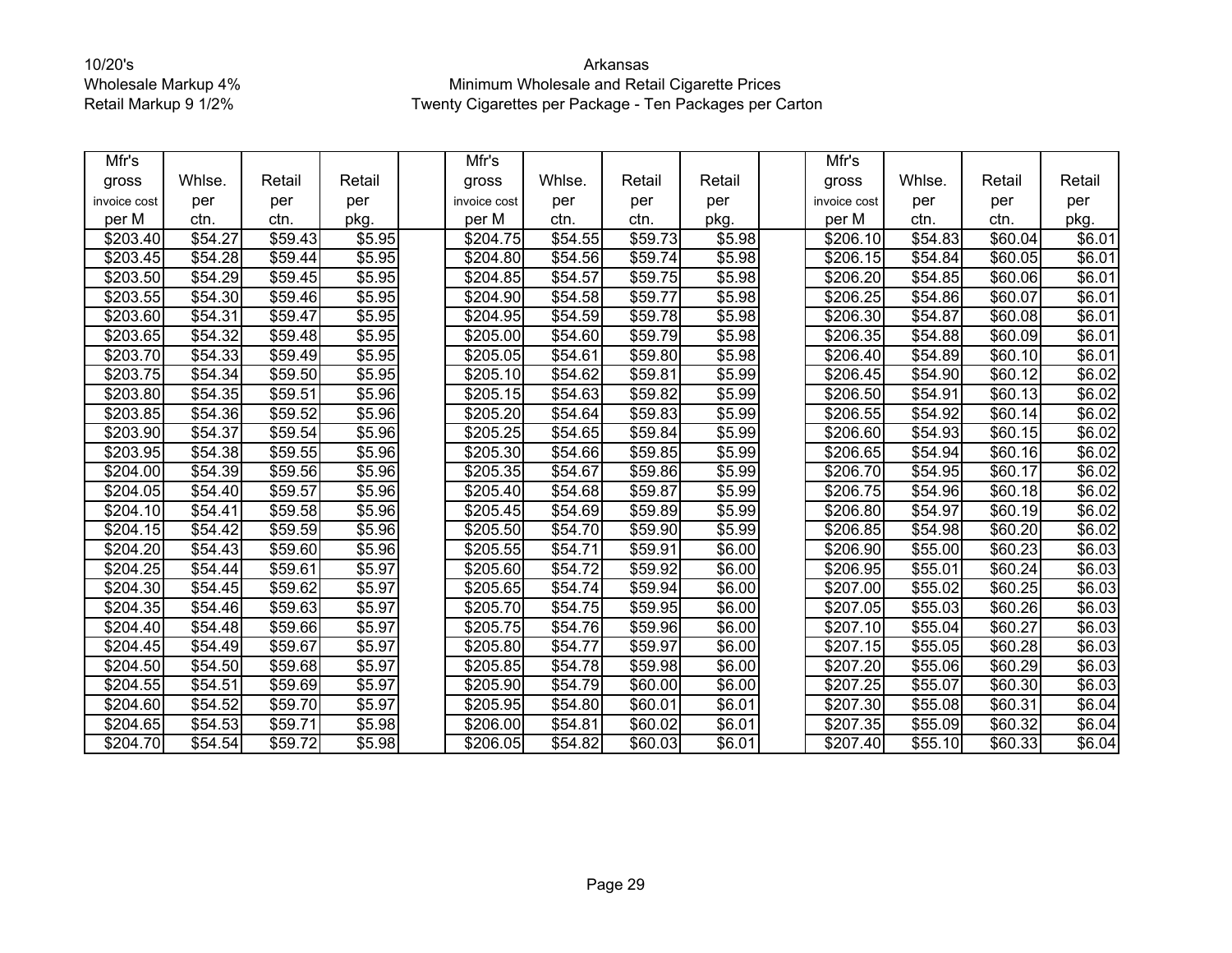| Mfr's                |         |         |        | Mfr's                |         |                     |                | Mfr's            |         |                     |         |
|----------------------|---------|---------|--------|----------------------|---------|---------------------|----------------|------------------|---------|---------------------|---------|
| gross                | Whlse.  | Retail  | Retail | gross                | Whlse.  | Retail              | Retail         | gross            | Whlse.  | Retail              | Retail  |
| invoice cost         | per     | per     | per    | invoice cost         | per     | per                 | per            | invoice cost     | per     | per                 | per     |
| per M                | ctn.    | ctn.    | pkg.   | per M                | ctn.    | ctn.                | pkg.           | per M            | ctn.    | ctn.                | pkg.    |
| \$207.45             | \$55.11 | \$60.35 | \$6.04 | \$208.80             | \$55.39 | \$60.65             | \$6.07         | \$210.15         | \$55.67 | \$60.96             | \$6.10  |
| \$207.50             | \$55.12 | \$60.36 | \$6.04 | \$208.85             | \$55.40 | \$60.66             | \$6.07         | \$210.20         | \$55.68 | \$60.97             | \$6.10  |
| \$207.55             | \$55.13 | \$60.37 | \$6.04 | \$208.90             | \$55.41 | \$60.67             | \$6.07         | $\sqrt{$210.25}$ | \$55.69 | \$60.98             | \$6.10  |
| \$207.60             | \$55.14 | \$60.38 | \$6.04 | \$208.95             | \$55.42 | \$60.68             | \$6.07         | \$210.30         | \$55.70 | \$60.99             | \$6.10  |
| \$207.65             | \$55.15 | \$60.39 | \$6.04 | \$209.00             | \$55.43 | \$60.70             | \$6.07         | \$210.35         | \$55.71 | \$61.00             | \$6.10  |
| \$207.70             | \$55.16 | \$60.40 | \$6.04 | \$209.05             | \$55.44 | \$60.71             | \$6.08         | \$210.40         | \$55.72 | \$61.01             | \$6.11  |
| \$207.75             | \$55.17 | \$60.41 | \$6.05 | \$209.10             | \$55.45 | \$60.72             | \$6.08         | \$210.45         | \$55.73 | \$61.02             | \$6.11] |
| \$207.80             | \$55.18 | \$60.42 | \$6.05 | \$209.15             | \$55.46 | \$60.73             | \$6.08         | \$210.50         | \$55.74 | \$61.04             | \$6.11  |
| \$207.85             | \$55.19 | \$60.43 | \$6.05 | \$209.20             | \$55.47 | \$60.74             | \$6.08         | \$210.55         | \$55.75 | \$61.05             | \$6.11  |
| \$207.90             | \$55.20 | \$60.44 | \$6.05 | \$209.25             | \$55.48 | \$60.75             | \$6.08         | \$210.60         | \$55.76 | \$61.06             | \$6.11  |
| \$207.95             | \$55.21 | \$60.45 | \$6.05 | \$209.30             | \$55.49 | \$60.76             | \$6.08         | \$210.65         | \$55.78 | \$61.08             | \$6.11  |
| \$208.00             | \$55.22 | \$60.47 | \$6.05 | \$209.35             | \$55.50 | \$60.77             | \$6.08         | \$210.70         | \$55.79 | \$61.09             | \$6.11] |
| \$208.05             | \$55.23 | \$60.48 | \$6.05 | \$209.40             | \$55.52 | \$60.79             | $\sqrt{$6.08}$ | $\sqrt{$210.75}$ | \$55.80 | \$61.10             | \$6.11  |
| \$208.10             | \$55.24 | \$60.49 | \$6.05 | \$209.45             | \$55.53 | \$60.81             | \$6.09         | \$210.80         | \$55.81 | \$61.11             | \$6.12  |
| \$208.15             | \$55.26 | \$60.51 | \$6.06 | \$209.50             | \$55.54 | \$60.82             | \$6.09         | \$210.85         | \$55.82 | \$61.12             | \$6.12  |
| \$208.20             | \$55.27 | \$60.52 | \$6.06 | \$209.55             | \$55.55 | \$60.83             | \$6.09         | \$210.90         | \$55.83 | \$61.13             | \$6.12  |
| \$208.25             | \$55.28 | \$60.53 | \$6.06 | \$209.60             | \$55.56 | \$60.84             | \$6.09         | \$210.95         | \$55.84 | $\overline{$}61.14$ | \$6.12  |
| \$208.30             | \$55.29 | \$60.54 | \$6.06 | $\overline{$}209.65$ | \$55.57 | \$60.85             | \$6.09         | \$211.00         | \$55.85 | \$61.16             | \$6.12  |
| \$208.35             | \$55.30 | \$60.55 | \$6.06 | \$209.70             | \$55.58 | \$60.86             | \$6.09         | \$211.05         | \$55.86 | \$61.17             | \$6.12  |
| \$208.40             | \$55.31 | \$60.56 | \$6.06 | \$209.75             | \$55.59 | $\overline{$}60.87$ | \$6.09         | \$211.10         | \$55.87 | \$61.18             | \$6.12  |
| \$208.45             | \$55.32 | \$60.58 | \$6.06 | \$209.80             | \$55.60 | \$60.88             | \$6.09         | \$211.15         | \$55.88 | \$61.19             | \$6.12  |
| \$208.50             | \$55.33 | \$60.59 | \$6.06 | \$209.85             | \$55.61 | \$60.89             | \$6.09         | \$211.20         | \$55.89 | \$61.20             | \$6.12  |
| \$208.55             | \$55.34 | \$60.60 | \$6.06 | \$209.90             | \$55.62 | \$60.90             | \$6.09         | \$211.25         | \$55.90 | $\overline{$}61.21$ | \$6.13  |
| \$208.60             | \$55.35 | \$60.61 | \$6.07 | \$209.95             | \$55.63 | \$60.91             | \$6.10         | \$211.30         | \$55.91 | \$61.22             | \$6.13  |
| \$208.65             | \$55.36 | \$60.62 | \$6.07 | \$210.00             | \$55.64 | \$60.93             | \$6.10         | \$211.35         | \$55.92 | \$61.23             | \$6.13  |
| \$208.70             | \$55.37 | \$60.63 | \$6.07 | \$210.05             | \$55.65 | \$60.94             | \$6.10         | \$211.40         | \$55.93 | \$61.24             | \$6.13  |
| $\overline{$}208.75$ | \$55.38 | \$60.64 | \$6.07 | \$210.10             | \$55.66 | \$60.95             | \$6.10         | \$211.45         | \$55.94 | \$61.25             | \$6.13  |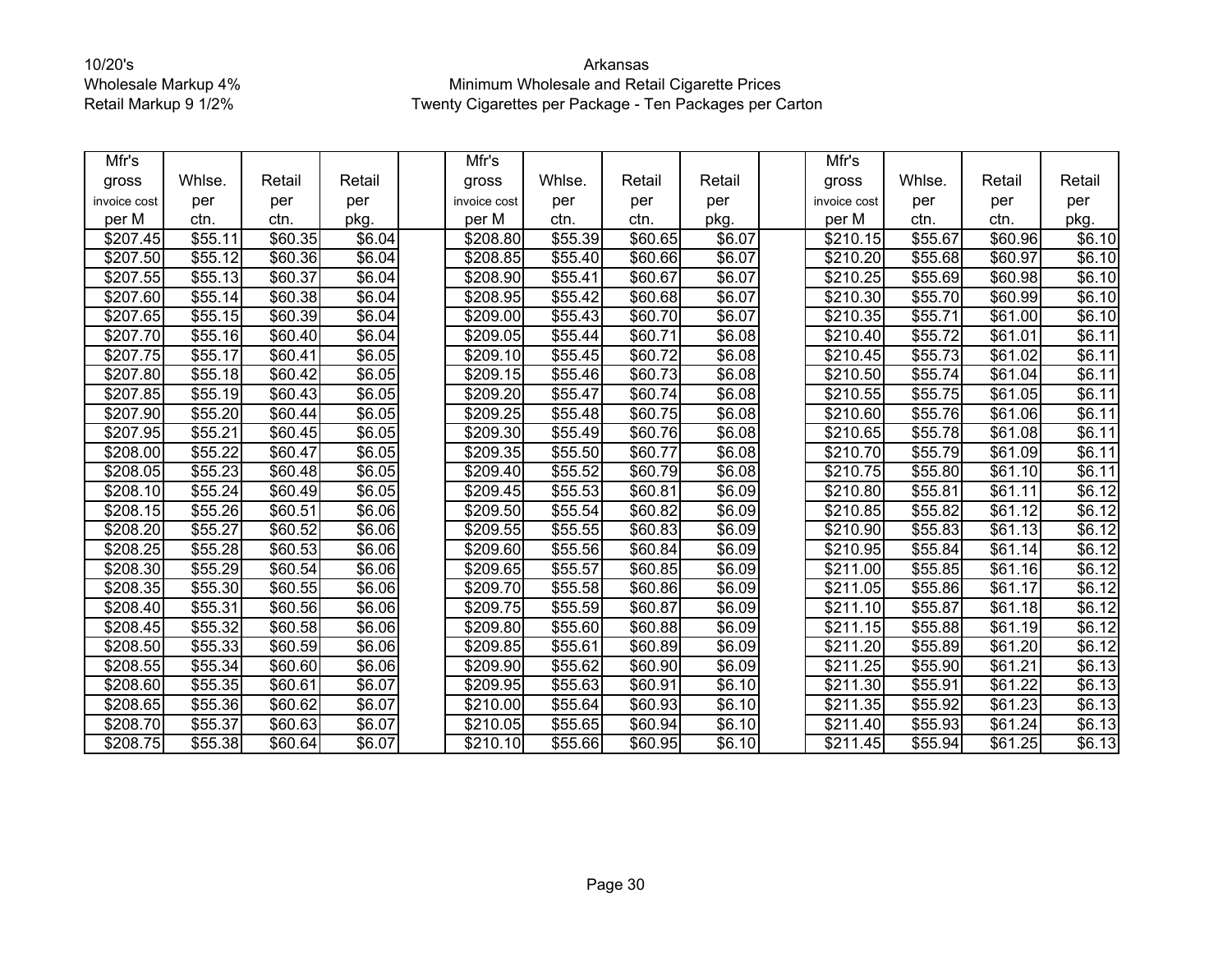| Mfr's                |         |                     |                    | Mfr's        |                     |         |        | Mfr's        |         |                     |        |
|----------------------|---------|---------------------|--------------------|--------------|---------------------|---------|--------|--------------|---------|---------------------|--------|
| gross                | Whlse.  | Retail              | Retail             | gross        | Whlse.              | Retail  | Retail | gross        | Whlse.  | Retail              | Retail |
| invoice cost         | per     | per                 | per                | invoice cost | per                 | per     | per    | invoice cost | per     | per                 | per    |
| per M                | ctn.    | ctn.                | pkg.               | per M        | ctn.                | ctn.    | pkg.   | per M        | ctn.    | ctn.                | pkg.   |
| \$211.50             | \$55.95 | \$61.27             | \$6.13             | \$212.85     | \$56.23             | \$61.57 | \$6.16 | \$214.20     | \$56.51 | \$61.88             | \$6.19 |
| \$211.55             | \$55.96 | \$61.28             | \$6.13             | \$212.90     | $\overline{$}56.24$ | \$61.58 | \$6.16 | \$214.25     | \$56.52 | \$61.89             | \$6.19 |
| \$211.60             | \$55.97 | $\overline{$61.29}$ | \$6.13             | \$212.95     | \$56.25             | \$61.59 | \$6.16 | \$214.30     | \$56.53 | \$61.90             | \$6.19 |
| \$211.65             | \$55.98 | \$61.30             | \$6.13             | \$213.00     | \$56.26             | \$61.60 | \$6.16 | \$214.35     | \$56.54 | $\overline{$}61.91$ | \$6.20 |
| \$21<br>1.70         | \$55.99 | \$61.31             | \$6.14             | \$213.05     | \$56.27             | \$61.62 | \$6.17 | \$214.40     | \$56.56 | \$61.93             | \$6.20 |
| \$211.75             | \$56.00 | \$61.32             | \$6.14             | \$213.10     | \$56.28             | \$61.63 | \$6.17 | \$214.45     | \$56.57 | \$61.94             | \$6.20 |
| \$211.80             | \$56.01 | \$61.33             | \$6.14             | \$213.15     | \$56.30             | \$61.65 | \$6.17 | \$214.50     | \$56.58 | \$61.96             | \$6.20 |
| \$211.85             | \$56.02 | \$61.34             | \$6.14             | \$213.20     | \$56.31             | \$61.66 | \$6.17 | \$214.55     | \$56.59 | \$61.97             | \$6.20 |
| \$211.90             | \$56.04 | \$61.36             | \$6.14             | \$213.25     | \$56.32             | \$61.67 | \$6.17 | \$214.60     | \$56.60 | \$61.98             | \$6.20 |
| \$211.95             | \$56.05 | \$61.37             | \$6.14             | \$213.30     | \$56.33             | \$61.68 | \$6.17 | \$214.65     | \$56.61 | $\overline{$}61.99$ | \$6.20 |
| \$212.00             | \$56.06 | \$61.39             | \$6.14             | \$213.35     | \$56.34             | \$61.69 | \$6.17 | \$214.70     | \$56.62 | \$62.00             | \$6.20 |
| \$212.05             | \$56.07 | \$61.40             | \$6.14             | \$213.40     | \$56.35             | \$61.70 | \$6.17 | \$214.75     | \$56.63 | \$62.01             | \$6.21 |
| \$212.10             | \$56.08 | $\overline{$61.41}$ | \$6.15             | \$213.45     | \$56.36             | \$61.71 | \$6.18 | \$214.80     | \$56.64 | $\sqrt{$62.02}$     | \$6.21 |
| \$212.15             | \$56.09 | \$61.42             | \$6.15             | \$213.50     | \$56.37             | \$61.73 | \$6.18 | \$214.85     | \$56.65 | \$62.03             | \$6.21 |
| $\overline{$}212.20$ | \$56.10 | \$61.43             | \$6.15             | \$213.55     | \$56.38             | \$61.74 | \$6.18 | \$214.90     | \$56.66 | \$62.04             | \$6.21 |
| \$212.25             | \$56.11 | \$61.44             | \$6.15             | \$213.60     | \$56.39             | \$61.75 | \$6.18 | \$214.95     | \$56.67 | \$62.05             | \$6.21 |
| \$212.30             | \$56.12 | \$61.45             | \$6.15             | \$213.65     | \$56.40             | \$61.76 | \$6.18 | \$215.00     | \$56.68 | \$62.06             | \$6.21 |
| \$212.35             | \$56.13 | $\overline{$}61.46$ | \$6.15             | \$213.70     | \$56.41             | \$61.77 | \$6.18 | \$215.05     | \$56.69 | \$62.08             | \$6.21 |
| \$212.40             | \$56.14 | \$61.47             | \$6.15             | \$213.75     | \$56.42             | \$61.78 | \$6.18 | \$215.10     | \$56.70 | \$62.09             | \$6.21 |
| \$212.45             | \$56.15 | \$61.48             | $\overline{$}6.15$ | \$213.80     | \$56.43             | \$61.79 | \$6.18 | \$215.15     | \$56.71 | \$62.10             | \$6.21 |
| $\overline{$}212.50$ | \$56.16 | \$61.50             | \$6.15             | \$213.85     | \$56.44             | \$61.80 | \$6.18 | \$215.20     | \$56.72 | \$62.11             | \$6.22 |
| \$212.55             | \$56.17 | \$61.51             | \$6.16             | \$213.90     | \$56.45             | \$61.81 | \$6.19 | \$215.25     | \$56.73 | \$62.12             | \$6.22 |
| \$212.60             | \$56.18 | \$61.52             | \$6.16             | \$213.95     | \$56.46             | \$61.82 | \$6.19 | \$215.30     | \$56.74 | \$62.13             | \$6.22 |
| \$212.65             | \$56.19 | \$61.53             | \$6.16             | \$214.00     | \$56.47             | \$61.83 | \$6.19 | \$215.35     | \$56.75 | \$62.14             | \$6.22 |
| $\sqrt{$212.70}$     | \$56.20 | $\overline{$}61.54$ | \$6.16             | \$214.05     | \$56.48             | \$61.85 | \$6.19 | \$215.40     | \$56.76 | \$62.15             | \$6.22 |
| \$212.75             | \$56.21 | \$61.55             | \$6.16             | \$214.10     | \$56.49             | \$61.86 | \$6.19 | \$215.45     | \$56.77 | \$62.16             | \$6.22 |
| \$212.80             | \$56.22 | \$61.56             | \$6.16             | \$214.15     | \$56.50             | \$61.87 | \$6.19 | \$215.50     | \$56.78 | \$62.17             | \$6.22 |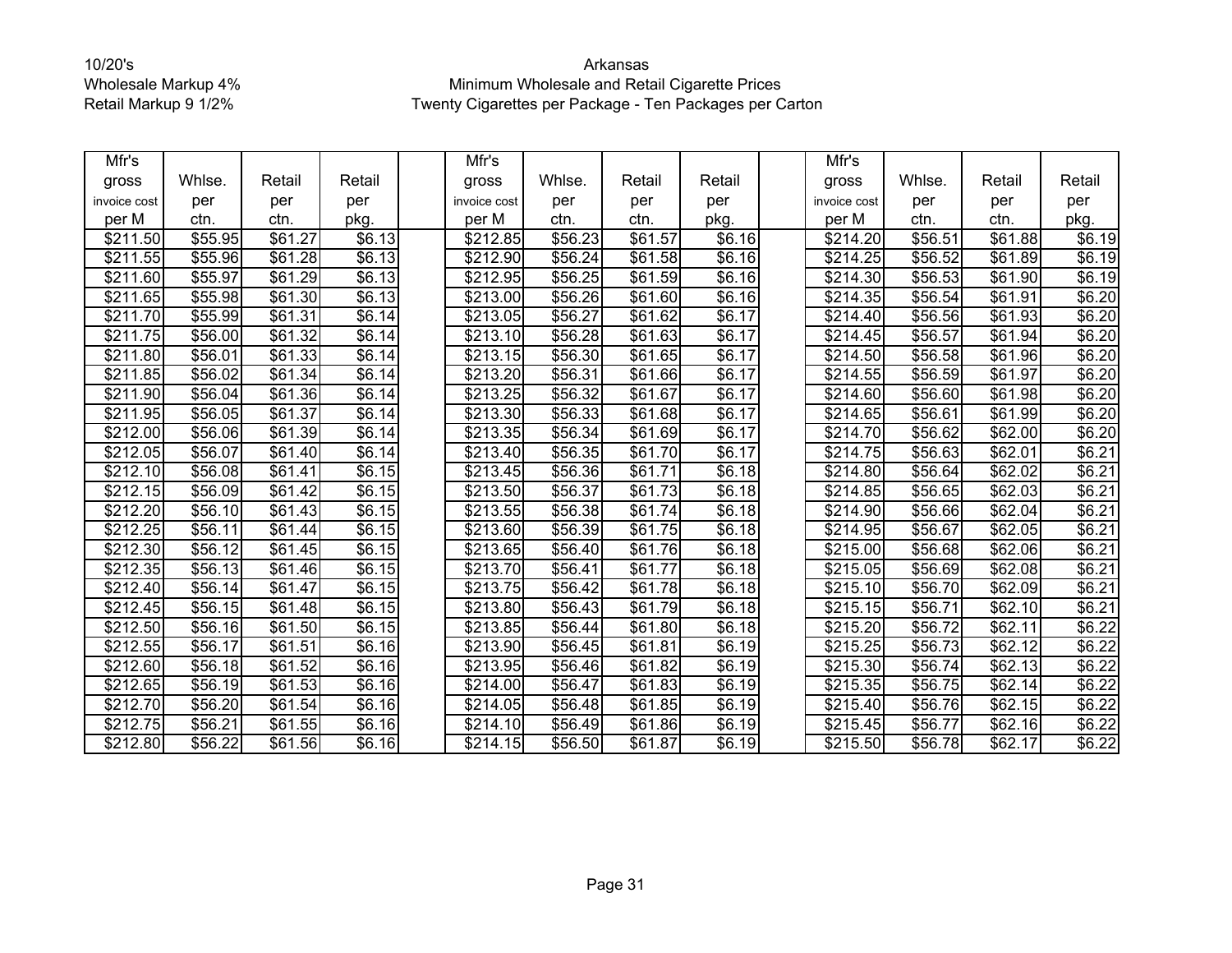| Mfr's        |         |                     |                    | Mfr's                |                     |                     |                    | Mfr's                |                     |                     |        |
|--------------|---------|---------------------|--------------------|----------------------|---------------------|---------------------|--------------------|----------------------|---------------------|---------------------|--------|
| gross        | Whlse.  | Retail              | Retail             | gross                | Whlse.              | Retail              | Retail             | gross                | Whlse.              | Retail              | Retail |
| invoice cost | per     | per                 | per                | invoice cost         | per                 | per                 | per                | invoice cost         | per                 | per                 | per    |
| per M        | ctn.    | ctn.                | pkg.               | per M                | ctn.                | ctn.                | pkg.               | per M                | ctn.                | ctn.                | pkg.   |
| \$215.55     | \$56.79 | \$62.19             | \$6.22             | \$216.90             | \$57.08             | \$62.50             | \$6.25             | \$218.25             | \$57.36             | \$62.81             | \$6.29 |
| \$215.60     | \$56.80 | \$62.20             | \$6.22             | \$216.95             | \$57.09             | \$62.51             | \$6.26             | \$218.30             | \$57.37             | \$62.82             | \$6.29 |
| \$215.65     | \$56.82 | $\overline{$62.22}$ | \$6.23             | \$217.00             | \$57.10             | \$62.52             | $\sqrt{$6.26}$     | \$218.35             | \$57.38             | \$62.83             | \$6.29 |
| \$215.70     | \$56.83 | \$62.23             | \$6.23             | \$217.05             | \$57.11             | \$62.54             | \$6.26             | \$218.40             | \$57.39             | \$62.84             | \$6.29 |
| \$215.75     | \$56.84 | \$62.24             | \$6.23             | \$217.10             | \$57.12             | \$62.55             | \$6.26             | \$218.45             | \$57.40             | \$62.85             | \$6.29 |
| \$215.80     | \$56.85 | $\overline{$62.25}$ | \$6.23             | \$217.15             | \$57.13             | \$62.56             | \$6.26             | \$218.50             | \$57.41             | \$62.86             | \$6.29 |
| \$215.85     | \$56.86 | \$62.26             | \$6.23             | \$217.20             | \$57.14             | \$62.57             | \$6.26             | \$218.55             | \$57.42             | \$62.87             | \$6.29 |
| \$215.90     | \$56.87 | \$62.27             | \$6.23             | \$217.25             | \$57.15             | \$62.58             | \$6.26             | \$218.60             | \$57.43             | \$62.89             | \$6.29 |
| \$215.95     | \$56.88 | \$62.28             | \$6.23             | \$217.30             | \$57.16             | \$62.59             | \$6.26             | \$218.65             | \$57.44             | \$62.90             | \$6.29 |
| \$216.00     | \$56.89 | \$62.29             | \$6.23             | \$217.35             | \$57.17             | \$62.60             | \$6.26             | \$218.70             | \$57.45             | \$62.91             | \$6.30 |
| \$216.05     | \$56.90 | \$62.31             | \$6.24             | \$217.40             | \$57.18             | \$62.61             | \$6.27             | \$218.75             | \$57.46             | \$62.92             | \$6.30 |
| \$216.10     | \$56.91 | \$62.32             | \$6.24             | \$217.45             | \$57.19             | \$62.62             | \$6.27             | \$218.80             | $\overline{$}57.47$ | \$62.93             | \$6.30 |
| \$216.15     | \$56.92 | \$62.33             | \$6.24             | \$217.50             | \$57.20             | $\overline{$}62.63$ | \$6.27             | $\overline{$}218.85$ | \$57.48             | \$62.94             | \$6.30 |
| \$216.20     | \$56.93 | \$62.34             | \$6.24             | \$217.55             | \$57.21             | \$62.64             | \$6.27             | \$218.90             | \$57.49             | \$62.95             | \$6.30 |
| \$216.25     | \$56.94 | \$62.35             | \$6.24             | \$217.60             | \$57.22             | \$62.66             | \$6.27             | $\overline{$}218.95$ | \$57.50             | $\overline{$62.96}$ | \$6.30 |
| \$216.30     | \$56.95 | \$62.36             | \$6.24             | \$217.65             | \$57.23             | \$62.67             | \$6.27             | \$219.00             | \$57.51             | \$62.97             | \$6.30 |
| \$216.35     | \$56.96 | \$62.37             | \$6.24             | \$217.70             | \$57.24             | \$62.68             | \$6.27             | \$219.05             | \$57.52             | \$62.98             | \$6.30 |
| \$216.40     | \$56.97 | \$62.38             | \$6.24             | \$217.75             | \$57.25             | \$62.69             | \$6.27             | $\overline{$}219.10$ | \$57.53             | \$63.00             | \$6.30 |
| \$216.45     | \$56.98 | \$62.39             | \$6.24             | \$217.80             | \$57.26             | \$62.70             | \$6.27             | \$219.15             | \$57.54             | \$63.01             | \$6.31 |
| \$216.50     | \$56.99 | \$62.40             | \$6.24             | \$217.85             | \$57.27             | \$62.71             | $\overline{$6.28}$ | \$219.20             | \$57.55             | \$63.02             | \$6.31 |
| \$216.55     | \$57.00 | \$62.42             | \$6.25             | \$217.90             | \$57.28             | \$62.72             | \$6.28             | \$219.25             | \$57.56             | \$63.03             | \$6.31 |
| \$216.60     | \$57.01 | \$62.43             | \$6.25             | \$217.95             | \$57.29             | \$62.73             | \$6.28             | \$219.30             | \$57.57             | \$63.04             | \$6.31 |
| \$216.65     | \$57.02 | \$62.44             | $\overline{$}6.25$ | \$218.00             | $\overline{$}57.30$ | \$62.74             | \$6.28             | \$219.35             | \$57.58             | \$63.05             | \$6.31 |
| \$216.70     | \$57.03 | \$62.45             | \$6.25             | \$218.05             | \$57.31             | \$62.75             | \$6.28             | \$219.40             | \$57.60             | \$63.07             | \$6.31 |
| \$216.75     | \$57.04 | \$62.46             | \$6.25             | \$218.10             | \$57.32             | $\overline{$}62.77$ | \$6.28             | \$219.45             | \$57.61             | \$63.08             | \$6.31 |
| \$216.80     | \$57.05 | \$62.47             | \$6.25             | \$218.15             | \$57.34             | \$62.79             | \$6.28             | \$219.50             | \$57.62             | \$63.09             | \$6.31 |
| 3216.85      | \$57.06 | \$62.48             | \$6.25             | $\overline{$}218.20$ | \$57.35             | \$62.80             | \$6.28             | \$219.55             | \$57.63             | \$63.10             | \$6.31 |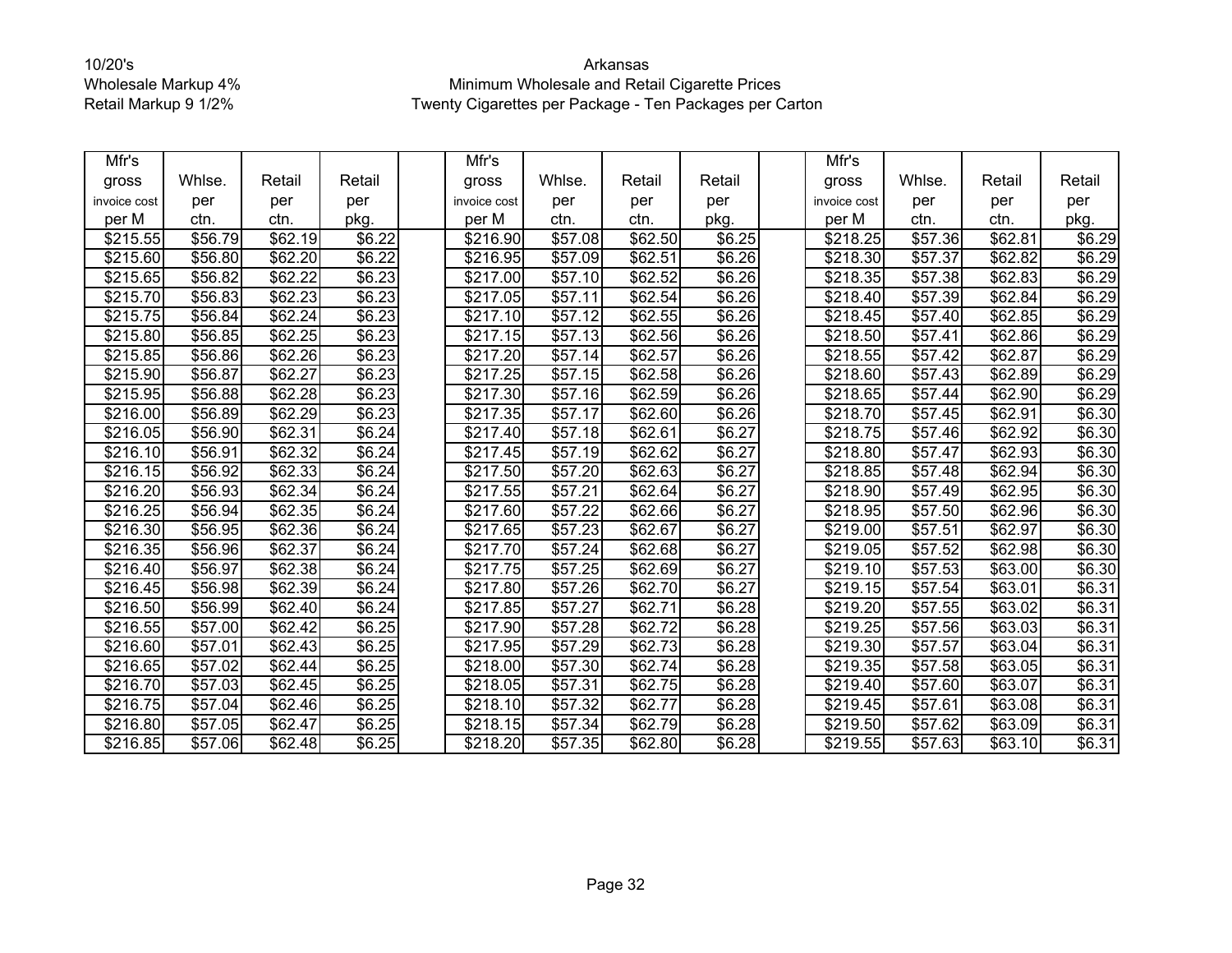| Mfr's            |                     |                     |                    | Mfr's                |         |                     |        | Mfr's                |         |         |        |
|------------------|---------------------|---------------------|--------------------|----------------------|---------|---------------------|--------|----------------------|---------|---------|--------|
| gross            | Whlse.              | Retail              | Retail             | gross                | Whlse.  | Retail              | Retail | gross                | Whlse.  | Retail  | Retail |
| invoice cost     | per                 | per                 | per                | invoice cost         | per     | per                 | per    | invoice cost         | per     | per     | per    |
| per M            | ctn.                | ctn.                | pkg.               | per M                | ctn.    | ctn.                | pkg.   | per M                | ctn.    | ctn.    | pkg.   |
| \$219.60         | \$57.64             | \$63.12             | \$6.32             | \$220.95             | \$57.92 | \$63.42             | \$6.35 | \$222.30             | \$58.20 | \$63.73 | \$6.38 |
| \$219.65         | \$57.65             | \$63.13             | \$6.32             | \$221.00             | \$57.93 | \$63.43             | \$6.35 | \$222.35             | \$58.21 | \$63.74 | \$6.38 |
| \$219.70         | \$57.66             | \$63.14             | \$6.32             | \$221.05             | \$57.94 | \$63.44             | \$6.35 | \$222.40             | \$58.22 | \$63.75 | \$6.38 |
| \$219.75         | \$57.67             | \$63.15             | \$6.32             | \$221.10             | \$57.95 | \$63.46             | \$6.35 | \$222.45             | \$58.23 | \$63.76 | \$6.38 |
| \$219.80         | \$57.68             | \$63.16             | \$6.32             | \$221.15             | \$57.96 | \$63.47             | \$6.35 | \$222.50             | \$58.24 | \$63.77 | \$6.38 |
| \$219.85         | \$57.69             | \$63.17             | \$6.32             | \$221.20             | \$57.97 | \$63.48             | \$6.35 | \$222.55             | \$58.25 | \$63.78 | \$6.38 |
| \$219.90         | \$57.70             | \$63.18             | \$6.32             | \$221.25             | \$57.98 | \$63.49             | \$6.35 | \$222.60             | \$58.26 | \$63.79 | \$6.38 |
| \$219.95         | $\overline{$}57.71$ | \$63.19             | \$6.32             | $\sqrt{$221.30}$     | \$57.99 | \$63.50             | \$6.35 | \$222.65             | \$58.27 | \$63.81 | \$6.39 |
| \$220.00         | \$57.72             | \$63.20             | \$6.32             | \$221.35             | \$58.00 | \$63.51             | \$6.36 | \$222.70             | \$58.28 | \$63.82 | \$6.39 |
| \$220.05         | \$57.73             | \$63.21             | \$6.33             | \$221.40             | \$58.01 | \$63.52             | \$6.36 | \$222.75             | \$58.29 | \$63.83 | \$6.39 |
| \$220.10         | \$57.74             | $\overline{$63.23}$ | \$6.33             | \$221.45             | \$58.02 | \$63.53             | \$6.36 | \$222.80             | \$58.30 | \$63.84 | \$6.39 |
| \$220.15         | \$57.75             | \$63.24             | \$6.33             | \$221.50             | \$58.03 | \$63.54             | \$6.36 | \$222.85             | \$58.31 | \$63.85 | \$6.39 |
| \$220.20         | $\overline{$}57.76$ | \$63.25             | $\overline{$}6.33$ | $\overline{$}221.55$ | \$58.04 | $\overline{$}63.55$ | \$6.36 | \$222.90             | \$58.32 | \$63.86 | \$6.39 |
| \$220.25         | \$57.77             | \$63.26             | \$6.33             | \$221.60             | \$58.05 | \$63.56             | \$6.36 | \$222.95             | \$58.33 | \$63.87 | \$6.39 |
| \$220.30         | \$57.78             | \$63.27             | \$6.33             | \$221.65             | \$58.06 | \$63.58             | \$6.36 | \$223.00             | \$58.34 | \$63.88 | \$6.39 |
| \$220.35         | \$57.79             | \$63.28             | \$6.33             | \$221.70             | \$58.07 | \$63.59             | \$6.36 | \$223.05             | \$58.35 | \$63.89 | \$6.39 |
| \$220.40         | \$57.80             | \$63.29             | \$6.33             | \$221.75             | \$58.08 | \$63.60             | \$6.36 | \$223.10             | \$58.36 | \$63.90 | \$6.39 |
| \$220.45         | \$57.81             | \$63.30             | \$6.33             | \$221.80             | \$58.09 | \$63.61             | \$6.37 | \$223.15             | \$58.38 | \$63.93 | \$6.40 |
| \$220.50         | \$57.82             | \$63.31             | \$6.34             | \$221.85             | \$58.10 | \$63.62             | \$6.37 | \$223.20             | \$58.39 | \$63.94 | \$6.40 |
| \$220.55         | $\overline{$}57.83$ | \$63.32             | \$6.34             | \$221.90             | \$58.12 | \$63.64             | \$6.37 | $\sqrt{$223.25}$     | \$58.40 | \$63.95 | \$6.40 |
| \$220.60         | \$57.84             | \$63.33             | \$6.34             | \$221.95             | \$58.13 | \$63.65             | \$6.37 | \$223.30             | \$58.41 | \$63.96 | \$6.40 |
| \$220.65         | \$57.86             | \$63.36             | \$6.34             | \$222.00             | \$58.14 | \$63.66             | \$6.37 | \$223.35             | \$58.42 | \$63.97 | \$6.40 |
| \$220.70         | \$57.87             | $\overline{$}63.37$ | \$6.34             | \$222.05             | \$58.15 | \$63.67             | \$6.37 | \$223.40             | \$58.43 | \$63.98 | \$6.40 |
| \$220.75         | \$57.88             | \$63.38             | \$6.34             | \$222.10             | \$58.16 | \$63.69             | \$6.37 | \$223.45             | \$58.44 | \$63.99 | \$6.40 |
| \$220.80         | \$57.89             | \$63.39             | \$6.34             | \$222.15             | \$58.17 | \$63.70             | \$6.37 | $\overline{$}223.50$ | \$58.45 | \$64.00 | \$6.40 |
| \$220.85         | \$57.90             | \$63.40             | \$6.34             | \$222.20             | \$58.18 | \$63.71             | \$6.38 | \$223.55             | \$58.46 | \$64.01 | \$6.41 |
| $\sqrt{$220.90}$ | \$57.91             | \$63.41             | \$6.35             | \$222.25             | \$58.19 | $\overline{$}63.72$ | \$6.38 | \$223.60             | \$58.47 | \$64.02 | \$6.41 |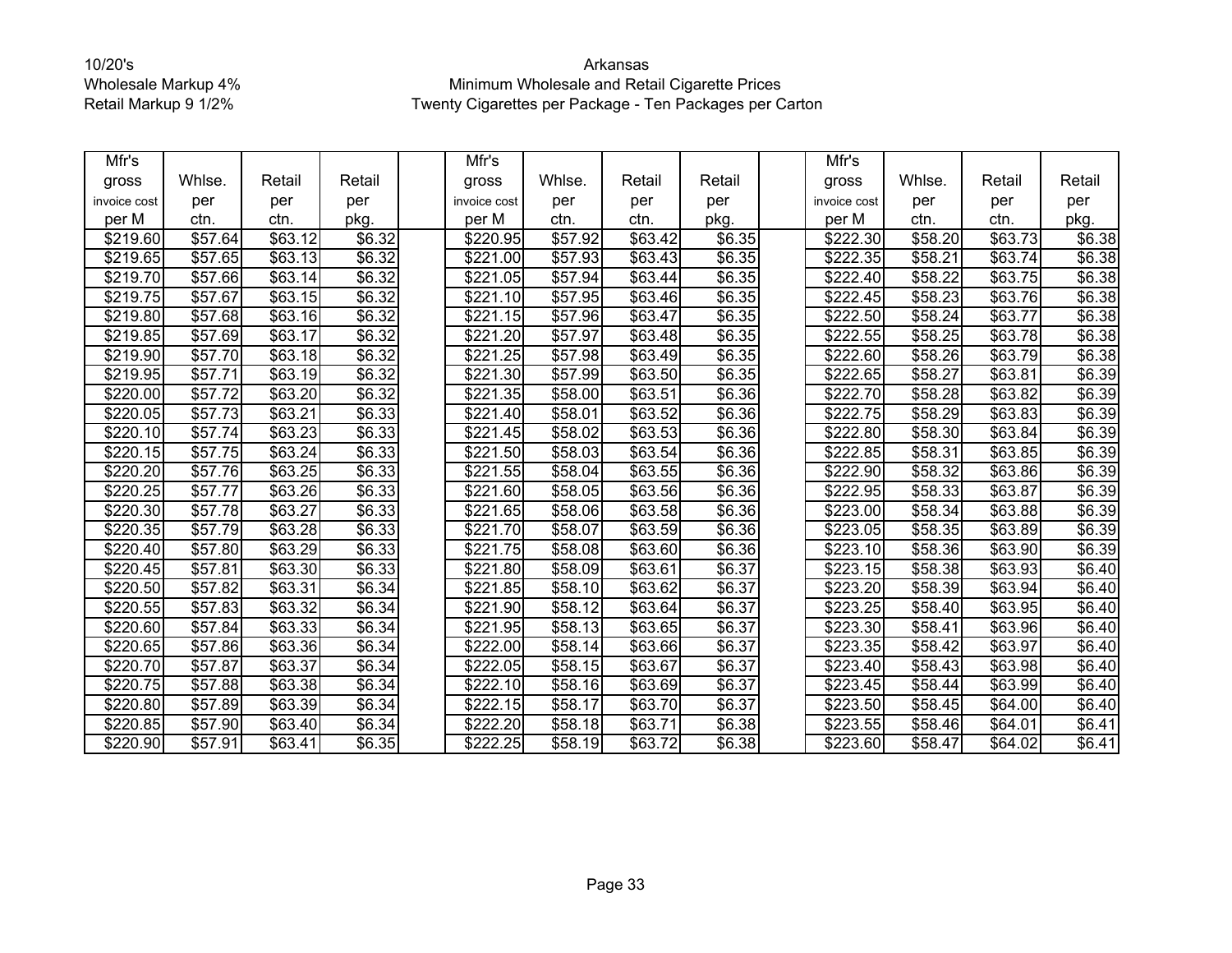| Mfr's                |         |         |                    | Mfr's            |         |                     |                    | Mfr's                |         |                     |        |
|----------------------|---------|---------|--------------------|------------------|---------|---------------------|--------------------|----------------------|---------|---------------------|--------|
| gross                | Whlse.  | Retail  | Retail             | gross            | Whlse.  | Retail              | Retail             | gross                | Whlse.  | Retail              | Retail |
| invoice cost         | per     | per     | per                | invoice cost     | per     | per                 | per                | invoice cost         | per     | per                 | per    |
| per M                | ctn.    | ctn.    | pkg.               | per M            | ctn.    | ctn.                | pkg.               | per M                | ctn.    | ctn.                | pkg.   |
| \$223.65             | \$58.48 | \$64.04 | \$6.41             | \$225.00         | \$58.76 | \$64.34             | \$6.44             | \$226.35             | \$59.04 | \$64.65             | \$6.47 |
| \$223.70             | \$58.49 | \$64.05 | \$6.41             | \$225.05         | \$58.77 | \$64.35             | \$6.44             | \$226.40             | \$59.05 | \$64.66             | \$6.47 |
| \$223.75             | \$58.50 | \$64.06 | \$6.41             | \$225.10         | \$58.78 | \$64.36             | \$6.44             | \$226.45             | \$59.06 | \$64.67             | \$6.47 |
| \$223.80             | \$58.51 | \$64.07 | \$6.41             | \$225.15         | \$58.79 | \$64.38             | \$6.44             | \$226.50             | \$59.07 | \$64.68             | \$6.47 |
| \$223.85             | \$58.52 | \$64.08 | \$6.41             | \$225.20         | \$58.80 | \$64.39             | \$6.44             | \$226.55             | \$59.08 | $\sqrt{$64.69}$     | \$6.47 |
| \$223.90             | \$58.53 | \$64.09 | \$6.41             | \$225.25         | \$58.81 | \$64.40             | \$6.44             | \$226.60             | \$59.09 | \$64.70             | \$6.47 |
| \$223.95             | \$58.54 | \$64.10 | \$6.41             | \$225.30         | \$58.82 | \$64.41             | $\overline{$6.45}$ | \$226.65             | \$59.10 | \$64.71             | \$6.48 |
| \$224.00             | \$58.55 | \$64.11 | \$6.42             | \$225.35         | \$58.83 | \$64.42             | \$6.45             | \$226.70             | \$59.11 | \$64.73             | \$6.48 |
| \$224.05             | \$58.56 | \$64.12 | $\overline{$}6.42$ | \$225.40         | \$58.84 | \$64.43             | \$6.45             | \$226.75             | \$59.12 | \$64.74             | \$6.48 |
| \$224.10             | \$58.57 | \$64.13 | \$6.42             | \$225.45         | \$58.85 | \$64.44             | \$6.45             | \$226.80             | \$59.13 | \$64.75             | \$6.48 |
| \$224.15             | \$58.58 | \$64.15 | \$6.42             | \$225.50         | \$58.86 | \$64.45             | \$6.45             | \$226.85             | \$59.14 | \$64.76             | \$6.48 |
| \$224.20             | \$58.59 | \$64.16 | \$6.42             | \$225.55         | \$58.87 | \$64.46             | \$6.45             | \$226.90             | \$59.16 | \$64.78             | \$6.48 |
| \$224.25             | \$58.60 | \$64.17 | \$6.42             | $\sqrt{$225.60}$ | \$58.88 | \$64.47             | $\overline{$6.45}$ | $\overline{$}226.95$ | \$59.17 | \$64.79             | \$6.48 |
| \$224.30             | \$58.61 | \$64.18 | \$6.42             | \$225.65         | \$58.90 | \$64.50             | \$6.45             | \$227.00             | \$59.18 | \$64.80             | \$6.48 |
| \$224.35             | \$58.62 | \$64.19 | \$6.42             | \$225.70         | \$58.91 | \$64.51             | \$6.46             | \$227.05             | \$59.19 | $\overline{$}64.81$ | \$6.49 |
| \$224.40             | \$58.64 | \$64.21 | \$6.43             | \$225.75         | \$58.92 | \$64.52             | \$6.46             | \$227.10             | \$59.20 | \$64.82             | \$6.49 |
| \$224.45             | \$58.65 | \$64.22 | \$6.43             | \$225.80         | \$58.93 | \$64.53             | \$6.46             | \$227.15             | \$59.21 | \$64.83             | \$6.49 |
| \$224.50             | \$58.66 | \$64.23 | \$6.43             | \$225.85         | \$58.94 | \$64.54             | \$6.46             | $\sqrt{$227.20}$     | \$59.22 | \$64.85             | \$6.49 |
| \$224.55             | \$58.67 | \$64.24 | \$6.43             | \$225.90         | \$58.95 | \$64.55             | \$6.46             | \$227.25             | \$59.23 | \$64.86             | \$6.49 |
| \$224.60             | \$58.68 | \$64.25 | \$6.43             | \$225.95         | \$58.96 | \$64.56             | \$6.46             | $\sqrt{$227.30}$     | \$59.24 | \$64.87             | \$6.49 |
| \$224.65             | \$58.69 | \$64.27 | \$6.43             | \$226.00         | \$58.97 | \$64.57             | \$6.46             | \$227.35             | \$59.25 | \$64.88             | \$6.49 |
| \$224.70             | \$58.70 | \$64.28 | \$6.43             | \$226.05         | \$58.98 | \$64.58             | \$6.46             | $\overline{$}227.40$ | \$59.26 | \$64.89             | \$6.49 |
| \$224.75             | \$58.71 | \$64.29 | \$6.43             | \$226.10         | \$58.99 | \$64.59             | \$6.46             | \$227.45             | \$59.27 | $\sqrt{$64.90}$     | \$6.49 |
| \$224.80             | \$58.72 | \$64.30 | \$6.43             | \$226.15         | \$59.00 | \$64.61             | \$6.47             | \$227.50             | \$59.28 | \$64.91             | \$6.50 |
| \$224.85             | \$58.73 | \$64.31 | \$6.44             | \$226.20         | \$59.01 | $\overline{$}64.62$ | $\sqrt{$6.47}$     | $\overline{$227.55}$ | \$59.29 | \$64.92             | \$6.50 |
| \$224.90             | \$58.74 | \$64.32 | \$6.44             | \$226.25         | \$59.02 | \$64.63             | \$6.47             | \$227.60             | \$59.30 | \$64.93             | \$6.50 |
| $\overline{$}224.95$ | \$58.75 | \$64.33 | \$6.44             | \$226.30         | \$59.03 | \$64.64             | \$6.47             | \$227.65             | \$59.31 | \$64.94             | \$6.50 |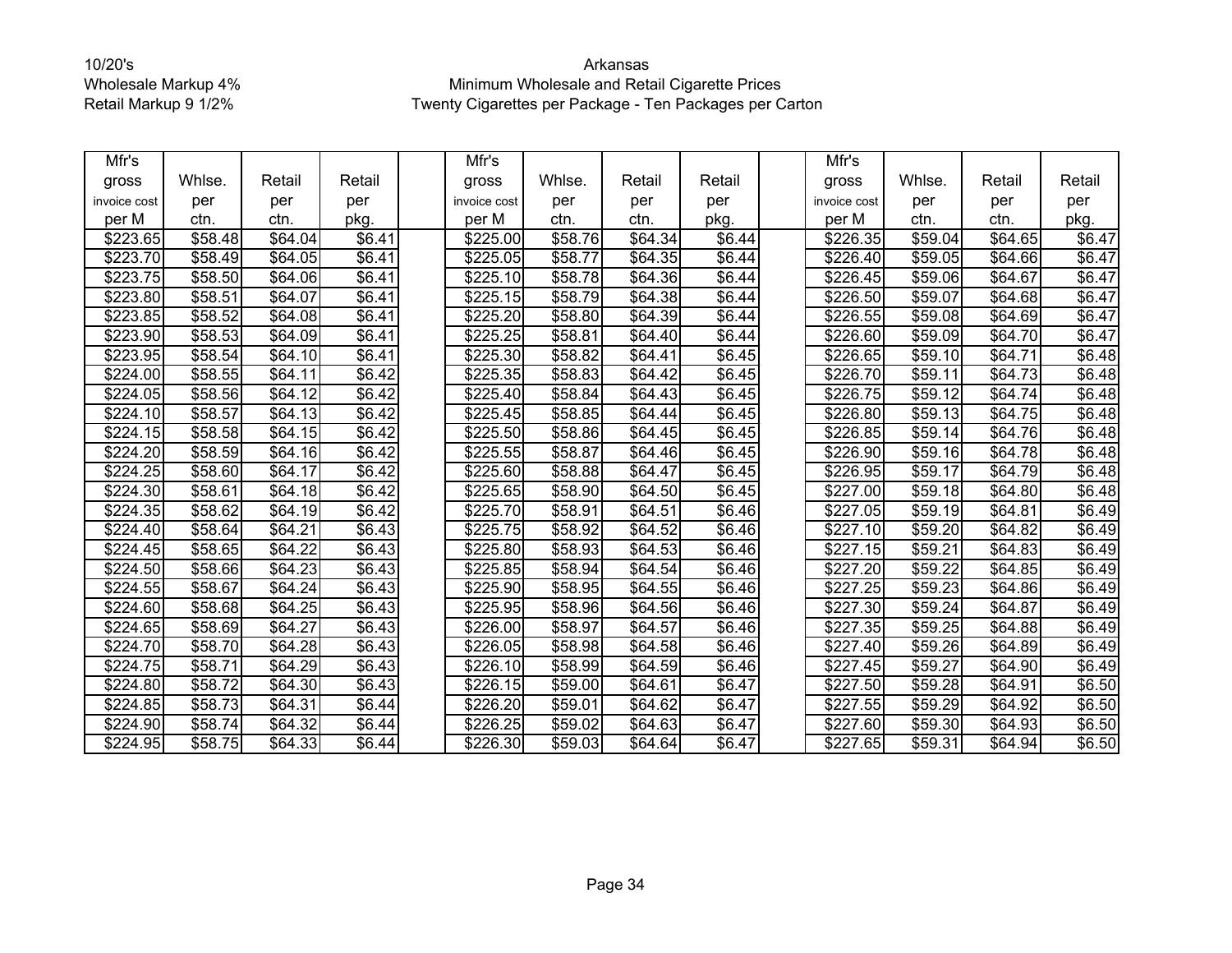| Mfr's        |         |         |                    | Mfr's        |         |         |        | Mfr's                |         |         |                    |
|--------------|---------|---------|--------------------|--------------|---------|---------|--------|----------------------|---------|---------|--------------------|
| gross        | Whlse.  | Retail  | Retail             | gross        | Whlse.  | Retail  | Retail | gross                | Whlse.  | Retail  | Retail             |
| invoice cost | per     | per     | per                | invoice cost | per     | per     | per    | invoice cost         | per     | per     | per                |
| per M        | ctn.    | ctn.    | pkg.               | per M        | ctn.    | ctn.    | pkg.   | per M                | ctn.    | ctn.    | pkg.               |
| \$227.70     | \$59.32 | \$64.96 | \$6.50             | \$229.05     | \$59.60 | \$65.26 | \$6.53 | \$230.40             | \$59.88 | \$65.57 | \$6.56             |
| \$227.75     | \$59.33 | \$64.97 | \$6.50             | \$229.10     | \$59.61 | \$65.27 | \$6.53 | \$230.45             | \$59.89 | \$65.58 | \$6.56             |
| \$227.80     | \$59.34 | \$64.98 | \$6.50             | \$229.15     | \$59.62 | \$65.28 | \$6.53 | \$230.50             | \$59.90 | \$65.59 | \$6.56             |
| \$227.85     | \$59.35 | \$64.99 | \$6.50             | \$229.20     | \$59.63 | \$65.29 | \$6.53 | \$230.55             | \$59.91 | \$65.60 | \$6.56             |
| \$227.90     | \$59.36 | \$65.00 | \$6.50             | \$229.25     | \$59.64 | \$65.31 | \$6.54 | \$230.60             | \$59.92 | \$65.61 | \$6.57             |
| \$227.95     | \$59.37 | \$65.01 | \$6.51             | \$229.30     | \$59.65 | \$65.32 | \$6.54 | \$230.65             | \$59.94 | \$65.63 | \$6.57             |
| \$228.00     | \$59.38 | \$65.02 | \$6.51             | \$229.35     | \$59.66 | \$65.33 | \$6.54 | \$230.70             | \$59.95 | \$65.65 | \$6.57             |
| \$228.05     | \$59.39 | \$65.03 | \$6.51             | \$229.40     | \$59.68 | \$65.35 | \$6.54 | \$230.75             | \$59.96 | \$65.66 | \$6.57             |
| \$228.10     | \$59.40 | \$65.04 | \$6.51             | \$229.45     | \$59.69 | \$65.36 | \$6.54 | \$230.80             | \$59.97 | \$65.67 | \$6.57             |
| \$228.15     | \$59.42 | \$65.06 | \$6.51             | \$229.50     | \$59.70 | \$65.37 | \$6.54 | \$230.85             | \$59.98 | \$65.68 | \$6.57             |
| \$228.20     | \$59.43 | \$65.08 | $\overline{$6.51}$ | \$229.55     | \$59.71 | \$65.38 | \$6.54 | \$230.90             | \$59.99 | \$65.69 | $\overline{$}6.57$ |
| \$228.25     | \$59.44 | \$65.09 | \$6.51             | \$229.60     | \$59.72 | \$65.39 | \$6.54 | \$230.95             | \$60.00 | \$65.70 | \$6.57             |
| \$228.30     | \$59.45 | \$65.10 | \$6.51             | \$229.65     | \$59.73 | \$65.40 | \$6.54 | $\overline{$}231.00$ | \$60.01 | \$65.71 | \$6.58             |
| \$228.35     | \$59.46 | \$65.11 | \$6.52             | \$229.70     | \$59.74 | \$65.42 | \$6.55 | \$231.05             | \$60.02 | \$65.72 | \$6.58             |
| \$228.40     | \$59.47 | \$65.12 | \$6.52             | \$229.75     | \$59.75 | \$65.43 | \$6.55 | \$231.10             | \$60.03 | \$65.73 | \$6.58             |
| \$228.45     | \$59.48 | \$65.13 | \$6.52             | \$229.80     | \$59.76 | \$65.44 | \$6.55 | \$231.15             | \$60.04 | \$65.74 | \$6.58             |
| \$228.50     | \$59.49 | \$65.14 | \$6.52             | \$229.85     | \$59.77 | \$65.45 | \$6.55 | \$231.20             | \$60.05 | \$65.75 | \$6.58             |
| \$228.55     | \$59.50 | \$65.15 | \$6.52             | \$229.90     | \$59.78 | \$65.46 | \$6.55 | \$231.25             | \$60.06 | \$65.77 | \$6.58             |
| \$228.60     | \$59.51 | \$65.16 | \$6.52             | \$229.95     | \$59.79 | \$65.47 | \$6.55 | \$231.30             | \$60.07 | \$65.78 | \$6.58             |
| \$228.65     | \$59.52 | \$65.17 | \$6.52             | \$230.00     | \$59.80 | \$65.48 | \$6.55 | \$231.35             | \$60.08 | \$65.79 | \$6.58             |
| \$228.70     | \$59.53 | \$65.19 | \$6.52             | \$230.05     | \$59.81 | \$65.49 | \$6.55 | \$231.40             | \$60.09 | \$65.80 | \$6.58             |
| \$228.75     | \$59.54 | \$65.20 | \$6.52             | \$230.10     | \$59.82 | \$65.50 | \$6.55 | \$231.45             | \$60.10 | \$65.81 | \$6.59             |
| \$228.80     | \$59.55 | \$65.21 | \$6.53             | \$230.15     | \$59.83 | \$65.51 | \$6.56 | \$231.50             | \$60.11 | \$65.82 | \$6.59             |
| \$228.85     | \$59.56 | \$65.22 | \$6.53             | \$230.20     | \$59.84 | \$65.52 | \$6.56 | \$231.55             | \$60.12 | \$65.83 | \$6.59             |
| \$228.90     | \$59.57 | \$65.23 | \$6.53             | \$230.25     | \$59.85 | \$65.54 | \$6.56 | \$231.60             | \$60.13 | \$65.84 | \$6.59             |
| \$228.95     | \$59.58 | \$65.24 | \$6.53             | \$230.30     | \$59.86 | \$65.55 | \$6.56 | \$231.65             | \$60.14 | \$65.85 | \$6.59             |
| \$229.00     | \$59.59 | \$65.25 | \$6.53             | \$230.35     | \$59.87 | \$65.56 | \$6.56 | \$231.70             | \$60.15 | \$65.86 | \$6.59             |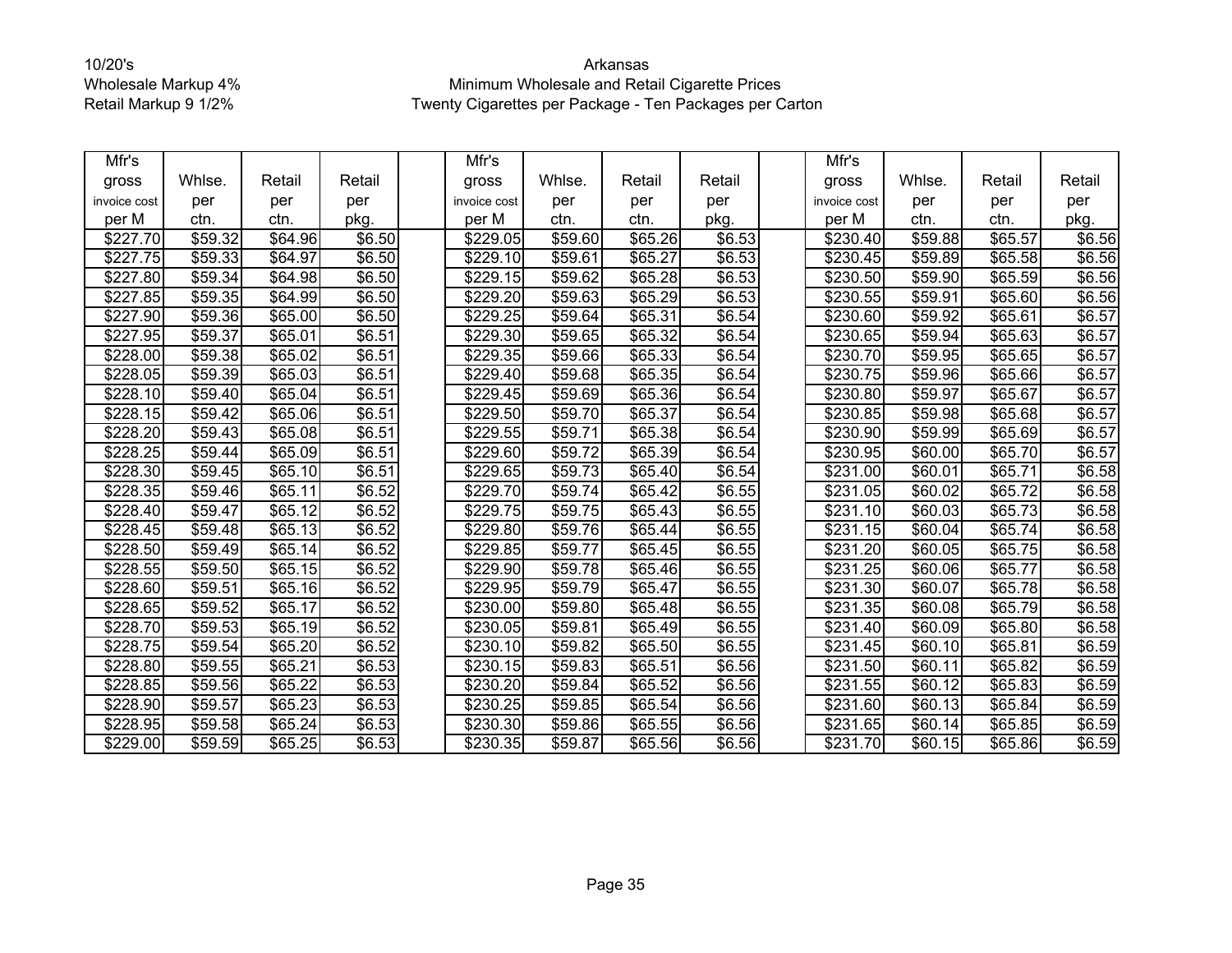| Mfr's                |                     |         |                    | Mfr's            |         |                     |                    | Mfr's                |         |                     |        |
|----------------------|---------------------|---------|--------------------|------------------|---------|---------------------|--------------------|----------------------|---------|---------------------|--------|
| gross                | Whlse.              | Retail  | Retail             | gross            | Whlse.  | Retail              | Retail             | gross                | Whlse.  | Retail              | Retail |
| invoice cost         | per                 | per     | per                | invoice cost     | per     | per                 | per                | invoice cost         | per     | per                 | per    |
| per M                | ctn.                | ctn.    | pkg.               | per M            | ctn.    | ctn.                | pkg.               | per M                | ctn.    | ctn.                | pkg.   |
| \$231.75             | \$60.16             | \$65.88 | \$6.59             | \$233.10         | \$60.44 | \$66.18             | \$6.62             | \$234.45             | \$60.73 | \$66.50             | \$6.65 |
| \$231.80             | \$60.17             | \$65.89 | \$6.59             | \$233.15         | \$60.46 | \$66.20             | \$6.62             | \$234.50             | \$60.74 | \$66.51             | \$6.66 |
| \$231.85             | \$60.18             | \$65.90 | \$6.59             | \$233.20         | \$60.47 | \$66.21             | $\overline{$6.63}$ | \$234.55             | \$60.75 | \$66.52             | \$6.66 |
| \$231.90             | \$60.20             | \$65.92 | \$6.60             | \$233.25         | \$60.48 | \$66.23             | $\overline{$6.63}$ | $\overline{$}234.60$ | \$60.76 | \$66.53             | \$6.66 |
| \$231.95             | \$60.21             | \$65.93 | \$6.60             | \$233.30         | \$60.49 | \$66.24             | \$6.63             | \$234.65             | \$60.77 | \$66.54             | \$6.66 |
| \$232.00             | $\overline{$}60.22$ | \$65.94 | \$6.60             | \$233.35         | \$60.50 | \$66.25             | \$6.63             | \$234.70             | \$60.78 | \$66.55             | \$6.66 |
| \$232.05             | \$60.23             | \$65.95 | \$6.60             | \$233.40         | \$60.51 | \$66.26             | \$6.63             | \$234.75             | \$60.79 | \$66.57             | \$6.66 |
| \$232.10             | \$60.24             | \$65.96 | \$6.60             | \$233.45         | \$60.52 | \$66.27             | \$6.63             | \$234.80             | \$60.80 | \$66.58             | \$6.66 |
| \$232.15             | \$60.25             | \$65.97 | \$6.60             | \$233.50         | \$60.53 | \$66.28             | \$6.63             | \$234.85             | \$60.81 | \$66.59             | \$6.66 |
| \$232.20             | \$60.26             | \$65.98 | \$6.60             | \$233.55         | \$60.54 | \$66.29             | \$6.63             | \$234.90             | \$60.82 | \$66.60             | \$6.66 |
| \$232.25             | \$60.27             | \$66.00 | \$6.60             | \$233.60         | \$60.55 | \$66.30             | \$6.63             | \$234.95             | \$60.83 | \$66.61             | \$6.67 |
| \$232.30             | \$60.28             | \$66.01 | \$6.61             | \$233.65         | \$60.56 | \$66.31             | \$6.64             | \$235.00             | \$60.84 | \$66.62             | \$6.67 |
| \$232.35             | \$60.29             | \$66.02 | \$6.61             | \$233.70         | \$60.57 | \$66.32             | \$6.64             | $\overline{$}235.05$ | \$60.85 | \$66.63             | \$6.67 |
| \$232.40             | \$60.30             | \$66.03 | \$6.61             | \$233.75         | \$60.58 | \$66.34             | \$6.64             | \$235.10             | \$60.86 | \$66.64             | \$6.67 |
| $\overline{$}232.45$ | \$60.31             | \$66.04 | \$6.61             | \$233.80         | \$60.59 | \$66.35             | \$6.64             | \$235.15             | \$60.87 | \$66.65             | \$6.67 |
| \$232.50             | \$60.32             | \$66.05 | $\overline{$6.61}$ | \$233.85         | \$60.60 | \$66.36             | \$6.64             | \$235.20             | \$60.88 | \$66.66             | \$6.67 |
| \$232.55             | \$60.33             | \$66.06 | \$6.61             | \$233.90         | \$60.61 | \$66.37             | \$6.64             | \$235.25             | \$60.89 | \$66.67             | \$6.67 |
| \$232.60             | \$60.34             | \$66.07 | \$6.61             | \$233.95         | \$60.62 | \$66.38             | $\overline{$6.64}$ | $\overline{$}235.30$ | \$60.90 | \$66.69             | \$6.67 |
| \$232.65             | \$60.35             | \$66.08 | \$6.61             | \$234.00         | \$60.63 | \$66.39             | \$6.64             | \$235.35             | \$60.91 | \$66.70             | \$6.67 |
| \$232.70             | \$60.36             | \$66.09 | \$6.61             | \$234.05         | \$60.64 | \$66.40             | \$6.64             | \$235.40             | \$60.92 | \$66.71             | \$6.68 |
| \$232.75             | \$60.37             | \$66.11 | \$6.62             | \$234.10         | \$60.65 | \$66.41             | \$6.65             | \$235.45             | \$60.93 | \$66.72             | \$6.68 |
| \$232.80             | \$60.38             | \$66.12 | \$6.62             | \$234.15         | \$60.66 | \$66.42             | \$6.65             | \$235.50             | \$60.94 | \$66.73             | \$6.68 |
| \$232.85             | \$60.39             | \$66.13 | \$6.62             | \$234.20         | \$60.67 | \$66.43             | \$6.65             | \$235.55             | \$60.95 | \$66.74             | \$6.68 |
| \$232.90             | \$60.40             | \$66.14 | \$6.62             | \$234.25         | \$60.68 | \$66.44             | \$6.65             | \$235.60             | \$60.96 | \$66.75             | \$6.68 |
| \$232.95             | \$60.41             | \$66.15 | \$6.62             | $\sqrt{$234.30}$ | \$60.69 | $\overline{$66.46}$ | \$6.65             | \$235.65             | \$60.98 | $\overline{$}66.77$ | \$6.68 |
| \$233.00             | \$60.42             | \$66.16 | \$6.62             | \$234.35         | \$60.70 | \$66.47             | \$6.65             | \$235.70             | \$60.99 | \$66.78             | \$6.68 |
| \$233.05             | \$60.43             | \$66.17 | \$6.62             | \$234.40         | \$60.72 | \$66.49             | \$6.65             | \$235.75             | \$61.00 | \$66.80             | \$6.68 |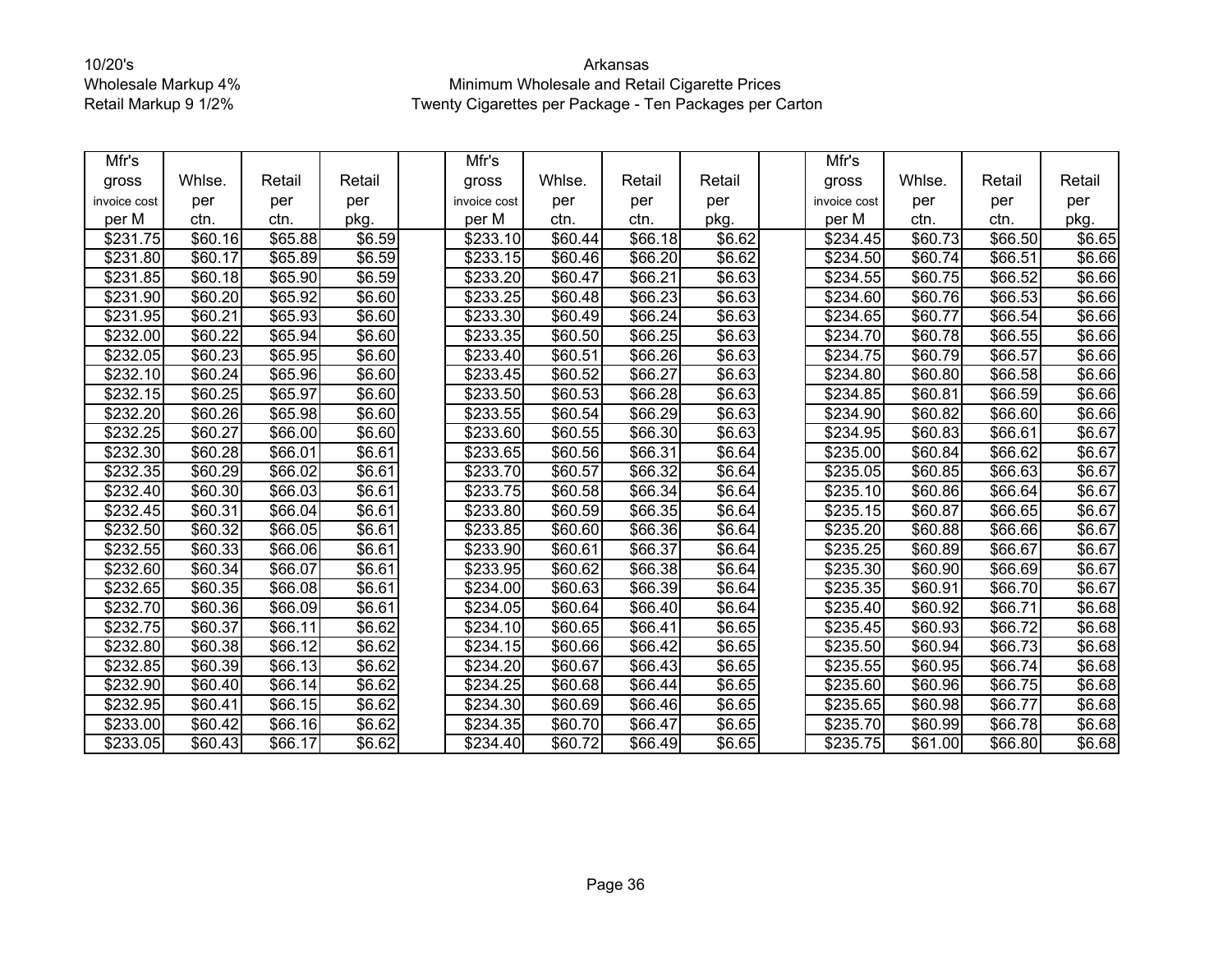| Mfr's        |                     |         |                    | Mfr's                |         |                     |        | Mfr's            |         |                     |                    |
|--------------|---------------------|---------|--------------------|----------------------|---------|---------------------|--------|------------------|---------|---------------------|--------------------|
| gross        | Whlse.              | Retail  | Retail             | gross                | Whlse.  | Retail              | Retail | gross            | Whlse.  | Retail              | Retail             |
| invoice cost | per                 | per     | per                | invoice cost         | per     | per                 | per    | invoice cost     | per     | per                 | per                |
| per M        | ctn.                | ctn.    | pkg.               | per M                | ctn.    | ctn.                | pkg.   | per M            | ctn.    | ctn.                | pkg.               |
| \$235.80     | \$61.01             | \$66.81 | \$6.69             | \$237.15             | \$61.29 | \$67.11             | \$6.72 | \$238.50         | \$61.57 | \$67.42             | $\overline{$}6.75$ |
| \$235.85     | \$61.02             | \$66.82 | \$6.69             | \$237.20             | \$61.30 | \$67.12             | \$6.72 | \$238.55         | \$61.58 | \$67.43             | \$6.75             |
| \$235.90     | \$61.03             | \$66.83 | \$6.69             | \$237.25             | \$61.31 | \$67.13             | \$6.72 | \$238.60         | \$61.59 | \$67.44             | \$6.75             |
| \$235.95     | \$61.04             | \$66.84 | \$6.69             | \$237.30             | \$61.32 | \$67.15             | \$6.72 | \$238.65         | \$61.60 | \$67.45             | \$6.75             |
| \$236.00     | \$61.05             | \$66.85 | \$6.69             | \$237.35             | \$61.33 | \$67.16             | \$6.72 | \$238.70         | \$61.61 | $\overline{$67.46}$ | \$6.75             |
| \$236.05     | \$61.06             | \$66.86 | \$6.69             | \$237.40             | \$61.34 | \$67.17             | \$6.72 | \$238.75         | \$61.62 | \$67.47             | \$6.75             |
| \$236.10     | \$61.07             | \$66.87 | $\overline{$6.69}$ | $\overline{$}237.45$ | \$61.35 | \$67.18             | \$6.72 | $\sqrt{$238.80}$ | \$61.63 | \$67.48             | \$6.75             |
| \$236.15     | \$61.08             | \$66.88 | \$6.69             | \$237.50             | \$61.36 | \$67.19             | \$6.72 | \$238.85         | \$61.64 | \$67.50             | \$6.75             |
| \$236.20     | \$61.09             | \$66.89 | \$6.69             | \$237.55             | \$61.37 | \$67.20             | \$6.72 | \$238.90         | \$61.65 | \$67.51             | \$6.76             |
| \$236.25     | \$61.10             | \$66.90 | \$6.69             | \$237.60             | \$61.38 | \$67.21             | \$6.73 | \$238.95         | \$61.66 | \$67.52             | \$6.76             |
| \$236.30     | \$61.11             | \$66.92 | $\overline{$}6.70$ | \$237.65             | \$61.39 | $\overline{$67.22}$ | \$6.73 | \$239.00         | \$61.67 | \$67.53             | \$6.76             |
| \$236.35     | $\overline{$61.12}$ | \$66.93 | \$6.70             | \$237.70             | \$61.40 | \$67.23             | \$6.73 | \$239.05         | \$61.68 | $\overline{$}67.54$ | \$6.76             |
| \$236.40     | \$61.13             | \$66.94 | \$6.70             | \$237.75             | \$61.41 | $\overline{$67.24}$ | \$6.73 | $\sqrt{$239.10}$ | \$61.69 | $\overline{$}67.55$ | \$6.76             |
| \$236.45     | \$61.14             | \$66.95 | \$6.70             | \$237.80             | \$61.42 | \$67.25             | \$6.73 | \$239.15         | \$61.70 | \$67.56             | \$6.76             |
| \$236.50     | \$61.15             | \$66.96 | \$6.70             | \$237.85             | \$61.43 | \$67.27             | \$6.73 | \$239.20         | \$61.71 | \$67.57             | \$6.76             |
| \$236.55     | \$61.16             | \$66.97 | \$6.70             | \$237.90             | \$61.44 | \$67.28             | \$6.73 | \$239.25         | \$61.72 | \$67.58             | \$6.76             |
| \$236.60     | \$61.17             | \$66.98 | \$6.70             | \$237.95             | \$61.45 | \$67.29             | \$6.73 | \$239.30         | \$61.73 | $\overline{$}67.59$ | \$6.76             |
| \$236.65     | \$61.18             | \$66.99 | \$6.70             | \$238.00             | \$61.46 | \$67.30             | \$6.73 | \$239.35         | \$61.74 | \$67.61             | \$6.77             |
| \$236.70     | \$61.19             | \$67.00 | \$6.70             | \$238.05             | \$61.47 | \$67.31             | \$6.74 | \$239.40         | \$61.76 | \$67.63             | \$6.77             |
| \$236.75     | $\overline{$}61.20$ | \$67.01 | \$6.71             | \$238.10             | \$61.48 | \$67.32             | \$6.74 | \$239.45         | \$61.77 | \$67.64             | \$6.77             |
| \$236.80     | \$61.21             | \$67.02 | \$6.71             | \$238.15             | \$61.50 | \$67.34             | \$6.74 | \$239.50         | \$61.78 | \$67.65             | \$6.77             |
| \$236.85     | \$61.22             | \$67.04 | \$6.71             | \$238.20             | \$61.51 | \$67.35             | \$6.74 | \$239.55         | \$61.79 | \$67.66             | \$6.77             |
| \$236.90     | \$61.24             | \$67.06 | \$6.71             | \$238.25             | \$61.52 | \$67.36             | \$6.74 | \$239.60         | \$61.80 | \$67.67             | \$6.77             |
| \$236.95     | \$61.25             | \$67.07 | \$6.71             | \$238.30             | \$61.53 | \$67.38             | \$6.74 | \$239.65         | \$61.81 | \$67.68             | \$6.77             |
| \$237.00     | $\overline{$}61.26$ | \$67.08 | \$6.71             | \$238.35             | \$61.54 | $\overline{$67.39}$ | \$6.74 | $\sqrt{$239.70}$ | \$61.82 | \$67.69             | \$6.77             |
| \$237.05     | \$61.27             | \$67.09 | \$6.71             | \$238.40             | \$61.55 | \$67.40             | \$6.74 | \$239.75         | \$61.83 | \$67.70             | \$6.77             |
| \$237.10     | \$61.28             | \$67.10 | \$6.71             | \$238.45             | \$61.56 | \$67.41             | \$6.75 | \$239.80         | \$61.84 | \$67.71             | \$6.78             |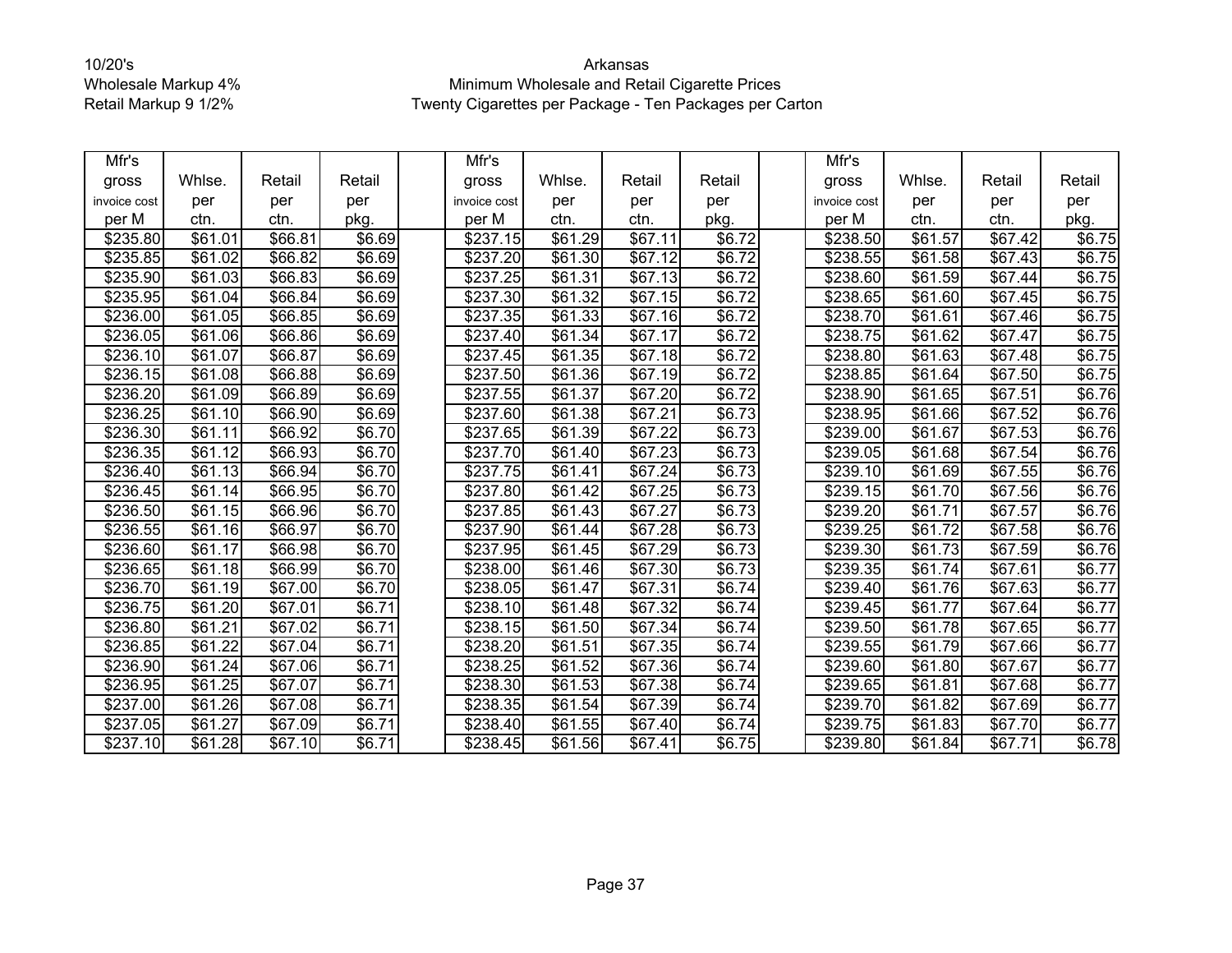| Mfr's        |                 |         |        | Mfr's                |                 |                     |                    | Mfr's                |                     |         |        |
|--------------|-----------------|---------|--------|----------------------|-----------------|---------------------|--------------------|----------------------|---------------------|---------|--------|
| gross        | Whlse.          | Retail  | Retail | gross                | Whlse.          | Retail              | Retail             | gross                | Whlse.              | Retail  | Retail |
| invoice cost | per             | per     | per    | invoice cost         | per             | per                 | per                | invoice cost         | per                 | per     | per    |
| per M        | ctn.            | ctn.    | pkg.   | per M                | ctn.            | ctn.                | pkg.               | per M                | ctn.                | ctn.    | pkg.   |
| \$239.85     | \$61.85         | \$67.73 | \$6.78 | \$241.20             | \$62.13         | \$68.03             | \$6.81             | \$242.55             | \$62.41             | \$68.34 | \$6.84 |
| \$239.90     | \$61.86         | \$67.74 | \$6.78 | \$241.25             | \$62.14         | \$68.04             | \$6.81             | $\overline{$}242.60$ | \$62.42             | \$68.35 | \$6.84 |
| \$239.95     | \$61.87         | \$67.75 | \$6.78 | \$241.30             | \$62.15         | \$68.05             | \$6.81             | \$242.65             | \$62.43             | \$68.36 | \$6.84 |
| \$240.00     | \$61.88         | \$67.76 | \$6.78 | \$241.35             | \$62.16         | \$68.07             | \$6.81             | \$242.70             | \$62.44             | \$68.37 | \$6.84 |
| \$240.05     | \$61.89         | \$67.77 | \$6.78 | \$241.40             | \$62.17         | \$68.08             | \$6.81             | \$242.75             | \$62.45             | \$68.38 | \$6.84 |
| \$240.10     | \$61.90         | \$67.78 | \$6.78 | \$241.45             | \$62.18         | \$68.09             | \$6.81             | \$242.80             | \$62.46             | \$68.39 | \$6.84 |
| \$240.15     | \$61.91         | \$67.79 | \$6.78 | \$241.50             | \$62.19         | \$68.10             | \$6.81             | \$242.85             | \$62.47             | \$68.40 | \$6.84 |
| \$240.20     | \$61.92         | \$67.80 | \$6.78 | \$241.55             | \$62.20         | \$68.11             | \$6.82             | \$242.90             | \$62.48             | \$68.42 | \$6.85 |
| \$240.25     | \$61.93         | \$67.81 | \$6.79 | \$241.60             | \$62.21         | \$68.12             | \$6.82             | \$242.95             | \$62.49             | \$68.43 | \$6.85 |
| \$240.30     | \$61.94         | \$67.82 | \$6.79 | \$241.65             | \$62.22         | \$68.13             | \$6.82             | \$243.00             | \$62.50             | \$68.44 | \$6.85 |
| \$240.35     | \$61.95         | \$67.84 | \$6.79 | \$241.70             | \$62.23         | \$68.14             | $\overline{$6.82}$ | \$243.05             | \$62.51             | \$68.45 | \$6.85 |
| \$240.40     | \$61.96         | \$67.85 | \$6.79 | \$241.75             | $\sqrt{$62.24}$ | \$68.15             | \$6.82             | \$243.10             | \$62.52             | \$68.46 | \$6.85 |
| \$240.45     | \$61.97         | \$67.86 | \$6.79 | \$241.80             | \$62.25         | \$68.16             | \$6.82             | \$243.15             | \$62.54             | \$68.48 | \$6.85 |
| \$240.50     | \$61.98         | \$67.87 | \$6.79 | \$241.85             | \$62.26         | \$68.17             | \$6.82             | \$243.20             | \$62.55             | \$68.49 | \$6.85 |
| \$240.55     | \$61.99         | \$67.88 | \$6.79 | \$241.90             | \$62.28         | \$68.20             | \$6.82             | \$243.25             | \$62.56             | \$68.50 | \$6.85 |
| \$240.60     | \$62.00         | \$67.89 | \$6.79 | \$241.95             | \$62.29         | \$68.21             | \$6.83             | \$243.30             | \$62.57             | \$68.51 | \$6.86 |
| \$240.65     | \$62.02         | \$67.91 | \$6.80 | \$242.00             | \$62.30         | \$68.22             | \$6.83             | \$243.35             | $\overline{$}62.58$ | \$68.53 | \$6.86 |
| \$240.70     | \$62.03         | \$67.92 | \$6.80 | \$242.05             | \$62.31         | \$68.23             | \$6.83             | \$243.40             | \$62.59             | \$68.54 | \$6.86 |
| \$240.75     | \$62.04         | \$67.93 | \$6.80 | \$242.10             | \$62.32         | \$68.24             | \$6.83             | \$243.45             | \$62.60             | \$68.55 | \$6.86 |
| \$240.80     | \$62.05         | \$67.94 | \$6.80 | \$242.15             | \$62.33         | $\overline{$68.25}$ | \$6.83             | \$243.50             | \$62.61             | \$68.56 | \$6.86 |
| \$240.85     | \$62.06         | \$67.96 | \$6.80 | \$242.20             | \$62.34         | \$68.26             | \$6.83             | \$243.55             | \$62.62             | \$68.57 | \$6.86 |
| \$240.90     | $\sqrt{$62.07}$ | \$67.97 | \$6.80 | $\overline{$242.25}$ | \$62.35         | \$68.27             | \$6.83             | \$243.60             | \$62.63             | \$68.58 | \$6.86 |
| \$240.95     | \$62.08         | \$67.98 | \$6.80 | \$242.30             | \$62.36         | \$68.28             | \$6.83             | \$243.65             | \$62.64             | \$68.59 | \$6.86 |
| \$241.00     | \$62.09         | \$67.99 | \$6.80 | \$242.35             | \$62.37         | \$68.30             | \$6.83             | \$243.70             | \$62.65             | \$68.60 | \$6.86 |
| \$241.05     | \$62.10         | \$68.00 | \$6.80 | \$242.40             | \$62.38         | \$68.31             | \$6.84             | \$243.75             | \$62.66             | \$68.61 | \$6.87 |
| \$241.10     | \$62.11         | \$68.01 | \$6.81 | \$242.45             | \$62.39         | \$68.32             | \$6.84             | \$243.80             | \$62.67             | \$68.62 | \$6.87 |
| \$241.15     | \$62.12         | \$68.02 | \$6.81 | \$242.50             | \$62.40         | \$68.33             | \$6.84             | \$243.85             | \$62.68             | \$68.63 | \$6.87 |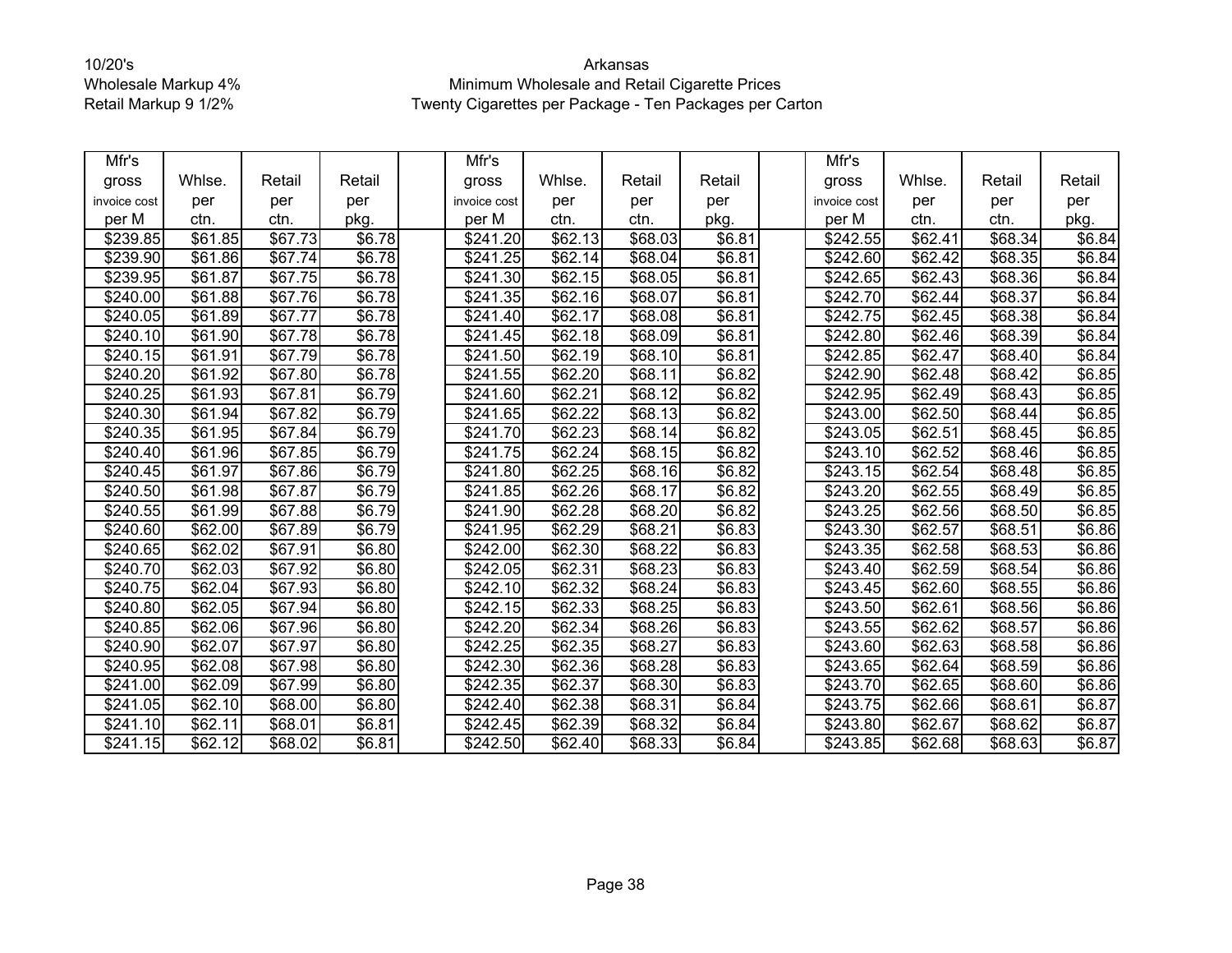| Mfr's        |                     |         |                    | Mfr's                |                     |         |                    | Mfr's                |         |         |        |
|--------------|---------------------|---------|--------------------|----------------------|---------------------|---------|--------------------|----------------------|---------|---------|--------|
| gross        | Whlse.              | Retail  | Retail             | gross                | Whlse.              | Retail  | Retail             | gross                | Whlse.  | Retail  | Retail |
| invoice cost | per                 | per     | per                | invoice cost         | per                 | per     | per                | invoice cost         | per     | per     | per    |
| per M        | ctn.                | ctn.    | pkg.               | per M                | ctn.                | ctn.    | pkg.               | per M                | ctn.    | ctn.    | pkg.   |
| \$243.90     | \$62.69             | \$68.65 | \$6.87             | \$245.25             | \$62.97             | \$68.95 | \$6.90             | \$246.60             | \$63.25 | \$69.26 | \$6.93 |
| \$243.95     | \$62.70             | \$68.66 | \$6.87             | \$245.30             | \$62.98             | \$68.96 | \$6.90             | $\overline{$}246.65$ | \$63.26 | \$69.27 | \$6.93 |
| \$244.00     | \$62.71             | \$68.67 | \$6.87             | \$245.35             | \$62.99             | \$68.97 | \$6.90             | \$246.70             | \$63.27 | \$69.28 | \$6.93 |
| \$244.05     | \$62.72             | \$68.68 | \$6.87             | \$245.40             | \$63.00             | \$68.99 | \$6.90             | \$246.75             | \$63.28 | \$69.29 | \$6.93 |
| \$244.10     | \$62.73             | \$68.69 | \$6.87             | \$245.45             | \$63.01             | \$69.00 | \$6.90             | \$246.80             | \$63.29 | \$69.30 | \$6.93 |
| \$244.15     | \$62.74             | \$68.70 | \$6.87             | \$245.50             | \$63.02             | \$69.01 | \$6.91             | \$246.85             | \$63.30 | \$69.31 | \$6.94 |
| \$244.20     | $\overline{$62.75}$ | \$68.71 | \$6.88             | \$245.55             | \$63.03             | \$69.02 | \$6.91             | \$246.90             | \$63.32 | \$69.34 | \$6.94 |
| \$244.25     | \$62.76             | \$68.72 | \$6.88             | \$245.60             | \$63.04             | \$69.03 | \$6.91             | \$246.95             | \$63.33 | \$69.35 | \$6.94 |
| \$244.30     | \$62.77             | \$68.73 | \$6.88             | \$245.65             | \$63.06             | \$69.05 | \$6.91             | \$247.00             | \$63.34 | \$69.36 | \$6.94 |
| \$244.35     | \$62.78             | \$68.74 | \$6.88             | \$245.70             | \$63.07             | \$69.06 | \$6.91             | \$247.05             | \$63.35 | \$69.37 | \$6.94 |
| \$244.40     | \$62.80             | \$68.77 | $\overline{$6.88}$ | \$245.75             | \$63.08             | \$69.07 | \$6.91             | \$247.10             | \$63.36 | \$69.38 | \$6.94 |
| \$244.45     | $\overline{$62.81}$ | \$68.78 | \$6.88             | \$245.80             | \$63.09             | \$69.08 | \$6.91             | \$247.15             | \$63.37 | \$69.39 | \$6.94 |
| \$244.50     | \$62.82             | \$68.79 | \$6.88             | $\overline{$}245.85$ | \$63.10             | \$69.09 | $\overline{$}6.91$ | \$247.20             | \$63.38 | \$69.40 | \$6.94 |
| \$244.55     | \$62.83             | \$68.80 | \$6.88             | \$245.90             | \$63.11             | \$69.11 | \$6.92             | \$247.25             | \$63.39 | \$69.41 | \$6.95 |
| \$244.60     | \$62.84             | \$68.81 | \$6.89             | \$245.95             | \$63.12             | \$69.12 | \$6.92             | \$247.30             | \$63.40 | \$69.42 | \$6.95 |
| \$244.65     | \$62.85             | \$68.82 | \$6.89             | \$246.00             | \$63.13             | \$69.13 | \$6.92             | \$247.35             | \$63.41 | \$69.43 | \$6.95 |
| \$244.70     | \$62.86             | \$68.83 | \$6.89             | \$246.05             | $\overline{$}63.14$ | \$69.14 | \$6.92             | \$247.40             | \$63.42 | \$69.44 | \$6.95 |
| \$244.75     | \$62.87             | \$68.84 | \$6.89             | \$246.10             | \$63.15             | \$69.15 | \$6.92             | $\sqrt{$247.45}$     | \$63.43 | \$69.46 | \$6.95 |
| \$244.80     | \$62.88             | \$68.85 | \$6.89             | \$246.15             | \$63.16             | \$69.16 | \$6.92             | \$247.50             | \$63.44 | \$69.47 | \$6.95 |
| \$244.85     | \$62.89             | \$68.86 | \$6.89             | \$246.20             | \$63.17             | \$69.17 | \$6.92             | \$247.55             | \$63.45 | \$69.48 | \$6.95 |
| \$244.90     | \$62.90             | \$68.88 | \$6.89             | \$246.25             | \$63.18             | \$69.18 | \$6.92             | \$247.60             | \$63.46 | \$69.49 | \$6.95 |
| \$244.95     | \$62.91             | \$68.89 | \$6.89             | \$246.30             | \$63.19             | \$69.19 | \$6.92             | \$247.65             | \$63.47 | \$69.50 | \$6.95 |
| \$245.00     | \$62.92             | \$68.90 | \$6.89             | \$246.35             | \$63.20             | \$69.20 | \$6.92             | \$247.70             | \$63.48 | \$69.51 | \$6.96 |
| \$245.05     | \$62.93             | \$68.91 | \$6.90             | \$246.40             | \$63.21             | \$69.21 | \$6.93             | \$247.75             | \$63.49 | \$69.52 | \$6.96 |
| \$245.10     | \$62.94             | \$68.92 | \$6.90             | \$246.45             | \$63.22             | \$69.23 | \$6.93             | \$247.80             | \$63.50 | \$69.53 | \$6.96 |
| \$245.15     | \$62.95             | \$68.93 | \$6.90             | \$246.50             | \$63.23             | \$69.24 | \$6.93             | \$247.85             | \$63.51 | \$69.54 | \$6.96 |
| \$245.20     | \$62.96             | \$68.94 | \$6.90             | $\overline{$}246.55$ | \$63.24             | \$69.25 | \$6.93             | \$247.90             | \$63.52 | \$69.55 | \$6.96 |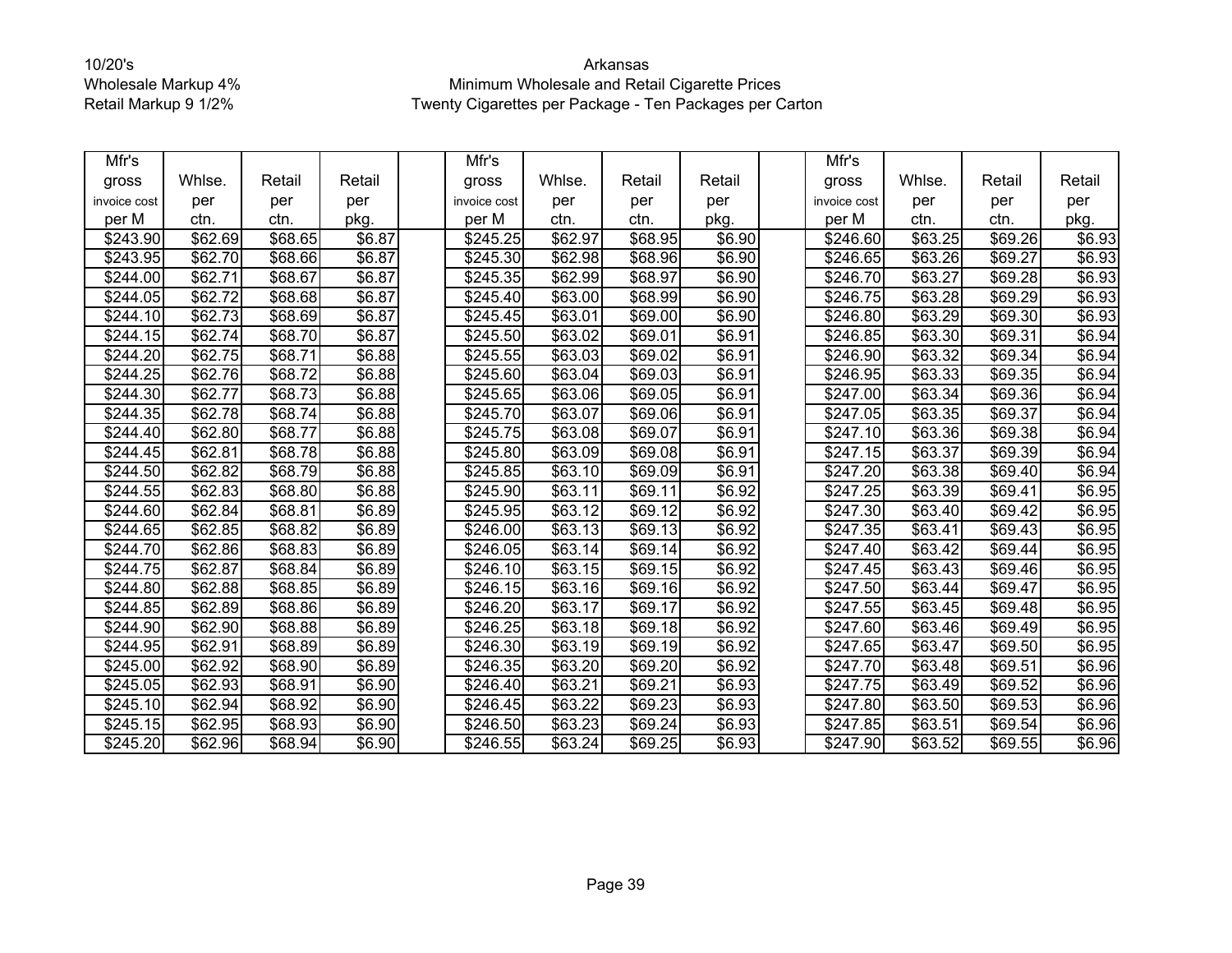| Mfr's        |                     |         |                    | Mfr's                |         |                     |                    | Mfr's            |                     |                     |        |
|--------------|---------------------|---------|--------------------|----------------------|---------|---------------------|--------------------|------------------|---------------------|---------------------|--------|
| gross        | Whlse.              | Retail  | Retail             | gross                | Whlse.  | Retail              | Retail             | gross            | Whlse.              | Retail              | Retail |
| invoice cost | per                 | per     | per                | invoice cost         | per     | per                 | per                | invoice cost     | per                 | per                 | per    |
| per M        | ctn.                | ctn.    | pkg.               | per M                | ctn.    | ctn.                | pkg.               | per M            | ctn.                | ctn.                | pkg.   |
| \$247.95     | \$63.53             | \$69.57 | \$6.96             | \$249.30             | \$63.81 | \$69.87             | \$6.99             | \$250.65         | \$64.10             | \$70.19             | \$7.02 |
| \$248.00     | $\overline{$}63.54$ | \$69.58 | \$6.96             | \$249.35             | \$63.82 | \$69.88             | \$6.99             | \$250.70         | \$64.11             | \$70.20             | \$7.02 |
| \$248.05     | \$63.55             | \$69.59 | \$6.96             | $\sqrt{$249.40}$     | \$63.84 | \$69.90             | \$6.99             | \$250.75         | \$64.12             | \$70.21             | \$7.03 |
| \$248.10     | \$63.56             | \$69.60 | \$6.96             | \$249.45             | \$63.85 | \$69.92             | \$7.00             | \$250.80         | \$64.13             | \$70.22             | \$7.03 |
| \$248.15     | \$63.58             | \$69.62 | \$6.97             | \$249.50             | \$63.86 | \$69.93             | \$7.00             | \$250.85         | \$64.14             | \$70.23             | \$7.03 |
| \$248.20     | \$63.59             | \$69.63 | \$6.97             | \$249.55             | \$63.87 | \$69.94             | \$7.00             | \$250.90         | $\overline{$}64.15$ | $\overline{$}70.24$ | \$7.03 |
| \$248.25     | \$63.60             | \$69.64 | \$6.97             | \$249.60             | \$63.88 | \$69.95             | \$7.00             | \$250.95         | \$64.16             | \$70.26             | \$7.03 |
| \$248.30     | \$63.61             | \$69.65 | \$6.97             | \$249.65             | \$63.89 | \$69.96             | \$7.00             | \$251.00         | \$64.17             | \$70.27             | \$7.03 |
| \$248.35     | \$63.62             | \$69.66 | \$6.97             | \$249.70             | \$63.90 | \$69.97             | \$7.00             | \$251.05         | \$64.18             | \$70.28             | \$7.03 |
| \$248.40     | \$63.63             | \$69.67 | \$6.97             | \$249.75             | \$63.91 | \$69.98             | \$7.00             | \$251.10         | \$64.19             | $\overline{$70.29}$ | \$7.03 |
| \$248.45     | \$63.64             | \$69.69 | \$6.97             | \$249.80             | \$63.92 | \$69.99             | \$7.00             | \$251.15         | \$64.20             | \$70.30             | \$7.03 |
| \$248.50     | \$63.65             | \$69.70 | \$6.97             | \$249.85             | \$63.93 | $\overline{$}70.00$ | \$7.00             | \$251.20         | \$64.21             | \$70.31             | \$7.04 |
| \$248.55     | \$63.66             | \$69.71 | \$6.98             | $\sqrt{$249.90}$     | \$63.94 | \$70.01             | $\frac{1}{157.01}$ | \$251.25         | \$64.22             | \$70.32             | \$7.04 |
| \$248.60     | $\overline{$}63.67$ | \$69.72 | \$6.98             | \$249.95             | \$63.95 | \$70.03             | \$7.01             | \$251.30         | \$64.23             | \$70.33             | \$7.04 |
| \$248.65     | \$63.68             | \$69.73 | \$6.98             | \$250.00             | \$63.96 | \$70.04             | \$7.01             | \$251.35         | \$64.24             | \$70.34             | \$7.04 |
| \$248.70     | \$63.69             | \$69.74 | \$6.98             | \$250.05             | \$63.97 | \$70.05             | \$7.01             | \$251.40         | \$64.25             | \$70.35             | \$7.04 |
| \$248.75     | \$63.70             | \$69.75 | \$6.98             | \$250.10             | \$63.98 | \$70.06             | \$7.01             | \$251.45         | \$64.26             | \$70.36             | \$7.04 |
| \$248.80     | \$63.71             | \$69.76 | $\overline{$6.98}$ | \$250.15             | \$63.99 | $\overline{$}70.07$ | \$7.01             | \$251.50         | \$64.27             | \$70.38             | \$7.04 |
| \$248.85     | \$63.72             | \$69.77 | \$6.98             | \$250.20             | \$64.00 | \$70.08             | \$7.01             | \$251.55         | \$64.28             | \$70.39             | \$7.04 |
| \$248.90     | \$63.73             | \$69.78 | \$6.98             | \$250.25             | \$64.01 | \$70.09             | \$7.01             | $\sqrt{$251.60}$ | \$64.29             | \$70.40             | \$7.04 |
| \$248.95     | \$63.74]            | \$69.80 | \$6.98             | \$250.30             | \$64.02 | \$70.10             | \$7.01             | \$251.65         | \$64.30             | \$70.41             | \$7.05 |
| \$249.00     | \$63.75             | \$69.81 | \$6.99             | $\overline{$}250.35$ | \$64.03 | \$70.11             | \$7.02             | \$251.70         | \$64.31             | \$70.42             | \$7.05 |
| \$249.05     | \$63.76             | \$69.82 | \$6.99             | \$250.40             | \$64.04 | \$70.12             | \$7.02             | \$251.75         | \$64.32             | \$70.43             | \$7.05 |
| \$249.10     | \$63.77             | \$69.83 | \$6.99             | \$250.45             | \$64.05 | \$70.13             | \$7.02             | \$251.80         | \$64.33             | \$70.44             | \$7.05 |
| \$249.15     | \$63.78             | \$69.84 | $\overline{$6.99}$ | \$250.50             | \$64.06 | \$70.15             | \$7.02             | \$251.85         | \$64.34             | \$70.45             | \$7.05 |
| \$249.20     | \$63.79             | \$69.85 | \$6.99             | \$250.55             | \$64.07 | \$70.16             | \$7.02             | \$251.90         | \$64.36             | \$70.47             | \$7.05 |
| \$249.25     | \$63.80             | \$69.86 | \$6.99             | \$250.60             | \$64.08 | \$70.17             | \$7.02             | \$251.95         | \$64.37             | \$70.49             | \$7.05 |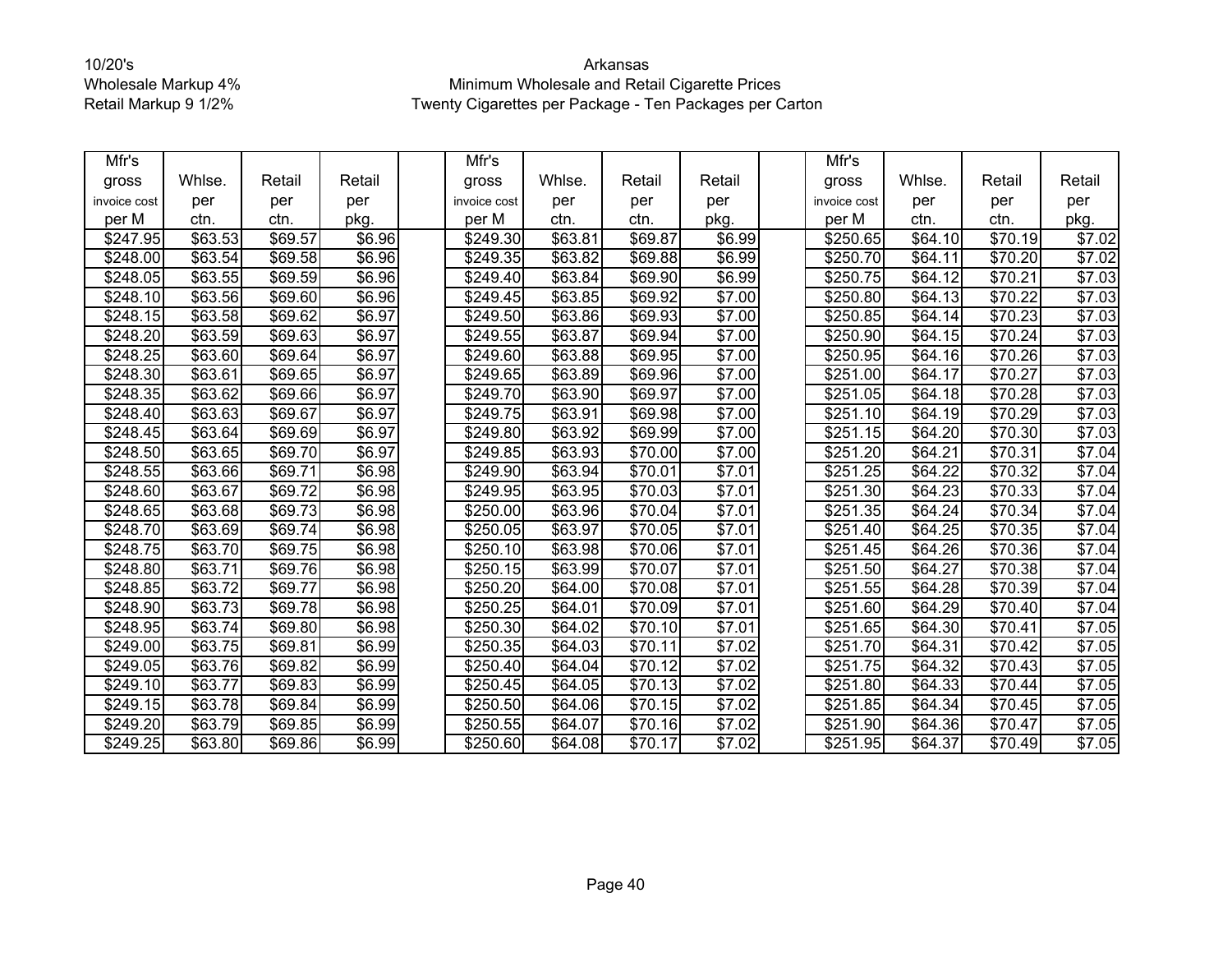| Mfr's        |         |                     |                    | Mfr's        |                     |                     |        | Mfr's                |         |                     |        |
|--------------|---------|---------------------|--------------------|--------------|---------------------|---------------------|--------|----------------------|---------|---------------------|--------|
| gross        | Whlse.  | Retail              | Retail             | gross        | Whlse.              | Retail              | Retail | gross                | Whlse.  | Retail              | Retail |
| invoice cost | per     | per                 | per                | invoice cost | per                 | per                 | per    | invoice cost         | per     | per                 | per    |
| per M        | ctn.    | ctn.                | pkg.               | per M        | ctn.                | ctn.                | pkg.   | per M                | ctn.    | ctn.                | pkg.   |
| \$252.00     | \$64.38 | \$70.50             | \$7.05             | \$253.35     | \$64.66             | \$70.80             | \$7.08 | \$254.70             | \$64.94 | \$71.11             | \$7.12 |
| \$252.05     | \$64.39 | $\overline{$}70.51$ | \$7.06             | \$253.40     | \$64.67             | \$70.81             | \$7.09 | $\overline{$}254.75$ | \$64.95 | \$71.12             | \$7.12 |
| \$252.10     | \$64.40 | \$70.52             | \$7.06             | \$253.45     | \$64.68             | \$70.82             | \$7.09 | \$254.80             | \$64.96 | $\overline{$}71.13$ | \$7.12 |
| \$252.15     | \$64.41 | \$70.53             | $\overline{$}7.06$ | \$253.50     | \$64.69             | \$70.84             | \$7.09 | \$254.85             | \$64.97 | \$71.14             | \$7.12 |
| \$252.20     | \$64.42 | \$70.54             | \$7.06             | \$253.55     | \$64.70             | $\overline{$70.85}$ | \$7.09 | \$254.90             | \$64.98 | \$71.15             | \$7.12 |
| \$252.25     | \$64.43 | \$70.55             | \$7.06             | \$253.60     | $\overline{$}64.71$ | \$70.86             | \$7.09 | \$254.95             | \$64.99 | $\overline{$}71.16$ | \$7.12 |
| \$252.30     | \$64.44 | \$70.56             | \$7.06             | \$253.65     | \$64.72             | \$70.87             | \$7.09 | \$255.00             | \$65.00 | \$71.18             | \$7.12 |
| \$252.35     | \$64.45 | \$70.57             | \$7.06             | \$253.70     | \$64.73             | \$70.88             | \$7.09 | \$255.05             | \$65.01 | $\overline{$}71.19$ | \$7.12 |
| \$252.40     | \$64.46 | \$70.58             | $\overline{$}7.06$ | \$253.75     | \$64.74             | \$70.89             | \$7.09 | \$255.10             | \$65.02 | $\overline{$}71.20$ | \$7.12 |
| \$252.45     | \$64.47 | $\overline{$70.59}$ | \$7.06             | \$253.80     | \$64.75             | \$70.90             | \$7.09 | \$255.15             | \$65.03 | \$71.21             | \$7.13 |
| \$252.50     | \$64.48 | \$70.61             | \$7.07             | \$253.85     | \$64.76             | \$70.91             | \$7.10 | \$255.20             | \$65.04 | \$71.22             | \$7.13 |
| \$252.55     | \$64.49 | \$70.62             | \$7.07             | \$253.90     | \$64.77             | \$70.92             | \$7.10 | \$255.25             | \$65.05 | $\overline{$}71.23$ | \$7.13 |
| \$252.60     | \$64.50 | $\overline{$70.63}$ | \$7.07             | \$253.95     | $\overline{$}64.78$ | \$70.93             | \$7.10 | $\overline{$}255.30$ | \$65.06 | \$71.24             | \$7.13 |
| \$252.65     | \$64.51 | \$70.64             | \$7.07             | \$254.00     | \$64.79             | \$70.95             | \$7.10 | \$255.35             | \$65.07 | \$71.25             | \$7.13 |
| \$252.70     | \$64.52 | \$70.65             | \$7.07             | \$254.05     | \$64.80             | \$70.96             | \$7.10 | \$255.40             | \$65.08 | \$71.26             | \$7.13 |
| \$252.75     | \$64.53 | \$70.66             | \$7.07             | \$254.10     | \$64.81             | \$70.97             | \$7.10 | \$255.45             | \$65.09 | \$71.27             | \$7.13 |
| \$252.80     | \$64.54 | \$70.67             | \$7.07             | \$254.15     | \$64.82             | \$70.98             | \$7.10 | \$255.50             | \$65.10 | \$71.28             | \$7.13 |
| \$252.85     | \$64.55 | \$70.68             | \$7.07             | \$254.20     | \$64.83             | $\sqrt{$70.99}$     | \$7.10 | \$255.55             | \$65.11 | $\overline{$}71.30$ | \$7.13 |
| \$252.90     | \$64.56 | \$70.69             | \$7.07             | \$254.25     | \$64.84             | \$71.00             | \$7.10 | \$255.60             | \$65.12 | \$71.31             | \$7.14 |
| \$252.95     | \$64.57 | \$70.70             | \$7.07             | \$254.30     | \$64.85             | \$71.01             | \$7.11 | \$255.65             | \$65.14 | \$71.33             | \$7.14 |
| \$253.00     | \$64.58 | \$70.72             | \$7.08             | \$254.35     | \$64.86             | \$71.02             | \$7.11 | \$255.70             | \$65.15 | \$71.34             | \$7.14 |
| \$253.05     | \$64.59 | \$70.73             | \$7.08             | \$254.40     | \$64.88             | \$71.04             | \$7.11 | \$255.75             | \$65.16 | $\overline{$}71.35$ | \$7.14 |
| \$253.10     | \$64.60 | \$70.74             | $\overline{$}7.08$ | \$254.45     | \$64.89             | \$71.05             | \$7.11 | \$255.80             | \$65.17 | \$71.36             | \$7.14 |
| \$253.15     | \$64.62 | \$70.76             | \$7.08             | \$254.50     | \$64.90             | \$71.07             | \$7.11 | \$255.85             | \$65.18 | \$71.37             | \$7.14 |
| \$253.20     | \$64.63 | \$70.77             | \$7.08             | \$254.55     | \$64.91             | \$71.08             | \$7.11 | \$255.90             | \$65.19 | \$71.38             | \$7.14 |
| \$253.25     | \$64.64 | \$70.78             | \$7.08             | \$254.60     | \$64.92             | \$71.09             | \$7.11 | \$255.95             | \$65.20 | \$71.39             | \$7.14 |
| \$253.30     | \$64.65 | \$70.79             | \$7.08             | \$254.65     | \$64.93             | \$71.10             | \$7.11 | \$256.00             | \$65.21 | \$71.40             | \$7.14 |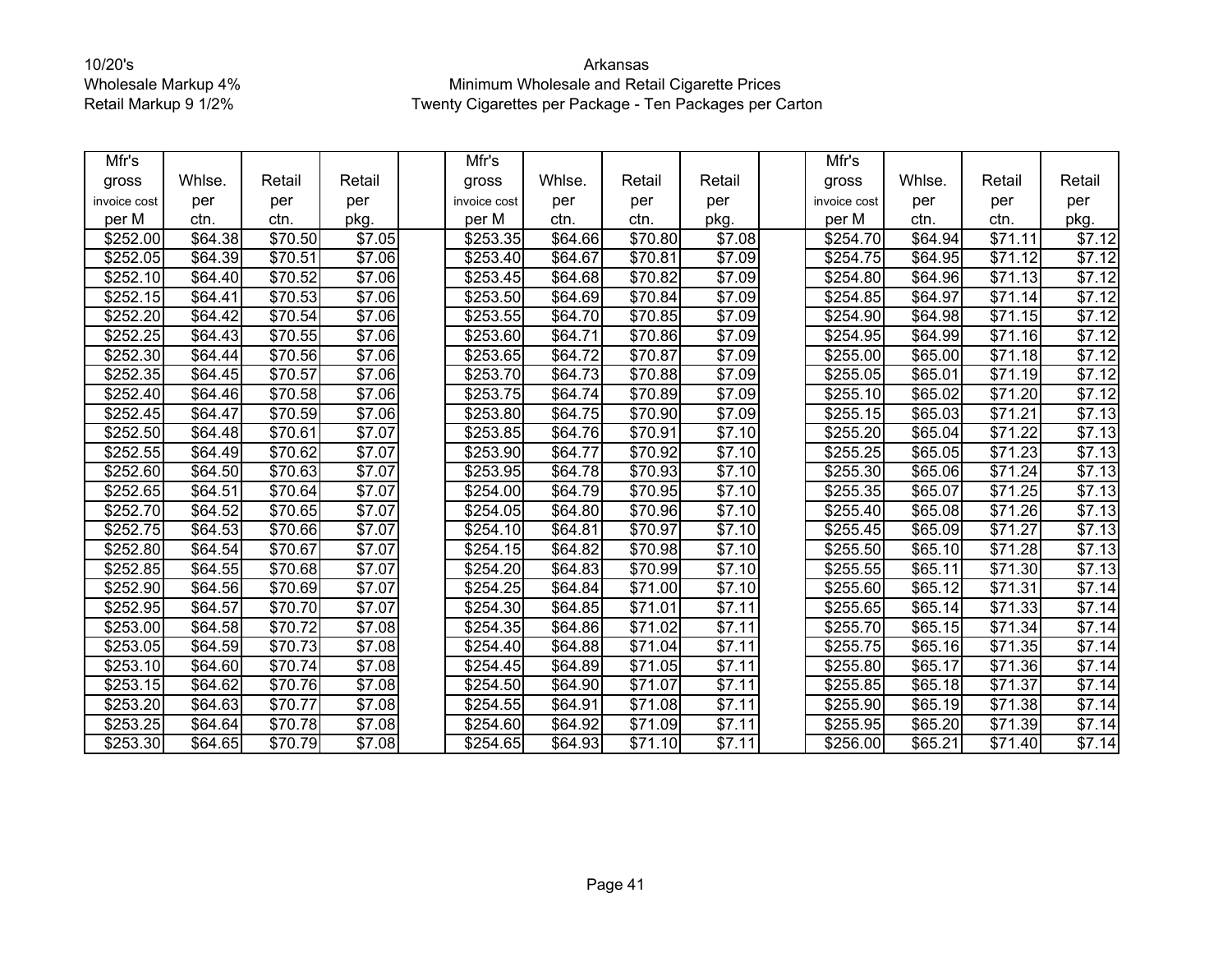| Mfr's        |                     |                     |                    | Mfr's        |         |                       |                    | Mfr's                |         |                     |        |
|--------------|---------------------|---------------------|--------------------|--------------|---------|-----------------------|--------------------|----------------------|---------|---------------------|--------|
| gross        | Whlse.              | Retail              | Retail             | gross        | Whlse.  | Retail                | Retail             | gross                | Whlse.  | Retail              | Retail |
| invoice cost | per                 | per                 | per                | invoice cost | per     | per                   | per                | invoice cost         | per     | per                 | per    |
| per M        | ctn.                | ctn.                | pkg.               | per M        | ctn.    | ctn.                  | pkg.               | per M                | ctn.    | ctn.                | pkg.   |
| \$256.05     | \$65.22             | \$71.42             | \$7.15             | \$257.40     | \$65.50 | \$71.72               | \$7.18             | \$258.75             | \$65.78 | \$72.03             | \$7.21 |
| \$256.10     | \$65.23             | \$71.43             | \$7.15             | \$257.45     | \$65.51 | \$71.73               | \$7.18             | \$258.80             | \$65.79 | \$72.04             | \$7.21 |
| \$256.15     | \$65.24             | \$71.44             | \$7.15             | \$257.50     | \$65.52 | \$71.74               | \$7.18             | \$258.85             | \$65.80 | \$72.05             | \$7.21 |
| \$256.20     | \$65.25             | \$71.45             | \$7.15             | \$257.55     | \$65.53 | \$71.76               | \$7.18             | \$258.90             | \$65.81 | \$72.06             | \$7.21 |
| \$256.25     | \$65.26             | \$71.46             | \$7.15             | \$257.60     | \$65.54 | \$71.77               | \$7.18             | \$258.95             | \$65.82 | \$72.07             | \$7.21 |
| \$256.30     | \$65.27             | \$71.47             | \$7.15             | \$257.65     | \$65.55 | \$71.78               | $\overline{$7.18}$ | \$259.00             | \$65.83 | \$72.08             | \$7.21 |
| \$256.35     | \$65.28             | \$71.48             | \$7.15             | \$257.70     | \$65.56 | \$71.79               | \$7.18             | \$259.05             | \$65.84 | \$72.09             | \$7.21 |
| \$256.40     | \$65.29             | \$71.49             | \$7.15             | \$257.75     | \$65.57 | $\overline{$}71.80$   | \$7.18             | \$259.10             | \$65.85 | \$72.11             | \$7.22 |
| \$256.45     | \$65.30             | \$71.50             | \$7.15             | \$257.80     | \$65.58 | \$71.81               | \$7.19             | \$259.15             | \$65.86 | \$72.12             | \$7.22 |
| \$256.50     | \$65.31             | $\overline{$}71.51$ | \$7.16             | \$257.85     | \$65.59 | \$71.82               | $\sqrt{57.19}$     | \$259.20             | \$65.87 | \$72.13             | \$7.22 |
| \$256.55     | \$65.32             | \$71.53             | $\sqrt{$7.16}$     | \$257.90     | \$65.60 | $\overline{$}71.83$   | \$7.19             | \$259.25             | \$65.88 | \$72.14             | \$7.22 |
| \$256.60     | \$65.33             | \$71.54             | \$7.16             | \$257.95     | \$65.61 | \$71.84               | \$7.19             | \$259.30             | \$65.89 | \$72.15             | \$7.22 |
| \$256.65     | \$65.34             | $\overline{$}71.55$ | $\overline{$7.16}$ | \$258.00     | \$65.62 | $\overline{$}71.85$   | \$7.19             | $\overline{$}259.35$ | \$65.90 | \$72.16             | \$7.22 |
| \$256.70     | \$65.35             | \$71.56             | \$7.16             | \$258.05     | \$65.63 | \$71.86               | \$7.19             | \$259.40             | \$65.92 | \$72.18             | \$7.22 |
| \$256.75     | \$65.36             | \$71.57             | \$7.16             | \$258.10     | \$65.64 | \$71.88               | \$7.19             | \$259.45             | \$65.93 | \$72.19             | \$7.22 |
| \$256.80     | \$65.37             | \$71.58             | \$7.16             | \$258.15     | \$65.66 | \$71.90               | \$7.19             | \$259.50             | \$65.94 | \$72.20             | \$7.22 |
| \$256.85     | \$65.38             | \$71.59             | \$7.16             | \$258.20     | \$65.67 | $\frac{1}{1}$ \$71.91 | \$7.20             | \$259.55             | \$65.95 | \$72.22             | \$7.23 |
| \$256.90     | \$65.40             | \$71.61             | \$7.17             | \$258.25     | \$65.68 | \$71.92               | \$7.20             | \$259.60             | \$65.96 | \$72.23             | \$7.23 |
| \$256.95     | \$65.41             | \$71.62             | \$7.17             | \$258.30     | \$65.69 | \$71.93               | \$7.20             | \$259.65             | \$65.97 | \$72.24             | \$7.23 |
| \$257.00     | \$65.42             | \$71.63             | \$7.17             | \$258.35     | \$65.70 | \$71.94               | \$7.20             | \$259.70             | \$65.98 | $\overline{$72.25}$ | \$7.23 |
| \$257.05     | \$65.43             | \$71.65             | \$7.17             | \$258.40     | \$65.71 | \$71.95               | \$7.20             | \$259.75             | \$65.99 | \$72.26             | \$7.23 |
| \$257.10     | \$65.44             | \$71.66             | \$7.17             | \$258.45     | \$65.72 | $\overline{$71.96}$   | \$7.20             | \$259.80             | \$66.00 | \$72.27             | \$7.23 |
| \$257.15     | $\overline{$65.45}$ | \$71.67             | \$7.17             | \$258.50     | \$65.73 | \$71.97               | \$7.20             | \$259.85             | \$66.01 | \$72.28             | \$7.23 |
| \$257.20     | \$65.46             | \$71.68             | \$7.17             | \$258.55     | \$65.74 | \$71.99               | \$7.20             | \$259.90             | \$66.02 | \$72.29             | \$7.23 |
| \$257.25     | \$65.47             | \$71.69             | \$7.17             | \$258.60     | \$65.75 | $\frac{1}{1572.00}$   | $\overline{$7.20}$ | \$259.95             | \$66.03 | $\overline{$72.30}$ | \$7.23 |
| \$257.30     | \$65.48             | \$71.70             | \$7.17             | \$258.65     | \$65.76 | \$72.01               | \$7.21             | \$260.00             | \$66.04 | \$72.31             | \$7.24 |
| \$257.35     | \$65.49             | \$71.71             | \$7.18             | \$258.70     | \$65.77 | \$72.02               | \$7.21             | \$260.05             | \$66.05 | \$72.32             | \$7.24 |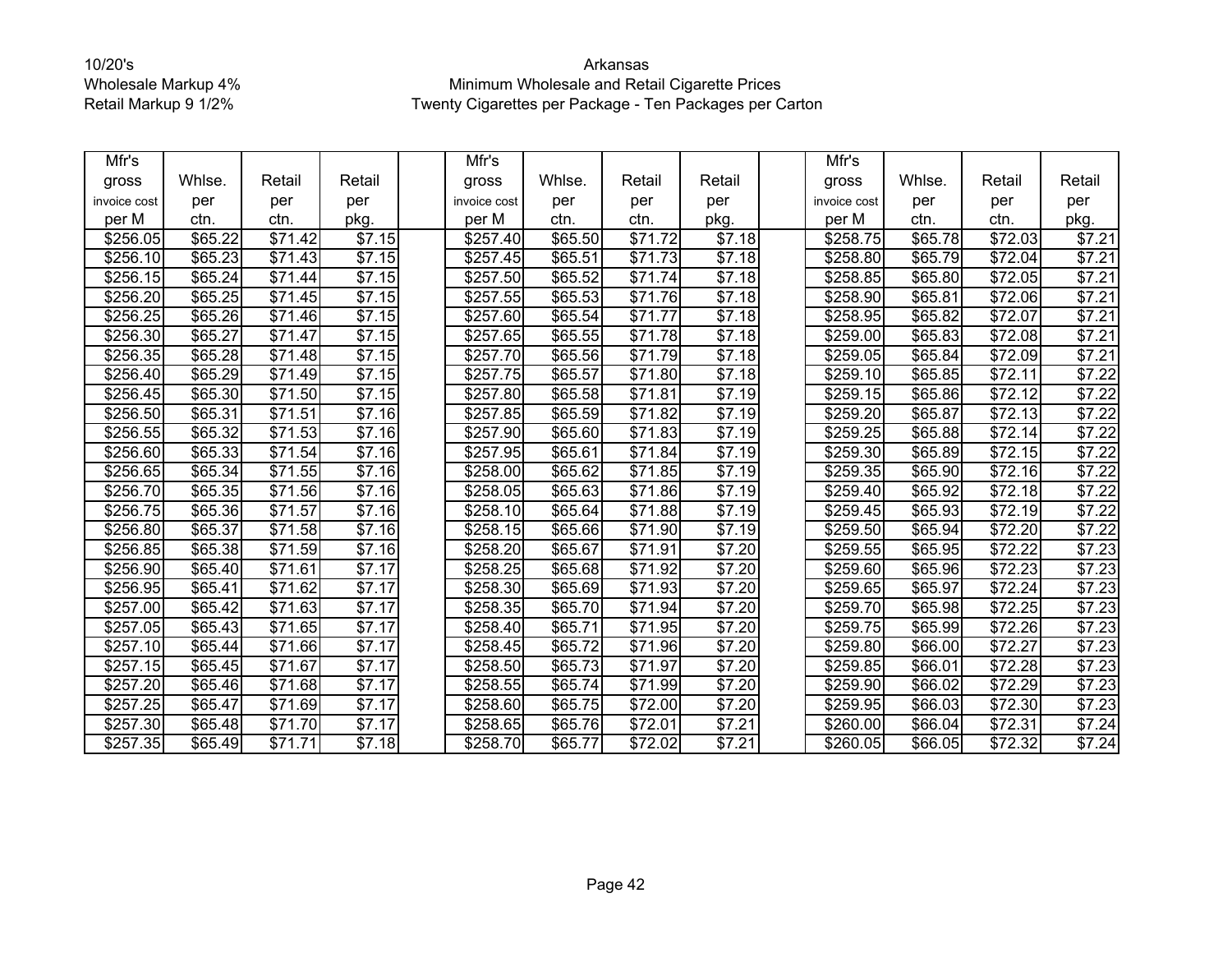| Mfr's        |         |                     |        | Mfr's                |                     |                     |                    | Mfr's            |         |                     |        |
|--------------|---------|---------------------|--------|----------------------|---------------------|---------------------|--------------------|------------------|---------|---------------------|--------|
| gross        | Whlse.  | Retail              | Retail | gross                | Whlse.              | Retail              | Retail             | gross            | Whlse.  | Retail              | Retail |
| invoice cost | per     | per                 | per    | invoice cost         | per                 | per                 | per                | invoice cost     | per     | per                 | per    |
| per M        | ctn.    | ctn.                | pkg.   | per M                | ctn.                | ctn.                | pkg.               | per M            | ctn.    | ctn.                | pkg.   |
| \$260.10     | \$66.06 | \$72.34             | \$7.24 | \$261.45             | \$66.34             | \$72.64             | \$7.27             | \$262.80         | \$66.62 | \$72.95             | \$7.30 |
| \$260.15     | \$66.07 | \$72.35             | \$7.24 | \$261.50             | $\overline{$66.35}$ | \$72.65             | \$7.27             | \$262.85         | \$66.63 | \$72.96             | \$7.30 |
| \$260.20     | \$66.08 | \$72.36             | \$7.24 | \$261.55             | \$66.36             | \$72.66             | \$7.27             | \$262.90         | \$66.64 | \$72.97             | \$7.30 |
| \$260.25     | \$66.09 | \$72.37             | \$7.24 | \$261.60             | \$66.37             | \$72.68             | \$7.27             | \$262.95         | \$66.65 | \$72.98             | \$7.30 |
| \$260.30     | \$66.10 | \$72.38             | \$7.24 | \$261.65             | \$66.38             | \$72.69             | \$7.27             | \$263.00         | \$66.66 | \$72.99             | \$7.30 |
| \$260.35     | \$66.11 | \$72.39             | \$7.24 | \$261.70             | \$66.39             | \$72.70             | \$7.27             | \$263.05         | \$66.67 | \$73.00             | \$7.30 |
| \$260.40     | \$66.12 | $\overline{$}72.40$ | \$7.24 | \$261.75             | \$66.40             | $\overline{$}72.71$ | \$7.28             | \$263.10         | \$66.68 | \$73.01             | \$7.31 |
| \$260.45     | \$66.13 | \$72.41             | \$7.25 | \$261.80             | \$66.41             | \$72.72             | \$7.28             | \$263.15         | \$66.70 | \$73.04             | \$7.31 |
| \$260.50     | \$66.14 | \$72.42             | \$7.25 | \$261.85             | \$66.42             | \$72.73             | \$7.28             | \$263.20         | \$66.71 | \$73.05             | \$7.31 |
| \$260.55     | \$66.15 | \$72.43             | \$7.25 | \$261.90             | \$66.44             | \$72.75             | \$7.28             | \$263.25         | \$66.72 | $\overline{$}73.06$ | \$7.31 |
| \$260.60     | \$66.16 | \$72.45             | \$7.25 | \$261.95             | \$66.45             | \$72.76             | \$7.28             | \$263.30         | \$66.73 | \$73.07             | \$7.31 |
| \$260.65     | \$66.18 | \$72.47             | \$7.25 | \$262.00             | \$66.46             | \$72.77             | \$7.28             | \$263.35         | \$66.74 | $\overline{$}73.08$ | \$7.31 |
| \$260.70     | \$66.19 | \$72.48             | \$7.25 | $\overline{$}262.05$ | \$66.47             | \$72.78             | \$7.28             | $\sqrt{$263.40}$ | \$66.75 | $\overline{$}73.09$ | \$7.31 |
| \$260.75     | \$66.20 | \$72.49             | \$7.25 | \$262.10             | \$66.48             | \$72.80             | \$7.28             | \$263.45         | \$66.76 | \$73.10             | \$7.31 |
| \$260.80     | \$66.21 | \$72.50             | \$7.25 | \$262.15             | \$66.49             | \$72.81             | \$7.29             | \$263.50         | \$66.77 | \$73.11             | \$7.32 |
| \$260.85     | \$66.22 | \$72.51             | \$7.26 | \$262.20             | \$66.50             | \$72.82             | \$7.29             | \$263.55         | \$66.78 | \$73.12             | \$7.32 |
| \$260.90     | \$66.23 | \$72.52             | \$7.26 | \$262.25             | \$66.51             | \$72.83             | \$7.29             | \$263.60         | \$66.79 | \$73.14             | \$7.32 |
| \$260.95     | \$66.24 | \$72.53             | \$7.26 | \$262.30             | \$66.52             | \$72.84             | \$7.29             | \$263.65         | \$66.80 | \$73.15             | \$7.32 |
| \$261.00     | \$66.25 | \$72.54             | \$7.26 | \$262.35             | \$66.53             | \$72.85             | \$7.29             | \$263.70         | \$66.81 | \$73.16             | \$7.32 |
| \$261.05     | \$66.26 | \$72.55             | \$7.26 | \$262.40             | \$66.54             | $\overline{$72.86}$ | \$7.29             | \$263.75         | \$66.82 | \$73.17             | \$7.32 |
| \$261.10     | \$66.27 | \$72.57             | \$7.26 | \$262.45             | \$66.55             | \$72.87             | \$7.29             | \$263.80         | \$66.83 | \$73.18             | \$7.32 |
| \$261.15     | \$66.28 | \$72.58             | \$7.26 | \$262.50             | \$66.56             | $\overline{$72.88}$ | \$7.29             | \$263.85         | \$66.84 | \$73.19             | \$7.32 |
| \$261.20     | \$66.29 | \$72.59             | \$7.26 | \$262.55             | \$66.57             | \$72.89             | \$7.29             | \$263.90         | \$66.85 | \$73.20             | \$7.32 |
| \$261.25     | \$66.30 | \$72.60             | \$7.26 | \$262.60             | \$66.58             | \$72.91             | \$7.30             | \$263.95         | \$66.86 | \$73.21             | \$7.33 |
| \$261.30     | \$66.31 | $\overline{$}72.61$ | \$7.27 | \$262.65             | \$66.59             | $\overline{$72.92}$ | $\overline{$7.30}$ | \$264.00         | \$66.87 | $\overline{$73.22}$ | \$7.33 |
| \$261.35     | \$66.32 | \$72.62             | \$7.27 | \$262.70             | \$66.60             | \$72.93             | \$7.30             | \$264.05         | \$66.88 | \$73.23             | \$7.33 |
| \$261.40     | \$66.33 | \$72.63             | \$7.27 | $\overline{$}262.75$ | \$66.61             | \$72.94             | \$7.30             | \$264.10         | \$66.89 | \$73.24             | \$7.33 |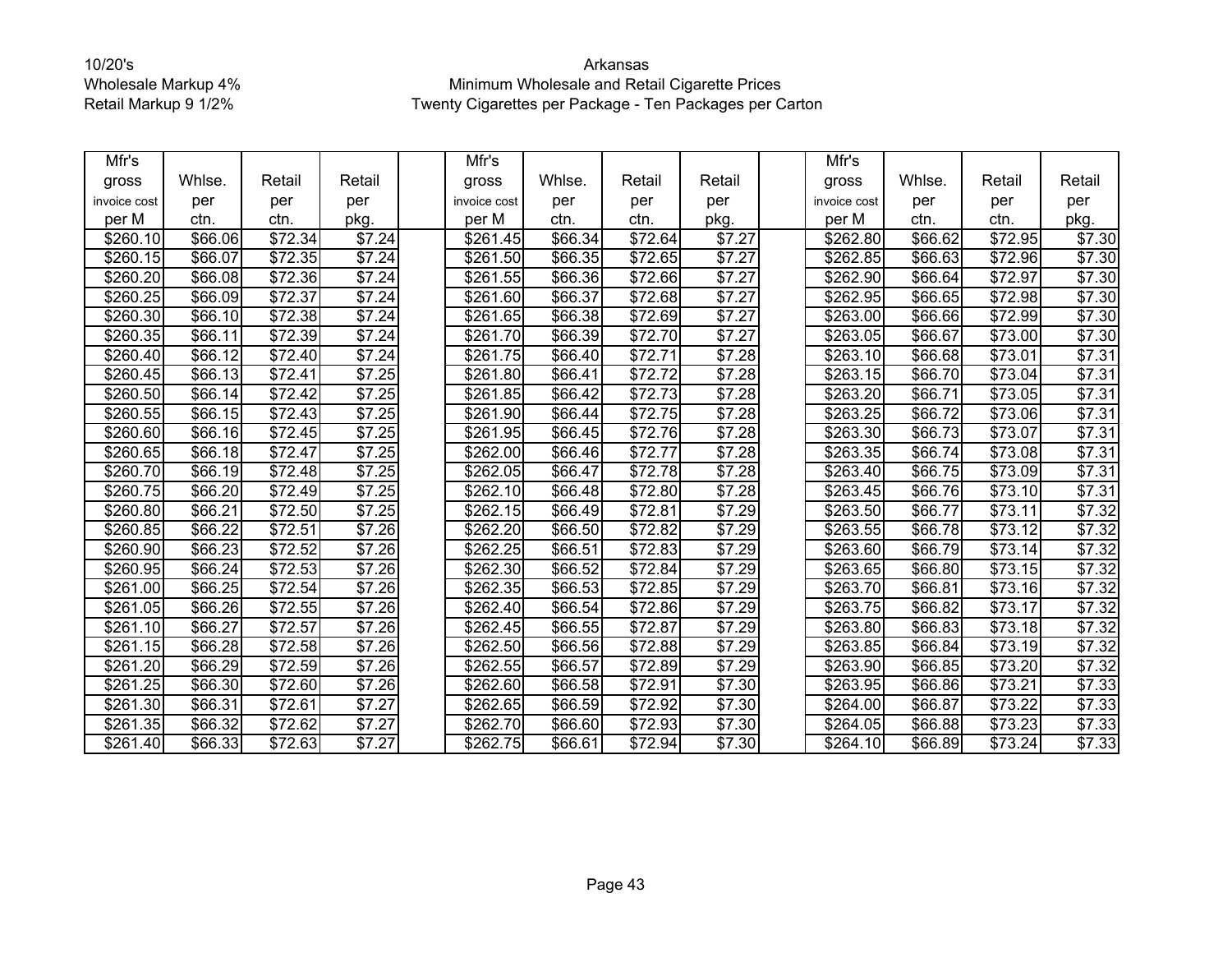| Mfr's                |                     |                     |        | Mfr's        |                     |                     |                    | Mfr's                |         |                     |                    |
|----------------------|---------------------|---------------------|--------|--------------|---------------------|---------------------|--------------------|----------------------|---------|---------------------|--------------------|
| gross                | Whlse.              | Retail              | Retail | gross        | Whlse.              | Retail              | Retail             | gross                | Whlse.  | Retail              | Retail             |
| invoice cost         | per                 | per                 | per    | invoice cost | per                 | per                 | per                | invoice cost         | per     | per                 | per                |
| per M                | ctn.                | ctn.                | pkg.   | per M        | ctn.                | ctn.                | pkg.               | per M                | ctn.    | ctn.                | pkg.               |
| \$264.15             | \$66.90             | \$73.26             | \$7.33 | \$265.50     | \$67.18             | \$73.56             | \$7.36             | \$266.85             | \$67.46 | \$73.87             | \$7.39             |
| \$264.20             | \$66.91             | \$73.27             | \$7.33 | \$265.55     | \$67.19             | \$73.57             | \$7.36             | \$266.90             | \$67.48 | \$73.89             | \$7.39             |
| \$264.25             | \$66.92             | \$73.28             | \$7.33 | \$265.60     | \$67.20             | \$73.58             | \$7.36             | \$266.95             | \$67.49 | $\overline{$}73.90$ | \$7.39             |
| \$264.30             | $\overline{$}66.93$ | \$73.29             | \$7.33 | \$265.65     | \$67.22             | $\overline{$}73.61$ | \$7.37             | \$267.00             | \$67.50 | \$73.91             | \$7.40             |
| \$264.35             | \$66.94             | \$73.30             | \$7.33 | \$265.70     | \$67.23             | \$73.62             | \$7.37             | \$267.05             | \$67.51 | \$73.92             | \$7.40             |
| \$264.40             | \$66.96             | $\overline{$73.32}$ | \$7.34 | \$265.75     | $\overline{$}67.24$ | \$73.63             | \$7.37             | \$267.10             | \$67.52 | \$73.93             | \$7.40             |
| \$264.45             | \$66.97             | \$73.33             | \$7.34 | \$265.80     | \$67.25             | \$73.64             | \$7.37             | \$267.15             | \$67.53 | \$73.95             | \$7.40             |
| \$264.50             | \$66.98             | $\overline{$}73.34$ | \$7.34 | \$265.85     | \$67.26             | \$73.65             | \$7.37             | \$267.20             | \$67.54 | \$73.96             | \$7.40             |
| \$264.55             | \$66.99             | \$73.35             | \$7.34 | \$265.90     | \$67.27             | \$73.66             | \$7.37             | \$267.25             | \$67.55 | \$73.97             | \$7.40             |
| \$264.60             | \$67.00             | \$73.37             | \$7.34 | \$265.95     | \$67.28             | \$73.67             | \$7.37             | \$267.30             | \$67.56 | \$73.98             | \$7.40             |
| \$264.65             | \$67.01             | \$73.38             | \$7.34 | \$266.00     | \$67.29             | \$73.68             | \$7.37             | \$267.35             | \$67.57 | \$73.99             | \$7.40             |
| \$264.70             | \$67.02             | \$73.39             | \$7.34 | \$266.05     | \$67.30             | \$73.69             | \$7.37             | \$267.40             | \$67.58 | \$74.00             | $\overline{$}7.40$ |
| \$264.75             | \$67.03             | \$73.40             | \$7.34 | \$266.10     | \$67.31             | \$73.70             | \$7.37             | \$267.45             | \$67.59 | $\overline{$}74.01$ | \$7.41             |
| \$264.80             | \$67.04             | \$73.41             | \$7.35 | \$266.15     | \$67.32             | $\overline{$}73.72$ | \$7.38             | $\sqrt{$267.50}$     | \$67.60 | $\overline{$}74.02$ | \$7.41             |
| \$264.85             | \$67.05             | \$73.42             | \$7.35 | \$266.20     | \$67.33             | \$73.73             | \$7.38             | $\overline{$}267.55$ | \$67.61 | $\overline{$}74.03$ | \$7.41             |
| \$264.90             | \$67.06             | \$73.43             | \$7.35 | \$266.25     | \$67.34             | \$73.74             | \$7.38             | \$267.60             | \$67.62 | \$74.04             | \$7.41             |
| \$264.95             | \$67.07             | \$73.44             | \$7.35 | \$266.30     | \$67.35             | \$73.75             | \$7.38             | $\overline{$}267.65$ | \$67.63 | \$74.05             | \$7.41             |
| \$265.00             | \$67.08             | \$73.45             | \$7.35 | \$266.35     | \$67.36             | \$73.76             | \$7.38             | \$267.70             | \$67.64 | \$74.07             | \$7.41             |
| \$265.05             | \$67.09             | \$73.46             | \$7.35 | \$266.40     | \$67.37             | \$73.77             | \$7.38             | \$267.75             | \$67.65 | \$74.08             | \$7.41             |
| \$265.10             | \$67.10             | \$73.47             | \$7.35 | \$266.45     | \$67.38             | $\overline{$73.78}$ | \$7.38             | $\sqrt{$267.80}$     | \$67.66 | $\sqrt{$74.09}$     | \$7.41             |
| \$265.15             | \$67.11             | \$73.49             | \$7.35 | \$266.50     | \$67.39             | \$73.79             | \$7.38             | \$267.85             | \$67.67 | \$74.10             | \$7.41             |
| \$265.20             | \$67.12             | \$73.50             | \$7.35 | \$266.55     | \$67.40             | \$73.80             | \$7.38             | \$267.90             | \$67.68 | $\sqrt{$74.11}$     | \$7.42             |
| \$265.25             | \$67.13             | \$73.51             | \$7.36 | \$266.60     | \$67.41             | \$73.81             | \$7.39             | \$267.95             | \$67.69 | \$74.12             | \$7.42             |
| \$265.30             | \$67.14             | \$73.52             | \$7.36 | \$266.65     | \$67.42             | \$73.82             | \$7.39             | \$268.00             | \$67.70 | \$74.13             | \$7.42             |
| \$265.35             | \$67.15             | $\overline{$}73.53$ | \$7.36 | \$266.70     | \$67.43             | $\overline{$}73.84$ | $\overline{$7.39}$ | \$268.05             | \$67.71 | $\overline{$}74.14$ | \$7.42             |
| \$265.40             | \$67.16             | \$73.54             | \$7.36 | \$266.75     | \$67.44             | \$73.85             | \$7.39             | \$268.10             | \$67.72 | \$74.15             | \$7.42             |
| $\overline{$}265.45$ | \$67.17             | \$73.55             | \$7.36 | \$266.80     | \$67.45             | \$73.86             | \$7.39             | $\overline{$}268.15$ | \$67.74 | $\sqrt{$74.18}$     | \$7.42             |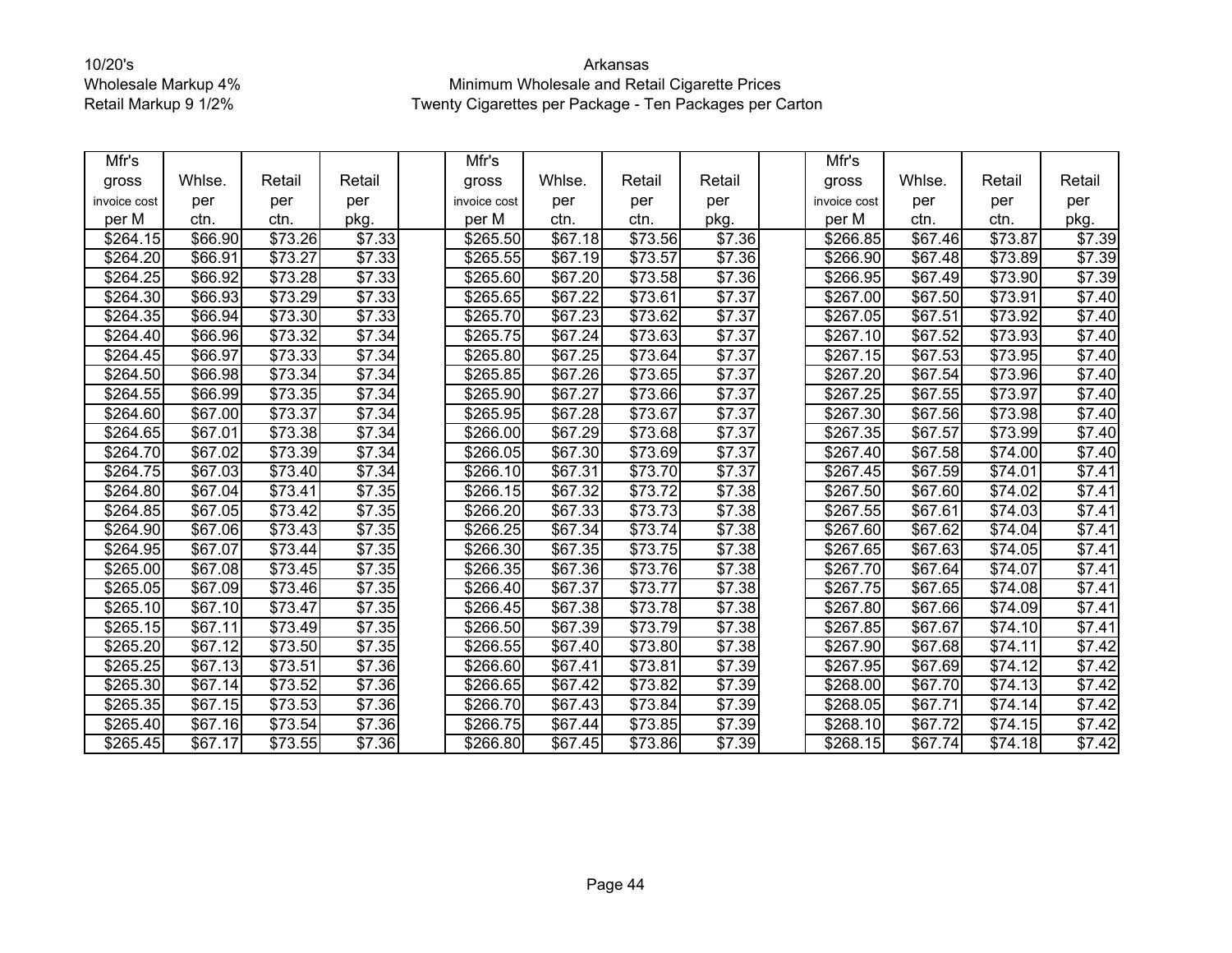| Mfr's        |                     |                     |                | Mfr's        |         |                     |                    | Mfr's            |         |                     |                |
|--------------|---------------------|---------------------|----------------|--------------|---------|---------------------|--------------------|------------------|---------|---------------------|----------------|
| gross        | Whlse.              | Retail              | Retail         | gross        | Whlse.  | Retail              | Retail             | gross            | Whlse.  | Retail              | Retail         |
| invoice cost | per                 | per                 | per            | invoice cost | per     | per                 | per                | invoice cost     | per     | per                 | per            |
| per M        | ctn.                | ctn.                | pkg.           | per M        | ctn.    | ctn.                | pkg.               | per M            | ctn.    | ctn.                | pkg.           |
| \$268.20     | \$67.75             | \$74.19             | \$7.42         | \$269.55     | \$68.03 | \$74.49             | \$7.45             | \$270.90         | \$68.31 | \$74.80             | \$7.48         |
| \$268.25     | \$67.76             | \$74.20             | \$7.42         | \$269.60     | \$68.04 | \$74.50             | \$7.45             | \$270.95         | \$68.32 | \$74.81             | \$7.49         |
| \$268.30     | \$67.77             | \$74.21             | \$7.43         | \$269.65     | \$68.05 | $\sqrt{$74.51}$     | \$7.46             | \$271.00         | \$68.33 | $\sqrt{$74.82}$     | \$7.49         |
| \$268.35     | \$67.78             | \$74.22             | \$7.43         | \$269.70     | \$68.06 | \$74.53             | $\overline{$}7.46$ | \$271.05         | \$68.34 | \$74.83             | \$7.49         |
| \$268.40     | \$67.79             | \$74.23             | \$7.43         | \$269.75     | \$68.07 | $\overline{$}74.54$ | \$7.46             | \$271.10         | \$68.35 | $\overline{$74.84}$ | $\sqrt{$7.49}$ |
| \$268.45     | \$67.80             | \$74.24             | \$7.43         | \$269.80     | \$68.08 | \$74.55             | \$7.46             | \$271.15         | \$68.36 | \$74.85             | \$7.49         |
| \$268.50     | \$67.81             | \$74.25             | \$7.43         | \$269.85     | \$68.09 | \$74.56             | \$7.46             | \$271.20         | \$68.37 | \$74.87             | \$7.49         |
| \$268.55     | \$67.82             | \$74.26             | \$7.43         | \$269.90     | \$68.10 | \$74.57             | \$7.46             | \$271.25         | \$68.38 | \$74.88             | \$7.49         |
| \$268.60     | \$67.83             | \$74.27             | \$7.43         | \$269.95     | \$68.11 | \$74.58             | \$7.46             | \$271.30         | \$68.39 | \$74.89             | \$7.49         |
| \$268.65     | \$67.84             | $\sqrt{$74.28}$     | \$7.43         | \$270.00     | \$68.12 | $\overline{$74.59}$ | \$7.46             | \$271.35         | \$68.40 | $\overline{$}74.90$ | \$7.49         |
| \$268.70     | \$67.85             | \$74.30             | \$7.43         | \$270.05     | \$68.13 | \$74.60             | \$7.46             | \$271.40         | \$68.41 | \$74.91             | \$7.50         |
| \$268.75     | \$67.86             | $\overline{$}74.31$ | \$7.44         | \$270.10     | \$68.14 | \$74.61             | \$7.47             | \$271.45         | \$68.42 | \$74.92             | \$7.50         |
| \$268.80     | $\overline{$}67.87$ | \$74.32             | \$7.44         | \$270.15     | \$68.15 | $\sqrt{$74.62}$     | \$7.47             | $\sqrt{$271.50}$ | \$68.43 | \$74.93             | \$7.50         |
| \$268.85     | \$67.88             | \$74.33             | \$7.44         | \$270.20     | \$68.16 | \$74.64             | \$7.47             | \$271.55         | \$68.44 | \$74.94             | \$7.50         |
| \$268.90     | \$67.89             | \$74.34             | \$7.44         | \$270.25     | \$68.17 | $\overline{$}74.65$ | \$7.47             | \$271.60         | \$68.45 | $\overline{$}74.95$ | \$7.50         |
| \$268.95     | \$67.90             | \$74.35             | $\sqrt{$7.44}$ | \$270.30     | \$68.18 | \$74.66             | \$7.47             | \$271.65         | \$68.46 | $\overline{$}74.96$ | \$7.50         |
| \$269.00     | \$67.91             | \$74.36             | \$7.44         | \$270.35     | \$68.19 | \$74.67             | \$7.47             | \$271.70         | \$68.47 | \$74.97             | \$7.50         |
| \$269.05     | \$67.92             | \$74.37             | \$7.44         | \$270.40     | \$68.20 | $\overline{$}74.68$ | $\overline{$7.47}$ | \$271.75         | \$68.48 | \$74.99             | \$7.50         |
| \$269.10     | \$67.93             | \$74.38             | \$7.44         | \$270.45     | \$68.21 | \$74.69             | \$7.47             | \$271.80         | \$68.49 | \$75.00             | \$7.50         |
| \$269.15     | \$67.94             | \$74.39             | \$7.44         | \$270.50     | \$68.22 | \$74.70             | \$7.47             | \$271.85         | \$68.50 | \$75.01             | \$7.51         |
| \$269.20     | \$67.95             | \$74.41             | \$7.45         | \$270.55     | \$68.23 | \$74.71             | \$7.48             | \$271.90         | \$68.52 | \$75.03             | \$7.51         |
| \$269.25     | \$67.96             | \$74.42             | \$7.45         | \$270.60     | \$68.24 | \$74.72             | \$7.48             | \$271.95         | \$68.53 | \$75.04             | \$7.51         |
| \$269.30     | $\overline{$}67.97$ | \$74.43             | \$7.45         | \$270.65     | \$68.26 | \$74.74             | \$7.48             | \$272.00         | \$68.54 | \$75.05             | \$7.51         |
| \$269.35     | \$67.98             | \$74.44             | \$7.45         | \$270.70     | \$68.27 | \$74.76             | \$7.48             | \$272.05         | \$68.55 | \$75.06             | \$7.51         |
| \$269.40     | \$68.00             | \$74.46             | \$7.45         | \$270.75     | \$68.28 | \$74.77             | \$7.48             | \$272.10         | \$68.56 | \$75.07             | \$7.51         |
| \$269.45     | \$68.01             | \$74.47             | \$7.45         | \$270.80     | \$68.29 | \$74.78             | \$7.48             | \$272.15         | \$68.57 | \$75.08             | \$7.51         |
| \$269.50     | \$68.02             | \$74.48             | \$7.45         | \$270.85     | \$68.30 | $\sqrt{$74.79}$     | \$7.48             | \$272.20         | \$68.58 | $\overline{$}75.10$ | \$7.51         |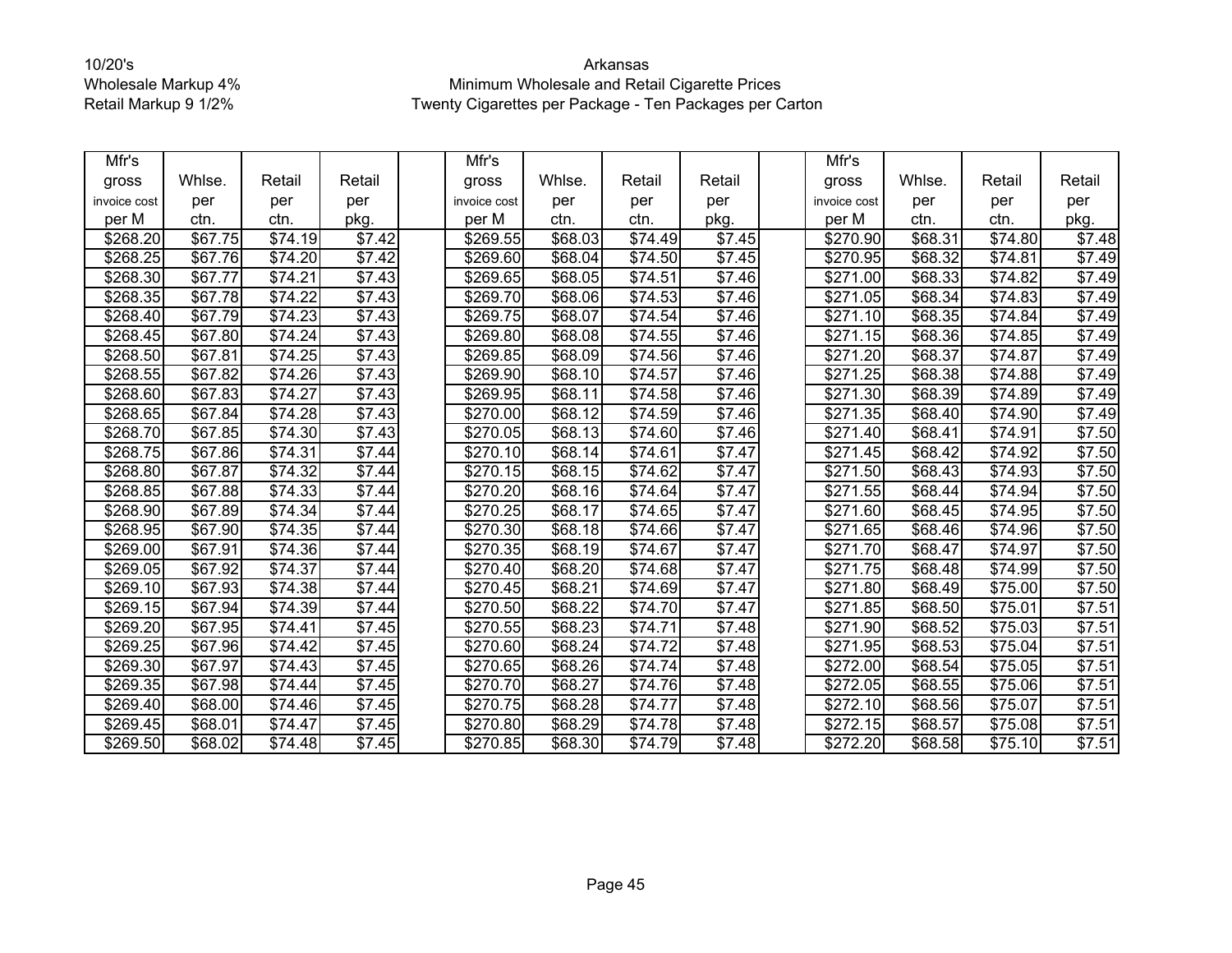| Mfr's        |         |                     |                    | Mfr's            |         |                     |                    | Mfr's                |         |         |                    |
|--------------|---------|---------------------|--------------------|------------------|---------|---------------------|--------------------|----------------------|---------|---------|--------------------|
| gross        | Whlse.  | Retail              | Retail             | gross            | Whlse.  | Retail              | Retail             | gross                | Whlse.  | Retail  | Retail             |
| invoice cost | per     | per                 | per                | invoice cost     | per     | per                 | per                | invoice cost         | per     | per     | per                |
| per M        | ctn.    | ctn.                | pkg.               | per M            | ctn.    | ctn.                | pkg.               | per M                | ctn.    | ctn.    | pkg.               |
| \$272.25     | \$68.59 | \$75.11             | \$7.52             | \$273.60         | \$68.87 | \$75.41             | \$7.55             | \$274.95             | \$69.15 | \$75.72 | \$7.58             |
| \$272.30     | \$68.60 | \$75.12             | \$7.52             | \$273.65         | \$68.88 | \$75.42             | \$7.55             | \$275.00             | \$69.16 | \$75.73 | \$7.58             |
| \$272.35     | \$68.61 | \$75.13             | \$7.52             | \$273.70         | \$68.89 | $\overline{$75.43}$ | \$7.55             | \$275.05             | \$69.17 | \$75.74 | \$7.58             |
| \$272.40     | \$68.62 | \$75.14             | \$7.52             | \$273.75         | \$68.90 | \$75.45             | \$7.55             | \$275.10             | \$69.18 | \$75.75 | \$7.58             |
| \$272.45     | \$68.63 | \$75.15             | \$7.52             | \$273.80         | \$68.91 | $\overline{$}75.46$ | \$7.55             | \$275.15             | \$69.19 | \$75.76 | \$7.58             |
| \$272.50     | \$68.64 | \$75.16             | \$7.52             | \$273.85         | \$68.92 | \$75.47             | \$7.55             | \$275.20             | \$69.20 | \$75.77 | \$7.58             |
| \$272.55     | \$68.65 | \$75.17             | \$7.52             | \$273.90         | \$68.93 | \$75.48             | \$7.55             | \$275.25             | \$69.21 | \$75.78 | \$7.58             |
| \$272.60     | \$68.66 | \$75.18             | \$7.52             | \$273.95         | \$68.94 | \$75.49             | \$7.55             | \$275.30             | \$69.22 | \$75.80 | \$7.58             |
| \$272.65     | \$68.67 | \$75.19             | \$7.52             | \$274.00         | \$68.95 | \$75.50             | \$7.55             | \$275.35             | \$69.23 | \$75.81 | \$7.59             |
| \$272.70     | \$68.68 | \$75.20             | \$7.52             | \$274.05         | \$68.96 | \$75.51             | \$7.56             | \$275.40             | \$69.24 | \$75.82 | \$7.59             |
| \$272.75     | \$68.69 | \$75.22             | \$7.53             | \$274.10         | \$68.97 | $\overline{$}75.52$ | \$7.56             | \$275.45             | \$69.25 | \$75.83 | \$7.59             |
| \$272.80     | \$68.70 | \$75.23             | \$7.53             | \$274.15         | \$68.98 | \$75.53             | \$7.56             | \$275.50             | \$69.26 | \$75.84 | \$7.59             |
| \$272.85     | \$68.71 | $\overline{$75.24}$ | \$7.53             | $\sqrt{$274.20}$ | \$68.99 | \$75.54             | \$7.56             | $\overline{$}275.55$ | \$69.27 | \$75.85 | \$7.59             |
| \$272.90     | \$68.72 | \$75.25             | \$7.53             | \$274.25         | \$69.00 | \$75.56             | \$7.56             | \$275.60             | \$69.28 | \$75.86 | \$7.59             |
| \$272.95     | \$68.73 | \$75.26             | \$7.53             | \$274.30         | \$69.01 | \$75.57             | \$7.56             | \$275.65             | \$69.30 | \$75.88 | \$7.59             |
| \$273.00     | \$68.74 | \$75.27             | \$7.53             | \$274.35         | \$69.02 | \$75.58             | \$7.56             | \$275.70             | \$69.31 | \$75.89 | \$7.59             |
| \$273.05     | \$68.75 | \$75.28             | \$7.53             | \$274.40         | \$69.04 | \$75.60             | \$7.56             | \$275.75             | \$69.32 | \$75.91 | \$7.60             |
| \$273.10     | \$68.76 | \$75.29             | $\overline{$7.53}$ | \$274.45         | \$69.05 | \$75.61             | $\overline{$7.57}$ | $\sqrt{$275.80}$     | \$69.33 | \$75.92 | $\overline{$}7.60$ |
| \$273.15     | \$68.78 | \$75.31             | \$7.54             | \$274.50         | \$69.06 | \$75.62             | \$7.57             | \$275.85             | \$69.34 | \$75.93 | \$7.60             |
| \$273.20     | \$68.79 | \$75.33             | \$7.54             | \$274.55         | \$69.07 | \$75.63             | \$7.57             | \$275.90             | \$69.35 | \$75.94 | \$7.60             |
| \$273.25     | \$68.80 | \$75.34             | \$7.54             | \$274.60         | \$69.08 | \$75.64             | \$7.57             | \$275.95             | \$69.36 | \$75.95 | \$7.60             |
| \$273.30     | \$68.81 | \$75.35             | \$7.54             | \$274.65         | \$69.09 | \$75.65             | \$7.57             | \$276.00             | \$69.37 | \$75.96 | \$7.60             |
| \$273.35     | \$68.82 | \$75.36             | \$7.54             | \$274.70         | \$69.10 | \$75.66             | \$7.57             | \$276.05             | \$69.38 | \$75.97 | \$7.60             |
| \$273.40     | \$68.83 | \$75.37             | \$7.54             | \$274.75         | \$69.11 | \$75.68             | \$7.57             | \$276.10             | \$69.39 | \$75.98 | \$7.60             |
| \$273.45     | \$68.84 | \$75.38             | \$7.54             | \$274.80         | \$69.12 | \$75.69             | \$7.57             | \$276.15             | \$69.40 | \$75.99 | \$7.60             |
| \$273.50     | \$68.85 | \$75.39             | \$7.54             | \$274.85         | \$69.13 | \$75.70             | \$7.57             | \$276.20             | \$69.41 | \$76.00 | \$7.60             |
| \$273.55     | \$68.86 | \$75.40             | \$7.54             | \$274.90         | \$69.14 | \$75.71             | \$7.58             | \$276.25             | \$69.42 | \$76.01 | \$7.61             |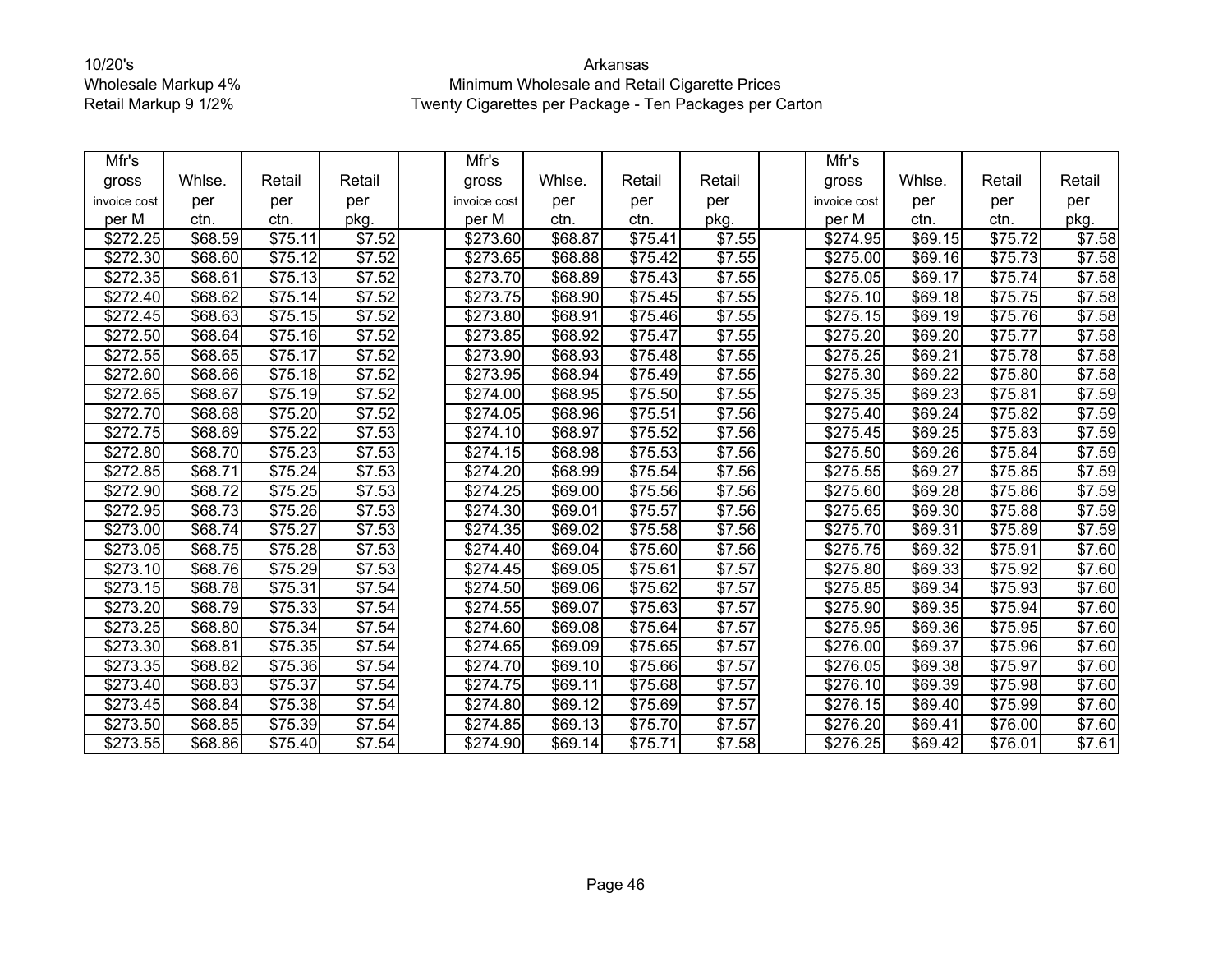| Mfr's        |         |                     |                    | Mfr's                |         |                     |                    | Mfr's                |         |                     |        |
|--------------|---------|---------------------|--------------------|----------------------|---------|---------------------|--------------------|----------------------|---------|---------------------|--------|
| gross        | Whlse.  | Retail              | Retail             | gross                | Whlse.  | Retail              | Retail             | gross                | Whlse.  | Retail              | Retail |
| invoice cost | per     | per                 | per                | invoice cost         | per     | per                 | per                | invoice cost         | per     | per                 | per    |
| per M        | ctn.    | ctn.                | pkg.               | per M                | ctn.    | ctn.                | pkg.               | per M                | ctn.    | ctn.                | pkg.   |
| \$276.30     | \$69.43 | \$76.03             | \$7.61             | \$277.65             | \$69.71 | \$76.33             | \$7.64             | \$279.00             | \$69.99 | \$76.64             | \$7.67 |
| \$276.35     | \$69.44 | \$76.04             | \$7.61             | \$277.70             | \$69.72 | \$76.34             | \$7.64             | \$279.05             | \$70.00 | \$76.65             | \$7.67 |
| \$276.40     | \$69.45 | \$76.05             | \$7.61             | \$277.75             | \$69.73 | \$76.35             | \$7.64             | \$279.10             | \$70.01 | \$76.66             | \$7.67 |
| \$276.45     | \$69.46 | \$76.06             | \$7.61             | \$277.80             | \$69.74 | $\overline{$}76.37$ | \$7.64             | \$279.15             | \$70.02 | \$76.67             | \$7.67 |
| \$276.50     | \$69.47 | \$76.07             | \$7.61             | \$277.85             | \$69.75 | \$76.38             | \$7.64             | \$279.20             | \$70.03 | \$76.68             | \$7.67 |
| \$276.55     | \$69.48 | \$76.08             | $\overline{$}7.61$ | \$277.90             | \$69.76 | \$76.39             | \$7.64             | \$279.25             | \$70.04 | $\overline{$}76.69$ | \$7.67 |
| \$276.60     | \$69.49 | \$76.09             | \$7.61             | \$277.95             | \$69.77 | \$76.40             | \$7.64             | \$279.30             | \$70.05 | \$76.70             | \$7.67 |
| \$276.65     | \$69.50 | \$76.10             | \$7.61             | \$278.00             | \$69.78 | \$76.41             | \$7.65             | \$279.35             | \$70.06 | \$76.72             | \$7.68 |
| \$276.70     | \$69.51 | \$76.11             | \$7.62             | \$278.05             | \$69.79 | \$76.42             | \$7.65             | \$279.40             | \$70.08 | \$76.74             | \$7.68 |
| \$276.75     | \$69.52 | $\overline{$76.12}$ | \$7.62             | \$278.10             | \$69.80 | $\overline{$76.43}$ | \$7.65             | \$279.45             | \$70.09 | $\overline{$}76.75$ | \$7.68 |
| \$276.80     | \$69.53 | \$76.14             | $\overline{$7.62}$ | \$278.15             | \$69.82 | \$76.45             | \$7.65             | \$279.50             | \$70.10 | \$76.76             | \$7.68 |
| \$276.85     | \$69.54 | \$76.15             | \$7.62             | \$278.20             | \$69.83 | \$76.46             | \$7.65             | \$279.55             | \$70.11 | \$76.77             | \$7.68 |
| \$276.90     | \$69.56 | $\overline{$76.17}$ | \$7.62             | $\overline{$}278.25$ | \$69.84 | $\overline{$}76.47$ | $\overline{$7.65}$ | $\sqrt{$279.60}$     | \$70.12 | \$76.78             | \$7.68 |
| \$276.95     | \$69.57 | \$76.18             | \$7.62             | \$278.30             | \$69.85 | \$76.49             | \$7.65             | \$279.65             | \$70.13 | \$76.79             | \$7.68 |
| \$277.00     | \$69.58 | \$76.19             | \$7.62             | \$278.35             | \$69.86 | \$76.50             | \$7.65             | \$279.70             | \$70.14 | \$76.80             | \$7.68 |
| \$277.05     | \$69.59 | \$76.20             | \$7.62             | \$278.40             | \$69.87 | \$76.51             | \$7.66             | \$279.75             | \$70.15 | \$76.81             | \$7.69 |
| \$277.10     | \$69.60 | \$76.21             | \$7.63             | \$278.45             | \$69.88 | \$76.52             | \$7.66             | \$279.80             | \$70.16 | \$76.83             | \$7.69 |
| \$277.15     | \$69.61 | \$76.22             | $\overline{$7.63}$ | \$278.50             | \$69.89 | $\overline{$}76.53$ | \$7.66             | $\overline{$}279.85$ | \$70.17 | \$76.84             | \$7.69 |
| \$277.20     | \$69.62 | \$76.23             | \$7.63             | \$278.55             | \$69.90 | \$76.54             | \$7.66             | \$279.90             | \$70.18 | \$76.85             | \$7.69 |
| \$277.25     | \$69.63 | \$76.24             | \$7.63             | \$278.60             | \$69.91 | $\overline{$}76.55$ | \$7.66             | \$279.95             | \$70.19 | \$76.86             | \$7.69 |
| \$277.30     | \$69.64 | \$76.26             | \$7.63             | \$278.65             | \$69.92 | \$76.56             | \$7.66             | \$280.00             | \$70.20 | \$76.87             | \$7.69 |
| \$277.35     | \$69.65 | \$76.27             | \$7.63             | \$278.70             | \$69.93 | \$76.57             | \$7.66             | \$280.05             | \$70.21 | \$76.88             | \$7.69 |
| \$277.40     | \$69.66 | \$76.28             | \$7.63             | \$278.75             | \$69.94 | \$76.58             | \$7.66             | \$280.10             | \$70.22 | \$76.89             | \$7.69 |
| \$277.45     | \$69.67 | \$76.29             | \$7.63             | \$278.80             | \$69.95 | \$76.60             | \$7.66             | \$280.15             | \$70.23 | \$76.90             | \$7.69 |
| \$277.50     | \$69.68 | \$76.30             | \$7.63             | \$278.85             | \$69.96 | $\overline{$}76.61$ | \$7.67             | \$280.20             | \$70.24 | $\overline{$}76.91$ | \$7.70 |
| \$277.55     | \$69.69 | \$76.31             | \$7.64             | \$278.90             | \$69.97 | \$76.62             | \$7.67             | \$280.25             | \$70.25 | \$76.92             | \$7.70 |
| \$277.60     | \$69.70 | \$76.32             | \$7.64             | \$278.95             | \$69.98 | \$76.63             | $\overline{$7.67}$ | $\overline{$}280.30$ | \$70.26 | \$76.93             | \$7.70 |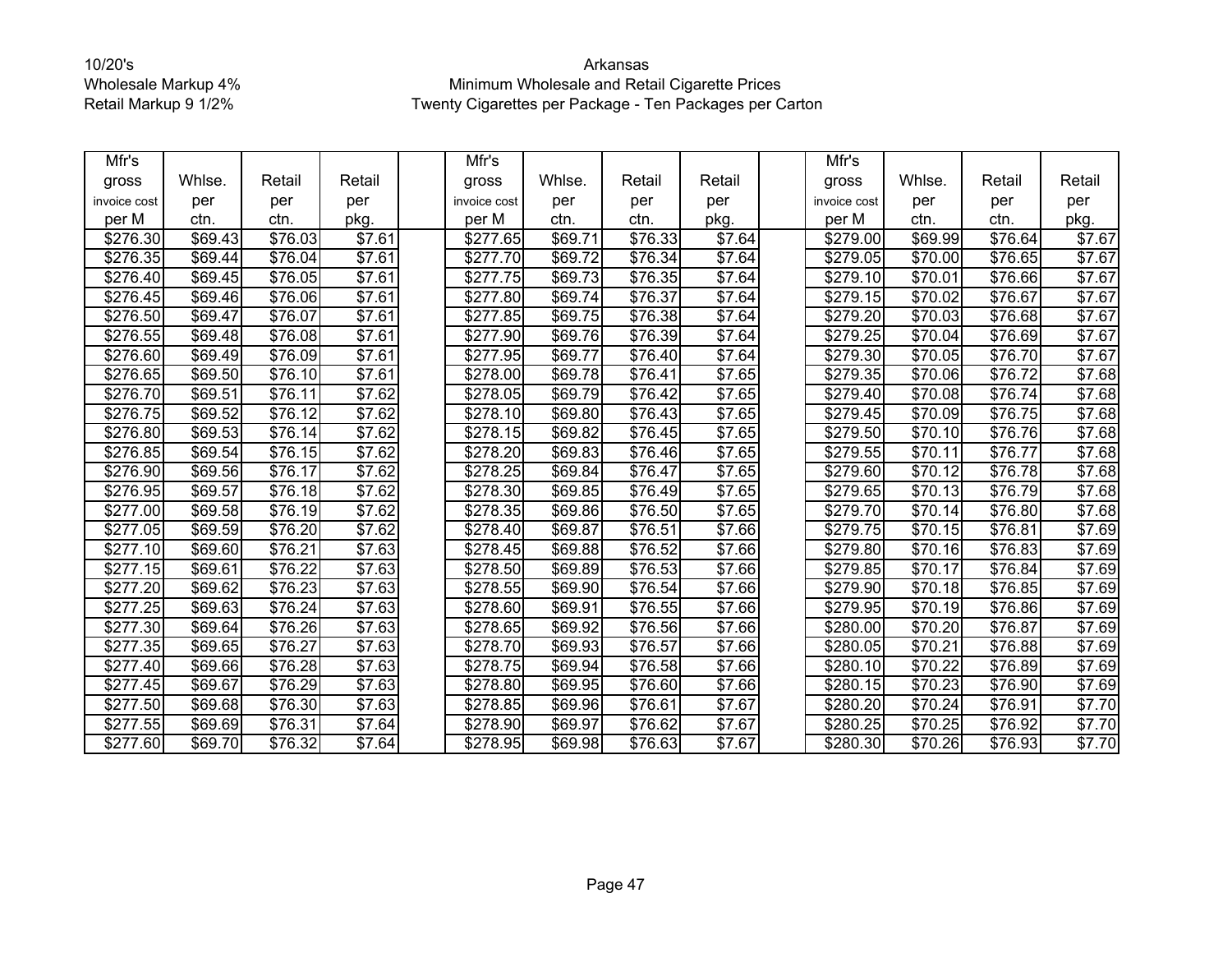| Mfr's            |                     |                     |                | Mfr's                |                     |                     |                    | Mfr's                |                     |                     |                    |
|------------------|---------------------|---------------------|----------------|----------------------|---------------------|---------------------|--------------------|----------------------|---------------------|---------------------|--------------------|
| gross            | Whlse.              | Retail              | Retail         | gross                | Whlse.              | Retail              | Retail             | gross                | Whlse.              | Retail              | Retail             |
| invoice cost     | per                 | per                 | per            | invoice cost         | per                 | per                 | per                | invoice cost         | per                 | per                 | per                |
| per M            | ctn.                | ctn.                | pkg.           | per M                | ctn.                | ctn.                | pkg.               | per M                | ctn.                | ctn.                | pkg.               |
| \$280.35         | \$70.27             | \$76.95             | \$7.70         | \$281.70             | \$70.55             | \$77.25             | \$7.73             | \$283.05             | \$70.83             | \$77.56             | \$7.76             |
| \$280.40         | \$70.28             | \$76.96             | \$7.70         | \$281.75             | \$70.56             | \$77.26             | \$7.73             | \$283.10             | \$70.84             | \$77.57             | \$7.76             |
| \$280.45         | $\overline{$}70.29$ | $\frac{1}{1576.97}$ | \$7.70         | \$281.80             | \$70.57             | $\overline{$}77.27$ | \$7.73             | \$283.15             | \$70.86             | $\overline{$}77.59$ | \$7.76             |
| \$280.50         | \$70.30             | \$76.98             | \$7.70         | \$281.85             | \$70.58             | \$77.29             | \$7.73             | \$283.20             | \$70.87             | \$77.60             | \$7.76             |
| \$280.55         | \$70.31             | \$76.99             | \$7.70         | \$281.90             | \$70.60             | $\overline{$77.31}$ | \$7.74             | \$283.25             | \$70.88             | $\overline{$77.61}$ | \$7.77             |
| \$280.60         | \$70.32             | \$77.00             | \$7.70         | \$281.95             | \$70.61             | \$77.32             | \$7.74             | \$283.30             | \$70.89             | \$77.62             | \$7.77             |
| \$280.65         | \$70.34             | \$77.02             | \$7.71         | \$282.00             | \$70.62             | \$77.33             | \$7.74             | \$283.35             | \$70.90             | \$77.64             | \$7.77             |
| \$280.70         | \$70.35             | \$77.03             | \$7.71         | \$282.05             | \$70.63             | \$77.34             | \$7.74             | \$283.40             | \$70.91             | \$77.65             | \$7.77             |
| \$280.75         | \$70.36             | \$77.04             | \$7.71         | \$282.10             | \$70.64             | \$77.35             | \$7.74             | \$283.45             | \$70.92             | \$77.66             | \$7.77             |
| \$280.80         | \$70.37             | \$77.06             | \$7.71         | \$282.15             | \$70.65             | $\overline{$}77.36$ | \$7.74             | \$283.50             | \$70.93             | $\overline{$}77.67$ | \$7.77             |
| \$280.85         | \$70.38             | \$77.07             | \$7.71         | \$282.20             | \$70.66             | \$77.37             | \$7.74             | \$283.55             | $\overline{$}70.94$ | \$77.68             | \$7.77             |
| \$280.90         | \$70.39             | \$77.08             | \$7.71         | \$282.25             | \$70.67             | $\overline{$77.38}$ | \$7.74             | $\sqrt{$283.60}$     | \$70.95             | \$77.69             | \$7.77             |
| \$280.95         | \$70.40             | \$77.09             | \$7.71         | \$282.30             | \$70.68             | \$77.39             | \$7.74             | \$283.65             | \$70.96             | \$77.70             | \$7.77             |
| \$281.00         | \$70.41             | \$77.10             | \$7.71         | \$282.35             | \$70.69             | \$77.41             | \$7.75             | \$283.70             | \$70.97             | $\overline{$}77.71$ | $\overline{$}7.78$ |
| \$281.05         | \$70.42             | \$77.11             | \$7.72         | $\sqrt{$282.40}$     | \$70.70             | $\overline{$77.42}$ | \$7.75             | $\overline{$}283.75$ | \$70.98             | $\overline{$77.72}$ | \$7.78             |
| \$281.10         | \$70.43             | \$77.12             | \$7.72         | \$282.45             | \$70.71             | \$77.43             | \$7.75             | \$283.80             | $\overline{$}70.99$ | \$77.73             | \$7.78             |
| \$281.15         | \$70.44             | \$77.13             | \$7.72         | \$282.50             | \$70.72             | \$77.44             | \$7.75             | \$283.85             | \$71.00             | $\overline{$77.75}$ | \$7.78             |
| \$281.20         | \$70.45             | \$77.14             | \$7.72         | \$282.55             | \$70.73             | \$77.45             | \$7.75             | \$283.90             | \$71.01             | \$77.76             | \$7.78             |
| \$281.25         | \$70.46             | \$77.15             | \$7.72         | \$282.60             | \$70.74             | \$77.46             | \$7.75             | \$283.95             | \$71.02             | \$77.77             | \$7.78             |
| \$281.30         | \$70.47             | \$77.16             | $\sqrt{$7.72}$ | \$282.65             | $\overline{$}70.75$ | $\overline{$77.47}$ | \$7.75             | \$284.00             | \$71.03             | $\overline{$77.78}$ | \$7.78             |
| \$281.35         | \$70.48             | \$77.18             | \$7.72         | \$282.70             | \$70.76             | \$77.48             | \$7.75             | \$284.05             | \$71.04             | \$77.79             | \$7.78             |
| \$281.40         | \$70.49             | \$77.19             | \$7.72         | \$282.75             | \$70.77             | $\overline{$}77.49$ | \$7.75             | \$284.10             | $\overline{$}71.05$ | $\overline{$77.80}$ | \$7.78             |
| \$281.45         | \$70.50             | \$77.20             | \$7.72         | \$282.80             | \$70.78             | \$77.50             | \$7.75             | \$284.15             | \$71.06             | \$77.81             | \$7.79             |
| \$281.50         | \$70.51             | \$77.21             | \$7.73         | \$282.85             | \$70.79             | \$77.52             | \$7.76             | \$284.20             | \$71.07             | \$77.82             | \$7.79             |
| \$281.55         | \$70.52             | \$77.22             | \$7.73         | \$282.90             | \$70.80             | \$77.53             | $\overline{$}7.76$ | \$284.25             | \$71.08             | $\overline{$}77.83$ | \$7.79             |
| \$281.60         | \$70.53             | \$77.23             | \$7.73         | \$282.95             | \$70.81             | \$77.54             | \$7.76             | \$284.30             | \$71.09             | \$77.84             | \$7.79             |
| $\sqrt{$281.65}$ | \$70.54             | $\overline{$}77.24$ | \$7.73         | $\overline{$}283.00$ | $\overline{$}70.82$ | $\overline{$}77.55$ | \$7.76             | $\sqrt{$284.35}$     | \$71.10             | $\overline{$}77.85$ | \$7.79             |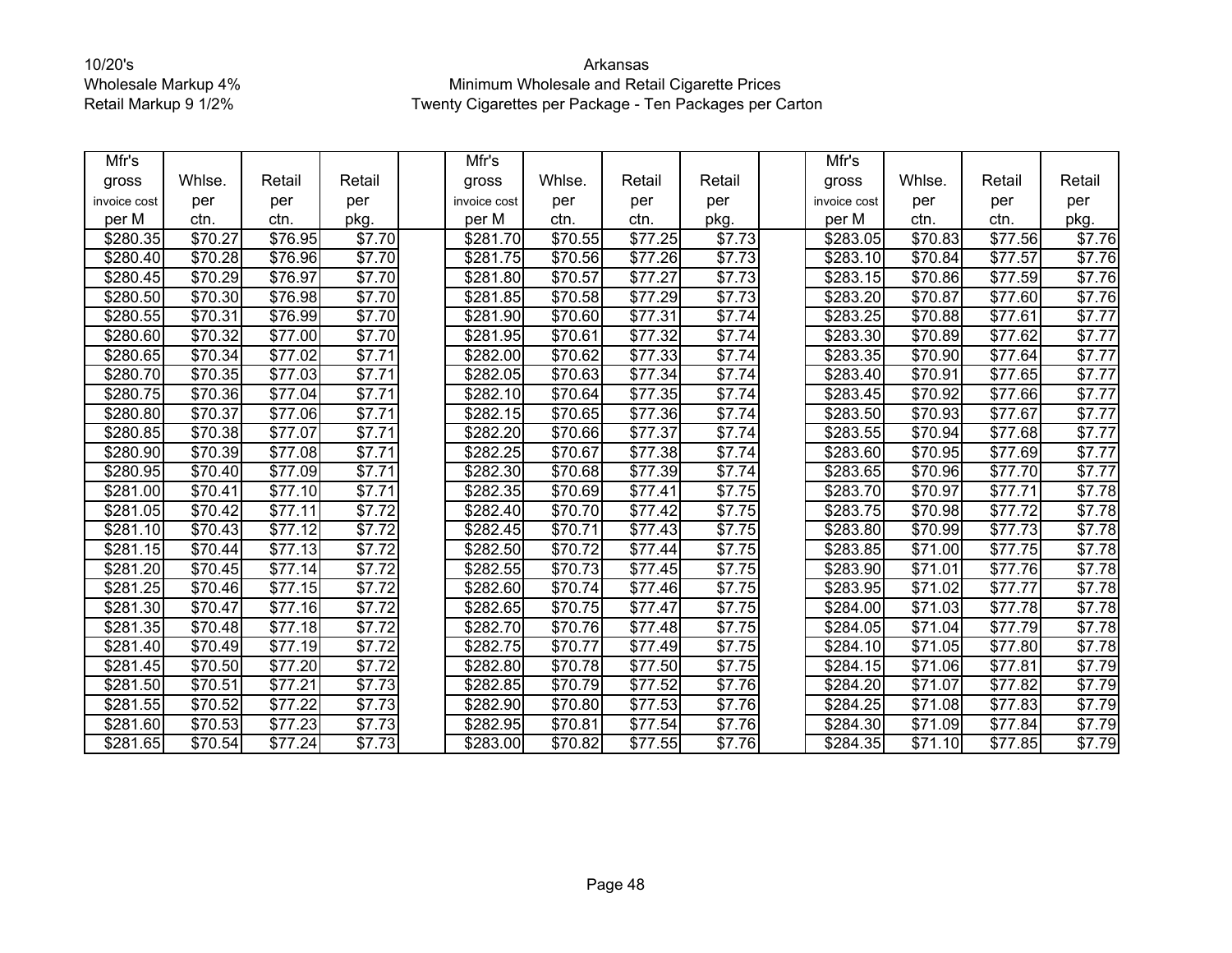| Mfr's        |         |                     |                    | Mfr's        |                     |                     |                    | Mfr's                |                     |                     |        |
|--------------|---------|---------------------|--------------------|--------------|---------------------|---------------------|--------------------|----------------------|---------------------|---------------------|--------|
| gross        | Whlse.  | Retail              | Retail             | gross        | Whlse.              | Retail              | Retail             | gross                | Whlse.              | Retail              | Retail |
| invoice cost | per     | per                 | per                | invoice cost | per                 | per                 | per                | invoice cost         | per                 | per                 | per    |
| per M        | ctn.    | ctn.                | pkg.               | per M        | ctn.                | ctn.                | pkg.               | per M                | ctn.                | ctn.                | pkg.   |
| \$284.40     | \$71.12 | \$77.88             | \$7.79             | \$285.75     | \$71.40             | \$78.18             | \$7.82             | \$287.10             | \$71.68             | \$78.49             | \$7.85 |
| \$284.45     | \$71.13 | \$77.89             | \$7.79             | \$285.80     | \$71.41             | \$78.19             | $\overline{$7.82}$ | \$287.15             | \$71.69             | \$78.50             | \$7.85 |
| \$284.50     | \$71.14 | \$77.90             | \$7.79             | \$285.85     | $\overline{$}71.42$ | $\sqrt{$78.20}$     | \$7.82             | $\sqrt{$287.20}$     | \$71.70             | $\overline{$}78.51$ | \$7.86 |
| \$284.55     | \$71.15 | \$77.91             | \$7.80             | \$285.90     | \$71.43             | \$78.22             | \$7.83             | \$287.25             | \$71.71             | \$78.52             | \$7.86 |
| \$284.60     | \$71.16 | $\overline{$77.92}$ | \$7.80             | \$285.95     | \$71.44             | \$78.23             | \$7.83             | \$287.30             | \$71.72             | \$78.53             | \$7.86 |
| \$284.65     | \$71.17 | \$77.93             | $\sqrt{$7.80}$     | \$286.00     | $\overline{$}71.45$ | \$78.24             | \$7.83             | \$287.35             | \$71.73             | \$78.54             | \$7.86 |
| \$284.70     | \$71.18 | \$77.94             | \$7.80             | \$286.05     | \$71.46             | \$78.25             | \$7.83             | \$287.40             | \$71.74             | \$78.56             | \$7.86 |
| \$284.75     | \$71.19 | \$77.95             | \$7.80             | \$286.10     | \$71.47             | $\overline{$}78.26$ | \$7.83             | \$287.45             | \$71.75             | $\overline{$}78.57$ | \$7.86 |
| \$284.80     | \$71.20 | \$77.96             | \$7.80             | \$286.15     | \$71.48             | \$78.27             | \$7.83             | \$287.50             | \$71.76             | \$78.58             | \$7.86 |
| \$284.85     | \$71.21 | \$77.97             | \$7.80             | \$286.20     | \$71.49             | \$78.28             | \$7.83             | \$287.55             | \$71.77             | \$78.59             | \$7.86 |
| \$284.90     | \$71.22 | \$77.99             | \$7.80             | \$286.25     | \$71.50             | $\overline{$}78.29$ | \$7.83             | \$287.60             | \$71.78             | \$78.60             | \$7.86 |
| \$284.95     | \$71.23 | \$78.00             | \$7.80             | \$286.30     | \$71.51             | \$78.30             | \$7.83             | \$287.65             | \$71.79             | \$78.61             | \$7.87 |
| \$285.00     | \$71.24 | \$78.01             | $\overline{$}7.81$ | \$286.35     | \$71.52             | \$78.31             | \$7.84             | \$287.70             | \$71.80             | $\overline{$}78.62$ | \$7.87 |
| \$285.05     | \$71.25 | \$78.02             | \$7.81             | \$286.40     | \$71.53             | \$78.33             | \$7.84             | \$287.75             | \$71.81             | \$78.63             | \$7.87 |
| \$285.10     | \$71.26 | \$78.03             | \$7.81             | \$286.45     | \$71.54             | \$78.34             | \$7.84             | $\sqrt{$287.80}$     | $\overline{$71.82}$ | \$78.64             | \$7.87 |
| \$285.15     | \$71.27 | \$78.04             | \$7.81             | \$286.50     | \$71.55             | \$78.35             | \$7.84             | \$287.85             | \$71.83             | \$78.65             | \$7.87 |
| \$285.20     | \$71.28 | \$78.05             | \$7.81             | \$286.55     | \$71.56             | \$78.36             | \$7.84             | \$287.90             | \$71.84             | \$78.66             | \$7.87 |
| \$285.25     | \$71.29 | \$78.06             | \$7.81             | \$286.60     | \$71.57             | \$78.37             | \$7.84             | \$287.95             | \$71.85             | \$78.68             | \$7.87 |
| \$285.30     | \$71.30 | \$78.07             | \$7.81             | \$286.65     | \$71.58             | \$78.38             | \$7.84             | \$288.00             | \$71.86             | \$78.69             | \$7.87 |
| \$285.35     | \$71.31 | $\frac{1}{1578.08}$ | \$7.81             | \$286.70     | \$71.59             | $\overline{$78.39}$ | \$7.84             | \$288.05             | \$71.87             | \$78.70             | \$7.87 |
| \$285.40     | \$71.32 | $\overline{$}78.10$ | \$7.81             | \$286.75     | \$71.60             | \$78.40             | \$7.84             | \$288.10             | \$71.88             | \$78.71             | \$7.88 |
| \$285.45     | \$71.33 | \$78.11             | \$7.82             | \$286.80     | $\overline{$71.61}$ | \$78.41             | \$7.85             | \$288.15             | $\overline{$71.90}$ | $\overline{$78.73}$ | \$7.88 |
| \$285.50     | \$71.34 | \$78.12             | \$7.82             | \$286.85     | \$71.62             | \$78.42             | \$7.85             | \$288.20             | \$71.91             | \$78.74             | \$7.88 |
| \$285.55     | \$71.35 | \$78.13             | \$7.82             | \$286.90     | \$71.64             | \$78.45             | \$7.85             | \$288.25             | \$71.92             | \$78.75             | \$7.88 |
| \$285.60     | \$71.36 | \$78.14             | \$7.82             | \$286.95     | \$71.65             | $\overline{$}78.46$ | \$7.85             | $\overline{$}288.30$ | $\overline{$}71.93$ | $\overline{$}78.76$ | \$7.88 |
| \$285.65     | \$71.38 | \$78.16             | \$7.82             | \$287.00     | \$71.66             | \$78.47             | \$7.85             | \$288.35             | \$71.94             | \$78.77             | \$7.88 |
| \$285.70     | \$71.39 | $\overline{$78.17}$ | \$7.82             | \$287.05     | $\overline{$}71.67$ | $\overline{$78.48}$ | \$7.85             | \$288.40             | $\overline{$}71.95$ | $\overline{$}78.79$ | \$7.88 |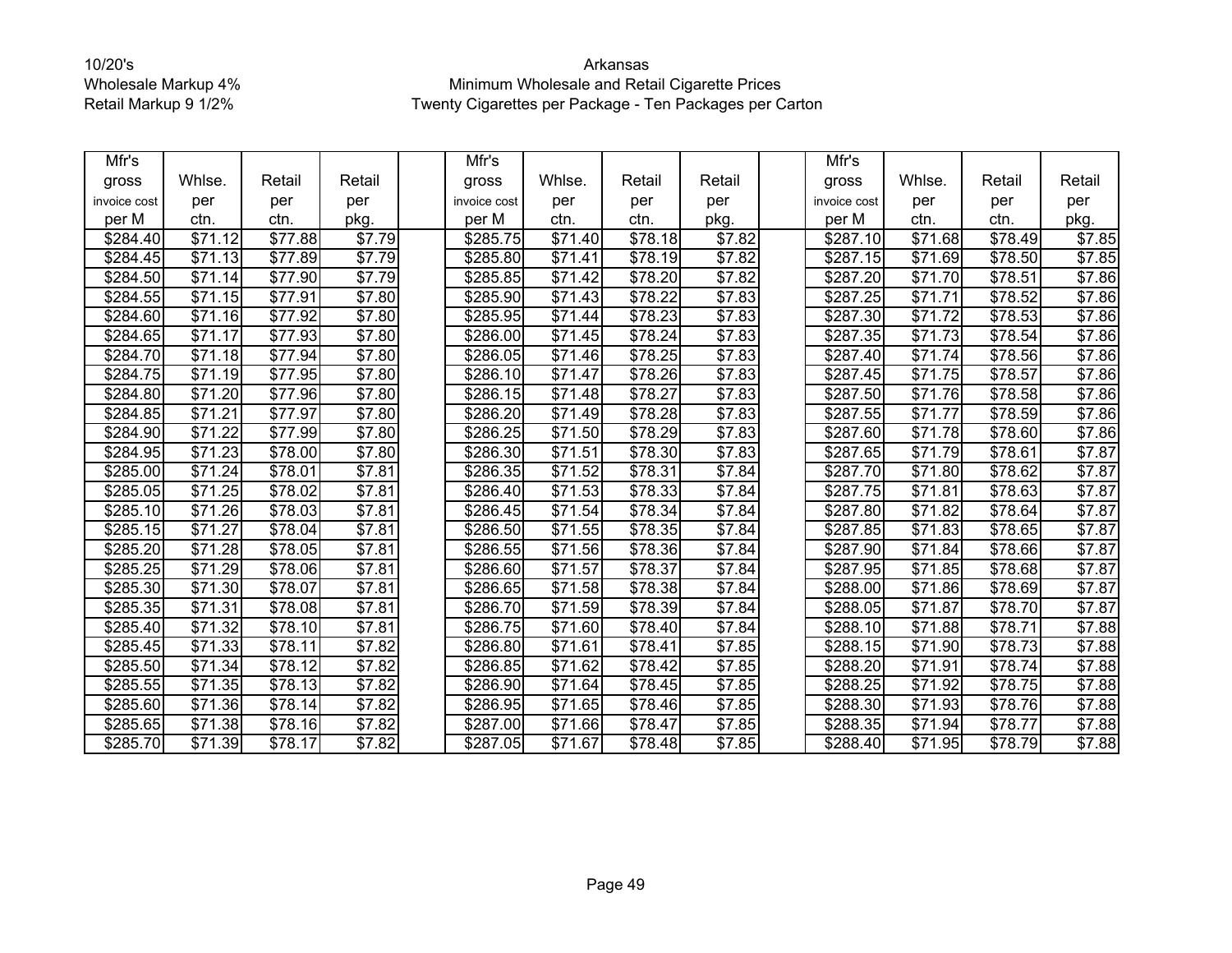| Mfr's        |                     |                     |                    | Mfr's                |                     |                     |                    | Mfr's            |                     |                     |        |
|--------------|---------------------|---------------------|--------------------|----------------------|---------------------|---------------------|--------------------|------------------|---------------------|---------------------|--------|
| gross        | Whlse.              | Retail              | Retail             | gross                | Whlse.              | Retail              | Retail             | gross            | Whlse.              | Retail              | Retail |
| invoice cost | per                 | per                 | per                | invoice cost         | per                 | per                 | per                | invoice cost     | per                 | per                 | per    |
| per M        | ctn.                | ctn.                | pkg.               | per M                | ctn.                | ctn.                | pkg.               | per M            | ctn.                | ctn.                | pkg.   |
| \$288.45     | \$71.96             | \$78.80             | \$7.88             | \$289.80             | \$72.24             | \$79.10             | \$7.91             | \$291.15         | \$72.52             | \$79.41             | \$7.95 |
| \$288.50     | \$71.97             | \$78.81             | \$7.89             | \$289.85             | \$72.25             | \$79.11             | \$7.92             | \$291.20         | \$72.53             | \$79.42             | \$7.95 |
| \$288.55     | \$71.98             | \$78.82             | \$7.89             | \$289.90             | \$72.26             | \$79.12             | \$7.92             | \$291.25         | \$72.54             | $\overline{$}79.43$ | \$7.95 |
| \$288.60     | \$71.99             | \$78.83             | \$7.89             | \$289.95             | \$72.27             | \$79.14             | \$7.92             | \$291.30         | \$72.55             | \$79.44             | \$7.95 |
| \$288.65     | \$72.00             | \$78.84             | \$7.89             | \$290.00             | \$72.28             | $\overline{$}79.15$ | \$7.92             | \$291.35         | \$72.56             | \$79.45             | \$7.95 |
| \$288.70     | \$72.01             | $\overline{$}78.85$ | \$7.89             | \$290.05             | \$72.29             | \$79.16             | \$7.92             | \$291.40         | \$72.57             | \$79.46             | \$7.95 |
| \$288.75     | \$72.02             | \$78.86             | \$7.89             | \$290.10             | \$72.30             | \$79.17             | \$7.92             | \$291.45         | \$72.58             | \$79.48             | \$7.95 |
| \$288.80     | \$72.03             | \$78.87             | \$7.89             | \$290.15             | \$72.31             | \$79.18             | \$7.92             | \$291.50         | \$72.59             | $\overline{$}79.49$ | \$7.95 |
| \$288.85     | \$72.04             | \$78.88             | \$7.89             | \$290.20             | \$72.32             | \$79.19             | $\overline{$}7.92$ | \$291.55         | \$72.60             | \$79.50             | \$7.95 |
| \$288.90     | \$72.05             | \$78.89             | \$7.89             | \$290.25             | \$72.33             | \$79.20             | \$7.92             | \$291.60         | \$72.61             | \$79.51             | \$7.96 |
| \$288.95     | \$72.06             | \$78.91             | \$7.90             | \$290.30             | \$72.34             | \$79.21             | \$7.93             | \$291.65         | \$72.62             | \$79.52             | \$7.96 |
| \$289.00     | $\overline{$72.07}$ | \$78.92             | \$7.90             | \$290.35             | \$72.35             | \$79.22             | \$7.93             | \$291.70         | $\overline{$72.63}$ | \$79.53             | \$7.96 |
| \$289.05     | \$72.08             | \$78.93             | \$7.90             | \$290.40             | \$72.36             | $\overline{$}79.23$ | \$7.93             | \$291.75         | \$72.64             | $\overline{$}79.54$ | \$7.96 |
| \$289.10     | \$72.09             | \$78.94             | \$7.90             | \$290.45             | \$72.37             | \$79.25             | \$7.93             | \$291.80         | \$72.65             | $\overline{$}79.55$ | \$7.96 |
| \$289.15     | \$72.10             | \$78.95             | \$7.90             | \$290.50             | \$72.38             | $\overline{$79.26}$ | \$7.93             | \$291.85         | \$72.66             | $\overline{$79.56}$ | \$7.96 |
| \$289.20     | \$72.11             | \$78.96             | \$7.90             | \$290.55             | \$72.39             | \$79.27             | \$7.93             | \$291.90         | \$72.68             | \$79.58             | \$7.96 |
| \$289.25     | \$72.12             | \$78.97             | \$7.90             | \$290.60             | \$72.40             | $\overline{$79.28}$ | \$7.93             | \$291.95         | $\overline{$72.69}$ | \$79.60             | \$7.96 |
| \$289.30     | \$72.13             | \$78.98             | $\overline{$}7.90$ | \$290.65             | \$72.42             | \$79.30             | \$7.93             | \$292.00         | \$72.70             | \$79.61             | \$7.97 |
| \$289.35     | \$72.14             | \$78.99             | \$7.90             | \$290.70             | \$72.43             | \$79.31             | \$7.94             | \$292.05         | \$72.71             | \$79.62             | \$7.97 |
| \$289.40     | \$72.16             | $\overline{$}79.02$ | \$7.91             | $\overline{$}290.75$ | \$72.44             | $\overline{$79.32}$ | \$7.94             | $\sqrt{$292.10}$ | $\overline{$72.72}$ | $\overline{$79.63}$ | \$7.97 |
| \$289.45     | \$72.17             | \$79.03             | \$7.91             | \$290.80             | \$72.45             | \$79.33             | \$7.94             | \$292.15         | \$72.73             | \$79.64             | \$7.97 |
| \$289.50     | \$72.18             | \$79.04             | \$7.91             | \$290.85             | \$72.46             | \$79.34             | \$7.94             | \$292.20         | \$72.74             | $\overline{$}79.65$ | \$7.97 |
| \$289.55     | \$72.19             | \$79.05             | \$7.91             | \$290.90             | \$72.47             | \$79.35             | \$7.94             | \$292.25         | \$72.75             | \$79.66             | \$7.97 |
| \$289.60     | \$72.20             | \$79.06             | \$7.91             | \$290.95             | \$72.48             | \$79.37             | \$7.94             | \$292.30         | \$72.76             | \$79.67             | \$7.97 |
| \$289.65     | \$72.21             | \$79.07             | $\overline{$}7.91$ | \$291.00             | \$72.49             | \$79.38             | \$7.94             | \$292.35         | $\overline{$}72.77$ | $\overline{$}79.68$ | \$7.97 |
| \$289.70     | \$72.22             | \$79.08             | \$7.91             | \$291.05             | \$72.50             | \$79.39             | \$7.94             | \$292.40         | \$72.78             | \$79.69             | \$7.97 |
| \$289.75     | \$72.23             | \$79.09             | \$7.91             | \$291.10             | $\overline{$}72.51$ | $\overline{$}79.40$ | \$7.94             | \$292.45         | $\overline{$}72.79$ | \$79.71             | \$7.98 |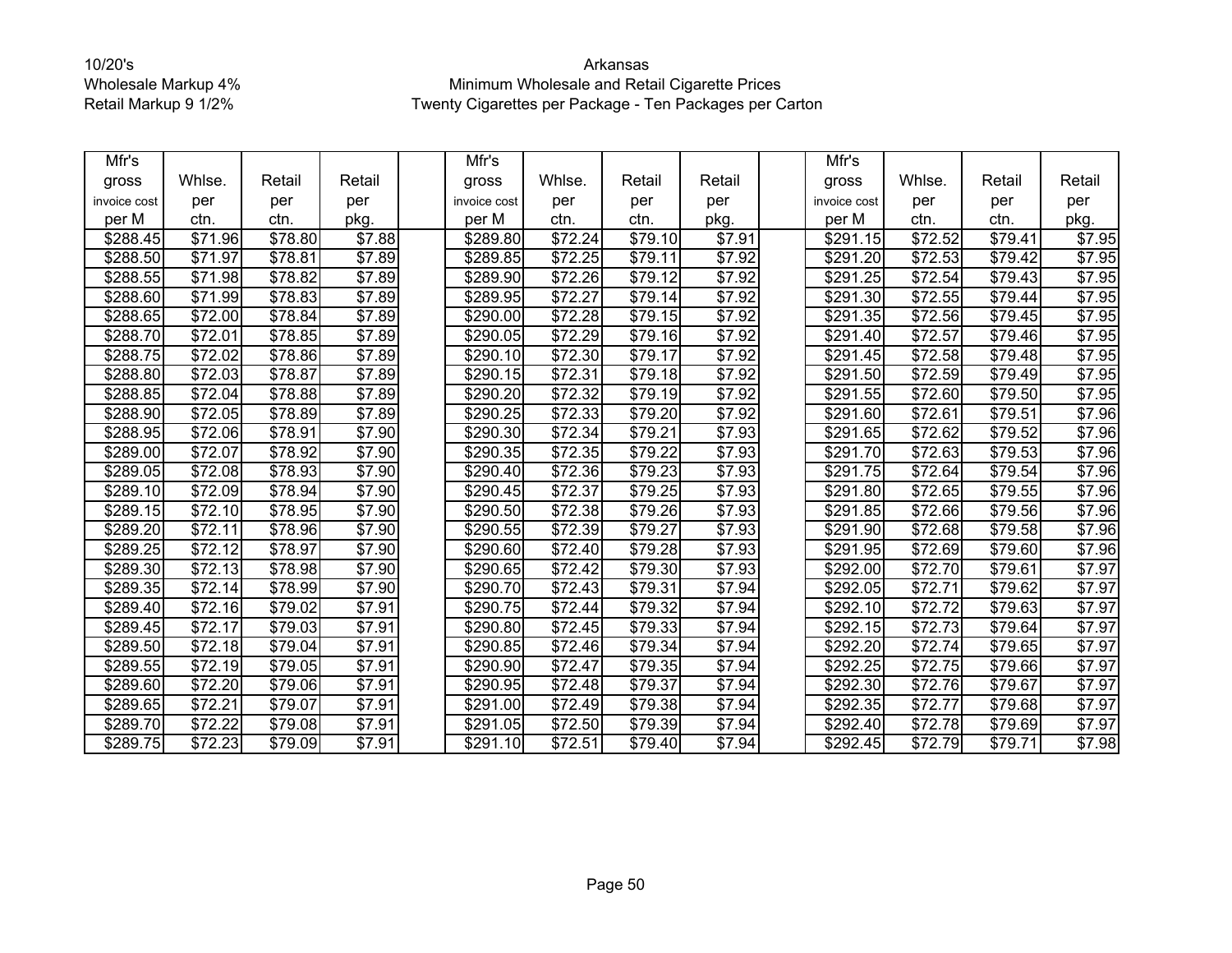| Mfr's            |                     |                     |                    | Mfr's            |                     |                     |                    | Mfr's                |                     |                 |        |
|------------------|---------------------|---------------------|--------------------|------------------|---------------------|---------------------|--------------------|----------------------|---------------------|-----------------|--------|
| gross            | Whlse.              | Retail              | Retail             | gross            | Whlse.              | Retail              | Retail             | gross                | Whlse.              | Retail          | Retail |
| invoice cost     | per                 | per                 | per                | invoice cost     | per                 | per                 | per                | invoice cost         | per                 | per             | per    |
| per M            | ctn.                | ctn.                | pkg.               | per M            | ctn.                | ctn.                | pkg.               | per M                | ctn.                | ctn.            | pkg.   |
| \$292.50         | \$72.80             | \$79.72             | \$7.98             | \$293.85         | \$73.08             | \$80.02             | \$8.01             | \$295.20             | \$73.36             | \$80.33         | \$8.04 |
| \$292.55         | $\overline{$}72.81$ | \$79.73             | \$7.98             | \$293.90         | \$73.09             | \$80.03             | \$8.01             | \$295.25             | \$73.37             | \$80.34         | \$8.04 |
| \$292.60         | \$72.82             | \$79.74             | \$7.98             | \$293.95         | \$73.10             | \$80.04             | $\overline{$8.01}$ | \$295.30             | $\overline{$73.38}$ | \$80.35         | \$8.04 |
| \$292.65         | \$72.83             | \$79.75             | \$7.98             | \$294.00         | \$73.11             | \$80.06             | \$8.01             | \$295.35             | \$73.39             | \$80.36         | \$8.04 |
| \$292.70         | \$72.84             | \$79.76             | \$7.98             | \$294.05         | $\overline{$}73.12$ | \$80.07             | \$8.01             | \$295.40             | \$73.40             | \$80.37         | \$8.04 |
| \$292.75         | \$72.85             | $\overline{$}79.77$ | \$7.98             | \$294.10         | $\overline{$}73.13$ | \$80.08             | \$8.01             | \$295.45             | \$73.41             | \$80.38         | \$8.04 |
| \$292.80         | \$72.86             | \$79.78             | $\overline{$}7.98$ | \$294.15         | $\overline{$}73.14$ | \$80.09             | \$8.01             | $\sqrt{$295.50}$     | $\overline{$}73.42$ | \$80.39         | \$8.04 |
| \$292.85         | $\overline{$}72.87$ | \$79.79             | \$7.98             | \$294.20         | \$73.15             | \$80.10             | \$8.01             | \$295.55             | \$73.43             | \$80.41         | \$8.05 |
| \$292.90         | \$72.88             | \$79.80             | \$7.98             | \$294.25         | \$73.16             | \$80.11             | \$8.02             | \$295.60             | \$73.44             | \$80.42         | \$8.05 |
| \$292.95         | \$72.89             | \$79.81             | \$7.99             | \$294.30         | \$73.17             | \$80.12             | \$8.02             | \$295.65             | \$73.46             | \$80.44         | \$8.05 |
| \$293.00         | \$72.90             | $\overline{$}79.83$ | \$7.99             | \$294.35         | \$73.18             | \$80.13             | \$8.02             | \$295.70             | \$73.47             | \$80.45         | \$8.05 |
| \$293.05         | \$72.91             | $\overline{$}79.84$ | \$7.99             | \$294.40         | $\overline{$}73.20$ | \$80.15             | \$8.02             | \$295.75             | \$73.48             | \$80.46         | \$8.05 |
| \$293.10         | $\overline{$}72.92$ | $\overline{$}79.85$ | $\overline{$}7.99$ | $\sqrt{$294.45}$ | \$73.21             | $\overline{$80.16}$ | \$8.02             | $\overline{$}295.80$ | \$73.49             | $\sqrt{$80.47}$ | \$8.05 |
| \$293.15         | \$72.94             | \$79.87             | \$7.99             | \$294.50         | \$73.22             | \$80.18             | \$8.02             | \$295.85             | \$73.50             | \$80.48         | \$8.05 |
| $\sqrt{$293.20}$ | \$72.95             | \$79.88             | \$7.99             | \$294.55         | $\overline{$}73.23$ | $\overline{$80.19}$ | \$8.02             | \$295.90             | \$73.51             | \$80.49         | \$8.05 |
| \$293.25         | \$72.96             | \$79.89             | \$7.99             | \$294.60         | \$73.24             | \$80.20             | \$8.02             | \$295.95             | \$73.52             | \$80.50         | \$8.05 |
| $\sqrt{$293.30}$ | \$72.97             | \$79.90             | \$7.99             | \$294.65         | \$73.25             | \$80.21             | \$8.03             | \$296.00             | \$73.53             | \$80.52         | \$8.06 |
| \$293.35         | \$72.98             | \$79.91             | \$8.00             | \$294.70         | \$73.26             | \$80.22             | \$8.03             | \$296.05             | \$73.54             | \$80.53         | \$8.06 |
| \$293.40         | \$72.99             | \$79.92             | \$8.00             | \$294.75         | \$73.27             | \$80.23             | \$8.03             | \$296.10             | \$73.55             | \$80.54         | \$8.06 |
| \$293.45         | \$73.00             | \$79.94             | \$8.00             | \$294.80         | \$73.28             | \$80.24             | \$8.03             | $\overline{$}296.15$ | \$73.56             | \$80.55         | \$8.06 |
| \$293.50         | \$73.01             | $\overline{$}79.95$ | \$8.00             | \$294.85         | \$73.29             | \$80.25             | \$8.03             | \$296.20             | \$73.57             | \$80.56         | \$8.06 |
| \$293.55         | \$73.02             | \$79.96             | \$8.00             | \$294.90         | \$73.30             | \$80.26             | \$8.03             | \$296.25             | \$73.58             | \$80.57         | \$8.06 |
| \$293.60         | \$73.03             | \$79.97             | \$8.00             | \$294.95         | \$73.31             | \$80.27             | \$8.03             | \$296.30             | \$73.59             | \$80.58         | \$8.06 |
| \$293.65         | \$73.04             | \$79.98             | \$8.00             | \$295.00         | \$73.32             | \$80.29             | \$8.03             | \$296.35             | \$73.60             | \$80.59         | \$8.06 |
| \$293.70         | \$73.05             | \$79.99             | \$8.00             | \$295.05         | $\overline{$}73.33$ | \$80.30             | $\overline{$8.03}$ | \$296.40             | \$73.61             | \$80.60         | \$8.06 |
| \$293.75         | \$73.06             | \$80.00             | \$8.00             | \$295.10         | \$73.34             | \$80.31             | \$8.04             | \$296.45             | \$73.62             | \$80.61         | \$8.07 |
| \$293.80         | \$73.07             | \$80.01             | \$8.01             | \$295.15         | \$73.35             | \$80.32             | \$8.04             | \$296.50             | \$73.63             | \$80.62         | \$8.07 |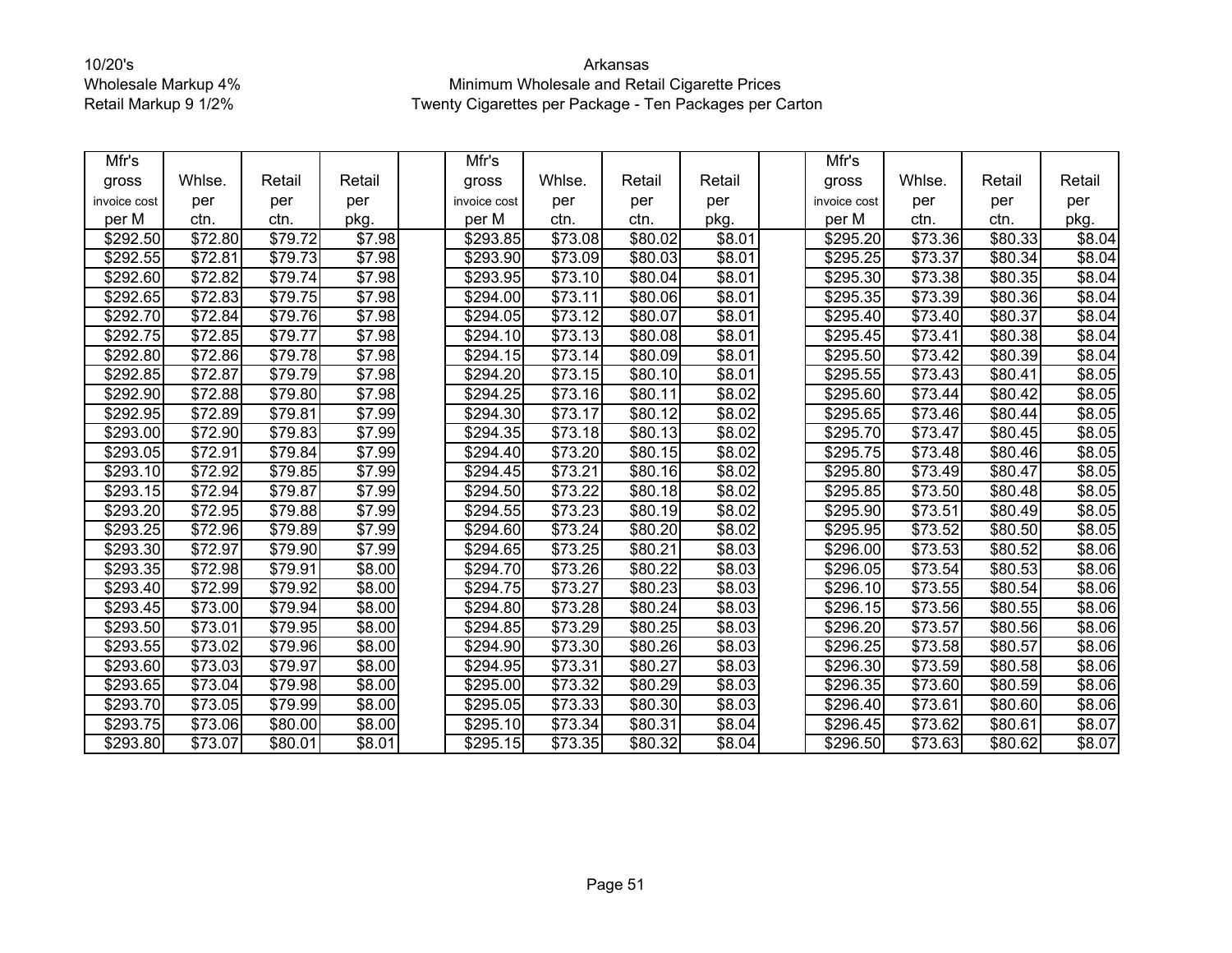| Mfr's                |                     |         |                | Mfr's                |                     |         |                | Mfr's        |                     |                     |        |
|----------------------|---------------------|---------|----------------|----------------------|---------------------|---------|----------------|--------------|---------------------|---------------------|--------|
| gross                | Whlse.              | Retail  | Retail         | gross                | Whlse.              | Retail  | Retail         | gross        | Whlse.              | Retail              | Retail |
| invoice cost         | per                 | per     | per            | invoice cost         | per                 | per     | per            | invoice cost | per                 | per                 | per    |
| per M                | ctn.                | ctn.    | pkg.           | per M                | ctn.                | ctn.    | pkg.           | per M        | ctn.                | ctn.                | pkg.   |
| \$296.55             | \$73.64             | \$80.64 | \$8.07         | \$297.90             | \$73.92             | \$80.94 | \$8.10         | \$299.25     | \$74.20             | \$81.25             | \$8.13 |
| \$296.60             | \$73.65             | \$80.65 | \$8.07         | \$297.95             | \$73.93             | \$80.95 | \$8.10         | \$299.30     | \$74.21             | \$81.26             | \$8.13 |
| \$296.65             | \$73.66             | \$80.66 | \$8.07         | \$298.00             | \$73.94             | \$80.96 | \$8.10         | \$299.35     | $\sqrt{$74.22}$     | \$81.27             | \$8.13 |
| \$296.70             | \$73.67             | \$80.67 | \$8.07         | \$298.05             | \$73.95             | \$80.98 | \$8.10         | \$299.40     | \$74.24             | \$81.29             | \$8.13 |
| \$296.75             | \$73.68             | \$80.68 | \$8.07         | \$298.10             | \$73.96             | \$80.99 | \$8.10         | \$299.45     | \$74.25             | \$81.30             | \$8.13 |
| \$296.80             | \$73.69             | \$80.69 | \$8.07         | \$298.15             | \$73.98             | \$81.01 | \$8.11         | \$299.50     | $\overline{$}74.26$ | \$81.31             | \$8.14 |
| \$296.85             | \$73.70             | \$80.70 | \$8.07         | \$298.20             | \$73.99             | \$81.02 | \$8.11         | \$299.55     | \$74.27             | \$81.33             | \$8.14 |
| \$296.90             | \$73.72             | \$80.72 | \$8.08         | \$298.25             | \$74.00             | \$81.03 | \$8.11         | \$299.60     | $\overline{$}74.28$ | \$81.34             | \$8.14 |
| \$296.95             | \$73.73             | \$80.73 | \$8.08         | \$298.30             | \$74.01             | \$81.04 | \$8.11         | \$299.65     | \$74.29             | \$81.35             | \$8.14 |
| \$297.00             | \$73.74             | \$80.75 | $\sqrt{$8.08}$ | \$298.35             | \$74.02             | \$81.05 | \$8.11         | \$299.70     | \$74.30             | \$81.36             | \$8.14 |
| \$297.05             | \$73.75             | \$80.76 | \$8.08         | \$298.40             | \$74.03             | \$81.06 | \$8.11         | \$299.75     | \$74.31             | \$81.37             | \$8.14 |
| \$297.10             | \$73.76             | \$80.77 | \$8.08         | \$298.45             | \$74.04             | \$81.07 | \$8.11         | \$299.80     | \$74.32             | \$81.38             | \$8.14 |
| \$297.15             | \$73.77             | \$80.78 | \$8.08         | \$298.50             | \$74.05             | \$81.08 | \$8.11         | \$299.85     | \$74.33             | $\overline{$81.39}$ | \$8.14 |
| \$297.20             | \$73.78             | \$80.79 | \$8.08         | \$298.55             | \$74.06             | \$81.10 | \$8.11         | \$299.90     | \$74.34             | \$81.40             | \$8.14 |
| \$297.25             | \$73.79             | \$80.80 | \$8.08         | \$298.60             | \$74.07             | \$81.11 | \$8.12         | \$299.95     | \$74.35             | \$81.41             | \$8.15 |
| $\overline{$}297.30$ | \$73.80             | \$80.81 | \$8.09         | \$298.65             | \$74.08             | \$81.12 | \$8.12         | \$300.00     | \$74.36             | \$81.42             | \$8.15 |
| \$297.35             | \$73.81             | \$80.82 | \$8.09         | \$298.70             | \$74.09             | \$81.13 | $\sqrt{$8.12}$ | \$300.05     | \$74.37             | \$81.44             | \$8.15 |
| \$297.40             | \$73.82             | \$80.83 | \$8.09         | \$298.75             | \$74.10             | \$81.14 | \$8.12         | \$300.10     | \$74.38             | \$81.45             | \$8.15 |
| \$297.45             | \$73.83             | \$80.84 | \$8.09         | \$298.80             | \$74.11             | \$81.15 | \$8.12         | \$300.15     | \$74.39             | \$81.46             | \$8.15 |
| \$297.50             | $\overline{$}73.84$ | \$80.85 | \$8.09         | $\overline{$}298.85$ | $\sqrt{$74.12}$     | \$81.16 | \$8.12         | \$300.20     | \$74.40             | \$81.47             | \$8.15 |
| \$297.55             | \$73.85             | \$80.87 | \$8.09         | \$298.90             | \$74.13             | \$81.17 | \$8.12         | \$300.25     | \$74.41             | \$81.48             | \$8.15 |
| \$297.60             | \$73.86             | \$80.88 | \$8.09         | \$298.95             | \$74.14             | \$81.18 | \$8.12         | \$300.30     | \$74.42             | \$81.49             | \$8.15 |
| \$297.65             | \$73.87             | \$80.89 | \$8.09         | \$299.00             | \$74.15             | \$81.19 | \$8.12         | \$300.35     | \$74.43             | \$81.50             | \$8.15 |
| \$297.70             | \$73.88             | \$80.90 | \$8.09         | \$299.05             | \$74.16             | \$81.21 | \$8.13         | \$300.40     | \$74.44             | \$81.51             | \$8.16 |
| \$297.75             | \$73.89             | \$80.91 | \$8.10         | \$299.10             | $\overline{$}74.17$ | \$81.22 | \$8.13         | \$300.45     | $\overline{$}74.45$ | \$81.52             | \$8.16 |
| \$297.80             | \$73.90             | \$80.92 | \$8.10         | \$299.15             | \$74.18             | \$81.23 | \$8.13         | \$300.50     | \$74.46             | \$81.53             | \$8.16 |
| \$297.85             | \$73.91             | \$80.93 | $\sqrt{$8.10}$ | $\overline{$}299.20$ | $\overline{$}74.19$ | \$81.24 | $\sqrt{$8.13}$ | \$300.55     | \$74.47             | $\overline{$81.54}$ | \$8.16 |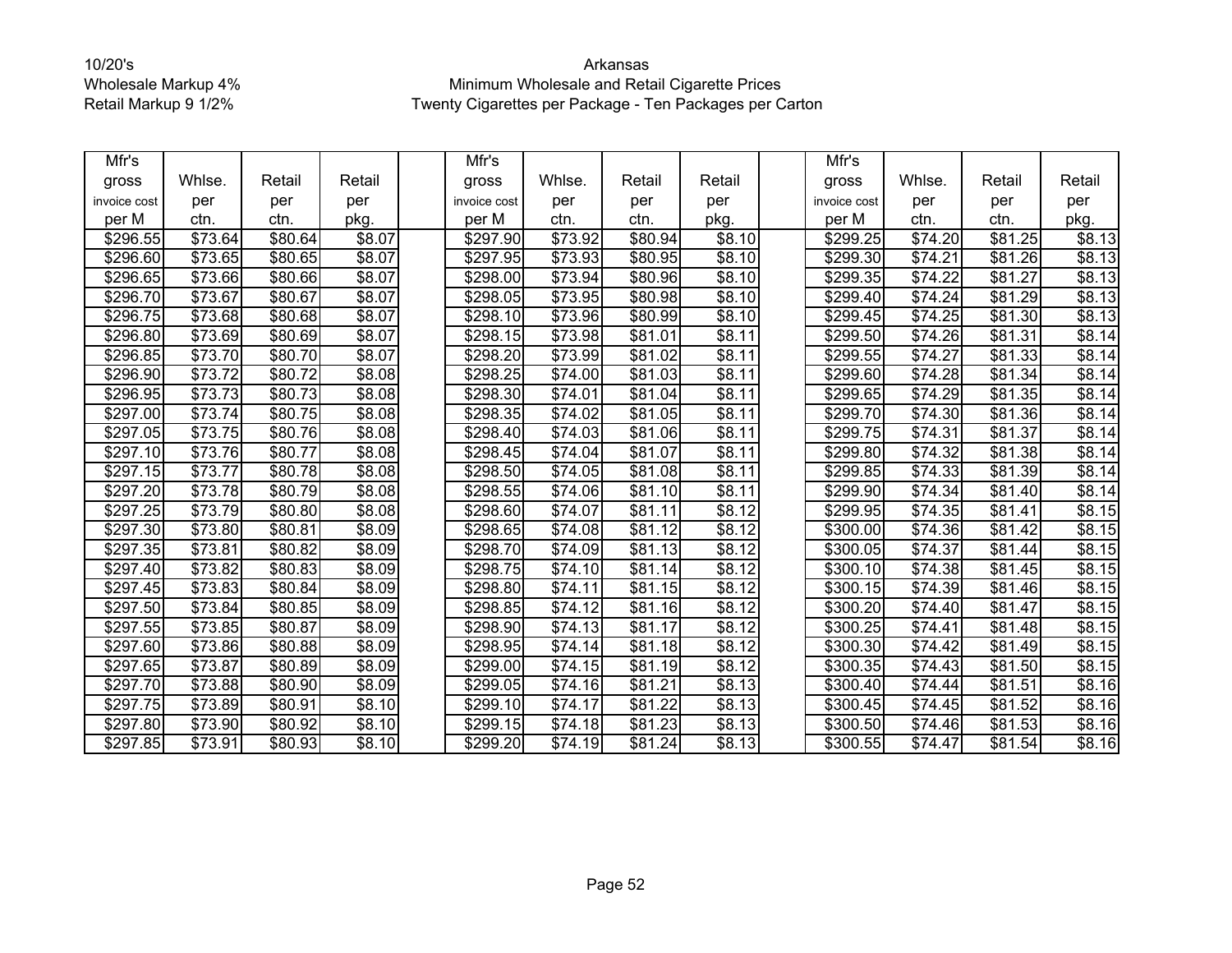| Mfr's                |                     |         |                    | Mfr's                |         |                 |        | Mfr's                |         |         |        |
|----------------------|---------------------|---------|--------------------|----------------------|---------|-----------------|--------|----------------------|---------|---------|--------|
| gross                | Whlse.              | Retail  | Retail             | gross                | Whlse.  | Retail          | Retail | gross                | Whlse.  | Retail  | Retail |
| invoice cost         | per                 | per     | per                | invoice cost         | per     | per             | per    | invoice cost         | per     | per     | per    |
| per M                | ctn.                | ctn.    | pkg.               | per M                | ctn.    | ctn.            | pkg.   | per M                | ctn.    | ctn.    | pkg.   |
| \$300.60             | \$74.48             | \$81.56 | \$8.16             | \$301.95             | \$74.77 | \$81.87         | \$8.19 | \$303.30             | \$75.05 | \$82.18 | \$8.22 |
| \$300.65             | \$74.50             | \$81.58 | $\overline{$8.16}$ | \$302.00             | \$74.78 | \$81.88         | \$8.19 | \$303.35             | \$75.06 | \$82.19 | \$8.22 |
| \$300.70             | \$74.51             | \$81.59 | $\overline{$8.16}$ | \$302.05             | \$74.79 | \$81.90         | \$8.19 | \$303.40             | \$75.07 | \$82.20 | \$8.22 |
| \$300.75             | \$74.52             | \$81.60 | \$8.16             | \$302.10             | \$74.80 | \$81.91         | \$8.20 | \$303.45             | \$75.08 | \$82.21 | \$8.23 |
| \$300.80             | \$74.53             | \$81.61 | \$8.17             | \$302.15             | \$74.81 | \$81.92         | \$8.20 | \$303.50             | \$75.09 | \$82.22 | \$8.23 |
| \$300.85             | \$74.54             | \$81.62 | \$8.17             | \$302.20             | \$74.82 | \$81.93         | \$8.20 | \$303.55             | \$75.10 | \$82.23 | \$8.23 |
| \$300.90             | \$74.55             | \$81.63 | \$8.17             | \$302.25             | \$74.83 | \$81.94         | \$8.20 | \$303.60             | \$75.11 | \$82.25 | \$8.23 |
| \$300.95             | \$74.56             | \$81.64 | \$8.17             | \$302.30             | \$74.84 | \$81.95         | \$8.20 | \$303.65             | \$75.12 | \$82.26 | \$8.23 |
| \$301.00             | \$74.57             | \$81.65 | \$8.17             | \$302.35             | \$74.85 | \$81.96         | \$8.20 | \$303.70             | \$75.13 | \$82.27 | \$8.23 |
| \$301.05             | \$74.58             | \$81.67 | \$8.17             | \$302.40             | \$74.86 | \$81.97         | \$8.20 | \$303.75             | \$75.14 | \$82.28 | \$8.23 |
| \$301.10             | \$74.59             | \$81.68 | \$8.17             | \$302.45             | \$74.87 | \$81.98         | \$8.20 | \$303.80             | \$75.15 | \$82.29 | \$8.23 |
| \$301.15             | \$74.60             | \$81.69 | \$8.17             | \$302.50             | \$74.88 | \$81.99         | \$8.20 | \$303.85             | \$75.16 | \$82.30 | \$8.23 |
| \$301.20             | \$74.61             | \$81.70 | \$8.17             | \$302.55             | \$74.89 | \$82.00         | \$8.20 | \$303.90             | \$75.17 | \$82.31 | \$8.24 |
| \$301.25             | \$74.62             | \$81.71 | \$8.18             | \$302.60             | \$74.90 | \$82.02         | \$8.21 | \$303.95             | \$75.18 | \$82.32 | \$8.24 |
| \$301.30             | \$74.63             | \$81.72 | \$8.18             | \$302.65             | \$74.91 | \$82.03         | \$8.21 | \$304.00             | \$75.19 | \$82.33 | \$8.24 |
| \$301.35             | \$74.64             | \$81.73 | \$8.18             | \$302.70             | \$74.92 | \$82.04         | \$8.21 | \$304.05             | \$75.20 | \$82.34 | \$8.24 |
| \$301.40             | \$74.65             | \$81.74 | \$8.18             | \$302.75             | \$74.93 | \$82.05         | \$8.21 | $\overline{$}304.10$ | \$75.21 | \$82.35 | \$8.24 |
| \$301.45             | \$74.66             | \$81.75 | \$8.18             | \$302.80             | \$74.94 | \$82.06         | \$8.21 | \$304.15             | \$75.22 | \$82.37 | \$8.24 |
| \$301.50             | \$74.67             | \$81.76 | \$8.18             | \$302.85             | \$74.95 | \$82.07         | \$8.21 | \$304.20             | \$75.23 | \$82.38 | \$8.24 |
| \$301.55             | $\sqrt{$74.68}$     | \$81.77 | \$8.18             | \$302.90             | \$74.96 | $\sqrt{$82.08}$ | \$8.21 | \$304.25             | \$75.24 | \$82.39 | \$8.24 |
| \$301.60             | \$74.69             | \$81.79 | \$8.18             | \$302.95             | \$74.97 | \$82.09         | \$8.21 | \$304.30             | \$75.25 | \$82.40 | \$8.24 |
| \$301.65             | \$74.70             | \$81.80 | \$8.18             | \$303.00             | \$74.98 | \$82.10         | \$8.21 | \$304.35             | \$75.26 | \$82.41 | \$8.25 |
| \$301.70             | \$74.71             | \$81.81 | \$8.19             | \$303.05             | \$74.99 | \$82.11         | \$8.22 | \$304.40             | \$75.28 | \$82.43 | \$8.25 |
| \$301.75             | \$74.72             | \$81.82 | \$8.19             | \$303.10             | \$75.00 | \$82.13         | \$8.22 | \$304.45             | \$75.29 | \$82.44 | \$8.25 |
| \$301.80             | $\overline{$}74.73$ | \$81.83 | \$8.19             | \$303.15             | \$75.02 | \$82.15         | \$8.22 | $\sqrt{$}304.50$     | \$75.30 | \$82.45 | \$8.25 |
| \$301.85             | \$74.74             | \$81.84 | \$8.19             | \$303.20             | \$75.03 | \$82.16         | \$8.22 | \$304.55             | \$75.31 | \$82.46 | \$8.25 |
| $\overline{$}301.90$ | \$74.76             | \$81.86 | \$8.19             | $\overline{$}303.25$ | \$75.04 | \$82.17         | \$8.22 | \$304.60             | \$75.32 | \$82.48 | \$8.25 |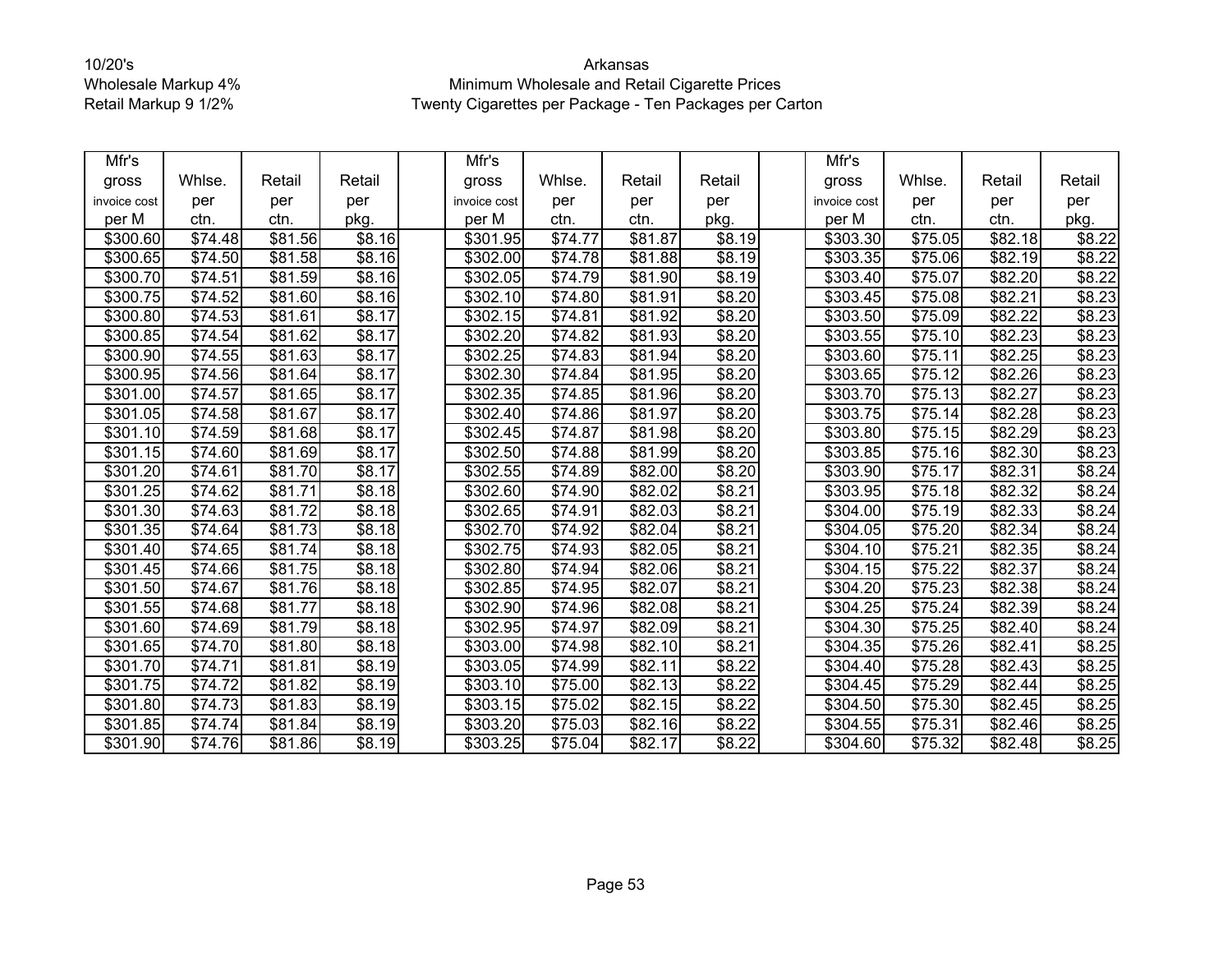| Mfr's        |                     |         |        | Mfr's                |                     |         |        | Mfr's                |         |                     |        |
|--------------|---------------------|---------|--------|----------------------|---------------------|---------|--------|----------------------|---------|---------------------|--------|
| gross        | Whlse.              | Retail  | Retail | gross                | Whlse.              | Retail  | Retail | gross                | Whlse.  | Retail              | Retail |
| invoice cost | per                 | per     | per    | invoice cost         | per                 | per     | per    | invoice cost         | per     | per                 | per    |
| per M        | ctn.                | ctn.    | pkg.   | per M                | ctn.                | ctn.    | pkg.   | per M                | ctn.    | ctn.                | pkg.   |
| \$304.65     | \$75.33             | \$82.49 | \$8.25 | \$306.00             | \$75.61             | \$82.79 | \$8.28 | \$307.35             | \$75.89 | \$83.10             | \$8.31 |
| \$304.70     | $\overline{$}75.34$ | \$82.50 | \$8.25 | $\overline{$}306.05$ | \$75.62             | \$82.80 | \$8.28 | \$307.40             | \$75.90 | \$83.11             | \$8.32 |
| \$304.75     | \$75.35             | \$82.51 | \$8.26 | \$306.10             | \$75.63             | \$82.81 | \$8.29 | \$307.45             | \$75.91 | \$83.12             | \$8.32 |
| \$304.80     | \$75.36             | \$82.52 | \$8.26 | \$306.15             | \$75.64             | \$82.83 | \$8.29 | \$307.50             | \$75.92 | \$83.13             | \$8.32 |
| \$304.85     | \$75.37             | \$82.53 | \$8.26 | \$306.20             | \$75.65             | \$82.84 | \$8.29 | \$307.55             | \$75.93 | \$83.14             | \$8.32 |
| \$304.90     | \$75.38             | \$82.54 | \$8.26 | \$306.25             | \$75.66             | \$82.85 | \$8.29 | \$307.60             | \$75.94 | \$83.15             | \$8.32 |
| \$304.95     | \$75.39             | \$82.55 | \$8.26 | \$306.30             | \$75.67             | \$82.86 | \$8.29 | \$307.65             | \$75.95 | \$83.17             | \$8.32 |
| \$305.00     | \$75.40             | \$82.56 | \$8.26 | \$306.35             | \$75.68             | \$82.87 | \$8.29 | \$307.70             | \$75.96 | \$83.18             | \$8.32 |
| \$305.05     | \$75.41             | \$82.57 | \$8.26 | \$306.40             | \$75.69             | \$82.88 | \$8.29 | \$307.75             | \$75.97 | \$83.19             | \$8.32 |
| \$305.10     | \$75.42             | \$82.58 | \$8.26 | \$306.45             | \$75.70             | \$82.89 | \$8.29 | \$307.80             | \$75.98 | $\overline{$83.20}$ | \$8.32 |
| \$305.15     | \$75.43             | \$82.60 | \$8.26 | \$306.50             | \$75.71             | \$82.90 | \$8.29 | \$307.85             | \$75.99 | \$83.21             | \$8.33 |
| \$305.20     | \$75.44             | \$82.61 | \$8.27 | \$306.55             | \$75.72             | \$82.91 | \$8.30 | \$307.90             | \$76.00 | \$83.22             | \$8.33 |
| \$305.25     | \$75.45             | \$82.62 | \$8.27 | \$306.60             | $\overline{$75.73}$ | \$82.92 | \$8.30 | \$307.95             | \$76.01 | $\overline{$83.23}$ | \$8.33 |
| \$305.30     | \$75.46             | \$82.63 | \$8.27 | \$306.65             | \$75.74             | \$82.94 | \$8.30 | \$308.00             | \$76.02 | \$83.24             | \$8.33 |
| \$305.35     | \$75.47             | \$82.64 | \$8.27 | \$306.70             | \$75.75             | \$82.95 | \$8.30 | \$308.05             | \$76.03 | \$83.25             | \$8.33 |
| \$305.40     | \$75.48             | \$82.65 | \$8.27 | \$306.75             | \$75.76             | \$82.96 | \$8.30 | \$308.10             | \$76.04 | \$83.26             | \$8.33 |
| \$305.45     | \$75.49             | \$82.66 | \$8.27 | \$306.80             | \$75.77             | \$82.97 | \$8.30 | \$308.15             | \$76.06 | \$83.29             | \$8.33 |
| \$305.50     | $\overline{$75.50}$ | \$82.67 | \$8.27 | \$306.85             | \$75.78             | \$82.98 | \$8.30 | \$308.20             | \$76.07 | \$83.30             | \$8.33 |
| \$305.55     | \$75.51             | \$82.68 | \$8.27 | \$306.90             | \$75.80             | \$83.00 | \$8.30 | \$308.25             | \$76.08 | \$83.31             | \$8.34 |
| \$305.60     | \$75.52             | \$82.69 | \$8.27 | \$306.95             | \$75.81             | \$83.01 | \$8.31 | \$308.30             | \$76.09 | \$83.32             | \$8.34 |
| \$305.65     | \$75.54             | \$82.72 | \$8.28 | \$307.00             | \$75.82             | \$83.02 | \$8.31 | \$308.35             | \$76.10 | \$83.33             | \$8.34 |
| \$305.70     | \$75.55             | \$82.73 | \$8.28 | \$307.05             | \$75.83             | \$83.03 | \$8.31 | \$308.40             | \$76.11 | \$83.34             | \$8.34 |
| \$305.75     | \$75.56             | \$82.74 | \$8.28 | \$307.10             | \$75.84             | \$83.04 | \$8.31 | \$308.45             | \$76.12 | \$83.35             | \$8.34 |
| \$305.80     | \$75.57             | \$82.75 | \$8.28 | \$307.15             | \$75.85             | \$83.06 | \$8.31 | \$308.50             | \$76.13 | \$83.36             | \$8.34 |
| \$305.85     | \$75.58             | \$82.76 | \$8.28 | \$307.20             | \$75.86             | \$83.07 | \$8.31 | $\overline{$}308.55$ | \$76.14 | \$83.37             | \$8.34 |
| \$305.90     | \$75.59             | \$82.77 | \$8.28 | \$307.25             | \$75.87             | \$83.08 | \$8.31 | \$308.60             | \$76.15 | \$83.38             | \$8.34 |
| \$305.95     | \$75.60             | \$82.78 | \$8.28 | \$307.30             | \$75.88             | \$83.09 | \$8.31 | \$308.65             | \$76.16 | \$83.40             | \$8.34 |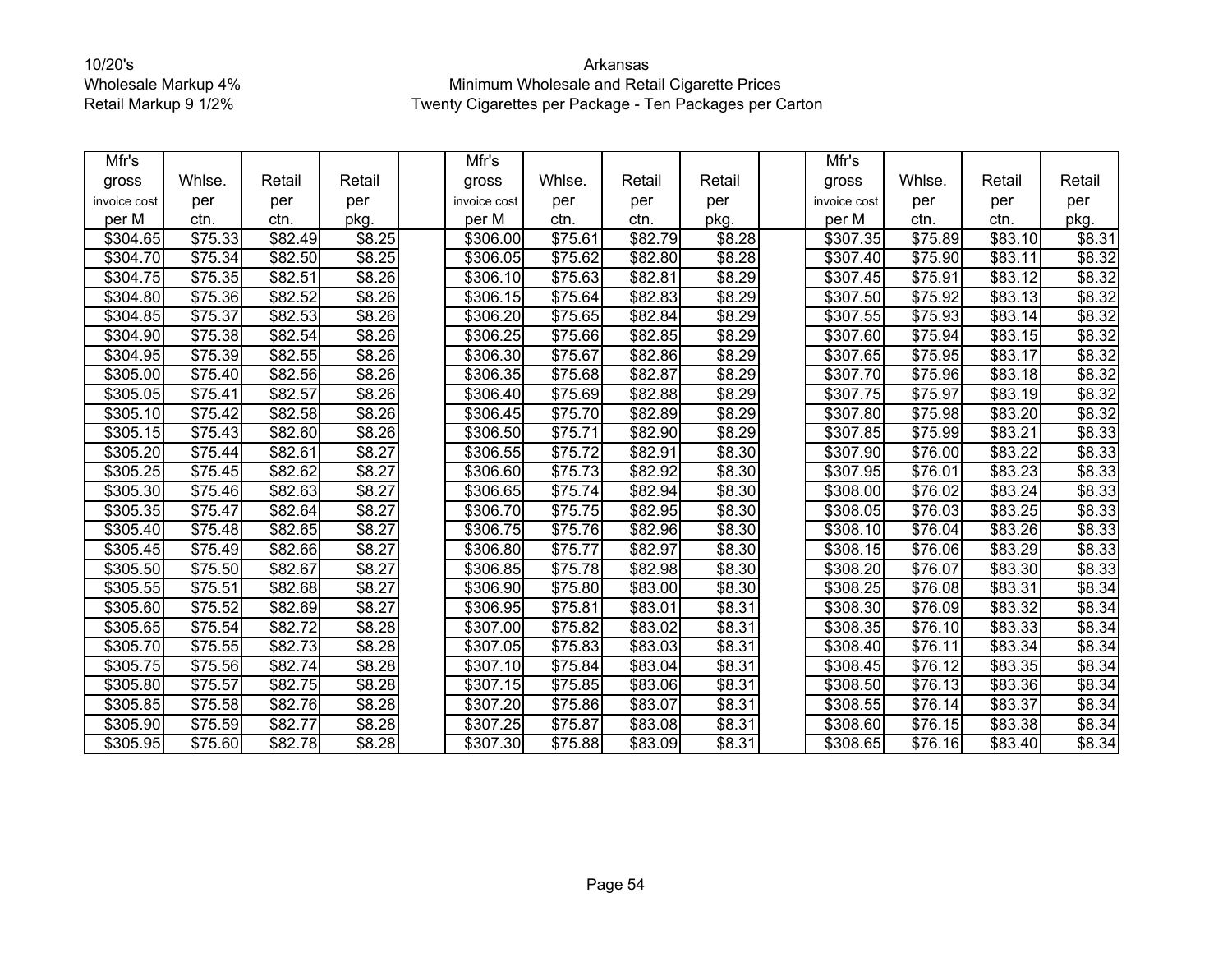| Mfr's                |                     |         |                    | Mfr's                |                     |         |                | Mfr's                |                     |                 |        |
|----------------------|---------------------|---------|--------------------|----------------------|---------------------|---------|----------------|----------------------|---------------------|-----------------|--------|
| gross                | Whlse.              | Retail  | Retail             | gross                | Whlse.              | Retail  | Retail         | gross                | Whlse.              | Retail          | Retail |
| invoice cost         | per                 | per     | per                | invoice cost         | per                 | per     | per            | invoice cost         | per                 | per             | per    |
| per M                | ctn.                | ctn.    | pkg.               | per M                | ctn.                | ctn.    | pkg.           | per M                | ctn.                | ctn.            | pkg.   |
| \$308.70             | \$76.17             | \$83.41 | \$8.35             | \$310.05             | \$76.45             | \$83.71 | \$8.38         | \$311.40             | \$76.73             | \$84.02         | \$8.41 |
| \$308.75             | \$76.18             | \$83.42 | \$8.35             | \$310.10             | \$76.46             | \$83.72 | \$8.38         | \$311.45             | \$76.74             | \$84.03         | \$8.41 |
| \$308.80             | \$76.19             | \$83.43 | \$8.35             | \$310.15             | \$76.47             | \$83.73 | \$8.38         | \$311.50             | \$76.75             | \$84.04         | \$8.41 |
| \$308.85             | \$76.20             | \$83.44 | \$8.35             | \$310.20             | \$76.48             | \$83.75 | \$8.38         | \$311.55             | \$76.76             | \$84.05         | \$8.41 |
| \$308.90             | \$76.21             | \$83.45 | \$8.35             | \$310.25             | \$76.49             | \$83.76 | \$8.38         | \$311.60             | \$76.77             | \$84.06         | \$8.41 |
| \$308.95             | \$76.22             | \$83.46 | \$8.35             | $\overline{$}310.30$ | \$76.50             | \$83.77 | \$8.38         | \$311.65             | \$76.78             | \$84.07         | \$8.41 |
| \$309.00             | \$76.23             | \$83.47 | \$8.35             | \$310.35             | \$76.51             | \$83.78 | \$8.38         | \$311.70             | \$76.79             | \$84.09         | \$8.41 |
| \$309.05             | $\overline{$}76.24$ | \$83.48 | \$8.35             | \$310.40             | \$76.52             | \$83.79 | \$8.38         | \$311.75             | \$76.80             | \$84.10         | \$8.41 |
| \$309.10             | \$76.25             | \$83.49 | \$8.35             | \$310.45             | \$76.53             | \$83.80 | \$8.38         | \$311.80             | \$76.81             | \$84.11         | \$8.42 |
| \$309.15             | \$76.26             | \$83.50 | \$8.35             | \$310.50             | \$76.54             | \$83.81 | \$8.39         | \$311.85             | \$76.82             | \$84.12         | \$8.42 |
| \$309.20             | \$76.27             | \$83.52 | \$8.36             | \$310.55             | \$76.55             | \$83.82 | \$8.39         | \$311.90             | \$76.84             | \$84.14         | \$8.42 |
| \$309.25             | $\overline{$76.28}$ | \$83.53 | \$8.36             | \$310.60             | \$76.56             | \$83.83 | \$8.39         | \$311.95             | $\overline{$}76.85$ | \$84.15         | \$8.42 |
| \$309.30             | $\overline{$}76.29$ | \$83.54 | \$8.36             | $\overline{$}310.65$ | $\overline{$}76.58$ | \$83.86 | \$8.39         | $\sqrt{$312.00}$     | \$76.86             | $\sqrt{$84.16}$ | \$8.42 |
| \$309.35             | \$76.30             | \$83.55 | \$8.36             | \$310.70             | \$76.59             | \$83.87 | \$8.39         | \$312.05             | \$76.87             | \$84.17         | \$8.42 |
| \$309.40             | \$76.32             | \$83.57 | \$8.36             | \$310.75             | \$76.60             | \$83.88 | \$8.39         | \$312.10             | \$76.88             | \$84.18         | \$8.42 |
| \$309.45             | \$76.33             | \$83.58 | $\overline{$8.36}$ | \$310.80             | \$76.61             | \$83.89 | \$8.39         | \$312.15             | \$76.89             | \$84.19         | \$8.42 |
| \$309.50             | \$76.34             | \$83.59 | \$8.36             | \$310.85             | \$76.62             | \$83.90 | \$8.39         | \$312.20             | \$76.90             | \$84.21         | \$8.43 |
| \$309.55             | \$76.35             | \$83.60 | \$8.36             | \$310.90             | \$76.63             | \$83.91 | \$8.40         | \$312.25             | \$76.91             | \$84.22         | \$8.43 |
| \$309.60             | \$76.36             | \$83.61 | \$8.37             | \$310.95             | \$76.64             | \$83.92 | \$8.40         | \$312.30             | \$76.92             | \$84.23         | \$8.43 |
| \$309.65             | \$76.37             | \$83.63 | \$8.37             | \$311.00             | \$76.65             | \$83.93 | \$8.40         | $\overline{$}312.35$ | \$76.93             | $\sqrt{$84.24}$ | \$8.43 |
| \$309.70             | \$76.38             | \$83.64 | \$8.37             | \$311.05             | \$76.66             | \$83.94 | \$8.40         | \$312.40             | $\overline{$}76.94$ | \$84.25         | \$8.43 |
| \$309.75             | \$76.39             | \$83.65 | \$8.37             | \$311.10             | \$76.67             | \$83.95 | $\sqrt{$8.40}$ | \$312.45             | \$76.95             | \$84.26         | \$8.43 |
| \$309.80             | \$76.40             | \$83.66 | \$8.37             | \$311.15             | \$76.68             | \$83.96 | \$8.40         | \$312.50             | \$76.96             | \$84.27         | \$8.43 |
| \$309.85             | \$76.41             | \$83.67 | \$8.37             | \$311.20             | \$76.69             | \$83.98 | \$8.40         | \$312.55             | \$76.97             | \$84.28         | \$8.43 |
| \$309.90             | \$76.42             | \$83.68 | $\overline{$8.37}$ | 3311.25              | $\frac{1}{100}$ 70  | \$83.99 | \$8.40         | $\overline{$}312.60$ | \$76.98             | $\sqrt{$84.29}$ | \$8.43 |
| \$309.95             | \$76.43             | \$83.69 | \$8.37             | \$311.30             | \$76.71             | \$84.00 | \$8.40         | \$312.65             | \$76.99             | \$84.30         | \$8.43 |
| $\overline{$}310.00$ | \$76.44             | \$83.70 | \$8.37             | \$311.35             | \$76.72             | \$84.01 | \$8.41         | \$312.70             | \$77.00             | \$84.32         | \$8.44 |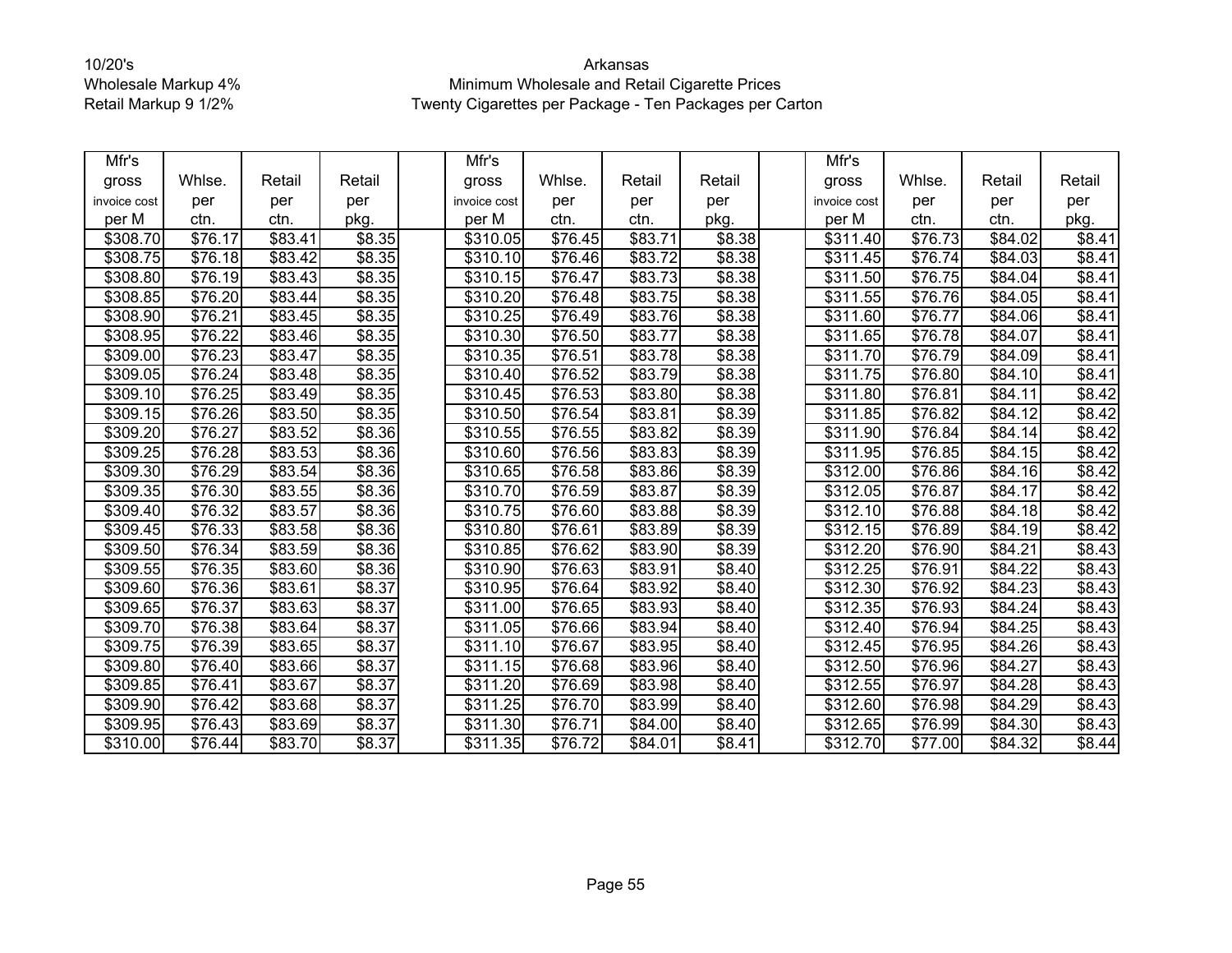| Mfr's        |                     |         |                    | Mfr's                |                     |                     |                    | Mfr's                |                     |         |        |
|--------------|---------------------|---------|--------------------|----------------------|---------------------|---------------------|--------------------|----------------------|---------------------|---------|--------|
| gross        | Whlse.              | Retail  | Retail             | gross                | Whlse.              | Retail              | Retail             | gross                | Whlse.              | Retail  | Retail |
| invoice cost | per                 | per     | per                | invoice cost         | per                 | per                 | per                | invoice cost         | per                 | per     | per    |
| per M        | ctn.                | ctn.    | pkg.               | per M                | ctn.                | ctn.                | pkg.               | per M                | ctn.                | ctn.    | pkg.   |
| \$312.75     | \$77.01             | \$84.33 | \$8.44             | \$314.10             | \$77.29             | \$84.63             | \$8.47             | \$315.45             | \$77.57             | \$84.94 | \$8.50 |
| \$312.80     | \$77.02             | \$84.34 | \$8.44             | \$314.15             | \$77.30             | \$84.64             | \$8.47             | \$315.50             | \$77.58             | \$84.95 | \$8.50 |
| \$312.85     | $\overline{$}77.03$ | \$84.35 | \$8.44             | $\overline{$}314.20$ | \$77.31             | \$84.65             | \$8.47             | $\overline{$}315.55$ | $\overline{$}77.59$ | \$84.96 | \$8.50 |
| \$312.90     | \$77.04             | \$84.36 | $\sqrt{$8.44}$     | \$314.25             | \$77.32             | \$84.67             | \$8.47             | \$315.60             | \$77.60             | \$84.97 | \$8.50 |
| \$312.95     | \$77.05             | \$84.37 | \$8.44             | \$314.30             | \$77.33             | \$84.68             | \$8.47             | \$315.65             | \$77.62             | \$84.99 | \$8.50 |
| \$313.00     | \$77.06             | \$84.38 | \$8.44             | \$314.35             | \$77.34             | \$84.69             | \$8.47             | \$315.70             | \$77.63             | \$85.00 | \$8.50 |
| \$313.05     | \$77.07             | \$84.39 | \$8.44             | \$314.40             | \$77.36             | \$84.71             | \$8.48             | \$315.75             | \$77.64             | \$85.02 | \$8.51 |
| \$313.10     | \$77.08             | \$84.40 | \$8.44             | \$314.45             | \$77.37             | \$84.72             | \$8.48             | \$315.80             | \$77.65             | \$85.03 | \$8.51 |
| \$313.15     | \$77.10             | \$84.42 | \$8.45             | \$314.50             | \$77.38             | \$84.73             | \$8.48             | \$315.85             | \$77.66             | \$85.04 | \$8.51 |
| \$313.20     | \$77.11             | \$84.44 | \$8.45             | \$314.55             | $\overline{$}77.39$ | $\sqrt{$84.74}$     | \$8.48             | \$315.90             | \$77.67             | \$85.05 | \$8.51 |
| \$313.25     | \$77.12             | \$84.45 | \$8.45             | \$314.60             | \$77.40             | \$84.75             | \$8.48             | \$315.95             | \$77.68             | \$85.06 | \$8.51 |
| \$313.30     | \$77.13             | \$84.46 | \$8.45             | \$314.65             | $\overline{$}77.41$ | \$84.76             | \$8.48             | \$316.00             | \$77.69             | \$85.07 | \$8.51 |
| \$313.35     | $\overline{$77.14}$ | \$84.47 | $\overline{$8.45}$ | $\sqrt{$314.70}$     | $\overline{$}77.42$ | \$84.77             | $\overline{$8.48}$ | $\overline{$}316.05$ | $\overline{$}77.70$ | \$85.08 | \$8.51 |
| \$313.40     | \$77.15             | \$84.48 | \$8.45             | \$314.75             | \$77.43             | \$84.79             | \$8.48             | \$316.10             | \$77.71             | \$85.09 | \$8.51 |
| \$313.45     | \$77.16             | \$84.49 | \$8.45             | \$314.80             | \$77.44             | $\overline{$84.80}$ | \$8.48             | \$316.15             | \$77.72             | \$85.10 | \$8.51 |
| \$313.50     | \$77.17             | \$84.50 | \$8.45             | \$314.85             | $\overline{$}77.45$ | \$84.81             | \$8.49             | \$316.20             | \$77.73             | \$85.11 | \$8.52 |
| 3313.55      | \$77.18             | \$84.51 | \$8.46             | \$314.90             | \$77.46             | \$84.82             | \$8.49             | \$316.25             | \$77.74             | \$85.13 | \$8.52 |
| \$313.60     | \$77.19             | \$84.52 | \$8.46             | \$314.95             | \$77.47             | \$84.83             | \$8.49             | $\overline{$}316.30$ | \$77.75             | \$85.14 | \$8.52 |
| \$313.65     | \$77.20             | \$84.53 | \$8.46             | \$315.00             | \$77.48             | \$84.84             | \$8.49             | \$316.35             | \$77.76             | \$85.15 | \$8.52 |
| \$313.70     | \$77.21             | \$84.54 | \$8.46             | \$315.05             | \$77.49             | \$84.85             | \$8.49             | \$316.40             | \$77.77             | \$85.16 | \$8.52 |
| \$313.75     | \$77.22             | \$84.56 | \$8.46             | \$315.10             | \$77.50             | \$84.86             | \$8.49             | \$316.45             | \$77.78             | \$85.17 | \$8.52 |
| \$313.80     | \$77.23             | \$84.57 | \$8.46             | \$315.15             | \$77.51             | \$84.87             | \$8.49             | $\overline{$}316.50$ | \$77.79             | \$85.18 | \$8.52 |
| \$313.85     | \$77.24             | \$84.58 | \$8.46             | \$315.20             | \$77.52             | \$84.88             | \$8.49             | \$316.55             | \$77.80             | \$85.19 | \$8.52 |
| \$313.90     | \$77.25             | \$84.59 | \$8.46             | \$315.25             | \$77.53             | \$84.90             | \$8.49             | \$316.60             | \$77.81             | \$85.20 | \$8.52 |
| \$313.95     | $\overline{$}77.26$ | \$84.60 | \$8.46             | \$315.30             | \$77.54             | \$84.91             | \$8.50             | \$316.65             | \$77.82             | \$85.21 | \$8.53 |
| \$314.00     | \$77.27             | \$84.61 | \$8.47             | \$315.35             | \$77.55             | \$84.92             | \$8.50             | \$316.70             | \$77.83             | \$85.22 | \$8.53 |
| \$314.05     | \$77.28             | \$84.62 | \$8.47             | \$315.40             | \$77.56             | \$84.93             | \$8.50             | \$316.75             | \$77.84             | \$85.23 | \$8.53 |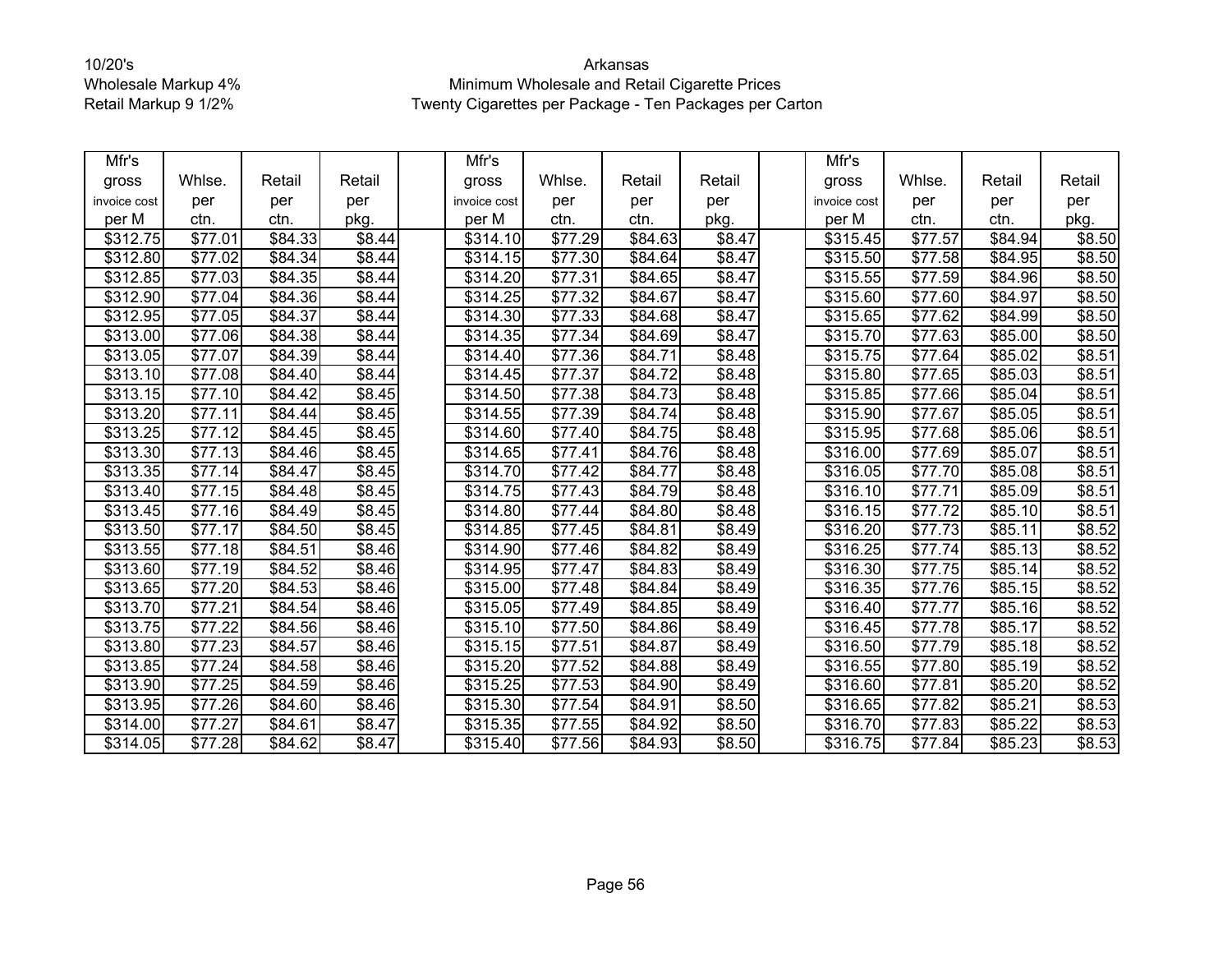| Mfr's        |                     |                     |                    | Mfr's                |                     |         |                    | Mfr's                |                     |         |        |
|--------------|---------------------|---------------------|--------------------|----------------------|---------------------|---------|--------------------|----------------------|---------------------|---------|--------|
| gross        | Whlse.              | Retail              | Retail             | gross                | Whlse.              | Retail  | Retail             | gross                | Whlse.              | Retail  | Retail |
| invoice cost | per                 | per                 | per                | invoice cost         | per                 | per     | per                | invoice cost         | per                 | per     | per    |
| per M        | ctn.                | ctn.                | pkg.               | per M                | ctn.                | ctn.    | pkg.               | per M                | ctn.                | ctn.    | pkg.   |
| \$316.80     | \$77.85             | \$85.25             | \$8.53             | \$318.15             | \$78.14             | \$85.56 | \$8.56             | \$319.50             | \$78.42             | \$85.87 | \$8.59 |
| \$316.85     | \$77.86             | \$85.26             | \$8.53             | \$318.20             | \$78.15             | \$85.57 | \$8.56             | \$319.55             | \$78.43             | \$85.88 | \$8.59 |
| \$316.90     | \$77.88             | \$85.28             | \$8.53             | $\overline{$}318.25$ | \$78.16             | \$85.59 | \$8.56             | \$319.60             | \$78.44             | \$85.89 | \$8.59 |
| \$316.95     | \$77.89             | \$85.29             | \$8.53             | \$318.30             | \$78.17             | \$85.60 | \$8.56             | \$319.65             | \$78.45             | \$85.90 | \$8.59 |
| \$317.00     | \$77.90             | \$85.30             | \$8.53             | \$318.35             | \$78.18             | \$85.61 | \$8.57             | \$319.70             | \$78.46             | \$85.91 | \$8.60 |
| \$317.05     | \$77.91             | \$85.31             | \$8.54             | \$318.40             | \$78.19             | \$85.62 | \$8.57             | \$319.75             | \$78.47             | \$85.92 | \$8.60 |
| \$317.10     | \$77.92             | \$85.32             | \$8.54             | \$318.45             | \$78.20             | \$85.63 | $\overline{$8.57}$ | \$319.80             | \$78.48             | \$85.94 | \$8.60 |
| \$317.15     | \$77.93             | $\overline{$85.33}$ | \$8.54             | \$318.50             | \$78.21             | \$85.64 | \$8.57             | \$319.85             | \$78.49             | \$85.95 | \$8.60 |
| \$317.20     | \$77.94             | \$85.34             | \$8.54             | \$318.55             | \$78.22             | \$85.65 | \$8.57             | \$319.90             | \$78.50             | \$85.96 | \$8.60 |
| \$317.25     | \$77.95             | \$85.36             | \$8.54             | \$318.60             | \$78.23             | \$85.66 | \$8.57             | \$319.95             | \$78.51             | \$85.97 | \$8.60 |
| \$317.30     | \$77.96             | \$85.37             | \$8.54             | \$318.65             | \$78.24             | \$85.67 | \$8.57             | \$320.00             | \$78.52             | \$85.98 | \$8.60 |
| \$317.35     | \$77.97             | \$85.38             | \$8.54             | \$318.70             | \$78.25             | \$85.68 | \$8.57             | \$320.05             | \$78.53             | \$85.99 | \$8.60 |
| \$317.40     | $\overline{$}77.98$ | \$85.39             | \$8.54             | $\overline{$}318.75$ | $\overline{$78.26}$ | \$85.69 | \$8.57             | \$320.10             | $\overline{$78.54}$ | \$86.00 | \$8.60 |
| \$317.45     | \$77.99             | \$85.40             | \$8.54             | \$318.80             | \$78.27             | \$85.71 | \$8.58             | \$320.15             | \$78.55             | \$86.01 | \$8.61 |
| \$317.50     | \$78.00             | \$85.41             | \$8.55             | \$318.85             | \$78.28             | \$85.72 | \$8.58             | \$320.20             | \$78.56             | \$86.02 | \$8.61 |
| \$317.55     | \$78.01             | \$85.42             | \$8.55             | \$318.90             | \$78.29             | \$85.73 | \$8.58             | \$320.25             | \$78.57             | \$86.03 | \$8.61 |
| \$317.60     | \$78.02             | \$85.43             | \$8.55             | \$318.95             | \$78.30             | \$85.74 | \$8.58             | \$320.30             | \$78.58             | \$86.05 | \$8.61 |
| \$317.65     | \$78.03             | \$85.44             | $\overline{$8.55}$ | \$319.00             | \$78.31             | \$85.75 | \$8.58             | \$320.35             | \$78.59             | \$86.06 | \$8.61 |
| \$317.70     | \$78.04             | \$85.45             | \$8.55             | \$319.05             | \$78.32             | \$85.76 | \$8.58             | \$320.40             | \$78.60             | \$86.07 | \$8.61 |
| \$317.75     | \$78.05             | \$85.46             | \$8.55             | \$319.10             | \$78.33             | \$85.77 | \$8.58             | \$320.45             | \$78.61             | \$86.08 | \$8.61 |
| \$317.80     | \$78.06             | \$85.48             | \$8.55             | \$319.15             | \$78.34             | \$85.78 | \$8.58             | \$320.50             | \$78.62             | \$86.09 | \$8.61 |
| \$317.85     | \$78.07             | \$85.49             | \$8.55             | \$319.20             | \$78.35             | \$85.79 | \$8.58             | $\overline{$}320.55$ | \$78.63             | \$86.10 | \$8.61 |
| \$317.90     | \$78.08             | \$85.50             | \$8.55             | \$319.25             | \$78.36             | \$85.80 | \$8.58             | \$320.60             | \$78.64             | \$86.11 | \$8.62 |
| \$317.95     | \$78.09             | \$85.51             | \$8.56             | \$319.30             | \$78.37             | \$85.82 | \$8.59             | \$320.65             | \$78.66             | \$86.13 | \$8.62 |
| \$318.00     | \$78.10             | \$85.52             | \$8.56             | \$319.35             | \$78.38             | \$85.83 | \$8.59             | \$320.70             | \$78.67             | \$86.14 | \$8.62 |
| \$318.05     | \$78.11             | \$85.53             | \$8.56             | \$319.40             | \$78.40             | \$85.85 | \$8.59             | \$320.75             | \$78.68             | \$86.15 | \$8.62 |
| \$318.10     | \$78.12             | \$85.54             | \$8.56             | \$319.45             | \$78.41             | \$85.86 | \$8.59             | \$320.80             | \$78.69             | \$86.17 | \$8.62 |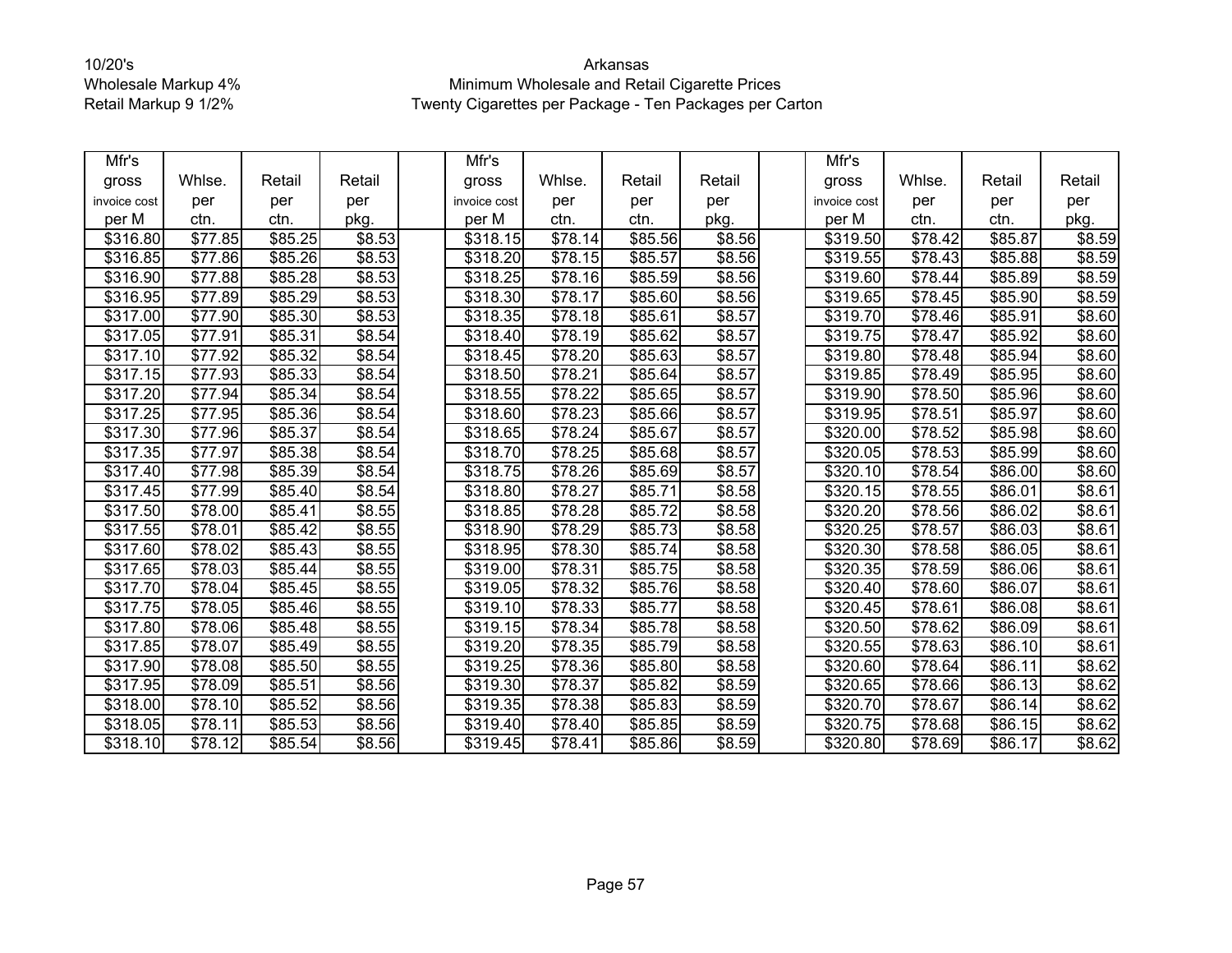| Mfr's                |                       |                     |                    | Mfr's        |                     |         |        | Mfr's            |                     |         |        |
|----------------------|-----------------------|---------------------|--------------------|--------------|---------------------|---------|--------|------------------|---------------------|---------|--------|
| gross                | Whlse.                | Retail              | Retail             | gross        | Whlse.              | Retail  | Retail | gross            | Whlse.              | Retail  | Retail |
| invoice cost         | per                   | per                 | per                | invoice cost | per                 | per     | per    | invoice cost     | per                 | per     | per    |
| per M                | ctn.                  | ctn.                | pkg.               | per M        | ctn.                | ctn.    | pkg.   | per M            | ctn.                | ctn.    | pkg.   |
| \$320.85             | \$78.70               | \$86.18             | $\overline{$8.62}$ | \$322.20     | \$78.98             | \$86.48 | \$8.65 | \$323.55         | \$79.26             | \$86.79 | \$8.68 |
| \$320.90             | \$78.71               | \$86.19             | \$8.62             | \$322.25     | \$78.99             | \$86.49 | \$8.65 | \$323.60         | \$79.27             | \$86.80 | \$8.68 |
| \$320.95             | \$78.72               | \$86.20             | \$8.62             | \$322.30     | \$79.00             | \$86.51 | \$8.66 | \$323.65         | \$79.28             | \$86.81 | \$8.69 |
| \$321.00             | \$78.73               | \$86.21             | \$8.63             | \$322.35     | \$79.01             | \$86.52 | \$8.66 | \$323.70         | \$79.29             | \$86.82 | \$8.69 |
| \$321.05             | \$78.74               | \$86.22             | \$8.63             | \$322.40     | \$79.02             | \$86.53 | \$8.66 | \$323.75         | \$79.30             | \$86.83 | \$8.69 |
| \$321.10             | \$78.75               | \$86.23             | \$8.63             | \$322.45     | \$79.03             | \$86.54 | \$8.66 | \$323.80         | \$79.31             | \$86.84 | \$8.69 |
| \$321.15             | \$78.76               | \$86.24             | \$8.63             | \$322.50     | \$79.04             | \$86.55 | \$8.66 | \$323.85         | \$79.32             | \$86.86 | \$8.69 |
| \$321.20             | \$78.77               | $\overline{$86.25}$ | \$8.63             | \$322.55     | \$79.05             | \$86.56 | \$8.66 | \$323.90         | \$79.33             | \$86.87 | \$8.69 |
| \$321.25             | \$78.78               | \$86.26             | \$8.63             | \$322.60     | \$79.06             | \$86.57 | \$8.66 | \$323.95         | \$79.34             | \$86.88 | \$8.69 |
| \$321.30             | \$78.79               | \$86.28             | \$8.63             | \$322.65     | \$79.07             | \$86.58 | \$8.66 | \$324.00         | $\overline{$79.35}$ | \$86.89 | \$8.69 |
| \$321.35             | \$78.80               | \$86.29             | \$8.63             | \$322.70     | \$79.08             | \$86.59 | \$8.66 | \$324.05         | \$79.36             | \$86.90 | \$8.69 |
| \$321.40             | $\overline{$78.81}$   | \$86.30             | \$8.63             | \$322.75     | $\sqrt{$79.09}$     | \$86.60 | \$8.66 | \$324.10         | \$79.37             | \$86.91 | \$8.70 |
| \$321.45             | $\frac{1}{1}$ \$78.82 | \$86.31             | \$8.64             | \$322.80     | $\overline{$79.10}$ | \$86.61 | \$8.67 | \$324.15         | $\overline{$79.38}$ | \$86.92 | \$8.70 |
| \$321.50             | \$78.83               | \$86.32             | \$8.64             | \$322.85     | \$79.11             | \$86.63 | \$8.67 | \$324.20         | \$79.39             | \$86.93 | \$8.70 |
| \$321.55             | \$78.84               | \$86.33             | \$8.64             | \$322.90     | \$79.12             | \$86.64 | \$8.67 | \$324.25         | \$79.40             | \$86.94 | \$8.70 |
| \$321.60             | \$78.85               | \$86.34             | \$8.64             | \$322.95     | \$79.13             | \$86.65 | \$8.67 | \$324.30         | \$79.41             | \$86.95 | \$8.70 |
| \$321.65             | \$78.86               | \$86.35             | \$8.64             | \$323.00     | \$79.14             | \$86.66 | \$8.67 | \$324.35         | \$79.42             | \$86.96 | \$8.70 |
| \$321.70             | \$78.87               | \$86.36             | \$8.64             | \$323.05     | \$79.15             | \$86.67 | \$8.67 | $\sqrt{$324.40}$ | \$79.44             | \$86.99 | \$8.70 |
| \$321.75             | \$78.88               | \$86.37             | \$8.64             | \$323.10     | \$79.16             | \$86.68 | \$8.67 | \$324.45         | \$79.45             | \$87.00 | \$8.70 |
| \$321.80             | \$78.89               | \$86.38             | \$8.64             | \$323.15     | \$79.18             | \$86.70 | \$8.67 | \$324.50         | \$79.46             | \$87.01 | \$8.71 |
| \$321.85             | \$78.90               | \$86.40             | \$8.64             | \$323.20     | \$79.19             | \$86.71 | \$8.68 | \$324.55         | \$79.47             | \$87.02 | \$8.71 |
| \$321.90             | \$78.92               | \$86.42             | \$8.65             | \$323.25     | \$79.20             | \$86.72 | \$8.68 | \$324.60         | \$79.48             | \$87.03 | \$8.71 |
| \$321.95             | \$78.93               | \$86.43             | \$8.65             | \$323.30     | \$79.21             | \$86.73 | \$8.68 | \$324.65         | \$79.49             | \$87.04 | \$8.71 |
| \$322.00             | \$78.94               | \$86.44             | \$8.65             | \$323.35     | \$79.22             | \$86.75 | \$8.68 | \$324.70         | \$79.50             | \$87.05 | \$8.71 |
| \$322.05             | \$78.95               | \$86.45             | \$8.65             | \$323.40     | \$79.23             | \$86.76 | \$8.68 | \$324.75         | \$79.51             | \$87.06 | \$8.71 |
| \$322.10             | \$78.96               | \$86.46             | \$8.65             | \$323.45     | \$79.24             | \$86.77 | \$8.68 | \$324.80         | \$79.52             | \$87.07 | \$8.71 |
| $\overline{$}322.15$ | \$78.97               | \$86.47             | \$8.65             | \$323.50     | \$79.25             | \$86.78 | \$8.68 | \$324.85         | \$79.53             | \$87.09 | \$8.71 |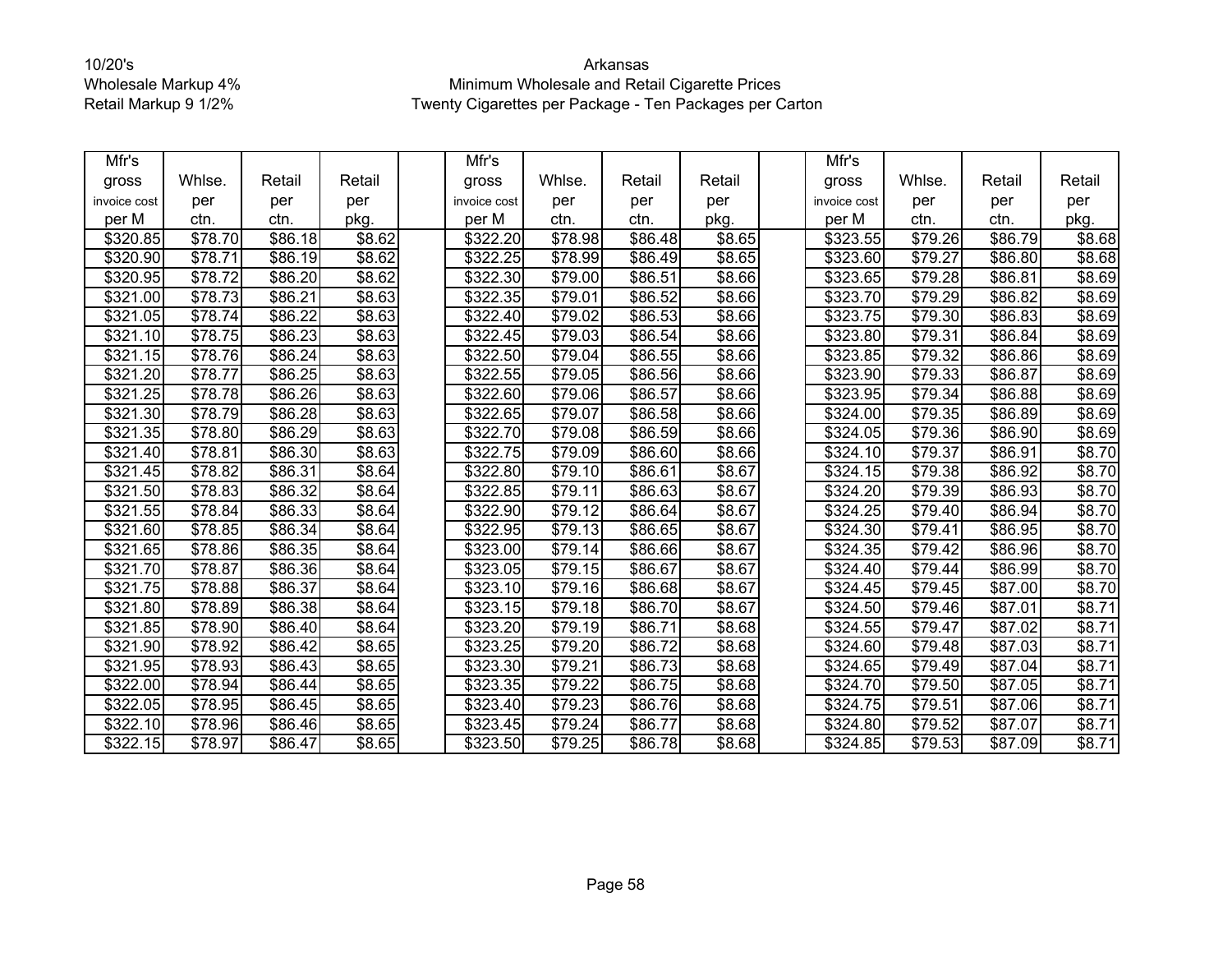| Mfr's        |         |                     |                | Mfr's                |                     |                     |        | Mfr's        |                     |                     |                    |
|--------------|---------|---------------------|----------------|----------------------|---------------------|---------------------|--------|--------------|---------------------|---------------------|--------------------|
| gross        | Whlse.  | Retail              | Retail         | gross                | Whlse.              | Retail              | Retail | gross        | Whlse.              | Retail              | Retail             |
| invoice cost | per     | per                 | per            | invoice cost         | per                 | per                 | per    | invoice cost | per                 | per                 | per                |
| per M        | ctn.    | ctn.                | pkg.           | per M                | ctn.                | ctn.                | pkg.   | per M        | ctn.                | ctn.                | pkg.               |
| \$324.90     | \$79.54 | \$87.10             | \$8.71         | \$326.25             | \$79.82             | \$87.40             | \$8.74 | \$327.60     | \$80.10             | \$87.71             | \$8.78             |
| \$324.95     | \$79.55 | \$87.11             | \$8.72         | \$326.30             | \$79.83             | \$87.41             | \$8.75 | \$327.65     | \$80.11             | \$87.72             | \$8.78             |
| \$325.00     | \$79.56 | \$87.12             | \$8.72         | \$326.35             | \$79.84             | \$87.42             | \$8.75 | \$327.70     | \$80.12             | $\overline{$87.73}$ | \$8.78             |
| \$325.05     | \$79.57 | \$87.13             | \$8.72         | \$326.40             | \$79.85             | \$87.44             | \$8.75 | \$327.75     | \$80.13             | \$87.74             | \$8.78             |
| \$325.10     | \$79.58 | \$87.14             | \$8.72         | \$326.45             | \$79.86             | \$87.45             | \$8.75 | \$327.80     | \$80.14             | \$87.75             | \$8.78             |
| \$325.15     | \$79.59 | \$87.15             | \$8.72         | \$326.50             | \$79.87             | \$87.46             | \$8.75 | \$327.85     | \$80.15             | \$87.76             | \$8.78             |
| \$325.20     | \$79.60 | \$87.16             | \$8.72         | \$326.55             | $\overline{$}79.88$ | \$87.47             | \$8.75 | \$327.90     | \$80.16             | \$87.78             | \$8.78             |
| \$325.25     | \$79.61 | \$87.17             | \$8.72         | \$326.60             | \$79.89             | \$87.48             | \$8.75 | \$327.95     | \$80.17             | \$87.79             | \$8.78             |
| \$325.30     | \$79.62 | \$87.18             | \$8.72         | \$326.65             | \$79.90             | \$87.49             | \$8.75 | \$328.00     | \$80.18             | \$87.80             | \$8.78             |
| \$325.35     | \$79.63 | \$87.19             | \$8.72         | \$326.70             | \$79.91             | $\overline{$87.50}$ | \$8.75 | \$328.05     | \$80.19             | \$87.81             | \$8.79             |
| \$325.40     | \$79.64 | \$87.21             | \$8.73         | \$326.75             | \$79.92             | \$87.51             | \$8.76 | \$328.10     | \$80.20             | \$87.82             | \$8.79             |
| \$325.45     | \$79.65 | \$87.22             | \$8.73         | \$326.80             | \$79.93             | \$87.52             | \$8.76 | \$328.15     | $\overline{$80.22}$ | \$87.84             | \$8.79             |
| \$325.50     | \$79.66 | $\overline{$87.23}$ | \$8.73         | $\overline{$}326.85$ | $\overline{$}79.94$ | \$87.53             | \$8.76 | \$328.20     | \$80.23             | \$87.85             | \$8.79             |
| \$325.55     | \$79.67 | \$87.24             | \$8.73         | \$326.90             | \$79.96             | \$87.56             | \$8.76 | \$328.25     | \$80.24             | \$87.86             | \$8.79             |
| \$325.60     | \$79.68 | \$87.25             | \$8.73         | \$326.95             | \$79.97             | \$87.57             | \$8.76 | \$328.30     | \$80.25             | \$87.87             | \$8.79             |
| \$325.65     | \$79.70 | \$87.27             | \$8.73         | \$327.00             | \$79.98             | \$87.58             | \$8.76 | \$328.35     | \$80.26             | \$87.88             | \$8.79             |
| \$325.70     | \$79.71 | \$87.28             | \$8.73         | \$327.05             | \$79.99             | \$87.59             | \$8.76 | \$328.40     | \$80.27             | \$87.90             | \$8.79             |
| \$325.75     | \$79.72 | \$87.29             | $\sqrt{$8.73}$ | \$327.10             | \$80.00             | $\overline{$87.60}$ | \$8.76 | \$328.45     | \$80.28             | \$87.91             | $\overline{$8.80}$ |
| \$325.80     | \$79.73 | \$87.30             | \$8.73         | \$327.15             | \$80.01             | \$87.61             | \$8.77 | \$328.50     | \$80.29             | \$87.92             | \$8.80             |
| \$325.85     | \$79.74 | \$87.32             | \$8.74         | \$327.20             | \$80.02             | \$87.62             | \$8.77 | \$328.55     | \$80.30             | \$87.93             | \$8.80             |
| \$325.90     | \$79.75 | \$87.33             | \$8.74         | \$327.25             | \$80.03             | \$87.63             | \$8.77 | \$328.60     | \$80.31             | \$87.94             | \$8.80             |
| \$325.95     | \$79.76 | \$87.34             | \$8.74         | \$327.30             | \$80.04             | \$87.64             | \$8.77 | \$328.65     | \$80.32             | \$87.95             | \$8.80             |
| \$326.00     | \$79.77 | \$87.35             | \$8.74         | \$327.35             | \$80.05             | \$87.65             | \$8.77 | \$328.70     | \$80.33             | \$87.96             | \$8.80             |
| \$326.05     | \$79.78 | \$87.36             | \$8.74         | \$327.40             | \$80.06             | \$87.67             | \$8.77 | \$328.75     | \$80.34             | \$87.97             | \$8.80             |
| \$326.10     | \$79.79 | \$87.37             | \$8.74         | \$327.45             | \$80.07             | \$87.68             | \$8.77 | \$328.80     | \$80.35             | \$87.98             | \$8.80             |
| \$326.15     | \$79.80 | \$87.38             | \$8.74         | \$327.50             | \$80.08             | \$87.69             | \$8.77 | \$328.85     | \$80.36             | \$87.99             | \$8.80             |
| \$326.20     | \$79.81 | \$87.39             | \$8.74         | \$327.55             | \$80.09             | \$87.70             | \$8.77 | \$328.90     | \$80.37             | \$88.01             | \$8.81             |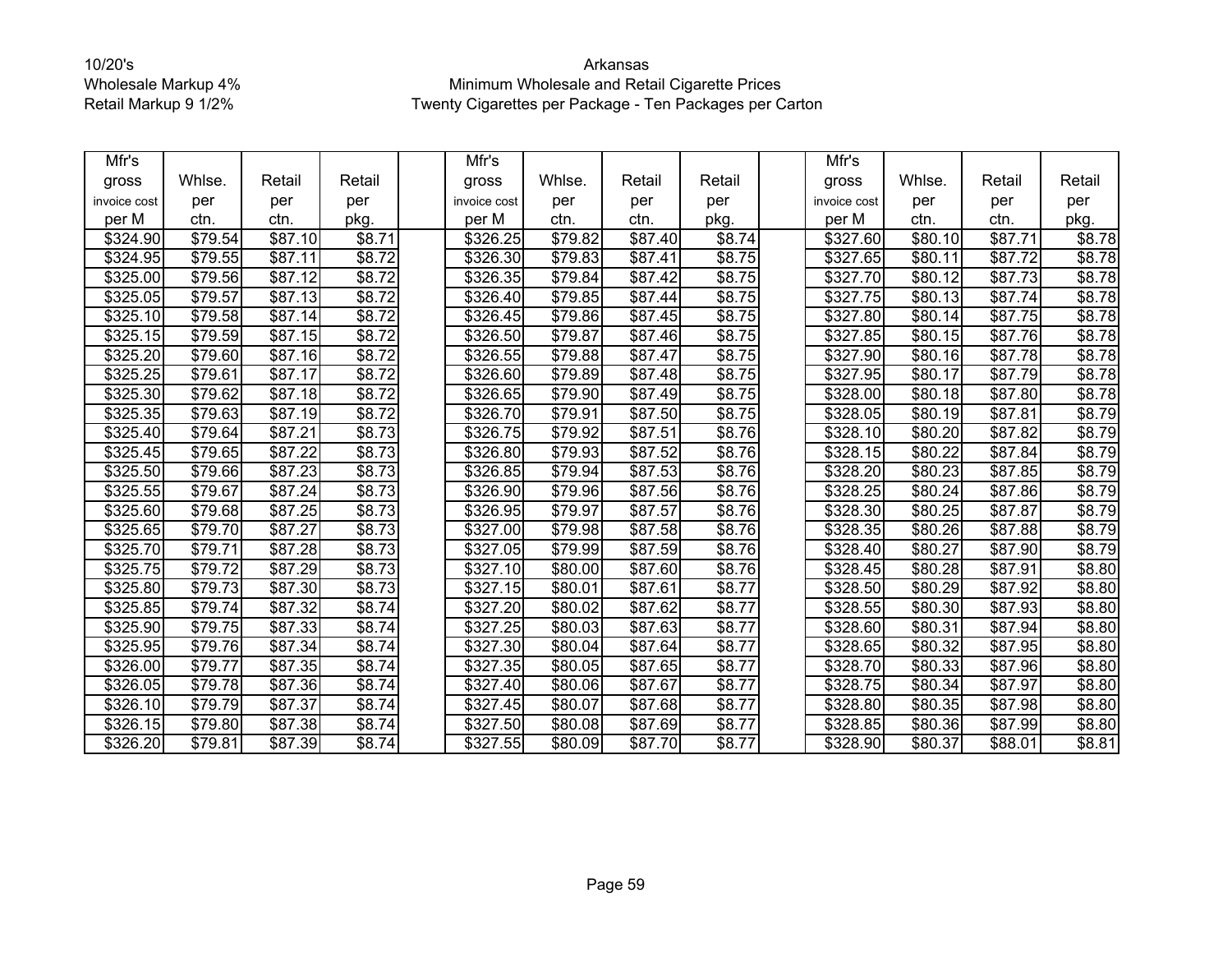| Mfr's        |         |         |                | Mfr's        |         |         |        | Mfr's                |                     |                     |        |
|--------------|---------|---------|----------------|--------------|---------|---------|--------|----------------------|---------------------|---------------------|--------|
| gross        | Whlse.  | Retail  | Retail         | gross        | Whlse.  | Retail  | Retail | gross                | Whlse.              | Retail              | Retail |
| invoice cost | per     | per     | per            | invoice cost | per     | per     | per    | invoice cost         | per                 | per                 | per    |
| per M        | ctn.    | ctn.    | pkg.           | per M        | ctn.    | ctn.    | pkg.   | per M                | ctn.                | ctn.                | pkg.   |
| \$328.95     | \$80.38 | \$88.02 | \$8.81         | \$330.30     | \$80.66 | \$88.32 | \$8.84 | \$331.65             | \$80.94             | \$88.63             | \$8.87 |
| \$329.00     | \$80.39 | \$88.03 | \$8.81         | \$330.35     | \$80.67 | \$88.33 | \$8.84 | \$331.70             | \$80.95             | \$88.64             | \$8.87 |
| \$329.05     | \$80.40 | \$88.04 | \$8.81         | \$330.40     | \$80.68 | \$88.34 | \$8.84 | \$331.75             | \$80.96             | \$88.65             | \$8.87 |
| \$329.10     | \$80.41 | \$88.05 | \$8.81         | \$330.45     | \$80.69 | \$88.36 | \$8.84 | \$331.80             | \$80.97             | \$88.66             | \$8.87 |
| \$329.15     | \$80.42 | \$88.06 | \$8.81         | \$330.50     | \$80.70 | \$88.37 | \$8.84 | \$331.85             | \$80.98             | \$88.67             | \$8.87 |
| \$329.20     | \$80.43 | \$88.07 | \$8.81         | \$330.55     | \$80.71 | \$88.38 | \$8.84 | \$331.90             | \$81.00             | \$88.70             | \$8.87 |
| \$329.25     | \$80.44 | \$88.08 | \$8.81         | \$330.60     | \$80.72 | \$88.39 | \$8.84 | \$331.95             | \$81.01             | \$88.71             | \$8.88 |
| \$329.30     | \$80.45 | \$88.09 | \$8.81         | \$330.65     | \$80.74 | \$88.41 | \$8.85 | \$332.00             | \$81.02             | \$88.72             | \$8.88 |
| \$329.35     | \$80.46 | \$88.10 | \$8.81         | \$330.70     | \$80.75 | \$88.42 | \$8.85 | \$332.05             | \$81.03             | \$88.73             | \$8.88 |
| \$329.40     | \$80.48 | \$88.13 | \$8.82         | \$330.75     | \$80.76 | \$88.43 | \$8.85 | \$332.10             | \$81.04             | $\overline{$88.74}$ | \$8.88 |
| \$329.45     | \$80.49 | \$88.14 | \$8.82         | \$330.80     | \$80.77 | \$88.44 | \$8.85 | \$332.15             | \$81.05             | \$88.75             | \$8.88 |
| \$329.50     | \$80.50 | \$88.15 | \$8.82         | \$330.85     | \$80.78 | \$88.45 | \$8.85 | \$332.20             | \$81.06             | \$88.76             | \$8.88 |
| \$329.55     | \$80.51 | \$88.16 | $\sqrt{$8.82}$ | \$330.90     | \$80.79 | \$88.47 | \$8.85 | \$332.25             | \$81.07             | \$88.77             | \$8.88 |
| \$329.60     | \$80.52 | \$88.17 | \$8.82         | \$330.95     | \$80.80 | \$88.48 | \$8.85 | \$332.30             | \$81.08             | \$88.78             | \$8.88 |
| \$329.65     | \$80.53 | \$88.18 | \$8.82         | \$331.00     | \$80.81 | \$88.49 | \$8.85 | \$332.35             | \$81.09             | \$88.79             | \$8.88 |
| \$329.70     | \$80.54 | \$88.19 | \$8.82         | \$331.05     | \$80.82 | \$88.50 | \$8.85 | \$332.40             | \$81.10             | \$88.80             | \$8.88 |
| \$329.75     | \$80.55 | \$88.20 | \$8.82         | \$331.10     | \$80.83 | \$88.51 | \$8.86 | \$332.45             | $\overline{$81.11}$ | \$88.82             | \$8.89 |
| \$329.80     | \$80.56 | \$88.21 | \$8.83         | \$331.15     | \$80.84 | \$88.52 | \$8.86 | $\overline{$}332.50$ | \$81.12             | \$88.83             | \$8.89 |
| \$329.85     | \$80.57 | \$88.22 | \$8.83         | \$331.20     | \$80.85 | \$88.53 | \$8.86 | \$332.55             | \$81.13             | \$88.84             | \$8.89 |
| \$329.90     | \$80.58 | \$88.24 | \$8.83         | \$331.25     | \$80.86 | \$88.54 | \$8.86 | \$332.60             | \$81.14             | \$88.85             | \$8.89 |
| \$329.95     | \$80.59 | \$88.25 | \$8.83         | \$331.30     | \$80.87 | \$88.55 | \$8.86 | \$332.65             | \$81.15             | \$88.86             | \$8.89 |
| \$330.00     | \$80.60 | \$88.26 | \$8.83         | \$331.35     | \$80.88 | \$88.56 | \$8.86 | \$332.70             | \$81.16             | \$88.87             | \$8.89 |
| \$330.05     | \$80.61 | \$88.27 | \$8.83         | \$331.40     | \$80.89 | \$88.57 | \$8.86 | \$332.75             | \$81.17             | \$88.88             | \$8.89 |
| \$330.10     | \$80.62 | \$88.28 | \$8.83         | \$331.45     | \$80.90 | \$88.59 | \$8.86 | \$332.80             | \$81.18             | \$88.89             | \$8.89 |
| \$330.15     | \$80.63 | \$88.29 | \$8.83         | \$331.50     | \$80.91 | \$88.60 | \$8.86 | \$332.85             | \$81.19             | \$88.90             | \$8.89 |
| \$330.20     | \$80.64 | \$88.30 | \$8.83         | \$331.55     | \$80.92 | \$88.61 | \$8.87 | \$332.90             | \$81.20             | \$88.91             | \$8.90 |
| \$330.25     | \$80.65 | \$88.31 | \$8.84         | \$331.60     | \$80.93 | \$88.62 | \$8.87 | \$332.95             | \$81.21             | \$88.92             | \$8.90 |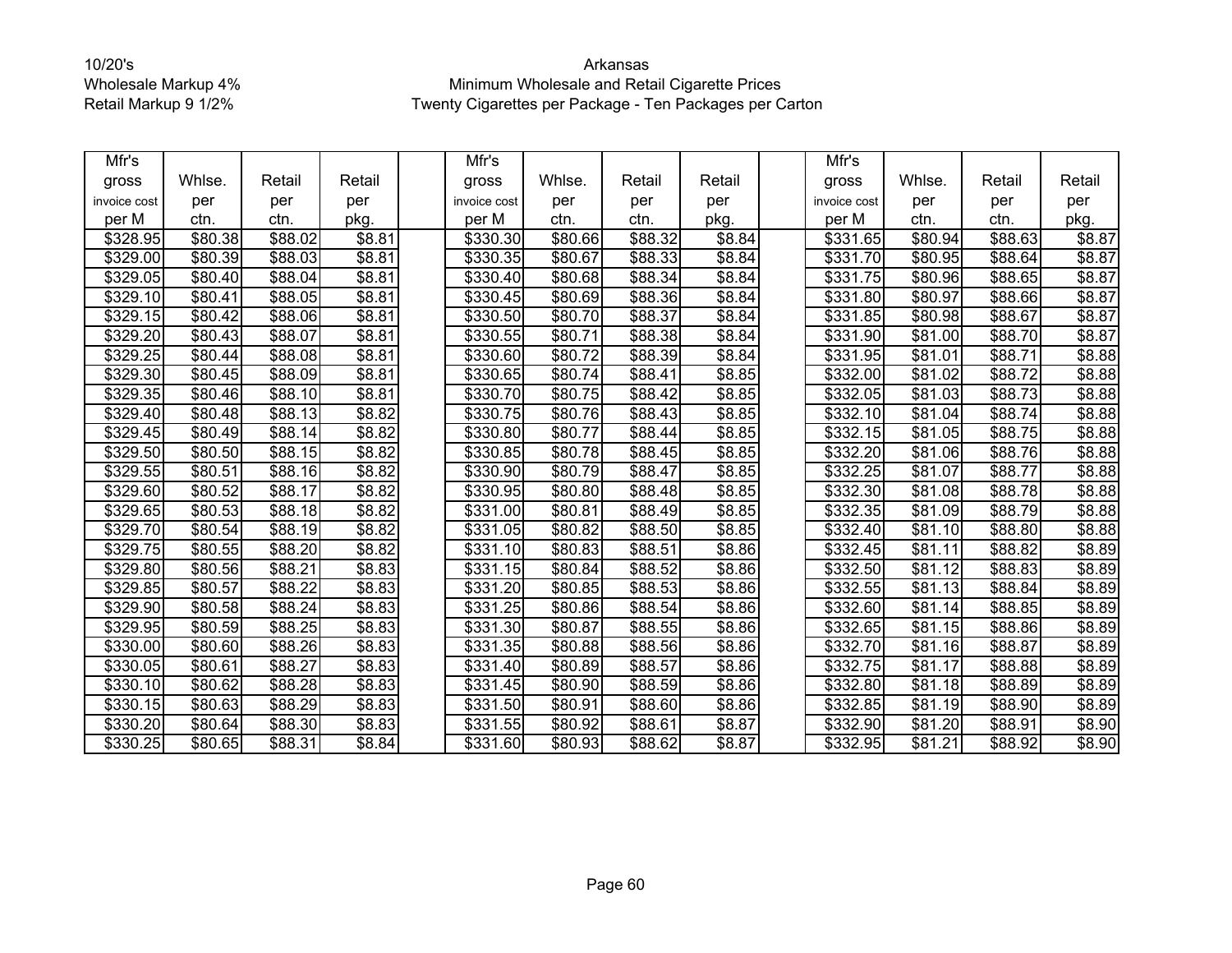| Mfr's        |                     |                     |                    | Mfr's        |         |                     |        | Mfr's        |                     |         |        |
|--------------|---------------------|---------------------|--------------------|--------------|---------|---------------------|--------|--------------|---------------------|---------|--------|
| gross        | Whlse.              | Retail              | Retail             | gross        | Whlse.  | Retail              | Retail | gross        | Whlse.              | Retail  | Retail |
| invoice cost | per                 | per                 | per                | invoice cost | per     | per                 | per    | invoice cost | per                 | per     | per    |
| per M        | ctn.                | ctn.                | pkg.               | per M        | ctn.    | ctn.                | pkg.   | per M        | ctn.                | ctn.    | pkg.   |
| \$333.00     | \$81.22             | \$88.94             | \$8.90             | \$334.35     | \$81.50 | \$89.24             | \$8.93 | \$335.70     | \$81.79             | \$89.56 | \$8.96 |
| \$333.05     | \$81.23             | \$88.95             | \$8.90             | \$334.40     | \$81.52 | \$89.26             | \$8.93 | \$335.75     | \$81.80             | \$89.57 | \$8.96 |
| \$333.10     | $\sqrt{$81.24}$     | \$88.96             | \$8.90             | \$334.45     | \$81.53 | $\overline{$89.28}$ | \$8.93 | \$335.80     | $\overline{$81.81}$ | \$89.58 | \$8.96 |
| \$333.15     | \$81.26             | \$88.98             | \$8.90             | \$334.50     | \$81.54 | \$89.29             | \$8.93 | \$335.85     | \$81.82             | \$89.59 | \$8.96 |
| \$333.20     | \$81.27             | \$88.99             | \$8.90             | \$334.55     | \$81.55 | \$89.30             | \$8.93 | \$335.90     | \$81.83             | \$89.60 | \$8.96 |
| \$333.25     | $\overline{$81.28}$ | \$89.00             | \$8.90             | \$334.60     | \$81.56 | \$89.31             | \$8.94 | \$335.95     | \$81.84             | \$89.61 | \$8.97 |
| \$333.30     | \$81.29             | \$89.01             | \$8.91             | \$334.65     | \$81.57 | \$89.32             | \$8.94 | \$336.00     | \$81.85             | \$89.63 | \$8.97 |
| \$333.35     | \$81.30             | \$89.02             | \$8.91             | \$334.70     | \$81.58 | \$89.33             | \$8.94 | \$336.05     | \$81.86             | \$89.64 | \$8.97 |
| \$333.40     | \$81.31             | \$89.03             | \$8.91             | \$334.75     | \$81.59 | \$89.34             | \$8.94 | \$336.10     | \$81.87             | \$89.65 | \$8.97 |
| \$333.45     | \$81.32             | \$89.05             | \$8.91             | \$334.80     | \$81.60 | $\overline{$89.35}$ | \$8.94 | \$336.15     | \$81.88             | \$89.66 | \$8.97 |
| \$333.50     | \$81.33             | \$89.06             | \$8.91             | \$334.85     | \$81.61 | \$89.36             | \$8.94 | \$336.20     | \$81.89             | \$89.67 | \$8.97 |
| \$333.55     | \$81.34             | \$89.07             | \$8.91             | \$334.90     | \$81.62 | \$89.37             | \$8.94 | \$336.25     | \$81.90             | \$89.68 | \$8.97 |
| \$333.60     | \$81.35             | \$89.08             | \$8.91             | \$334.95     | \$81.63 | \$89.38             | \$8.94 | \$336.30     | \$81.91             | \$89.69 | \$8.97 |
| \$333.65     | \$81.36             | \$89.09             | \$8.91             | \$335.00     | \$81.64 | \$89.40             | \$8.94 | \$336.35     | \$81.92             | \$89.70 | \$8.97 |
| \$333.70     | \$81.37             | \$89.10             | \$8.91             | \$335.05     | \$81.65 | \$89.41             | \$8.95 | \$336.40     | \$81.93             | \$89.71 | \$8.98 |
| \$333.75     | \$81.38             | \$89.11             | \$8.92             | \$335.10     | \$81.66 | \$89.42             | \$8.95 | \$336.45     | \$81.94             | \$89.72 | \$8.98 |
| \$333.80     | \$81.39             | \$89.12             | \$8.92             | \$335.15     | \$81.67 | \$89.43             | \$8.95 | \$336.50     | \$81.95             | \$89.74 | \$8.98 |
| \$333.85     | \$81.40             | \$89.13             | \$8.92             | \$335.20     | \$81.68 | \$89.44             | \$8.95 | \$336.55     | \$81.96             | \$89.75 | \$8.98 |
| \$333.90     | \$81.41             | \$89.14             | \$8.92             | \$335.25     | \$81.69 | \$89.45             | \$8.95 | \$336.60     | \$81.97             | \$89.76 | \$8.98 |
| \$333.95     | \$81.42             | \$89.15             | \$8.92             | \$335.30     | \$81.70 | \$89.46             | \$8.95 | \$336.65     | \$81.98             | \$89.77 | \$8.98 |
| \$334.00     | \$81.43             | \$89.17             | \$8.92             | \$335.35     | \$81.71 | \$89.47             | \$8.95 | \$336.70     | \$81.99             | \$89.78 | \$8.98 |
| \$334.05     | \$81.44             | \$89.18             | \$8.92             | \$335.40     | \$81.72 | \$89.48             | \$8.95 | \$336.75     | \$82.00             | \$89.79 | \$8.98 |
| \$334.10     | $\overline{$81.45}$ | \$89.19             | \$8.92             | \$335.45     | \$81.73 | \$89.49             | \$8.95 | \$336.80     | \$82.01             | \$89.80 | \$8.98 |
| \$334.15     | \$81.46             | \$89.20             | \$8.92             | \$335.50     | \$81.74 | \$89.51             | \$8.96 | \$336.85     | \$82.02             | \$89.81 | \$8.99 |
| \$334.20     | \$81.47             | $\overline{$89.21}$ | $\overline{$8.93}$ | \$335.55     | \$81.75 | $\overline{$89.52}$ | \$8.96 | \$336.90     | \$82.04             | \$89.83 | \$8.99 |
| \$334.25     | \$81.48             | \$89.22             | \$8.93             | \$335.60     | \$81.76 | \$89.53             | \$8.96 | \$336.95     | \$82.05             | \$89.84 | \$8.99 |
| \$334.30     | \$81.49             | \$89.23             | \$8.93             | \$335.65     | \$81.78 | \$89.55             | \$8.96 | \$337.00     | \$82.06             | \$89.86 | \$8.99 |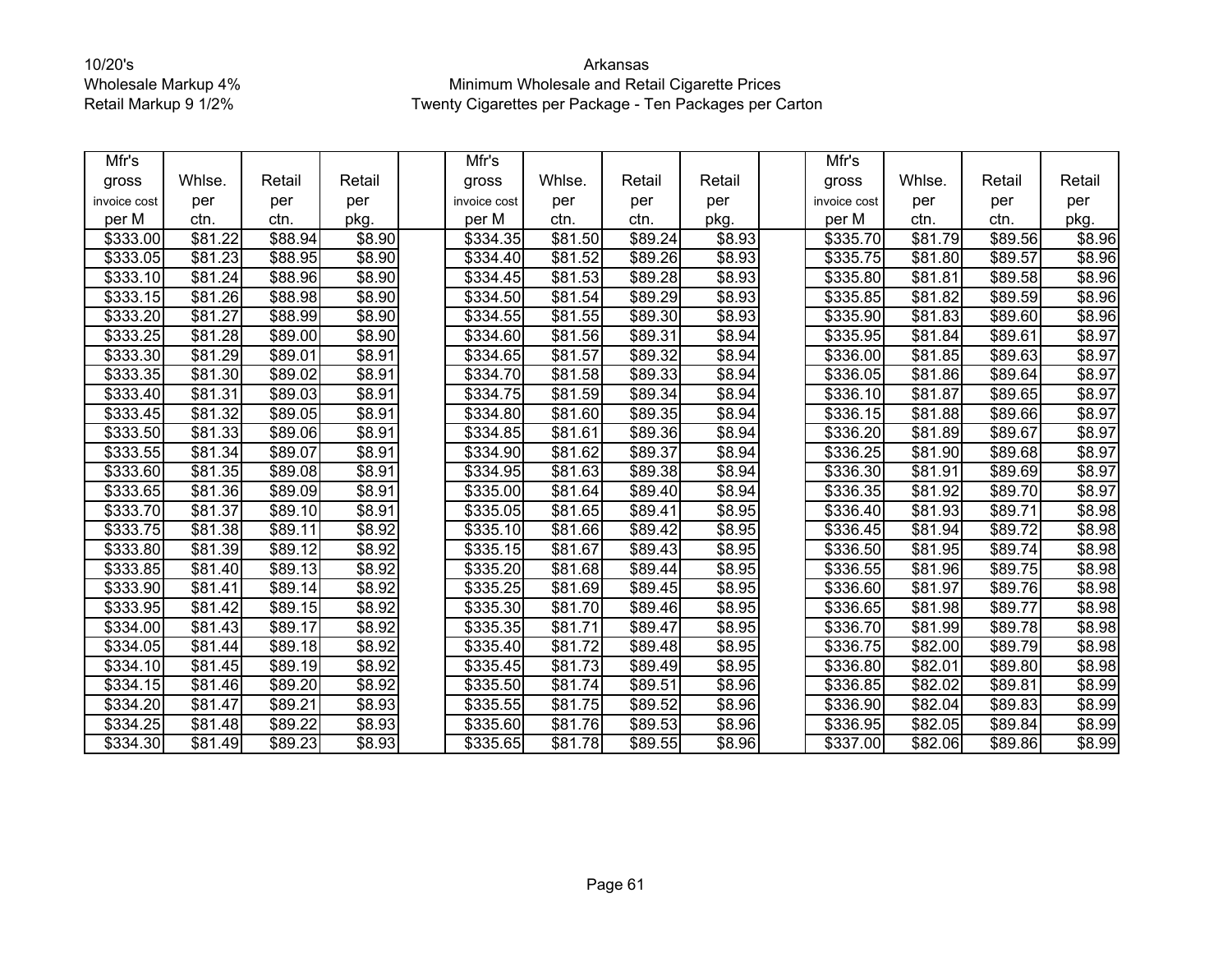| Mfr's        |                     |         |                    | Mfr's                |                     |         |                    | Mfr's                |                     |                     |        |
|--------------|---------------------|---------|--------------------|----------------------|---------------------|---------|--------------------|----------------------|---------------------|---------------------|--------|
| gross        | Whlse.              | Retail  | Retail             | gross                | Whlse.              | Retail  | Retail             | gross                | Whlse.              | Retail              | Retail |
| invoice cost | per                 | per     | per                | invoice cost         | per                 | per     | per                | invoice cost         | per                 | per                 | per    |
| per M        | ctn.                | ctn.    | pkg.               | per M                | ctn.                | ctn.    | pkg.               | per M                | ctn.                | ctn.                | pkg.   |
| \$337.05     | \$82.07             | \$89.87 | \$8.99             | \$338.40             | \$82.35             | \$90.17 | \$9.02             | \$339.75             | \$82.63             | \$90.48             | \$9.05 |
| \$337.10     | \$82.08             | \$89.88 | \$8.99             | \$338.45             | \$82.36             | \$90.18 | \$9.02             | \$339.80             | \$82.64             | \$90.49             | \$9.05 |
| \$337.15     | \$82.09             | \$89.89 | \$8.99             | \$338.50             | \$82.37             | \$90.20 | \$9.02             | \$339.85             | \$82.65             | \$90.50             | \$9.05 |
| \$337.20     | \$82.10             | \$89.90 | \$8.99             | \$338.55             | \$82.38             | \$90.21 | \$9.03             | \$339.90             | \$82.66             | \$90.51             | \$9.06 |
| \$337.25     | \$82.11             | \$89.91 | \$9.00             | \$338.60             | \$82.39             | \$90.22 | \$9.03             | \$339.95             | \$82.67             | \$90.52             | \$9.06 |
| \$337.30     | \$82.12             | \$89.92 | \$9.00             | \$338.65             | \$82.40             | \$90.23 | \$9.03             | \$340.00             | \$82.68             | \$90.53             | \$9.06 |
| \$337.35     | \$82.13             | \$89.93 | \$9.00             | $\overline{$}338.70$ | \$82.41             | \$90.24 | \$9.03             | \$340.05             | \$82.69             | \$90.55             | \$9.06 |
| \$337.40     | \$82.14             | \$89.94 | \$9.00             | \$338.75             | \$82.42             | \$90.25 | \$9.03             | \$340.10             | \$82.70             | \$90.56             | \$9.06 |
| \$337.45     | \$82.15             | \$89.95 | \$9.00             | \$338.80             | \$82.43             | \$90.26 | \$9.03             | \$340.15             | \$82.71             | \$90.57             | \$9.06 |
| \$337.50     | \$82.16             | \$89.97 | \$9.00             | \$338.85             | \$82.44             | \$90.27 | \$9.03             | \$340.20             | \$82.72             | \$90.58             | \$9.06 |
| \$337.55     | \$82.17             | \$89.98 | \$9.00             | \$338.90             | \$82.45             | \$90.28 | \$9.03             | \$340.25             | \$82.73             | \$90.59             | \$9.06 |
| \$337.60     | $\overline{$82.18}$ | \$89.99 | \$9.00             | \$338.95             | \$82.46             | \$90.29 | \$9.03             | \$340.30             | \$82.74             | \$90.60             | \$9.06 |
| \$337.65     | \$82.19             | \$90.00 | $\sqrt{$9.00}$     | \$339.00             | $\sqrt{$82.47}$     | \$90.30 | $\sqrt{$9.03}$     | \$340.35             | \$82.75             | \$90.61             | \$9.07 |
| \$337.70     | \$82.20             | \$90.01 | $\overline{$}9.01$ | \$339.05             | \$82.48             | \$90.32 | \$9.04             | \$340.40             | \$82.76             | \$90.62             | \$9.07 |
| \$337.75     | \$82.21             | \$90.02 | $\overline{$}9.01$ | \$339.10             | \$82.49             | \$90.33 | \$9.04             | \$340.45             | $\overline{$82.77}$ | \$90.63             | \$9.07 |
| \$337.80     | $\overline{$82.22}$ | \$90.03 | \$9.01             | \$339.15             | \$82.50             | \$90.34 | \$9.04             | \$340.50             | \$82.78             | \$90.64             | \$9.07 |
| \$337.85     | \$82.23             | \$90.04 | \$9.01             | \$339.20             | $\overline{$82.51}$ | \$90.35 | \$9.04             | \$340.55             | \$82.79             | \$90.66             | \$9.07 |
| \$337.90     | $\sqrt{$82.24}$     | \$90.05 | \$9.01             | \$339.25             | \$82.52             | \$90.36 | \$9.04             | \$340.60             | \$82.80             | \$90.67             | \$9.07 |
| \$337.95     | \$82.25             | \$90.06 | \$9.01             | \$339.30             | \$82.53             | \$90.37 | \$9.04             | \$340.65             | \$82.82             | \$90.69             | \$9.07 |
| \$338.00     | \$82.26             | \$90.07 | \$9.01             | \$339.35             | \$82.54             | \$90.38 | \$9.04             | \$340.70             | \$82.83             | \$90.70             | \$9.07 |
| \$338.05     | \$82.27             | \$90.09 | \$9.01             | \$339.40             | \$82.56             | \$90.40 | \$9.04             | \$340.75             | \$82.84             | \$90.71             | \$9.08 |
| \$338.10     | \$82.28             | \$90.10 | \$9.01             | \$339.45             | \$82.57             | \$90.41 | \$9.05             | \$340.80             | \$82.85             | \$90.72             | \$9.08 |
| \$338.15     | \$82.30             | \$90.12 | \$9.02             | \$339.50             | \$82.58             | \$90.43 | $\overline{$9.05}$ | $\overline{$}340.85$ | \$82.86             | \$90.73             | \$9.08 |
| \$338.20     | \$82.31             | \$90.13 | \$9.02             | \$339.55             | \$82.59             | \$90.44 | \$9.05             | \$340.90             | \$82.87             | \$90.74             | \$9.08 |
| \$338.25     | \$82.32             | \$90.14 | \$9.02             | $\sqrt{$339.60}$     | \$82.60             | \$90.45 | \$9.05             | \$340.95             | \$82.88             | $\overline{$}90.75$ | \$9.08 |
| \$338.30     | \$82.33             | \$90.15 | \$9.02             | \$339.65             | \$82.61             | \$90.46 | \$9.05             | \$341.00             | \$82.89             | \$90.76             | \$9.08 |
| \$338.35     | \$82.34             | \$90.16 | \$9.02             | \$339.70             | \$82.62             | \$90.47 | \$9.05             | \$341.05             | \$82.90             | \$90.78             | \$9.08 |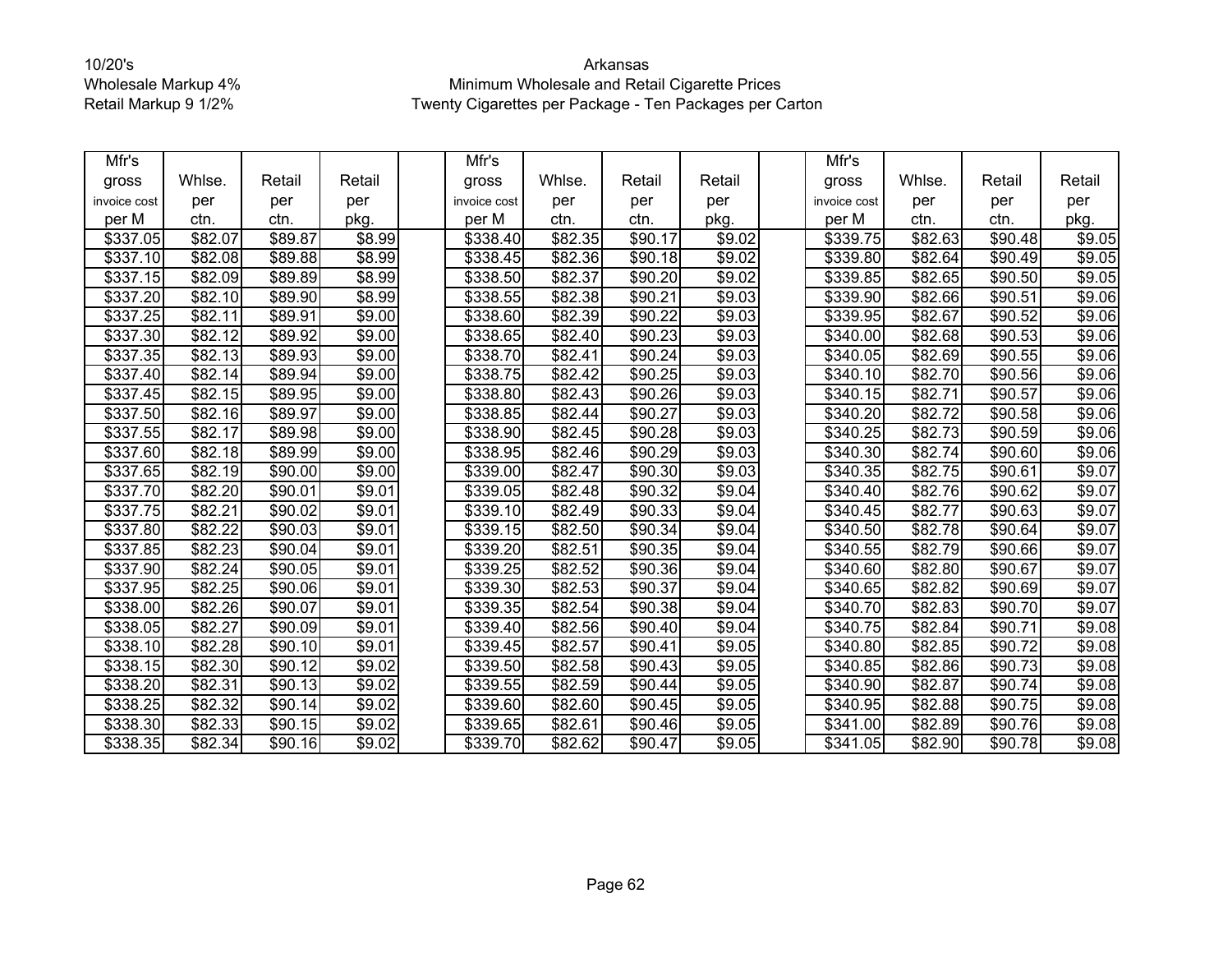| Mfr's                |         |                     |        | Mfr's                |                     |                     |                    | Mfr's                |         |                     |                    |
|----------------------|---------|---------------------|--------|----------------------|---------------------|---------------------|--------------------|----------------------|---------|---------------------|--------------------|
| gross                | Whlse.  | Retail              | Retail | gross                | Whlse.              | Retail              | Retail             | gross                | Whlse.  | Retail              | Retail             |
| invoice cost         | per     | per                 | per    | invoice cost         | per                 | per                 | per                | invoice cost         | per     | per                 | per                |
| per M                | ctn.    | ctn.                | pkg.   | per M                | ctn.                | ctn.                | pkg.               | per M                | ctn.    | ctn.                | pkg.               |
| \$341.10             | \$82.91 | \$90.79             | \$9.08 | \$342.45             | \$83.19             | \$91.09             | \$9.11             | \$343.80             | \$83.47 | \$91.40             | $\overline{$9.14}$ |
| \$341.15             | \$82.92 | \$90.80             | \$9.08 | \$342.50             | \$83.20             | \$91.10             | \$9.11             | \$343.85             | \$83.48 | \$91.41             | \$9.15             |
| \$341.20             | \$82.93 | \$90.81             | \$9.09 | \$342.55             | \$83.21             | \$91.11             | \$9.12             | \$343.90             | \$83.49 | \$91.42             | \$9.15             |
| \$341.25             | \$82.94 | \$90.82             | \$9.09 | \$342.60             | $\overline{$83.22}$ | \$91.13             | \$9.12             | \$343.95             | \$83.50 | \$91.43             | \$9.15             |
| \$341.30             | \$82.95 | \$90.83             | \$9.09 | \$342.65             | \$83.23             | \$91.14             | \$9.12             | \$344.00             | \$83.51 | \$91.44             | \$9.15             |
| \$341.35             | \$82.96 | \$90.84             | \$9.09 | \$342.70             | \$83.24             | $\overline{$}91.15$ | \$9.12             | $\sqrt{$344.05}$     | \$83.52 | \$91.45             | \$9.15             |
| \$341.40             | \$82.97 | \$90.85             | \$9.09 | \$342.75             | \$83.25             | \$91.16             | $\sqrt{$9.12}$     | \$344.10             | \$83.53 | \$91.47             | \$9.15             |
| \$341.45             | \$82.98 | \$90.86             | \$9.09 | \$342.80             | \$83.26             | \$91.17             | \$9.12             | \$344.15             | \$83.54 | \$91.48             | \$9.15             |
| \$341.50             | \$82.99 | \$90.87             | \$9.09 | \$342.85             | \$83.27             | \$91.18             | \$9.12             | \$344.20             | \$83.55 | \$91.49             | \$9.15             |
| \$341.55             | \$83.00 | \$90.89             | \$9.09 | \$342.90             | \$83.28             | \$91.19             | \$9.12             | \$344.25             | \$83.56 | \$91.50             | \$9.15             |
| \$341.60             | \$83.01 | \$90.90             | \$9.09 | \$342.95             | \$83.29             | \$91.20             | \$9.12             | \$344.30             | \$83.57 | \$91.51             | \$9.16             |
| \$341.65             | \$83.02 | \$90.91             | \$9.10 | \$343.00             | \$83.30             | $\overline{$}91.21$ | \$9.13             | $\overline{$}344.35$ | \$83.58 | $\overline{$}91.52$ | \$9.16             |
| \$341.70             | \$83.03 | \$90.92             | \$9.10 | $\overline{$}343.05$ | \$83.31             | $\overline{$}91.22$ | \$9.13             | \$344.40             | \$83.60 | \$91.54             | \$9.16             |
| \$341.75             | \$83.04 | \$90.93             | \$9.10 | \$343.10             | \$83.32             | \$91.24             | \$9.13             | \$344.45             | \$83.61 | \$91.55             | \$9.16             |
| \$341.80             | \$83.05 | \$90.94             | \$9.10 | \$343.15             | \$83.34             | \$91.26             | \$9.13             | $\sqrt{$344.50}$     | \$83.62 | \$91.56             | \$9.16             |
| \$341.85             | \$83.06 | \$90.95             | \$9.10 | \$343.20             | \$83.35             | \$91.27             | \$9.13             | \$344.55             | \$83.63 | \$91.57             | \$9.16             |
| \$341.90             | \$83.08 | \$90.97             | \$9.10 | 343.25               | \$83.36             | \$91.28             | \$9.13             | \$344.60             | \$83.64 | \$91.59             | \$9.16             |
| \$341.95             | \$83.09 | \$90.98             | \$9.10 | \$343.30             | \$83.37             | \$91.29             | $\overline{$9.13}$ | $\overline{$}344.65$ | \$83.65 | \$91.60             | \$9.16             |
| \$342.00             | \$83.10 | \$90.99             | \$9.10 | \$343.35             | \$83.38             | \$91.30             | \$9.13             | \$344.70             | \$83.66 | \$91.61             | \$9.17             |
| \$342.05             | \$83.11 | $\overline{$}91.01$ | \$9.11 | $\sqrt{$}343.40$     | \$83.39             | $\overline{$}91.31$ | \$9.14             | \$344.75             | \$83.67 | \$91.62             | \$9.17             |
| \$342.10             | \$83.12 | \$91.02             | \$9.11 | \$343.45             | \$83.40             | \$91.32             | \$9.14             | \$344.80             | \$83.68 | \$91.63             | \$9.17             |
| \$342.15             | \$83.13 | \$91.03             | \$9.11 | \$343.50             | \$83.41             | \$91.33             | \$9.14             | \$344.85             | \$83.69 | \$91.64             | \$9.17             |
| \$342.20             | \$83.14 | \$91.04             | \$9.11 | \$343.55             | \$83.42             | $\overline{$}91.34$ | \$9.14             | \$344.90             | \$83.70 | \$91.65             | \$9.17             |
| \$342.25             | \$83.15 | \$91.05             | \$9.11 | \$343.60             | \$83.43             | \$91.36             | \$9.14             | \$344.95             | \$83.71 | \$91.66             | \$9.17             |
| \$342.30             | \$83.16 | \$91.06             | \$9.11 | $\overline{$}343.65$ | \$83.44             | $\overline{$}91.37$ | \$9.14             | \$345.00             | \$83.72 | \$91.67             | \$9.17             |
| \$342.35             | \$83.17 | \$91.07             | \$9.11 | \$343.70             | \$83.45             | \$91.38             | \$9.14             | \$345.05             | \$83.73 | \$91.68             | \$9.17             |
| $\overline{$}342.40$ | \$83.18 | \$91.08             | \$9.11 | \$343.75             | \$83.46             | $\overline{$91.39}$ | $\sqrt{$9.14}$     | \$345.10             | \$83.74 | \$91.70             | \$9.17             |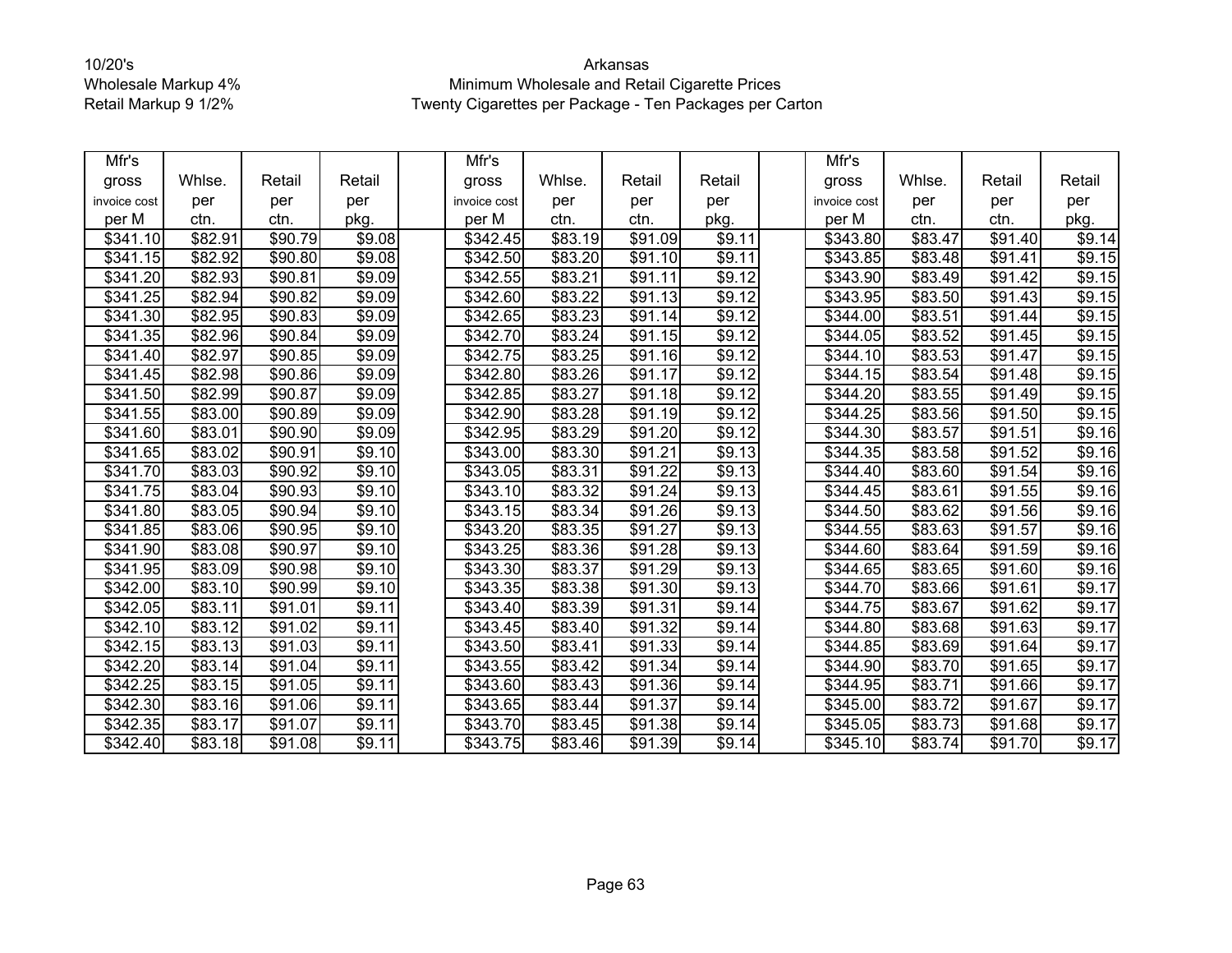| Mfr's        |         |                     |                    | Mfr's            |         |         |        | Mfr's        |         |         |        |
|--------------|---------|---------------------|--------------------|------------------|---------|---------|--------|--------------|---------|---------|--------|
| gross        | Whlse.  | Retail              | Retail             | gross            | Whlse.  | Retail  | Retail | gross        | Whlse.  | Retail  | Retail |
| invoice cost | per     | per                 | per                | invoice cost     | per     | per     | per    | invoice cost | per     | per     | per    |
| per M        | ctn.    | ctn.                | pkg.               | per M            | ctn.    | ctn.    | pkg.   | per M        | ctn.    | ctn.    | pkg.   |
| \$345.15     | \$83.75 | \$91.71             | \$9.18             | \$346.50         | \$84.03 | \$92.01 | \$9.21 | \$347.85     | \$84.31 | \$92.32 | \$9.24 |
| \$345.20     | \$83.76 | \$91.72             | \$9.18             | \$346.55         | \$84.04 | \$92.02 | \$9.21 | \$347.90     | \$84.32 | \$92.33 | \$9.24 |
| \$345.25     | \$83.77 | \$91.73             | \$9.18             | $\sqrt{$346.60}$ | \$84.05 | \$92.03 | \$9.21 | \$347.95     | \$84.33 | \$92.34 | \$9.24 |
| \$345.30     | \$83.78 | \$91.74             | \$9.18             | \$346.65         | \$84.06 | \$92.05 | \$9.21 | \$348.00     | \$84.34 | \$92.35 | \$9.24 |
| \$345.35     | \$83.79 | \$91.75             | \$9.18             | \$346.70         | \$84.07 | \$92.06 | \$9.21 | \$348.05     | \$84.35 | \$92.36 | \$9.24 |
| \$345.40     | \$83.80 | \$91.76             | \$9.18             | \$346.75         | \$84.08 | \$92.07 | \$9.21 | \$348.10     | \$84.36 | \$92.37 | \$9.24 |
| \$345.45     | \$83.81 | \$91.77             | \$9.18             | \$346.80         | \$84.09 | \$92.08 | \$9.21 | \$348.15     | \$84.38 | \$92.40 | \$9.24 |
| \$345.50     | \$83.82 | \$91.78             | \$9.18             | \$346.85         | \$84.10 | \$92.09 | \$9.21 | \$348.20     | \$84.39 | \$92.41 | \$9.25 |
| \$345.55     | \$83.83 | \$91.79             | \$9.18             | \$346.90         | \$84.12 | \$92.11 | \$9.22 | \$348.25     | \$84.40 | \$92.42 | \$9.25 |
| \$345.60     | \$83.84 | \$91.80             | $\overline{$9.18}$ | \$346.95         | \$84.13 | \$92.12 | \$9.22 | \$348.30     | \$84.41 | \$92.43 | \$9.25 |
| \$345.65     | \$83.86 | \$91.83             | \$9.19             | \$347.00         | \$84.14 | \$92.13 | \$9.22 | \$348.35     | \$84.42 | \$92.44 | \$9.25 |
| \$345.70     | \$83.87 | $\overline{$}91.84$ | $\overline{$9.19}$ | \$347.05         | \$84.15 | \$92.14 | \$9.22 | \$348.40     | \$84.43 | \$92.45 | \$9.25 |
| \$345.75     | \$83.88 | \$91.85             | \$9.19             | $\sqrt{$347.10}$ | \$84.16 | \$92.16 | \$9.22 | \$348.45     | \$84.44 | \$92.46 | \$9.25 |
| \$345.80     | \$83.89 | \$91.86             | \$9.19             | \$347.15         | \$84.17 | \$92.17 | \$9.22 | \$348.50     | \$84.45 | \$92.47 | \$9.25 |
| \$345.85     | \$83.90 | \$91.87             | \$9.19             | \$347.20         | \$84.18 | \$92.18 | \$9.22 | \$348.55     | \$84.46 | \$92.48 | \$9.25 |
| \$345.90     | \$83.91 | \$91.88             | \$9.19             | \$347.25         | \$84.19 | \$92.19 | \$9.22 | \$348.60     | \$84.47 | \$92.49 | \$9.25 |
| \$345.95     | \$83.92 | \$91.89             | \$9.19             | \$347.30         | \$84.20 | \$92.20 | \$9.22 | \$348.65     | \$84.48 | \$92.51 | \$9.26 |
| \$346.00     | \$83.93 | \$91.90             | \$9.19             | \$347.35         | \$84.21 | \$92.21 | \$9.23 | \$348.70     | \$84.49 | \$92.52 | \$9.26 |
| \$346.05     | \$83.94 | \$91.91             | \$9.20             | \$347.40         | \$84.22 | \$92.22 | \$9.23 | \$348.75     | \$84.50 | \$92.53 | \$9.26 |
| \$346.10     | \$83.95 | \$91.93             | \$9.20             | \$347.45         | \$84.23 | \$92.23 | \$9.23 | \$348.80     | \$84.51 | \$92.54 | \$9.26 |
| \$346.15     | \$83.96 | \$91.94             | \$9.20             | \$347.50         | \$84.24 | \$92.24 | \$9.23 | \$348.85     | \$84.52 | \$92.55 | \$9.26 |
| 346.20       | \$83.97 | \$91.95             | \$9.20             | \$347.55         | \$84.25 | \$92.25 | \$9.23 | \$348.90     | \$84.53 | \$92.56 | \$9.26 |
| \$346.25     | \$83.98 | \$91.96             | \$9.20             | \$347.60         | \$84.26 | \$92.26 | \$9.23 | \$348.95     | \$84.54 | \$92.57 | \$9.26 |
| \$346.30     | \$83.99 | \$91.97             | \$9.20             | \$347.65         | \$84.27 | \$92.28 | \$9.23 | \$349.00     | \$84.55 | \$92.58 | \$9.26 |
| \$346.35     | \$84.00 | \$91.98             | \$9.20             | \$347.70         | \$84.28 | \$92.29 | \$9.23 | \$349.05     | \$84.56 | \$92.59 | \$9.26 |
| \$346.40     | \$84.01 | \$91.99             | \$9.20             | \$347.75         | \$84.29 | \$92.30 | \$9.23 | \$349.10     | \$84.57 | \$92.60 | \$9.26 |
| \$346.45     | \$84.02 | \$92.00             | \$9.20             | \$347.80         | \$84.30 | \$92.31 | \$9.24 | \$349.15     | \$84.58 | \$92.62 | \$9.27 |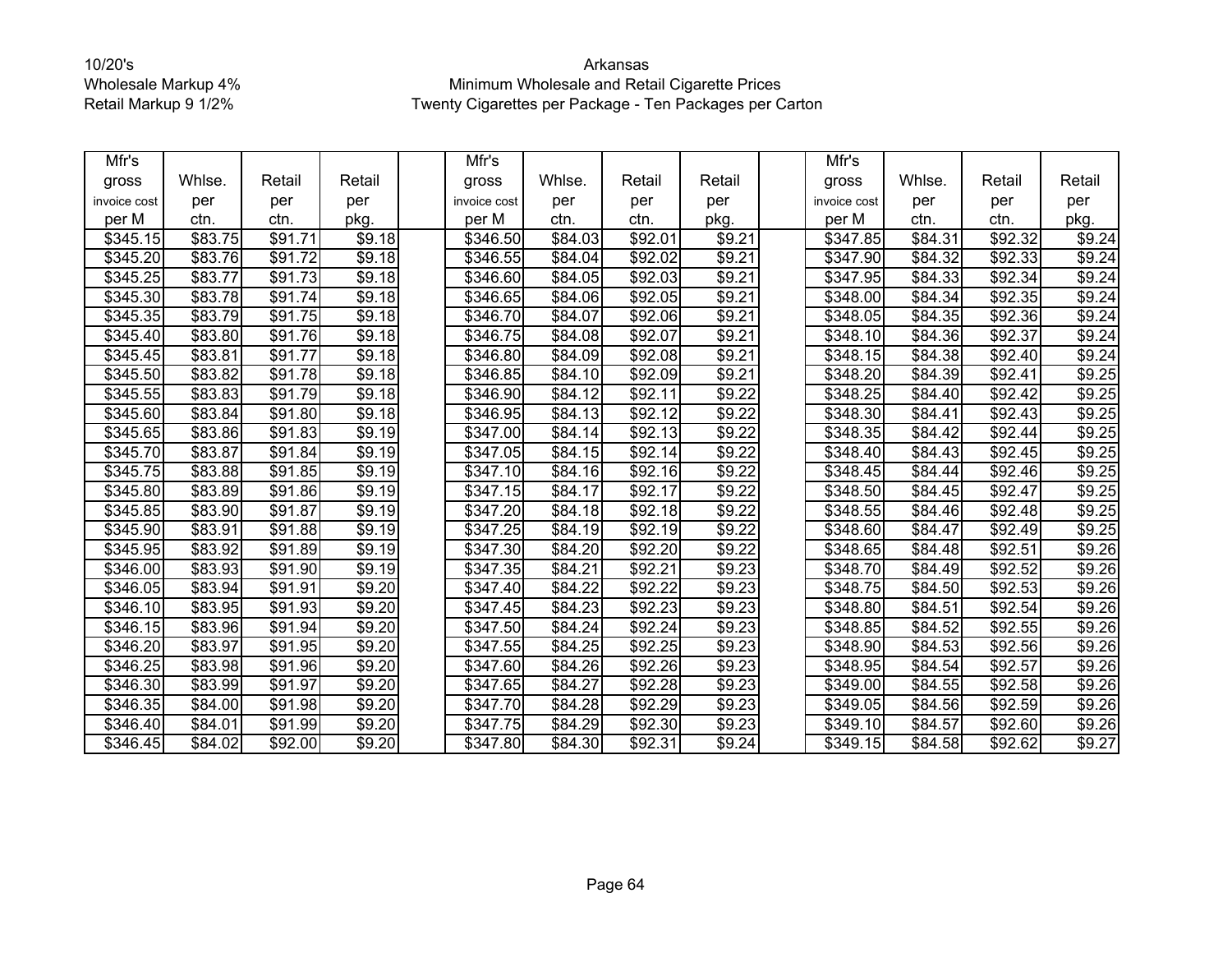| Mfr's        |                     |         |                    | Mfr's        |                     |         |                    | Mfr's                |                     |                     |        |
|--------------|---------------------|---------|--------------------|--------------|---------------------|---------|--------------------|----------------------|---------------------|---------------------|--------|
| gross        | Whlse.              | Retail  | Retail             | gross        | Whlse.              | Retail  | Retail             | gross                | Whlse.              | Retail              | Retail |
| invoice cost | per                 | per     | per                | invoice cost | per                 | per     | per                | invoice cost         | per                 | per                 | per    |
| per M        | ctn.                | ctn.    | pkg.               | per M        | ctn.                | ctn.    | pkg.               | per M                | ctn.                | ctn.                | pkg.   |
| \$349.20     | \$84.59             | \$92.63 | \$9.27             | \$350.55     | \$84.87             | \$92.93 | \$9.30             | \$351.90             | \$85.16             | \$93.25             | \$9.33 |
| \$349.25     | \$84.60             | \$92.64 | \$9.27             | \$350.60     | \$84.88             | \$92.94 | \$9.30             | \$351.95             | \$85.17             | \$93.26             | \$9.33 |
| \$349.30     | \$84.61             | \$92.65 | \$9.27             | \$350.65     | \$84.90             | \$92.97 | \$9.30             | \$352.00             | \$85.18             | \$93.27             | \$9.33 |
| \$349.35     | $\overline{$84.62}$ | \$92.66 | \$9.27             | \$350.70     | \$84.91             | \$92.98 | \$9.30             | \$352.05             | \$85.19             | \$93.28             | \$9.33 |
| \$349.40     | \$84.64             | \$92.68 | \$9.27             | \$350.75     | \$84.92             | \$92.99 | \$9.30             | \$352.10             | \$85.20             | $\overline{$93.29}$ | \$9.33 |
| \$349.45     | \$84.65             | \$92.69 | $\overline{$}9.27$ | \$350.80     | \$84.93             | \$93.00 | \$9.30             | \$352.15             | \$85.21             | \$93.30             | \$9.33 |
| \$349.50     | \$84.66             | \$92.70 | $\overline{$9.27}$ | \$350.85     | \$84.94             | \$93.01 | \$9.31             | \$352.20             | $\overline{$85.22}$ | \$93.32             | \$9.34 |
| \$349.55     | $\overline{$84.67}$ | \$92.71 | \$9.28             | \$350.90     | \$84.95             | \$93.02 | \$9.31             | \$352.25             | \$85.23             | \$93.33             | \$9.34 |
| \$349.60     | \$84.68             | \$92.72 | \$9.28             | \$350.95     | \$84.96             | \$93.03 | \$9.31             | \$352.30             | \$85.24             | \$93.34             | \$9.34 |
| \$349.65     | \$84.69             | \$92.74 | \$9.28             | \$351.00     | \$84.97             | \$93.04 | \$9.31             | \$352.35             | \$85.25             | \$93.35             | \$9.34 |
| \$349.70     | \$84.70             | \$92.75 | \$9.28             | \$351.05     | \$84.98             | \$93.05 | \$9.31             | \$352.40             | \$85.26             | \$93.36             | \$9.34 |
| \$349.75     | \$84.71             | \$92.76 | \$9.28             | \$351.10     | \$84.99             | \$93.06 | \$9.31             | \$352.45             | \$85.27             | \$93.37             | \$9.34 |
| \$349.80     | \$84.72             | \$92.77 | \$9.28             | \$351.15     | \$85.00             | \$93.08 | \$9.31             | \$352.50             | \$85.28             | \$93.38             | \$9.34 |
| \$349.85     | \$84.73             | \$92.78 | \$9.28             | \$351.20     | \$85.01             | \$93.09 | \$9.31             | \$352.55             | \$85.29             | \$93.39             | \$9.34 |
| \$349.90     | \$84.74             | \$92.79 | \$9.28             | \$351.25     | \$85.02             | \$93.10 | \$9.31             | \$352.60             | \$85.30             | \$93.40             | \$9.34 |
| \$349.95     | $\overline{$84.75}$ | \$92.80 | \$9.28             | \$351.30     | \$85.03             | \$93.11 | \$9.32             | \$352.65             | \$85.31             | \$93.41             | \$9.35 |
| \$350.00     | \$84.76             | \$92.81 | \$9.29             | \$351.35     | $\overline{$85.04}$ | \$93.12 | \$9.32             | \$352.70             | \$85.32             | \$93.43             | \$9.35 |
| \$350.05     | \$84.77             | \$92.82 | \$9.29             | \$351.40     | \$85.05             | \$93.13 | \$9.32             | $\overline{$}352.75$ | \$85.33             | \$93.44             | \$9.35 |
| \$350.10     | \$84.78             | \$92.83 | \$9.29             | \$351.45     | \$85.06             | \$93.14 | \$9.32             | \$352.80             | \$85.34             | \$93.45             | \$9.35 |
| \$350.15     | \$84.79             | \$92.85 | \$9.29             | \$351.50     | \$85.07             | \$93.15 | \$9.32             | \$352.85             | \$85.35             | \$93.46             | \$9.35 |
| \$350.20     | \$84.80             | \$92.86 | \$9.29             | \$351.55     | \$85.08             | \$93.16 | \$9.32             | \$352.90             | \$85.36             | \$93.47             | \$9.35 |
| \$350.25     | \$84.81             | \$92.87 | \$9.29             | \$351.60     | \$85.09             | \$93.17 | \$9.32             | \$352.95             | \$85.37             | \$93.48             | \$9.35 |
| \$350.30     | \$84.82             | \$92.88 | $\overline{$}9.29$ | \$351.65     | \$85.10             | \$93.18 | \$9.32             | \$353.00             | \$85.38             | \$93.49             | \$9.35 |
| \$350.35     | \$84.83             | \$92.89 | \$9.29             | \$351.70     | \$85.11             | \$93.20 | \$9.32             | \$353.05             | \$85.39             | \$93.50             | \$9.35 |
| \$350.40     | \$84.84             | \$92.90 | \$9.29             | \$351.75     | \$85.12             | \$93.21 | \$9.33             | $\overline{$}353.10$ | \$85.40             | \$93.51             | \$9.36 |
| \$350.45     | \$84.85             | \$92.91 | \$9.30             | \$351.80     | \$85.13             | \$93.22 | \$9.33             | \$353.15             | \$85.42             | \$93.53             | \$9.36 |
| \$350.50     | \$84.86             | \$92.92 | $\sqrt{$9.30}$     | \$351.85     | \$85.14             | \$93.23 | $\overline{$9.33}$ | \$353.20             | \$85.43             | \$93.55             | \$9.36 |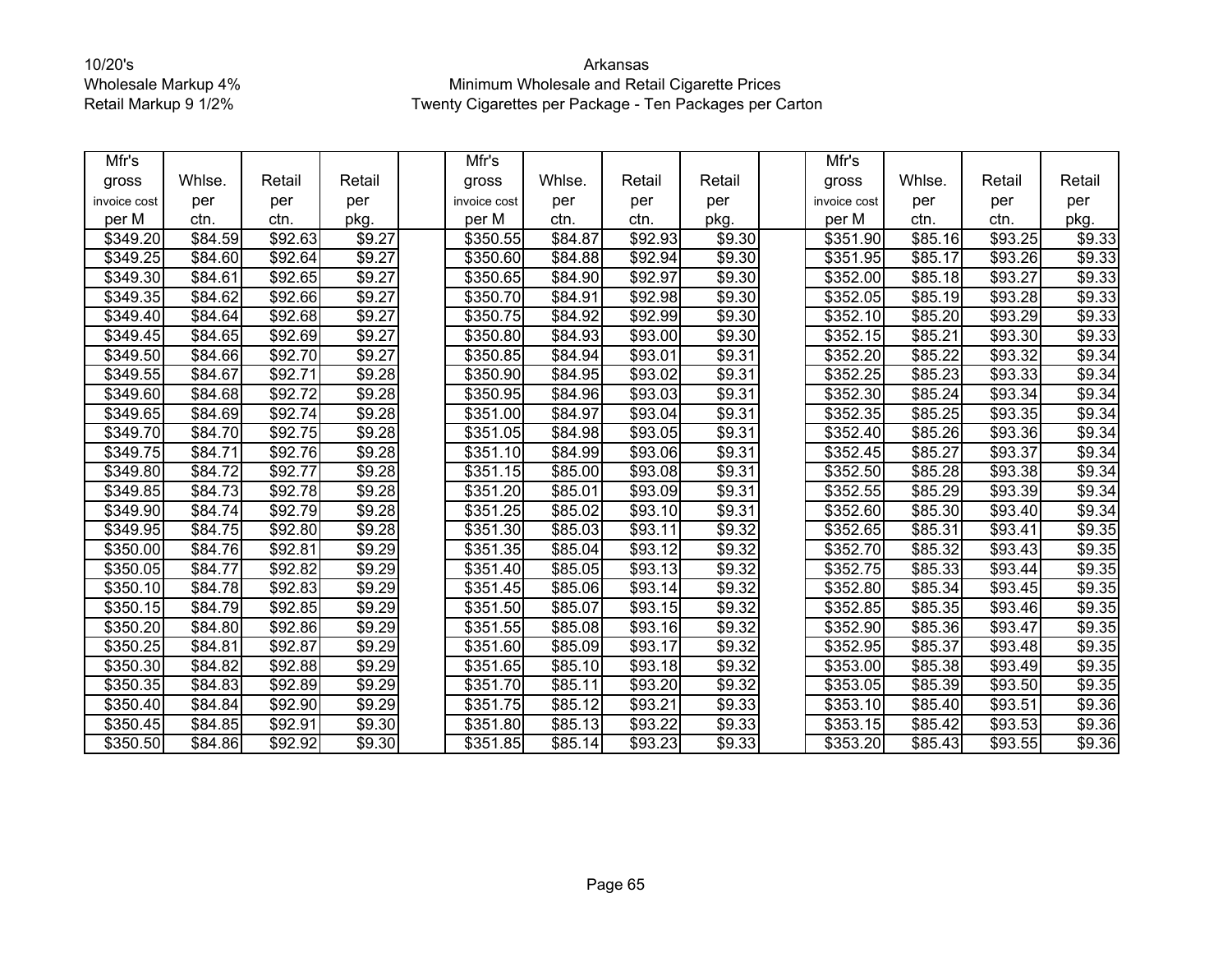| Mfr's        |         |                     |                    | Mfr's        |         |                     |                    | Mfr's        |         |                     |        |
|--------------|---------|---------------------|--------------------|--------------|---------|---------------------|--------------------|--------------|---------|---------------------|--------|
| gross        | Whlse.  | Retail              | Retail             | gross        | Whlse.  | Retail              | Retail             | gross        | Whlse.  | Retail              | Retail |
| invoice cost | per     | per                 | per                | invoice cost | per     | per                 | per                | invoice cost | per     | per                 | per    |
| per M        | ctn.    | ctn.                | pkg.               | per M        | ctn.    | ctn.                | pkg.               | per M        | ctn.    | ctn.                | pkg.   |
| \$353.25     | \$85.44 | \$93.56             | \$9.36             | \$354.60     | \$85.72 | \$93.86             | \$9.39             | \$355.95     | \$86.00 | \$94.17             | \$9.42 |
| \$353.30     | \$85.45 | \$93.57             | \$9.36             | \$354.65     | \$85.73 | \$93.87             | \$9.39             | \$356.00     | \$86.01 | \$94.18             | \$9.42 |
| \$353.35     | \$85.46 | \$93.58             | \$9.36             | \$354.70     | \$85.74 | \$93.89             | \$9.39             | \$356.05     | \$86.02 | \$94.19             | \$9.42 |
| \$353.40     | \$85.47 | $\overline{$93.59}$ | \$9.36             | \$354.75     | \$85.75 | \$93.90             | \$9.39             | \$356.10     | \$86.03 | \$94.20             | \$9.42 |
| \$353.45     | \$85.48 | \$93.60             | \$9.36             | \$354.80     | \$85.76 | \$93.91             | \$9.40             | \$356.15     | \$86.04 | \$94.21             | \$9.43 |
| \$353.50     | \$85.49 | \$93.61             | \$9.37             | \$354.85     | \$85.77 | \$93.92             | \$9.40             | \$356.20     | \$86.05 | $\overline{$94.22}$ | \$9.43 |
| \$353.55     | \$85.50 | \$93.62             | \$9.37             | \$354.90     | \$85.78 | \$93.93             | \$9.40             | \$356.25     | \$86.06 | \$94.24             | \$9.43 |
| \$353.60     | \$85.51 | \$93.63             | \$9.37             | \$354.95     | \$85.79 | \$93.94             | \$9.40             | \$356.30     | \$86.07 | \$94.25             | \$9.43 |
| \$353.65     | \$85.52 | \$93.64             | \$9.37             | \$355.00     | \$85.80 | $\overline{$}93.95$ | \$9.40             | \$356.35     | \$86.08 | \$94.26             | \$9.43 |
| \$353.70     | \$85.53 | \$93.66             | \$9.37             | \$355.05     | \$85.81 | \$93.96             | \$9.40             | \$356.40     | \$86.09 | $\sqrt{$94.27}$     | \$9.43 |
| \$353.75     | \$85.54 | \$93.67             | \$9.37             | \$355.10     | \$85.82 | \$93.97             | \$9.40             | \$356.45     | \$86.10 | \$94.28             | \$9.43 |
| \$353.80     | \$85.55 | \$93.68             | \$9.37             | \$355.15     | \$85.83 | \$93.98             | \$9.40             | \$356.50     | \$86.11 | \$94.29             | \$9.43 |
| \$353.85     | \$85.56 | \$93.69             | \$9.37             | \$355.20     | \$85.84 | \$93.99             | \$9.40             | \$356.55     | \$86.12 | \$94.30             | \$9.43 |
| \$353.90     | \$85.57 | \$93.70             | \$9.37             | \$355.25     | \$85.85 | \$94.01             | \$9.41             | \$356.60     | \$86.13 | \$94.31             | \$9.44 |
| \$353.95     | \$85.58 | \$93.71             | \$9.38             | \$355.30     | \$85.86 | \$94.02             | \$9.41             | \$356.65     | \$86.14 | \$94.32             | \$9.44 |
| \$354.00     | \$85.59 | \$93.72             | \$9.38             | \$355.35     | \$85.87 | \$94.03             | \$9.41             | \$356.70     | \$86.15 | \$94.33             | \$9.44 |
| \$354.05     | \$85.60 | \$93.73             | \$9.38             | \$355.40     | \$85.88 | \$94.04             | \$9.41             | \$356.75     | \$86.16 | \$94.35             | \$9.44 |
| \$354.10     | \$85.61 | \$93.74             | \$9.38             | \$355.45     | \$85.89 | \$94.05             | \$9.41             | \$356.80     | \$86.17 | \$94.36             | \$9.44 |
| \$354.15     | \$85.62 | \$93.75             | \$9.38             | \$355.50     | \$85.90 | \$94.06             | \$9.41             | \$356.85     | \$86.18 | \$94.37             | \$9.44 |
| \$354.20     | \$85.63 | \$93.76             | \$9.38             | \$355.55     | \$85.91 | \$94.07             | \$9.41             | \$356.90     | \$86.20 | \$94.39             | \$9.44 |
| \$354.25     | \$85.64 | \$93.78             | \$9.38             | \$355.60     | \$85.92 | \$94.08             | \$9.41             | \$356.95     | \$86.21 | \$94.40             | \$9.44 |
| \$354.30     | \$85.65 | \$93.79             | \$9.38             | \$355.65     | \$85.94 | \$94.10             | \$9.41             | \$357.00     | \$86.22 | \$94.41             | \$9.45 |
| \$354.35     | \$85.66 | \$93.80             | $\overline{$}9.38$ | \$355.70     | \$85.95 | \$94.12             | $\overline{$9.42}$ | \$357.05     | \$86.23 | \$94.42             | \$9.45 |
| \$354.40     | \$85.68 | \$93.82             | \$9.39             | \$355.75     | \$85.96 | \$94.13             | \$9.42             | \$357.10     | \$86.24 | \$94.43             | \$9.45 |
| \$354.45     | \$85.69 | \$93.83             | \$9.39             | \$355.80     | \$85.97 | \$94.14             | \$9.42             | \$357.15     | \$86.25 | \$94.44             | \$9.45 |
| \$354.50     | \$85.70 | \$93.84             | \$9.39             | \$355.85     | \$85.98 | \$94.15             | \$9.42             | \$357.20     | \$86.26 | \$94.45             | \$9.45 |
| \$354.55     | \$85.71 | \$93.85             | \$9.39             | \$355.90     | \$85.99 | \$94.16             | \$9.42             | \$357.25     | \$86.27 | \$94.47             | \$9.45 |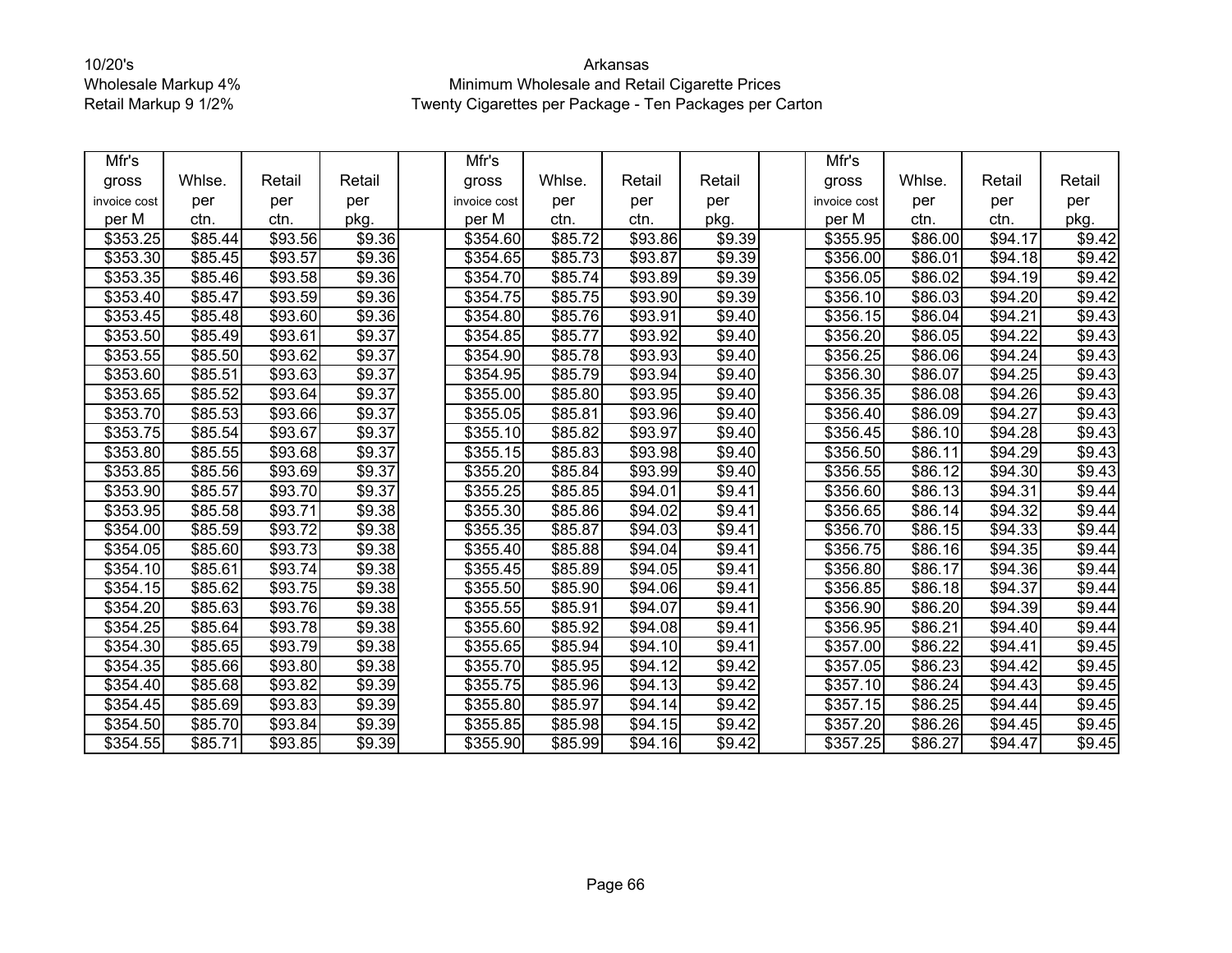| Mfr's        |                     |         |        | Mfr's                |                     |                     |                    | Mfr's                |         |         |        |
|--------------|---------------------|---------|--------|----------------------|---------------------|---------------------|--------------------|----------------------|---------|---------|--------|
| gross        | Whlse.              | Retail  | Retail | gross                | Whlse.              | Retail              | Retail             | gross                | Whlse.  | Retail  | Retail |
| invoice cost | per                 | per     | per    | invoice cost         | per                 | per                 | per                | invoice cost         | per     | per     | per    |
| per M        | ctn.                | ctn.    | pkg.   | per M                | ctn.                | ctn.                | pkg.               | per M                | ctn.    | ctn.    | pkg.   |
| \$357.30     | \$86.28             | \$94.48 | \$9.45 | \$358.65             | \$86.56             | \$94.78             | \$9.48             | \$360.00             | \$86.84 | \$95.09 | \$9.51 |
| \$357.35     | \$86.29             | \$94.49 | \$9.45 | \$358.70             | \$86.57             | \$94.79             | \$9.48             | \$360.05             | \$86.85 | \$95.10 | \$9.51 |
| \$357.40     | \$86.30             | \$94.50 | \$9.45 | \$358.75             | \$86.58             | \$94.81             | \$9.49             | \$360.10             | \$86.86 | \$95.11 | \$9.52 |
| \$357.45     | \$86.31             | \$94.51 | \$9.46 | \$358.80             | \$86.59             | \$94.82             | \$9.49             | \$360.15             | \$86.87 | \$95.12 | \$9.52 |
| \$357.50     | \$86.32             | \$94.52 | \$9.46 | \$358.85             | \$86.60             | \$94.83             | \$9.49             | \$360.20             | \$86.88 | \$95.13 | \$9.52 |
| \$357.55     | \$86.33             | \$94.53 | \$9.46 | \$358.90             | \$86.61             | \$94.84             | \$9.49             | \$360.25             | \$86.89 | \$95.14 | \$9.52 |
| \$357.60     | \$86.34             | \$94.54 | \$9.46 | \$358.95             | \$86.62             | \$94.85             | \$9.49             | \$360.30             | \$86.90 | \$95.16 | \$9.52 |
| \$357.65     | \$86.35             | \$94.55 | \$9.46 | \$359.00             | \$86.63             | \$94.86             | \$9.49             | \$360.35             | \$86.91 | \$95.17 | \$9.52 |
| \$357.70     | $\overline{$86.36}$ | \$94.56 | \$9.46 | \$359.05             | \$86.64             | \$94.87             | \$9.49             | \$360.40             | \$86.92 | \$95.18 | \$9.52 |
| \$357.75     | \$86.37             | \$94.58 | \$9.46 | \$359.10             | \$86.65             | \$94.88             | \$9.49             | \$360.45             | \$86.93 | \$95.19 | \$9.52 |
| \$357.80     | \$86.38             | \$94.59 | \$9.46 | \$359.15             | \$86.66             | \$94.89             | \$9.49             | \$360.50             | \$86.94 | \$95.20 | \$9.52 |
| \$357.85     | \$86.39             | \$94.60 | \$9.46 | \$359.20             | \$86.67             | \$94.90             | \$9.49             | \$360.55             | \$86.95 | \$95.21 | \$9.53 |
| \$357.90     | \$86.40             | \$94.61 | \$9.47 | $\overline{$}359.25$ | \$86.68             | \$94.91             | \$9.50             | \$360.60             | \$86.96 | \$95.22 | \$9.53 |
| \$357.95     | \$86.41             | \$94.62 | \$9.47 | \$359.30             | \$86.69             | \$94.93             | \$9.50             | \$360.65             | \$86.98 | \$95.24 | \$9.53 |
| \$358.00     | \$86.42             | \$94.63 | \$9.47 | \$359.35             | \$86.70             | \$94.94             | \$9.50             | \$360.70             | \$86.99 | \$95.25 | \$9.53 |
| \$358.05     | \$86.43             | \$94.64 | \$9.47 | \$359.40             | \$86.72             | \$94.96             | \$9.50             | \$360.75             | \$87.00 | \$95.27 | \$9.53 |
| \$358.10     | \$86.44             | \$94.65 | \$9.47 | \$359.45             | \$86.73             | \$94.97             | \$9.50             | \$360.80             | \$87.01 | \$95.28 | \$9.53 |
| \$358.15     | \$86.46             | \$94.67 | \$9.47 | \$359.50             | $\overline{$}86.74$ | $\overline{$}94.98$ | $\overline{$9.50}$ | \$360.85             | \$87.02 | \$95.29 | \$9.53 |
| \$358.20     | \$86.47             | \$94.68 | \$9.47 | \$359.55             | \$86.75             | \$94.99             | \$9.50             | \$360.90             | \$87.03 | \$95.30 | \$9.53 |
| \$358.25     | \$86.48             | \$94.70 | \$9.47 | \$359.60             | \$86.76             | \$95.00             | \$9.50             | \$360.95             | \$87.04 | \$95.31 | \$9.54 |
| \$358.30     | \$86.49             | \$94.71 | \$9.48 | \$359.65             | \$86.77             | \$95.01             | \$9.51             | \$361.00             | \$87.05 | \$95.32 | \$9.54 |
| \$358.35     | \$86.50             | \$94.72 | \$9.48 | \$359.70             | \$86.78             | \$95.02             | \$9.51             | \$361.05             | \$87.06 | \$95.33 | \$9.54 |
| \$358.40     | \$86.51             | \$94.73 | \$9.48 | \$359.75             | \$86.79             | \$95.04             | $\overline{$}9.51$ | \$361.10             | \$87.07 | \$95.34 | \$9.54 |
| \$358.45     | \$86.52             | \$94.74 | \$9.48 | \$359.80             | \$86.80             | \$95.05             | \$9.51             | \$361.15             | \$87.08 | \$95.35 | \$9.54 |
| \$358.50     | \$86.53             | \$94.75 | \$9.48 | \$359.85             | \$86.81             | \$95.06             | \$9.51             | $\overline{$}361.20$ | \$87.09 | \$95.36 | \$9.54 |
| \$358.55     | \$86.54             | \$94.76 | \$9.48 | \$359.90             | \$86.82             | \$95.07             | \$9.51             | \$361.25             | \$87.10 | \$95.37 | \$9.54 |
| \$358.60     | \$86.55             | \$94.77 | \$9.48 | $\overline{$}359.95$ | \$86.83             | \$95.08             | $\sqrt{$9.51}$     | \$361.30             | \$87.11 | \$95.39 | \$9.54 |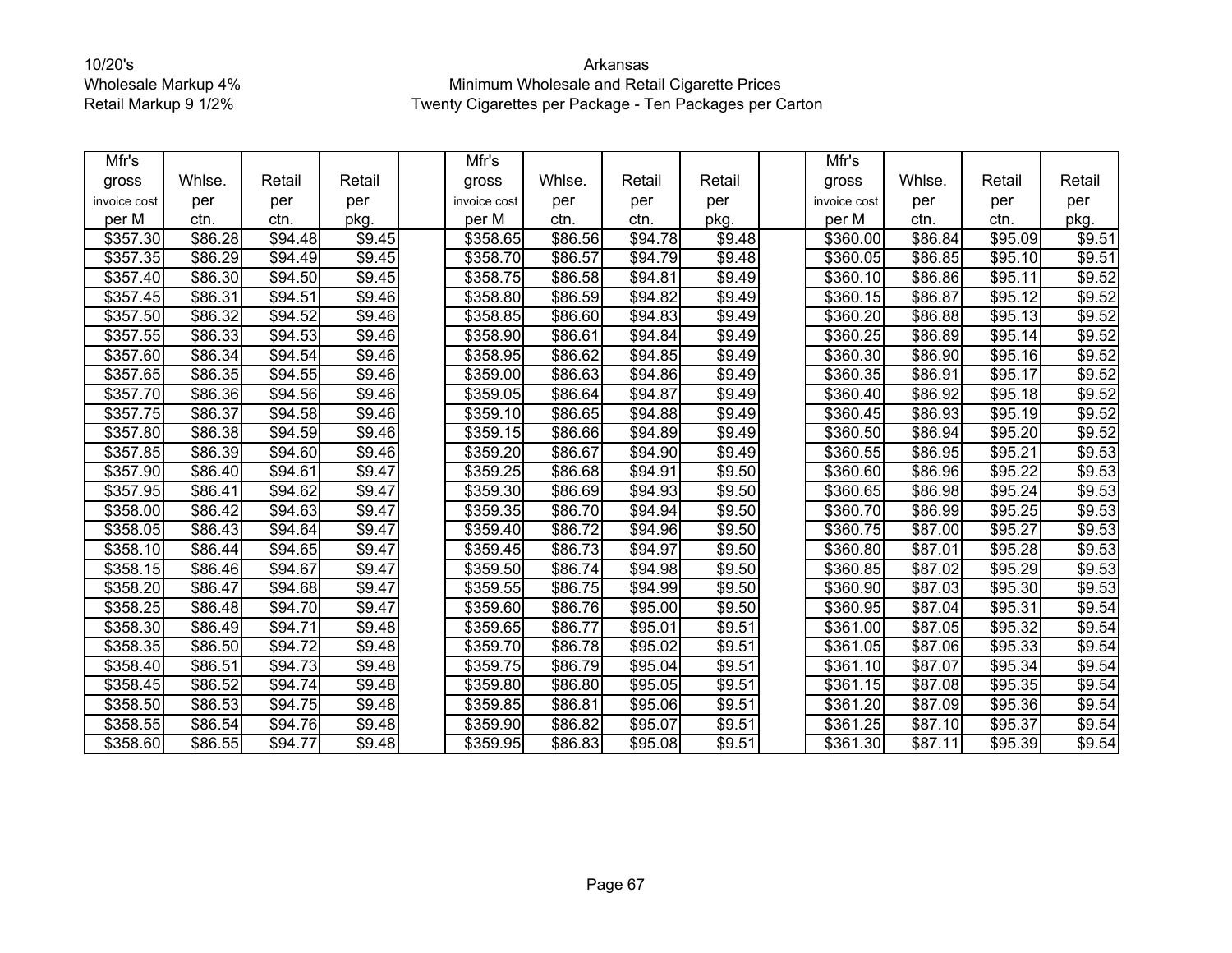| Mfr's        |         |                     |        | Mfr's        |                     |         |        | Mfr's            |         |                     |        |
|--------------|---------|---------------------|--------|--------------|---------------------|---------|--------|------------------|---------|---------------------|--------|
| gross        | Whlse.  | Retail              | Retail | gross        | Whlse.              | Retail  | Retail | gross            | Whlse.  | Retail              | Retail |
| invoice cost | per     | per                 | per    | invoice cost | per                 | per     | per    | invoice cost     | per     | per                 | per    |
| per M        | ctn.    | ctn.                | pkg.   | per M        | ctn.                | ctn.    | pkg.   | per M            | ctn.    | ctn.                | pkg.   |
| \$361.35     | \$87.12 | \$95.40             | \$9.54 | \$362.70     | \$87.40             | \$95.70 | \$9.57 | \$364.05         | \$87.68 | \$96.01             | \$9.61 |
| \$361.40     | \$87.13 | \$95.41             | \$9.55 | \$362.75     | \$87.41             | \$95.71 | \$9.58 | \$364.10         | \$87.69 | \$96.02             | \$9.61 |
| \$361.45     | \$87.14 | \$95.42             | \$9.55 | \$362.80     | \$87.42             | \$95.72 | \$9.58 | \$364.15         | \$87.70 | \$96.03             | \$9.61 |
| \$361.50     | \$87.15 | \$95.43             | \$9.55 | \$362.85     | \$87.43             | \$95.74 | \$9.58 | \$364.20         | \$87.71 | \$96.04             | \$9.61 |
| \$361.55     | \$87.16 | \$95.44             | \$9.55 | \$362.90     | \$87.44             | \$95.75 | \$9.58 | \$364.25         | \$87.72 | \$96.05             | \$9.61 |
| \$361.60     | \$87.17 | \$95.45             | \$9.55 | \$362.95     | \$87.45             | \$95.76 | \$9.58 | \$364.30         | \$87.73 | \$96.06             | \$9.61 |
| \$361.65     | \$87.18 | \$95.46             | \$9.55 | \$363.00     | \$87.46             | \$95.77 | \$9.58 | \$364.35         | \$87.74 | \$96.08             | \$9.61 |
| \$361.70     | \$87.19 | \$95.47             | \$9.55 | \$363.05     | \$87.47             | \$95.78 | \$9.58 | \$364.40         | \$87.76 | \$96.10             | \$9.61 |
| \$361.75     | \$87.20 | \$95.48             | \$9.55 | \$363.10     | \$87.48             | \$95.79 | \$9.58 | \$364.45         | \$87.77 | \$96.11             | \$9.62 |
| \$361.80     | \$87.21 | \$95.49             | \$9.55 | \$363.15     | \$87.50             | \$95.81 | \$9.59 | \$364.50         | \$87.78 | \$96.12             | \$9.62 |
| \$361.85     | \$87.22 | \$95.51             | \$9.56 | \$363.20     | \$87.51             | \$95.82 | \$9.59 | \$364.55         | \$87.79 | \$96.13             | \$9.62 |
| \$361.90     | \$87.24 | \$95.53             | \$9.56 | \$363.25     | \$87.52             | \$95.83 | \$9.59 | \$364.60         | \$87.80 | \$96.14             | \$9.62 |
| \$361.95     | \$87.25 | \$95.54             | \$9.56 | \$363.30     | $\overline{$87.53}$ | \$95.85 | \$9.59 | \$364.65         | \$87.81 | \$96.15             | \$9.62 |
| \$362.00     | \$87.26 | \$95.55             | \$9.56 | \$363.35     | \$87.54             | \$95.86 | \$9.59 | \$364.70         | \$87.82 | \$96.16             | \$9.62 |
| \$362.05     | \$87.27 | \$95.56             | \$9.56 | \$363.40     | \$87.55             | \$95.87 | \$9.59 | \$364.75         | \$87.83 | \$96.17             | \$9.62 |
| \$362.10     | \$87.28 | $\overline{$95.57}$ | \$9.56 | \$363.45     | \$87.56             | \$95.88 | \$9.59 | \$364.80         | \$87.84 | \$96.18             | \$9.62 |
| \$362.15     | \$87.29 | \$95.58             | \$9.56 | \$363.50     | \$87.57             | \$95.89 | \$9.59 | \$364.85         | \$87.85 | \$96.20             | \$9.62 |
| \$362.20     | \$87.30 | \$95.59             | \$9.56 | \$363.55     | \$87.58             | \$95.90 | \$9.59 | $\sqrt{$}364.90$ | \$87.86 | \$96.21             | \$9.63 |
| \$362.25     | \$87.31 | \$95.60             | \$9.56 | \$363.60     | \$87.59             | \$95.91 | \$9.60 | \$364.95         | \$87.87 | \$96.22             | \$9.63 |
| \$362.30     | \$87.32 | \$95.62             | \$9.57 | \$363.65     | \$87.60             | \$95.92 | \$9.60 | \$365.00         | \$87.88 | \$96.23             | \$9.63 |
| \$362.35     | \$87.33 | \$95.63             | \$9.57 | \$363.70     | \$87.61             | \$95.93 | \$9.60 | \$365.05         | \$87.89 | \$96.24             | \$9.63 |
| \$362.40     | \$87.34 | \$95.64             | \$9.57 | \$363.75     | \$87.62             | \$95.94 | \$9.60 | \$365.10         | \$87.90 | $\overline{$96.25}$ | \$9.63 |
| \$362.45     | \$87.35 | \$95.65             | \$9.57 | \$363.80     | \$87.63             | \$95.95 | \$9.60 | \$365.15         | \$87.91 | \$96.26             | \$9.63 |
| \$362.50     | \$87.36 | \$95.66             | \$9.57 | \$363.85     | \$87.64             | \$95.97 | \$9.60 | \$365.20         | \$87.92 | \$96.27             | \$9.63 |
| \$362.55     | \$87.37 | \$95.67             | \$9.57 | \$363.90     | \$87.65             | \$95.98 | \$9.60 | \$365.25         | \$87.93 | $\overline{$}96.28$ | \$9.63 |
| \$362.60     | \$87.38 | \$95.68             | \$9.57 | \$363.95     | \$87.66             | \$95.99 | \$9.60 | \$365.30         | \$87.94 | \$96.29             | \$9.63 |
| \$362.65     | \$87.39 | \$95.69             | \$9.57 | \$364.00     | \$87.67             | \$96.00 | \$9.60 | \$365.35         | \$87.95 | \$96.31             | \$9.64 |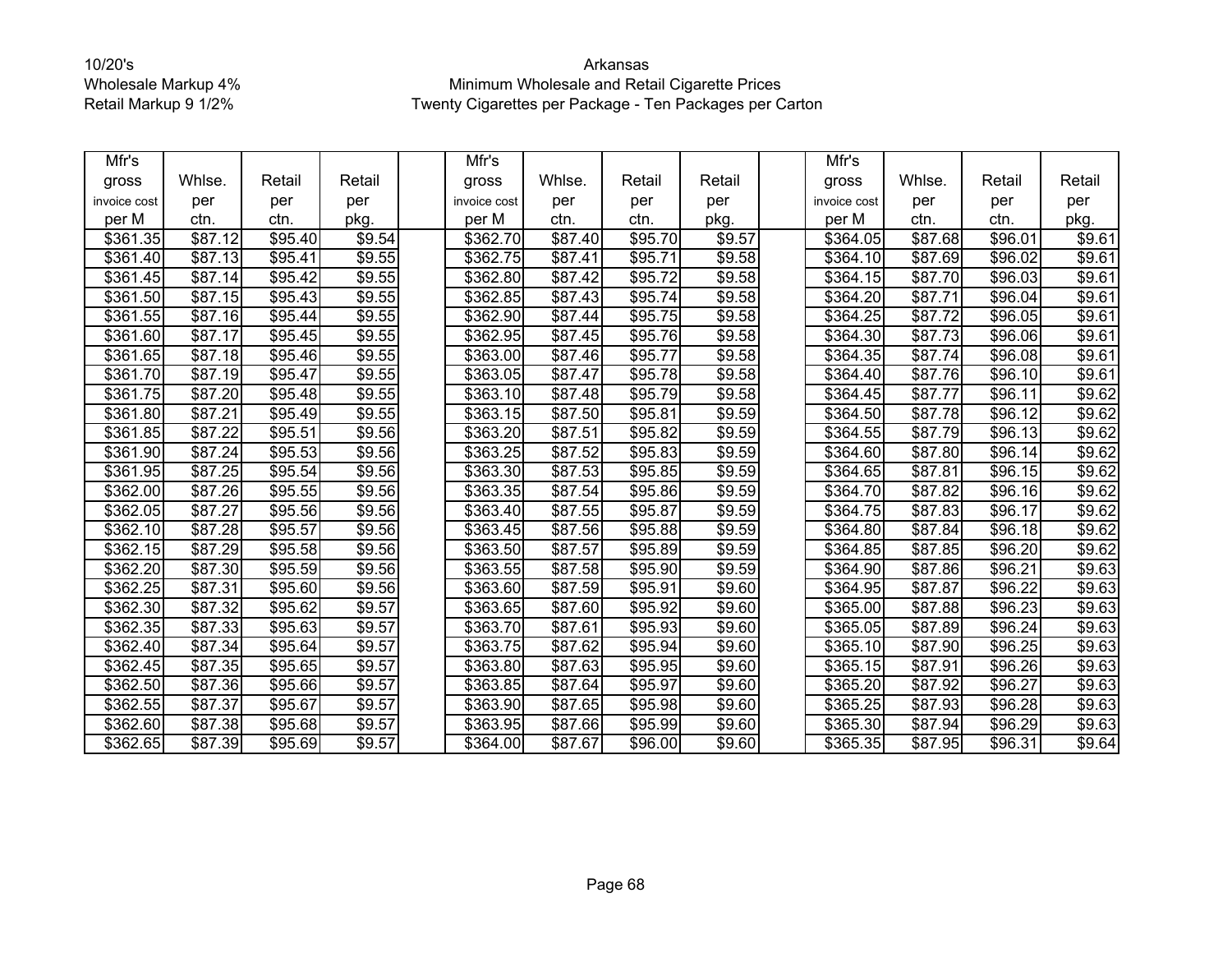| Mfr's        |         |         |        | Mfr's                |         |         |                    | Mfr's            |         |                     |                    |
|--------------|---------|---------|--------|----------------------|---------|---------|--------------------|------------------|---------|---------------------|--------------------|
| gross        | Whlse.  | Retail  | Retail | gross                | Whlse.  | Retail  | Retail             | gross            | Whlse.  | Retail              | Retail             |
| invoice cost | per     | per     | per    | invoice cost         | per     | per     | per                | invoice cost     | per     | per                 | per                |
| per M        | ctn.    | ctn.    | pkg.   | per M                | ctn.    | ctn.    | pkg.               | per M            | ctn.    | ctn.                | pkg.               |
| \$365.40     | \$87.96 | \$96.32 | \$9.64 | \$366.75             | \$88.24 | \$96.62 | $\overline{$9.67}$ | \$368.10         | \$88.52 | \$96.93             | \$9.70             |
| \$365.45     | \$87.97 | \$96.33 | \$9.64 | \$366.80             | \$88.25 | \$96.63 | \$9.67             | \$368.15         | \$88.54 | \$96.95             | $\overline{$}9.70$ |
| \$365.50     | \$87.98 | \$96.34 | \$9.64 | \$366.85             | \$88.26 | \$96.64 | \$9.67             | \$368.20         | \$88.55 | \$96.96             | \$9.70             |
| \$365.55     | \$87.99 | \$96.35 | \$9.64 | \$366.90             | \$88.28 | \$96.67 | \$9.67             | \$368.25         | \$88.56 | \$96.97             | \$9.70             |
| \$365.60     | \$88.00 | \$96.36 | \$9.64 | \$366.95             | \$88.29 | \$96.68 | \$9.67             | \$368.30         | \$88.57 | \$96.98             | \$9.70             |
| \$365.65     | \$88.02 | \$96.38 | \$9.64 | \$367.00             | \$88.30 | \$96.69 | \$9.67             | \$368.35         | \$88.58 | \$97.00             | \$9.70             |
| \$365.70     | \$88.03 | \$96.39 | \$9.64 | \$367.05             | \$88.31 | \$96.70 | $\overline{$9.67}$ | \$368.40         | \$88.59 | \$97.01             | \$9.71             |
| \$365.75     | \$88.04 | \$96.40 | \$9.64 | \$367.10             | \$88.32 | \$96.71 | \$9.68             | \$368.45         | \$88.60 | \$97.02             | \$9.71             |
| \$365.80     | \$88.05 | \$96.41 | \$9.65 | $\overline{$}367.15$ | \$88.33 | \$96.72 | \$9.68             | \$368.50         | \$88.61 | \$97.03             | \$9.71             |
| \$365.85     | \$88.06 | \$96.43 | \$9.65 | \$367.20             | \$88.34 | \$96.73 | \$9.68             | \$368.55         | \$88.62 | \$97.04             | \$9.71             |
| \$365.90     | \$88.07 | \$96.44 | \$9.65 | \$367.25             | \$88.35 | \$96.74 | \$9.68             | \$368.60         | \$88.63 | \$97.05             | \$9.71             |
| \$365.95     | \$88.08 | \$96.45 | \$9.65 | \$367.30             | \$88.36 | \$96.75 | \$9.68             | \$368.65         | \$88.64 | $\overline{$97.06}$ | \$9.71             |
| \$366.00     | \$88.09 | \$96.46 | \$9.65 | $\overline{$}367.35$ | \$88.37 | \$96.77 | \$9.68             | \$368.70         | \$88.65 | \$97.07             | $\sqrt{$9.71}$     |
| \$366.05     | \$88.10 | \$96.47 | \$9.65 | \$367.40             | \$88.38 | \$96.78 | \$9.68             | \$368.75         | \$88.66 | \$97.08             | \$9.71             |
| \$366.10     | \$88.11 | \$96.48 | \$9.65 | \$367.45             | \$88.39 | \$96.79 | \$9.68             | \$368.80         | \$88.67 | \$97.09             | \$9.71             |
| \$366.15     | \$88.12 | \$96.49 | \$9.65 | \$367.50             | \$88.40 | \$96.80 | \$9.68             | \$368.85         | \$88.68 | \$97.10             | \$9.71             |
| \$366.20     | \$88.13 | \$96.50 | \$9.65 | \$367.55             | \$88.41 | \$96.81 | \$9.69             | \$368.90         | \$88.69 | \$97.12             | \$9.72             |
| \$366.25     | \$88.14 | \$96.51 | \$9.66 | \$367.60             | \$88.42 | \$96.82 | \$9.69             | \$368.95         | \$88.70 | \$97.13             | \$9.72             |
| \$366.30     | \$88.15 | \$96.52 | \$9.66 | \$367.65             | \$88.43 | \$96.83 | \$9.69             | \$369.00         | \$88.71 | \$97.14             | \$9.72             |
| \$366.35     | \$88.16 | \$96.54 | \$9.66 | \$367.70             | \$88.44 | \$96.84 | \$9.69             | \$369.05         | \$88.72 | \$97.15             | \$9.72             |
| \$366.40     | \$88.17 | \$96.55 | \$9.66 | \$367.75             | \$88.45 | \$96.85 | \$9.69             | \$369.10         | \$88.73 | \$97.16             | \$9.72             |
| \$366.45     | \$88.18 | \$96.56 | \$9.66 | \$367.80             | \$88.46 | \$96.86 | \$9.69             | \$369.15         | \$88.74 | \$97.17             | \$9.72             |
| \$366.50     | \$88.19 | \$96.57 | \$9.66 | \$367.85             | \$88.47 | \$96.87 | \$9.69             | \$369.20         | \$88.75 | \$97.18             | \$9.72             |
| \$366.55     | \$88.20 | \$96.58 | \$9.66 | \$367.90             | \$88.48 | \$96.89 | \$9.69             | \$369.25         | \$88.76 | \$97.19             | \$9.72             |
| \$366.60     | \$88.21 | \$96.59 | \$9.66 | \$367.95             | \$88.49 | \$96.90 | \$9.69             | $\sqrt{$}369.30$ | \$88.77 | \$97.20             | \$9.72             |
| \$366.65     | \$88.22 | \$96.60 | \$9.66 | \$368.00             | \$88.50 | \$96.91 | \$9.70             | \$369.35         | \$88.78 | \$97.21             | \$9.73             |
| \$366.70     | \$88.23 | \$96.61 | \$9.67 | \$368.05             | \$88.51 | \$96.92 | \$9.70             | \$369.40         | \$88.80 | \$97.24             | \$9.73             |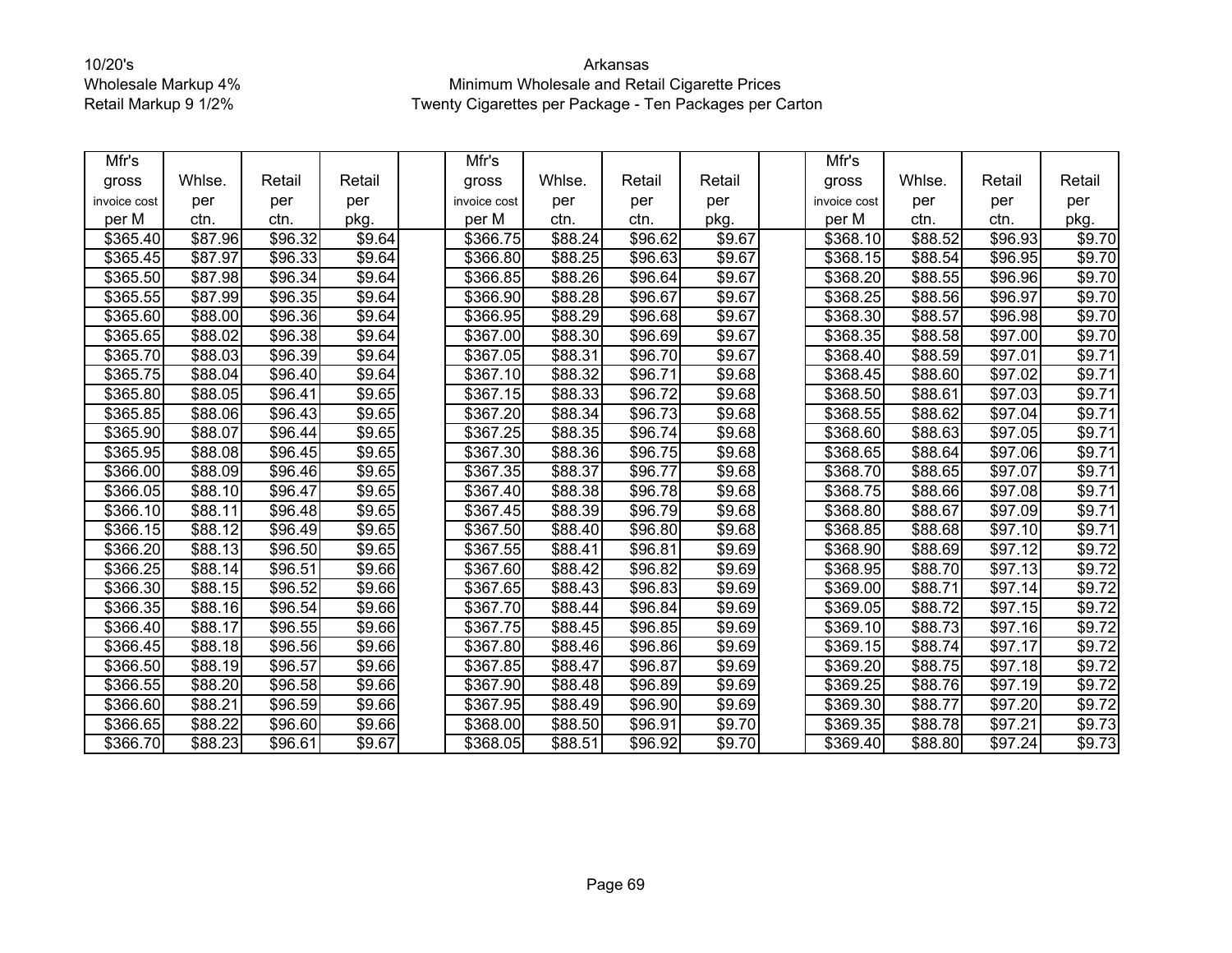| Mfr's        |                    |         |        | Mfr's        |                     |         |        | Mfr's                |         |                     |                    |
|--------------|--------------------|---------|--------|--------------|---------------------|---------|--------|----------------------|---------|---------------------|--------------------|
| gross        | Whlse.             | Retail  | Retail | gross        | Whlse.              | Retail  | Retail | gross                | Whlse.  | Retail              | Retail             |
| invoice cost | per                | per     | per    | invoice cost | per                 | per     | per    | invoice cost         | per     | per                 | per                |
| per M        | ctn.               | ctn.    | pkg.   | per M        | ctn.                | ctn.    | pkg.   | per M                | ctn.    | ctn.                | pkg.               |
| \$369.45     | \$88.81            | \$97.25 | \$9.73 | \$370.80     | \$89.09             | \$97.55 | \$9.76 | \$372.15             | \$89.37 | \$97.86             | \$9.79             |
| \$369.50     | \$88.82            | \$97.26 | \$9.73 | \$370.85     | \$89.10             | \$97.56 | \$9.76 | \$372.20             | \$89.38 | \$97.87             | $\overline{$9.79}$ |
| \$369.55     | \$88.83            | \$97.27 | \$9.73 | \$370.90     | \$89.11             | \$97.58 | \$9.76 | $\overline{$}372.25$ | \$89.39 | \$97.88             | \$9.79             |
| \$369.60     | \$88.84            | \$97.28 | \$9.73 | \$370.95     | \$89.12             | \$97.59 | \$9.76 | \$372.30             | \$89.40 | \$97.89             | \$9.79             |
| \$369.65     | \$88.85            | \$97.29 | \$9.73 | \$371.00     | \$89.13             | \$97.60 | \$9.76 | \$372.35             | \$89.41 | \$97.90             | \$9.79             |
| \$369.70     | \$88.86            | \$97.30 | \$9.73 | \$371.05     | \$89.14             | \$97.61 | \$9.77 | \$372.40             | \$89.42 | \$97.91             | \$9.80             |
| \$369.75     | \$88.87            | \$97.31 | \$9.74 | \$371.10     | \$89.15             | \$97.62 | \$9.77 | \$372.45             | \$89.43 | \$97.93             | \$9.80             |
| \$369.80     | \$88.88            | \$97.32 | \$9.74 | \$371.15     | \$89.16             | \$97.63 | \$9.77 | \$372.50             | \$89.44 | \$97.94             | \$9.80             |
| \$369.85     | \$88.89            | \$97.33 | \$9.74 | \$371.20     | \$89.17             | \$97.64 | \$9.77 | \$372.55             | \$89.45 | \$97.95             | \$9.80             |
| \$369.90     | \$88.90            | \$97.35 | \$9.74 | \$371.25     | \$89.18             | \$97.65 | \$9.77 | \$372.60             | \$89.46 | \$97.96             | \$9.80             |
| \$369.95     | \$88.91            | \$97.36 | \$9.74 | \$371.30     | \$89.19             | \$97.66 | \$9.77 | \$372.65             | \$89.47 | \$97.97             | \$9.80             |
| \$370.00     | $\frac{1}{$88.92}$ | \$97.37 | \$9.74 | \$371.35     | \$89.20             | \$97.67 | \$9.77 | \$372.70             | \$89.48 | \$97.98             | \$9.80             |
| \$370.05     | \$88.93            | \$97.38 | \$9.74 | \$371.40     | $\overline{$89.21}$ | \$97.68 | \$9.77 | \$372.75             | \$89.49 | $\overline{$97.99}$ | \$9.80             |
| \$370.10     | \$88.94            | \$97.39 | \$9.74 | \$371.45     | \$89.22             | \$97.70 | \$9.77 | \$372.80             | \$89.50 | \$98.00             | \$9.80             |
| \$370.15     | \$88.95            | \$97.40 | \$9.74 | \$371.50     | \$89.23             | \$97.71 | \$9.78 | \$372.85             | \$89.51 | \$98.01             | \$9.81             |
| \$370.20     | \$88.96            | \$97.41 | \$9.75 | \$371.55     | \$89.24             | \$97.72 | \$9.78 | \$372.90             | \$89.52 | \$98.02             | \$9.81             |
| \$370.25     | \$88.97            | \$97.42 | \$9.75 | \$371.60     | \$89.25             | \$97.73 | \$9.78 | \$372.95             | \$89.53 | \$98.04             | \$9.81             |
| \$370.30     | \$88.98            | \$97.43 | \$9.75 | \$371.65     | \$89.26             | \$97.74 | \$9.78 | $\sqrt{$373.00}$     | \$89.54 | \$98.05             | \$9.81             |
| \$370.35     | \$88.99            | \$97.44 | \$9.75 | \$371.70     | \$89.27             | \$97.75 | \$9.78 | \$373.05             | \$89.55 | \$98.06             | \$9.81             |
| \$370.40     | \$89.00            | \$97.46 | \$9.75 | \$371.75     | \$89.28             | \$97.76 | \$9.78 | \$373.10             | \$89.56 | \$98.07             | \$9.81             |
| \$370.45     | \$89.01            | \$97.47 | \$9.75 | \$371.80     | \$89.29             | \$97.77 | \$9.78 | \$373.15             | \$89.58 | \$98.09             | \$9.81             |
| \$370.50     | \$89.02            | \$97.48 | \$9.75 | \$371.85     | \$89.30             | \$97.78 | \$9.78 | \$373.20             | \$89.59 | \$98.10             | \$9.81             |
| \$370.55     | \$89.03            | \$97.49 | \$9.75 | \$371.90     | \$89.32             | \$97.81 | \$9.79 | \$373.25             | \$89.60 | \$98.11             | \$9.82             |
| \$370.60     | \$89.04            | \$97.50 | \$9.75 | \$371.95     | \$89.33             | \$97.82 | \$9.79 | \$373.30             | \$89.61 | \$98.12             | \$9.82             |
| \$370.65     | \$89.06            | \$97.52 | \$9.76 | \$372.00     | \$89.34             | \$97.83 | \$9.79 | $\overline{$}373.35$ | \$89.62 | \$98.13             | \$9.82             |
| \$370.70     | \$89.07            | \$97.53 | \$9.76 | \$372.05     | \$89.35             | \$97.84 | \$9.79 | \$373.40             | \$89.63 | \$98.14             | \$9.82             |
| \$370.75     | \$89.08            | \$97.54 | \$9.76 | \$372.10     | \$89.36             | \$97.85 | \$9.79 | \$373.45             | \$89.64 | \$98.16             | \$9.82             |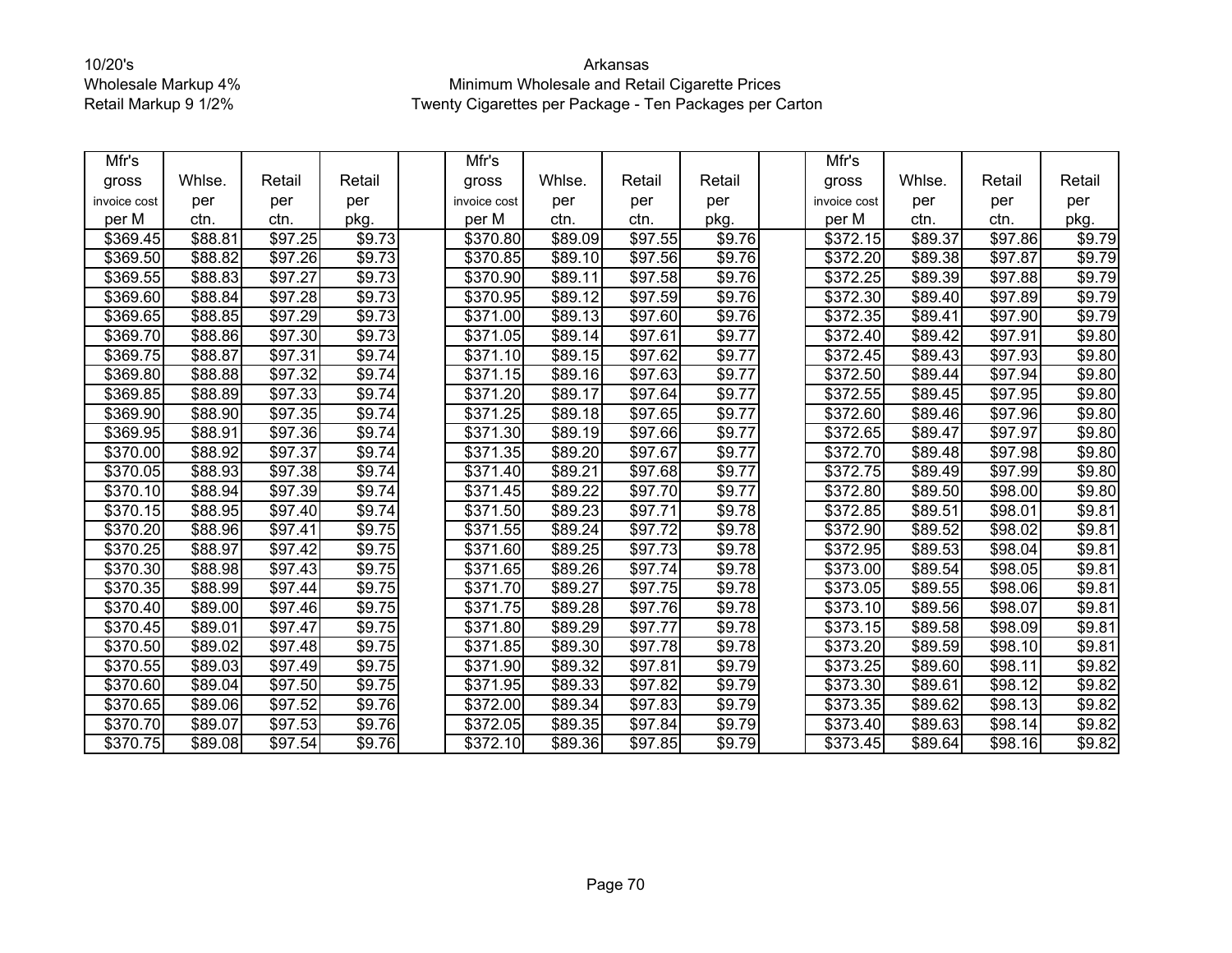| Mfr's                |         |                     |                    | Mfr's                |         |                     |        | Mfr's                |         |         |                    |
|----------------------|---------|---------------------|--------------------|----------------------|---------|---------------------|--------|----------------------|---------|---------|--------------------|
| gross                | Whlse.  | Retail              | Retail             | gross                | Whlse.  | Retail              | Retail | gross                | Whlse.  | Retail  | Retail             |
| invoice cost         | per     | per                 | per                | invoice cost         | per     | per                 | per    | invoice cost         | per     | per     | per                |
| per M                | ctn.    | ctn.                | pkg.               | per M                | ctn.    | ctn.                | pkg.   | per M                | ctn.    | ctn.    | pkg.               |
| \$373.50             | \$89.65 | \$98.17             | \$9.82             | \$374.85             | \$89.93 | \$98.47             | \$9.85 | \$376.20             | \$90.21 | \$98.78 | \$9.88             |
| \$373.55             | \$89.66 | \$98.18             | \$9.82             | \$374.90             | \$89.94 | \$98.48             | \$9.85 | \$376.25             | \$90.22 | \$98.79 | \$9.88             |
| \$373.60             | \$89.67 | \$98.19             | \$9.82             | $\sqrt{$374.95}$     | \$89.95 | \$98.50             | \$9.85 | $\overline{$}376.30$ | \$90.23 | \$98.80 | \$9.88             |
| \$373.65             | \$89.68 | \$98.20             | \$9.82             | \$375.00             | \$89.96 | \$98.51             | \$9.86 | \$376.35             | \$90.24 | \$98.81 | \$9.89             |
| \$373.70             | \$89.69 | \$98.21             | \$9.83             | \$375.05             | \$89.97 | \$98.52             | \$9.86 | \$376.40             | \$90.25 | \$98.82 | $\overline{$9.89}$ |
| \$373.75             | \$89.70 | \$98.22             | \$9.83             | \$375.10             | \$89.98 | \$98.53             | \$9.86 | \$376.45             | \$90.26 | \$98.83 | \$9.89             |
| \$373.80             | \$89.71 | \$98.23             | \$9.83             | \$375.15             | \$89.99 | \$98.54             | \$9.86 | $\overline{$}376.50$ | \$90.27 | \$98.85 | \$9.89             |
| \$373.85             | \$89.72 | $\overline{$}98.24$ | \$9.83             | \$375.20             | \$90.00 | \$98.55             | \$9.86 | \$376.55             | \$90.28 | \$98.86 | \$9.89             |
| \$373.90             | \$89.73 | \$98.25             | \$9.83             | \$375.25             | \$90.01 | \$98.56             | \$9.86 | \$376.60             | \$90.29 | \$98.87 | \$9.89             |
| \$373.95             | \$89.74 | \$98.27             | \$9.83             | \$375.30             | \$90.02 | \$98.57             | \$9.86 | \$376.65             | \$90.30 | \$98.88 | \$9.89             |
| \$374.00             | \$89.75 | \$98.28             | \$9.83             | \$375.35             | \$90.03 | \$98.58             | \$9.86 | \$376.70             | \$90.31 | \$98.89 | \$9.89             |
| \$374.05             | \$89.76 | \$98.29             | \$9.83             | \$375.40             | \$90.04 | \$98.59             | \$9.86 | \$376.75             | \$90.32 | \$98.90 | \$9.89             |
| $\sqrt{$374.10}$     | \$89.77 | \$98.30             | $\overline{$}9.83$ | $\overline{$}375.45$ | \$90.05 | \$98.60             | \$9.86 | \$376.80             | \$90.33 | \$98.91 | \$9.90             |
| \$374.15             | \$89.78 | \$98.31             | \$9.84             | \$375.50             | \$90.06 | \$98.62             | \$9.87 | \$376.85             | \$90.34 | \$98.92 | \$9.90             |
| \$374.20             | \$89.79 | \$98.32             | \$9.84             | \$375.55             | \$90.07 | \$98.63             | \$9.87 | \$376.90             | \$90.36 | \$98.94 | \$9.90             |
| \$374.25             | \$89.80 | \$98.33             | \$9.84             | \$375.60             | \$90.08 | \$98.64             | \$9.87 | \$376.95             | \$90.37 | \$98.96 | \$9.90             |
| \$374.30             | \$89.81 | $\overline{$}98.34$ | \$9.84             | \$375.65             | \$90.10 | $\overline{$}98.66$ | \$9.87 | \$377.00             | \$90.38 | \$98.97 | \$9.90             |
| $\overline{$}374.35$ | \$89.82 | \$98.35             | \$9.84             | \$375.70             | \$90.11 | \$98.67             | \$9.87 | \$377.05             | \$90.39 | \$98.98 | \$9.90             |
| \$374.40             | \$89.84 | \$98.37             | \$9.84             | \$375.75             | \$90.12 | \$98.68             | \$9.87 | \$377.10             | \$90.40 | \$98.99 | \$9.90             |
| \$374.45             | \$89.85 | \$98.39             | \$9.84             | \$375.80             | \$90.13 | \$98.69             | \$9.87 | \$377.15             | \$90.41 | \$99.00 | \$9.90             |
| \$374.50             | \$89.86 | \$98.40             | \$9.84             | \$375.85             | \$90.14 | \$98.70             | \$9.87 | \$377.20             | \$90.42 | \$99.01 | \$9.91             |
| \$374.55             | \$89.87 | \$98.41             | \$9.85             | \$375.90             | \$90.15 | \$98.71             | \$9.88 | \$377.25             | \$90.43 | \$99.02 | \$9.91             |
| \$374.60             | \$89.88 | \$98.42             | \$9.85             | \$375.95             | \$90.16 | \$98.73             | \$9.88 | \$377.30             | \$90.44 | \$99.03 | \$9.91             |
| \$374.65             | \$89.89 | \$98.43             | \$9.85             | \$376.00             | \$90.17 | \$98.74             | \$9.88 | \$377.35             | \$90.45 | \$99.04 | \$9.91             |
| \$374.70             | \$89.90 | \$98.44             | \$9.85             | \$376.05             | \$90.18 | \$98.75             | \$9.88 | \$377.40             | \$90.46 | \$99.05 | \$9.91             |
| \$374.75             | \$89.91 | \$98.45             | \$9.85             | \$376.10             | \$90.19 | \$98.76             | \$9.88 | \$377.45             | \$90.47 | \$99.06 | \$9.91             |
| \$374.80             | \$89.92 | \$98.46             | \$9.85             | \$376.15             | \$90.20 | \$98.77             | \$9.88 | \$377.50             | \$90.48 | \$99.08 | \$9.91             |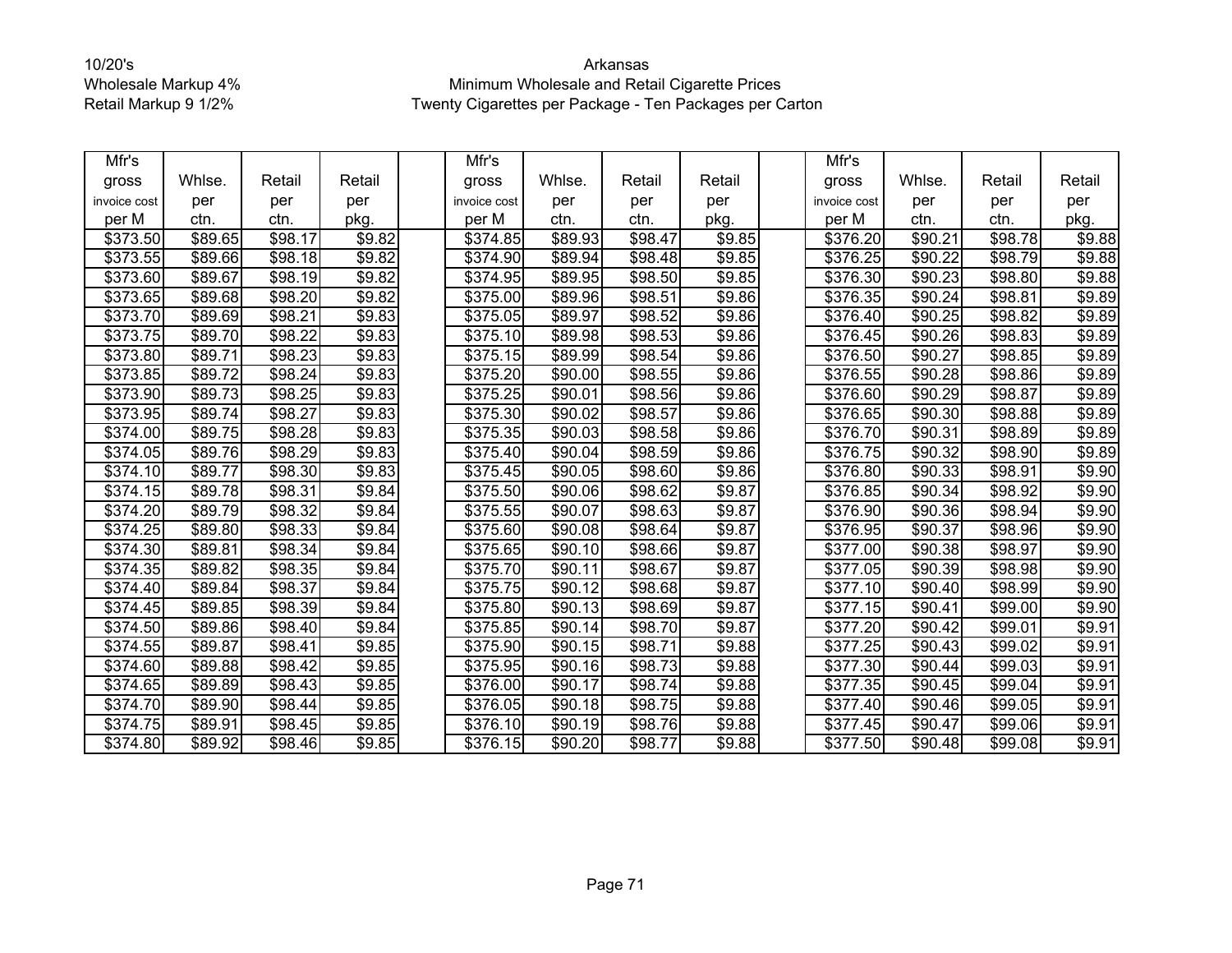| Mfr's        |         |                     |                | Mfr's                |         |         |        | Mfr's                |         |          |         |
|--------------|---------|---------------------|----------------|----------------------|---------|---------|--------|----------------------|---------|----------|---------|
| gross        | Whlse.  | Retail              | Retail         | gross                | Whlse.  | Retail  | Retail | gross                | Whlse.  | Retail   | Retail  |
| invoice cost | per     | per                 | per            | invoice cost         | per     | per     | per    | invoice cost         | per     | per      | per     |
| per M        | ctn.    | ctn.                | pkg.           | per M                | ctn.    | ctn.    | pkg.   | per M                | ctn.    | ctn.     | pkg.    |
| \$377.55     | \$90.49 | \$99.09             | \$9.91         | \$378.90             | \$90.77 | \$99.39 | \$9.94 | \$380.25             | \$91.05 | \$99.70  | \$9.97  |
| \$377.60     | \$90.50 | \$99.10             | \$9.91         | \$378.95             | \$90.78 | \$99.40 | \$9.94 | $\overline{$}380.30$ | \$91.06 | \$99.71  | \$9.98  |
| \$377.65     | \$90.51 | \$99.11             | \$9.92         | \$379.00             | \$90.79 | \$99.42 | \$9.95 | \$380.35             | \$91.07 | \$99.72  | \$9.98  |
| \$377.70     | \$90.52 | \$99.12             | \$9.92         | \$379.05             | \$90.80 | \$99.43 | \$9.95 | \$380.40             | \$91.08 | \$99.73  | \$9.98  |
| \$377.75     | \$90.53 | \$99.13             | \$9.92         | \$379.10             | \$90.81 | \$99.44 | \$9.95 | \$380.45             | \$91.09 | \$99.74  | \$9.98  |
| \$377.80     | \$90.54 | \$99.14             | \$9.92         | \$379.15             | \$90.82 | \$99.45 | \$9.95 | \$380.50             | \$91.10 | \$99.75  | \$9.98  |
| \$377.85     | \$90.55 | \$99.15             | \$9.92         | \$379.20             | \$90.83 | \$99.46 | \$9.95 | \$380.55             | \$91.11 | \$99.77  | \$9.98  |
| \$377.90     | \$90.56 | \$99.16             | \$9.92         | \$379.25             | \$90.84 | \$99.47 | \$9.95 | \$380.60             | \$91.12 | \$99.78  | \$9.98  |
| \$377.95     | \$90.57 | \$99.17             | \$9.92         | \$379.30             | \$90.85 | \$99.48 | \$9.95 | \$380.65             | \$91.14 | \$99.80  | \$9.98  |
| \$378.00     | \$90.58 | \$99.19             | \$9.92         | \$379.35             | \$90.86 | \$99.49 | \$9.95 | \$380.70             | \$91.15 | \$99.81  | \$9.99  |
| \$378.05     | \$90.59 | \$99.20             | \$9.92         | \$379.40             | \$90.88 | \$99.51 | \$9.96 | \$380.75             | \$91.16 | \$99.82  | \$9.99  |
| \$378.10     | \$90.60 | $\overline{$99.21}$ | \$9.93         | \$379.45             | \$90.89 | \$99.52 | \$9.96 | \$380.80             | \$91.17 | \$99.83  | \$9.99  |
| \$378.15     | \$90.62 | $\overline{$}99.23$ | \$9.93         | \$379.50             | \$90.90 | \$99.54 | \$9.96 | \$380.85             | \$91.18 | \$99.84  | \$9.99  |
| \$378.20     | \$90.63 | \$99.24             | \$9.93         | \$379.55             | \$90.91 | \$99.55 | \$9.96 | \$380.90             | \$91.19 | \$99.85  | \$9.99  |
| \$378.25     | \$90.64 | \$99.25             | \$9.93         | \$379.60             | \$90.92 | \$99.56 | \$9.96 | \$380.95             | \$91.20 | \$99.86  | \$9.99  |
| \$378.30     | \$90.65 | \$99.26             | \$9.93         | \$379.65             | \$90.93 | \$99.57 | \$9.96 | \$381.00             | \$91.21 | \$99.87  | \$9.99  |
| \$378.35     | \$90.66 | \$99.27             | \$9.93         | $\overline{$}379.70$ | \$90.94 | \$99.58 | \$9.96 | $\overline{$}381.05$ | \$91.22 | \$99.89  | \$9.99  |
| \$378.40     | \$90.67 | \$99.28             | \$9.93         | \$379.75             | \$90.95 | \$99.59 | \$9.96 | \$381.10             | \$91.23 | \$99.90  | \$9.99  |
| \$378.45     | \$90.68 | \$99.29             | \$9.93         | \$379.80             | \$90.96 | \$99.60 | \$9.96 | \$381.15             | \$91.24 | \$99.91  | \$10.00 |
| \$378.50     | \$90.69 | \$99.31             | \$9.94         | \$379.85             | \$90.97 | \$99.61 | \$9.97 | \$381.20             | \$91.25 | \$99.92  | \$10.00 |
| \$378.55     | \$90.70 | \$99.32             | \$9.94         | \$379.90             | \$90.98 | \$99.62 | \$9.97 | \$381.25             | \$91.26 | \$99.93  | \$10.00 |
| \$378.60     | \$90.71 | \$99.33             | \$9.94         | \$379.95             | \$90.99 | \$99.63 | \$9.97 | \$381.30             | \$91.27 | \$99.94  | \$10.00 |
| \$378.65     | \$90.72 | \$99.34             | $\sqrt{$9.94}$ | \$380.00             | \$91.00 | \$99.65 | \$9.97 | \$381.35             | \$91.28 | \$99.95  | \$10.00 |
| \$378.70     | \$90.73 | \$99.35             | \$9.94         | \$380.05             | \$91.01 | \$99.66 | \$9.97 | \$381.40             | \$91.29 | \$99.96  | \$10.00 |
| \$378.75     | \$90.74 | \$99.36             | \$9.94         | \$380.10             | \$91.02 | \$99.67 | \$9.97 | \$381.45             | \$91.30 | \$99.97  | \$10.00 |
| \$378.80     | \$90.75 | \$99.37             | \$9.94         | \$380.15             | \$91.03 | \$99.68 | \$9.97 | \$381.50             | \$91.31 | \$99.98  | \$10.00 |
| 378.85       | \$90.76 | \$99.38             | \$9.94         | \$380.20             | \$91.04 | \$99.69 | \$9.97 | \$381.55             | \$91.32 | \$100.00 | \$10.00 |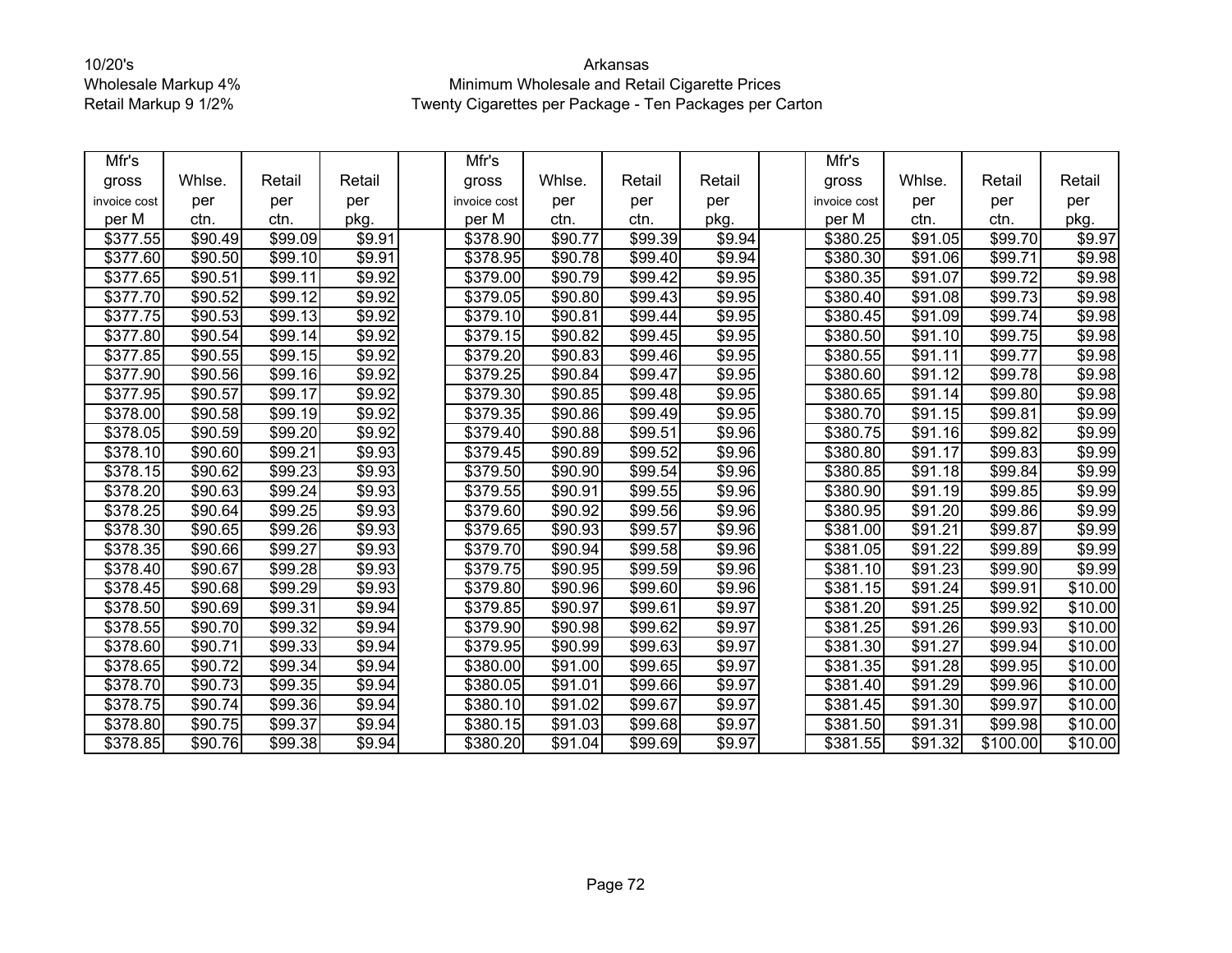| Mfr's                |         |          |         | Mfr's        |                     |                      |         | Mfr's                |         |          |                     |
|----------------------|---------|----------|---------|--------------|---------------------|----------------------|---------|----------------------|---------|----------|---------------------|
| gross                | Whlse.  | Retail   | Retail  | gross        | Whlse.              | Retail               | Retail  | gross                | Whlse.  | Retail   | Retail              |
| invoice cost         | per     | per      | per     | invoice cost | per                 | per                  | per     | invoice cost         | per     | per      | per                 |
| per M                | ctn.    | ctn.     | pkg.    | per M        | ctn.                | ctn.                 | pkg.    | per M                | ctn.    | ctn.     | pkg.                |
| \$381.60             | \$91.33 | \$100.01 | \$10.01 | \$382.95     | \$91.61             | $\overline{$}100.31$ | \$10.04 | \$384.30             | \$91.89 | \$100.62 | \$10.07             |
| \$381.65             | \$91.34 | \$100.02 | \$10.01 | \$383.00     | \$91.62             | \$100.32             | \$10.04 | \$384.35             | \$91.90 | \$100.63 | \$10.07             |
| \$381.70             | \$91.35 | \$100.03 | \$10.01 | \$383.05     | \$91.63             | \$100.33             | \$10.04 | \$384.40             | \$91.92 | \$100.65 | \$10.07             |
| \$381.75             | \$91.36 | \$100.04 | \$10.01 | \$383.10     | \$91.64             | \$100.35             | \$10.04 | \$384.45             | \$91.93 | \$100.66 | \$10.07             |
| \$381.80             | \$91.37 | \$100.05 | \$10.01 | \$383.15     | \$91.66             | \$100.37             | \$10.04 | \$384.50             | \$91.94 | \$100.67 | \$10.07             |
| \$381.85             | \$91.38 | \$100.06 | \$10.01 | \$383.20     | \$91.67             | \$100.38             | \$10.04 | \$384.55             | \$91.95 | \$100.69 | \$10.07             |
| \$381.90             | \$91.40 | \$100.08 | \$10.01 | \$383.25     | \$91.68             | \$100.39             | \$10.04 | \$384.60             | \$91.96 | \$100.70 | \$10.07             |
| \$381.95             | \$91.41 | \$100.09 | \$10.01 | \$383.30     | \$91.69             | \$100.40             | \$10.04 | \$384.65             | \$91.97 | \$100.71 | \$10.08             |
| \$382.00             | \$91.42 | \$100.10 | \$10.01 | \$383.35     | \$91.70             | \$100.41             | \$10.05 | \$384.70             | \$91.98 | \$100.72 | \$10.08             |
| \$382.05             | \$91.43 | \$100.12 | \$10.02 | \$383.40     | \$91.71             | \$100.42             | \$10.05 | \$384.75             | \$91.99 | \$100.73 | \$10.08             |
| \$382.10             | \$91.44 | \$100.13 | \$10.02 | \$383.45     | \$91.72             | \$100.43             | \$10.05 | \$384.80             | \$92.00 | \$100.74 | \$10.08             |
| \$382.15             | \$91.45 | \$100.14 | \$10.02 | \$383.50     | $\overline{$}91.73$ | \$100.44             | \$10.05 | \$384.85             | \$92.01 | \$100.75 | \$10.08             |
| \$382.20             | \$91.46 | \$100.15 | \$10.02 | \$383.55     | \$91.74             | \$100.46             | \$10.05 | $\sqrt{$}384.90$     | \$92.02 | \$100.76 | $\overline{$}10.08$ |
| \$382.25             | \$91.47 | \$100.16 | \$10.02 | \$383.60     | \$91.75             | \$100.47             | \$10.05 | \$384.95             | \$92.03 | \$100.77 | \$10.08             |
| \$382.30             | \$91.48 | \$100.17 | \$10.02 | \$383.65     | \$91.76             | \$100.48             | \$10.05 | \$385.00             | \$92.04 | \$100.78 | \$10.08             |
| \$382.35             | \$91.49 | \$100.18 | \$10.02 | \$383.70     | \$91.77             | \$100.49             | \$10.05 | \$385.05             | \$92.05 | \$100.79 | \$10.08             |
| \$382.40             | \$91.50 | \$100.19 | \$10.02 | \$383.75     | \$91.78             | \$100.50             | \$10.05 | \$385.10             | \$92.06 | \$100.81 | \$10.09             |
| \$382.45             | \$91.51 | \$100.20 | \$10.02 | \$383.80     | \$91.79             | \$100.51             | \$10.06 | \$385.15             | \$92.07 | \$100.82 | \$10.09             |
| \$382.50             | \$91.52 | \$100.21 | \$10.03 | \$383.85     | \$91.80             | \$100.52             | \$10.06 | \$385.20             | \$92.08 | \$100.83 | \$10.09             |
| \$382.55             | \$91.53 | \$100.23 | \$10.03 | \$383.90     | \$91.81             | \$100.53             | \$10.06 | \$385.25             | \$92.09 | \$100.84 | \$10.09             |
| \$382.60             | \$91.54 | \$100.24 | \$10.03 | \$383.95     | \$91.82             | \$100.54             | \$10.06 | \$385.30             | \$92.10 | \$100.85 | \$10.09             |
| \$382.65             | \$91.55 | \$100.25 | \$10.03 | \$384.00     | \$91.83             | $\overline{$}100.55$ | \$10.06 | \$385.35             | \$92.11 | \$100.86 | \$10.09             |
| \$382.70             | \$91.56 | \$100.26 | \$10.03 | \$384.05     | \$91.84             | \$100.56             | \$10.06 | \$385.40             | \$92.12 | \$100.87 | \$10.09             |
| \$382.75             | \$91.57 | \$100.27 | \$10.03 | \$384.10     | \$91.85             | \$100.58             | \$10.06 | \$385.45             | \$92.13 | \$100.88 | \$10.09             |
| \$382.80             | \$91.58 | \$100.28 | \$10.03 | \$384.15     | \$91.86             | \$100.59             | \$10.06 | $\overline{$}385.50$ | \$92.14 | \$100.89 | \$10.09             |
| \$382.85             | \$91.59 | \$100.29 | \$10.03 | \$384.20     | \$91.87             | \$100.60             | \$10.06 | \$385.55             | \$92.15 | \$100.90 | \$10.09             |
| $\overline{$}382.90$ | \$91.60 | \$100.30 | \$10.03 | \$384.25     | \$91.88             | \$100.61             | \$10.07 | \$385.60             | \$92.16 | \$100.92 | \$10.10             |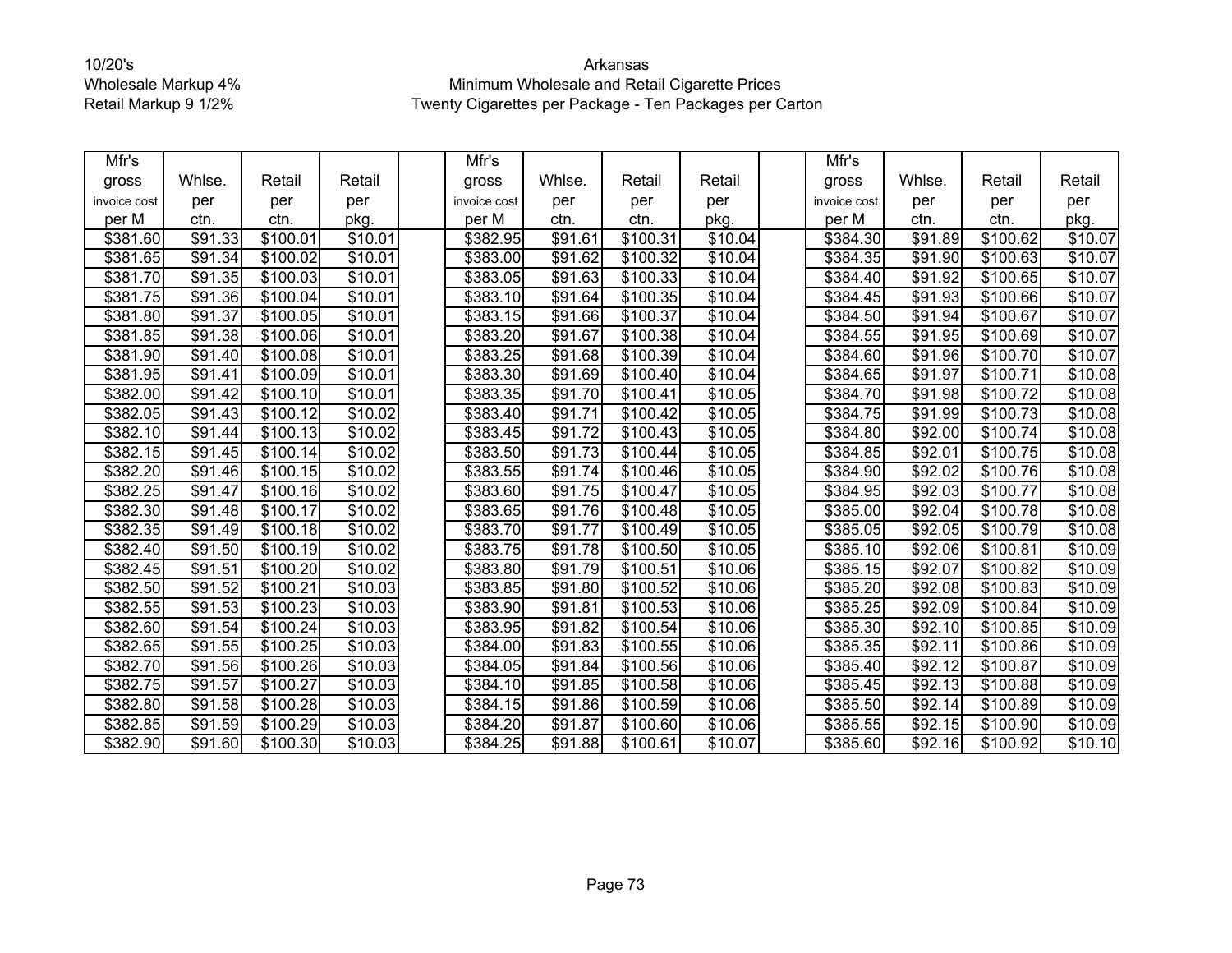| Mfr's        |                     |          |                 | Mfr's        |                     |          |                     | Mfr's                |         |          |                     |
|--------------|---------------------|----------|-----------------|--------------|---------------------|----------|---------------------|----------------------|---------|----------|---------------------|
| gross        | Whlse.              | Retail   | Retail          | gross        | Whlse.              | Retail   | Retail              | gross                | Whlse.  | Retail   | Retail              |
| invoice cost | per                 | per      | per             | invoice cost | per                 | per      | per                 | invoice cost         | per     | per      | per                 |
| per M        | ctn.                | ctn.     | pkg.            | per M        | ctn.                | ctn.     | pkg.                | per M                | ctn.    | ctn.     | pkg.                |
| \$385.65     | \$92.18             | \$100.94 | \$10.10         | \$387.00     | \$92.46             | \$101.24 | \$10.13             | \$388.35             | \$92.74 | \$101.55 | \$10.16             |
| \$385.70     | \$92.19             | \$100.95 | \$10.10         | \$387.05     | \$92.47             | \$101.25 | \$10.13             | \$388.40             | \$92.75 | \$101.56 | $\overline{$}10.16$ |
| \$385.75     | \$92.20             | \$100.96 | $\sqrt{$10.10}$ | \$387.10     | \$92.48             | \$101.27 | \$10.13             | \$388.45             | \$92.76 | \$101.57 | \$10.16             |
| \$385.80     | \$92.21             | \$100.97 | \$10.10         | \$387.15     | \$92.49             | \$101.28 | \$10.13             | \$388.50             | \$92.77 | \$101.58 | \$10.16             |
| \$385.85     | \$92.22             | \$100.98 | \$10.10         | \$387.20     | \$92.50             | \$101.29 | \$10.13             | \$388.55             | \$92.78 | \$101.59 | \$10.16             |
| \$385.90     | \$92.23             | \$100.99 | \$10.10         | \$387.25     | \$92.51             | \$101.30 | \$10.13             | \$388.60             | \$92.79 | \$101.61 | \$10.17             |
| \$385.95     | \$92.24             | \$101.00 | \$10.10         | \$387.30     | \$92.52             | \$101.31 | \$10.14             | \$388.65             | \$92.80 | \$101.62 | \$10.17             |
| \$386.00     | \$92.25             | \$101.01 | \$10.11         | \$387.35     | \$92.53             | \$101.32 | \$10.14             | \$388.70             | \$92.81 | \$101.63 | \$10.17             |
| \$386.05     | \$92.26             | \$101.02 | \$10.11         | \$387.40     | \$92.54             | \$101.33 | \$10.14             | \$388.75             | \$92.82 | \$101.64 | \$10.17             |
| \$386.10     | \$92.27             | \$101.04 | \$10.11         | \$387.45     | \$92.55             | \$101.34 | \$10.14             | \$388.80             | \$92.83 | \$101.65 | \$10.17             |
| \$386.15     | \$92.28             | \$101.05 | \$10.11         | \$387.50     | \$92.56             | \$101.35 | \$10.14             | \$388.85             | \$92.84 | \$101.66 | \$10.17             |
| \$386.20     | $\overline{$92.29}$ | \$101.06 | \$10.11         | \$387.55     | $\overline{$92.57}$ | \$101.36 | \$10.14             | \$388.90             | \$92.85 | \$101.67 | \$10.17             |
| \$386.25     | \$92.30             | \$101.07 | \$10.11         | \$387.60     | \$92.58             | \$101.38 | \$10.14             | \$388.95             | \$92.86 | \$101.68 | \$10.17             |
| \$386.30     | \$92.31             | \$101.08 | \$10.11         | \$387.65     | \$92.59             | \$101.39 | \$10.14             | \$389.00             | \$92.87 | \$101.69 | \$10.17             |
| \$386.35     | \$92.32             | \$101.09 | \$10.11         | \$387.70     | \$92.60             | \$101.40 | $\overline{$}10.14$ | \$389.05             | \$92.88 | \$101.70 | \$10.17             |
| \$386.40     | \$92.33             | \$101.10 | \$10.11         | \$387.75     | \$92.61             | \$101.41 | \$10.15             | \$389.10             | \$92.89 | \$101.71 | \$10.18             |
| \$386.45     | \$92.34             | \$101.11 | \$10.12         | \$387.80     | \$92.62             | \$101.42 | \$10.15             | \$389.15             | \$92.90 | \$101.73 | \$10.18             |
| \$386.50     | \$92.35             | \$101.12 | \$10.12         | \$387.85     | \$92.63             | \$101.43 | \$10.15             | \$389.20             | \$92.91 | \$101.74 | \$10.18             |
| \$386.55     | \$92.36             | \$101.13 | \$10.12         | \$387.90     | \$92.64             | \$101.44 | \$10.15             | \$389.25             | \$92.92 | \$101.75 | \$10.18             |
| \$386.60     | \$92.37             | \$101.15 | \$10.12         | \$387.95     | \$92.65             | \$101.45 | \$10.15             | $\overline{$}389.30$ | \$92.93 | \$101.76 | \$10.18             |
| \$386.65     | \$92.38             | \$101.16 | \$10.12         | \$388.00     | \$92.66             | \$101.46 | \$10.15             | \$389.35             | \$92.94 | \$101.77 | \$10.18             |
| \$386.70     | \$92.39             | \$101.17 | \$10.12         | \$388.05     | \$92.67             | \$101.47 | \$10.15             | \$389.40             | \$92.96 | \$101.79 | \$10.18             |
| \$386.75     | \$92.40             | \$101.18 | \$10.12         | \$388.10     | \$92.68             | \$101.48 | \$10.15             | \$389.45             | \$92.97 | \$101.80 | $\overline{$}10.18$ |
| \$386.80     | \$92.41             | \$101.19 | \$10.12         | \$388.15     | \$92.70             | \$101.51 | \$10.16             | \$389.50             | \$92.98 | \$101.81 | \$10.19             |
| \$386.85     | \$92.42             | \$101.20 | \$10.12         | \$388.20     | \$92.71             | \$101.52 | \$10.16             | \$389.55             | \$92.99 | \$101.82 | \$10.19             |
| \$386.90     | \$92.44             | \$101.22 | \$10.13         | \$388.25     | \$92.72             | \$101.53 | \$10.16             | \$389.60             | \$93.00 | \$101.84 | \$10.19             |
| \$386.95     | \$92.45             | \$101.23 | \$10.13         | \$388.30     | \$92.73             | \$101.54 | \$10.16             | \$389.65             | \$93.01 | \$101.85 | \$10.19             |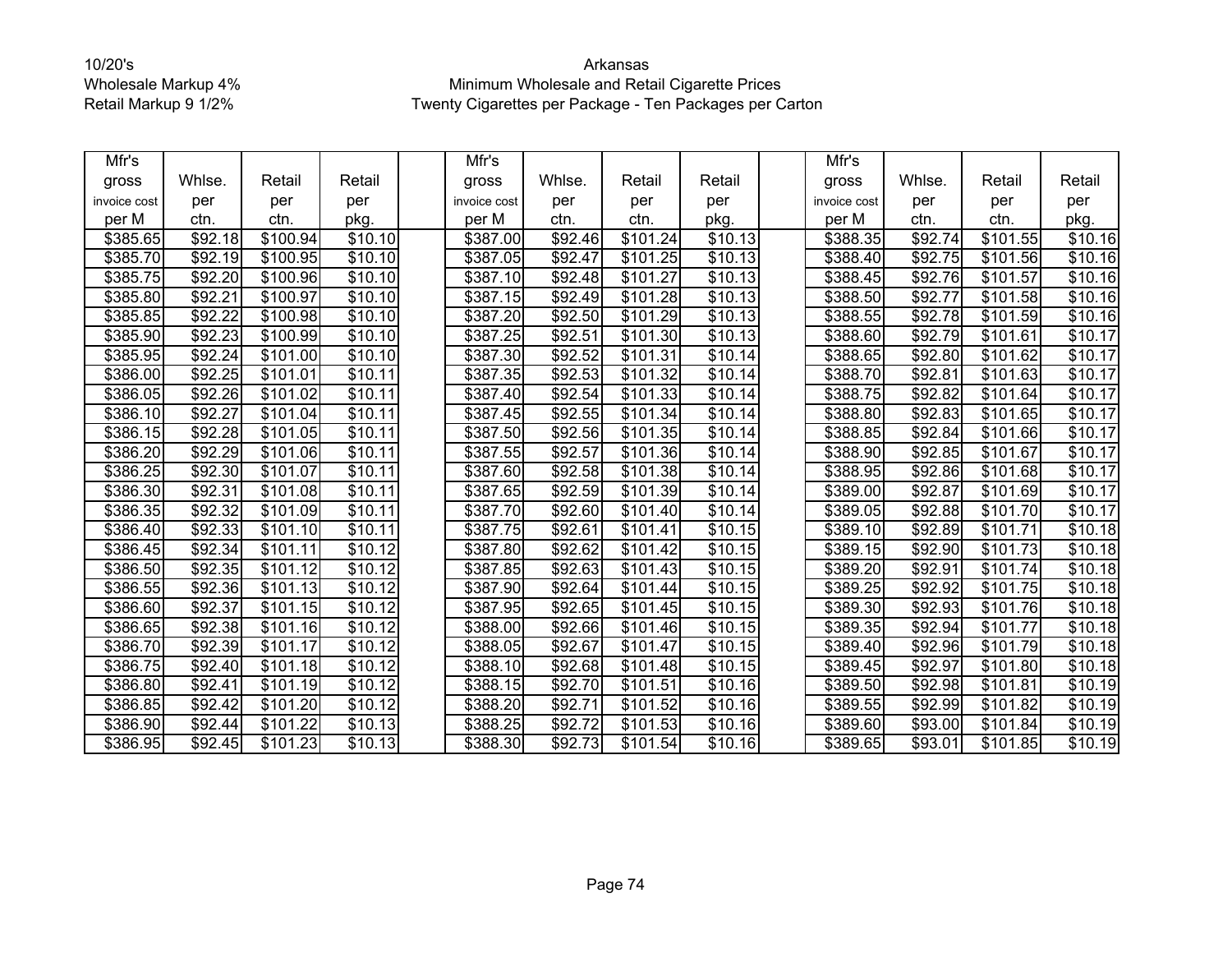| Mfr's                |         |                      |                     | Mfr's                |                     |                      |                     | Mfr's        |         |          |                     |
|----------------------|---------|----------------------|---------------------|----------------------|---------------------|----------------------|---------------------|--------------|---------|----------|---------------------|
| gross                | Whlse.  | Retail               | Retail              | gross                | Whlse.              | Retail               | Retail              | gross        | Whlse.  | Retail   | Retail              |
| invoice cost         | per     | per                  | per                 | invoice cost         | per                 | per                  | per                 | invoice cost | per     | per      | per                 |
| per M                | ctn.    | ctn.                 | pkg.                | per M                | ctn.                | ctn.                 | pkg.                | per M        | ctn.    | ctn.     | pkg.                |
| \$389.70             | \$93.02 | \$101.86             | \$10.19             | \$391.05             | \$93.30             | \$102.16             | \$10.22             | \$392.40     | \$93.58 | \$102.47 | \$10.25             |
| \$389.75             | \$93.03 | \$101.87             | \$10.19             | \$391.10             | \$93.31             | \$102.17             | \$10.22             | \$392.45     | \$93.59 | \$102.48 | \$10.25             |
| \$389.80             | \$93.04 | \$101.88             | \$10.19             | \$391.15             | \$93.32             | \$102.19             | \$10.22             | \$392.50     | \$93.60 | \$102.49 | \$10.25             |
| \$389.85             | \$93.05 | \$101.89             | \$10.19             | \$391.20             | \$93.33             | \$102.20             | \$10.22             | \$392.55     | \$93.61 | \$102.50 | \$10.25             |
| \$389.90             | \$93.06 | \$101.90             | \$10.19             | \$391.25             | \$93.34             | \$102.21             | \$10.23             | \$392.60     | \$93.62 | \$102.51 | \$10.26             |
| \$389.95             | \$93.07 | $\overline{$}101.91$ | \$10.20             | \$391.30             | \$93.35             | \$102.22             | \$10.23             | \$392.65     | \$93.63 | \$102.52 | \$10.26             |
| \$390.00             | \$93.08 | \$101.92             | \$10.20             | \$391.35             | \$93.36             | \$102.23             | $\overline{$}10.23$ | \$392.70     | \$93.64 | \$102.54 | \$10.26             |
| \$390.05             | \$93.09 | \$101.93             | \$10.20             | \$391.40             | \$93.37             | \$102.24             | \$10.23             | \$392.75     | \$93.65 | \$102.55 | $\overline{$}10.26$ |
| \$390.10             | \$93.10 | $\overline{$}101.94$ | $\overline{$}10.20$ | \$391.45             | \$93.38             | $\overline{$}102.25$ | \$10.23             | \$392.80     | \$93.66 | \$102.56 | \$10.26             |
| \$390.15             | \$93.11 | \$101.96             | \$10.20             | \$391.50             | \$93.39             | \$102.26             | \$10.23             | \$392.85     | \$93.67 | \$102.57 | \$10.26             |
| \$390.20             | \$93.12 | \$101.97             | \$10.20             | \$391.55             | \$93.40             | $\sqrt{$102.27}$     | \$10.23             | \$392.90     | \$93.68 | \$102.58 | $\overline{$10.26}$ |
| \$390.25             | \$93.13 | \$101.98             | \$10.20             | \$391.60             | $\overline{$}93.41$ | \$102.28             | $\overline{$10.23}$ | \$392.95     | \$93.69 | \$102.59 | \$10.26             |
| \$390.30             | \$93.14 | \$101.99             | $\sqrt{$10.20}$     | $\overline{$}391.65$ | \$93.42             | \$102.29             | \$10.23             | \$393.00     | \$93.70 | \$102.60 | \$10.26             |
| \$390.35             | \$93.15 | \$102.00             | \$10.20             | \$391.70             | \$93.43             | \$102.31             | \$10.24             | \$393.05     | \$93.71 | \$102.61 | \$10.27             |
| \$390.40             | \$93.16 | \$102.01             | \$10.21             | \$391.75             | \$93.44             | \$102.32             | \$10.24             | \$393.10     | \$93.72 | \$102.62 | \$10.27             |
| \$390.45             | \$93.17 | \$102.02             | \$10.21             | \$391.80             | \$93.45             | $\overline{$}102.33$ | \$10.24             | \$393.15     | \$93.74 | \$102.65 | \$10.27             |
| \$390.50             | \$93.18 | \$102.03             | \$10.21             | \$391.85             | \$93.46             | \$102.34             | \$10.24             | \$393.20     | \$93.75 | \$102.66 | $\overline{$}10.27$ |
| \$390.55             | \$93.19 | \$102.04             | \$10.21             | \$391.90             | \$93.48             | \$102.36             | \$10.24             | \$393.25     | \$93.76 | \$102.67 | $\overline{$}10.27$ |
| \$390.60             | \$93.20 | \$102.05             | \$10.21             | \$391.95             | \$93.49             | \$102.37             | \$10.24             | \$393.30     | \$93.77 | \$102.68 | \$10.27             |
| \$390.65             | \$93.22 | \$102.08             | \$10.21             | \$392.00             | \$93.50             | \$102.38             | \$10.24             | \$393.35     | \$93.78 | \$102.69 | \$10.27             |
| \$390.70             | \$93.23 | \$102.09             | $\overline{$}10.21$ | \$392.05             | \$93.51             | \$102.39             | $\overline{$}10.24$ | \$393.40     | \$93.79 | \$102.70 | \$10.27             |
| \$390.75             | \$93.24 | \$102.10             | \$10.21             | \$392.10             | \$93.52             | \$102.40             | \$10.24             | \$393.45     | \$93.80 | \$102.71 | \$10.28             |
| \$390.80             | \$93.25 | \$102.11             | \$10.22             | \$392.15             | \$93.53             | \$102.42             | \$10.25             | \$393.50     | \$93.81 | \$102.72 | \$10.28             |
| \$390.85             | \$93.26 | \$102.12             | $\overline{$}10.22$ | \$392.20             | \$93.54             | \$102.43             | \$10.25             | \$393.55     | \$93.82 | \$102.73 | \$10.28             |
| \$390.90             | \$93.27 | \$102.13             | \$10.22             | \$392.25             | \$93.55             | \$102.44             | \$10.25             | \$393.60     | \$93.83 | \$102.74 | \$10.28             |
| \$390.95             | \$93.28 | \$102.14             | \$10.22             | \$392.30             | \$93.56             | \$102.45             | \$10.25             | \$393.65     | \$93.84 | \$102.75 | \$10.28             |
| $\overline{$}391.00$ | \$93.29 | \$102.15             | $\overline{$10.22}$ | \$392.35             | \$93.57             | \$102.46             | \$10.25             | \$393.70     | \$93.85 | \$102.77 | \$10.28             |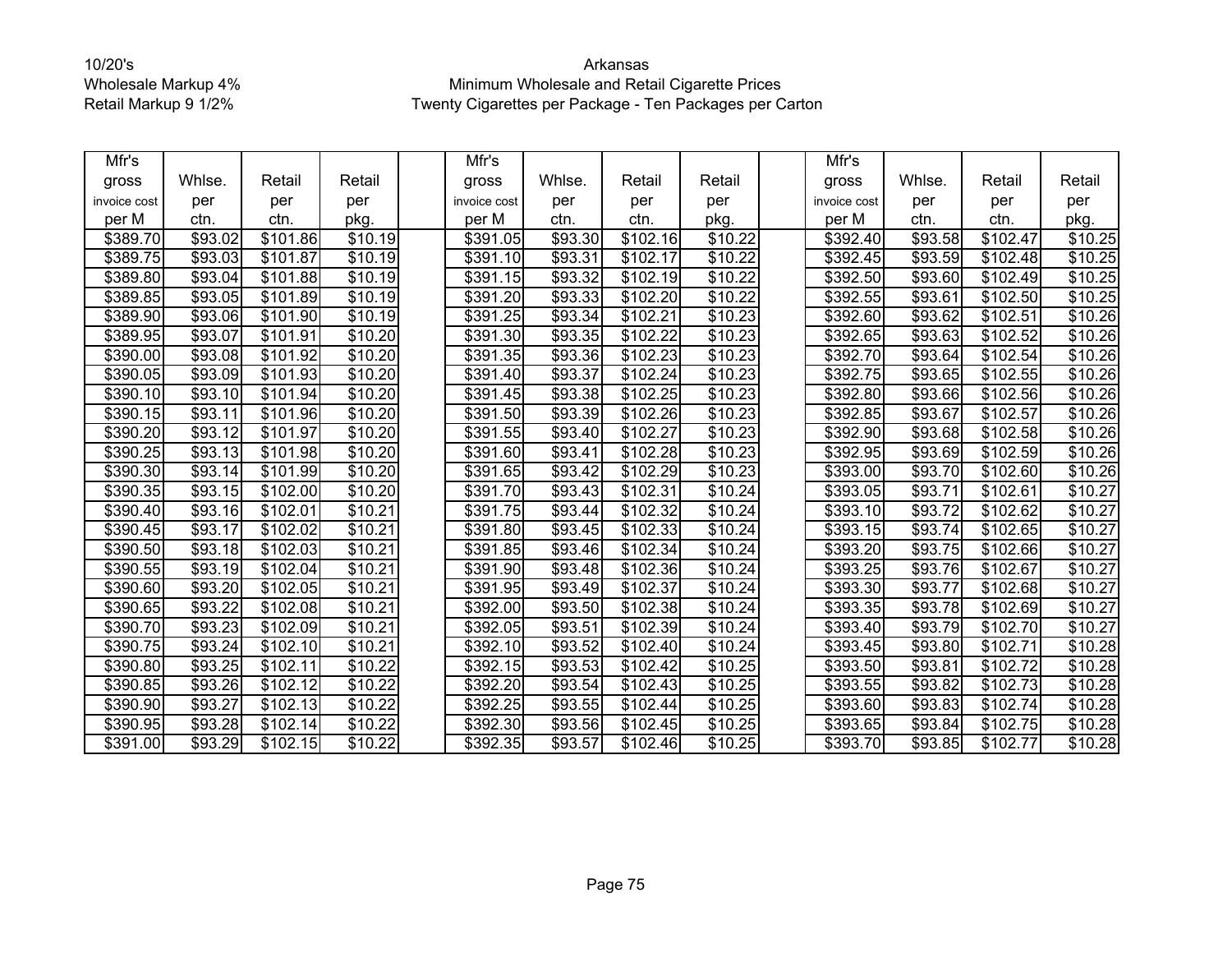| Mfr's        |                     |                      |         | Mfr's        |         |                      |                     | Mfr's            |                     |                      |                     |
|--------------|---------------------|----------------------|---------|--------------|---------|----------------------|---------------------|------------------|---------------------|----------------------|---------------------|
| gross        | Whlse.              | Retail               | Retail  | gross        | Whlse.  | Retail               | Retail              | gross            | Whlse.              | Retail               | Retail              |
| invoice cost | per                 | per                  | per     | invoice cost | per     | per                  | per                 | invoice cost     | per                 | per                  | per                 |
| per M        | ctn.                | ctn.                 | pkg.    | per M        | ctn.    | ctn.                 | pkg.                | per M            | ctn.                | ctn.                 | pkg.                |
| \$393.75     | \$93.86             | \$102.78             | \$10.28 | \$395.10     | \$94.14 | \$103.08             | \$10.31             | \$396.45         | \$94.42             | $\overline{$}103.39$ | \$10.34             |
| \$393.80     | \$93.87             | \$102.79             | \$10.28 | \$395.15     | \$94.15 | \$103.09             | \$10.31             | \$396.50         | \$94.43             | \$103.40             | \$10.34             |
| \$393.85     | \$93.88             | $\overline{$}102.80$ | \$10.28 | \$395.20     | \$94.16 | \$103.11             | \$10.32             | \$396.55         | \$94.44             | \$103.41             | \$10.35             |
| \$393.90     | \$93.89             | \$102.81             | \$10.29 | \$395.25     | \$94.17 | \$103.12             | \$10.32             | \$396.60         | \$94.45             | \$103.42             | \$10.35             |
| \$393.95     | \$93.90             | \$102.82             | \$10.29 | \$395.30     | \$94.18 | \$103.13             | \$10.32             | \$396.65         | \$94.46             | \$103.43             | \$10.35             |
| \$394.00     | \$93.91             | \$102.83             | \$10.29 | \$395.35     | \$94.19 | \$103.14             | \$10.32             | \$396.70         | $\overline{$}94.47$ | \$103.44             | \$10.35             |
| \$394.05     | $\overline{$}93.92$ | \$102.84             | \$10.29 | \$395.40     | \$94.20 | \$103.15             | \$10.32             | \$396.75         | \$94.48             | \$103.46             | \$10.35             |
| \$394.10     | \$93.93             | \$102.85             | \$10.29 | \$395.45     | \$94.21 | \$103.16             | \$10.32             | \$396.80         | \$94.49             | \$103.47             | $\overline{$}10.35$ |
| \$394.15     | $\overline{$}93.94$ | \$102.86             | \$10.29 | \$395.50     | \$94.22 | \$103.17             | \$10.32             | \$396.85         | \$94.50             | \$103.48             | \$10.35             |
| \$394.20     | \$93.95             | \$102.88             | \$10.29 | \$395.55     | \$94.23 | \$103.18             | \$10.32             | \$396.90         | \$94.52             | \$103.50             | \$10.35             |
| \$394.25     | \$93.96             | \$102.89             | \$10.29 | \$395.60     | \$94.24 | \$103.19             | \$10.32             | \$396.95         | \$94.53             | \$103.51             | \$10.36             |
| \$394.30     | \$93.97             | \$102.90             | \$10.29 | \$395.65     | \$94.26 | \$103.21             | \$10.33             | \$397.00         | \$94.54             | \$103.52             | \$10.36             |
| \$394.35     | \$93.98             | \$102.91             | \$10.30 | \$395.70     | \$94.27 | $\overline{$}103.23$ | $\overline{$}10.33$ | \$397.05         | \$94.55             | \$103.53             | \$10.36             |
| \$394.40     | \$94.00             | \$102.93             | \$10.30 | \$395.75     | \$94.28 | \$103.24             | \$10.33             | \$397.10         | \$94.56             | \$103.54             | \$10.36             |
| \$394.45     | \$94.01             | $\sqrt{$102.94}$     | \$10.30 | \$395.80     | \$94.29 | \$103.25             | \$10.33             | \$397.15         | \$94.57             | \$103.55             | \$10.36             |
| \$394.50     | \$94.02             | \$102.95             | \$10.30 | \$395.85     | \$94.30 | \$103.26             | \$10.33             | \$397.20         | \$94.58             | \$103.57             | \$10.36             |
| \$394.55     | \$94.03             | \$102.96             | \$10.30 | \$395.90     | \$94.31 | \$103.27             | \$10.33             | \$397.25         | \$94.59             | \$103.58             | \$10.36             |
| \$394.60     | \$94.04             | \$102.97             | \$10.30 | \$395.95     | \$94.32 | \$103.28             | \$10.33             | \$397.30         | \$94.60             | \$103.59             | \$10.36             |
| \$394.65     | \$94.05             | \$102.98             | \$10.30 | \$396.00     | \$94.33 | \$103.29             | \$10.33             | \$397.35         | \$94.61             | \$103.60             | \$10.36             |
| \$394.70     | \$94.06             | \$103.00             | \$10.30 | \$396.05     | \$94.34 | \$103.30             | \$10.33             | $\sqrt{$397.40}$ | \$94.62             | $\overline{$}103.61$ | \$10.37             |
| \$394.75     | \$94.07             | \$103.01             | \$10.31 | \$396.10     | \$94.35 | \$103.31             | \$10.34             | \$397.45         | \$94.63             | \$103.62             | \$10.37             |
| \$394.80     | \$94.08             | \$103.02             | \$10.31 | \$396.15     | \$94.36 | \$103.32             | \$10.34             | \$397.50         | \$94.64             | \$103.63             | \$10.37             |
| \$394.85     | \$94.09             | \$103.03             | \$10.31 | \$396.20     | \$94.37 | \$103.34             | \$10.34             | \$397.55         | \$94.65             | \$103.64             | \$10.37             |
| \$394.90     | \$94.10             | \$103.04             | \$10.31 | \$396.25     | \$94.38 | \$103.35             | \$10.34             | \$397.60         | \$94.66             | \$103.65             | \$10.37             |
| \$394.95     | \$94.11             | \$103.05             | \$10.31 | \$396.30     | \$94.39 | \$103.36             | \$10.34             | \$397.65         | $\overline{$}94.67$ | \$103.66             | \$10.37             |
| \$395.00     | \$94.12             | \$103.06             | \$10.31 | \$396.35     | \$94.40 | \$103.37             | \$10.34             | \$397.70         | \$94.68             | \$103.67             | \$10.37             |
| \$395.05     | \$94.13             | \$103.07             | \$10.31 | \$396.40     | \$94.41 | \$103.38             | \$10.34             | \$397.75         | \$94.69             | \$103.69             | \$10.37             |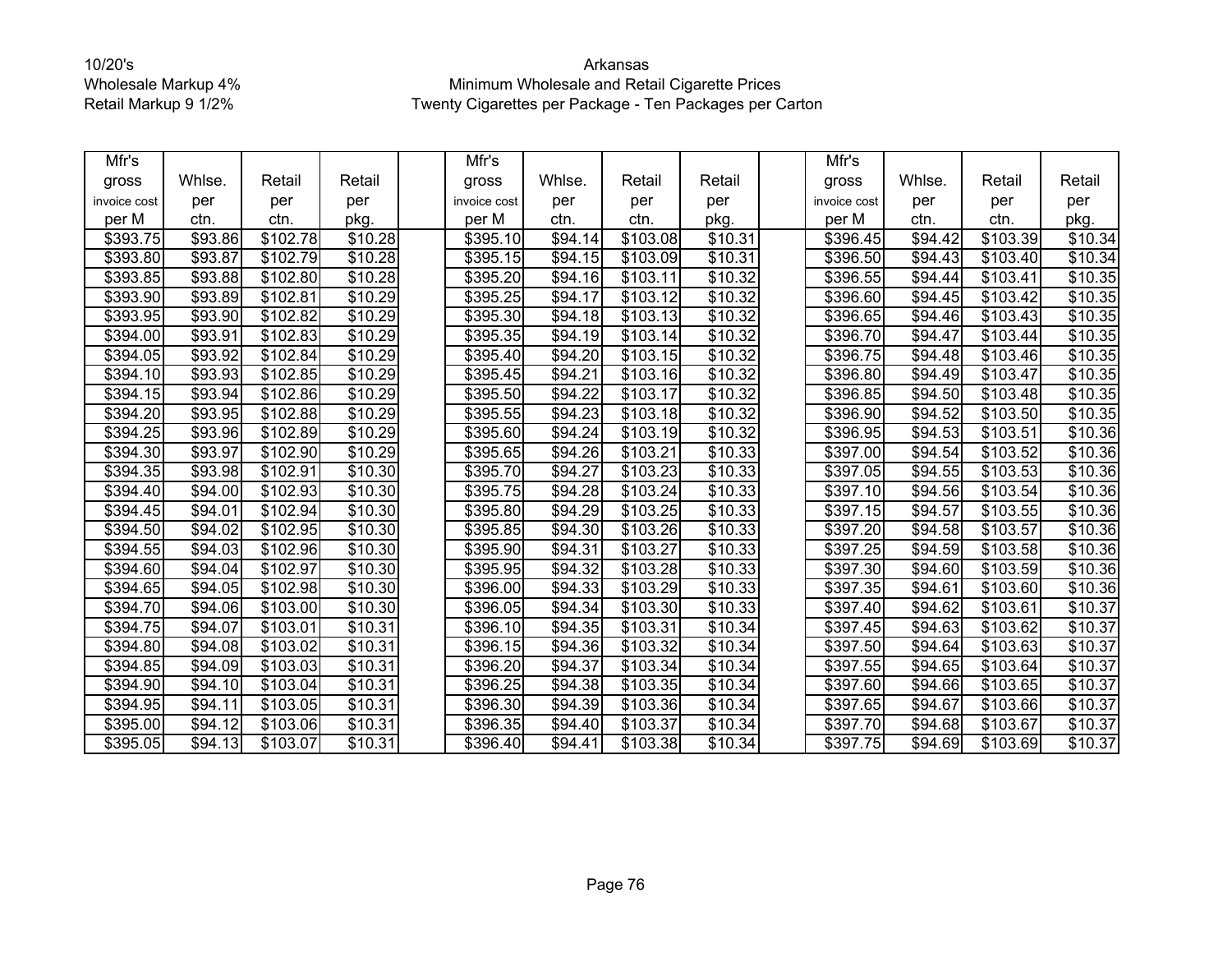| Mfr's        |         |          |                     | Mfr's        |         |          |                     | Mfr's            |         |          |                     |
|--------------|---------|----------|---------------------|--------------|---------|----------|---------------------|------------------|---------|----------|---------------------|
| gross        | Whlse.  | Retail   | Retail              | gross        | Whlse.  | Retail   | Retail              | gross            | Whlse.  | Retail   | Retail              |
| invoice cost | per     | per      | per                 | invoice cost | per     | per      | per                 | invoice cost     | per     | per      | per                 |
| per M        | ctn.    | ctn.     | pkg.                | per M        | ctn.    | ctn.     | pkg.                | per M            | ctn.    | ctn.     | pkg.                |
| \$397.80     | \$94.70 | \$103.70 | \$10.37             | \$399.15     | \$94.98 | \$104.00 | \$10.40             | \$400.50         | \$95.26 | \$104.31 | \$10.44             |
| \$397.85     | \$94.71 | \$103.71 | \$10.38             | \$399.20     | \$94.99 | \$104.01 | \$10.41             | \$400.55         | \$95.27 | \$104.32 | $\overline{$}10.44$ |
| \$397.90     | \$94.72 | \$103.72 | \$10.38             | \$399.25     | \$95.00 | \$104.03 | \$10.41             | \$400.60         | \$95.28 | \$104.33 | \$10.44             |
| \$397.95     | \$94.73 | \$103.73 | \$10.38             | \$399.30     | \$95.01 | \$104.04 | $\overline{$}10.41$ | \$400.65         | \$95.30 | \$104.35 | $\overline{$}10.44$ |
| \$398.00     | \$94.74 | \$103.74 | \$10.38             | \$399.35     | \$95.02 | \$104.05 | \$10.41             | \$400.70         | \$95.31 | \$104.36 | \$10.44             |
| \$398.05     | \$94.75 | \$103.75 | \$10.38             | \$399.40     | \$95.04 | \$104.07 | \$10.41             | \$400.75         | \$95.32 | \$104.38 | \$10.44             |
| \$398.10     | \$94.76 | \$103.76 | \$10.38             | \$399.45     | \$95.05 | \$104.08 | \$10.41             | \$400.80         | \$95.33 | \$104.39 | \$10.44             |
| \$398.15     | \$94.78 | \$103.78 | \$10.38             | \$399.50     | \$95.06 | \$104.09 | \$10.41             | \$400.85         | \$95.34 | \$104.40 | \$10.44             |
| \$398.20     | \$94.79 | \$103.80 | \$10.38             | \$399.55     | \$95.07 | \$104.10 | \$10.41             | \$400.90         | \$95.35 | \$104.41 | \$10.45             |
| \$398.25     | \$94.80 | \$103.81 | \$10.39             | \$399.60     | \$95.08 | \$104.11 | \$10.42             | \$400.95         | \$95.36 | \$104.42 | \$10.45             |
| \$398.30     | \$94.81 | \$103.82 | \$10.39             | \$399.65     | \$95.09 | \$104.12 | \$10.42             | \$401.00         | \$95.37 | \$104.43 | \$10.45             |
| \$398.35     | \$94.82 | \$103.83 | \$10.39             | \$399.70     | \$95.10 | \$104.13 | \$10.42             | \$401.05         | \$95.38 | \$104.44 | \$10.45             |
| \$398.40     | \$94.83 | \$103.84 | \$10.39             | \$399.75     | \$95.11 | \$104.15 | \$10.42             | \$401.10         | \$95.39 | \$104.45 | \$10.45             |
| \$398.45     | \$94.84 | \$103.85 | \$10.39             | \$399.80     | \$95.12 | \$104.16 | \$10.42             | \$401.15         | \$95.40 | \$104.46 | \$10.45             |
| \$398.50     | \$94.85 | \$103.86 | $\overline{$}10.39$ | \$399.85     | \$95.13 | \$104.17 | \$10.42             | \$401.20         | \$95.41 | \$104.47 | \$10.45             |
| \$398.55     | \$94.86 | \$103.87 | \$10.39             | \$399.90     | \$95.14 | \$104.18 | $\overline{$}10.42$ | \$401.25         | \$95.42 | \$104.48 | \$10.45             |
| \$398.60     | \$94.87 | \$103.88 | \$10.39             | \$399.95     | \$95.15 | \$104.19 | \$10.42             | \$401.30         | \$95.43 | \$104.50 | \$10.45             |
| \$398.65     | \$94.88 | \$103.89 | \$10.39             | \$400.00     | \$95.16 | \$104.20 | \$10.42             | \$401.35         | \$95.44 | \$104.51 | \$10.46             |
| \$398.70     | \$94.89 | \$103.90 | \$10.39             | \$400.05     | \$95.17 | \$104.21 | \$10.43             | \$401.40         | \$95.45 | \$104.52 | \$10.46             |
| \$398.75     | \$94.90 | \$103.92 | \$10.40             | \$400.10     | \$95.18 | \$104.22 | \$10.43             | $\sqrt{$401.45}$ | \$95.46 | \$104.53 | \$10.46             |
| \$398.80     | \$94.91 | \$103.93 | \$10.40             | \$400.15     | \$95.19 | \$104.23 | \$10.43             | \$401.50         | \$95.47 | \$104.54 | \$10.46             |
| \$398.85     | \$94.92 | \$103.94 | \$10.40             | \$400.20     | \$95.20 | \$104.24 | \$10.43             | \$401.55         | \$95.48 | \$104.55 | \$10.46             |
| \$398.90     | \$94.93 | \$103.95 | \$10.40             | \$400.25     | \$95.21 | \$104.25 | \$10.43             | \$401.60         | \$95.49 | \$104.56 | \$10.46             |
| \$398.95     | \$94.94 | \$103.96 | \$10.40             | \$400.30     | \$95.22 | \$104.27 | \$10.43             | \$401.65         | \$95.50 | \$104.57 | \$10.46             |
| \$399.00     | \$94.95 | \$103.97 | \$10.40             | \$400.35     | \$95.23 | \$104.28 | \$10.43             | \$401.70         | \$95.51 | \$104.58 | \$10.46             |
| \$399.05     | \$94.96 | \$103.98 | \$10.40             | \$400.40     | \$95.24 | \$104.29 | \$10.43             | \$401.75         | \$95.52 | \$104.59 | \$10.46             |
| \$399.10     | \$94.97 | \$103.99 | $\overline{$}10.40$ | \$400.45     | \$95.25 | \$104.30 | \$10.43             | \$401.80         | \$95.53 | \$104.61 | \$10.47             |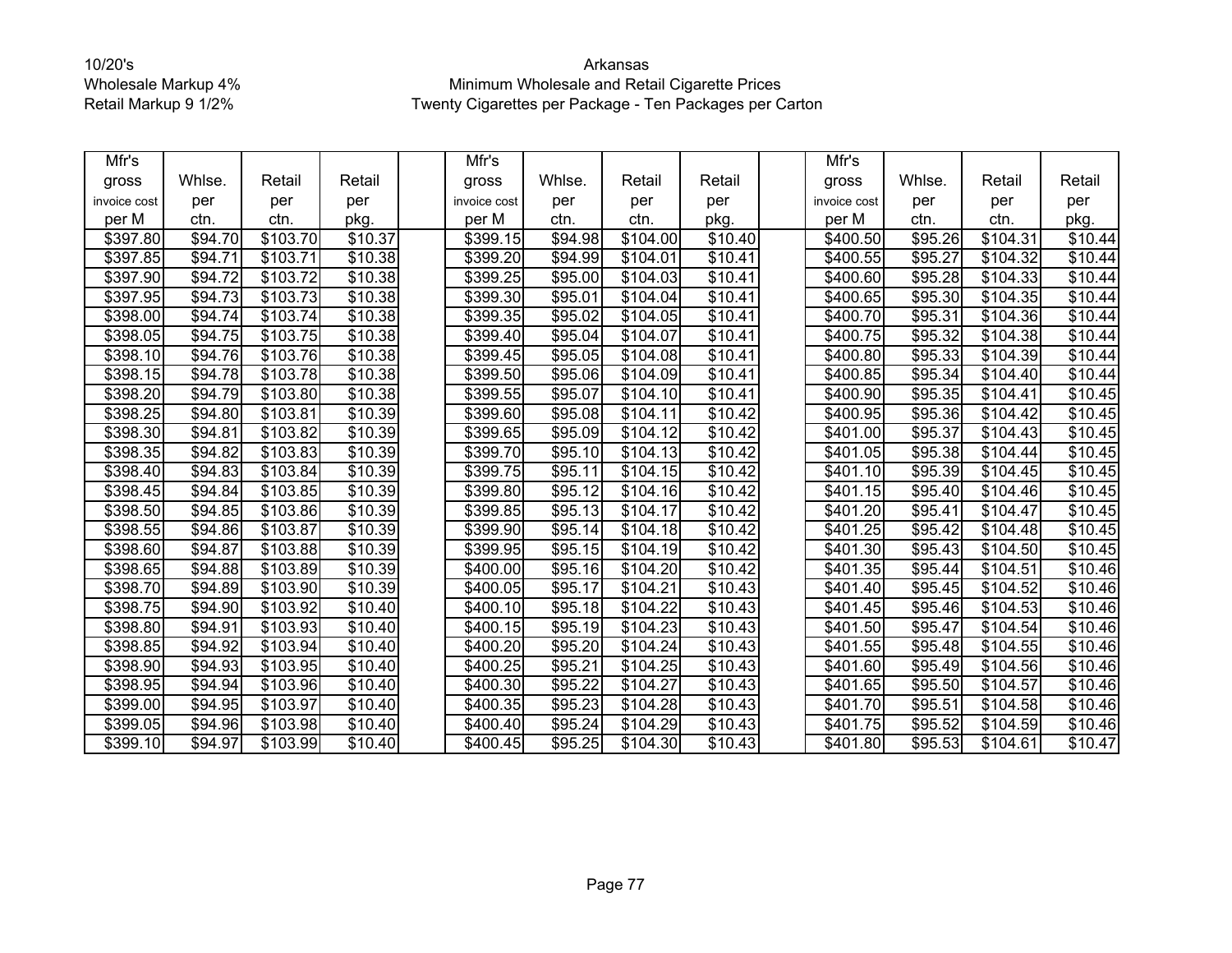| Mfr's        |         |          |                     | Mfr's           |         |          |         | Mfr's                |         |          |                     |
|--------------|---------|----------|---------------------|-----------------|---------|----------|---------|----------------------|---------|----------|---------------------|
| gross        | Whlse.  | Retail   | Retail              | gross           | Whlse.  | Retail   | Retail  | gross                | Whlse.  | Retail   | Retail              |
| invoice cost | per     | per      | per                 | invoice cost    | per     | per      | per     | invoice cost         | per     | per      | per                 |
| per M        | ctn.    | ctn.     | pkg.                | per M           | ctn.    | ctn.     | pkg.    | per M                | ctn.    | ctn.     | pkg.                |
| \$401.85     | \$95.54 | \$104.62 | $\overline{$}10.47$ | \$403.20        | \$95.83 | \$104.93 | \$10.50 | \$404.55             | \$96.11 | \$105.24 | $\overline{$}10.53$ |
| \$401.90     | \$95.56 | \$104.64 | \$10.47             | \$403.25        | \$95.84 | \$104.94 | \$10.50 | \$404.60             | \$96.12 | \$105.25 | \$10.53             |
| \$401.95     | \$95.57 | \$104.65 | \$10.47             | \$403.30        | \$95.85 | \$104.96 | \$10.50 | \$404.65             | \$96.13 | \$105.26 | \$10.53             |
| \$402.00     | \$95.58 | \$104.66 | \$10.47             | \$403.35        | \$95.86 | \$104.97 | \$10.50 | \$404.70             | \$96.14 | \$105.27 | \$10.53             |
| \$402.05     | \$95.59 | \$104.67 | \$10.47             | \$403.40        | \$95.87 | \$104.98 | \$10.50 | \$404.75             | \$96.15 | \$105.28 | \$10.53             |
| \$402.10     | \$95.60 | \$104.68 | \$10.47             | \$403.45        | \$95.88 | \$104.99 | \$10.50 | \$404.80             | \$96.16 | \$105.30 | \$10.53             |
| \$402.15     | \$95.61 | \$104.69 | \$10.47             | $\sqrt{403.50}$ | \$95.89 | \$105.00 | \$10.50 | $\overline{$}404.85$ | \$96.17 | \$105.31 | \$10.54             |
| \$402.20     | \$95.62 | \$104.70 | \$10.47             | \$403.55        | \$95.90 | \$105.01 | \$10.51 | \$404.90             | \$96.18 | \$105.32 | \$10.54             |
| \$402.25     | \$95.63 | \$104.71 | \$10.48             | \$403.60        | \$95.91 | \$105.02 | \$10.51 | \$404.95             | \$96.19 | \$105.33 | \$10.54             |
| \$402.30     | \$95.64 | \$104.73 | \$10.48             | \$403.65        | \$95.92 | \$105.03 | \$10.51 | \$405.00             | \$96.20 | \$105.34 | \$10.54             |
| \$402.35     | \$95.65 | \$104.74 | \$10.48             | \$403.70        | \$95.93 | \$105.04 | \$10.51 | \$405.05             | \$96.21 | \$105.35 | \$10.54             |
| \$402.40     | \$95.66 | \$104.75 | \$10.48             | \$403.75        | \$95.94 | \$105.05 | \$10.51 | \$405.10             | \$96.22 | \$105.36 | \$10.54             |
| \$402.45     | \$95.67 | \$104.76 | \$10.48             | \$403.80        | \$95.95 | \$105.07 | \$10.51 | $\overline{$}405.15$ | \$96.23 | \$105.37 | \$10.54             |
| \$402.50     | \$95.68 | \$104.77 | \$10.48             | \$403.85        | \$95.96 | \$105.08 | \$10.51 | \$405.20             | \$96.24 | \$105.38 | \$10.54             |
| \$402.55     | \$95.69 | \$104.78 | \$10.48             | \$403.90        | \$95.97 | \$105.09 | \$10.51 | \$405.25             | \$96.25 | \$105.39 | \$10.54             |
| \$402.60     | \$95.70 | \$104.79 | \$10.48             | \$403.95        | \$95.98 | \$105.10 | \$10.51 | \$405.30             | \$96.26 | \$105.40 | \$10.54             |
| \$402.65     | \$95.71 | \$104.80 | \$10.48             | \$404.00        | \$95.99 | \$105.11 | \$10.52 | \$405.35             | \$96.27 | \$105.42 | $\overline{$}10.55$ |
| \$402.70     | \$95.72 | \$104.81 | $\overline{$}10.49$ | \$404.05        | \$96.00 | \$105.12 | \$10.52 | \$405.40             | \$96.28 | \$105.43 | \$10.55             |
| \$402.75     | \$95.73 | \$104.82 | \$10.49             | \$404.10]       | \$96.01 | \$105.13 | \$10.52 | \$405.45             | \$96.29 | \$105.44 | \$10.55             |
| \$402.80     | \$95.74 | \$104.84 | \$10.49             | \$404.15        | \$96.02 | \$105.14 | \$10.52 | \$405.50             | \$96.30 | \$105.45 | \$10.55             |
| \$402.85     | \$95.75 | \$104.85 | \$10.49             | \$404.20        | \$96.03 | \$105.15 | \$10.52 | \$405.55             | \$96.31 | \$105.46 | \$10.55             |
| \$402.90     | \$95.76 | \$104.86 | \$10.49             | \$404.25        | \$96.04 | \$105.16 | \$10.52 | \$405.60             | \$96.32 | \$105.47 | \$10.55             |
| \$402.95     | \$95.77 | \$104.87 | \$10.49             | \$404.30        | \$96.05 | \$105.17 | \$10.52 | \$405.65             | \$96.34 | \$105.49 | \$10.55             |
| \$403.00     | \$95.78 | \$104.88 | \$10.49             | \$404.35        | \$96.06 | \$105.19 | \$10.52 | \$405.70             | \$96.35 | \$105.50 | \$10.55             |
| \$403.05     | \$95.79 | \$104.89 | \$10.49             | \$404.40        | \$96.08 | \$105.21 | \$10.53 | \$405.75             | \$96.36 | \$105.51 | \$10.56             |
| \$403.10     | \$95.80 | \$104.90 | \$10.49             | \$404.45        | \$96.09 | \$105.22 | \$10.53 | \$405.80             | \$96.37 | \$105.53 | \$10.56             |
| \$403.15     | \$95.82 | \$104.92 | \$10.50             | \$404.50        | \$96.10 | \$105.23 | \$10.53 | \$405.85             | \$96.38 | \$105.54 | \$10.56             |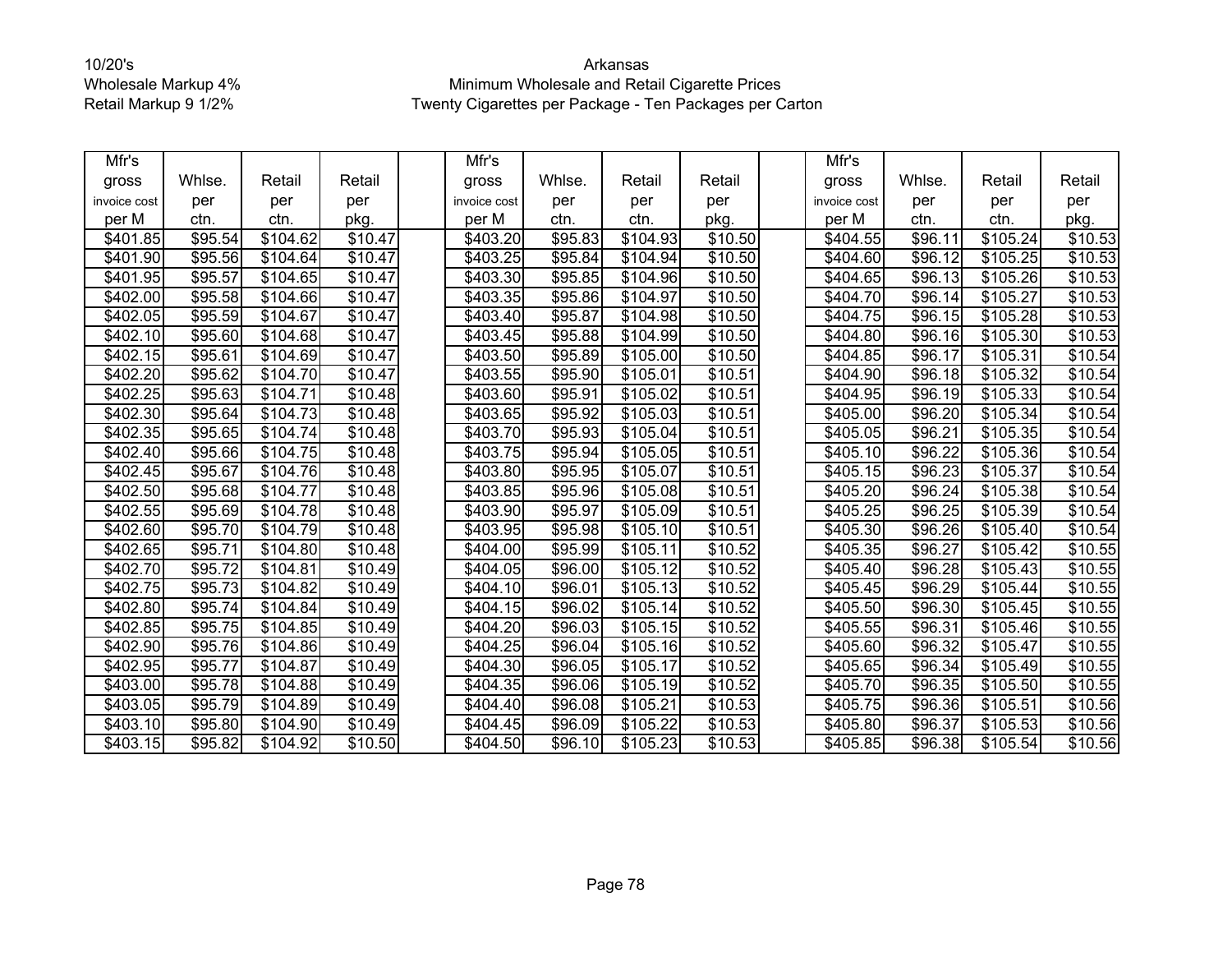| Mfr's        |                     |          |                     | Mfr's                |         |          |         | Mfr's        |                     |                      |         |
|--------------|---------------------|----------|---------------------|----------------------|---------|----------|---------|--------------|---------------------|----------------------|---------|
| gross        | Whlse.              | Retail   | Retail              | gross                | Whlse.  | Retail   | Retail  | gross        | Whlse.              | Retail               | Retail  |
| invoice cost | per                 | per      | per                 | invoice cost         | per     | per      | per     | invoice cost | per                 | per                  | per     |
| per M        | ctn.                | ctn.     | pkg.                | per M                | ctn.    | ctn.     | pkg.    | per M        | ctn.                | ctn.                 | pkg.    |
| \$405.90     | \$96.39             | \$105.55 | \$10.56             | \$407.25             | \$96.67 | \$105.85 | \$10.59 | \$408.60     | \$96.95             | $\overline{$}106.16$ | \$10.62 |
| \$405.95     | \$96.40             | \$105.56 | \$10.56             | \$407.30             | \$96.68 | \$105.86 | \$10.59 | \$408.65     | \$96.96             | \$106.17             | \$10.62 |
| \$406.00     | \$96.41             | \$105.57 | \$10.56             | \$407.35             | \$96.69 | \$105.88 | \$10.59 | \$408.70     | \$96.97             | \$106.18             | \$10.62 |
| \$406.05     | \$96.42             | \$105.58 | \$10.56             | \$407.40             | \$96.70 | \$105.89 | \$10.59 | \$408.75     | \$96.98             | \$106.19             | \$10.62 |
| \$406.10     | \$96.43             | \$105.59 | \$10.56             | \$407.45             | \$96.71 | \$105.90 | \$10.59 | \$408.80     | \$96.99             | \$106.20             | \$10.62 |
| \$406.15     | \$96.44             | \$105.60 | \$10.56             | \$407.50             | \$96.72 | \$105.91 | \$10.60 | \$408.85     | \$97.00             | \$106.22             | \$10.63 |
| \$406.20     | \$96.45             | \$105.61 | \$10.57             | $\overline{$}407.55$ | \$96.73 | \$105.92 | \$10.60 | \$408.90     | \$97.01             | \$106.23             | \$10.63 |
| \$406.25     | \$96.46             | \$105.62 | \$10.57             | \$407.60             | \$96.74 | \$105.93 | \$10.60 | \$408.95     | \$97.02             | \$106.24             | \$10.63 |
| \$406.30     | \$96.47             | \$105.63 | \$10.57             | \$407.65             | \$96.75 | \$105.94 | \$10.60 | \$409.00     | \$97.03             | \$106.25             | \$10.63 |
| \$406.35     | \$96.48             | \$105.65 | \$10.57             | \$407.70             | \$96.76 | \$105.95 | \$10.60 | \$409.05     | \$97.04             | \$106.26             | \$10.63 |
| \$406.40     | \$96.49             | \$105.66 | \$10.57             | \$407.75             | \$96.77 | \$105.96 | \$10.60 | \$409.10     | \$97.05             | \$106.27             | \$10.63 |
| \$406.45     | \$96.50             | \$105.67 | \$10.57             | \$407.80             | \$96.78 | \$105.97 | \$10.60 | \$409.15     | \$97.06             | \$106.28             | \$10.63 |
| \$406.50     | $\overline{$}96.51$ | \$105.68 | \$10.57             | \$407.85             | \$96.79 | \$105.99 | \$10.60 | \$409.20     | $\overline{$97.07}$ | \$106.29             | \$10.63 |
| \$406.55     | \$96.52             | \$105.69 | \$10.57             | \$407.90             | \$96.80 | \$106.00 | \$10.60 | \$409.25     | \$97.08             | \$106.30             | \$10.63 |
| \$406.60     | \$96.53             | \$105.70 | $\overline{$}10.57$ | \$407.95             | \$96.81 | \$106.01 | \$10.61 | \$409.30     | \$97.09             | \$106.31             | \$10.64 |
| \$406.65     | \$96.54             | \$105.71 | \$10.58             | \$408.00             | \$96.82 | \$106.02 | \$10.61 | \$409.35     | \$97.10             | \$106.32             | \$10.64 |
| \$406.70     | \$96.55             | \$105.72 | \$10.58             | \$408.05             | \$96.83 | \$106.03 | \$10.61 | \$409.40     | \$97.12             | \$106.35             | \$10.64 |
| \$406.75     | \$96.56             | \$105.73 | \$10.58             | \$408.10             | \$96.84 | \$106.04 | \$10.61 | \$409.45     | \$97.13             | \$106.36             | \$10.64 |
| \$406.80     | \$96.57             | \$105.74 | \$10.58             | \$408.15             | \$96.86 | \$106.06 | \$10.61 | \$409.50     | \$97.14             | \$106.37             | \$10.64 |
| \$406.85     | \$96.58             | \$105.76 | \$10.58             | \$408.20             | \$96.87 | \$106.07 | \$10.61 | \$409.55     | \$97.15             | \$106.38             | \$10.64 |
| \$406.90     | \$96.60             | \$105.78 | \$10.58             | \$408.25             | \$96.88 | \$106.08 | \$10.61 | \$409.60     | \$97.16             | \$106.39             | \$10.64 |
| \$406.95     | \$96.61             | \$105.79 | \$10.58             | \$408.30             | \$96.89 | \$106.09 | \$10.61 | \$409.65     | \$97.17             | \$106.40             | \$10.64 |
| \$407.00     | \$96.62             | \$105.80 | \$10.58             | \$408.35             | \$96.90 | \$106.11 | \$10.62 | \$409.70     | \$97.18             | \$106.41             | \$10.65 |
| \$407.05     | \$96.63             | \$105.81 | \$10.59             | \$408.40             | \$96.91 | \$106.12 | \$10.62 | \$409.75     | \$97.19             | \$106.42             | \$10.65 |
| \$407.10     | \$96.64             | \$105.82 | \$10.59             | \$408.45             | \$96.92 | \$106.13 | \$10.62 | \$409.80     | \$97.20             | \$106.43             | \$10.65 |
| \$407.15     | \$96.65             | \$105.83 | \$10.59             | \$408.50             | \$96.93 | \$106.14 | \$10.62 | \$409.85     | \$97.21             | \$106.44             | \$10.65 |
| \$407.20     | \$96.66             | \$105.84 | $\overline{$10.59}$ | \$408.55             | \$96.94 | \$106.15 | \$10.62 | \$409.90     | $\overline{$}97.22$ | \$106.46             | \$10.65 |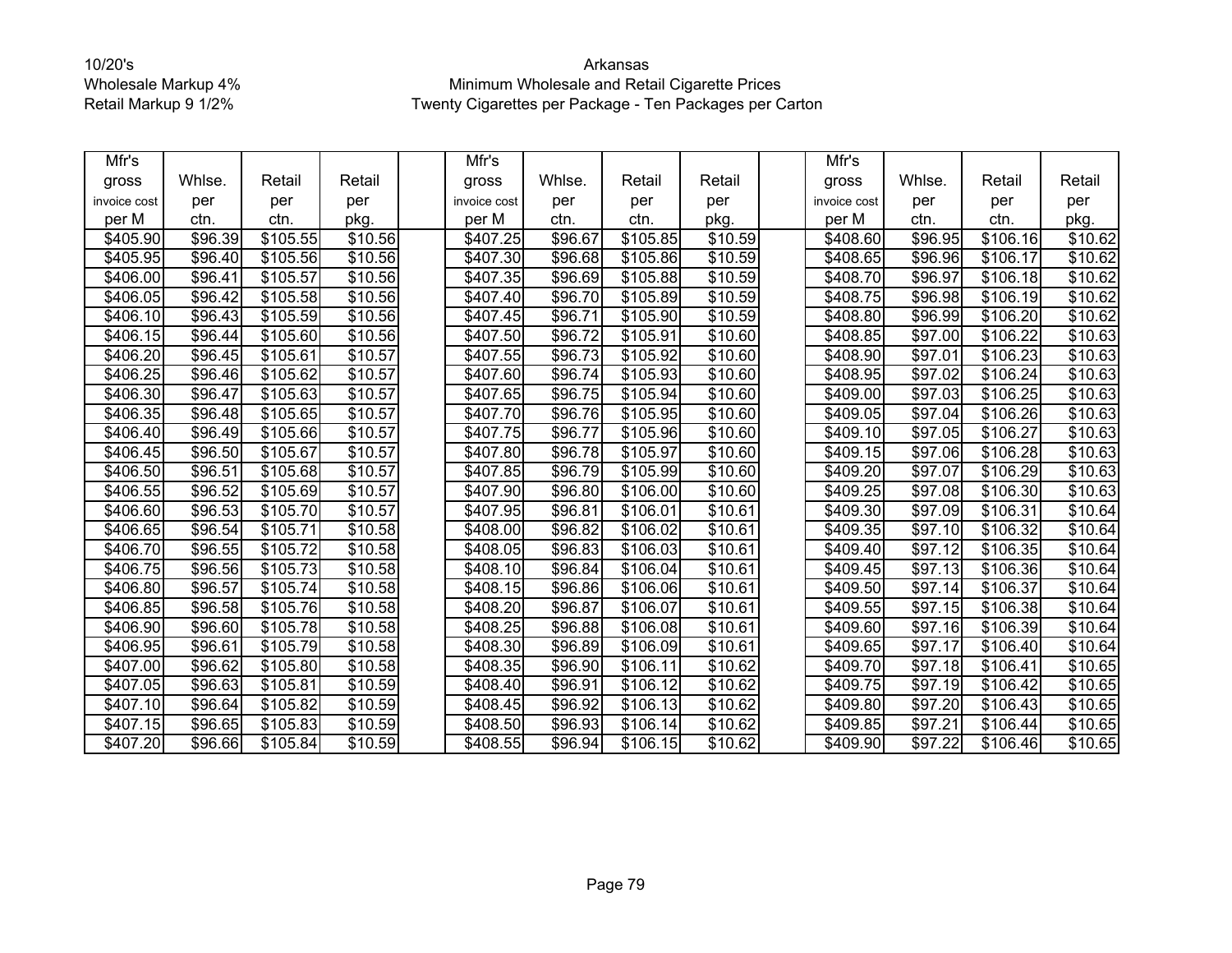| Mfr's        |                     |          |                     | Mfr's                |         |          |                     | Mfr's        |         |                      |         |
|--------------|---------------------|----------|---------------------|----------------------|---------|----------|---------------------|--------------|---------|----------------------|---------|
| gross        | Whlse.              | Retail   | Retail              | gross                | Whlse.  | Retail   | Retail              | gross        | Whlse.  | Retail               | Retail  |
| invoice cost | per                 | per      | per                 | invoice cost         | per     | per      | per                 | invoice cost | per     | per                  | per     |
| per M        | ctn.                | ctn.     | pkg.                | per M                | ctn.    | ctn.     | pkg.                | per M        | ctn.    | ctn.                 | pkg.    |
| \$409.95     | \$97.23             | \$106.47 | \$10.65             | \$411.30             | \$97.51 | \$106.77 | \$10.68             | \$412.65     | \$97.79 | \$107.08             | \$10.71 |
| \$410.00     | \$97.24             | \$106.48 | \$10.65             | \$411.35             | \$97.52 | \$106.78 | \$10.68             | \$412.70     | \$97.80 | \$107.09             | \$10.71 |
| \$410.05     | \$97.25             | \$106.49 | \$10.65             | \$411.40             | \$97.53 | \$106.80 | \$10.68             | \$412.75     | \$97.81 | \$107.10             | \$10.71 |
| \$410.10     | \$97.26             | \$106.50 | \$10.65             | \$411.45             | \$97.54 | \$106.81 | \$10.69             | \$412.80     | \$97.82 | \$107.11             | \$10.72 |
| \$410.15     | \$97.27             | \$106.51 | \$10.66             | \$41<br>1.50         | \$97.55 | \$106.82 | \$10.69             | \$412.85     | \$97.83 | \$107.12             | \$10.72 |
| \$410.20     | \$97.28             | \$106.52 | \$10.66             | \$411.55             | \$97.56 | \$106.83 | \$10.69             | \$412.90     | \$97.84 | \$107.13             | \$10.72 |
| \$410.25     | \$97.29             | \$106.53 | \$10.66             | \$411.60             | \$97.57 | \$106.84 | \$10.69             | \$412.95     | \$97.85 | \$107.15             | \$10.72 |
| \$410.30     | \$97.30             | \$106.54 | \$10.66             | \$411.65             | \$97.58 | \$106.85 | \$10.69             | \$413.00     | \$97.86 | \$107.16             | \$10.72 |
| \$410.35     | $\overline{$}97.31$ | \$106.55 | \$10.66             | \$411.70             | \$97.59 | \$106.86 | \$10.69             | \$413.05     | \$97.87 | \$107.17             | \$10.72 |
| \$410.40     | \$97.32             | \$106.57 | \$10.66             | \$411.75             | \$97.60 | \$106.87 | \$10.69             | \$413.10     | \$97.88 | \$107.18             | \$10.72 |
| \$410.45     | \$97.33             | \$106.58 | \$10.66             | \$411.80             | \$97.61 | \$106.88 | \$10.69             | \$413.15     | \$97.90 | \$107.20             | \$10.72 |
| \$410.50     | \$97.34             | \$106.59 | \$10.66             | \$411.85             | \$97.62 | \$106.89 | \$10.69             | \$413.20     | \$97.91 | \$107.21             | \$10.73 |
| \$410.55     | \$97.35             | \$106.60 | \$10.66             | \$411.90             | \$97.64 | \$106.92 | \$10.70             | \$413.25     | \$97.92 | \$107.22             | \$10.73 |
| \$410.60     | \$97.36             | \$106.61 | \$10.67             | \$411.95             | \$97.65 | \$106.93 | \$10.70             | \$413.30     | \$97.93 | \$107.23             | \$10.73 |
| \$410.65     | \$97.38             | \$106.63 | \$10.67             | \$412.00             | \$97.66 | \$106.94 | \$10.70             | \$413.35     | \$97.94 | \$107.24             | \$10.73 |
| \$410.70     | \$97.39             | \$106.64 | \$10.67             | \$412.05             | \$97.67 | \$106.95 | \$10.70             | \$413.40     | \$97.95 | \$107.26             | \$10.73 |
| \$410.75     | \$97.40             | \$106.65 | \$10.67             | \$412.10             | \$97.68 | \$106.96 | \$10.70             | \$413.45     | \$97.96 | \$107.27             | \$10.73 |
| \$410.80     | \$97.41             | \$106.66 | \$10.67             | \$412.15             | \$97.69 | \$106.97 | \$10.70             | \$413.50     | \$97.97 | \$107.28             | \$10.73 |
| \$410.85     | \$97.42             | \$106.67 | \$10.67             | \$412.20             | \$97.70 | \$106.98 | \$10.70             | \$413.55     | \$97.98 | \$107.29             | \$10.73 |
| \$410.90     | \$97.43             | \$106.69 | \$10.67             | \$412.25             | \$97.71 | \$106.99 | $\overline{$}10.70$ | \$413.60     | \$97.99 | $\overline{$}107.30$ | \$10.73 |
| \$410.95     | \$97.44             | \$106.70 | \$10.67             | $\overline{$412.30}$ | \$97.72 | \$107.00 | \$10.70             | \$413.65     | \$98.00 | \$107.31             | \$10.74 |
| \$411.00     | \$97.45             | \$106.71 | \$10.68             | \$412.35             | \$97.73 | \$107.01 | \$10.71             | \$413.70     | \$98.01 | \$107.32             | \$10.74 |
| \$411.05     | \$97.46             | \$106.72 | \$10.68             | \$412.40             | \$97.74 | \$107.03 | \$10.71             | \$413.75     | \$98.02 | \$107.33             | \$10.74 |
| \$411.10     | \$97.47             | \$106.73 | \$10.68             | \$412.45             | \$97.75 | \$107.04 | \$10.71             | \$413.80     | \$98.03 | \$107.34             | \$10.74 |
| \$411.15     | $\sqrt{$97.48}$     | \$106.74 | $\overline{$}10.68$ | \$412.50             | \$97.76 | \$107.05 | \$10.71             | \$413.85     | \$98.04 | $\overline{$}107.35$ | \$10.74 |
| \$411.20     | \$97.49             | \$106.75 | \$10.68             | \$412.55             | \$97.77 | \$107.06 | \$10.71             | \$413.90     | \$98.05 | \$107.36             | \$10.74 |
| \$411.25     | \$97.50             | \$106.76 | \$10.68             | \$412.60             | \$97.78 | \$107.07 | \$10.71             | \$413.95     | \$98.06 | \$107.38             | \$10.74 |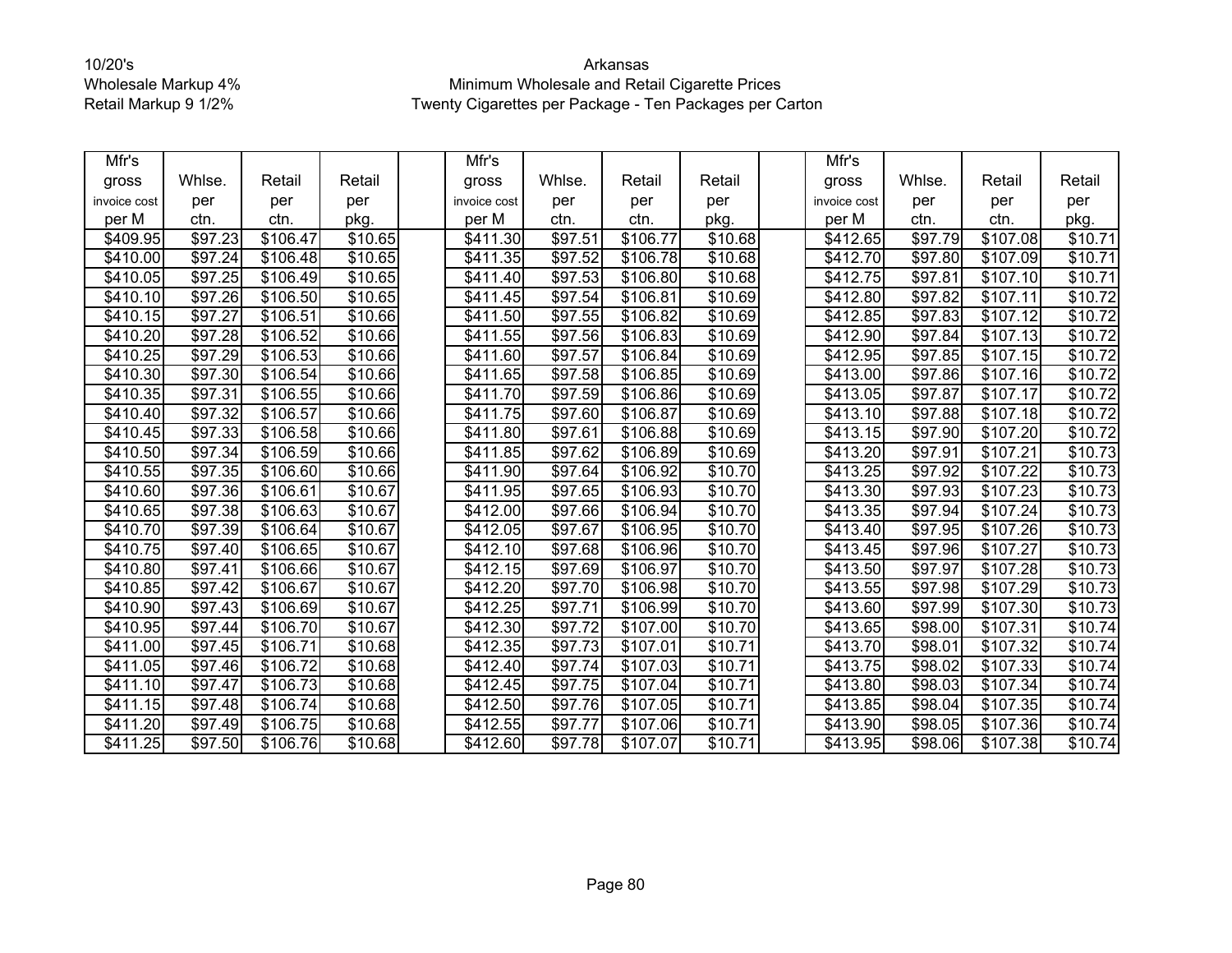| Mfr's                |                     |                      |                     | Mfr's                |         |                      |         | Mfr's                |         |          |                     |
|----------------------|---------------------|----------------------|---------------------|----------------------|---------|----------------------|---------|----------------------|---------|----------|---------------------|
| gross                | Whlse.              | Retail               | Retail              | gross                | Whlse.  | Retail               | Retail  | gross                | Whlse.  | Retail   | Retail              |
| invoice cost         | per                 | per                  | per                 | invoice cost         | per     | per                  | per     | invoice cost         | per     | per      | per                 |
| per M                | ctn.                | ctn.                 | pkg.                | per M                | ctn.    | ctn.                 | pkg.    | per M                | ctn.    | ctn.     | pkg.                |
| \$414.00             | \$98.07             | \$107.39             | \$10.74             | \$415.35             | \$98.35 | \$107.69             | \$10.77 | \$416.70             | \$98.63 | \$108.00 | \$10.80             |
| \$414.05             | \$98.08             | \$107.40             | \$10.74             | \$415.40             | \$98.36 | \$107.70             | \$10.77 | \$416.75             | \$98.64 | \$108.01 | \$10.81             |
| $\overline{$}414.10$ | \$98.09             | \$107.41             | \$10.75             | \$415.45             | \$98.37 | \$107.72             | \$10.78 | \$416.80             | \$98.65 | \$108.02 | \$10.81             |
| \$414.15             | \$98.10             | \$107.42             | \$10.75             | \$415.50             | \$98.38 | \$107.73             | \$10.78 | \$416.85             | \$98.66 | \$108.03 | $\overline{$}10.81$ |
| \$414.20             | \$98.11             | \$107.43             | \$10.75             | \$415.55             | \$98.39 | \$107.74             | \$10.78 | \$416.90             | \$98.68 | \$108.05 | \$10.81             |
| \$414.25             | \$98.12             | \$107.44             | \$10.75             | \$415.60             | \$98.40 | \$107.75             | \$10.78 | \$416.95             | \$98.69 | \$108.07 | \$10.81             |
| \$414.30             | \$98.13             | \$107.45             | \$10.75             | \$415.65             | \$98.42 | \$107.77             | \$10.78 | \$417.00             | \$98.70 | \$108.08 | \$10.81             |
| \$414.35             | \$98.14             | \$107.46             | \$10.75             | \$415.70             | \$98.43 | \$107.78             | \$10.78 | \$417.05             | \$98.71 | \$108.09 | \$10.81             |
| \$414.40             | \$98.16             | \$107.49             | \$10.75             | \$415.75             | \$98.44 | \$107.79             | \$10.78 | \$417.10             | \$98.72 | \$108.10 | \$10.81             |
| \$414.45             | \$98.17             | \$107.50             | \$10.75             | \$415.80             | \$98.45 | \$107.80             | \$10.78 | \$417.15             | \$98.73 | \$108.11 | \$10.82             |
| \$414.50             | \$98.18             | \$107.51             | \$10.76             | \$415.85             | \$98.46 | \$107.81             | \$10.79 | \$417.20             | \$98.74 | \$108.12 | \$10.82             |
| \$414.55             | \$98.19             | \$107.52             | $\overline{$}10.76$ | \$415.90             | \$98.47 | \$107.82             | \$10.79 | \$417.25             | \$98.75 | \$108.13 | \$10.82             |
| \$414.60             | \$98.20             | $\overline{$}107.53$ | \$10.76             | $\overline{$415.95}$ | \$98.48 | $\overline{$}107.84$ | \$10.79 | $\sqrt{34}17.30$     | \$98.76 | \$108.14 | \$10.82             |
| \$414.65             | \$98.21             | \$107.54             | \$10.76             | \$416.00             | \$98.49 | \$107.85             | \$10.79 | \$417.35             | \$98.77 | \$108.15 | \$10.82             |
| \$414.70             | \$98.22             | \$107.55             | \$10.76             | \$416.05             | \$98.50 | \$107.86             | \$10.79 | \$417.40             | \$98.78 | \$108.16 | \$10.82             |
| \$414.75             | \$98.23             | \$107.56             | \$10.76             | \$416.10             | \$98.51 | \$107.87             | \$10.79 | \$417.45             | \$98.79 | \$108.18 | \$10.82             |
| \$414.80             | \$98.24             | \$107.57             | \$10.76             | \$416.15             | \$98.52 | $\overline{$}107.88$ | \$10.79 | \$417.50             | \$98.80 | \$108.19 | \$10.82             |
| \$414.85             | \$98.25             | $\overline{$}107.58$ | \$10.76             | $\sqrt{3}416.20$     | \$98.53 | \$107.89             | \$10.79 | $\overline{$}417.55$ | \$98.81 | \$108.20 | \$10.82             |
| \$414.90             | \$98.26             | \$107.59             | \$10.76             | \$416.25             | \$98.54 | \$107.90             | \$10.79 | \$417.60             | \$98.82 | \$108.21 | \$10.83             |
| $\overline{$414.95}$ | \$98.27             | \$107.61             | \$10.77             | \$416.30             | \$98.55 | \$107.91             | \$10.80 | \$417.65             | \$98.83 | \$108.22 | \$10.83             |
| \$415.00             | \$98.28             | \$107.62             | \$10.77             | $\overline{$416.35}$ | \$98.56 | \$107.92             | \$10.80 | \$417.70             | \$98.84 | \$108.23 | \$10.83             |
| \$415.05             | \$98.29             | \$107.63             | \$10.77             | \$416.40             | \$98.57 | \$107.93             | \$10.80 | \$417.75             | \$98.85 | \$108.24 | \$10.83             |
| \$415.10             | \$98.30             | \$107.64             | \$10.77             | \$416.45             | \$98.58 | \$107.95             | \$10.80 | \$417.80             | \$98.86 | \$108.25 | \$10.83             |
| \$415.15             | $\overline{$}98.31$ | \$107.65             | \$10.77             | \$416.50             | \$98.59 | \$107.96             | \$10.80 | \$417.85             | \$98.87 | \$108.26 | \$10.83             |
| \$415.20             | \$98.32             | \$107.66             | \$10.77             | \$416.55             | \$98.60 | \$107.97             | \$10.80 | \$417.90             | \$98.88 | \$108.27 | \$10.83             |
| \$415.25             | \$98.33             | \$107.67             | \$10.77             | \$416.60             | \$98.61 | \$107.98             | \$10.80 | \$417.95             | \$98.89 | \$108.28 | \$10.83             |
| \$415.30             | \$98.34             | \$107.68             | \$10.77             | \$416.65             | \$98.62 | \$107.99             | \$10.80 | \$418.00             | \$98.90 | \$108.30 | \$10.83             |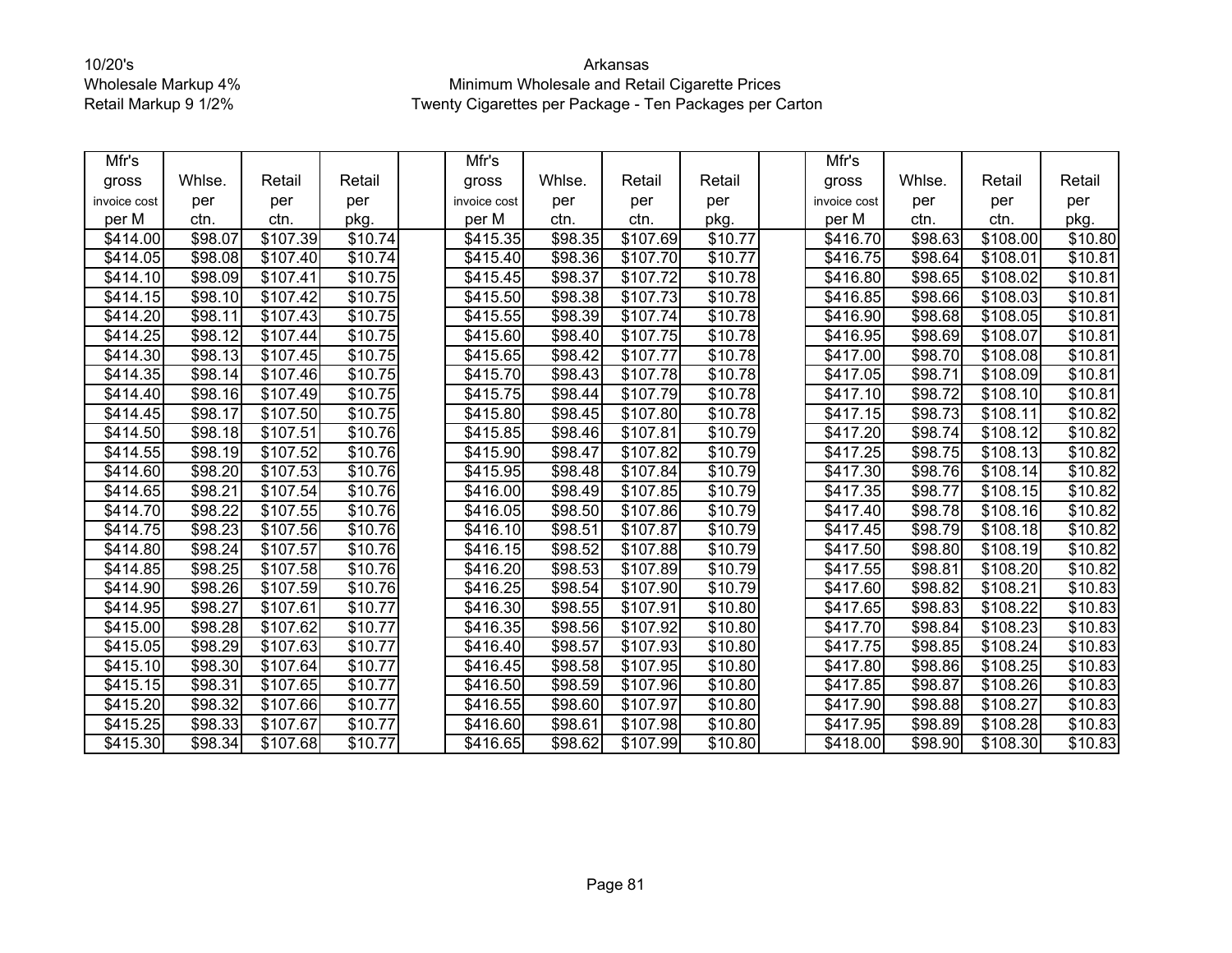| Mfr's                |         |          |                     | Mfr's            |         |                      |         | Mfr's                |         |          |         |
|----------------------|---------|----------|---------------------|------------------|---------|----------------------|---------|----------------------|---------|----------|---------|
| gross                | Whlse.  | Retail   | Retail              | gross            | Whlse.  | Retail               | Retail  | gross                | Whlse.  | Retail   | Retail  |
| invoice cost         | per     | per      | per                 | invoice cost     | per     | per                  | per     | invoice cost         | per     | per      | per     |
| per M                | ctn.    | ctn.     | pkg.                | per M            | ctn.    | ctn.                 | pkg.    | per M                | ctn.    | ctn.     | pkg.    |
| \$418.05             | \$98.91 | \$108.31 | \$10.84             | \$419.40         | \$99.20 | \$108.62             | \$10.87 | \$420.75             | \$99.48 | \$108.93 | \$10.90 |
| \$418.10             | \$98.92 | \$108.32 | \$10.84             | \$419.45         | \$99.21 | \$108.63             | \$10.87 | \$420.80             | \$99.49 | \$108.94 | \$10.90 |
| \$418.15             | \$98.94 | \$108.34 | \$10.84             | \$419.50         | \$99.22 | \$108.65             | \$10.87 | \$420.85             | \$99.50 | \$108.95 | \$10.90 |
| \$418.20             | \$98.95 | \$108.35 | \$10.84             | \$419.55         | \$99.23 | \$108.66             | \$10.87 | \$420.90             | \$99.51 | \$108.96 | \$10.90 |
| \$418.25             | \$98.96 | \$108.36 | \$10.84             | \$419.60         | \$99.24 | \$108.67             | \$10.87 | \$420.95             | \$99.52 | \$108.97 | \$10.90 |
| \$418.30             | \$98.97 | \$108.37 | \$10.84             | \$419.65         | \$99.25 | \$108.68             | \$10.87 | \$421.00             | \$99.53 | \$108.99 | \$10.90 |
| \$418.35             | \$98.98 | \$108.38 | \$10.84             | \$419.70         | \$99.26 | \$108.69             | \$10.87 | \$421.05             | \$99.54 | \$109.00 | \$10.90 |
| \$418.40             | \$98.99 | \$108.39 | \$10.84             | \$419.75         | \$99.27 | \$108.70             | \$10.87 | \$421.10             | \$99.55 | \$109.01 | \$10.91 |
| \$418.45             | \$99.00 | \$108.41 | \$10.85             | \$419.80         | \$99.28 | \$108.71             | \$10.88 | \$421.15             | \$99.56 | \$109.02 | \$10.91 |
| \$418.50             | \$99.01 | \$108.42 | \$10.85             | \$419.85         | \$99.29 | \$108.72             | \$10.88 | \$421.20             | \$99.57 | \$109.03 | \$10.91 |
| \$418.55             | \$99.02 | \$108.43 | \$10.85             | \$419.90         | \$99.30 | \$108.73             | \$10.88 | \$421.25             | \$99.58 | \$109.04 | \$10.91 |
| \$418.60             | \$99.03 | \$108.44 | \$10.85             | \$419.95         | \$99.31 | \$108.74             | \$10.88 | \$421.30             | \$99.59 | \$109.05 | \$10.91 |
| \$418.65             | \$99.04 | \$108.45 | \$10.85             | $\sqrt{$420.00}$ | \$99.32 | \$108.76             | \$10.88 | $\overline{$}421.35$ | \$99.60 | \$109.06 | \$10.91 |
| \$418.70             | \$99.05 | \$108.46 | \$10.85             | \$420.05         | \$99.33 | \$108.77             | \$10.88 | \$421.40             | \$99.61 | \$109.07 | \$10.91 |
| \$418.75             | \$99.06 | \$108.47 | \$10.85             | \$420.10         | \$99.34 | \$108.78             | \$10.88 | \$421.45             | \$99.62 | \$109.08 | \$10.91 |
| \$418.80             | \$99.07 | \$108.48 | \$10.85             | \$420.15         | \$99.35 | \$108.79             | \$10.88 | \$421.50             | \$99.63 | \$109.09 | \$10.91 |
| \$418.85             | \$99.08 | \$108.49 | $\overline{$10.85}$ | $\sqrt{$420.20}$ | \$99.36 | \$108.80             | \$10.88 | \$421.55             | \$99.64 | \$109.11 | \$10.92 |
| \$418.90             | \$99.09 | \$108.50 | $\overline{$}10.85$ | \$420.25         | \$99.37 | \$108.81             | \$10.89 | \$421.60             | \$99.65 | \$109.12 | \$10.92 |
| \$418.95             | \$99.10 | \$108.51 | \$10.86             | \$420.30         | \$99.38 | \$108.82             | \$10.89 | \$421.65             | \$99.66 | \$109.13 | \$10.92 |
| \$419.00             | \$99.11 | \$108.53 | \$10.86             | \$420.35         | \$99.39 | \$108.83             | \$10.89 | \$421.70             | \$99.67 | \$109.14 | \$10.92 |
| \$419.05             | \$99.12 | \$108.54 | \$10.86             | \$420.40         | \$99.40 | \$108.84             | \$10.89 | \$421.75             | \$99.68 | \$109.15 | \$10.92 |
| \$419.10             | \$99.13 | \$108.55 | \$10.86             | \$420.45         | \$99.41 | \$108.85             | \$10.89 | \$421.80             | \$99.69 | \$109.16 | \$10.92 |
| \$419.15             | \$99.14 | \$108.56 | $\overline{$}10.86$ | \$420.50         | \$99.42 | \$108.86             | \$10.89 | \$421.85             | \$99.70 | \$109.17 | \$10.92 |
| $\overline{$}419.20$ | \$99.15 | \$108.57 | \$10.86             | \$420.55         | \$99.43 | \$108.88             | \$10.89 | \$421.90             | \$99.72 | \$109.19 | \$10.92 |
| \$419.25             | \$99.16 | \$108.58 | \$10.86             | \$420.60         | \$99.44 | $\overline{$}108.89$ | \$10.89 | \$421.95             | \$99.73 | \$109.20 | \$10.92 |
| \$419.30             | \$99.17 | \$108.59 | \$10.86             | \$420.65         | \$99.46 | \$108.91             | \$10.90 | \$422.00             | \$99.74 | \$109.22 | \$10.93 |
| \$419.35             | \$99.18 | \$108.60 | $\overline{$10.86}$ | $\sqrt{420.70}$  | \$99.47 | \$108.92             | \$10.90 | \$422.05             | \$99.75 | \$109.23 | \$10.93 |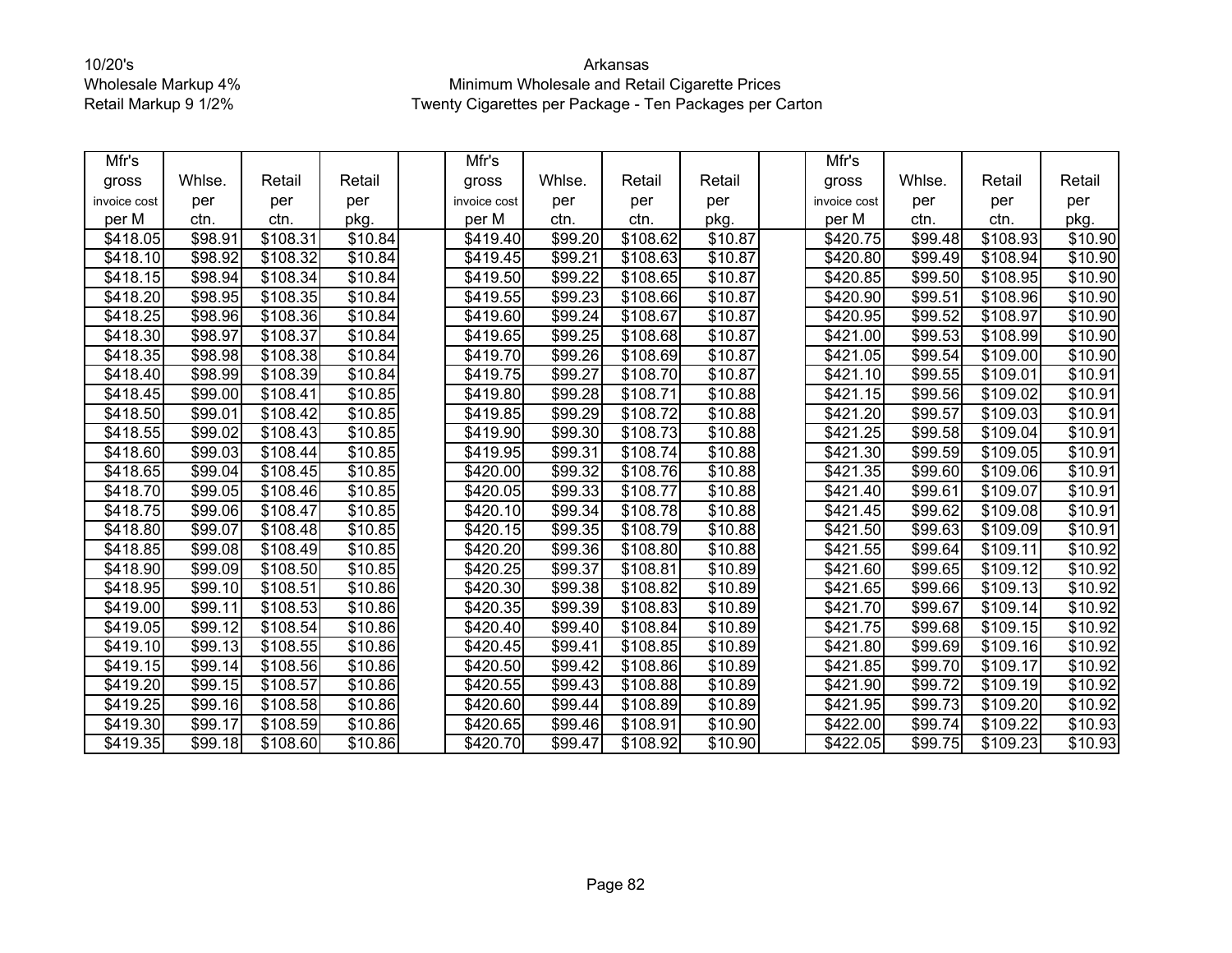| Mfr's        |          |          |                     | Mfr's            |                      |                      |         | Mfr's                |          |                      |                     |
|--------------|----------|----------|---------------------|------------------|----------------------|----------------------|---------|----------------------|----------|----------------------|---------------------|
| gross        | Whlse.   | Retail   | Retail              | gross            | Whlse.               | Retail               | Retail  | gross                | Whlse.   | Retail               | Retail              |
| invoice cost | per      | per      | per                 | invoice cost     | per                  | per                  | per     | invoice cost         | per      | per                  | per                 |
| per M        | ctn.     | ctn.     | pkg.                | per M            | ctn.                 | ctn.                 | pkg.    | per M                | ctn.     | ctn.                 | pkg.                |
| \$422.10     | \$99.76  | \$109.24 | \$10.93             | \$423.45         | \$100.04             | \$109.54             | \$10.96 | \$424.80             | \$100.32 | \$109.85             | \$10.99             |
| \$422.15     | \$99.77  | \$109.25 | \$10.93             | \$423.50         | \$100.05             | \$109.55             | \$10.96 | \$424.85             | \$100.33 | \$109.86             | $\overline{$}10.99$ |
| \$422.20     | \$99.78  | \$109.26 | \$10.93             | \$423.55         | \$100.06             | \$109.57             | \$10.96 | \$424.90             | \$100.34 | \$109.87             | \$10.99             |
| \$422.25     | \$99.79  | \$109.27 | \$10.93             | \$423.60         | \$100.07             | \$109.58             | \$10.96 | \$424.95             | \$100.35 | \$109.88             | \$10.99             |
| \$422.30     | \$99.80  | \$109.28 | \$10.93             | \$423.65         | $\overline{$}100.08$ | \$109.59             | \$10.96 | \$425.00             | \$100.36 | \$109.89             | \$10.99             |
| \$422.35     | \$99.81  | \$109.29 | $\frac{1}{10.93}$   | \$423.70         | \$100.09             | \$109.60             | \$10.96 | \$425.05             | \$100.37 | \$109.91             | \$11.00             |
| \$422.40     | \$99.82  | \$109.30 | \$10.93             | \$423.75         | \$100.10             | \$109.61             | \$10.97 | \$425.10             | \$100.38 | \$109.92             | \$11.00             |
| \$422.45     | \$99.83  | \$109.31 | \$10.94             | \$423.80         | \$100.11             | \$109.62             | \$10.97 | \$425.15             | \$100.39 | \$109.93             | \$11.00             |
| \$422.50     | \$99.84  | \$109.32 | \$10.94             | \$423.85         | \$100.12             | \$109.63             | \$10.97 | \$425.20             | \$100.40 | \$109.94             | \$11.00             |
| \$422.55     | \$99.85  | \$109.34 | \$10.94             | \$423.90         | \$100.13             | \$109.64             | \$10.97 | $\overline{$425.25}$ | \$100.41 | \$109.95             | \$11.00             |
| \$422.60     | \$99.86  | \$109.35 | \$10.94             | \$423.95         | \$100.14             | \$109.65             | \$10.97 | \$425.30             | \$100.42 | \$109.96             | \$11.00             |
| \$422.65     | \$99.87  | \$109.36 | \$10.94             | \$424.00         | \$100.15             | \$109.66             | \$10.97 | \$425.35             | \$100.43 | \$109.97             | \$11.00             |
| \$422.70     | \$99.88  | \$109.37 | \$10.94             | \$424.05         | \$100.16             | \$109.68             | \$10.97 | \$425.40             | \$100.44 | \$109.98             | \$11.00             |
| \$422.75     | \$99.89  | \$109.38 | $\overline{$}10.94$ | \$424.10         | \$100.17             | \$109.69             | \$10.97 | \$425.45             | \$100.45 | \$109.99             | \$11.00             |
| \$422.80     | \$99.90  | \$109.39 | \$10.94             | \$424.15         | \$100.18             | \$109.70             | \$10.97 | \$425.50             | \$100.46 | \$110.00             | \$11.00             |
| \$422.85     | \$99.91  | \$109.40 | \$10.94             | \$424.20         | \$100.19             | \$109.71             | \$10.98 | \$425.55             | \$100.47 | \$110.01             | \$11.01             |
| \$422.90     | \$99.92  | \$109.41 | \$10.95             | \$424.25         | \$100.20             | \$109.72             | \$10.98 | \$425.60             | \$100.48 | \$110.03             | $\overline{$}11.01$ |
| \$422.95     | \$99.93  | \$109.42 | \$10.95             | \$424.30         | \$100.21             | \$109.73             | \$10.98 | \$425.65             | \$100.50 | \$110.05             | \$11.01             |
| \$423.00     | \$99.94  | \$109.43 | \$10.95             | \$424.35         | \$100.22             | \$109.74             | \$10.98 | \$425.70             | \$100.51 | \$110.06             | \$11.01             |
| \$423.05     | \$99.95  | \$109.45 | \$10.95             | $\sqrt{$424.40}$ | \$100.24             | $\overline{$}109.76$ | \$10.98 | \$425.75             | \$100.52 | \$110.07             | \$11.01             |
| \$423.10     | \$99.96  | \$109.46 | \$10.95             | \$424.45         | \$100.25             | \$109.77             | \$10.98 | \$425.80             | \$100.53 | \$110.08             | \$11.01             |
| \$423.15     | \$99.98  | \$109.48 | \$10.95             | \$424.50         | $\overline{$}100.26$ | \$109.78             | \$10.98 | \$425.85             | \$100.54 | $\overline{$}110.09$ | \$11.01             |
| \$423.20     | \$99.99  | \$109.49 | \$10.95             | \$424.55         | \$100.27             | \$109.80             | \$10.98 | \$425.90             | \$100.55 | \$110.10             | \$11.01             |
| \$423.25     | \$100.00 | \$109.50 | \$10.95             | \$424.60         | \$100.28             | \$109.81             | \$10.99 | \$425.95             | \$100.56 | \$110.11             | \$11.02             |
| \$423.30     | \$100.01 | \$109.51 | \$10.96             | \$424.65         | \$100.29             | \$109.82             | \$10.99 | \$426.00             | \$100.57 | \$110.12             | \$11.02             |
| \$423.35     | \$100.02 | \$109.52 | \$10.96             | \$424.70         | \$100.30             | \$109.83             | \$10.99 | \$426.05             | \$100.58 | \$110.14             | \$11.02             |
| \$423.40     | \$100.03 | \$109.53 | \$10.96             | $\sqrt{424.75}$  | \$100.31             | \$109.84             | \$10.99 | \$426.10             | \$100.59 | \$110.15             | \$11.02             |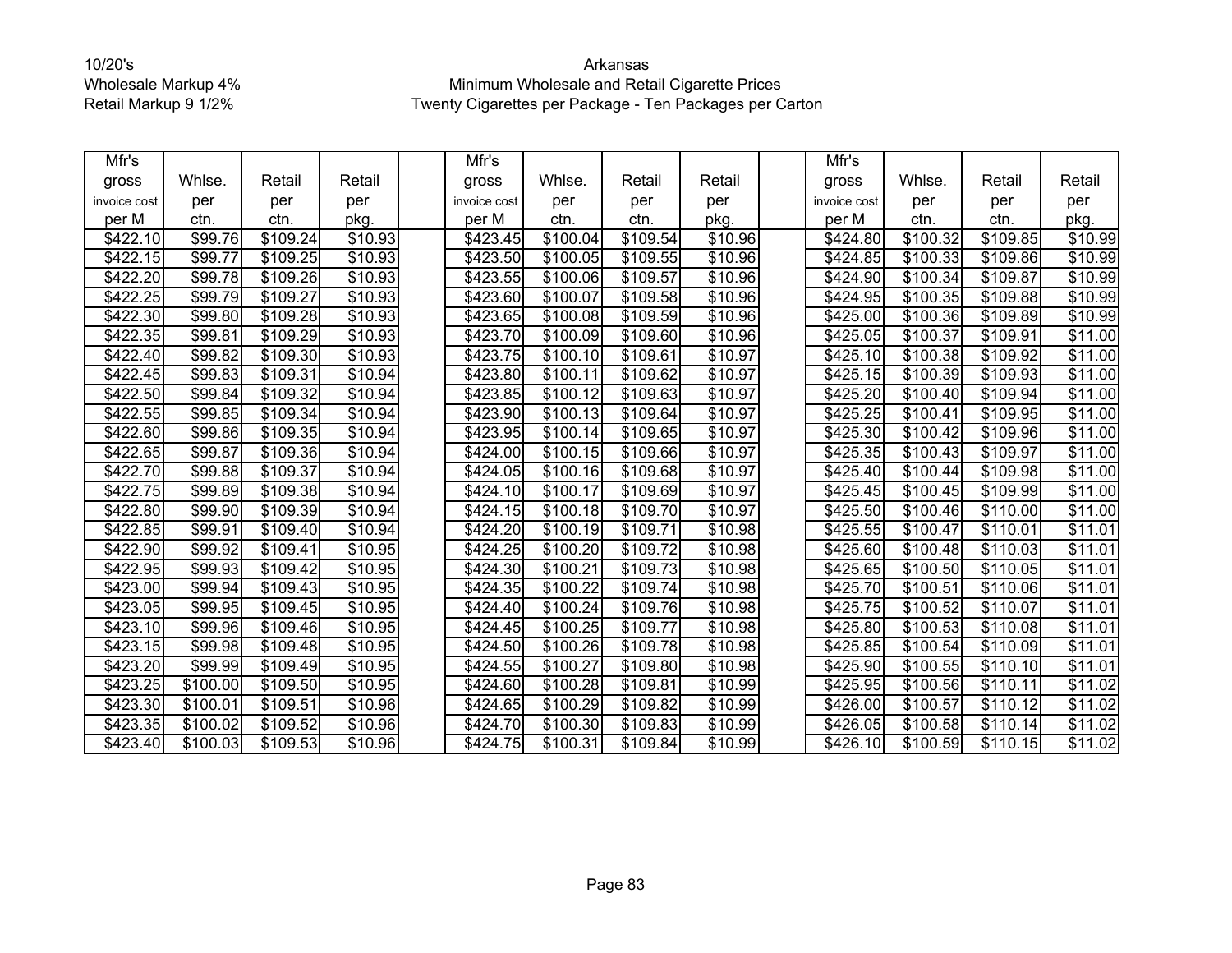| Mfr's        |                      |                      |                     | Mfr's        |                      |          |                     | Mfr's                |          |                      |                     |
|--------------|----------------------|----------------------|---------------------|--------------|----------------------|----------|---------------------|----------------------|----------|----------------------|---------------------|
| gross        | Whlse.               | Retail               | Retail              | gross        | Whlse.               | Retail   | Retail              | gross                | Whlse.   | Retail               | Retail              |
| invoice cost | per                  | per                  | per                 | invoice cost | per                  | per      | per                 | invoice cost         | per      | per                  | per                 |
| per M        | ctn.                 | ctn.                 | pkg.                | per M        | ctn.                 | ctn.     | pkg.                | per M                | ctn.     | ctn.                 | pkg.                |
| \$426.15     | \$100.60             | \$110.16             | \$11.02             | \$427.50     | \$100.88             | \$110.46 | \$11.05             | \$428.85             | \$101.16 | \$110.77             | \$11.08             |
| \$426.20     | \$100.61             | \$110.17             | \$11.02             | \$427.55     | \$100.89             | \$110.47 | \$11.05             | \$428.90             | \$101.17 | \$110.78             | \$11.08             |
| \$426.25     | \$100.62             | \$110.18             | $\sqrt{$11.02}$     | \$427.60     | \$100.90             | \$110.49 | \$11.05             | \$428.95             | \$101.18 | \$110.79             | \$11.08             |
| \$426.30     | \$100.63             | \$110.19             | \$11.02             | \$427.65     | \$100.91             | \$110.50 | \$11.05             | \$429.00             | \$101.19 | \$110.80             | \$11.08             |
| \$426.35     | $\overline{$}100.64$ | \$110.20             | \$11.02             | \$427.70     | \$100.92             | \$110.51 | \$11.06             | \$429.05             | \$101.20 | \$110.81             | \$11.09             |
| \$426.40     | \$100.65             | \$110.21             | \$11.03             | \$427.75     | \$100.93             | \$110.52 | \$11.06             | \$429.10             | \$101.21 | \$110.82             | \$11.09             |
| \$426.45     | \$100.66             | \$110.22             | \$11.03             | \$427.80     | \$100.94             | \$110.53 | \$11.06             | \$429.15             | \$101.22 | \$110.84             | \$11.09             |
| \$426.50     | \$100.67             | \$110.23             | \$11.03             | \$427.85     | \$100.95             | \$110.54 | \$11.06             | \$429.20             | \$101.23 | \$110.85             | \$11.09             |
| \$426.55     | \$100.68             | \$110.24             | \$11.03             | \$427.90     | \$100.96             | \$110.55 | \$11.06             | \$429.25             | \$101.24 | \$110.86             | \$11.09             |
| \$426.60     | \$100.69             | \$110.26             | $\overline{$}11.03$ | \$427.95     | \$100.97             | \$110.56 | \$11.06             | \$429.30             | \$101.25 | \$110.87             | $\overline{$11.09}$ |
| \$426.65     | \$100.70             | \$110.27             | \$11.03             | \$428.00     | \$100.98             | \$110.57 | \$11.06             | \$429.35             | \$101.26 | \$110.88             | \$11.09             |
| \$426.70     | \$100.71             | \$110.28             | \$11.03             | \$428.05     | \$100.99             | \$110.58 | \$11.06             | \$429.40             | \$101.28 | \$110.90             | $\overline{$11.09}$ |
| \$426.75     | \$100.72             | \$110.29             | $\overline{$}11.03$ | \$428.10     | \$101.00             | \$110.60 | \$11.06             | \$429.45             | \$101.29 | \$110.91             | $\overline{$}11.10$ |
| \$426.80     | \$100.73             | \$110.30             | $\overline{$}11.03$ | \$428.15     | \$101.02             | \$110.62 | \$11.07             | \$429.50             | \$101.30 | \$110.92             | \$11.10             |
| \$426.85     | \$100.74             | \$110.31             | $\overline{$}11.04$ | \$428.20     | \$101.03             | \$110.63 | \$11.07             | \$429.55             | \$101.31 | \$110.93             | $\overline{$}11.10$ |
| \$426.90     | \$100.76             | $\overline{$}110.33$ | \$11.04             | \$428.25     | \$101.04             | \$110.64 | \$11.07             | \$429.60             | \$101.32 | $\overline{$}110.95$ | \$11.10             |
| \$426.95     | \$100.77             | \$110.34             | $\overline{$}11.04$ | \$428.30     | $\overline{$}101.05$ | \$110.65 | \$11.07             | \$429.65             | \$101.33 | $\overline{$}110.96$ | \$11.10             |
| \$427.00     | \$100.78             | \$110.35             | \$11.04             | \$428.35     | \$101.06             | \$110.66 | \$11.07             | \$429.70             | \$101.34 | \$110.97             | \$11.10             |
| \$427.05     | \$100.79             | \$110.37             | \$11.04             | \$428.40     | \$101.07             | \$110.67 | \$11.07             | \$429.75             | \$101.35 | \$110.98             | \$11.10             |
| \$427.10     | \$100.80             | \$110.38             | $\overline{$}11.04$ | \$428.45     | \$101.08             | \$110.68 | \$11.07             | \$429.80             | \$101.36 | \$110.99             | \$11.10             |
| \$427.15     | \$100.81             | \$110.39             | \$11.04             | \$428.50     | \$101.09             | \$110.69 | \$11.07             | \$429.85             | \$101.37 | \$111.00             | \$11.10             |
| \$427.20     | \$100.82             | \$110.40             | \$11.04             | \$428.55     | \$101.10             | \$110.70 | $\overline{$}11.07$ | \$429.90             | \$101.38 | \$111.01             | \$11.11             |
| \$427.25     | \$100.83             | \$110.41             | \$11.05             | \$428.60     | \$101.11             | \$110.72 | \$11.08             | \$429.95             | \$101.39 | \$111.02             | \$11.11             |
| \$427.30     | \$100.84             | \$110.42             | \$11.05             | \$428.65     | \$101.12             | \$110.73 | \$11.08             | \$430.00             | \$101.40 | \$111.03             | \$11.11             |
| \$427.35     | \$100.85             | \$110.43             | $\overline{$}11.05$ | \$428.70     | \$101.13             | \$110.74 | $\overline{$}11.08$ | \$430.05             | \$101.41 | \$111.04             | \$11.11             |
| \$427.40     | \$100.86             | \$110.44             | \$11.05             | \$428.75     | \$101.14             | \$110.75 | \$11.08             | \$430.10             | \$101.42 | \$111.05             | \$11.11             |
| \$427.45     | \$100.87             | \$110.45             | \$11.05             | \$428.80     | \$101.15             | \$110.76 | $\overline{$11.08}$ | $\overline{$430.15}$ | \$101.43 | \$111.07             | \$11.11             |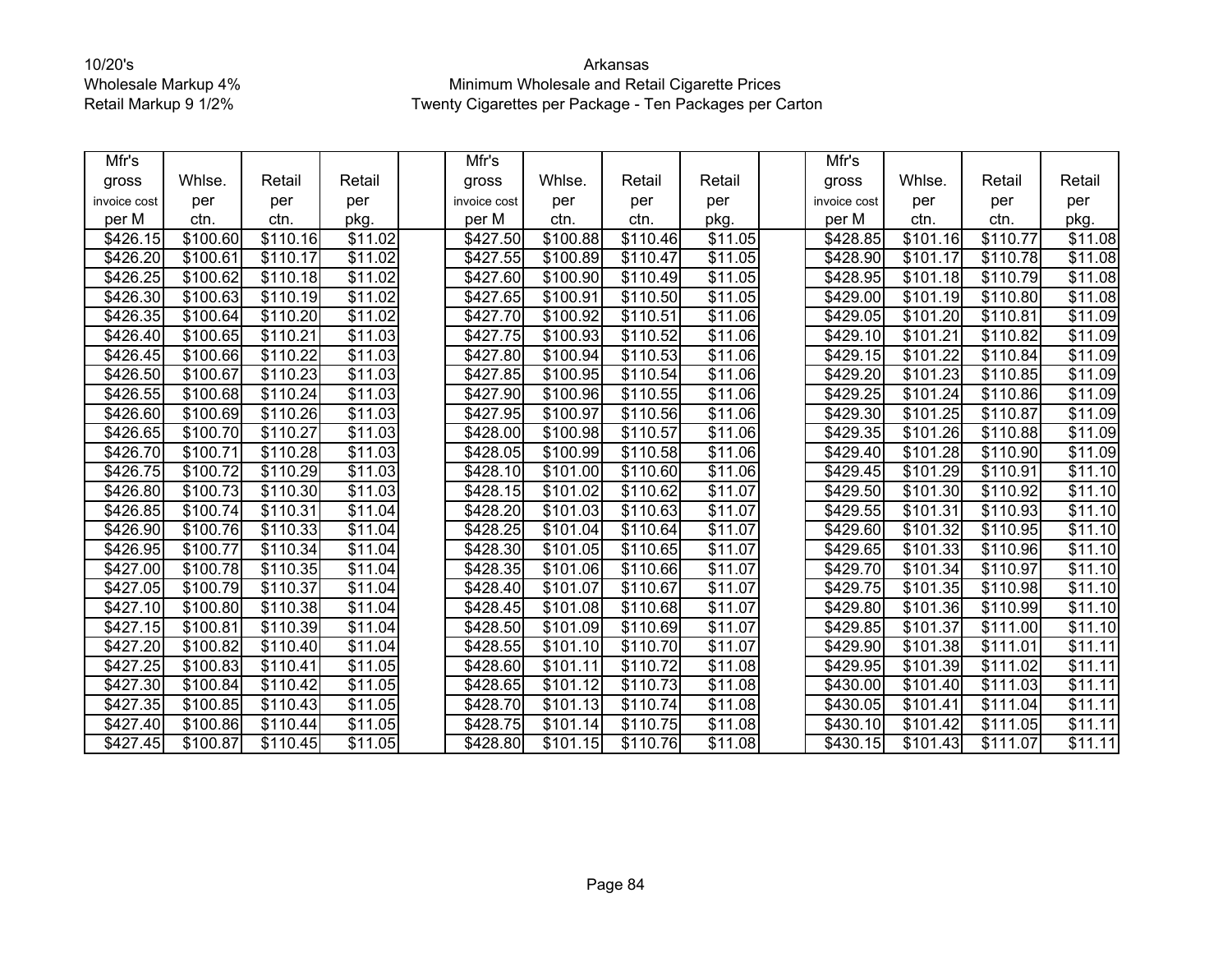| Mfr's        |          |                      |                     | Mfr's        |                      |          |                     | Mfr's           |          |          |                     |
|--------------|----------|----------------------|---------------------|--------------|----------------------|----------|---------------------|-----------------|----------|----------|---------------------|
| gross        | Whlse.   | Retail               | Retail              | gross        | Whlse.               | Retail   | Retail              | gross           | Whlse.   | Retail   | Retail              |
| invoice cost | per      | per                  | per                 | invoice cost | per                  | per      | per                 | invoice cost    | per      | per      | per                 |
| per M        | ctn.     | ctn.                 | pkg.                | per M        | ctn.                 | ctn.     | pkg.                | per M           | ctn.     | ctn.     | pkg.                |
| \$430.20     | \$101.44 | \$111.08             | \$11.11             | \$431.55     | \$101.72             | \$111.38 | \$11.14             | \$432.90        | \$102.00 | \$111.69 | \$11.17             |
| \$430.25     | \$101.45 | \$111.09             | \$11.11             | \$431.60     | \$101.73             | \$111.39 | \$11.14             | \$432.95        | \$102.01 | \$111.70 | \$11.17             |
| \$430.30     | \$101.46 | \$111.10             | $\overline{$11.11}$ | \$431.65     | \$101.74             | \$111.41 | \$11.15             | $\sqrt{433.00}$ | \$102.02 | \$111.71 | $\overline{$}11.18$ |
| \$430.35     | \$101.47 | \$111.11             | \$11.12             | \$431.70     | \$101.75             | \$111.42 | \$11.15             | \$433.05        | \$102.03 | \$111.72 | \$11.18             |
| \$430.40     | \$101.48 | \$111.12             | $\overline{$11.12}$ | \$431.75     | \$101.76             | \$111.43 | \$11.15             | \$433.10        | \$102.04 | \$111.73 | \$11.18             |
| \$430.45     | \$101.49 | \$111.13             | \$11.12             | \$431.80     | \$101.77             | \$111.44 | \$11.15             | \$433.15        | \$102.06 | \$111.76 | \$11.18             |
| \$430.50     | \$101.50 | \$111.14             | $\overline{$}11.12$ | \$431.85     | \$101.78             | \$111.45 | $\overline{$}11.15$ | \$433.20        | \$102.07 | \$111.77 | \$11.18             |
| \$430.55     | \$101.51 | \$111.15             | \$11.12             | \$431.90     | \$101.80             | \$111.47 | \$11.15             | \$433.25        | \$102.08 | \$111.78 | \$11.18             |
| \$430.60     | \$101.52 | \$111.16             | \$11.12             | \$431.95     | \$101.81             | \$111.48 | \$11.15             | \$433.30        | \$102.09 | \$111.79 | \$11.18             |
| \$430.65     | \$101.54 | \$111.19             | $\overline{$}11.12$ | \$432.00     | \$101.82             | \$111.49 | \$11.15             | \$433.35        | \$102.10 | \$111.80 | \$11.18             |
| \$430.70     | \$101.55 | \$111.20             | \$11.12             | \$432.05     | \$101.83             | \$111.50 | \$11.15             | \$433.40        | \$102.11 | \$111.81 | \$11.19             |
| \$430.75     | \$101.56 | \$111.21             | \$11.13             | \$432.10     | $\overline{$}101.84$ | \$111.51 | $\overline{$}11.16$ | \$433.45        | \$102.12 | \$111.82 | \$11.19             |
| \$430.80     | \$101.57 | \$111.22             | \$11.13             | \$432.15     | \$101.85             | \$111.53 | $\overline{$11.16}$ | \$433.50        | \$102.13 | \$111.83 | \$11.19             |
| \$430.85     | \$101.58 | \$111.23             | \$11.13             | \$432.20     | \$101.86             | \$111.54 | \$11.16             | \$433.55        | \$102.14 | \$111.84 | \$11.19             |
| \$430.90     | \$101.59 | \$111.24             | $\overline{$}11.13$ | \$432.25     | \$101.87             | \$111.55 | \$11.16             | \$433.60        | \$102.15 | \$111.85 | \$11.19             |
| \$430.95     | \$101.60 | \$111.25             | $\overline{$}11.13$ | \$432.30     | \$101.88             | \$111.56 | \$11.16             | \$433.65        | \$102.16 | \$111.87 | \$11.19             |
| \$431.00     | \$101.61 | \$111.26             | $\overline{$11.13}$ | \$432.35     | \$101.89             | \$111.57 | \$11.16             | \$433.70        | \$102.17 | \$111.88 | \$11.19             |
| \$431.05     | \$101.62 | \$111.27             | \$11.13             | \$432.40     | \$101.90             | \$111.58 | \$11.16             | \$433.75        | \$102.18 | \$111.89 | \$11.19             |
| \$431.10     | \$101.63 | \$111.28             | \$11.13             | \$432.45     | \$101.91             | \$111.59 | \$11.16             | \$433.80        | \$102.19 | \$111.90 | \$11.19             |
| \$431.15     | \$101.64 | \$111.30             | \$11.13             | \$432.50     | \$101.92             | \$111.60 | \$11.16             | \$433.85        | \$102.20 | \$111.91 | $\sqrt{$11.20}$     |
| \$431.20     | \$101.65 | \$111.31             | \$11.14             | \$432.55     | \$101.93             | \$111.61 | \$11.17             | \$433.90        | \$102.21 | \$111.92 | \$11.20             |
| \$431.25     | \$101.66 | $\overline{$}111.32$ | $\overline{$}11.14$ | \$432.60     | \$101.94             | \$111.62 | $\overline{$}11.17$ | \$433.95        | \$102.22 | \$111.93 | \$11.20             |
| \$431.30     | \$101.67 | \$111.33             | \$11.14             | \$432.65     | \$101.95             | \$111.64 | \$11.17             | \$434.00        | \$102.23 | \$111.94 | \$11.20             |
| \$431.35     | \$101.68 | \$111.34             | \$11.14             | \$432.70     | \$101.96             | \$111.65 | \$11.17             | \$434.05        | \$102.24 | \$111.95 | \$11.20             |
| \$431.40     | \$101.69 | \$111.35             | \$11.14             | \$432.75     | \$101.97             | \$111.66 | \$11.17             | \$434.10        | \$102.25 | \$111.96 | \$11.20             |
| \$431.45     | \$101.70 | \$111.36             | \$11.14             | \$432.80     | \$101.98             | \$111.67 | \$11.17             | \$434.15        | \$102.26 | \$111.97 | \$11.20             |
| \$431.50     | \$101.71 | $\overline{$}111.37$ | $\overline{$11.14}$ | \$432.85     | \$101.99             | \$111.68 | \$11.17             | \$434.20        | \$102.27 | \$111.99 | $\overline{$11.20}$ |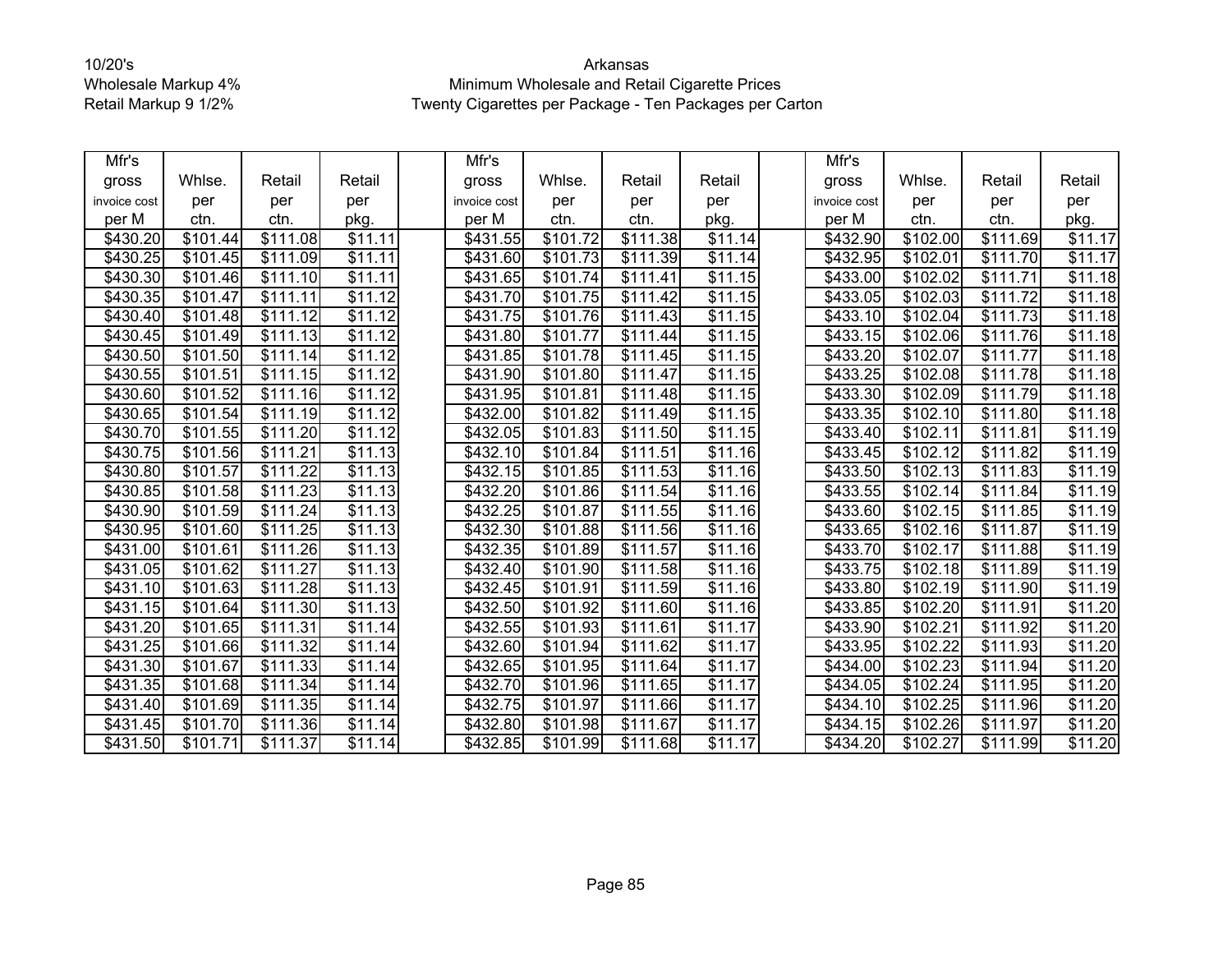| Mfr's        |                      |                      |                     | Mfr's        |                      |          |                     | Mfr's                |          |                      |                     |
|--------------|----------------------|----------------------|---------------------|--------------|----------------------|----------|---------------------|----------------------|----------|----------------------|---------------------|
| gross        | Whlse.               | Retail               | Retail              | gross        | Whlse.               | Retail   | Retail              | gross                | Whlse.   | Retail               | Retail              |
| invoice cost | per                  | per                  | per                 | invoice cost | per                  | per      | per                 | invoice cost         | per      | per                  | per                 |
| per M        | ctn.                 | ctn.                 | pkg.                | per M        | ctn.                 | ctn.     | pkg.                | per M                | ctn.     | ctn.                 | pkg.                |
| \$434.25     | $\overline{$}102.28$ | \$112.00             | \$11.20             | \$435.60     | \$102.56             | \$112.30 | \$11.23             | \$436.95             | \$102.85 | \$112.62             | \$11.27             |
| \$434.30     | \$102.29             | \$112.01             | \$11.21             | \$435.65     | \$102.58             | \$112.33 | \$11.24             | \$437.00             | \$102.86 | \$112.63             | \$11.27             |
| \$434.35     | \$102.30             | \$112.02             | $\overline{$11.21}$ | \$435.70     | \$102.59             | \$112.34 | \$11.24             | \$437.05             | \$102.87 | $\overline{$}112.64$ | $\sqrt{$11.27}$     |
| \$434.40     | \$102.32             | \$112.04             | $\overline{$}11.21$ | \$435.75     | \$102.60             | \$112.35 | $\overline{$}11.24$ | \$437.10             | \$102.88 | \$112.65             | \$11.27             |
| \$434.45     | \$102.33             | \$112.05             | $\overline{$11.21}$ | \$435.80     | \$102.61             | \$112.36 | $\overline{$}11.24$ | \$437.15             | \$102.89 | \$112.66             | \$11.27             |
| \$434.50     | \$102.34             | \$112.06             | $\overline{$11.21}$ | \$435.85     | $\overline{$}102.62$ | \$112.37 | \$11.24             | \$437.20             | \$102.90 | \$112.68             | \$11.27             |
| \$434.55     | \$102.35             | \$112.07             | $\overline{$}11.21$ | \$435.90     | \$102.63             | \$112.38 | $\overline{$}11.24$ | \$437.25             | \$102.91 | \$112.69             | \$11.27             |
| \$434.60     | \$102.36             | \$112.08             | \$11.21             | \$435.95     | \$102.64             | \$112.39 | \$11.24             | \$437.30             | \$102.92 | \$112.70             | \$11.27             |
| \$434.65     | \$102.37             | \$112.10             | \$11.21             | \$436.00     | \$102.65             | \$112.40 | \$11.24             | \$437.35             | \$102.93 | \$112.71             | \$11.28             |
| \$434.70     | \$102.38             | \$112.11             | $\sqrt{$11.22}$     | \$436.05     | \$102.66             | \$112.41 | $\overline{$}11.25$ | \$437.40             | \$102.94 | \$112.72             | \$11.28             |
| \$434.75     | \$102.39             | \$112.12             | \$11.22             | \$436.10     | \$102.67             | \$112.42 | \$11.25             | \$437.45             | \$102.95 | \$112.73             | \$11.28             |
| \$434.80     | $\overline{$}102.40$ | \$112.13             | \$11.22             | \$436.15     | $\overline{$}102.68$ | \$112.43 | \$11.25             | $\overline{$437.50}$ | \$102.96 | \$112.74             | \$11.28             |
| \$434.85     | \$102.41             | \$112.14             | \$11.22             | \$436.20     | \$102.69             | \$112.45 | $\overline{$}11.25$ | \$437.55             | \$102.97 | \$112.75             | \$11.28             |
| \$434.90     | \$102.42             | \$112.15             | \$11.22             | \$436.25     | \$102.70             | \$112.46 | \$11.25             | \$437.60             | \$102.98 | \$112.76             | \$11.28             |
| \$434.95     | \$102.43             | \$112.16             | $\overline{$}11.22$ | \$436.30     | \$102.71             | \$112.47 | $\overline{$}11.25$ | \$437.65             | \$102.99 | \$112.77             | $\overline{$11.28}$ |
| \$435.00     | \$102.44             | \$112.17             | \$11.22             | \$436.35     | \$102.72             | \$112.48 | \$11.25             | \$437.70             | \$103.00 | \$112.79             | \$11.28             |
| \$435.05     | $\overline{$}102.45$ | \$112.18             | \$11.22             | \$436.40     | \$102.73             | \$112.49 | \$11.25             | \$437.75             | \$103.01 | \$112.80             | \$11.28             |
| \$435.10     | \$102.46             | \$112.19             | $\overline{$}11.22$ | \$436.45     | \$102.74             | \$112.50 | $\overline{$11.25}$ | \$437.80             | \$103.02 | \$112.81             | \$11.29             |
| \$435.15     | \$102.47             | \$112.20             | \$11.22             | \$436.50     | \$102.75             | \$112.51 | \$11.26             | \$437.85             | \$103.03 | \$112.82             | \$11.29             |
| \$435.20     | \$102.48             | \$112.22             | \$11.23             | \$436.55     | \$102.76             | \$112.52 | $\overline{$}11.26$ | \$437.90             | \$103.04 | \$112.83             | \$11.29             |
| \$435.25     | \$102.49             | \$112.23             | \$11.23             | \$436.60     | \$102.77             | \$112.53 | \$11.26             | \$437.95             | \$103.05 | \$112.84             | \$11.29             |
| \$435.30     | \$102.50             | $\overline{$112.24}$ | \$11.23             | \$436.65     | \$102.78             | \$112.54 | \$11.26             | \$438.00             | \$103.06 | \$112.85             | \$11.29             |
| \$435.35     | \$102.51             | \$112.25             | \$11.23             | \$436.70     | \$102.79             | \$112.56 | \$11.26             | \$438.05             | \$103.07 | \$112.86             | \$11.29             |
| \$435.40     | \$102.52             | \$112.26             | \$11.23             | \$436.75     | \$102.80             | \$112.57 | \$11.26             | \$438.10             | \$103.08 | \$112.87             | $\overline{$}11.29$ |
| \$435.45     | \$102.53             | \$112.27             | $\overline{$}11.23$ | \$436.80     | \$102.81             | \$112.58 | $\overline{$}11.26$ | \$438.15             | \$103.10 | \$112.89             | \$11.29             |
| \$435.50     | \$102.54             | \$112.28             | \$11.23             | \$436.85     | \$102.82             | \$112.59 | \$11.26             | \$438.20             | \$103.11 | \$112.91             | \$11.30             |
| \$435.55     | \$102.55             | \$112.29             | $\overline{$11.23}$ | \$436.90     | \$102.84             | \$112.61 | \$11.27             | \$438.25             | \$103.12 | \$112.92             | $\overline{$11.30}$ |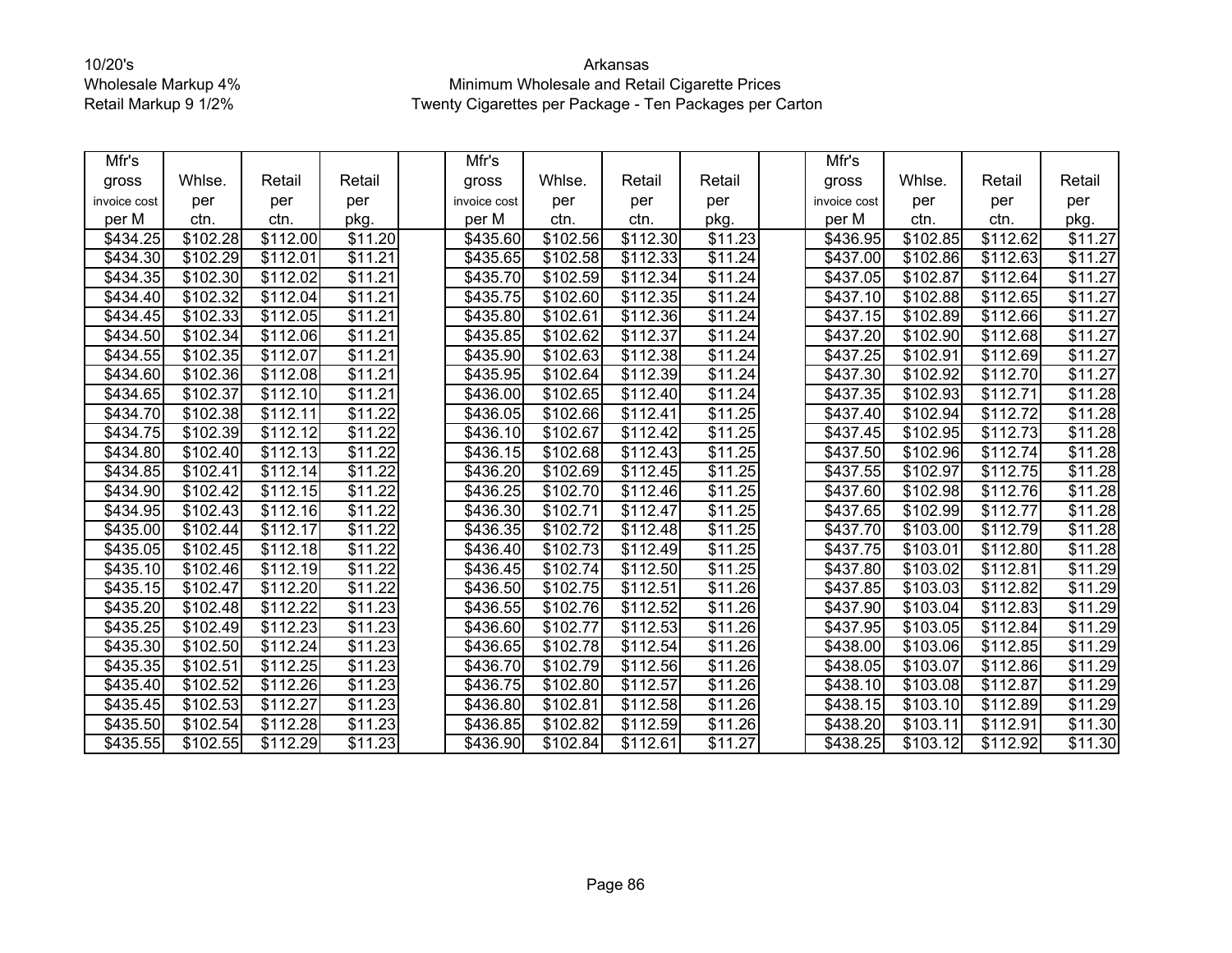| Mfr's        |                      |                      |                     | Mfr's        |                      |          |                     | Mfr's        |          |          |                     |
|--------------|----------------------|----------------------|---------------------|--------------|----------------------|----------|---------------------|--------------|----------|----------|---------------------|
| gross        | Whlse.               | Retail               | Retail              | gross        | Whlse.               | Retail   | Retail              | gross        | Whlse.   | Retail   | Retail              |
| invoice cost | per                  | per                  | per                 | invoice cost | per                  | per      | per                 | invoice cost | per      | per      | per                 |
| per M        | ctn.                 | ctn.                 | pkg.                | per M        | ctn.                 | ctn.     | pkg.                | per M        | ctn.     | ctn.     | pkg.                |
| \$438.30     | \$103.13             | \$112.93             | \$11.30             | \$439.65     | \$103.41             | \$113.23 | \$11.33             | \$441.00     | \$103.69 | \$113.54 | \$11.36             |
| \$438.35     | \$103.14             | \$112.94             | \$11.30             | \$439.70     | \$103.42             | \$113.24 | \$11.33             | \$441.05     | \$103.70 | \$113.55 | \$11.36             |
| \$438.40     | \$103.15             | \$112.95             | $\overline{$}11.30$ | \$439.75     | \$103.43             | \$113.26 | \$11.33             | \$441.10     | \$103.71 | \$113.56 | \$11.36             |
| \$438.45     | \$103.16             | \$112.96             | \$11.30             | \$439.80     | \$103.44             | \$113.27 | \$11.33             | \$441.15     | \$103.72 | \$113.57 | \$11.36             |
| \$438.50     | \$103.17             | \$112.97             | \$11.30             | \$439.85     | \$103.45             | \$113.28 | $\overline{$11.33}$ | \$441.20     | \$103.73 | \$113.58 | $\overline{$11.36}$ |
| \$438.55     | \$103.18             | \$112.98             | \$11.30             | \$439.90     | \$103.46             | \$113.29 | $\overline{$}11.33$ | \$441.25     | \$103.74 | \$113.60 | \$11.36             |
| \$438.60     | \$103.19             | \$112.99             | \$11.30             | \$439.95     | \$103.47             | \$113.30 | \$11.33             | \$441.30     | \$103.75 | \$113.61 | \$11.37             |
| \$438.65     | \$103.20             | \$113.00             | $\overline{$}11.30$ | \$440.00     | \$103.48             | \$113.31 | \$11.34             | \$441.35     | \$103.76 | \$113.62 | \$11.37             |
| \$438.70     | \$103.21             | \$113.01             | \$11.31             | \$440.05     | \$103.49             | \$113.32 | \$11.34             | \$441.40     | \$103.77 | \$113.63 | \$11.37             |
| \$438.75     | \$103.22             | \$113.03             | $\overline{$}11.31$ | \$440.10     | \$103.50             | \$113.33 | $\overline{$}11.34$ | \$441.45     | \$103.78 | \$113.64 | \$11.37             |
| \$438.80     | \$103.23             | \$113.04             | \$11.31             | \$440.15     | \$103.51             | \$113.34 | \$11.34             | \$441.50     | \$103.79 | \$113.65 | $\overline{$}11.37$ |
| \$438.85     | \$103.24             | \$113.05             | $\overline{$}11.31$ | \$440.20     | \$103.52             | \$113.35 | $\overline{$}11.34$ | \$441.55     | \$103.80 | \$113.66 | $\overline{$11.37}$ |
| \$438.90     | $\overline{$}103.25$ | \$113.06             | $\overline{$}11.31$ | \$440.25     | \$103.53             | \$113.37 | $\overline{$}11.34$ | \$441.60     | \$103.81 | \$113.67 | $\overline{$}11.37$ |
| \$438.95     | \$103.26             | \$113.07             | $\overline{$}11.31$ | \$440.30     | \$103.54             | \$113.38 | $\overline{$}11.34$ | \$441.65     | \$103.82 | \$113.68 | \$11.37             |
| \$439.00     | \$103.27             | \$113.08             | $\overline{$}11.31$ | \$440.35     | \$103.55             | \$113.39 | $\overline{$}11.34$ | \$441.70     | \$103.83 | \$113.69 | \$11.37             |
| \$439.05     | \$103.28             | \$113.09             | \$11.31             | \$440.40     | \$103.56             | \$113.40 | \$11.34             | \$441.75     | \$103.84 | \$113.70 | \$11.37             |
| \$439.10     | \$103.29             | \$113.10             | \$11.31             | \$440.45     | $\overline{$103.57}$ | \$113.41 | \$11.35             | \$441.80     | \$103.85 | \$113.72 | \$11.38             |
| \$439.15     | \$103.30             | \$113.11             | \$11.32             | \$440.50     | \$103.58             | \$113.42 | $\overline{$}11.35$ | \$441.85     | \$103.86 | \$113.73 | \$11.38             |
| \$439.20     | \$103.31             | \$113.12             | \$11.32             | \$440.55     | \$103.59             | \$113.43 | \$11.35             | \$441.90     | \$103.88 | \$113.75 | \$11.38             |
| \$439.25     | \$103.32             | \$113.14             | $\overline{$}11.32$ | \$440.60     | \$103.60             | \$113.44 | $\overline{$11.35}$ | \$441.95     | \$103.89 | \$113.76 | \$11.38             |
| \$439.30     | \$103.33             | \$113.15             | \$11.32             | \$440.65     | \$103.62             | \$113.46 | \$11.35             | \$442.00     | \$103.90 | \$113.77 | \$11.38             |
| \$439.35     | \$103.34             | \$113.16             | \$11.32             | \$440.70     | \$103.63             | \$113.47 | \$11.35             | \$442.05     | \$103.91 | \$113.78 | \$11.38             |
| \$439.40     | \$103.36             | \$113.18             | \$11.32             | \$440.75     | \$103.64             | \$113.49 | \$11.35             | \$442.10     | \$103.92 | \$113.79 | \$11.38             |
| \$439.45     | \$103.37             | \$113.19             | \$11.32             | \$440.80     | \$103.65             | \$113.50 | \$11.35             | \$442.15     | \$103.93 | \$113.80 | \$11.38             |
| \$439.50     | \$103.38             | \$113.20             | $\overline{$}11.32$ | \$440.85     | \$103.66             | \$113.51 | $\overline{$}11.36$ | \$442.20     | \$103.94 | \$113.81 | \$11.39             |
| \$439.55     | \$103.39             | \$113.21             | \$11.33             | \$440.90     | \$103.67             | \$113.52 | \$11.36             | \$442.25     | \$103.95 | \$113.83 | \$11.39             |
| \$439.60     | \$103.40             | $\overline{$}113.22$ | $\overline{$11.33}$ | \$440.95     | \$103.68             | \$113.53 | \$11.36             | \$442.30     | \$103.96 | \$113.84 | \$11.39             |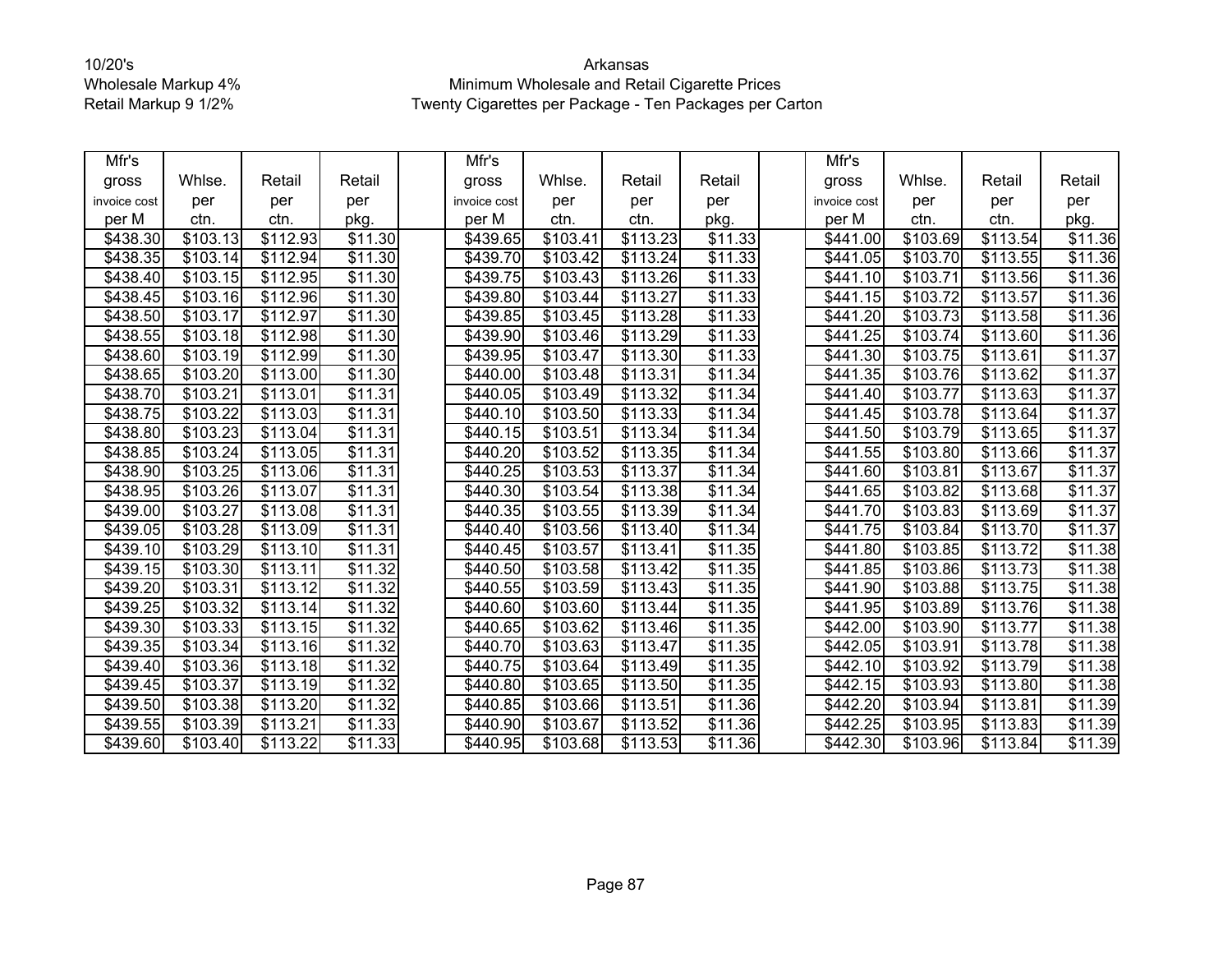| Mfr's        |                      |                      |                      | Mfr's        |                      |                      |                     | Mfr's           |                      |          |                     |
|--------------|----------------------|----------------------|----------------------|--------------|----------------------|----------------------|---------------------|-----------------|----------------------|----------|---------------------|
| gross        | Whlse.               | Retail               | Retail               | gross        | Whlse.               | Retail               | Retail              | gross           | Whlse.               | Retail   | Retail              |
| invoice cost | per                  | per                  | per                  | invoice cost | per                  | per                  | per                 | invoice cost    | per                  | per      | per                 |
| per M        | ctn.                 | ctn.                 | pkg.                 | per M        | ctn.                 | ctn.                 | pkg.                | per M           | ctn.                 | ctn.     | pkg.                |
| \$442.35     | \$103.97             | \$113.85             | \$11.39              | \$443.70     | \$104.25             | \$114.15             | \$11.42             | \$445.05        | \$104.53             | \$114.46 | \$11.45             |
| \$442.40     | \$103.98             | \$113.86             | \$11.39              | \$443.75     | \$104.26             | \$114.16             | \$11.42             | \$445.10        | \$104.54             | \$114.47 | \$11.45             |
| \$442.45     | \$103.99             | \$113.87             | \$11.39              | \$443.80     | \$104.27             | \$114.18             | \$11.42             | \$445.15        | \$104.55             | \$114.48 | \$11.45             |
| \$442.50     | \$104.00             | \$113.88             | \$11.39              | \$443.85     | \$104.28             | \$114.19             | \$11.42             | \$445.20        | \$104.56             | \$114.49 | \$11.45             |
| \$442.55     | \$104.01             | \$113.89             | $\overline{$11.39}$  | \$443.90     | $\overline{$}104.29$ | \$114.20             | $\overline{$11.42}$ | \$445.25        | \$104.57             | \$114.50 | \$11.45             |
| \$442.60     | \$104.02             | \$113.90             | \$11.39              | \$443.95     | \$104.30             | \$114.21             | \$11.43             | \$445.30        | \$104.58             | \$114.52 | \$11.46             |
| \$442.65     | \$104.03             | \$113.91             | \$11.40              | \$444.00     | \$104.31             | \$114.22             | \$11.43             | \$445.35        | \$104.59             | \$114.53 | \$11.46             |
| \$442.70     | \$104.04             | \$113.92             | \$11.40              | \$444.05     | \$104.32             | \$114.23             | \$11.43             | \$445.40        | \$104.60             | \$114.54 | \$11.46             |
| \$442.75     | \$104.05             | \$113.93             | \$11.40              | \$444.10     | \$104.33             | \$114.24             | \$11.43             | \$445.45        | \$104.61             | \$114.55 | \$11.46             |
| \$442.80     | \$104.06             | \$113.95             | $\overline{$}11.40$  | \$444.15     | \$104.34             | \$114.25             | $\overline{$}11.43$ | \$445.50        | \$104.62             | \$114.56 | \$11.46             |
| \$442.85     | \$104.07             | \$113.96             | \$11.40              | \$444.20     | $\overline{$}104.35$ | \$114.26             | \$11.43             | \$445.55        | $\overline{$}104.63$ | \$114.57 | \$11.46             |
| \$442.90     | \$104.08             | \$113.97             | $\overline{$}11.40$  | \$444.25     | \$104.36             | \$114.27             | \$11.43             | \$445.60        | \$104.64             | \$114.58 | $\overline{$11.46}$ |
| \$442.95     | \$104.09             | \$113.98             | $\overline{$}11.40$  | \$444.30     | \$104.37             | \$114.29             | $\overline{$11.43}$ | \$445.65        | \$104.66             | \$114.60 | \$11.46             |
| \$443.00     | \$104.10             | \$113.99             | $\overline{$}11.40$  | \$444.35     | \$104.38             | \$114.30             | \$11.43             | \$445.70        | \$104.67             | \$114.61 | \$11.47             |
| \$443.05     | \$104.11             | \$114.00             | $\overline{$}11.40$  | \$444.40     | \$104.40             | \$114.32             | \$11.44             | \$445.75        | \$104.68             | \$114.62 | \$11.47             |
| \$443.10     | \$104.12             | \$114.01             | $\overline{\$11.41}$ | \$444.45     | \$104.41             | \$114.33             | \$11.44             | \$445.80        | \$104.69             | \$114.64 | \$11.47             |
| \$443.15     | \$104.14             | $\overline{$}114.03$ | $\overline{$}11.41$  | \$444.50     | \$104.42             | $\overline{$}114.34$ | \$11.44             | \$445.85        | \$104.70             | \$114.65 | \$11.47             |
| \$443.20     | \$104.15             | \$114.04             | \$11.41              | \$444.55     | \$104.43             | \$114.35             | \$11.44             | \$445.90        | \$104.71             | \$114.66 | \$11.47             |
| \$443.25     | \$104.16             | \$114.06             | \$11.41              | \$444.60     | \$104.44             | \$114.36             | \$11.44             | \$445.95        | \$104.72             | \$114.67 | \$11.47             |
| \$443.30     | \$104.17             | \$114.07             | \$11.41              | \$444.65     | \$104.45             | \$114.37             | $\overline{$11.44}$ | $\sqrt{446.00}$ | \$104.73             | \$114.68 | $\overline{$11.47}$ |
| \$443.35     | \$104.18             | \$114.08             | \$11.41              | \$444.70     | \$104.46             | \$114.38             | \$11.44             | \$446.05        | \$104.74             | \$114.69 | \$11.47             |
| \$443.40     | \$104.19             | \$114.09             | \$11.41              | \$444.75     | \$104.47             | \$114.39             | \$11.44             | \$446.10        | \$104.75             | \$114.70 | \$11.47             |
| \$443.45     | \$104.20             | \$114.10             | \$11.41              | \$444.80     | \$104.48             | \$114.41             | \$11.45             | \$446.15        | \$104.76             | \$114.71 | \$11.48             |
| \$443.50     | $\overline{$}104.21$ | \$114.11             | \$11.42              | \$444.85     | $\overline{$}104.49$ | \$114.42             | $\overline{$}11.45$ | \$446.20        | \$104.77             | \$114.72 | \$11.48             |
| \$443.55     | $\overline{$}104.22$ | \$114.12             | \$11.42              | \$444.90     | \$104.50             | \$114.43             | \$11.45             | \$446.25        | \$104.78             | \$114.73 | \$11.48             |
| \$443.60     | \$104.23             | \$114.13             | \$11.42              | \$444.95     | \$104.51             | \$114.44             | \$11.45             | \$446.30        | \$104.79             | \$114.75 | \$11.48             |
| \$443.65     | \$104.24             | \$114.14]            | $\overline{$11.42}$  | \$445.00     | \$104.52             | \$114.45             | $\overline{$11.45}$ | $\sqrt{446.35}$ | \$104.80             | \$114.76 | \$11.48             |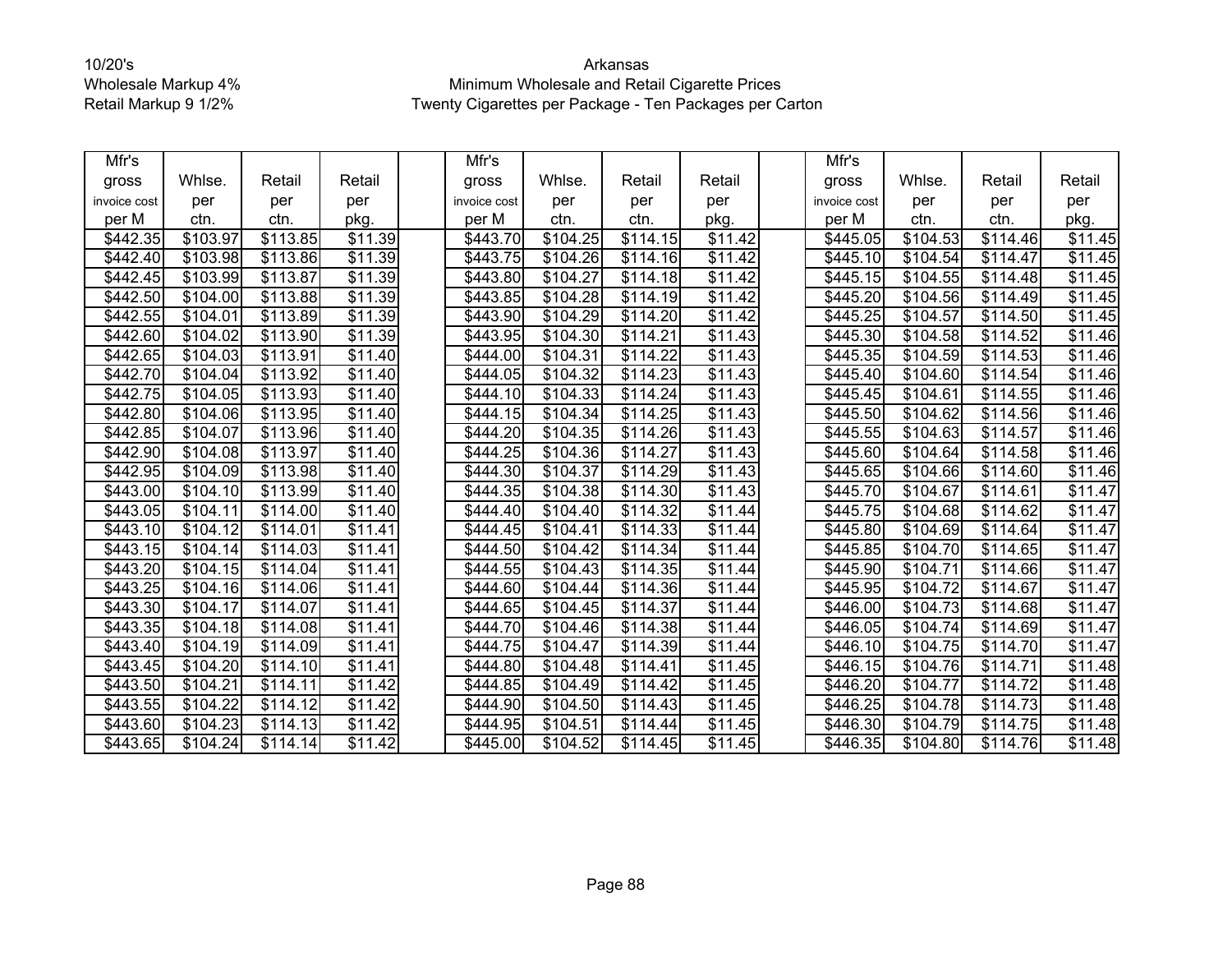| Mfr's        |          |                      |                     | Mfr's        |                      |          |                     | Mfr's        |          |          |                     |
|--------------|----------|----------------------|---------------------|--------------|----------------------|----------|---------------------|--------------|----------|----------|---------------------|
| gross        | Whlse.   | Retail               | Retail              | gross        | Whlse.               | Retail   | Retail              | gross        | Whlse.   | Retail   | Retail              |
| invoice cost | per      | per                  | per                 | invoice cost | per                  | per      | per                 | invoice cost | per      | per      | per                 |
| per M        | ctn.     | ctn.                 | pkg.                | per M        | ctn.                 | ctn.     | pkg.                | per M        | ctn.     | ctn.     | pkg.                |
| \$446.40     | \$104.81 | \$114.77             | \$11.48             | \$447.75     | \$105.09             | \$115.07 | \$11.51             | \$449.10     | \$105.37 | \$115.38 | \$11.54             |
| \$446.45     | \$104.82 | \$114.78             | \$11.48             | \$447.80     | \$105.10             | \$115.08 | $\overline{$}11.51$ | \$449.15     | \$105.38 | \$115.39 | \$11.54             |
| \$446.50     | \$104.83 | \$114.79             | $\overline{$}11.48$ | \$447.85     | \$105.11             | \$115.10 | \$11.51             | \$449.20     | \$105.39 | \$115.40 | $\overline{$}11.54$ |
| \$446.55     | \$104.84 | \$114.80             | \$11.48             | \$447.90     | \$105.12             | \$115.11 | \$11.52             | \$449.25     | \$105.40 | \$115.41 | \$11.55             |
| \$446.60     | \$104.85 | \$114.81             | \$11.49             | \$447.95     | \$105.13             | \$115.12 | $\overline{$11.52}$ | \$449.30     | \$105.41 | \$115.42 | $\overline{$11.55}$ |
| \$446.65     | \$104.86 | \$114.82             | \$11.49             | \$448.00     | \$105.14             | \$115.13 | \$11.52             | \$449.35     | \$105.42 | \$115.43 | \$11.55             |
| \$446.70     | \$104.87 | \$114.83             | \$11.49             | \$448.05     | \$105.15             | \$115.14 | \$11.52             | \$449.40     | \$105.44 | \$115.46 | \$11.55             |
| \$446.75     | \$104.88 | \$114.84             | \$11.49             | \$448.10     | \$105.16             | \$115.15 | \$11.52             | \$449.45     | \$105.45 | \$115.47 | \$11.55             |
| \$446.80     | \$104.89 | \$114.85             | \$11.49             | \$448.15     | \$105.18             | \$115.17 | \$11.52             | \$449.50     | \$105.46 | \$115.48 | \$11.55             |
| \$446.85     | \$104.90 | \$114.87             | $\overline{$}11.49$ | \$448.20     | \$105.19             | \$115.18 | \$11.52             | \$449.55     | \$105.47 | \$115.49 | \$11.55             |
| \$446.90     | \$104.92 | \$114.89             | \$11.49             | \$448.25     | \$105.20             | \$115.19 | \$11.52             | \$449.60     | \$105.48 | \$115.50 | \$11.55             |
| \$446.95     | \$104.93 | \$114.90             | \$11.49             | \$448.30     | \$105.21             | \$115.20 | $\overline{$}11.52$ | \$449.65     | \$105.49 | \$115.51 | $\overline{$11.56}$ |
| \$447.00     | \$104.94 | \$114.91             | $\overline{$}11.50$ | \$448.35     | \$105.22             | \$115.22 | $\overline{$}11.53$ | \$449.70     | \$105.50 | \$115.52 | $\overline{$}11.56$ |
| \$447.05     | \$104.95 | \$114.92             | $\overline{$}11.50$ | \$448.40     | \$105.23             | \$115.23 | \$11.53             | \$449.75     | \$105.51 | \$115.53 | \$11.56             |
| \$447.10     | \$104.96 | \$114.93             | $\overline{$}11.50$ | \$448.45     | \$105.24             | \$115.24 | \$11.53             | \$449.80     | \$105.52 | \$115.54 | \$11.56             |
| \$447.15     | \$104.97 | \$114.94             | \$11.50             | \$448.50     | \$105.25             | \$115.25 | \$11.53             | \$449.85     | \$105.53 | \$115.56 | \$11.56             |
| \$447.20     | \$104.98 | $\overline{$}114.95$ | \$11.50             | \$448.55     | \$105.26             | \$115.26 | \$11.53             | \$449.90     | \$105.54 | \$115.57 | \$11.56             |
| \$447.25     | \$104.99 | \$114.96             | \$11.50             | \$448.60     | $\overline{$}105.27$ | \$115.27 | $\overline{$}11.53$ | \$449.95     | \$105.55 | \$115.58 | \$11.56             |
| \$447.30     | \$105.00 | \$114.98             | \$11.50             | \$448.65     | \$105.28             | \$115.28 | \$11.53             | \$450.00     | \$105.56 | \$115.59 | \$11.56             |
| \$447.35     | \$105.01 | \$114.99             | $\overline{$}11.50$ | \$448.70     | \$105.29             | \$115.29 | $\overline{$11.53}$ | \$450.05     | \$105.57 | \$115.60 | \$11.56             |
| \$447.40     | \$105.02 | \$115.00             | \$11.50             | \$448.75     | \$105.30             | \$115.30 | \$11.53             | \$450.10     | \$105.58 | \$115.61 | \$11.57             |
| \$447.45     | \$105.03 | \$115.01             | \$11.51             | \$448.80     | \$105.31             | \$115.31 | \$11.54             | \$450.15     | \$105.59 | \$115.62 | \$11.57             |
| \$447.50     | \$105.04 | \$115.02             | \$11.51             | \$448.85     | \$105.32             | \$115.33 | \$11.54             | \$450.20     | \$105.60 | \$115.63 | \$11.57             |
| \$447.55     | \$105.05 | \$115.03             | \$11.51             | \$448.90     | \$105.33             | \$115.34 | \$11.54             | \$450.25     | \$105.61 | \$115.64 | \$11.57             |
| \$447.60     | \$105.06 | \$115.04             | \$11.51             | \$448.95     | \$105.34             | \$115.35 | $\overline{$}11.54$ | \$450.30     | \$105.62 | \$115.65 | \$11.57             |
| \$447.65     | \$105.07 | \$115.05             | \$11.51             | \$449.00     | \$105.35             | \$115.36 | \$11.54             | \$450.35     | \$105.63 | \$115.66 | \$11.57             |
| \$447.70     | \$105.08 | \$115.06             | \$11.51             | \$449.05     | \$105.36             | \$115.37 | $\overline{$11.54}$ | \$450.40     | \$105.64 | \$115.68 | \$11.57             |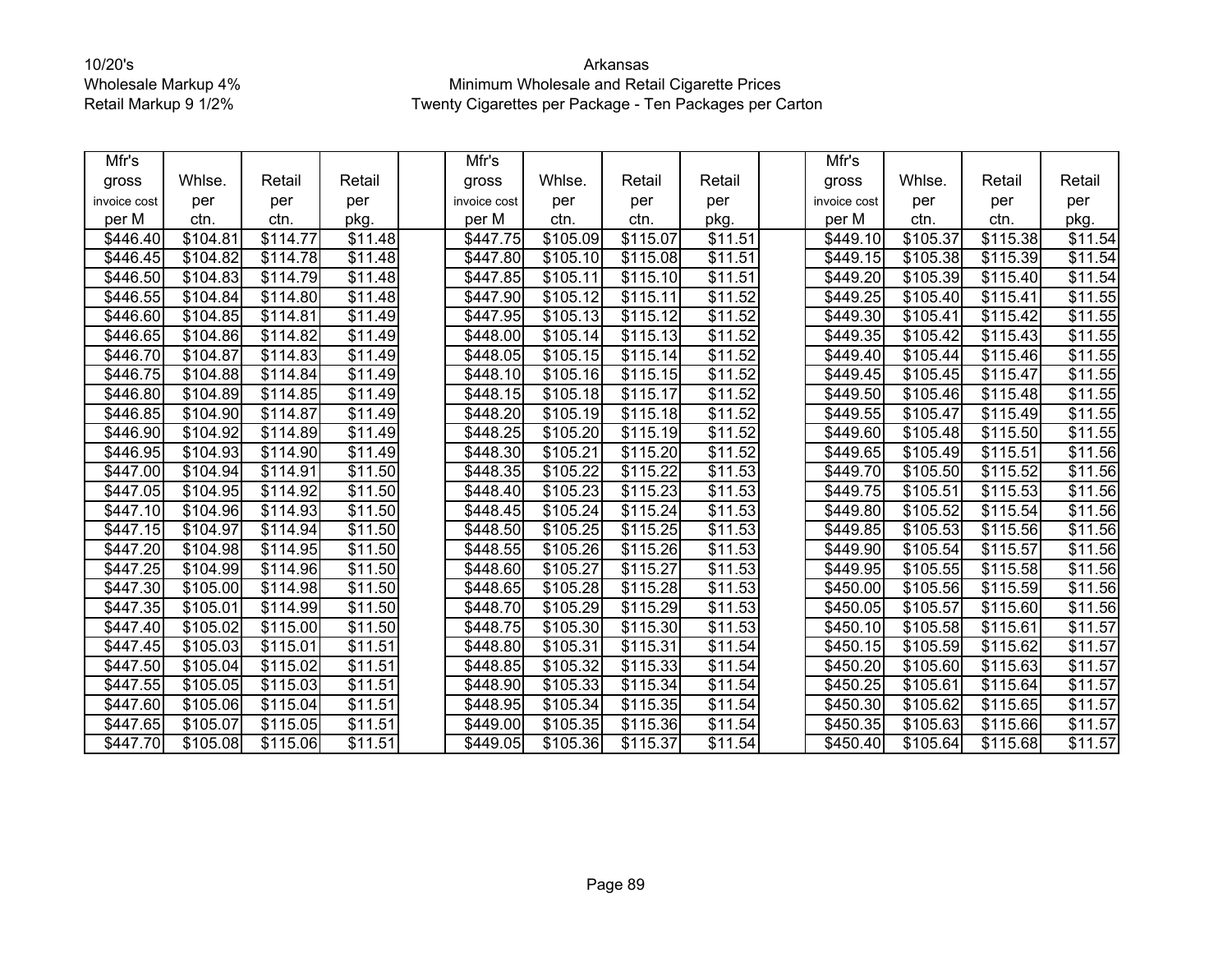| Mfr's        |                      |          |                     | Mfr's        |           |          |                     | Mfr's        |                      |          |                     |
|--------------|----------------------|----------|---------------------|--------------|-----------|----------|---------------------|--------------|----------------------|----------|---------------------|
| gross        | Whlse.               | Retail   | Retail              | gross        | Whlse.    | Retail   | Retail              | gross        | Whlse.               | Retail   | Retail              |
| invoice cost | per                  | per      | per                 | invoice cost | per       | per      | per                 | invoice cost | per                  | per      | per                 |
| per M        | ctn.                 | ctn.     | pkg.                | per M        | ctn.      | ctn.     | pkg.                | per M        | ctn.                 | ctn.     | pkg.                |
| \$450.45     | \$105.65             | \$115.69 | \$11.57             | \$451.80     | \$105.93  | \$115.99 | \$11.60             | \$453.15     | \$106.22             | \$116.31 | \$11.64             |
| \$450.50     | \$105.66             | \$115.70 | \$11.57             | \$451.85     | \$105.94  | \$116.00 | \$11.60             | \$453.20     | \$106.23             | \$116.32 | \$11.64             |
| \$450.55     | \$105.67             | \$115.71 | \$11.58             | \$451.90     | \$105.96  | \$116.03 | $\overline{$11.61}$ | \$453.25     | $\overline{$}106.24$ | \$116.33 | $\overline{$}11.64$ |
| \$450.60     | \$105.68             | \$115.72 | \$11.58             | \$451.95     | \$105.97  | \$116.04 | \$11.61             | \$453.30     | \$106.25             | \$116.34 | \$11.64             |
| \$450.65     | \$105.70             | \$115.74 | \$11.58             | \$452.00     | \$105.98  | \$116.05 | $\overline{$}11.61$ | \$453.35     | \$106.26             | \$116.35 | $\overline{$11.64}$ |
| \$450.70     | \$105.71             | \$115.75 | \$11.58             | \$452.05     | \$105.99  | \$116.06 | \$11.61             | \$453.40     | \$106.27             | \$116.37 | \$11.64             |
| \$450.75     | \$105.72             | \$115.76 | $\overline{$}11.58$ | \$452.10     | \$106.00  | \$116.07 | $\overline{$}11.61$ | \$453.45     | \$106.28             | \$116.38 | $\overline{$}11.64$ |
| \$450.80     | \$105.73             | \$115.77 | \$11.58             | \$452.15     | \$106.01  | \$116.08 | \$11.61             | \$453.50     | \$106.29             | \$116.39 | \$11.64             |
| \$450.85     | \$105.74             | \$115.79 | \$11.58             | \$452.20     | \$106.02  | \$116.09 | \$11.61             | \$453.55     | \$106.30             | \$116.40 | \$11.64             |
| \$450.90     | \$105.75             | \$115.80 | $\overline{$}11.58$ | \$452.25     | \$106.03  | \$116.10 | $\overline{$}11.61$ | \$453.60     | \$106.31             | \$116.41 | \$11.65             |
| \$450.95     | \$105.76             | \$115.81 | \$11.59             | \$452.30     | \$106.04  | \$116.11 | \$11.62             | \$453.65     | \$106.32             | \$116.42 | \$11.65             |
| \$451.00     | \$105.77             | \$115.82 | \$11.59             | \$452.35     | \$106.05  | \$116.12 | \$11.62             | \$453.70     | $\overline{$}106.33$ | \$116.43 | \$11.65             |
| \$451.05     | \$105.78             | \$115.83 | $\overline{$}11.59$ | \$452.40     | \$106.06  | \$116.14 | $\overline{$}11.62$ | \$453.75     | \$106.34             | \$116.44 | \$11.65             |
| \$451.10     | \$105.79             | \$115.84 | \$11.59             | \$452.45     | \$106.07  | \$116.15 | \$11.62             | \$453.80     | \$106.35             | \$116.45 | \$11.65             |
| \$451.15     | \$105.80             | \$115.85 | $\overline{$}11.59$ | \$452.50     | \$106.08  | \$116.16 | \$11.62             | \$453.85     | \$106.36             | \$116.46 | \$11.65             |
| \$451.20     | $\overline{$}105.81$ | \$115.86 | $\overline{$}11.59$ | \$452.55     | \$106.09  | \$116.17 | \$11.62             | \$453.90     | \$106.37             | \$116.48 | \$11.65             |
| \$451.25     | \$105.82             | \$115.87 | $\overline{$11.59}$ | \$452.60     | \$106.10  | \$116.18 | \$11.62             | \$453.95     | \$106.38             | \$116.49 | \$11.65             |
| \$451.30     | \$105.83             | \$115.88 | \$11.59             | \$452.65     | \$106.11  | \$116.19 | \$11.62             | \$454.00     | \$106.39             | \$116.50 | $\overline{$}11.65$ |
| \$451.35     | \$105.84             | \$115.89 | \$11.59             | \$452.70     | \$106.12  | \$116.20 | \$11.62             | \$454.05     | \$106.40             | \$116.51 | \$11.66             |
| \$451.40     | \$105.85             | \$115.91 | \$11.60             | \$452.75     | \$106.13  | \$116.21 | \$11.63             | \$454.10     | \$106.41             | \$116.52 | \$11.66             |
| \$451.45     | \$105.86             | \$115.92 | \$11.60             | \$452.80     | \$106.14] | \$116.22 | \$11.63             | \$454.15     | \$106.42             | \$116.53 | \$11.66             |
| \$451.50     | \$105.87             | \$115.93 | $\overline{$}11.60$ | \$452.85     | \$106.15  | \$116.23 | $\overline{$}11.63$ | \$454.20     | \$106.43             | \$116.54 | \$11.66             |
| \$451.55     | \$105.88             | \$115.94 | \$11.60             | \$452.90     | \$106.16  | \$116.25 | \$11.63             | \$454.25     | \$106.44             | \$116.55 | \$11.66             |
| \$451.60     | \$105.89             | \$115.95 | \$11.60             | \$452.95     | \$106.17  | \$116.26 | \$11.63             | \$454.30     | \$106.45             | \$116.56 | \$11.66             |
| \$451.65     | \$105.90             | \$115.96 | $\overline{$}11.60$ | \$453.00     | \$106.18  | \$116.27 | $\overline{$}11.63$ | \$454.35     | \$106.46             | \$116.57 | \$11.66             |
| \$451.70     | \$105.91             | \$115.97 | \$11.60             | \$453.05     | \$106.19  | \$116.28 | \$11.63             | \$454.40     | \$106.48             | \$116.60 | \$11.66             |
| \$451.75     | \$105.92             | \$115.98 | \$11.60             | \$453.10     | \$106.20  | \$116.29 | \$11.63             | \$454.45     | \$106.49             | \$116.61 | \$11.67             |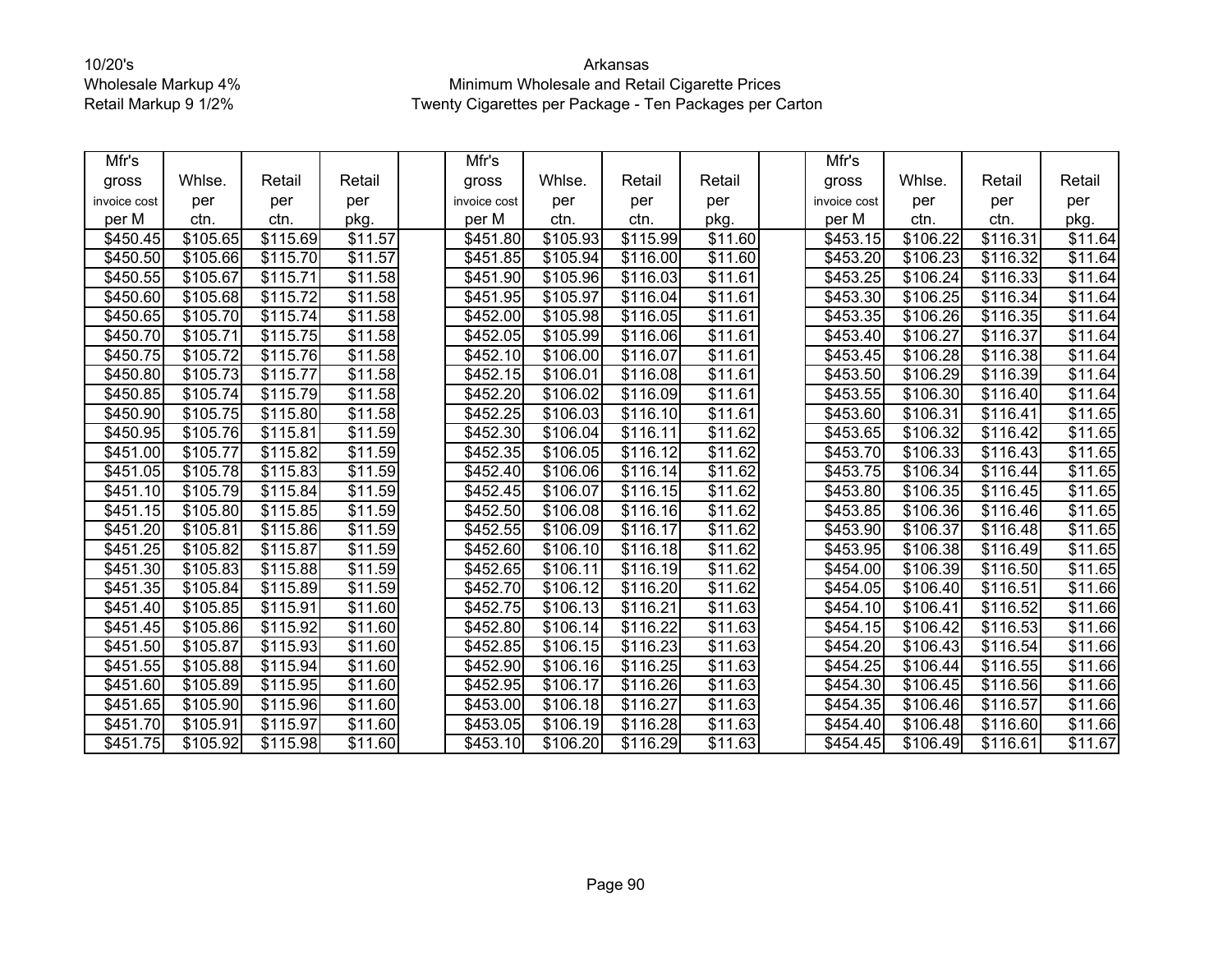| Mfr's        |                      |                      |                     | Mfr's        |                      |          |                     | Mfr's        |                      |          |                     |
|--------------|----------------------|----------------------|---------------------|--------------|----------------------|----------|---------------------|--------------|----------------------|----------|---------------------|
| gross        | Whlse.               | Retail               | Retail              | gross        | Whlse.               | Retail   | Retail              | gross        | Whlse.               | Retail   | Retail              |
| invoice cost | per                  | per                  | per                 | invoice cost | per                  | per      | per                 | invoice cost | per                  | per      | per                 |
| per M        | ctn.                 | ctn.                 | pkg.                | per M        | ctn.                 | ctn.     | pkg.                | per M        | ctn.                 | ctn.     | pkg.                |
| \$454.50     | \$106.50             | \$116.62             | $\overline{$11.67}$ | \$455.85     | \$106.78             | \$116.92 | \$11.70             | \$457.20     | \$107.06             | \$117.23 | \$11.73             |
| \$454.55     | \$106.51             | \$116.63             | \$11.67             | \$455.90     | \$106.79             | \$116.94 | \$11.70             | \$457.25     | \$107.07             | \$117.24 | \$11.73             |
| \$454.60     | $\overline{$}106.52$ | \$116.64             | $\overline{$}11.67$ | \$455.95     | $\overline{$}106.80$ | \$116.95 | \$11.70             | \$457.30     | \$107.08             | \$117.25 | $\overline{$11.73}$ |
| \$454.65     | \$106.53             | \$116.65             | \$11.67             | \$456.00     | \$106.81             | \$116.96 | \$11.70             | \$457.35     | \$107.09             | \$117.26 | \$11.73             |
| \$454.70     | \$106.54             | \$116.66             | $\overline{$}11.67$ | \$456.05     | \$106.82             | \$116.97 | \$11.70             | \$457.40     | \$107.10             | \$117.27 | \$11.73             |
| \$454.75     | \$106.55             | \$116.67             | \$11.67             | \$456.10     | \$106.83             | \$116.98 | \$11.70             | \$457.45     | \$107.11             | \$117.29 | $\overline{$}11.73$ |
| \$454.80     | \$106.56             | \$116.68             | \$11.67             | \$456.15     | \$106.84             | \$116.99 | \$11.70             | \$457.50     | \$107.12             | \$117.30 | \$11.73             |
| \$454.85     | \$106.57             | \$116.69             | \$11.67             | \$456.20     | \$106.85             | \$117.00 | \$11.70             | \$457.55     | \$107.13             | \$117.31 | $\overline{$}11.74$ |
| \$454.90     | \$106.58             | \$116.71             | \$11.68             | \$456.25     | \$106.86             | \$117.01 | \$11.71             | \$457.60     | \$107.14             | \$117.32 | \$11.74             |
| \$454.95     | \$106.59             | \$116.72             | $\overline{$11.68}$ | \$456.30     | \$106.87             | \$117.02 | $\overline{$11.71}$ | \$457.65     | \$107.15             | \$117.33 | \$11.74             |
| \$455.00     | \$106.60             | $\overline{$116.73}$ | \$11.68             | \$456.35     | \$106.88             | \$117.03 | \$11.71             | \$457.70     | \$107.16             | \$117.34 | \$11.74             |
| \$455.05     | \$106.61             | \$116.74             | $\overline{$}11.68$ | \$456.40     | \$106.89             | \$117.04 | $\overline{$}11.71$ | \$457.75     | \$107.17             | \$117.35 | \$11.74             |
| \$455.10     | $\overline{$}106.62$ | \$116.75             | \$11.68             | \$456.45     | \$106.90             | \$117.06 | \$11.71             | \$457.80     | $\overline{$}107.18$ | \$117.36 | $\sqrt{$11.74}$     |
| \$455.15     | \$106.63             | \$116.76             | \$11.68             | \$456.50     | \$106.91             | \$117.07 | \$11.71             | \$457.85     | \$107.19             | \$117.37 | \$11.74             |
| \$455.20     | \$106.64             | \$116.77             | \$11.68             | \$456.55     | \$106.92             | \$117.08 | \$11.71             | \$457.90     | \$107.20             | \$117.38 | \$11.74             |
| \$455.25     | \$106.65             | \$116.78             | \$11.68             | \$456.60     | \$106.93             | \$117.09 | \$11.71             | \$457.95     | \$107.21             | \$117.39 | \$11.74             |
| \$455.30     | \$106.66             | \$116.79             | \$11.68             | \$456.65     | \$106.94             | \$117.10 | \$11.71             | \$458.00     | \$107.22             | \$117.41 | \$11.75             |
| \$455.35     | \$106.67             | \$116.80             | $\overline{$}11.68$ | \$456.70     | \$106.95             | \$117.11 | $\overline{$}11.72$ | \$458.05     | \$107.23             | \$117.42 | \$11.75             |
| \$455.40     | \$106.68             | \$116.81             | \$11.69             | \$456.75     | \$106.96             | \$117.12 | \$11.72             | \$458.10     | \$107.24             | \$117.43 | \$11.75             |
| \$455.45     | \$106.69             | \$116.83             | $\overline{$11.69}$ | \$456.80     | \$106.97             | \$117.13 | \$11.72             | \$458.15     | \$107.26             | \$117.45 | \$11.75             |
| \$455.50     | \$106.70             | \$116.84             | $\overline{$}11.69$ | \$456.85     | \$106.98             | \$117.14 | \$11.72             | \$458.20     | \$107.27             | \$117.46 | \$11.75             |
| \$455.55     | \$106.71             | \$116.85             | $\overline{$}11.69$ | \$456.90     | \$107.00             | \$117.17 | \$11.72             | \$458.25     | \$107.28             | \$117.47 | \$11.75             |
| \$455.60     | \$106.72             | \$116.86             | \$11.69             | \$456.95     | \$107.01             | \$117.18 | \$11.72             | \$458.30     | \$107.29             | \$117.48 | \$11.75             |
| \$455.65     | \$106.74             | \$116.88             | $\overline{$}11.69$ | \$457.00     | \$107.02             | \$117.19 | \$11.72             | \$458.35     | \$107.30             | \$117.49 | $\overline{$}11.75$ |
| \$455.70     | \$106.75             | \$116.89             | $\overline{$}11.69$ | \$457.05     | \$107.03             | \$117.20 | $\overline{$}11.72$ | \$458.40     | \$107.31             | \$117.50 | \$11.75             |
| \$455.75     | \$106.76             | \$116.90             | \$11.69             | \$457.10     | \$107.04             | \$117.21 | \$11.73             | \$458.45     | \$107.32             | \$117.52 | \$11.76             |
| \$455.80     | \$106.77             | \$116.91             | $\overline{$11.70}$ | \$457.15     | \$107.05             | \$117.22 | \$11.73             | \$458.50     | \$107.33             | \$117.53 | \$11.76             |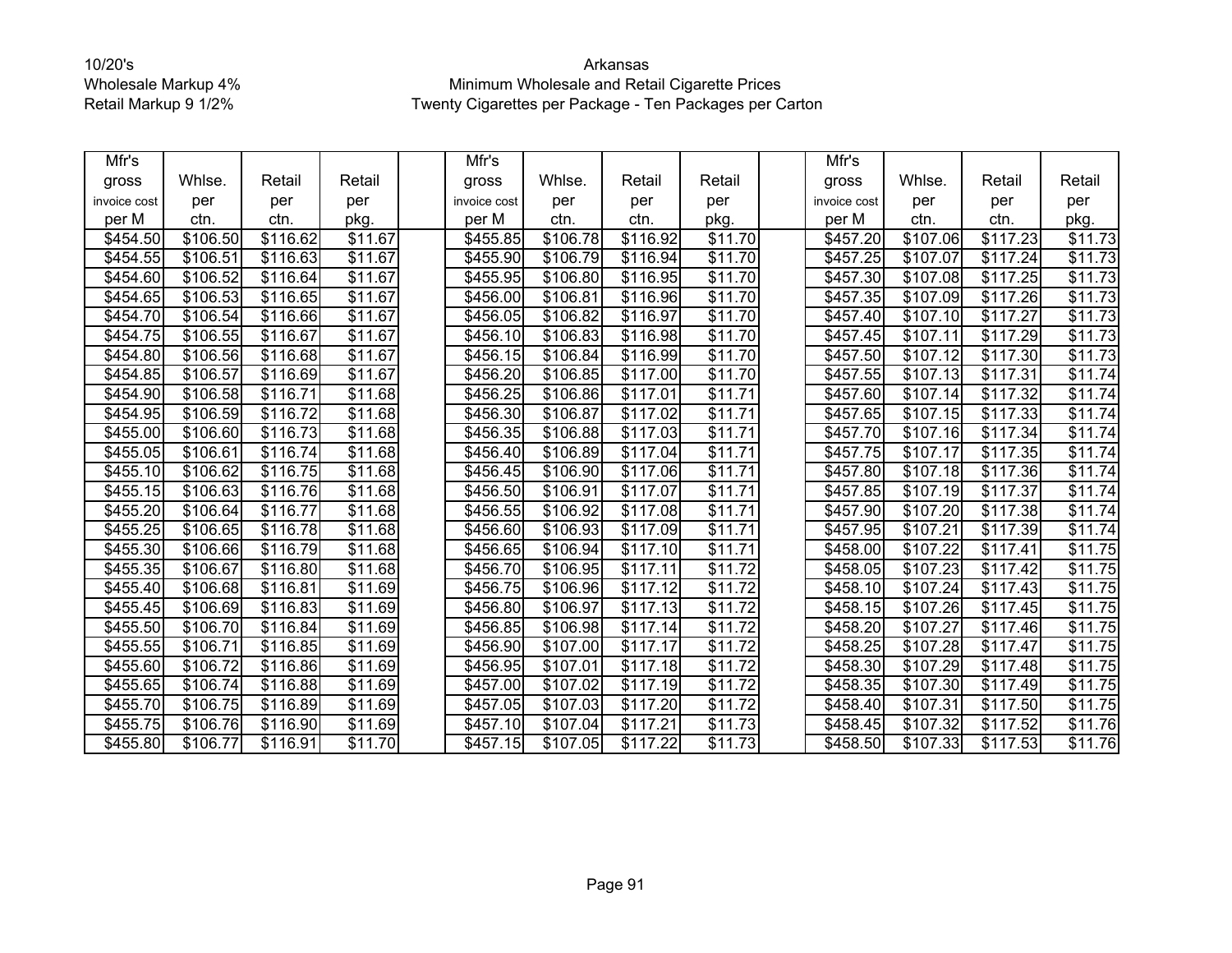| Mfr's        |                      |                      |                     | Mfr's        |                      |          |                     | Mfr's        |                      |          |                     |
|--------------|----------------------|----------------------|---------------------|--------------|----------------------|----------|---------------------|--------------|----------------------|----------|---------------------|
| gross        | Whlse.               | Retail               | Retail              | gross        | Whlse.               | Retail   | Retail              | gross        | Whlse.               | Retail   | Retail              |
| invoice cost | per                  | per                  | per                 | invoice cost | per                  | per      | per                 | invoice cost | per                  | per      | per                 |
| per M        | ctn.                 | ctn.                 | pkg.                | per M        | ctn.                 | ctn.     | pkg.                | per M        | ctn.                 | ctn.     | pkg.                |
| \$458.55     | \$107.34             | \$117.54             | \$11.76             | \$459.90     | \$107.62             | \$117.84 | \$11.79             | \$461.25     | \$107.90             | \$118.15 | \$11.82             |
| \$458.60     | \$107.35             | \$117.55             | \$11.76             | \$459.95     | \$107.63             | \$117.85 | \$11.79             | \$461.30     | \$107.91             | \$118.16 | \$11.82             |
| \$458.65     | \$107.36             | $\overline{$}117.56$ | \$11.76             | \$460.00     | $\overline{$}107.64$ | \$117.87 | \$11.79             | \$461.35     | $\overline{$}107.92$ | \$118.17 | \$11.82             |
| \$458.70     | \$107.37             | \$117.57             | \$11.76             | \$460.05     | \$107.65             | \$117.88 | \$11.79             | \$461.40     | \$107.93             | \$118.18 | \$11.82             |
| \$458.75     | \$107.38             | \$117.58             | \$11.76             | \$460.10     | \$107.66             | \$117.89 | \$11.79             | \$461.45     | \$107.94             | \$118.19 | \$11.82             |
| \$458.80     | $\overline{$}107.39$ | \$117.59             | \$11.76             | \$460.15     | \$107.67             | \$117.90 | \$11.79             | \$461.50     | \$107.95             | \$118.21 | \$11.83             |
| \$458.85     | \$107.40             | \$117.60             | \$11.76             | \$460.20     | \$107.68             | \$117.91 | \$11.80             | \$461.55     | \$107.96             | \$118.22 | \$11.83             |
| \$458.90     | \$107.41             | \$117.61             | \$11.77             | \$460.25     | \$107.69             | \$117.92 | \$11.80             | \$461.60     | \$107.97             | \$118.23 | \$11.83             |
| \$458.95     | \$107.42             | \$117.62             | \$11.77             | \$460.30     | \$107.70             | \$117.93 | \$11.80             | \$461.65     | \$107.98             | \$118.24 | \$11.83             |
| \$459.00     | \$107.43             | \$117.64             | \$11.77             | \$460.35     | \$107.71             | \$117.94 | \$11.80             | \$461.70     | \$107.99             | \$118.25 | \$11.83             |
| \$459.05     | \$107.44             | \$117.65             | \$11.77             | \$460.40     | \$107.72             | \$117.95 | \$11.80             | \$461.75     | \$108.00             | \$118.26 | \$11.83             |
| \$459.10     | $\overline{$}107.45$ | \$117.66             | \$11.77             | \$460.45     | $\overline{$}107.73$ | \$117.96 | \$11.80             | \$461.80     | $\overline{$}108.01$ | \$118.27 | \$11.83             |
| \$459.15     | \$107.46             | \$117.67             | $\overline{$}11.77$ | \$460.50     | \$107.74             | \$117.98 | $\overline{$}11.80$ | \$461.85     | \$108.02             | \$118.28 | $\overline{$}11.83$ |
| \$459.20     | \$107.47             | \$117.68             | \$11.77             | \$460.55     | \$107.75             | \$117.99 | \$11.80             | \$461.90     | \$108.04             | \$118.30 | \$11.83             |
| \$459.25     | \$107.48             | \$117.69             | \$11.77             | \$460.60     | \$107.76             | \$118.00 | \$11.80             | \$461.95     | \$108.05             | \$118.31 | \$11.84             |
| \$459.30     | \$107.49             | \$117.70             | \$11.77             | \$460.65     | \$107.78             | \$118.02 | \$11.81             | \$462.00     | \$108.06             | \$118.33 | \$11.84             |
| \$459.35     | \$107.50             | \$117.71             | \$11.78             | \$460.70     | \$107.79             | \$118.03 | \$11.81             | \$462.05     | \$108.07             | \$118.34 | $\overline{$11.84}$ |
| \$459.40     | $\overline{$}107.52$ | \$117.73             | \$11.78             | \$460.75     | \$107.80             | \$118.04 | \$11.81             | \$462.10     | \$108.08             | \$118.35 | $\overline{$}11.84$ |
| \$459.45     | \$107.53             | \$117.75             | \$11.78             | \$460.80     | \$107.81             | \$118.05 | \$11.81             | \$462.15     | \$108.09             | \$118.36 | \$11.84             |
| \$459.50     | \$107.54             | \$117.76             | $\overline{$}11.78$ | \$460.85     | \$107.82             | \$118.06 | \$11.81             | \$462.20     | $\overline{$}108.10$ | \$118.37 | \$11.84             |
| \$459.55     | \$107.55             | \$117.77             | \$11.78             | \$460.90     | \$107.83             | \$118.07 | \$11.81             | \$462.25     | \$108.11             | \$118.38 | \$11.84             |
| \$459.60     | \$107.56             | \$117.78             | \$11.78             | \$460.95     | \$107.84             | \$118.08 | \$11.81             | \$462.30     | \$108.12             | \$118.39 | \$11.84             |
| \$459.65     | \$107.57             | \$117.79             | \$11.78             | \$461.00     | \$107.85             | \$118.10 | \$11.81             | \$462.35     | \$108.13             | \$118.40 | \$11.84             |
| \$459.70     | \$107.58             | \$117.80             | \$11.78             | \$461.05     | \$107.86             | \$118.11 | \$11.82             | \$462.40     | \$108.14             | \$118.41 | \$11.85             |
| \$459.75     | \$107.59             | \$117.81             | $\overline{$}11.79$ | \$461.10     | \$107.87             | \$118.12 | $\overline{$11.82}$ | \$462.45     | \$108.15             | \$118.42 | \$11.85             |
| \$459.80     | \$107.60             | \$117.82             | \$11.79             | \$461.15     | \$107.88             | \$118.13 | \$11.82             | \$462.50     | \$108.16             | \$118.44 | \$11.85             |
| \$459.85     | \$107.61             | \$117.83             | \$11.79             | \$461.20     | \$107.89             | \$118.14 | $\overline{$11.82}$ | \$462.55     | \$108.17             | \$118.45 | \$11.85             |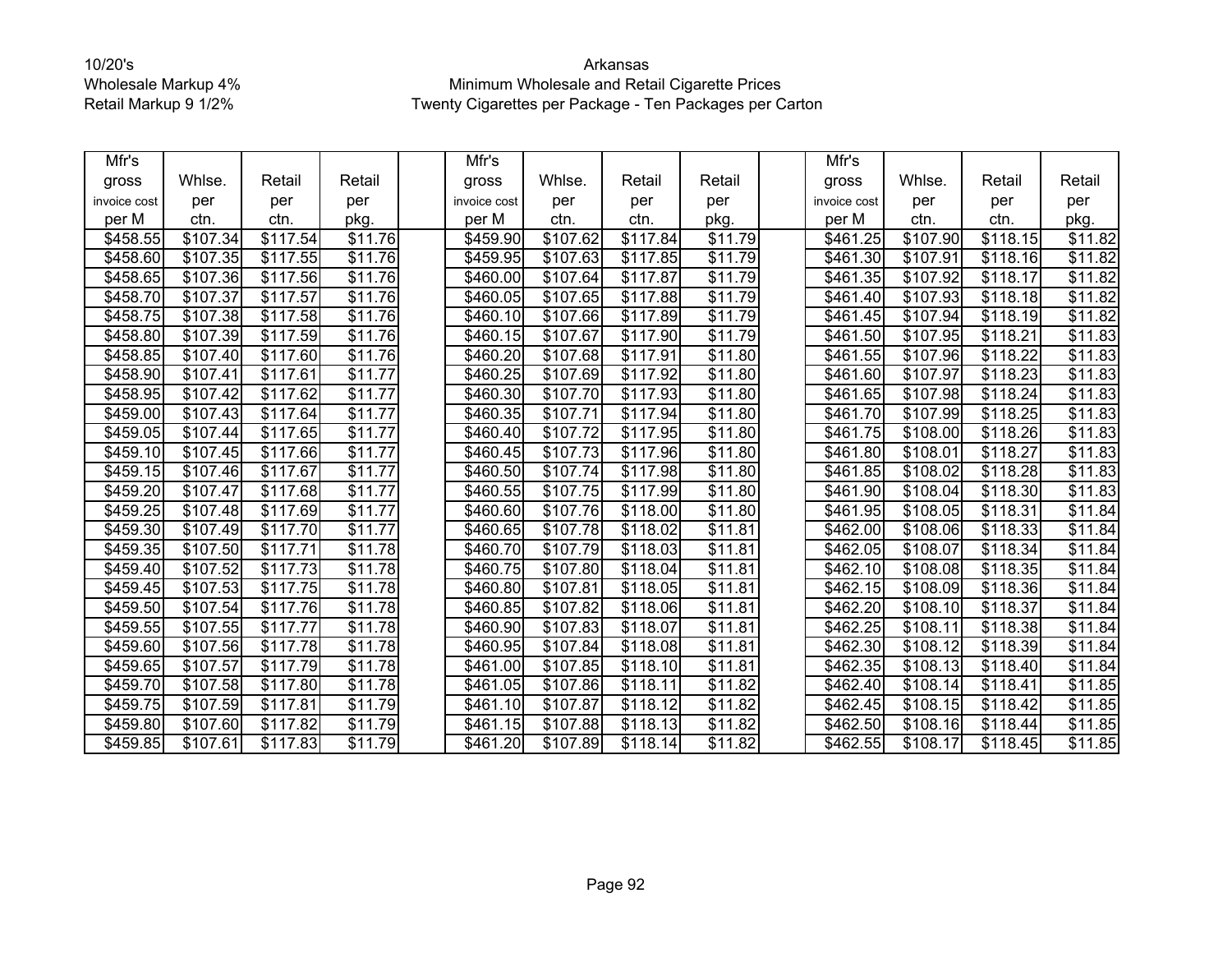| Mfr's        |          |                      |                     | Mfr's        |                      |          |                     | Mfr's        |                      |          |                     |
|--------------|----------|----------------------|---------------------|--------------|----------------------|----------|---------------------|--------------|----------------------|----------|---------------------|
| gross        | Whlse.   | Retail               | Retail              | gross        | Whlse.               | Retail   | Retail              | gross        | Whlse.               | Retail   | Retail              |
| invoice cost | per      | per                  | per                 | invoice cost | per                  | per      | per                 | invoice cost | per                  | per      | per                 |
| per M        | ctn.     | ctn.                 | pkg.                | per M        | ctn.                 | ctn.     | pkg.                | per M        | ctn.                 | ctn.     | pkg.                |
| \$462.60     | \$108.18 | \$118.46             | $\overline{$}11.85$ | \$463.95     | \$108.46             | \$118.76 | \$11.88             | \$465.30     | \$108.74             | \$119.07 | \$11.91             |
| \$462.65     | \$108.19 | \$118.47             | \$11.85             | \$464.00     | \$108.47             | \$118.77 | \$11.88             | \$465.35     | \$108.75             | \$119.08 | \$11.91             |
| \$462.70     | \$108.20 | \$118.48             | $\overline{$}11.85$ | \$464.05     | \$108.48             | \$118.79 | \$11.88             | \$465.40     | \$108.76             | \$119.09 | \$11.91             |
| \$462.75     | \$108.21 | \$118.49             | \$11.85             | \$464.10     | \$108.49             | \$118.80 | \$11.88             | \$465.45     | \$108.77             | \$119.10 | \$11.91             |
| \$462.80     | \$108.22 | \$118.50             | \$11.85             | \$464.15     | \$108.50             | \$118.81 | \$11.89             | \$465.50     | \$108.78             | \$119.11 | \$11.92             |
| \$462.85     | \$108.23 | \$118.51             | \$11.86             | \$464.20     | \$108.51             | \$118.82 | \$11.89             | \$465.55     | \$108.79             | \$119.13 | \$11.92             |
| \$462.90     | \$108.24 | \$118.52             | \$11.86             | \$464.25     | \$108.52             | \$118.83 | \$11.89             | \$465.60     | \$108.80             | \$119.14 | \$11.92             |
| \$462.95     | \$108.25 | \$118.53             | \$11.86             | \$464.30     | \$108.53             | \$118.84 | \$11.89             | \$465.65     | \$108.82             | \$119.16 | \$11.92             |
| \$463.00     | \$108.26 | \$118.54             | \$11.86             | \$464.35     | \$108.54             | \$118.85 | \$11.89             | \$465.70     | \$108.83             | \$119.17 | \$11.92             |
| \$463.05     | \$108.27 | \$118.56             | $\overline{$}11.86$ | \$464.40     | \$108.56             | \$118.87 | \$11.89             | \$465.75     | \$108.84             | \$119.18 | \$11.92             |
| \$463.10     | \$108.28 | $\overline{$118.57}$ | \$11.86             | \$464.45     | \$108.57             | \$118.88 | \$11.89             | \$465.80     | \$108.85             | \$119.19 | \$11.92             |
| \$463.15     | \$108.30 | \$118.59             | \$11.86             | \$464.50     | \$108.58             | \$118.90 | $\overline{$}11.89$ | \$465.85     | \$108.86             | \$119.20 | $\overline{$11.92}$ |
| \$463.20     | \$108.31 | \$118.60             | \$11.86             | \$464.55     | \$108.59             | \$118.91 | \$11.90             | \$465.90     | \$108.87             | \$119.21 | \$11.93             |
| \$463.25     | \$108.32 | \$118.61             | \$11.87             | \$464.60     | \$108.60             | \$118.92 | \$11.90             | \$465.95     | \$108.88             | \$119.22 | \$11.93             |
| \$463.30     | \$108.33 | \$118.62             | $\overline{$}11.87$ | \$464.65     | \$108.61             | \$118.93 | \$11.90             | \$466.00     | \$108.89             | \$119.23 | $\overline{$11.93}$ |
| \$463.35     | \$108.34 | \$118.63             | \$11.87             | \$464.70     | \$108.62             | \$118.94 | \$11.90             | \$466.05     | \$108.90             | \$119.25 | \$11.93             |
| \$463.40     | \$108.35 | \$118.64             | \$11.87             | \$464.75     | \$108.63             | \$118.95 | \$11.90             | \$466.10     | $\overline{$}108.91$ | \$119.26 | \$11.93             |
| \$463.45     | \$108.36 | \$118.65             | \$11.87             | \$464.80     | $\overline{$}108.64$ | \$118.96 | \$11.90             | \$466.15     | \$108.92             | \$119.27 | \$11.93             |
| \$463.50     | \$108.37 | \$118.67             | \$11.87             | \$464.85     | \$108.65             | \$118.97 | \$11.90             | \$466.20     | \$108.93             | \$119.28 | \$11.93             |
| \$463.55     | \$108.38 | \$118.68             | $\overline{$}11.87$ | \$464.90     | \$108.66             | \$118.98 | $\overline{$}11.90$ | \$466.25     | \$108.94             | \$119.29 | \$11.93             |
| \$463.60     | \$108.39 | \$118.69             | \$11.87             | \$464.95     | \$108.67             | \$118.99 | \$11.90             | \$466.30     | \$108.95             | \$119.30 | \$11.93             |
| \$463.65     | \$108.40 | \$118.70             | \$11.87             | \$465.00     | \$108.68             | \$119.00 | \$11.90             | \$466.35     | \$108.96             | \$119.31 | \$11.94             |
| \$463.70     | \$108.41 | \$118.71             | \$11.88             | \$465.05     | \$108.69             | \$119.02 | \$11.91             | \$466.40     | \$108.97             | \$119.32 | \$11.94             |
| \$463.75     | \$108.42 | \$118.72             | \$11.88             | \$465.10     | \$108.70             | \$119.03 | \$11.91             | \$466.45     | \$108.98             | \$119.33 | \$11.94             |
| \$463.80     | \$108.43 | \$118.73             | $\overline{$}11.88$ | \$465.15     | \$108.71             | \$119.04 | \$11.91             | \$466.50     | \$108.99             | \$119.34 | $\overline{$11.94}$ |
| \$463.85     | \$108.44 | \$118.74             | \$11.88             | \$465.20     | \$108.72             | \$119.05 | \$11.91             | \$466.55     | \$109.00             | \$119.36 | \$11.94             |
| \$463.90     | \$108.45 | \$118.75             | \$11.88             | \$465.25     | \$108.73             | \$119.06 | \$11.91             | \$466.60     | \$109.01             | \$119.37 | $\overline{$}11.94$ |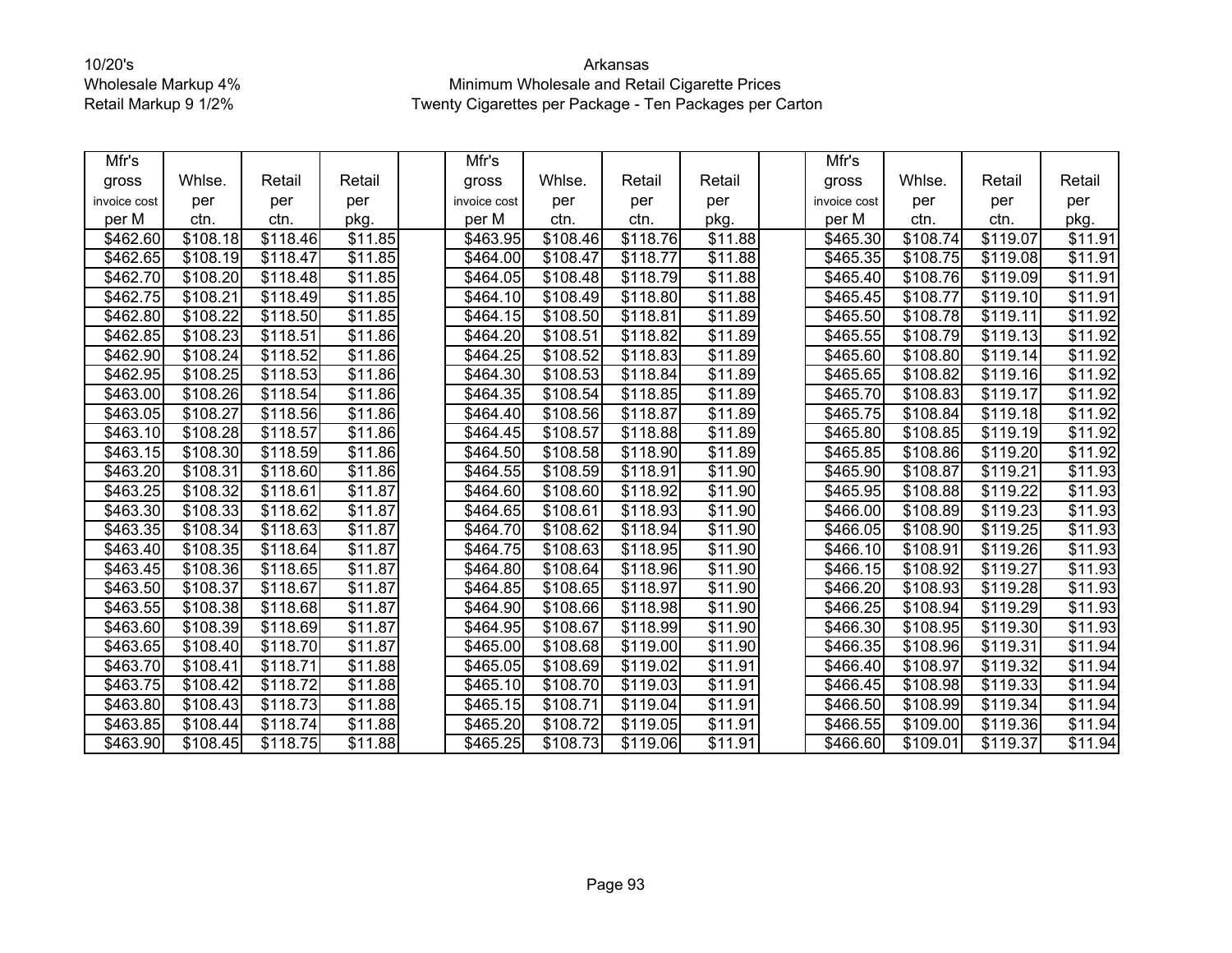| Mfr's        |          |          |                     | Mfr's                |                      |          |                     | Mfr's                |          |          |         |
|--------------|----------|----------|---------------------|----------------------|----------------------|----------|---------------------|----------------------|----------|----------|---------|
| gross        | Whlse.   | Retail   | Retail              | gross                | Whlse.               | Retail   | Retail              | gross                | Whlse.   | Retail   | Retail  |
| invoice cost | per      | per      | per                 | invoice cost         | per                  | per      | per                 | invoice cost         | per      | per      | per     |
| per M        | ctn.     | ctn.     | pkg.                | per M                | ctn.                 | ctn.     | pkg.                | per M                | ctn.     | ctn.     | pkg.    |
| \$466.65     | \$109.02 | \$119.38 | \$11.94             | \$468.00             | \$109.30             | \$119.68 | \$11.97             | \$469.35             | \$109.58 | \$119.99 | \$12.00 |
| \$466.70     | \$109.03 | \$119.39 | \$11.94             | \$468.05             | \$109.31             | \$119.69 | \$11.97             | \$469.40             | \$109.60 | \$120.01 | \$12.01 |
| \$466.75     | \$109.04 | \$119.40 | $\overline{$}11.94$ | \$468.10             | \$109.32             | \$119.71 | $\overline{$}11.98$ | \$469.45             | \$109.61 | \$120.02 | \$12.01 |
| \$466.80     | \$109.05 | \$119.41 | \$11.95             | \$468.15             | \$109.34             | \$119.73 | \$11.98             | \$469.50             | \$109.62 | \$120.03 | \$12.01 |
| \$466.85     | \$109.06 | \$119.42 | \$11.95             | \$468.20             | \$109.35             | \$119.74 | \$11.98             | \$469.55             | \$109.63 | \$120.04 | \$12.01 |
| \$466.90     | \$109.08 | \$119.44 | \$11.95             | \$468.25             | \$109.36             | \$119.75 | \$11.98             | \$469.60             | \$109.64 | \$120.06 | \$12.01 |
| \$466.95     | \$109.09 | \$119.45 | \$11.95             | \$468.30             | \$109.37             | \$119.76 | \$11.98             | \$469.65             | \$109.65 | \$120.07 | \$12.01 |
| \$467.00     | \$109.10 | \$119.46 | \$11.95             | \$468.35             | \$109.38             | \$119.77 | \$11.98             | \$469.70             | \$109.66 | \$120.08 | \$12.01 |
| \$467.05     | \$109.11 | \$119.48 | \$11.95             | \$468.40             | \$109.39             | \$119.78 | \$11.98             | \$469.75             | \$109.67 | \$120.09 | \$12.01 |
| \$467.10     | \$109.12 | \$119.49 | $\overline{$11.95}$ | \$468.45             | \$109.40             | \$119.79 | $\overline{$11.98}$ | \$469.80             | \$109.68 | \$120.10 | \$12.01 |
| \$467.15     | \$109.13 | \$119.50 | \$11.95             | \$468.50             | \$109.41             | \$119.80 | \$11.98             | \$469.85             | \$109.69 | \$120.11 | \$12.02 |
| \$467.20     | \$109.14 | \$119.51 | \$11.96             | $\overline{$468.55}$ | \$109.42             | \$119.81 | \$11.99             | \$469.90             | \$109.70 | \$120.12 | \$12.02 |
| \$467.25     | \$109.15 | \$119.52 | $\overline{$}11.96$ | \$468.60             | \$109.43             | \$119.83 | \$11.99             | \$469.95             | \$109.71 | \$120.13 | \$12.02 |
| \$467.30     | \$109.16 | \$119.53 | $\overline{$}11.96$ | \$468.65             | \$109.44             | \$119.84 | $\overline{$}11.99$ | \$470.00             | \$109.72 | \$120.14 | \$12.02 |
| \$467.35     | \$109.17 | \$119.54 | $\overline{$}11.96$ | \$468.70             | \$109.45             | \$119.85 | \$11.99             | \$470.05             | \$109.73 | \$120.15 | \$12.02 |
| \$467.40     | \$109.18 | \$119.55 | \$11.96             | \$468.75             | \$109.46             | \$119.86 | \$11.99             | \$470.10             | \$109.74 | \$120.17 | \$12.02 |
| \$467.45     | \$109.19 | \$119.56 | $\overline{$}11.96$ | \$468.80             | \$109.47             | \$119.87 | $\overline{$}11.99$ | \$470.15             | \$109.75 | \$120.18 | \$12.02 |
| \$467.50     | \$109.20 | \$119.57 | \$11.96             | \$468.85             | $\overline{$}109.48$ | \$119.88 | \$11.99             | \$470.20             | \$109.76 | \$120.19 | \$12.02 |
| \$467.55     | \$109.21 | \$119.58 | \$11.96             | \$468.90             | \$109.49             | \$119.89 | \$11.99             | \$470.25             | \$109.77 | \$120.20 | \$12.02 |
| \$467.60     | \$109.22 | \$119.60 | $\overline{$}11.96$ | \$468.95             | \$109.50             | \$119.90 | $\overline{$}11.99$ | \$470.30             | \$109.78 | \$120.21 | \$12.03 |
| \$467.65     | \$109.23 | \$119.61 | \$11.97             | \$469.00             | \$109.51             | \$119.91 | \$12.00             | \$470.35             | \$109.79 | \$120.22 | \$12.03 |
| \$467.70     | \$109.24 | \$119.62 | \$11.97             | \$469.05             | \$109.52             | \$119.92 | \$12.00             | \$470.40             | \$109.80 | \$120.23 | \$12.03 |
| \$467.75     | \$109.25 | \$119.63 | \$11.97             | \$469.10             | \$109.53             | \$119.94 | \$12.00             | \$470.45             | \$109.81 | \$120.24 | \$12.03 |
| \$467.80     | \$109.26 | \$119.64 | \$11.97             | \$469.15             | \$109.54             | \$119.95 | \$12.00             | \$470.50             | \$109.82 | \$120.25 | \$12.03 |
| \$467.85     | \$109.27 | \$119.65 | \$11.97             | \$469.20             | \$109.55             | \$119.96 | \$12.00             | \$470.55             | \$109.83 | \$120.26 | \$12.03 |
| \$467.90     | \$109.28 | \$119.66 | \$11.97             | \$469.25             | \$109.56             | \$119.97 | \$12.00             | \$470.60             | \$109.84 | \$120.27 | \$12.03 |
| \$467.95     | \$109.29 | \$119.67 | \$11.97             | \$469.30             | \$109.57             | \$119.98 | \$12.00             | $\overline{$}470.65$ | \$109.86 | \$120.30 | \$12.03 |